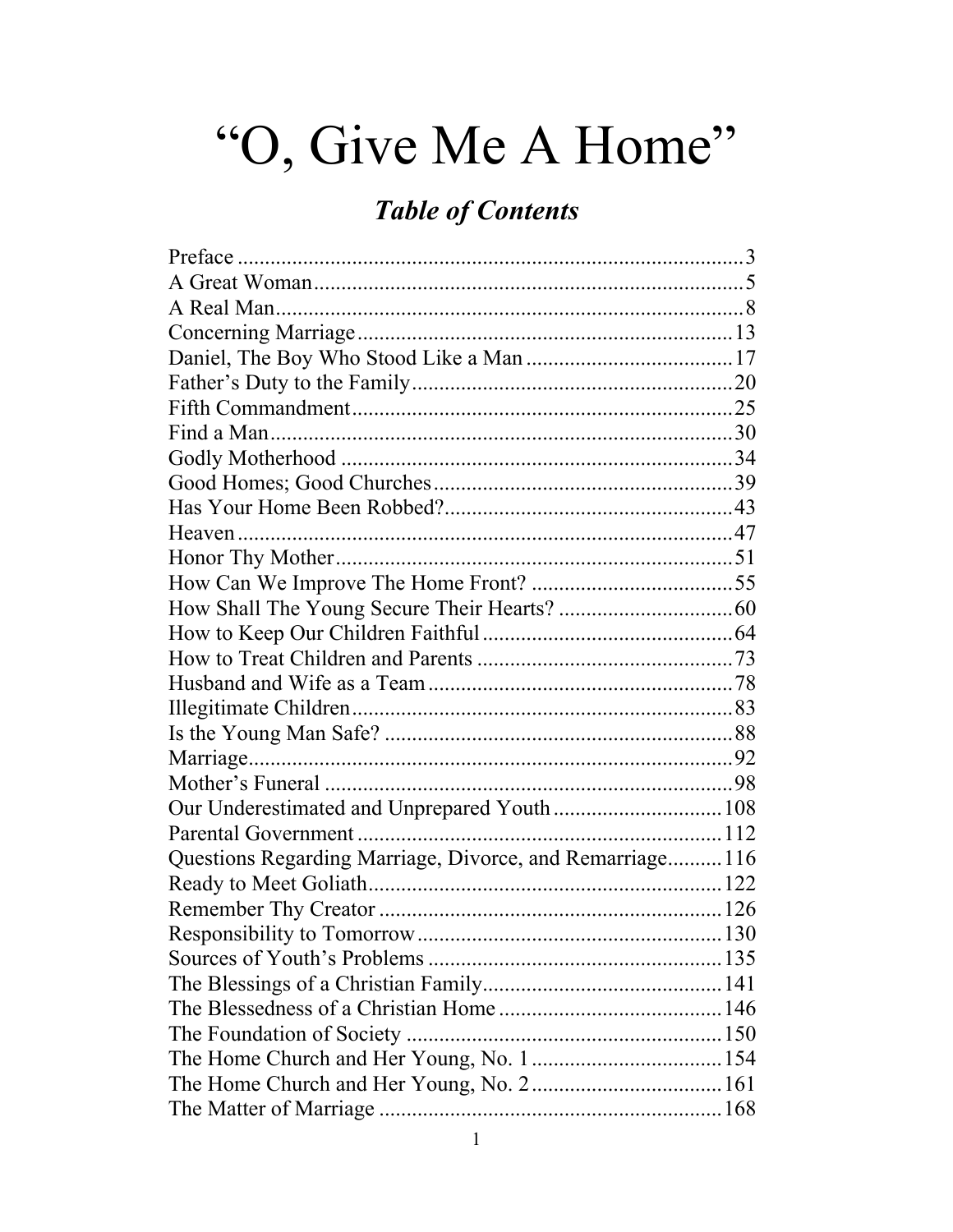| .210 |
|------|
| 215  |
|      |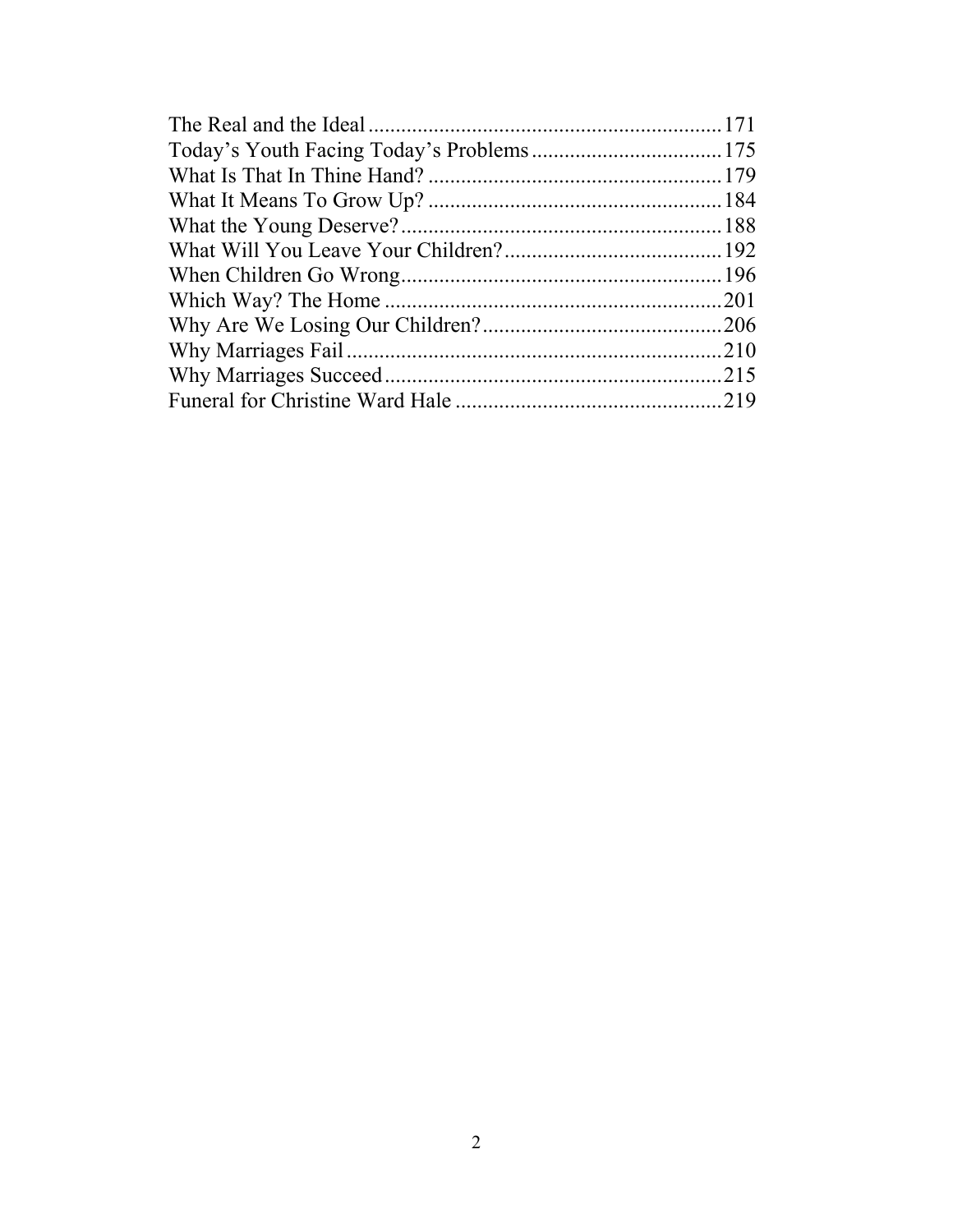# *O, Give Me a Home*

*by James W. Boyd*

# *Preface*

This book is entitled, "0, Give Me A Home," taken from a phrase in one of my Dad's favorite songs, "Home on the Range." The home I have in mind is not the one of which cowboys sang, "where the buffalo roam and the deer and antelope play," but a home here on earth; the kind and quality that God has revealed the home should be.

My parents told me that when I was under six I sang "Home on the Range" in a program from the stage. I described it as the place where the "deer and the *cantaloupe* play.

God has revealed to us the home as a divinely appointed institution just as is the church, originating in the mind of God. This home is to be of certain quality and God has graciously informed us what He expects. It is quite obvious that the home was given to mankind for happiness and an opportunity to be what God wants us to be.

The lessons included, with few exceptions, were first published in my publication, *A Burning Fire,* a periodical of over two hundred issues which contained nearly a thousand full manuscripts of the sermons I have preached over nearly forty-seven years of preaching. Nearly all of the lessons in this book have been preached by me many times over. I have now gathered them into one volume.

Because of the subject material there can be expected some repetition inasmuch as the subjects touch inseparably one to the other. These subjects include studies about the home, marriage, parents, children, sources and solutions to problems, authority in the home, divorce, remarriage, the relationship of the home and the church, and a wide range of related subjects.

I do not claim or pretend any expertise in these matters, but I am confident that the convictions expressed are founded on truth, and while they are not necessarily original with me they are my own convictions regardless of the source from which I learned them.

I owe so much to so many. I have learned and been shown what the home should be by my own parents, from the influence of my wife's parents, in my own home, and from observation of many homes. The truth that "by their fruits" surely has proven to be a source of confirmation for me of what is contained in this book. In addition to experience, the ultimate foundation of it all is the Word of God, the precepts and principles of Scripture

I have produced this book as a tribute to my Mother and Dad, both now departed from this life. Dad died suddenly at the age of almost sixty-eight. I was but thirty-three at the time. A more severe blow had never befallen me up to that time. Mother died at the age of ninety-five. Together they reared my older brother and younger sister and me, providing for us physically as best they could during difficult times. But the spiritual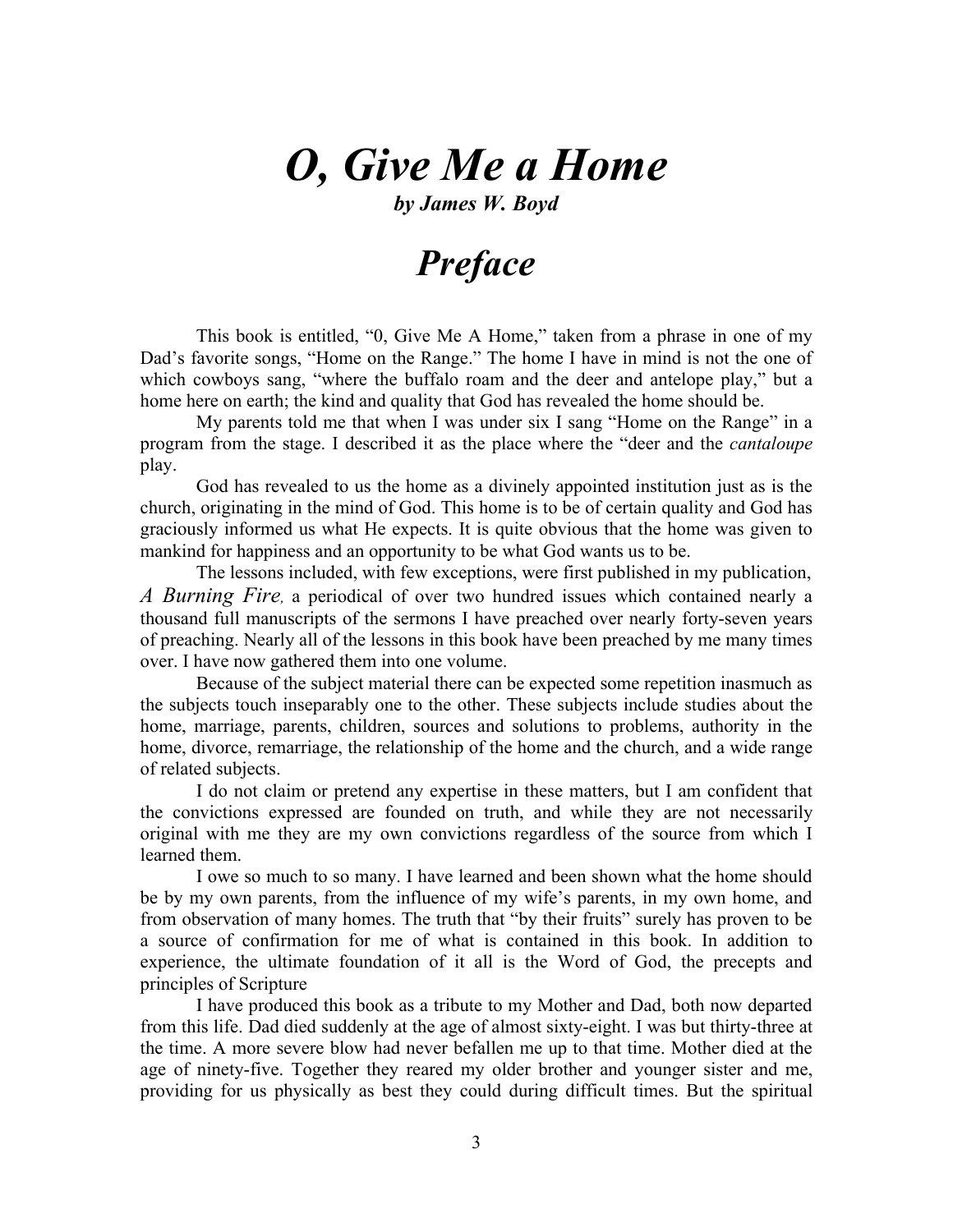provision they gave us is that which I have come to appreciate the most. I was not as fully aware of what a great blessing they were to me during my younger years as I am now able to understand, having children and grandchildren of my own. I know our home was not perfect because we were not perfect and are not yet perfect. But only God knows the depth of my love for them and how I honor them yet. This composition is presented as a small measure of my gratitude for the home of my upbringing, the home of my marriage, with a view to the ultimate home of the soul.

May it be that some sentiment expressed herein will contribute in some way to assisting others to know the joy of home.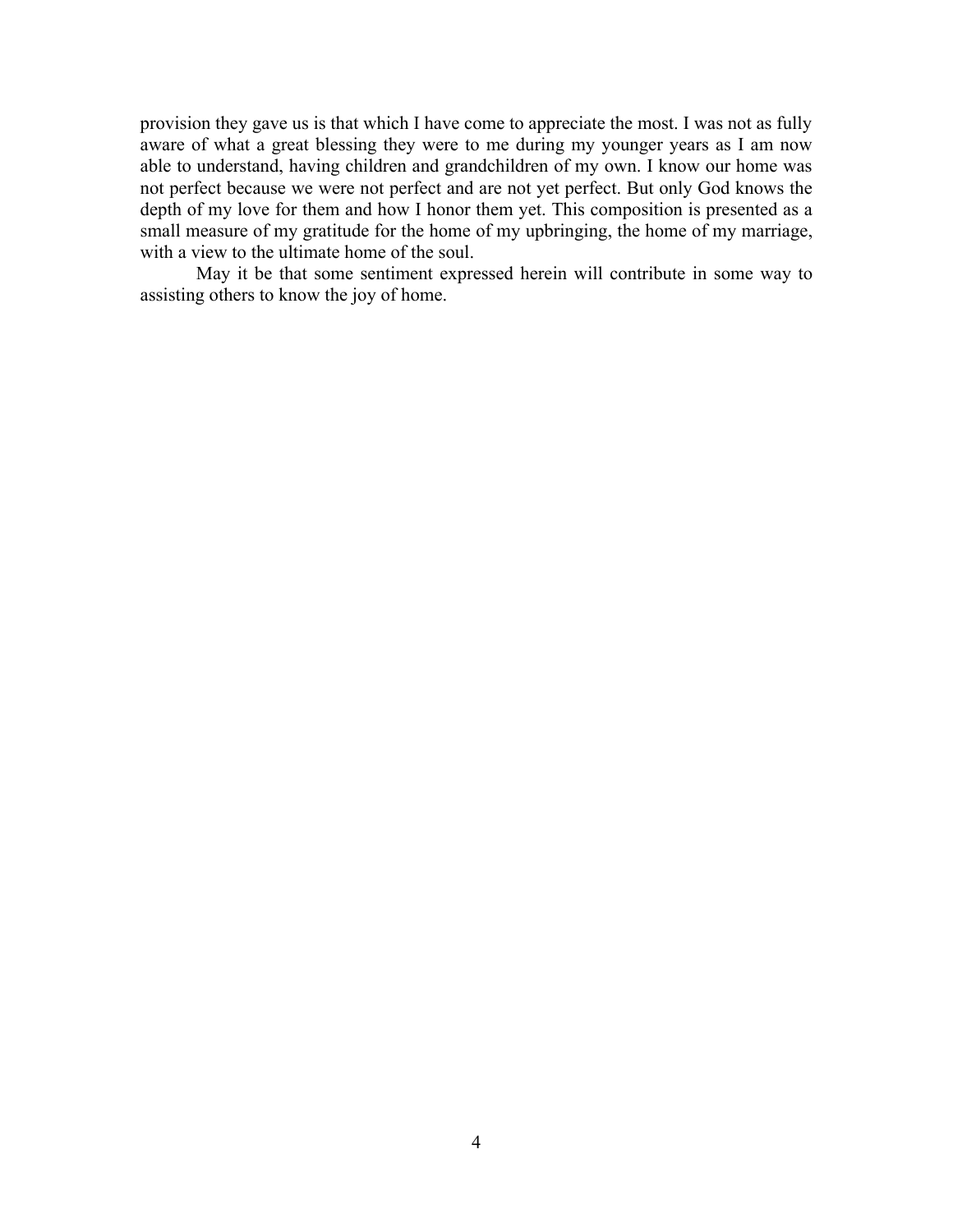# *A Great Woman*

Second Kings, chapter four, tells us of a woman who is called *"great." "And it fell on a day, that Elisha passed to Shunem, where was a great woman* " (Second Kings 4:8). The name of this woman is unknown, being only identified by the area where she lived, the Shunamite woman. Just what all might be included in the term *"great*" we cannot precisely know. It may well refer to her prominence in that area. As we read about her there are at least four qualities revealed that would qualify her to be called great that are not always considered qualities of greatness by much of the world. As we consider them we need to compare ourselves to her and probably we shall discover areas where we could make real improvement

#### **A Servant**

This woman lived to do good for others. One who lives to serve others is obviously an unselfish person who really cares for the welfare of others. In this case we see Elisha, God's prophet, as he passed through the city as he often did. He would be dependent on the people of the area where he was for his livelihood, food, shelter, and other necessities. At this particular time in Israel's history the prophets of God were not among the most wanted and popular people. The nation was demoralized by worship of Baal and wicked living. God's prophets, expressing God's rebuke for such things, meant that few people really cared for them or even wanted them around. Fewer still would risk showing kindness and consideration.

This woman recognized Elisha as a "*holy man of God*" (Verse 9). As he came through the village, she *"constrained him to eat bread,"* offering hospitality and provisions and rest for the weary servant of God. She used her material goods for another, bestowing kindness on one who was deserving. She showed her love and respect for God by "holding up the hands" of the prophet of God by assisting him.

It was her suggestion that she and her husband, who obviously shared her concerns, build a special room and furnish it so that it could be used by the prophet whenever he was passing by. This is thoughtfulness and consideration being manifested. She was like an Old Testament Dorcas who was busy doing good things for other people. Surely such people are *"great"* in the eyes of the Lord because Jesus said that those who served would be the greatest (Matthew 20:26). Doing unto those that love God is like doing unto God (Matthew 25:40).

#### **Contented**

She could be considered *"great*" because she was contented with her lot in life. As might be expected, Elisha, upon receiving this support, wanted to show favors in return. He sent a message by his servant Gehazi, *"Behold, thou host been careful for us with all this care, what is to be done for thee? Wouldest thou be spoken for to the king, or to the captain of the host?"* Elisha was in a position to return the favor and inquired what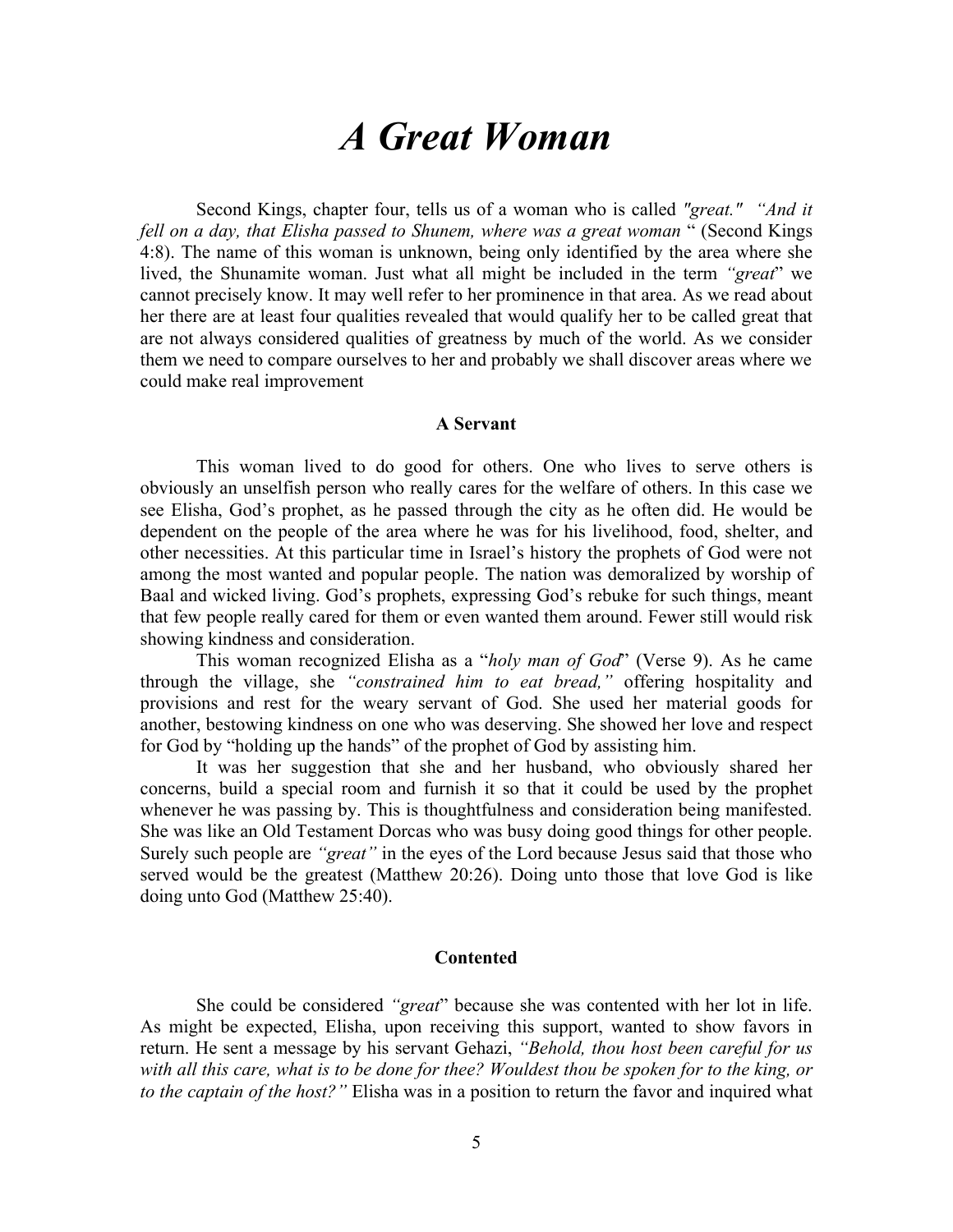it was that he might do for her?

Her response tells something of her character. "*I dwell among mine own people*." In other words, she was content as she was. She had not done these things for Elisha in order to receive some benefit for herself. Like the psalmist, she felt that her "*cup runneth over*." She had no ambitions and sought no glory, fame or reward for her service. How different she was from so many today who are never content with the good that they can do, but always seek something more, better, grander for themselves. They never really consider that they have a duty and an obligation to give themselves on behalf of others but only seek what they want.

We do not suggest that she was in a state of stagnation with no desires whatever. She earnestly wanted a child, but she had her husband's love, her home, her chance to do good. She did not complain and murmur about sacrificing. The prophet made her heart glad when he informed her that God would be gracious to her and her husband and bless that home with a son. In time a son was born, and through that son we are able to see some other sterling qualities in the life and character of the Shunnamite.

#### **Strength and Control**

This woman knew how to stand strong in the storm. She exercised self-control and faith in God; virtues that go hand-in-hand. This son grew to some size and was in the field with the father but became sick. He was taken to his mother where her love and skill did all that could be done for him. Nonetheless, the son died; so tragedy had invaded that home.

This great lady demonstrated control and faith in her hour of grief. She laid the son's body aside, and without any indication of self-pity, resentment, bitterness or rashness, she displayed sober and mature action. She sent for her husband and requested transportation quickly to Mt. Carmel, the home of the prophet Elisha. Her husband thought it strange, seeing it was not a regular time of worship, such as the new moon or the Sabbath day. This brief remark indicates that it was the custom of this woman to be a worshipper of God and a faithful attendant to worship duties. Her response to her husband was, *"It shall* be *well."* There was need for haste and not delay. She assured her husband that everything was going to be all right. She had that kind of faith, and evidently she had so conducted herself before him that he had full faith and confidence in her because he asked no further questions, respecting her proven judgment and knowing her to be worthy of trust.

This *"great"* woman had attained two goals that every man and woman ought seek. She wanted to be acceptable before God, and she had the love, confidence and respect of her mate. She had learned through living to strive for things that really matter rather than the frivolous, trite, paltry decorations of a secular and materialistic world.

#### **Action and Submission**

Another quality seen in her was that she was a person of energetic action, as well as submission to God. As she approached Mt. Carmel she met Gehazi, Elisha's servant, who asked, "*Is it well with thee, thy husband and thy child?"* Her answer was *"It* is *well."* Even though she was in sorrow, grief, and on a mission of concern for her child, she was submissive to what she could not change, but active in changing whatever could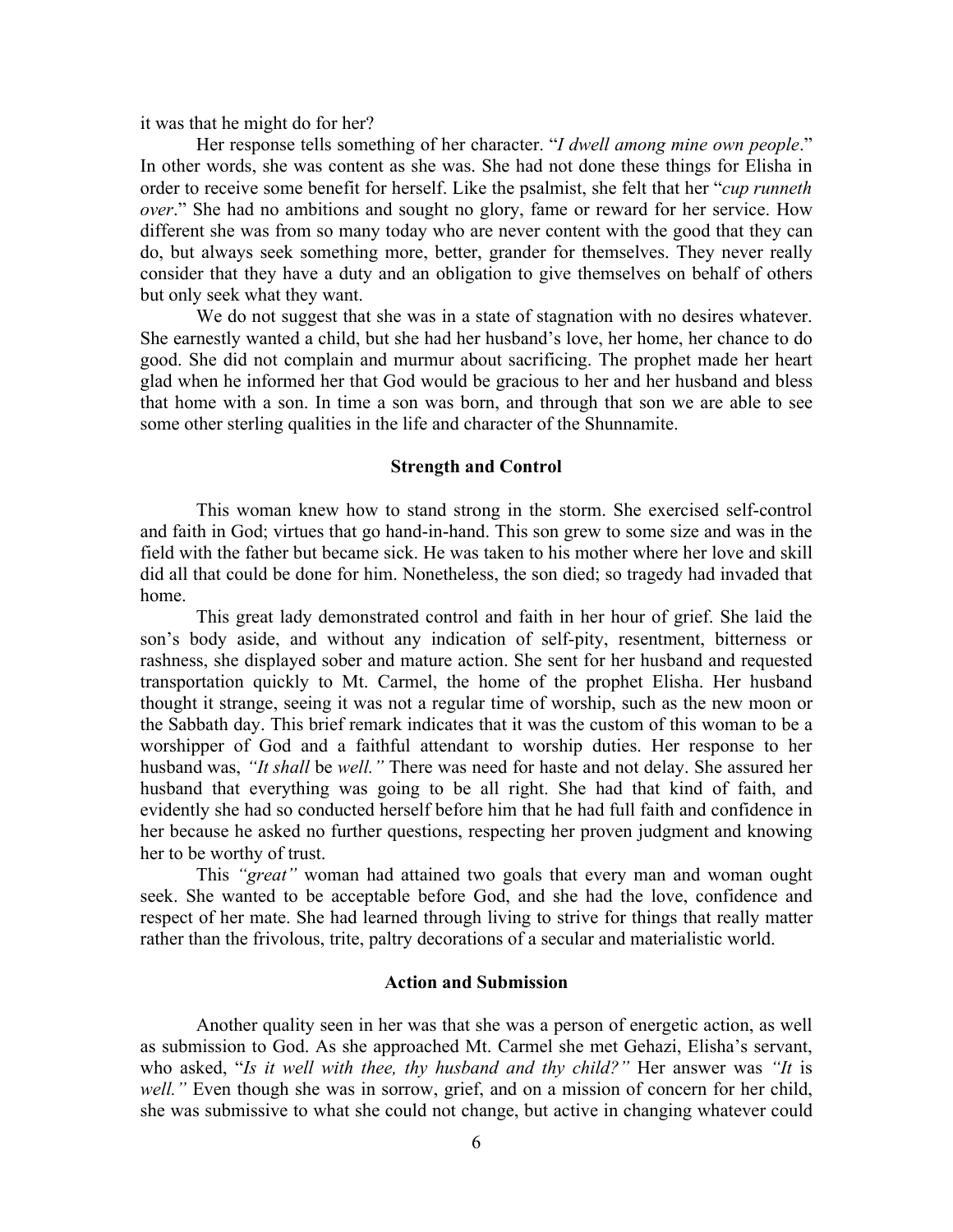be changed. She offered no complaints, no whining, no distrust, no grumbling of her misfortune, no wringing of the hands in panic, but a calm and serene dignity in the face of the worst storm of her life.

We might focus attention in passing on Gehazi's question, *"Is it well with thee? Is it well with thy husband? Is it well with the child?"* (Second Kings 4:26). This is a question every wife and mother ought to consider. Many women are so concerned about being "liberated" and "becoming a free and independent person" that they have either neglected or altogether abandoned their sacred responsibilities to their husband, child, and home. Our society has become so ''career conscious'' for women that the primary purpose for woman's existence has been shoved into the background if not out of the picture completely. Women have become more sinful, secular, self-seeking, and misguided and it is evident that many will continue in this perverted pathway because they have been fed the garbage of Satan that says, "You've come a long way, baby." They sure have. For many, they have taken no notice of the way they have gone. Respect for women is often less because more women are less respectable. They have acted like barbarians rather than women as God would have them. This *"great*" woman from Shunem was one who was concerned for her family first.

#### **Elisha's Help**

When she met Elisha she told him what had taken place and urged him to come and do whatever he could. Possibly she sought nothing more than the presence of a friend and man of God at the time of distress. She also knew him to be a man of miracles. Nothing would suffice except Elisha return home with her.

Elisha arose, went to the house, found the child, and called upon God to raise the child. The child's life was restored and he was given to his mother. Seeing the child alive again, she bowed herself to the ground with submissive thanksgiving for what had been done (verse 37).

This *"great*" woman was a person of strong faith, a steady disposition, fervent piety, one that worshipped God, who was a keeper of the home, self-reliant, trustworthy, grateful, wise, kind and considerate. What else could describe her but "*great*?"

Her grave is unmarked and her name is unknown, but her life still shines in brilliance down through the ages, and benefits even us.

#### **STUDY QUESTIONS**

- 1. Why was this woman rightly called "*great*"?
- 2. What evidence is there that she enjoyed her husband's confidence?
- 3. What do you consider to be the most outstanding quality she demonstrated?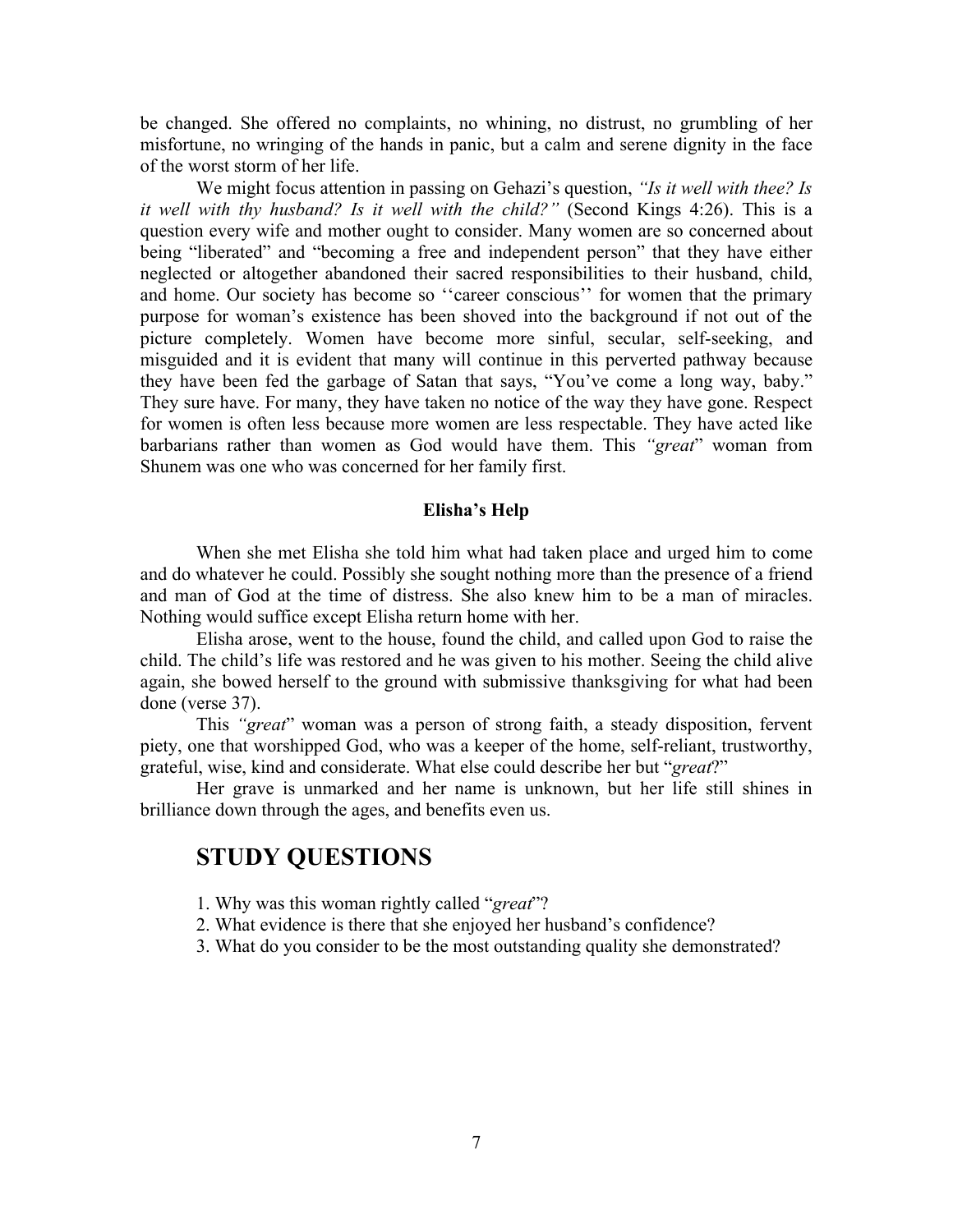# *A Real Man*

*"Now the days of David drew nigh that he should die; and he charged his son Solomon saying, I go the way of all the earth; be thou strong therefore, and show thyself a man; and keep the charge of the Lord thy God, to walk in his ways, to keep his statutes, and his commandments, and his judgments, and his testimonies, as it is written in the law of Moses, that thou mayest prosper in all that thou doest, and whithersoever thou turnest thyself; that the Lord may continue his word which he spake concerning me, saying, If thy children take heed to their way, to walk before me in truth with all their heart and with all their soul, there shall not fail thee [said he] a man on the throne of Israel"* (First Kings 2 1-4).

*"Watch ye, stand fast in the faith, quit you like men, be strong"* (First Corinthians 16:13).

In the first passage David is giving his death-bed charge to his son Solomon who was to succeed him as the next king of Israel. He told him to show himself a man and told him what that involved. It meant doing God's will, being obedient to God's word, living as God would have him live. That was real manhood.

In the second passage, Paul was instructing Christians in Corinth how to be faithful disciples. Among the instructions he gave was, *"quit you like men."* The word *"quit"* meant to "behave or conduct themselves" as a real man would, not as an immature child, but a man. Every age has its desperate need for real man. And we use the term "man" to mean both men and women of certain kind and quality, but mostly males who are real men. We make a distinction between just being a male and being a real man. Jeremiah 5:1 reveals God's charge to the prophet, *"Run ye to and fro through the streets of Jerusalem and see now and know and seek in the broad places thereof, if ye can find a man, if there be any that executeth judgment, that seeketh truth, and I will pardon it."* Jeremiah could find any number of males. But the instructions implies he would have difficulty finding a real man, the kind and quality described.

#### **Who is a Real Man?**

Just what is a real man? Real manhood is not measured in physical power or prowess. It means more than being physically strong with big biceps, tall, broad shoulders, etc. The strongest man of the Bible was Samson, but he was a moral degenerate, weak in self-discipline, void of godly character. Goliath, the giant of the Philistines, was a physical giant, but one of the idolaters that fell before the young boy's sling. It takes more than physical bravery, athletic achievement, muscles, etc. to be classified as a real man in the sight of God.

It is more than mental power, quickness of mind and wit. Solomon was the wisest to have ever lived except the Christ. Yet he failed to heed the very directions his father David gave him. He lived an indulgent life of luxury, gradually turning to idolatry. He lived his life through in much wantonness, only to come to the ultimate conclusion that all that kind of life was vanity and vexation of spirit. There are many "wise men" of our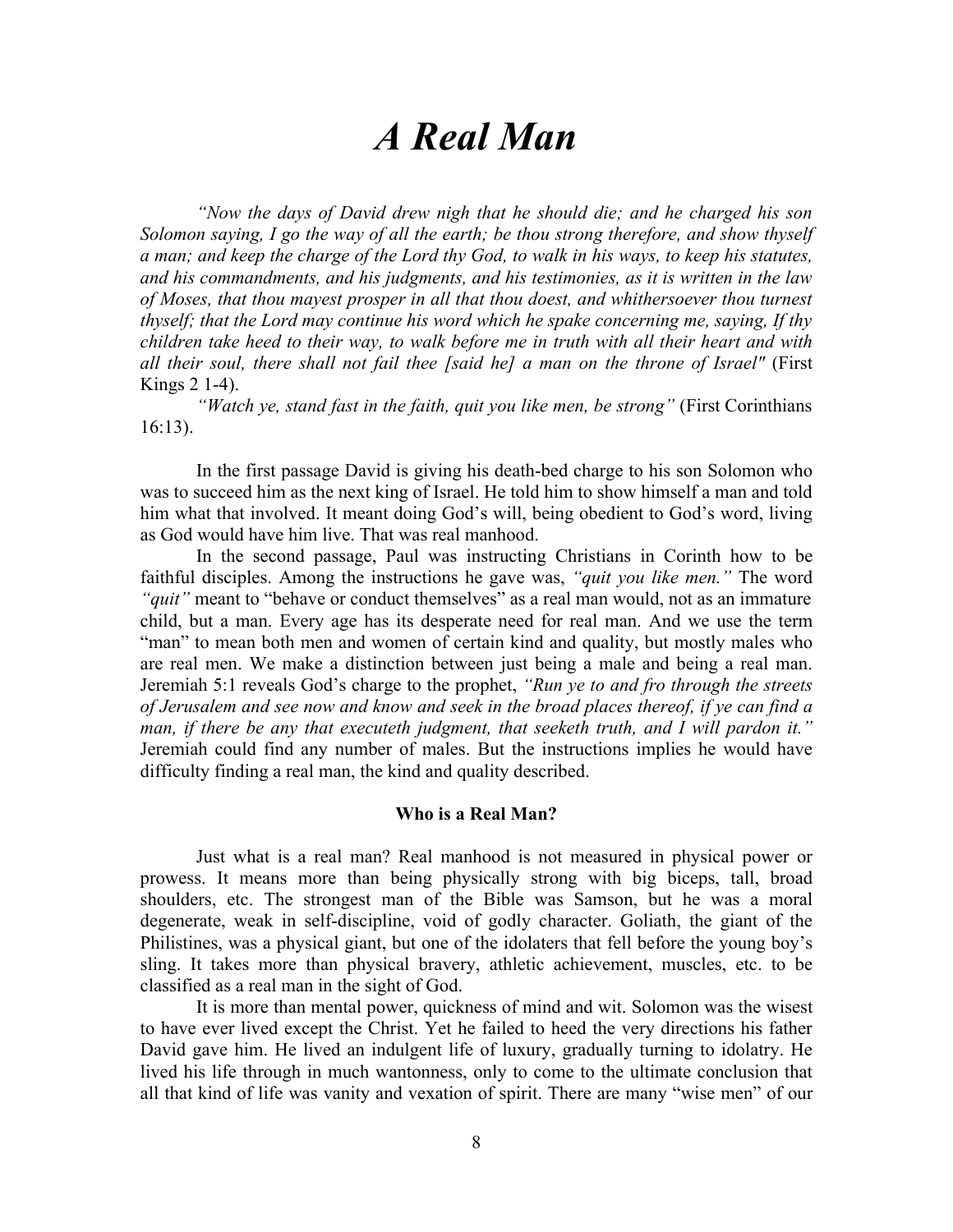time, scholars, geniuses in some respects, that show themselves to be fools because they even deny the reality of God. They are not real men.

#### **Maturity**

Paul shows that real manhood is manifested by maturity in those things that matter. Behavior like a man should go before you call yourself a man. Do not continue to be as a child in conduct and think you are a man. Being a man, you should put away childish things and accept the duties, work, and obligations of manhood before you classify yourself as a man. The real man is one who accepts his duty to God and his fellowman, whatever that duty is, and discharges it faithfully and to the best of his ability. Just being a male does not mean you are or shall necessarily ever be a real man in the evaluation of God.

There are many poor excuses for men filling the roles of husbands and fathers today because they either do not know or will not accept their duty to God and man, wife, children, home, church, etc.

#### **Head**

What is the duty of a real man? He is to be the head of the home as Christ is head of the church. This is not an arbitrarily assigned duty, but one that has been designated by the Creator of the home, Almighty God. This rules out the "hen-pecked husband." This outlaws a domineering wife and the weak husband figure. There is no more reason for a woman-governed home than there is for a woman-run church. God decreed that man is to be head of the home. God made Christ the head of the church and God gave man to be head over the family. Variation from this is a variation from God's design.

Attempts on the part of women to take over the home, assuming that they have husbands, is to show disrespect for the law of God. The failure to assume the duty over the home by the husband is another show of disrespect for the law of God. Regardless of what the fanatical "women's rights" perversity would have us believe, this is God's will. Departure from this is already showing its deadly results in our society and all the rabblerousing rubbish from whatever source cannot and will not prove otherwise. People are fools to listen to and give heed to those who show such little concern for God.

#### **Decisive**

There are decisions in the home that the husband ought be man enough to make, not leaving them to the wife to have to make when many times she prefers not to have to make them. Many wives have to make decisions they ought never be called upon to make because their husbands shirk the duty that is theirs. A wife has a right to a husband that will lead the family aright. Everyone in the family ought to be able to lean on him for support and direction. Some families are like the story where the wife makes all the little decisions and the husband makes the big ones. He decides whether America should declare war on an enemy, when to send up the next space flight, what to do about the nation's economy, all the big decisions; she decides where they will live, what will be his occupation, where to go to church, how to spend the money, what to do about the children, etc.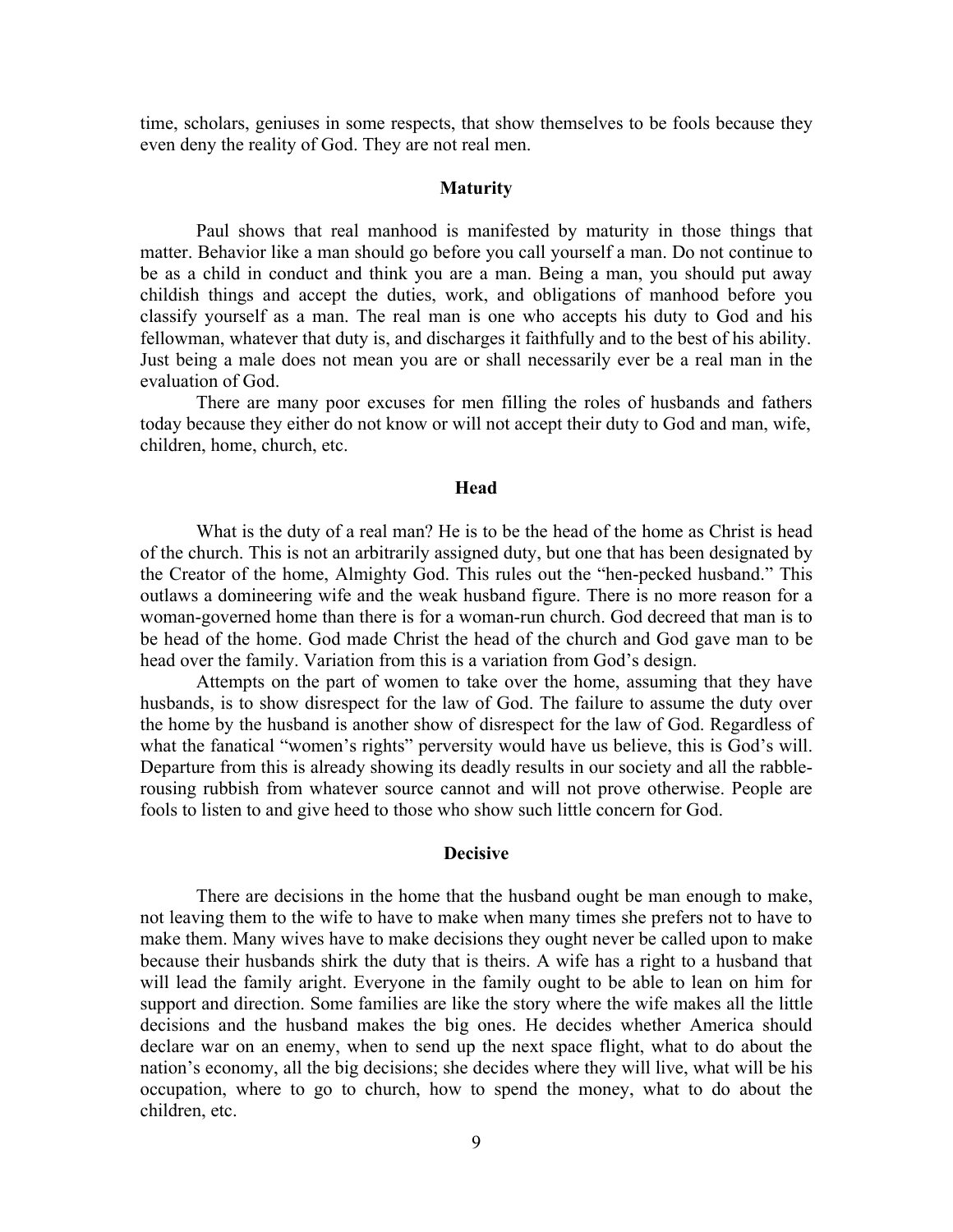#### **Lead**

Notice, we said the husband ought to lead. We did not say and would not contend that the husband is to drive his wife and family. Attempting to be a dictator and tyrant is not manly. A leader is always considerate of those he leads, sensitive to their needs and what is in their best interest before himself. What would you think of a man's head that was indifferent to the welfare of the rest of his body? You would rightly consider him "nuts." That is a good description of a man who runs his family without proper love, compassion, consideration and interest for those he leads. There is nothing manly about an abusive brute who throws around his authority, running roughshod over others. Only when he is a real leader is he a real man.

#### **Provide**

He has the duty to provide for the family as best he can. God gave man this duty, to earn bread by the sweat of his brow. Unless there are reasons why he cannot provide for his family it is unmanly for him to allow others to provide for him and his. The wife is to be the *"keeper of the home*" the *"help"* that is suitable to him. She is not to ordinarily be expected to be the provider, unless there be extenuating circumstances that would demand her assistance. Too many men have allowed their wives to go to work outside the home and the home and the children have been neglected for the sake of more and more money and the things money can buy. You may not have as much, but what you can have will be worth far more than to have all that this world offers and lose the precious souls of your children through your neglect, lack of attention, failure to supervise and guide. This idea that a woman ought work outside the home has harassed the home, marriage, society, etc until America is suffering beyond measure, young and old. Young people need to think about that.

Some men are just lazy and willing to let the wife work herself to an early grave while he loafs, plays, does as little as possible. Yes, in emergencies, she should help if she can, provided the better things are not sacrificed. But we see too many "planned" emergencies that are nothing but manifestations of covetousness and greed. If a man does not provide for his own, he is worse than an infidel (First Timothy 5:8). Such spineless males can hardly be called men.

Advice to young men and young women is in order. Boys, do not marry until you are willing and can carry the load. Girls, do not marry if you are unwilling to be a homemaker which is your primary work. You have no right to violate God's will by bringing children into a home that is turned upside down through love of money. Learn to do your duty, both the husband and wife. That is God's way.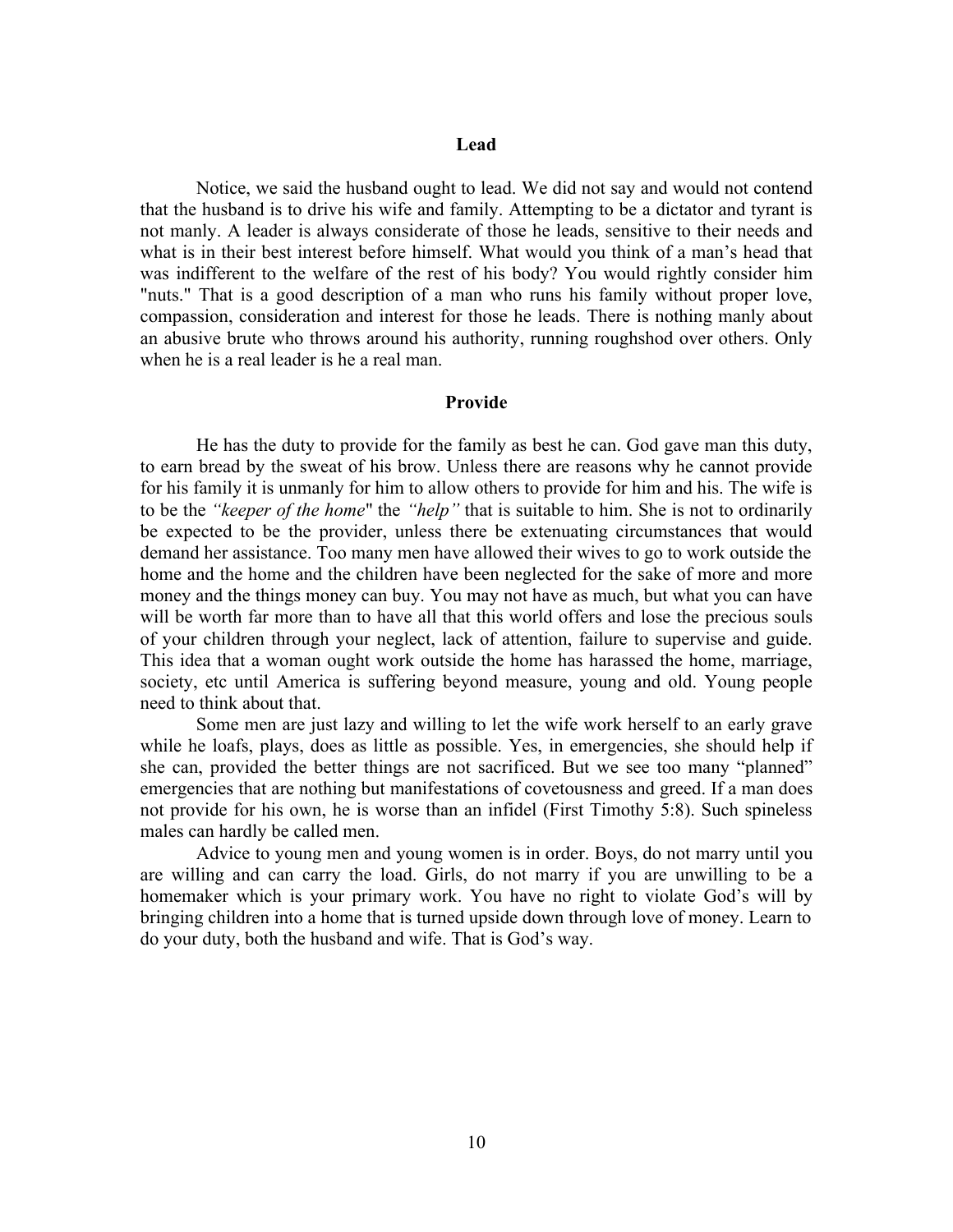#### **Example**

A real man is a good example to follow. Some think a real man is the kind that drinks beer, whiskey, etc. We see it advertised all the time. Some big "hero" guzzling down his "booze" as if he was a real man, getting his "gusto." What a distorted picture! He is a glutton and a wine-bibber, not a real man. His evil appetite is showing his sons and daughters just what a person is not supposed to be, and he is deceived in thinking that is manhood. How many children grow up literally afraid of the presence of their father because he is a servant to the devil's brew.

A real man is an example of honesty, clean living, clean speech, obedience to the laws, respect for authority, truthfulness. Real men do not brag how they outwitted the policeman, or cheated on a business deal. Fathers with sons in jail wonder why they ever turned out that way. Many of them can just look at the example they gave them and know why. When their mouth is stuffed with tobacco, chewing and smoking, cursing and swearing, what can you expect from that son or daughter who loves father, but he has taught them to be servants of Satan like he is.

Real men will be concerned for the home and everyone in it. They will make time to be with their children and see to it that they are growing in the right direction. So many parents really do not know their children because they spend so few hours with them during the time of their upbringing. They are strangers to their children.

Real men are examples of morality, responsibility, work, and purity. Real men do not commit adultery. Real men do not forsake their families. Real men show the dignity and honor of labor to their family Whether one is single or married, a father or not, a real man holds these things high on his list of that which is deserving of esteem.

#### **Spiritual Guide**

Please get the next point. No man is a real man who is not responsible for the spiritual welfare of those of his family, including his wife and every child. The admonition to train the child, and bring the child up in the ways of God are assigned to fathers (Proverbs 22:6; Ephesians 6:4). This is a duty that cannot be shifted to another. Others may help, and others may have to do it because the father fails to do it, but fathers are not real men who think all they have to do is provide food, shelter, clothing, money, etc., and forsakes the duty of spiritual guidance and instruction. Some may think it manly to be crude, gruff, coarse, worldly, irreligious, indifferent to the Lord. They may think that "church and Sunday school" are for women and children and not "real men." But they have it backward regarding what is a real man. A real man is Christlike, walking daily in the ways of the Lord, living obediently to His every command. This takes courage, honor, conviction, loyalty, and sacrifice. But to be a real man demands it. Being the family's religious leader is a sign of strength, not weakness. The failure in this realm is weakness, not strength. The big beer-drinking, cursing, muscular, godless brute is a dwarf and a pigmy in comparison to that person who lives nobly, honestly, truthfully, with dignity and love for God and man, doing his daily duty in fearing God and keeping His commandments. He may be small, physically inferior, financially less blessed, and all else that the world considers so important. But when one does what God wants him to do, he is a real man.

There is a story about a man who took his hog to the state fair and won first prize.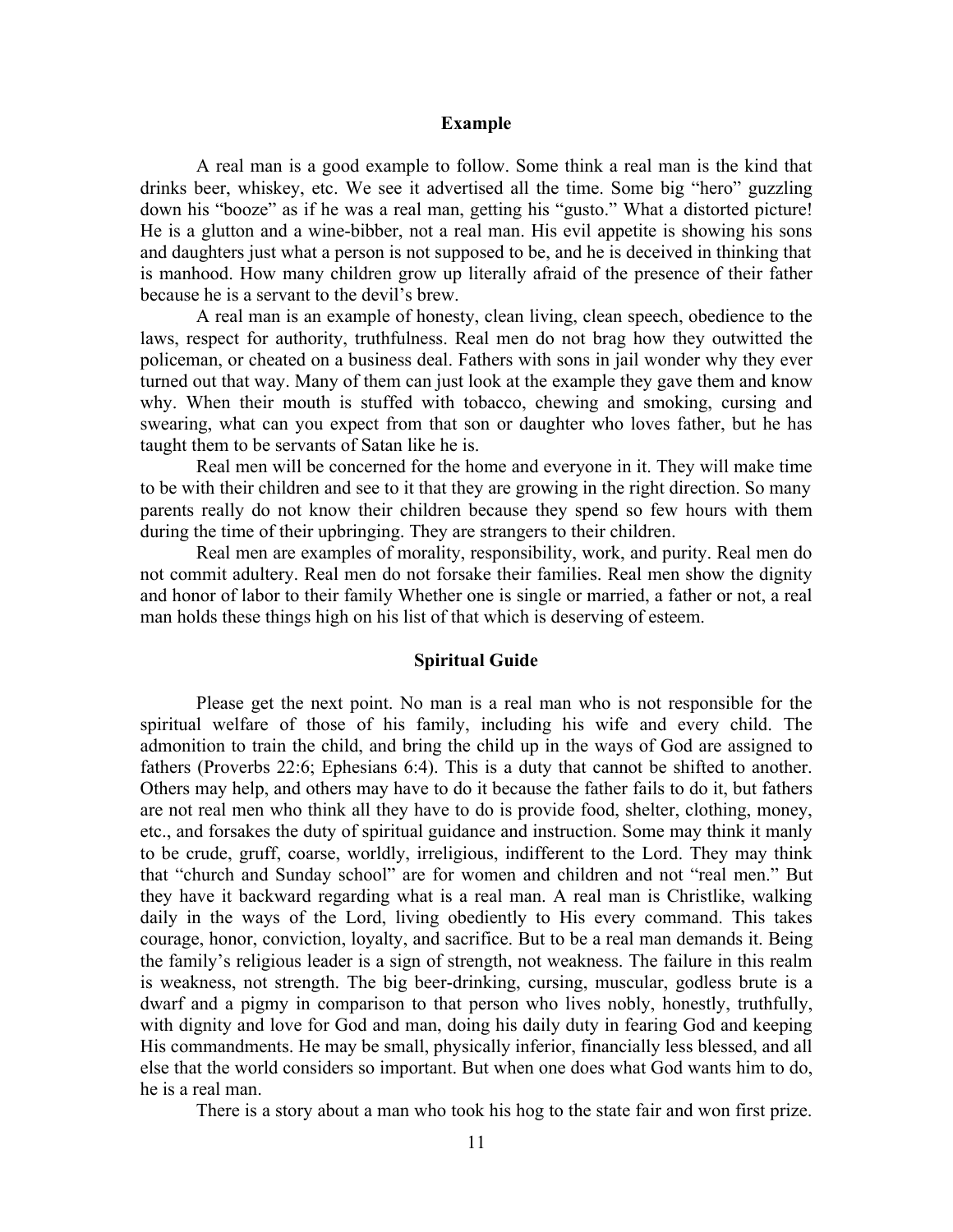But beside the pen was a boy, smoking, stunted in growth, given to profanity, a poor specimen of what a lad ought to be. It was the son of the hog's owner. He had given more attention to the hog than his son.

Dear friend, nobody has the right to claim to be a real man until the souls of his wife and children are first and foremost in his concern. Until you do your duty before God, regardless of whatever measure you may use to test your manhood, you are not there until God approves of you. We all do well to hear and heed David's words to Solomon, "*Show thyself a man."* Listen to Paul, "*Quit ye like men."* By being a faithful Christian, leading the home, providing as best you can, being a good example, showing those in your charge the way to heaven, that is real manhood.

### **STUDY QUESTIONS**

- 1. Who is a real man in the sight of God?
- 2. How does the world mistakenly determine who is a man?
- 3. What are some of the qualities of a real man presented in this lesson?
- 4. Of all these qualities, all of which are necessary, which would you classify as the most important?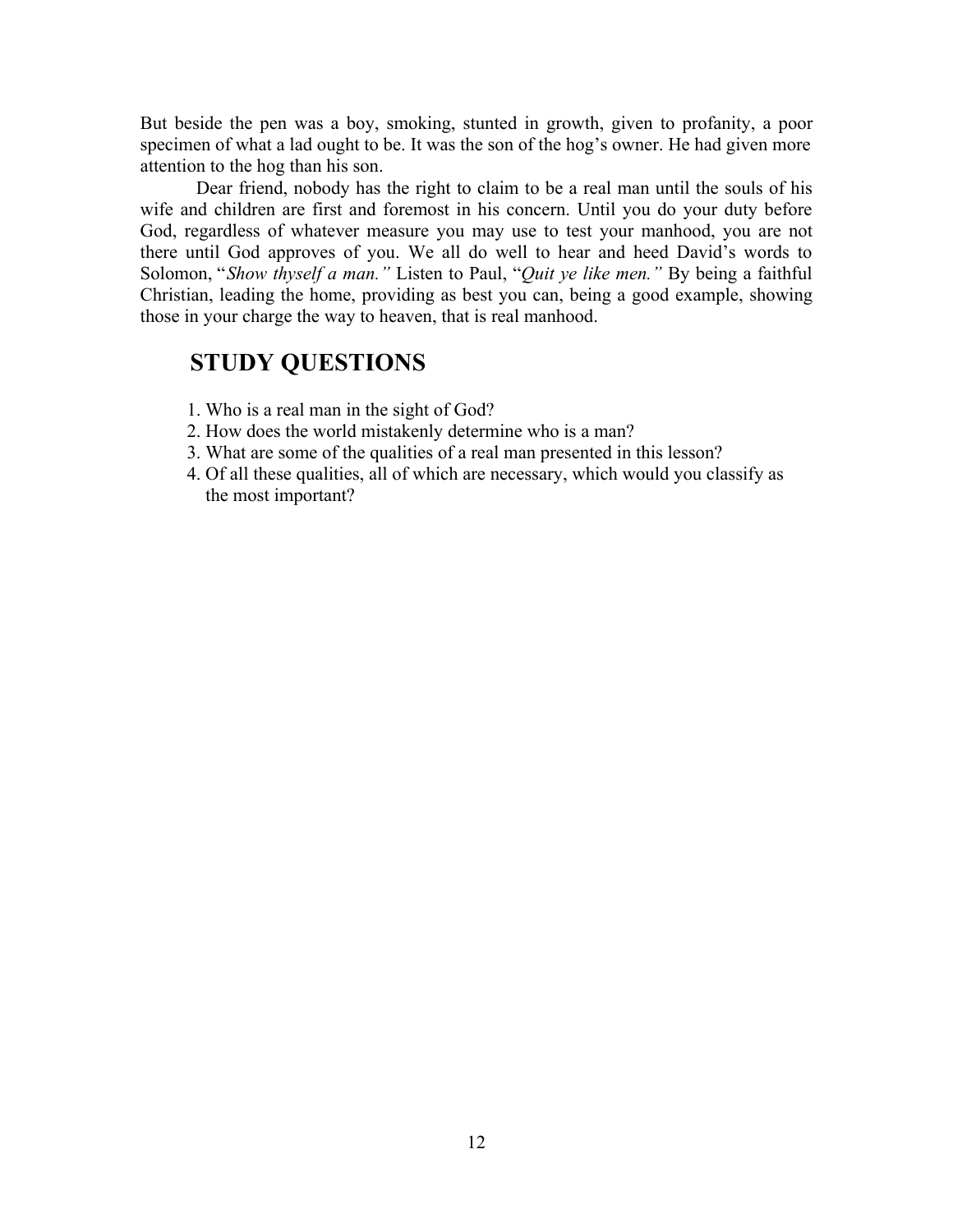# *Concerning Marriage*

Ignorance was never approved by the Savior, therefore, He came teaching to dispel darkness with the light of truth. We must concern ourselves with truth as Jesus taught recorded in the text of Mark 10:1-12.

*"And he arose from thence, and cometh into the coasts Judea by the further side of Jordan: and the people resort unto him again; and he, as he was wont, he taught them again. And the Pharisees came to him and asked him, Is it lawful for a man to put away his wife? tempting him. And he answered and said unto them, What did Moses command you? And they said, Moses suffered to write a bill of divorcement and to put her away. And Jesus answered and said unto them, For the hardness of your heart he wrote you this precept. But from the beginning of the creation God made them male and female. For this cause shall a man leave his father and mother and cleave to his wife, and they twain shall be one flesh: so then they are no more twain, but one flesh. What therefore God hath joined together, let not man put asunder. And in the house his disciples asked him again of the same matter. And he saith unto them, Whosoever shall put away his wife, and marry another, committeth adultery against her. And if a woman shall put away her husband, and be married to another, she committeth adultery."*

#### **Trap Questions**

Jesus was constantly being asked questions, and as often as not, the questions were designed to trap Him in His words. The question asked Him on this occasion was a good question, but the motive was impure. People often ask questions today, not to learn or gain information, but for various sinister reasons. But let us study the question and the Lord's answer with a heart depleted of prejudice and try to learn what is the will of God in this matter of marriage.

To get a clearer picture of the question, consult Matthew 19:3. The answer Jesus gives whether one could divorce or not was obviously a negative one, and He showed it was not God's will that such take place. While today divorces are granted for almost any reason, even for no reason, this is contrary to the will, intent, and design of marriage as given by the Lord.

Jesus refers to the Mosaic Law under which His questioners lived. What the law taught was what they should obey. God's Word ought be allowed to be the final chapter on any subject. The Pharisees responded that Moses allowed divorce. Actually what Moses insisted was that there be a writing of divorcement if a divorce occurs. Moses did not command divorce, but he *"suffered"* or allowed it, and Jesus said it was because the people were so hardened of heart that Moses did it. But it was not true that Moses allowed divorce for just any cause. The morality of the people was so low and rebellious that it was permitted, but never approved. There are things that God has permitted but not approved. This is one instance of that. God will even allow sin, but who would dare say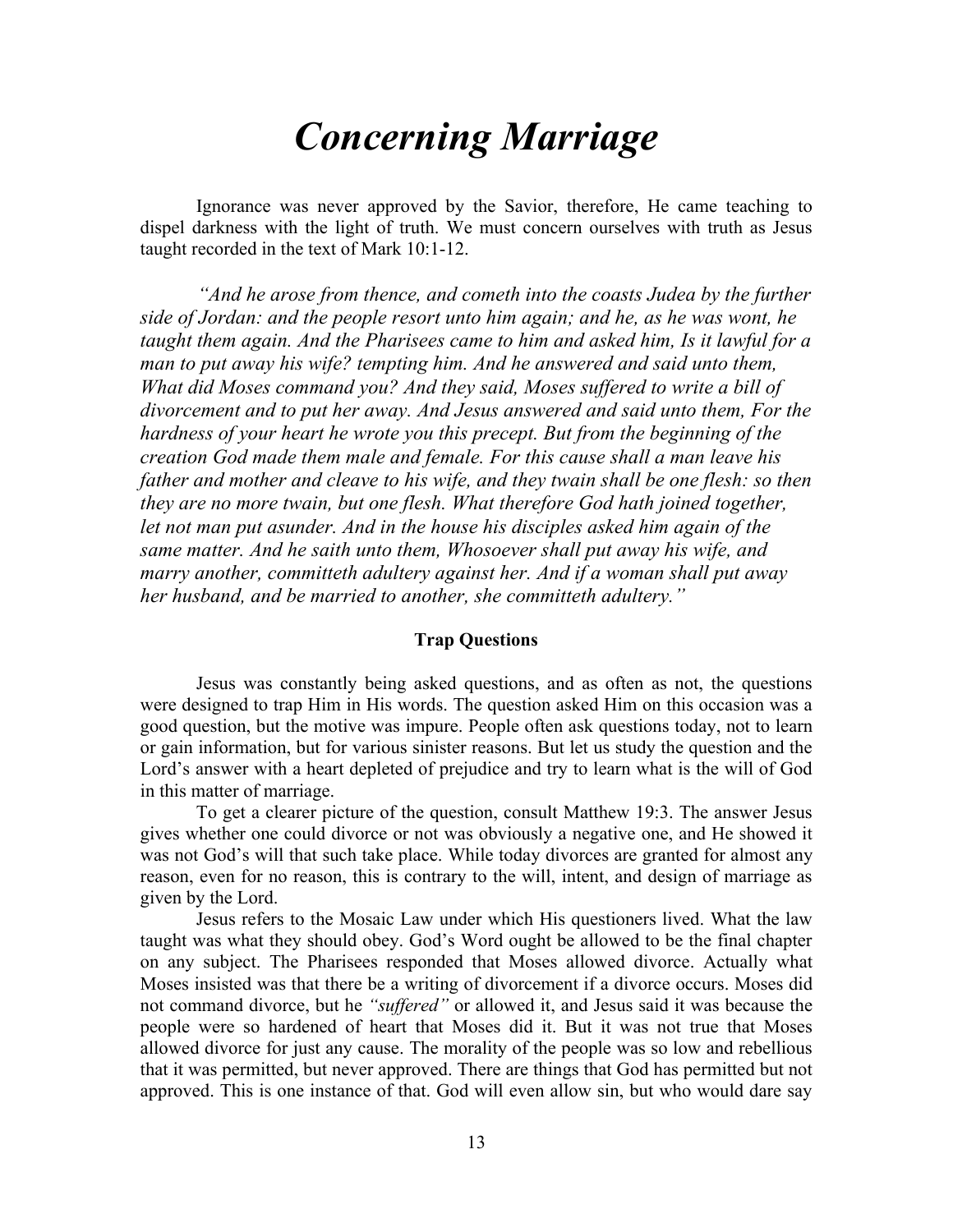that God approves of sin in any form?

Regardless of what Moses allowed, Jesus referred to God's original plan for marriage as the standard to follow. *"From the beginning it hath not been so*." God never intended that married people divorce. *"What God hath joined together let not man put asunder."* The will of God for marriage is that one leave father and mother and cleave to his or her mate until death separate them. How can there be any question in anyone's mind as to the permanency intended by God in the establishment of marriage? This idea that one is allowed to divorce just so long as they never remarry and God is not offended is as foreign to the truth on the subject as right is foreign to what is wrong.

#### **Marriage is More**

Marriage is more than just a social contract designed to propagate the earth and perpetuate the race. It is more than a civil contract entered according to the laws of the state, although these laws must be obeyed. It is not just a convenient economic arrangement. It is a sacred and divine contract, a relationship planned in heaven for mankind. It is ordained of God and should be entered, conducted and terminated only according to the will of Him who gave it. Herein is the fault of many who marry; namely, they fail to include God in their marriage. Marriage involves more than a man and a woman. It must include God who gave it.

The nature and purpose of marriage is for the happiness and welfare of mankind. It is not good for man to be alone. The marriage vow is a vow of perpetual and indissoluble friendship which no fortune or alteration of external circumstances should be allowed to interrupt or weaken. In marriage there is no longer just separate interests, but two become united as one. Often the cause of unhappiness in marriage is due to the dissimilarity of those involved in such as education, finances, religion, race, social status and other factors. These differences often place unbearable and unnecessary strains on the marriage bonds and they ought to be avoided before marriage occurs. Religious division is a burden far heavier than many marriages can bear. Nearly every religious advisor I have ever known or of whom I have heard plead with people to be sure the religion of the man and the woman is the same. Why does this have to be constantly brought to the attention of Christians who ought to recognize this from the start?

#### **You and I Become We**

Marriage permits no separate possession but what was once I, my and mine, you and yours, becomes that which belongs to both of us. The two become one flesh. The couple is together in all things. Deviations from this God-given intent invites stress, strain and tensions that ought not be given the right to exist. Such things are avoidable.

Marriage does not always bring perfect happiness to everyone. There are manifold reasons why this is true. Even so, this does not allow the dissolution of marriage. Only the death of one of those involved is the way that a marriage can honorably be terminated. If the record given in Mark was the only inspired information we had concerning this matter, we would have to conclude that death, and only death, ended a marriage in the sight of God. But Matthew 19:9 gives additional teaching that must be respected as we study the will of God in marriage.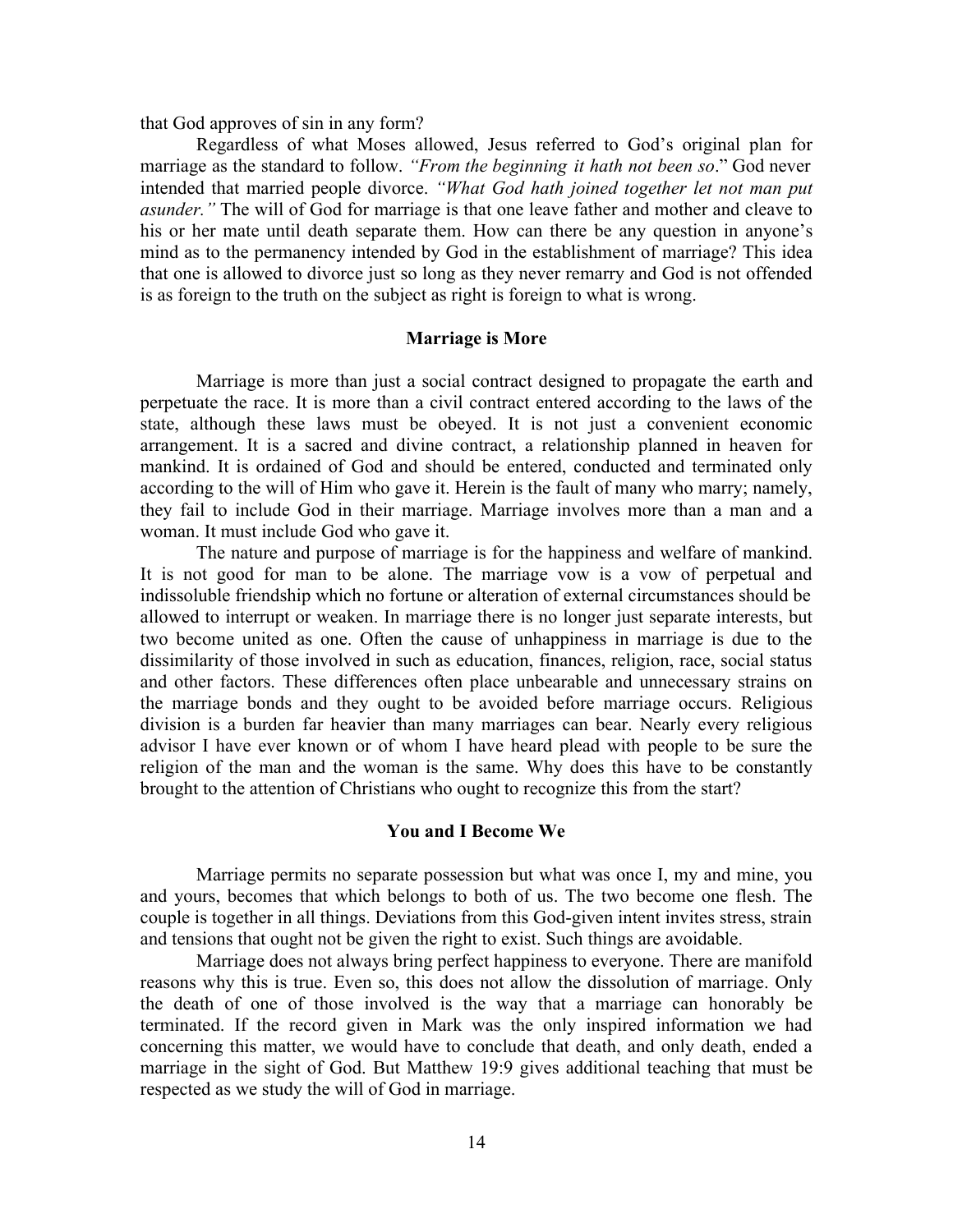#### **One Cause**

God allows divorce for one reason and one reason only. That reason is the cause of fornication. It is not mandatory for marriage to be broken even then because there is the possibility of genuine repentance and forgiveness. But God does not demand that a person live as husband or wife with a mate that is not faithful to their sexual vow to keep themselves only to their mate. The vow of marriage is violated by fornication. This teaching is so clear that there ought not be any dispute regarding it.Death is the only honorable way for marriage to end. Fornication will allow a divorce, but that means sin has entered the picture. How far removed from God's will our society has drifted! We are paying a terrible price for man's rebellion.

Have you ever considered the horror of divorce? We read of divorced people more and more, even in the church, and some try so hard to picture it as something beneficial and strain to remove the stigma attached to it. While the shame before mankind of the breakdown of a marriage has been reduced, unfortunately for the guilty and those who suffer divorce, there is no way to ever erase the tragic consequences of it. Divorce has been characterized as tearing a body limb from limb. It is like taking a human body and placing it upon the rack and gradually, painfully, disjointing it until it rips asunder and leaves the victim destroyed. Just think how Jesus teaches in marriage two become one flesh, but in divorce this one flesh is torn apart.

In Jesus' day, like our own, marriage was not respected as it ought to have been. There was great laxity in meeting marital responsibilities. But the teaching of Jesus restores the standard of marriage as God fixed it from the creation of the world. It reaffirms the permanency of it and the sinfulness of tearing it apart. Woe to the one who is the cause for this tearing! If we love God, we will strive to make our marriage what God intended it to be when He gave it in Eden.

#### **Evil Results**

If the institution of marriage, and its sacredness, is not respected in a society we learn from history the inevitable collapse of that society. National greatness cannot continue when the home, the basic unit of society, goes awry. Without respect for God's marriage law the level of morality of the people of the land plummets downward until the degeneracy of the race is overwhelming. Souls are cast into misery, homes fall, despair and hopelessness reign over the hearts and lives of people, children are neglected and the security, training and righteous upbringing are absent. The attendant evils resulting from all of this are apparent to one and all who will honestly consider the havoc and ruin caused by the ever increasing breakdown of the home and the disregard of marriage vows.

The future success of the nation depends upon a nation where righteousness prevails. With the divorce rate climbing year by year, and the population being flooded with those who have shown little to no respect for God's moral teaching and the divine edicts regarding marriage, the very foundation of civilization is threatened and nothing is left to sustain.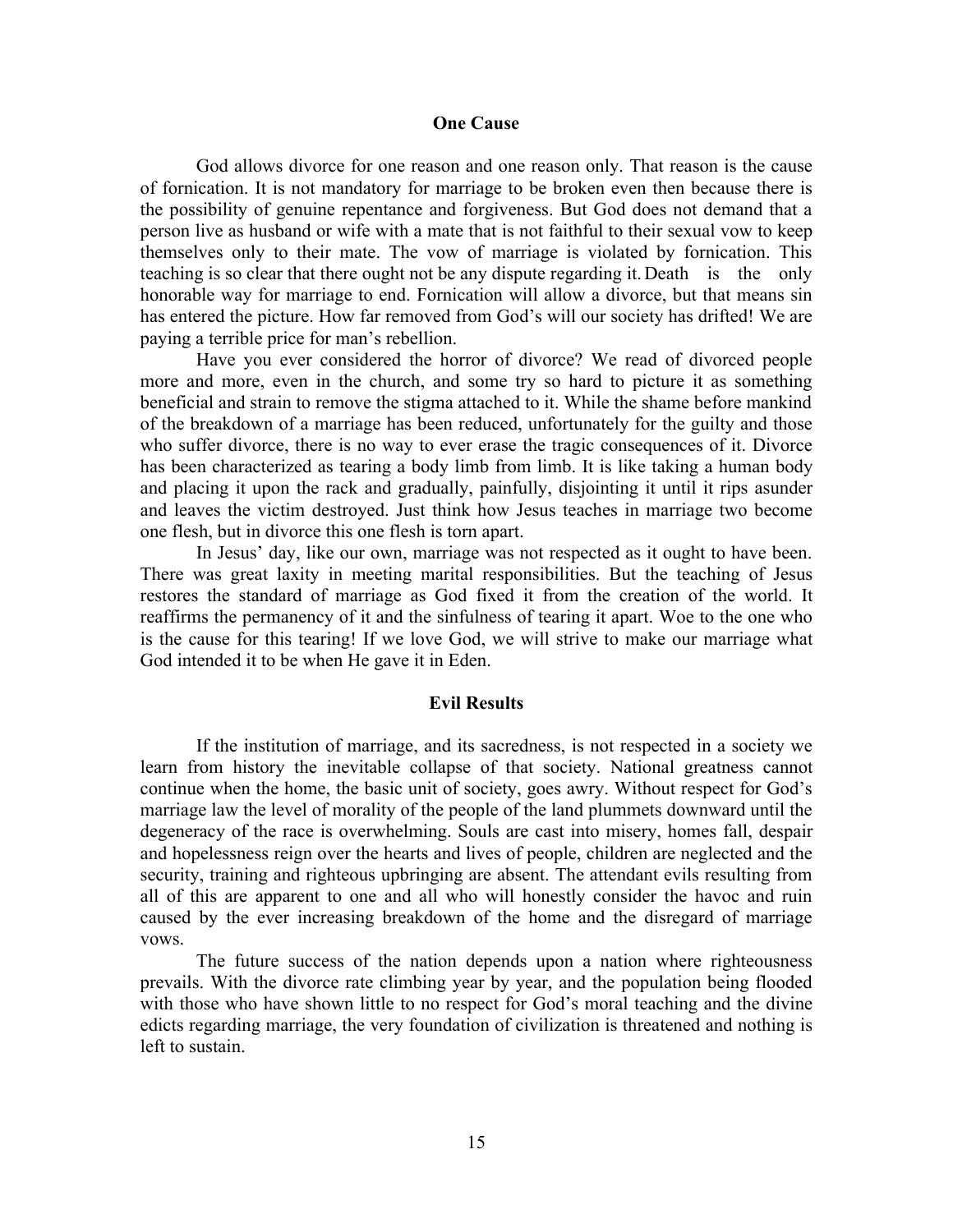#### **One Faith**

Homes where there is religious division are very subject to this kind of dissolution. This is not to say that divorce does not occur even in homes where the partners were united religiously. But somewhere along the line one or both abandon the authority of God whenever there is divorce. Religiously divided homes have not the ultimate common ground. They have no final standard by which to measure all matters. There is no common respect for the divine teaching of God. In the very area where people need the support and encouragement of each other the most, it is lacking. The children reared in such divided homes become confused, intimidated, frustrated, not knowing what to believe, and often they strike out into areas where their own destruction, physically, mentally, emotionally and spiritually, is the ultimate result. No home, regardless of how much happiness may exist therein, is as God wants it to be until all who are accountable to God in that home belong to God through Christ. The greatest contribution anyone can make toward the stability of the home and marriage is to be a faithful Christian. When that is the situation the blessings of God will be in evidence and the home will be what God wants for it.

### **STUDY QUESTIONS**

- 1. Why did some people ask Jesus questions?
- 2. From what two passages is our lesson taken?
- 3. What did Moses allow?
- 4. What was God's intention from the beginning?
- 5. What kind of covenant or contract is marriage?
- 6. What is meant by "the two become one flesh?"
- 7. What is the only cause Scripture allows for divorce?
- 8. Discuss the harmful effects of divorce on everyone involved.
- 9. What does history teach us about a society that fails to respect God's marriage laws?
- 10. What is at the root of so much of the divorce tragedy?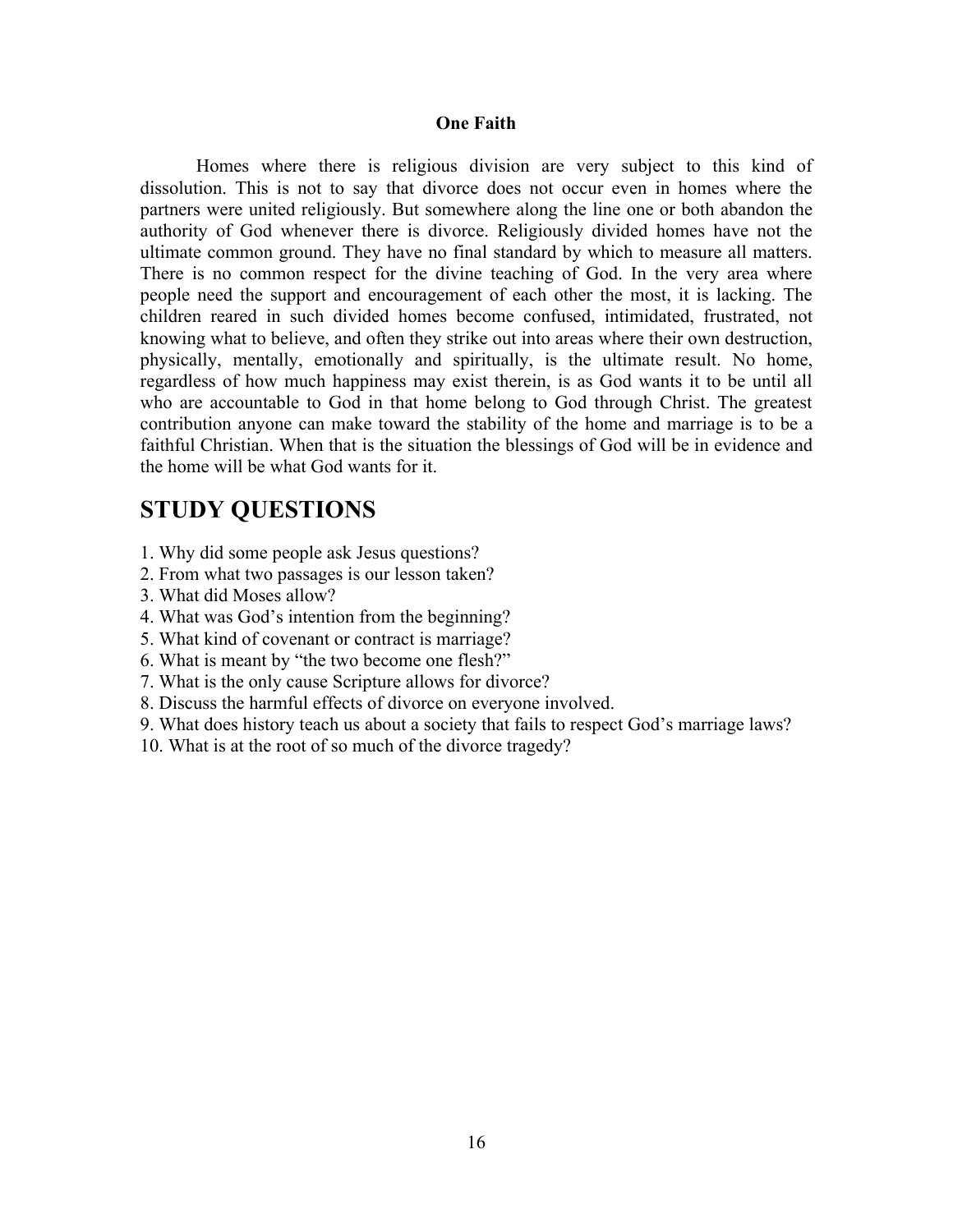# *Daniel, The Boy Who Stood Like A Man*

The reading of Daniel, chapter one, is essential to this lesson. Please take your Bible and postpone the study until you have read the passage.

The time of the lesson was when Judah was in Babylonian captivity, having been taken there in three stages: one, under Jehoiakim; then Jehoiachin; then Zedekiah. Daniel was among those taken in the first deportation.

He was also among the young men selected for special training by the Babylonians because he possessed the qualities which made him good material. He was without blemish, strong physically, well favored, one who got along well with others, skillful, wise, with better than average knowledge and understanding, the kind of lad who could stand before kings with composure. He was a young man of great promise and potential alongside others who were chosen.

 Involved in his training was the change of names. Daniel's name was changed to Belteshazzar (not to be confused with King Belshazzar). Also the training included a certain diet, food and drink that was set before them. They were taught the Chaldean language and ways. It was with regard to their diet where we see the manly characteristics of this young lad come to the surface.

#### **A Forced Choice**

Being a Jew, there were certain foods forbidden him lest he defile himself. He was forced to make a choice. If he ate these forbidden foods he would violate God's law. If he did not eat he ran the risk of disfavor of his captors with unknown and uncertain consequences. Let us understand the nature of his alternatives. It was not left to Daniel to decide what was right and wrong. God had already decided that. It was not a question of knowledge with him because he knew the law of God. It was simply a question of whether he would obey God or not.

This is much the same decision confronting people today. God has decided and revealed in His Word right and wrong. Many times people know what God has said. They simply must decide whom to serve. In the comfort and security of our situations we may at first think Daniel's decision should have been an easy one. But consider the pressures upon him. He could reason that he was in a strange land and not there by choice. What else could he do except comply with the wishes of his captors? The king's servants had commanded it. Dare he defy them? He had already been told he would risk himself and others if he disobeyed their directions. Furthermore, who would ever know? It seemed that most everyone else was going along with the command. Why should he be different? He could have considered doing this thing just once in order to relieve a difficult situation with intentions to obey God hereafter. All of these excuses and rationalizations could have been suggested by him. These are the same kind of pressures facing people who consider serving God today.

Sometimes we get the idea that only the young are beset with pressure from their peers and situations. These pressures follow us all the days of our lives. If we do not learn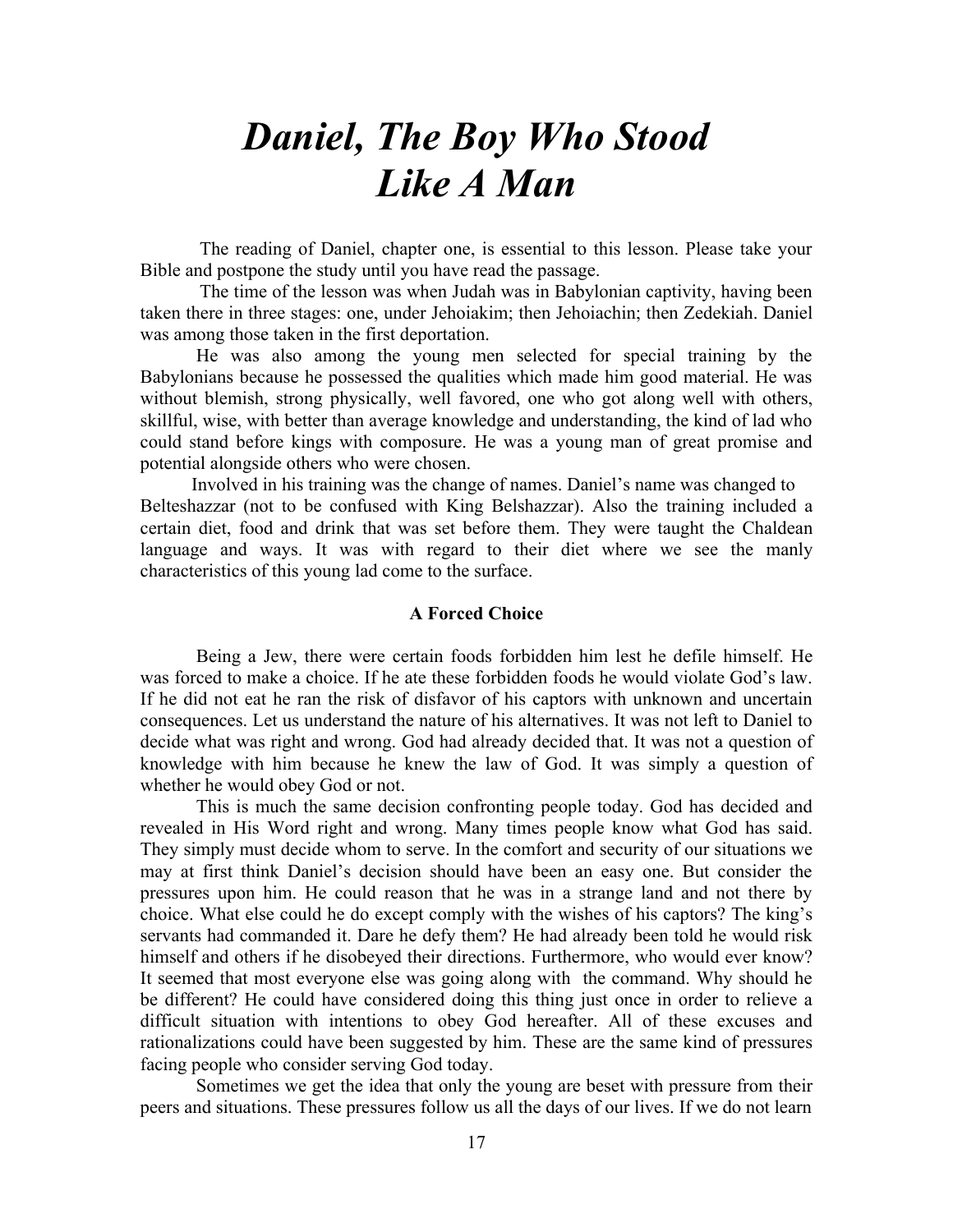to handle them while young we will likely be subverted by them somewhere down the line.

#### **His Greatness**

Daniel's greatness is seen in verse eight. *"But Daniel purposed in his heart he would not defile himself with the portion of the king's meat, nor with the wine which he drank...."* Daniel purposed in his heart he would obey God rather than disobey Him. He made up his mind to do right even in difficult conditions. Here is an example of godly manhood and strength. Regardless of what losses may beset him or others, whatever be the consequences to himself or others, with him it was, *"Thy will be done,"* and he was determined not to waver from it. God was first, last and always in Daniel's decisions. How is it with you and me? Do we have this same disposition?

Yes, he counted the cost, not to see if he would obey God, but only to learn what God expected. Whatever the cost, he would obey God.

 We are made to wonder where Daniel learned to take such a righteous stand. We are not specifically told. But we know that he could have learned it only from the will of God. Somebody had taught him and that somebody had done a splendid job of it. We know he could not have learned it by being indulged in sin and folly in his earlier days. He would not have so learned being allowed to "do his own thing" and go his own way. Nor could he have learned to take this stand by following the counsels of this world that teach to conform and get ahead at whatever cost to the truth. The Jews were taught to teach their young and somebody did what they were supposed to have done with Daniel. How we sin against our children to fail to give them the same kind of stalwart and unmovable strength of righteousness.

#### **God is Mindful**

Let us not take lightly the statements of verses nine, seventeen, nineteen and twenty where God promised blessings and provisions to those who obeyed Him. Where do people get the idea that God is not aware of His own and that He fails to provide for them? When people do right, God knows it. When they decide the righteous path, God supports them in it. We see it in the life of Daniel. We see it in the promises of Christ (Matthew 6:33), and we have even seen it in our own lives. When Daniel made the decision first to follow the will of the Lord, then God acted on his behalf. Provisions were made to enable Daniel to remain faithful. But notice, he had to make his decision first. Then came the blessings of God.

#### **Lessons to Learn**

There are certain lessons we must draw from this account. It is always right to do right and always wrong to do wrong. It is never right to do wrong and never wrong to do right. Ultimately, we never lose anything of lasting value when we do right and stand up on the side of God's truth. Regardless of what it costs us, we are always more blessings than the losses we suffer.

We learn that God will provide for those who stand up for His way. It is never to our advantage to yield to temptations and pressures to do wrong. Regardless of the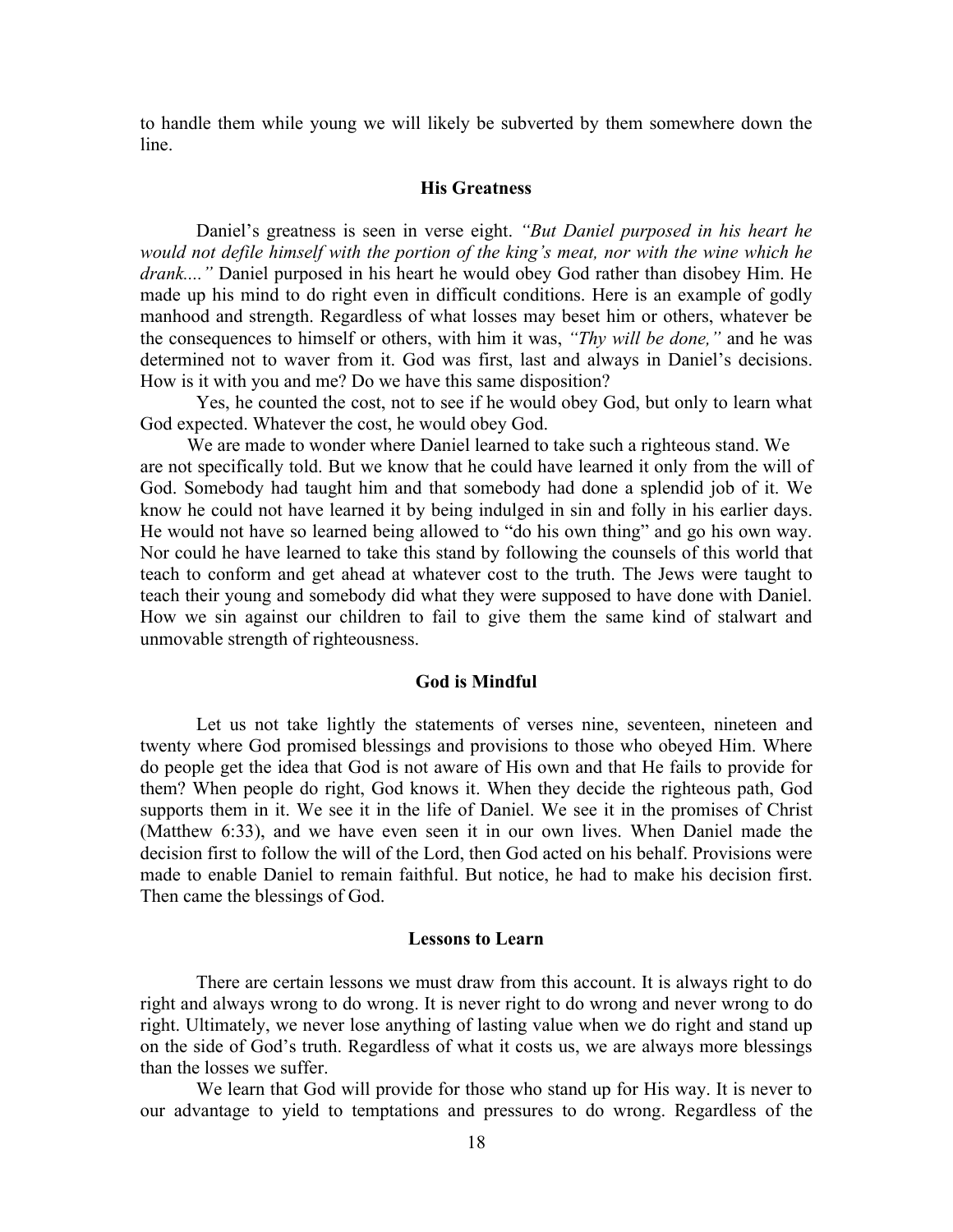consequences, right-doing is better than wrong-doing. In our day of liberalism, modernism, various "isms" within and without the family of God, the theories of evolution, humanism, immorality, mass confusion, attacks on the Bible, digression in the church, the raging of the heathen on every hand, we must learn to stand. We must develop the same spiritual backbone that Daniel possessed and displayed. God has not promised ease and comfort in service to Him. What He has promised is expressed with the following poem.

> God has not promised skies always blue, Flower-strewn pathways all our lives through, God hath not promised sun without rain, Joy without sorrow, peace without pain. God hath not promised we shall not know Toil and temptation, trouble and woe. He hath not told us we shall not bear Many a burden; many a care. But God hath promised strength for the day, Rest for the laborer, light for the way, Grace for the trials, help from above, Unfailing sympathy, and undying love.

How wonderful for each of us if we would develop the same noble virtue exhibited by Daniel on this occasion. Would we not be better servants of the God of heaven?

### **STUDY QUESTIONS**

- 1. Why was Daniel in such precarious conditions?
- 2. What challenges did he face?
- 3. What resolution did he make?
- 4. How did this affect others?
- 5. How did God bless him?
- 6. How else could he have responded to the challenges?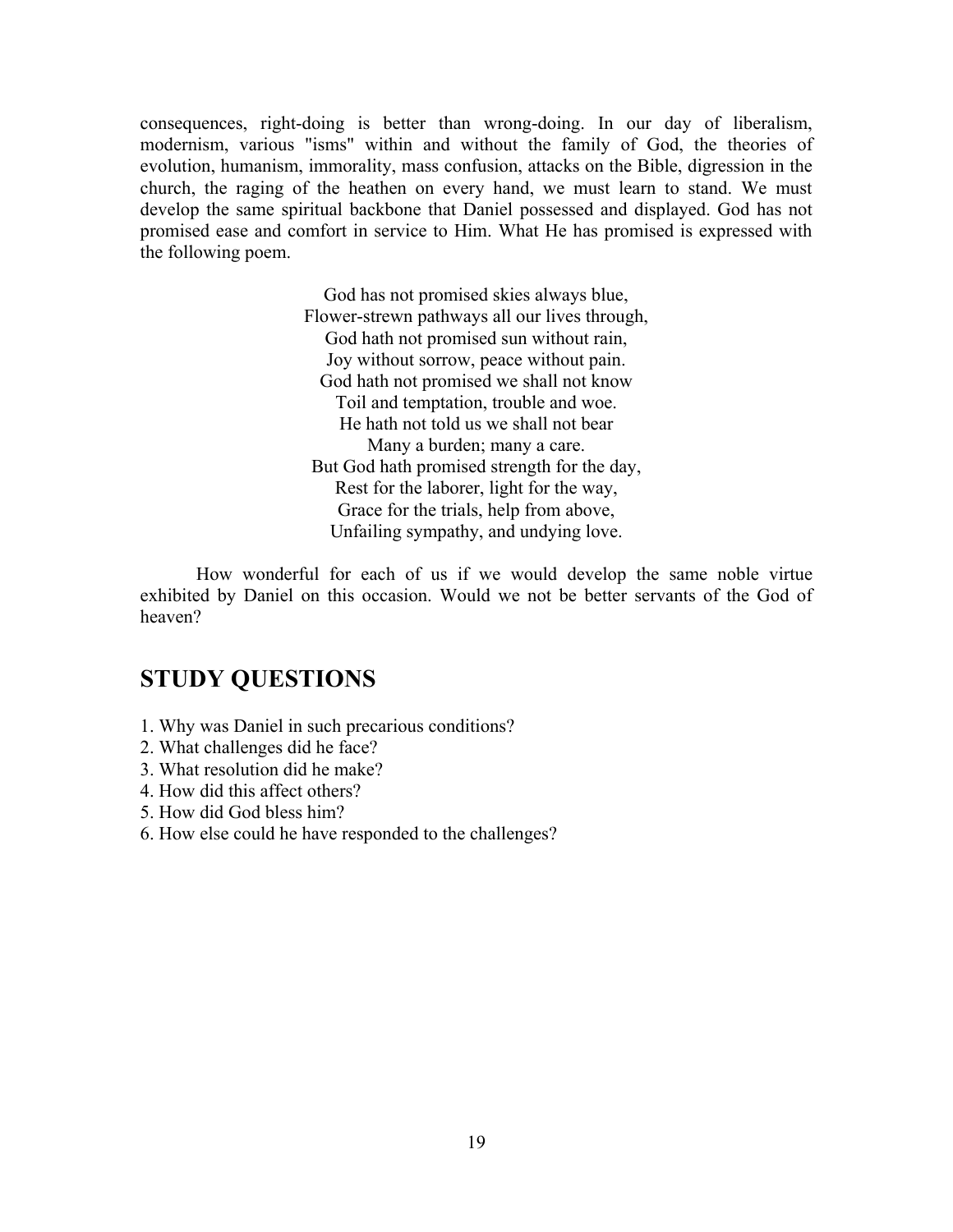### *Father's Duty to the Family*

We begin with a definition of terms. Duty refers to an obligation, something that not only ought to be done, but is not optional. It is something bound upon a person. A family in this discussion is one that includes the basic unit of father, mother, child or children. Families may be different from this with extended families, one-parent families, and various arrangements that are morally acceptable. Some families are without a father or mother due to death or divorce. Some families do not include children. Arrangements of kin in the same house are also prominent. Many of us have known two aunts living together, a father and daughter at the same house, etc. We always speak of moral associations.

Even with a father there may be exceptional families because the father is ill, or unable to discharge his duties for other reasons. But we generally consider the father as the man of the house, with the role of husband and parent of the children. Other members of the family may well share his work in some respects, but there are certain responsibilities that are his that cannot be shifted to someone else. This is that upon which we shall focus our attention.

#### **Responsibility to God**

The father must accept his personal duty to God (Romans 14:12: Ecclesiastes 12:13). This will determine his duties to others and how he is to meet other obligations. He cannot fulfill his duty if he leaves God out because God is the originator and designer of the home, having brought it into existence with purpose.

Duty to God means he has a duty to family because God requires that of him. It seems that many do not understand they have a duty to family at all. Many families have no father figure for the children. Either through abandonment, neglect, abuse, failure to support, or just shirking of duty, many fathers have been sorely lacking. First Timothy 5:8, *"But if any provide not for his own, and specially for those of his own house, he hath denied the faith, and is worse than an infidel."*

God's Word teaches the father has a duty, what that duty is, and how serious a matter it is. The Bible is the best handbook on fatherhood that has been written.

#### **Responsibility Begins Early**

A man's responsibility to his family begins before he even has a family. How we need to teach our young men this vital truth. He is to keep himself morally pure, develop his character, learn to work, and to never be abusive toward members of his family whether they are younger, older, or whatever the relationship. He must not abuse his body with drugs lest the consequences be a detriment to his yet unborn children. He needs to learn what true love is. In other words, he must learn what his duties are before he undertakes the discharge of them.

He does this best when he makes himself a man of faith, integrity, conviction, and honor rather than simply seeking wealth, power, fame, and pleasure. Being a father is not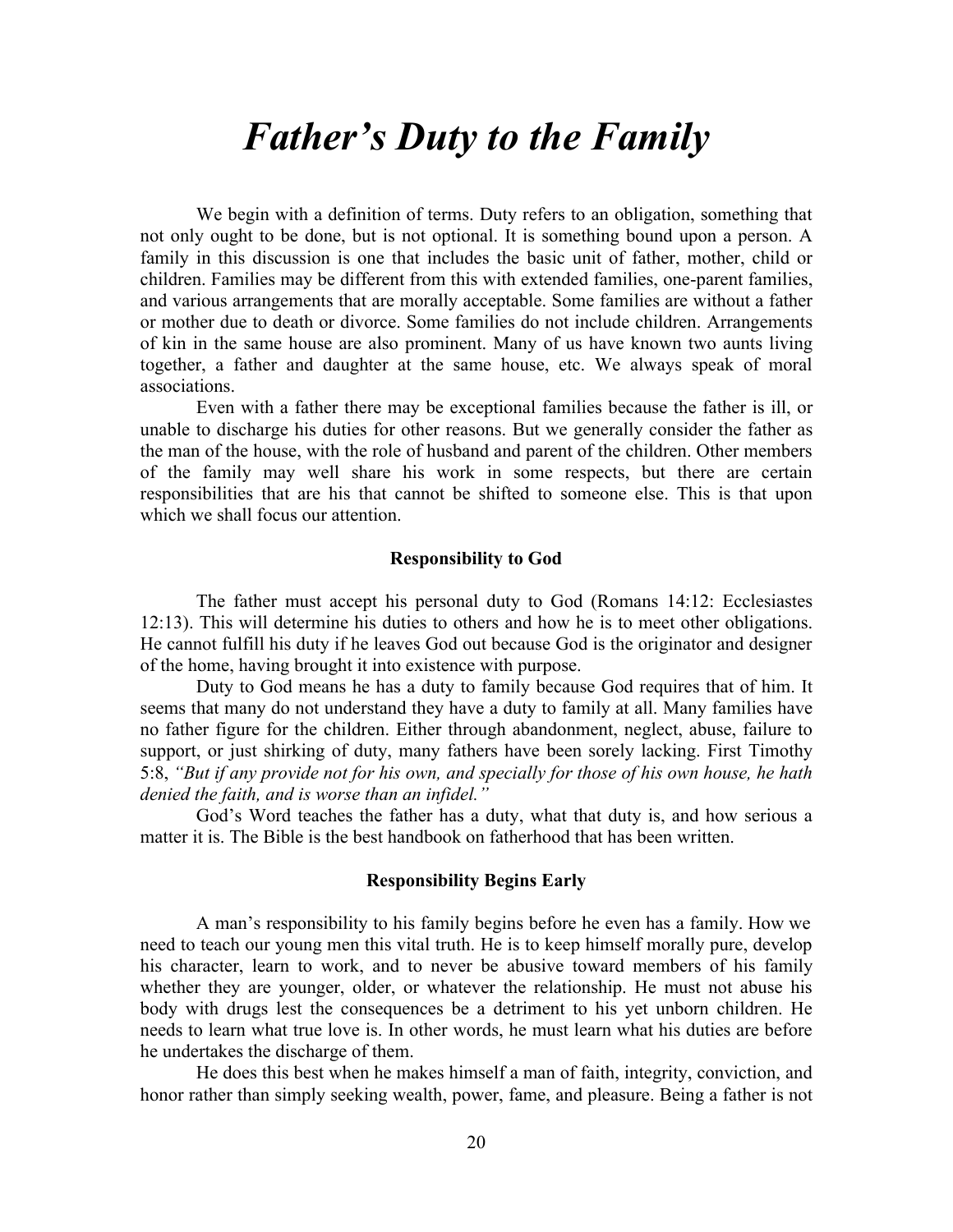a boy's job. It takes a real man. Too many males in our land are not real men when it comes to facing responsibilities.

#### **Duty Assumed With Marriage**

The family originally consists of two people. He is the head of the wife as Christ is the head of the church (Ephesians 5:23). This is God's order, so we ought not complain against it. Being the head means he must develop and demonstrate love, sacrifice, loyalty, and faithfulness. It is impossible to discharge his duty to his family if he is unfaithful to his wife. He cannot and will not be a good father if the vows of marriage are violated.

His role is that of leadership which demands acceptance of responsibility. In other words, "the buck stops here" with him. This is not a matter of superiority or inferiority. A John Deere tractor does one work and a Timex watch does another. These items serve different roles. So it is with husband and wife. Every efficient unit must have a leader and the wisdom of God is that the husband is the leader. We are sorry this does not satisfy the God-hating feminist movement in our twisted society. Much of the world rejects this order, but it is still right because it pleases God, and it pleases those who love God. And please take a candid look at what the displacement of roles has done to our children and society generally! What sane person can defend it?

#### **Provision**

First Timothy 5:8 has already been quoted. The provision the father is to provide includes food, shelter, clothing, medicine, and protection. He must see that the home gives every occupant security, that the home is a haven and a harbor of refuge. He does this by hard work. Circumstances such as illness, losses, emergencies, etc. may require assistance at times, possibly on a permanent basis. But these are exceptions. The greatest provision a father can give his children is their mother's time. Mothers ought be quick to give that time.

The father has the prime duty to provide spiritual training (Ephesians 4:6: Proverbs 22:6). Possibly in this realm is most of the dereliction of duty seen among fathers. But fathers are to provide guidance, instruction, advice, counsel, discipline, an example in habits, speech, industry, self-control, attitudes, treatment of others in and out of the family. He is to exercise authority, set priorities, determine values, rules, and standards by which the family is to be regulated. The wife and children are necessarily involved, but he is the one God expects to see that the right things are provided.

This does not mean he can rule as a tyrant. He must not have the "I-am-the-boss" attitude. He is no dictator. He encourages input from the family, is unselfish, sacrificial, behaves with consideration and cooperation with the others. He must be both tender and firm, kind but determined, considerate and strong. He is the captain of the ship and God looks to him for the welfare of the family. Every member of the family ought to help him in every way to fulfill his God-given assignment. They must avoid mutiny and usurpation of authority. They are to lovingly give obedience, respect, and cooperation.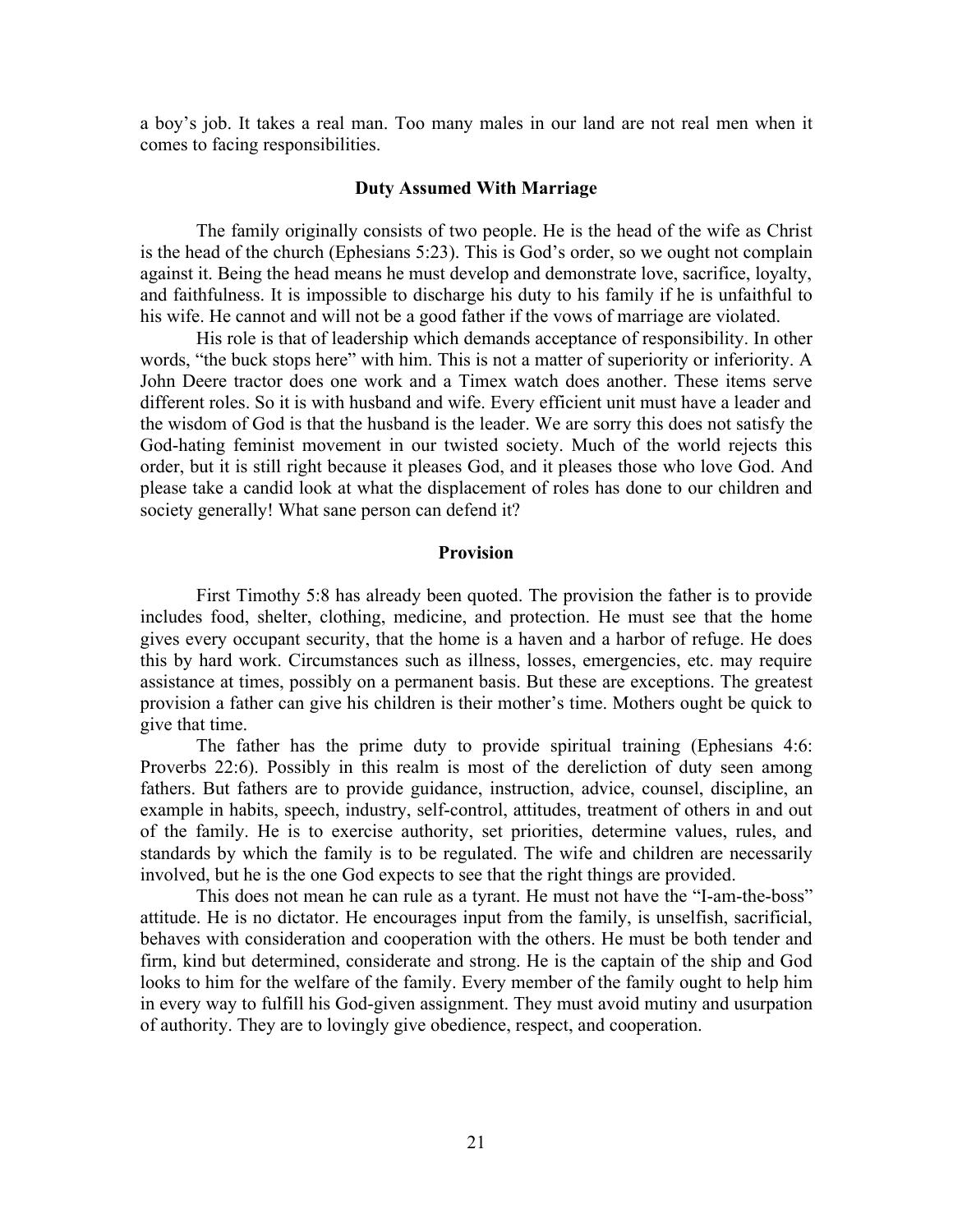#### **Consequences of Failure**

The study of Eli, Samuel, Lot, and David in connection with Absalom are graphic demonstrations of fathers who did not assume and discharge the proper role toward their children. The pain, grief, sorrow, and even death that these families suffered can be traced directly to parental failure to serve as proper fathers.

Let it be said of us as was said of Abraham, Genesis 18:19, "*For I know him, that he will command his children and his household after him, and they shall keep the way of the Lord to do justice and judgment; that the Lord may bring upon Abraham that which he hath spoken of him."*

#### **Practical Applications**

Let us now discover some practical matters that define the duty of fathers physically and spiritually. How long has it been since:

(1) You led the family in prayer, even giving thanks to God at mealtime?

(2) When did you last pray for each member of the family, and that you might fulfill your duty to them?

(3) When did you last study your Bible, told your children some Bible story, provided them with evidence of God, His character, both His goodness and severity?

(4) Have you given up your "free time" for them lately? Great opportunities arise to guide while walking, swinging, playing in the sand box or playground, or taking special interest in activities special to them.

(5) How long since you took the entire family on some outing like a picnic, games, building memories, creating a sense of belonging and emotional security? Such outings need not be expensive nor elaborate, but should always be pleasant to recall and discuss.

(6) Do you show concern for their education, books, teachers, grades, and what is being implanted in their minds by others?

(7) Compliments support achievement, build genuine self-esteem and self-respect. Do you help build ambition and show their efforts are appreciated?

(8) Have you recently shown appreciation by word, gift, reward, or treat?

(9) Do you teach respect for parents by showing respect for your parents? They will learn to honor father and mother by what they see.

(10) Do you ask for their input into decisions that affect the family, such as vacations, recreations, purchases, schedules, even their rooms? Yes, it may test your metal at times, but it pays dividends in the long run.

(11) Does your family attend worship together, and all the services?

(12) When did you say "no" to them because it was for their welfare? Some activities, clothes, appearances. recreations, movies, programs, associations are not best for them. It is your job to discern.

(13) Have you tried using the world events to show the difference between right and wrong, showing the sinfulness of abortion, but respect for life? Do they know the rules on sexual purity, respect for property, the dignity of work, the demand for justice, concern for the needy, and the seriousness of morality generally?

(14) When you make decisions, do you try to explain your decisions and actions to them, being considerate of their feelings? Let them know you have the duty to be in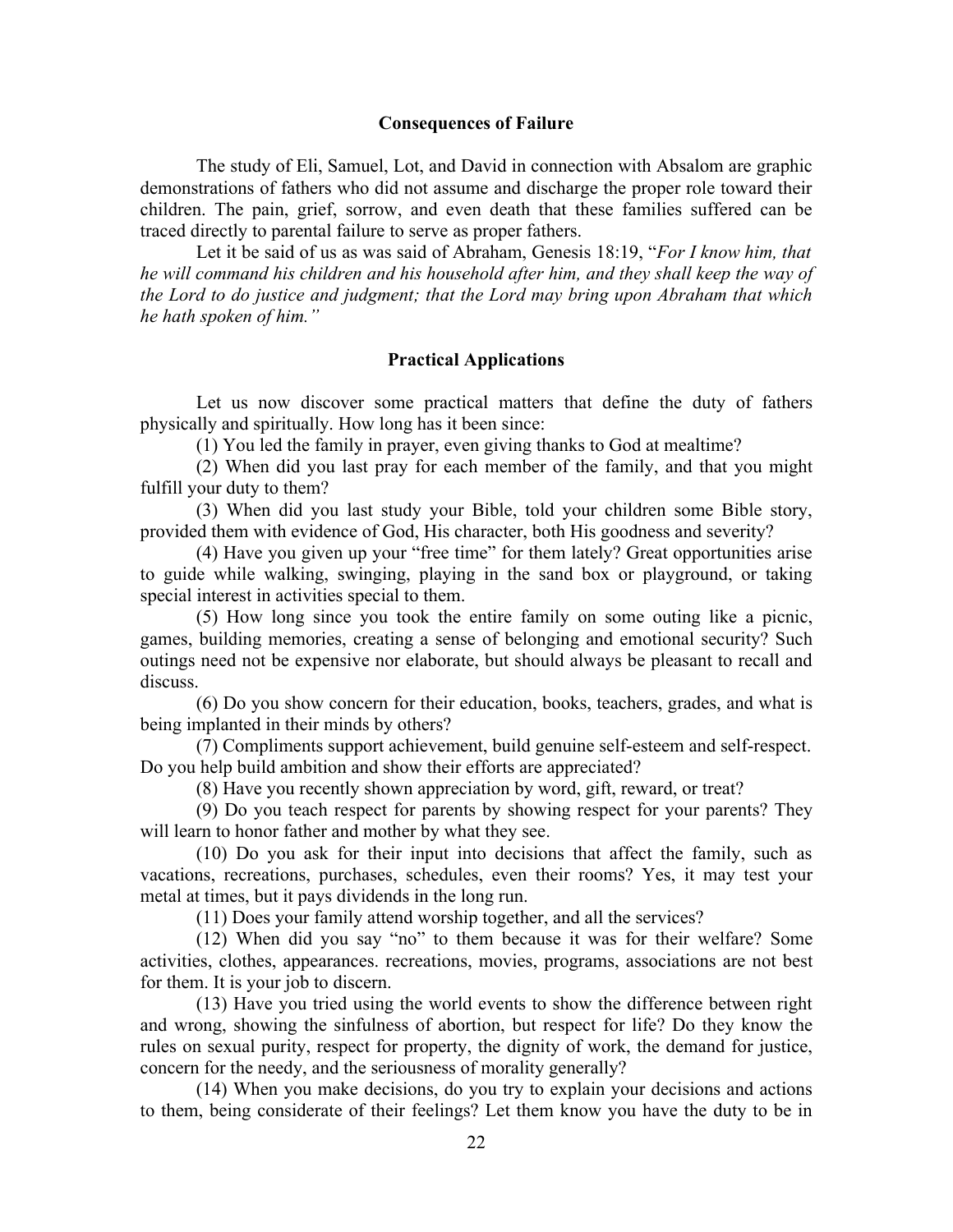charge, but they need to know how and why you have decided as you have. This is great teaching. Our young must make decisions, and make them for themselves. But it is the parent's duty to give them the basis on which to make decisions. Do you provide that?

(15) How long has it been since you gave them assurance of your love, protection, and confidence, both by word and deed?

(16) Have you taught them how to select friends, to treat others, to set values and priorities? Do your older children receive instruction on how to select a mate?

(17) You should show concern for school lessons. But what of Bible lessons and church related activities?

(18) Are you concerned about what they are doing, their interests, where they are going, what they like and dislike, what they read, see, watch, with whom they associate?

(19) How long has it been since your children saw you take special interest in the place where you live, and your attentiveness to home duties such as the yard, car, windows, dishes, even vacuum cleaners?

(20) Do you show courtesy to your wife, their mother? Let them know you love their mother. This is one of the greatest gifts a father can give his children.

(21) Do you exercise proper discipline when called for? Or is this left to someone else?

(22) Have you considered their future, in education, vocation, profession, and faith?

(23) Do you make special effort to teach them respect for the church? We live in a day of "church bashing." Shall your children be taught otherwise?

(24) Most important of all, are you teaching them respect for all things pertaining to the authority of God, including His reality, their accountability to Him, and the blessing of fellowship with Him?

#### **More Could Be Said**

We could possibly ask more such questions, but we are persuaded, "It takes a heap o' living to make a home," as stated by Edgar A. Guest. It surely takes a heap of work and prayer to be the right kind of father.

You cannot lead where you will not go. You cannot teach what you do not know. You, father, are the leader and teacher. Your goal is to do all you can so that every member of your family, without the loss of one, will reach heaven. Help them to serve God and man, and keep the torch of truth burning brightly after your time has ended. The next generation needs children such as your family can produce. In time, you will reap as you have sown. There will be good fruits when you have done your job. You can say, "*My cup runneth over."*

It is like this: the husband is the master of the house under Christ, the one who manages, oversees, has that special relationship that calls for meeting special obligations. He is the father, founder, producer, the one in charge, with responsibility as the nourisher, upholder, and protector of his family. His first need in doing this is to be a faithful Christian himself.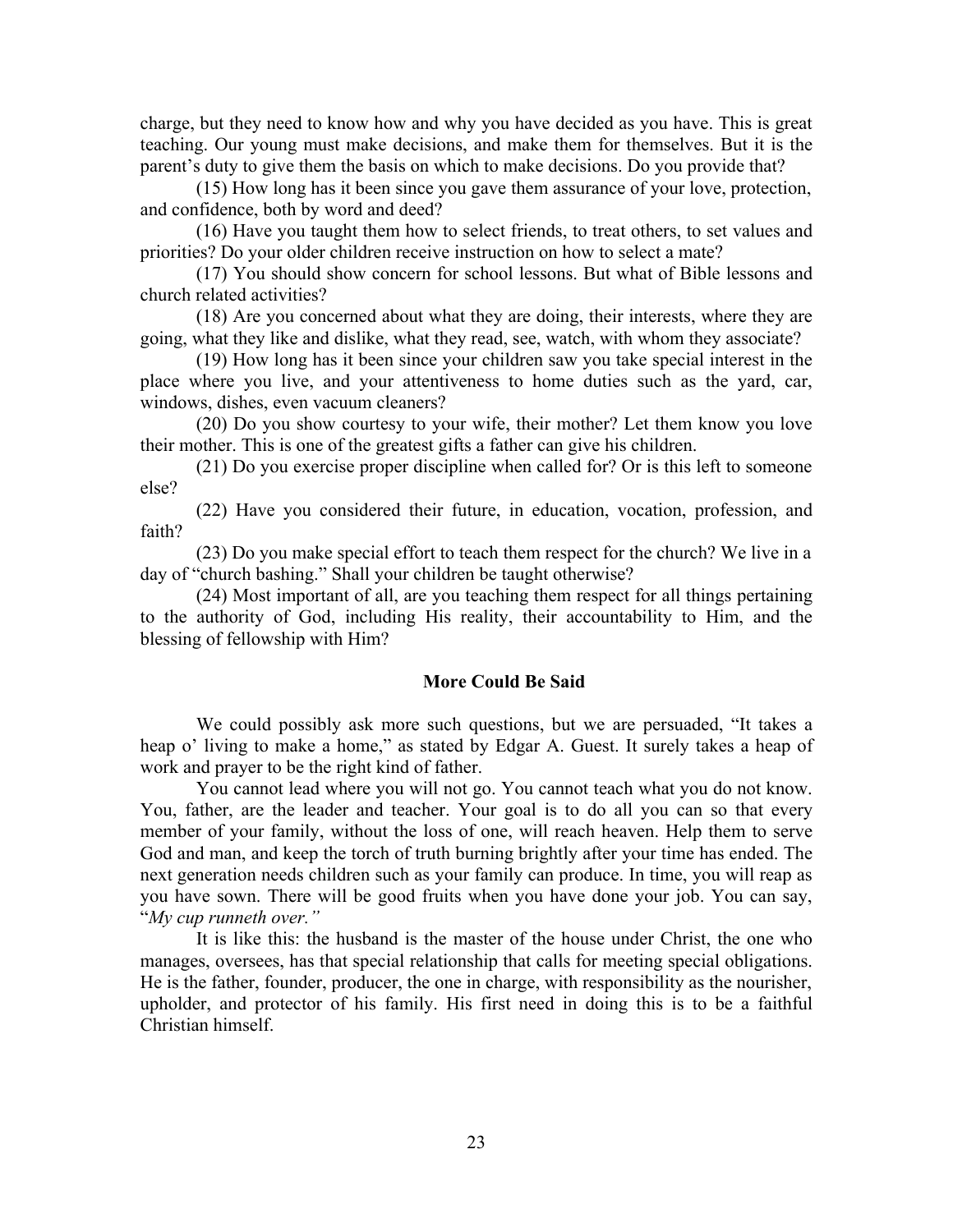### **STUDY QUESTIONS**

1. To Whom is the Father primarily responsible?

2. When should a young man begin to prepare himself to discharge his duty to his family?

- 3. What is the man's role in marriage?
- 4. What are some of his responsibilities to the family?
- 5. Discuss the practical applications suggested in doing his duty.
- 6. What reward is mentioned for doing his duty?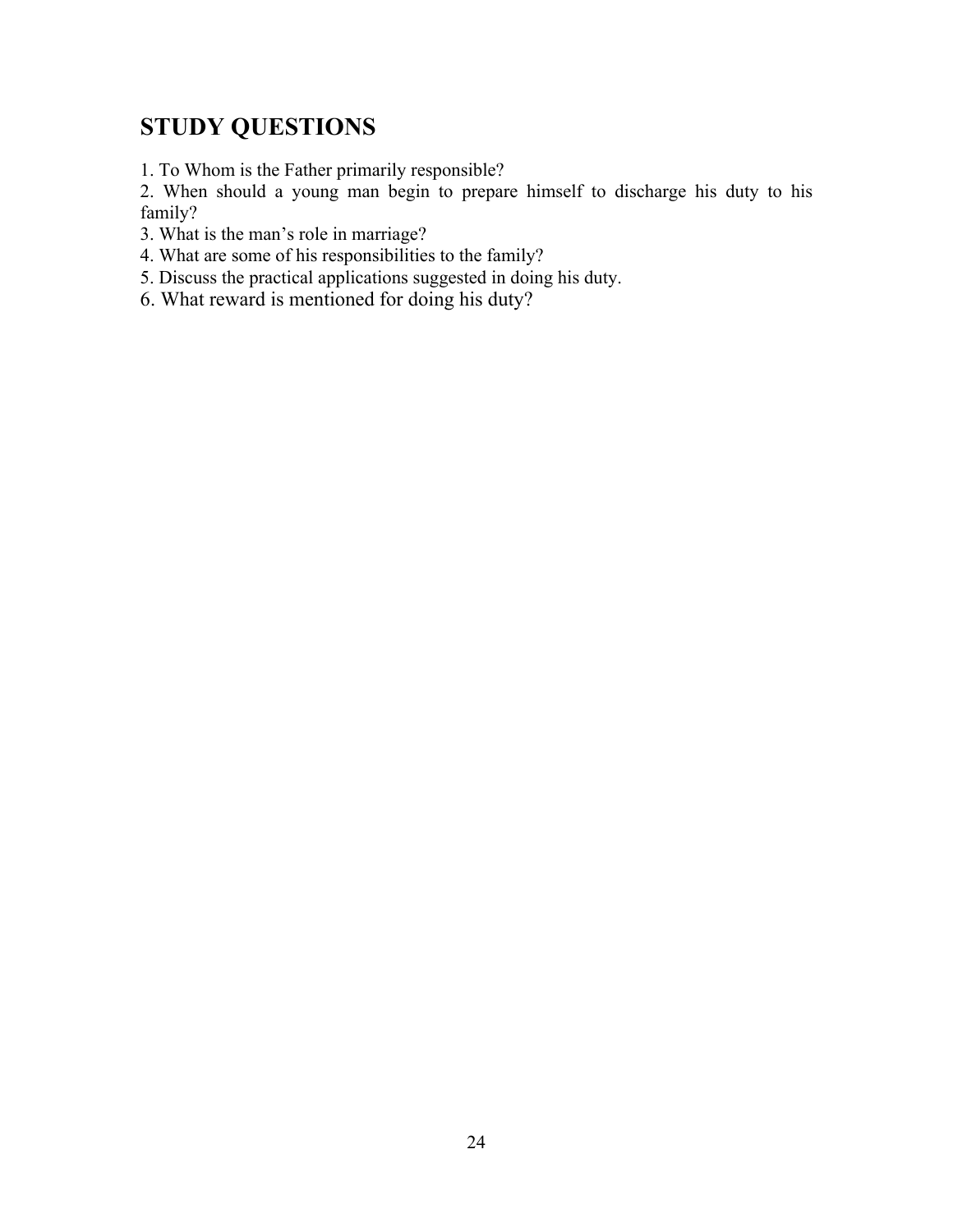### *Fifth Commandment*

Exodus 20:12, *"Honor thy father and thy mother, that thy days may be long upon the land which the Lord thy God giveth thee."*

Charity is not the only thing that begins at home, but also thoughtfulness, truthfulness, honesty, uprightness, good citizenship and respect for authority all begin in the home. Lawlessness often begins in the home because there one can learn to disrespect authority as well as learn to respect it. If the world is ever going to be a better place there first must be better homes. The lessons regarding the home from the Word of God must be learned and practiced. So much of the degenerate behavior seen in our world can be attributed to the collapse of the home and its falling away from being what God ordained it should be.

The welfare and salvation of society rests in the family and the reconstruction of family virtues and values, parental authority and responsibility, and the obedience of children to their parents. There is much disrespect toward the older on the part of the younger, and much of this is because of the disrespectful way many who are older have conducted their lives, treated their mates and their children.

The family is the nucleus and spring of society. There can be no spiritually and morally sound nation unless such is characteristic of the home. It is also true that there can be no sound church unless there is soundness in the home because the influence of the home, generally speaking, is greater than that of the church. The home often determines the direction of the church rather than the other way around. The state and the church are both ordained of God, as is the family. The home was instituted in Eden's purity and sinlessness and is the oldest of God's institutions. The home heavily influences both state and church, even though influences go both ways.

#### **A God-given Provision**

 The fifth commandment, learned, believed and obeyed is one of the surest safeguards, and is a near guarantee for correct and righteous human behavior. It gives the blueprint for the reign of law and order. It makes possible a life of peace, security and happiness. It will provide, especially for the young, that solid foundation upon which life can be built and lived as God would have it. When children obey their parents they learn to obey those in charge of schools, government officials, employers, and all others with whom they will have to deal in life. While children obey parents they are doing more than learning the right ways and obeying parents. They are obeying a distinct command and expectation of God. All just authority echoes the voice of God. Our holy obligation as children of God is to obey God. The child's holy obligation to parents bears the imprint of the God-man relationship.

#### **By Example and Decree**

Christ set the example for honoring parents. Luke 2:51, He went down to Nazareth and *"he was subject unto them."* His first miracle was undertaken at the request of His mother. As He died on the cross He remarked, *"Woman behold thy son,"* and to another (probably John) He said, *"Behold thy mother."* In this fashion, even as His life was going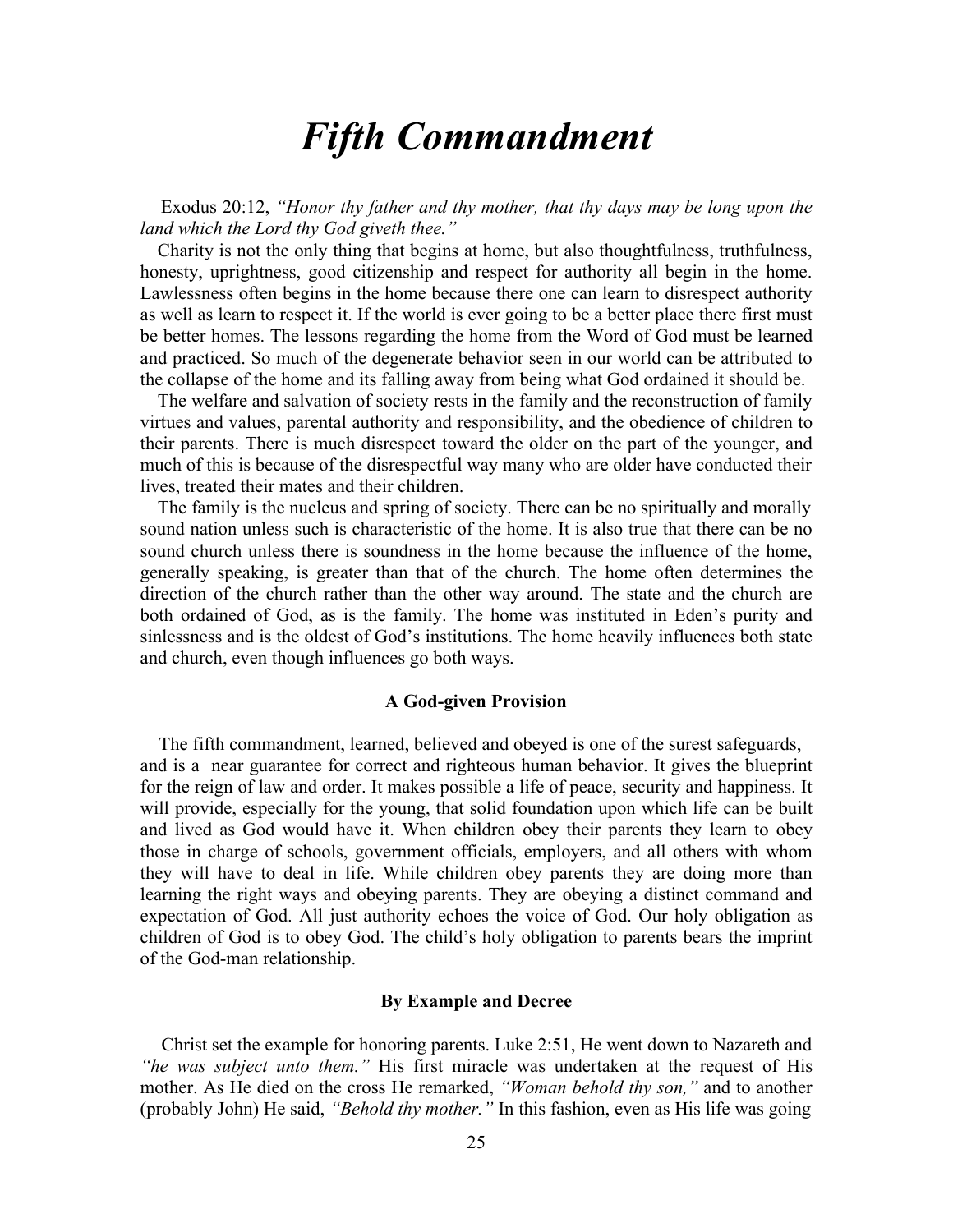from Him, He showed care and concern for His mother and instigated the means for her continued provisions in this life.

This fifth commandment is bound upon the Christian by apostolic authority.

Ephesians 6:1-4, *"Children obey your parents in the Lord for this is right. Honor thy father and mother; [which is the first commandment with promise] that it may be well* with thee and thou mayest live long on the earth. And, ye fathers, provoke not your *children to wrath; but bring them up in the nurture and admonition of the Lord."* The obligation children have to parents is not a one-way street. Parents have obligations to their children. There is no law of God that says children must obey their parents in doing that which is wicked. Many parents are not respected because they are not respectable. To be honored one must strive to be honorable. Parents must in some measure earn and deserve respect as well as demand it. Parents earn it and children learn it. It is futile to expect children to respect parental authority when the same parents do not have respect for divine authority.

 Paul's comment on this commandment was, *"For this is right."* It will ever be right to honor and obey parental authority. Parents who have served God and their offspring with patience, devotion, sacrifice, self-denial (even of necessities), provided the physical and medical care for their children, prayed for them without ceasing, toiled without intermission, hoped through good times and bad, lavished their children with genuine love akin to the love God has for His children, such parents (and there be many of this quality) are entitled to the highest place of living honor, second only to the honor we offer unto Deity. To fail to obey and honor such parents is to sin against God by defying His commandment.

#### **Dishonorable Parents**

Parents who are indeed worthy of honor may reap life's richest rewards, but the unworthy parent who has set a sordid example before his or her young can well expect to reap as they have sown, also. Many "parents" are deserting their own flesh and blood, abusing their own children, even maiming and killing them, casting them off as if they were nothing. Many deprive them of the barest needs because of parental degeneracy like drunkenness, being a "social butterfly" and the seeker of fame and fortune of their own careers, flitting hither and yon, attending to everything their own selfishness demands at the overwhelming cost of leaving the care and upbringing of their children to some other. No less are the sins of the irreligious, profane, worldly, godless and indifferent parents who take no thought for the spiritual welfare of their children, but who may, at the same moment of spiritual neglect, lavish material abundance upon them. What a vast horde of unworthy parents are marching across the scene of history in our time and we are seeing daily the disastrous results of such conduct in the lives of people of every age.

#### **Extension of Honor**

What many seemingly have never learned or forgotten is that duty to parents does not end with childhood days at home and under parental supervision. Christ rebuked some adults who dishonored their parents when their parents were dependent on them (Matthew 15:1-9). They were giving to God but neglecting the care and provision of their parents which was also commanded by God. Christ condemned such inconsistency and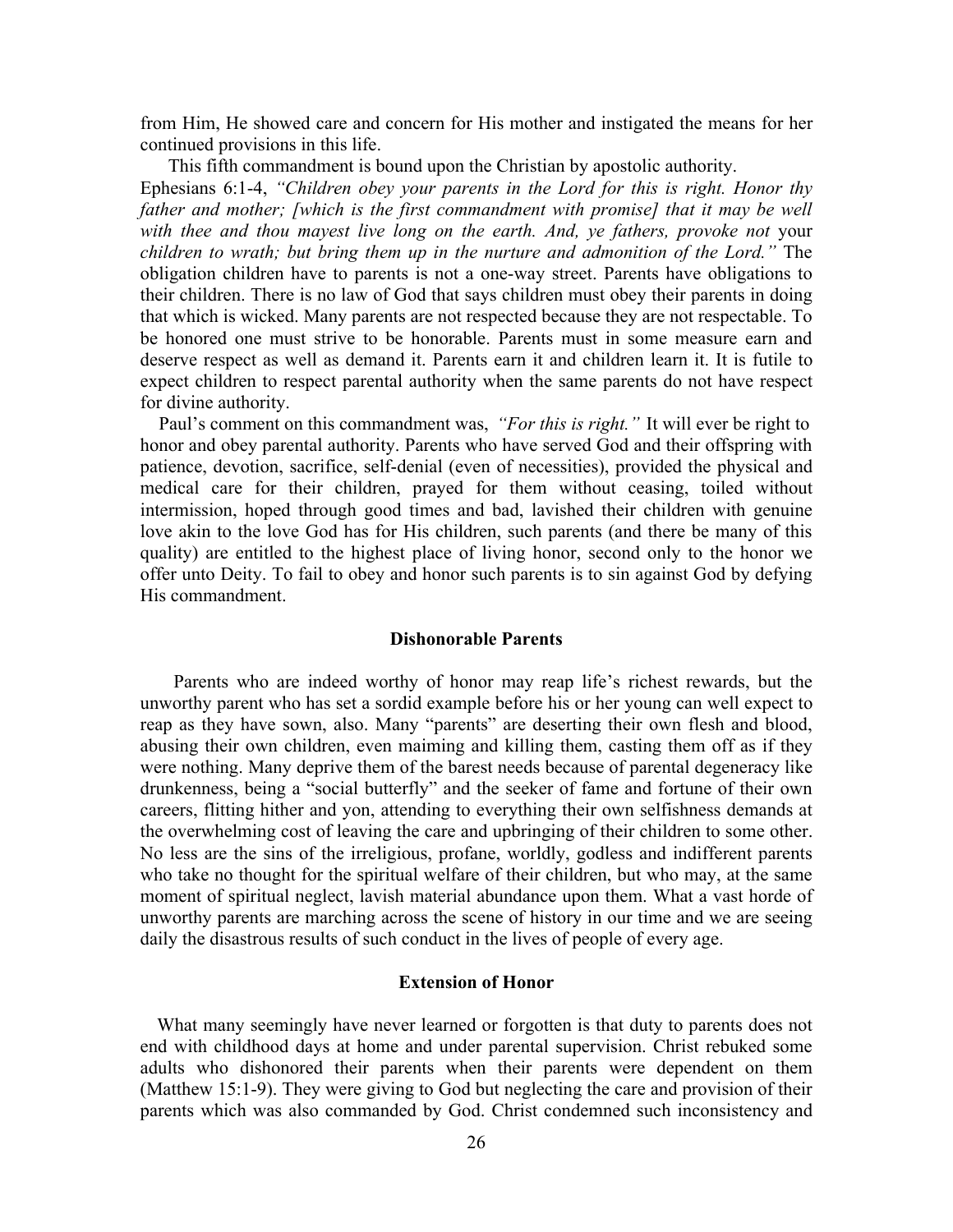accused them of making God's Word null and void and displacing the commandments of God to conform to their own traditions. They committed the mistake of making secondary duty a priority over a primary one.

Providing the necessary care of parents in their old age, when they are sick, when they can no longer provide for themselves, is as much a duty God has given children as for children to obey parents when the children are young. There may not be found some ideal way to provide the special care some parents may need. Being aged and sick is something far less than an ideal existence. None who have ever been involved in providing such care would suggest that it is always easily done. But whatever else may be said on the subject does not displace the duty that children have toward parents, and it should be considered a privilege to care for those who once cared for you. One of life's tragedies is to witness a neglected and ignored father or mother whose life is almost spent, whose children seem to lack even natural affection one would expect. So many children, although adults, are so concerned for only their own ways, their own ambitions and their own selfishness that they neglect parents.

#### **Continuing After Death**

Honoring parents need not end with death, but only with the death of the child. Holding parents in honor in precious memory is to continue to honor father and mother. How sweet and reassuring, comforting and strengthening it is to recall the days of youth when the hands of father and mother were tending to our needs and guiding our hearts, showing us by word and deed the way we should go. When parents have crossed Jordan, those who have been so blessed to have had godly parents will come to appreciate more and more what benefits they received from their parents.

#### **Errors Regarding Parents**

There are some things that ought not be done that some confuse as giving honor to parents. In some societies there is a strong ancestor worship. Only God is to be worshipped. Civilizations that have engaged in ancestor worship have distorted their relationship to their parents and to God. Placing the will of parents before the will of God is to again get priorities confused. There are some who may never become Christians, children of God, because their parents were not Christians. Some hold the church back in its mission because their parents used to do things differently. To be sure, when our parents followed the truth, and we follow the truth, we walk the same paths, but only because we both are following God. But with the changing of situation and conditions that are inevitable along the way of life, there may be various means of doing the same work that God wants done. We should not be so wedded to such things as once devised by our foreparents that we do not utilize more efficient and productive means of accomplishing the goal. This would be an improper attitude toward parents. At the same time, tried and proven means and methods should not be cast away hurriedly simply for the sake of doing things differently. We dare not fall into the deceptive manner that things new are always best. To have the attitude that some display to always do things differently may reflect we are more concerned with what is new than with what is true.

Neither does this fifth commandment include the adoration of self-appointed ecclesiastical leaders who call themselves "father" and claim a spiritual parenthood over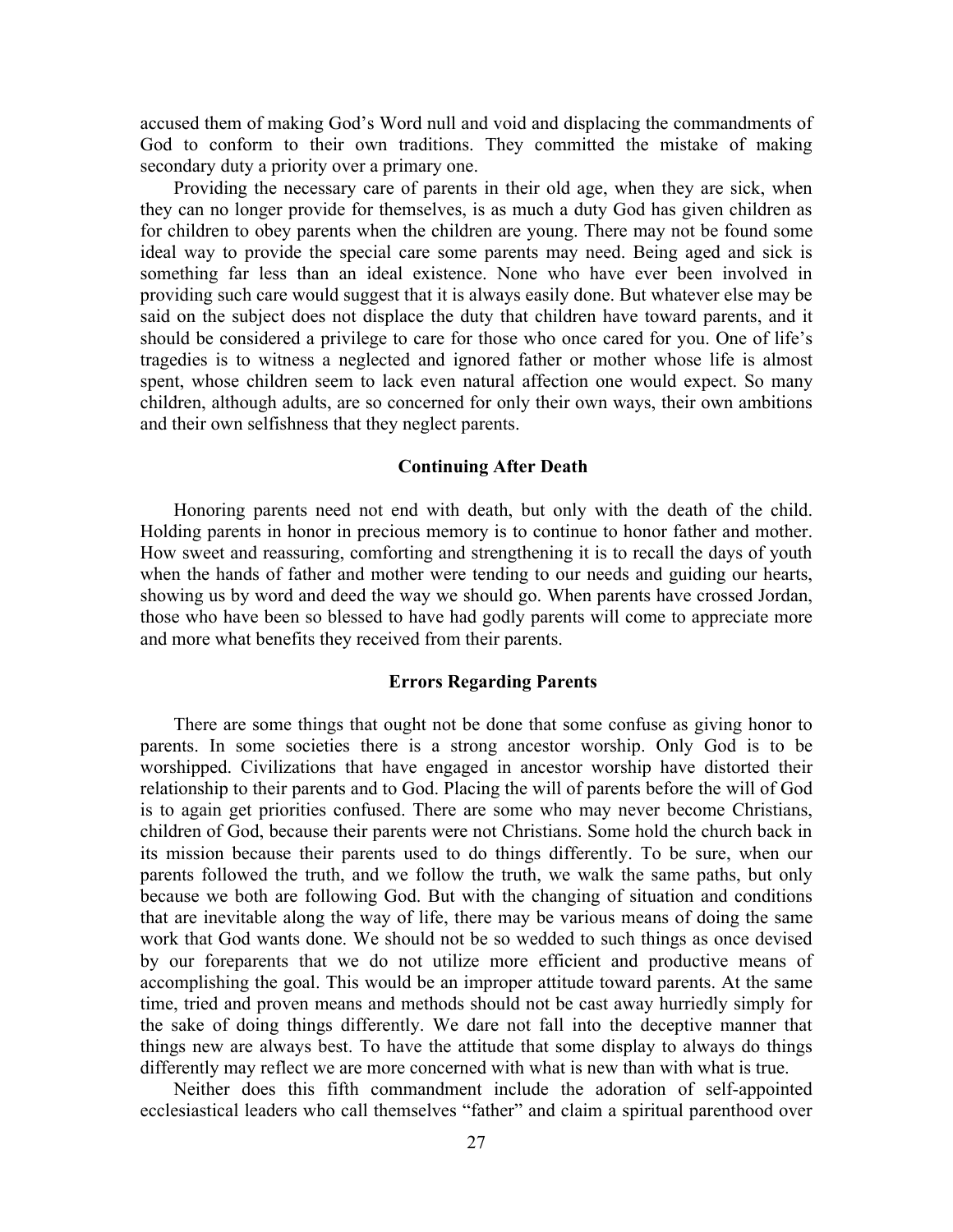others. Jesus said, Matthew 23:9, *"Call no man* you *father on the earth, for one is your Father, even he who is in heaven."* This does not forbid calling our male parent by the term "father" because the Holy Spirit uses the term in that sense many times in Scripture. This does forbid using the term with reference to a spiritual title or distinction, looking to such as one elevated in rank as if he was the go-between of God and man. Romanism, as well as other religions, has grossly violated this teaching of Christ through the years. The practice is wrong and should be discontinued.

#### **The Best Way**

What is the true way to honor parents? To live a godly and decent life before all men as God's child is a crown of everlasting glory to fathers and mothers. The greatest honor a child can bestow upon his parents is to live a consecrated and faithful Christian life. This builds for the parents a monument that shall endure after the passing away of stone.

True honor begins with genuine love for parents. It is manifested even in "little things," like keeping in contact with them, showing interest in their lives, as well as doing those things for them that need to be done. Letters, calls, gifts, remembrances, words, visits, honor of their views and respect for their advice are such things that parents may lawfully claim and expect from their children. Speaking respectfully of them, refraining from abusing them, being conscious of their feelings, trying to make their days bright as possible, all are ways and means of showing the honor to parents which they deserve. Even when one is married and the first loyalty is to his or her mate, there is no cause to dishonor one's parents.

Honoring parents brings blessings to the child as well as the parent. Virtue has its own reward. The serenity of conscience is likened unto the peace that passeth understanding. One who honors his or her parents will most likely rear children who in turn will honor them. The Jews were promised a long existence in Canaan if they honored their parents. Their dishonor of parents and loss of respect for parental and divine authority is what cost them their happiness and continued possession of the land.

#### **Two Failures**

There are two types of failures in the parent-child relationship. One is the slackened discipline of children to the point of abandonment. Parental authority has been weakened by poisonous philosophies which say, "Let the child express himself, without discipline, lest you warp his personality." Time has already proven that the most warped personality walking among men is that person who has been spared discipline, never learning selfcontrol, never having been properly taught the difference between right and wrong. Punishment for wrongs committed, restraint wisely and firmly applied, is a blessing to one and all who receive it. It is God's way of teaching respect and cannot and will not be surpassed or equaled by the devices of men, especially those devices created by those who care nothing for the spirit of mankind and the existence of God. Sparing proper discipline has produced an age of license, rape, arson, murder and similar inhumanities one toward the other in our nation which is a shame and disgrace before history and the world at large. Righteousness, restraint and respect for parental and other authorities are acquired traits, not something inherited. They must be taught. What failure has been the sorry lot of many lives on this score!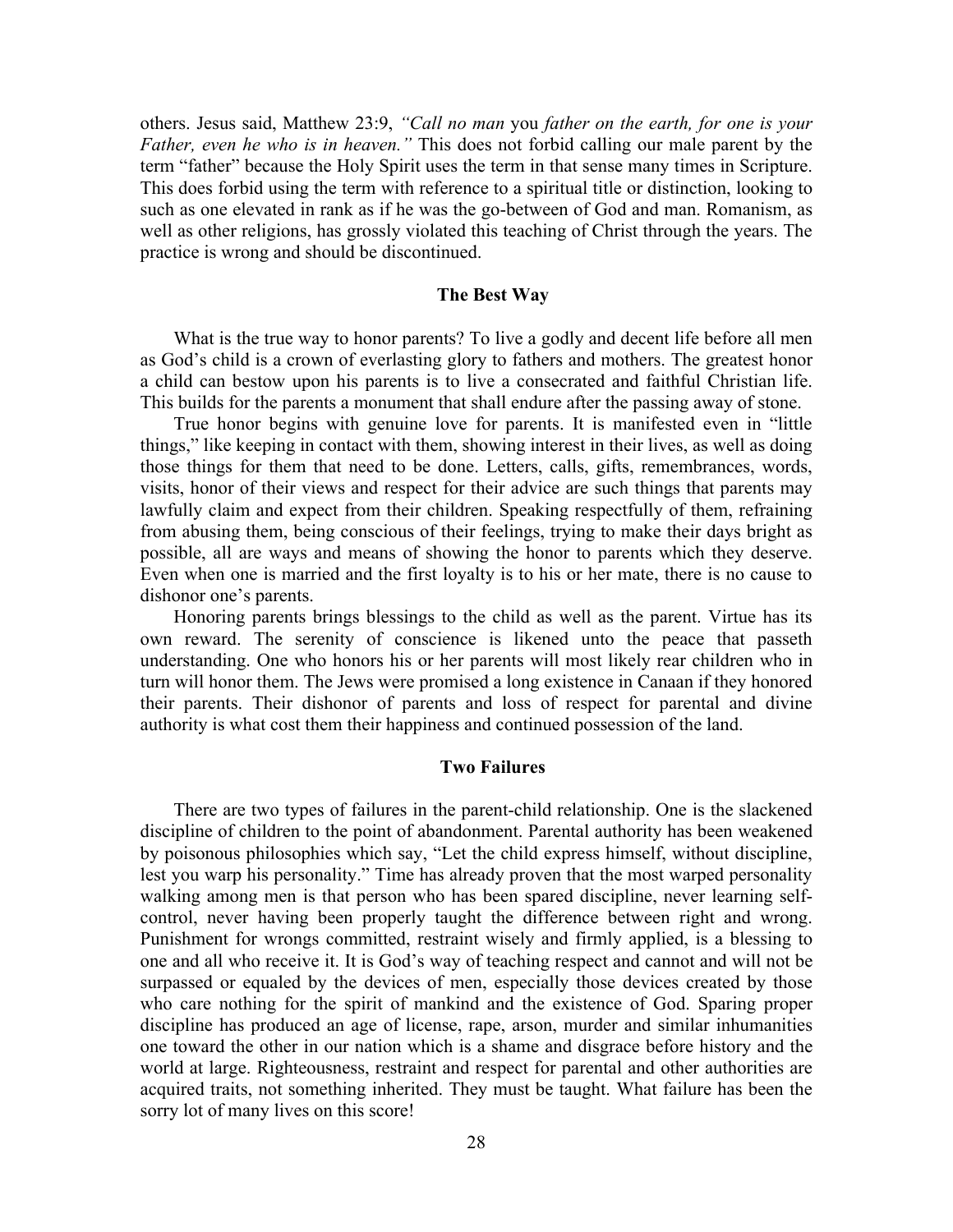A second type of failure is the domineering, autocratic, dictatorial parent who fails to properly consider the personal dignity and worth of the life and soul of the child. "*Fathers, provoke not your children to wrath"* has been violated by many, even wellmeaning parents. Children are like coiled springs when they are born, pressed down at birth. But they must eventually be released. When they are so pressed during their formative years and not allowed to gradually uncoil under supervision, when the hour comes for them to be released they will fly away in every direction. When the pressure is gradually lifted, however, being carefully managed, the spring will uncoil but stand where it should

#### **Protector of the Home**

The fifth commandment is the guardian of the home. Godless forces are running loose in the world and sowing the seeds of distrust and dishonor as well as defiance and disrespect. A prime order of business for the Christian is to stabilize the sanctity and honor of the laws of God concerning the home. Let the home be treasured, parents honored, disciplined learned, authority accepted and respected! Let intelligent youth join hands and hearts with concerned adults, and together they will be able to slay the dragons of evil that threaten everything that is good, pure and proper before God! Together, through Christ, an overwhelming victory will be won for all!

If the home and family are lost society will degenerate to conditions heretofore believed impossible because of the extent of wickedness. May God grant that home, marriage, parent and child relationships be made to stand in the strength of the Lord!

### **STUDY QUESTIONS**

- 1. Name specific qualities of character that begin at home.
- 2. What promise accompanied this commandment?
- 3. How did Jesus demonstrate obedience to this commandment?
- 4. Are the Ten Commandments part of the old law that has been abolished?
- 5. Where is this commandment taught in the New Testament?
- 6. What reason did Paul give for honoring parents?
- 7. Are all parents deserving of honor?
- 8. Are we to honor parents only during our youth?
- 9. How do we honor parents when they are old or dead?
- 10. Do we worship ancestors when we honor parents?
- 11. What is harmful about neglect of discipline?
- 12. What is harmful about a dictatorial parent?
- 13. How is the fifth commandment a protector of the home?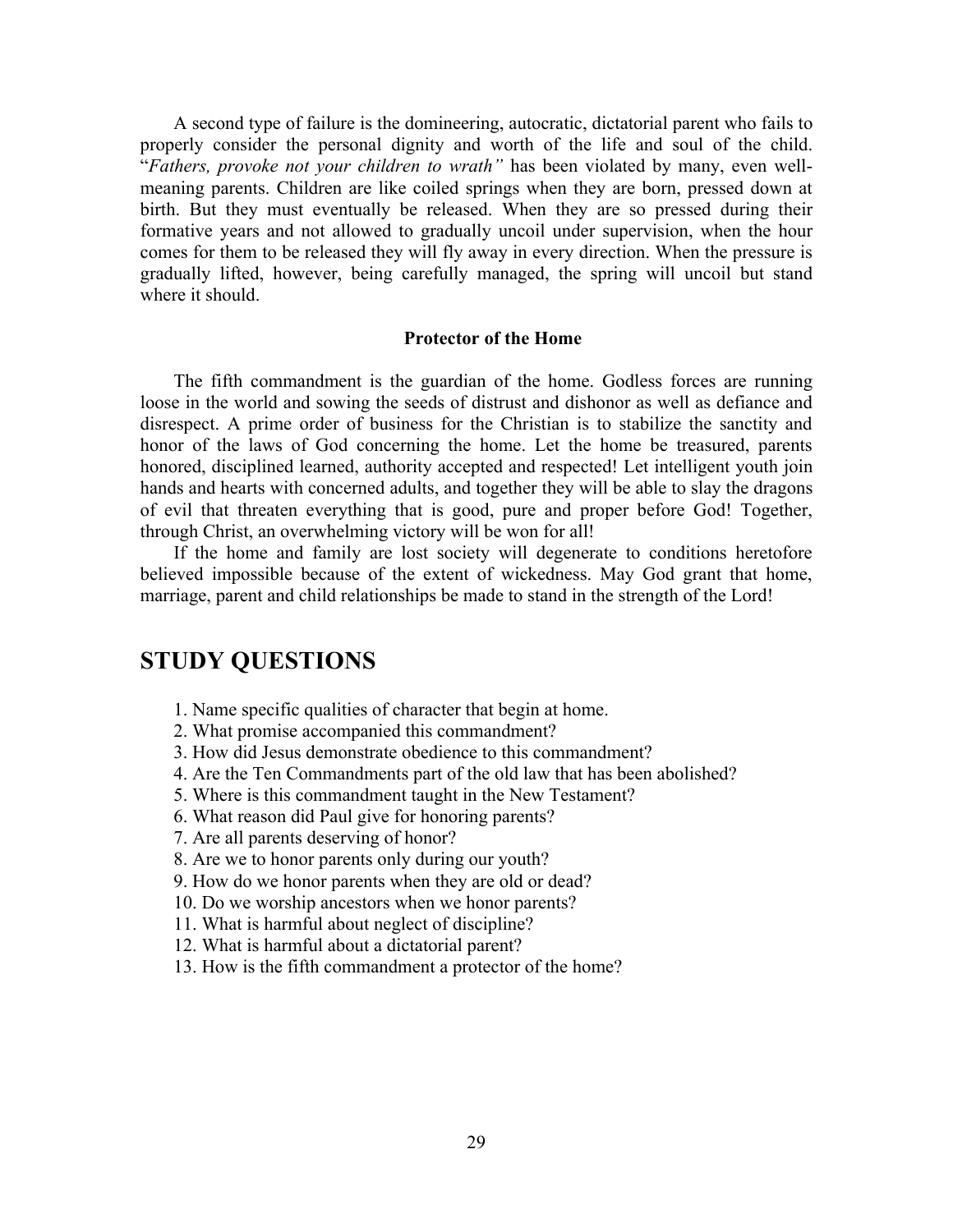### *Find A Man*

Jeremiah 5:1, *"Run to and fro through the streets of Jerusalem, and see now, and know, and seek in the broad places thereof, if ye can find a man, if there be any that executeth judgment, that seeketh the truth; and I will pardon it."*

Those were the words of Jehovah to His prophet Jeremiah, a prophet to Judah in the years immediately preceding Judah's fall before Babylon. The people of Judah were God's chosen people, chosen for the primary purpose that through them God would fulfill His promises to Abraham and bring into the world the Savior of all mankind, Jesus Christ His Son. Yet, the Lord, and Jeremiah, were distressed over the spiritual condition of this nation, and for good reason. These words are a sad commentary on their state. The Lord wanted something, but what He wanted could not easily be found even among His own people.

Note the extent to which Jeremiah was to involve himself in the search for what God wanted: *"Run to and fro through the streets...,"* back and forth, retracing your steps, searching diligently. Go to the broad places, even the market places where many people could be found, looking everywhere. The very nature of the search indicates the scarcity of that which the Lord sought.

#### **Wanted**

What was it the Lord wanted? He said, *"Find a* man." He was not looking for a male human being. Surely, many of them could be located. But He wanted a man of certain qualities of character and spirit. This certain kind of person was one that "*executes judgment,"* or as one translation renders the phrase, "*doing justly."* Also he was to be one who "*seeks the truth."*

To execute judgment meant one that dealt fairly with others, measured all things by God's standard, honest in his word and motive. He was to be what we often refer to as being "above board." You could depend on what he said and did, discharging his duties with responsibility. His word was his bond.

There is so much dishonesty, cheating, lying, stealing, in almost every realm of human activity. Daily we read of people in government, in business, doing things that are dishonest. One of the tragic ills of mankind is this fundamental fault seen in so many. They simply are not honest people. When any nation reaches the place where honor and integrity are scarce, the nation is in a deplorable spiritual condition.

God also wanted a person who sought the truth. Many of us have never really made a diligent search for what is right and wrong. We deserve no credit for having searched for the truth because we have simply taken what has been handed down to us without investigating what the Word of God teaches. While there is credit due for holding on to truth, how much of an appetite for it do we possess? Do we really hunger and thirst for righteousness? People often shun the truth, ridicule the truth, because they have no real love for truth. I suppose I shall never understand why those who profess to be God's children have to constantly be urged, begged, and pushed to the opportunities for Bible study. Surely, those who seek the truth and wish to know the will of God do not have to be shoved along.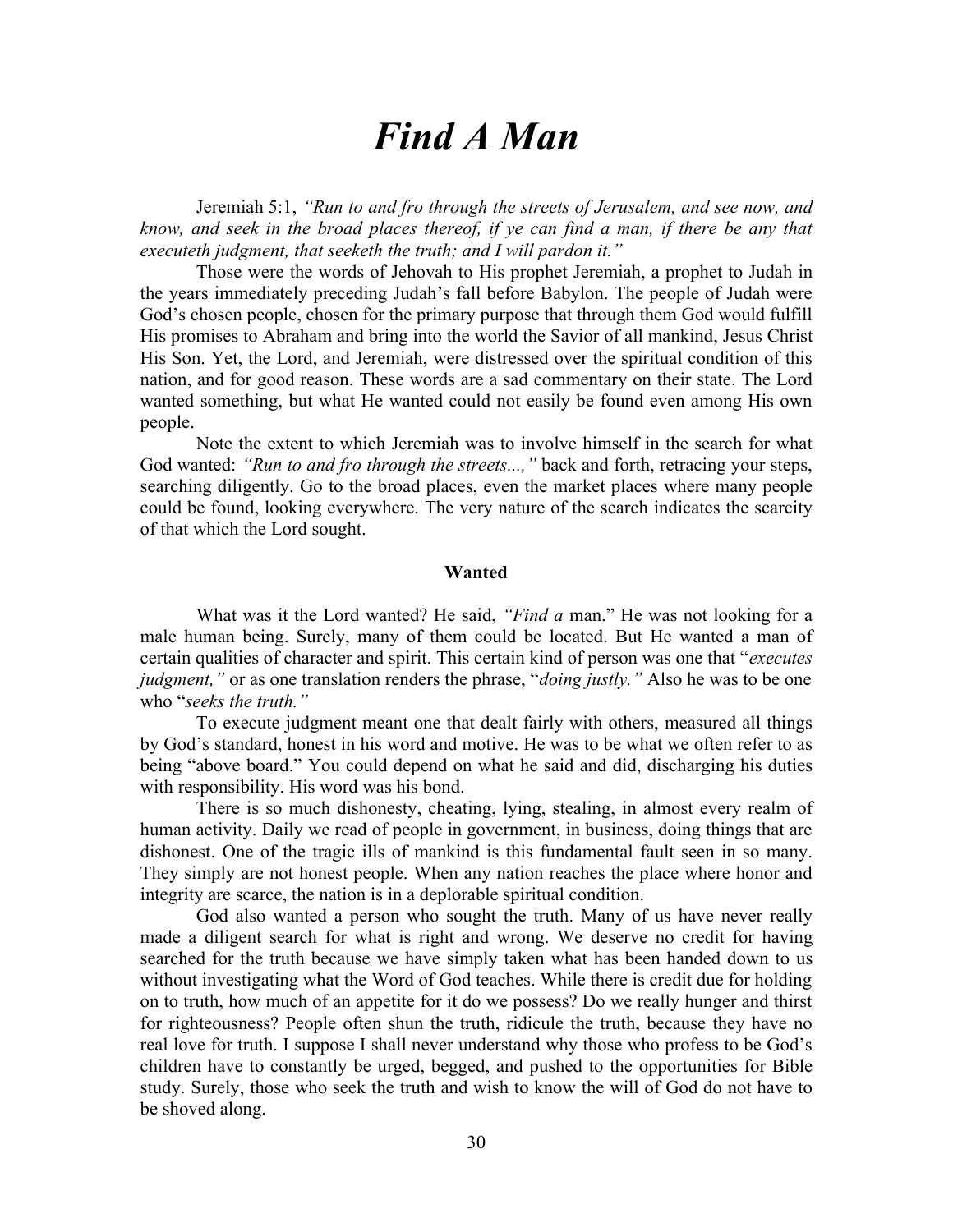#### **Scarcity**

The story is told of an ancient Greek philosopher named Diogenes who went through the streets of his city in daylight with a lighted lantern. When asked what he was doing, he said he was looking for an honest man. In this way he emphasized the scarcity of such people. By the search that Jeremiah was called upon to make, God emphasized the scarcity of the kind of people that were pleasing to Him in the city of Jerusalem. If you and I had lived in Jerusalem at that time, would we have qualified?

Why did the Lord want such a person? It was because his influence could be used to the preservation of the entire body of people. Paul teaches that a little leaven leaveneth the whole lump (First Corinthians 5:6). He was speaking of how the influence of evil can contaminate the whole body. But it is also true that good influence can sometimes be used to make things better. Bad can defile the good, but good can also drive out the evil when properly administered. Jerusalem, though warned of their impending doom because of their sins, could have been spared if they would only turn from their sinful manners and return to God. But who was there among them that could be used for this purpose?

#### **Their Sins**

As we read in Jeremiah, chapter five, we learn of many of the abominations that characterized Jerusalem at this time. In verse two, they swore by their false gods, and in verse three, they refused to be corrected. There are some people that just will not listen. They would not see with their eyes, nor hear with their ears. Their heart was hardened and closed. They were a revolting and rebellious people. In verse four, they were foolish, not knowing the way of Jehovah, but they could have known as verse five teaches. In verse six, their transgressions were many, and they were backsliders. Even their great ones failed them. Verse seven, they were guilty of forsaking the needy and were overrunning with iniquity. Indeed, the spiritual state of Judah was one that grieved the heart of God and His prophet.

Someone has rightly said that the trouble with Judah can be defined with a set of "P's": their priests, prophets, princes, and people were polluted. The nation was almost like Elijah once thought Israel to be; namely, totally against God and none to follow Him except Elijah. While that later proved not to be exactly the case, the condition of the nation was one that could only lead to the doom predicted for it.

#### **Religious People**

Please take note that these were not irreligious people. God did not tell Jeremiah to find a religious person. There were plenty of those all around. But being religious and being righteous are not always the same. The people of Judah, like the Pharisees in Jesus' day, conformed to many ceremonies and rituals, going through religious forms, but their heart and manner of life was evil. Are there not possibly many in churches today of whom just such an evaluation could also be given? Many people seem to have the idea that their religion should not interfere with their life. But let me ask, "Is there any realm, any activity, anything in which a Christian involves himself or herself that is not to be governed by the faith he professes?" Can you name anything in the life of a Christian that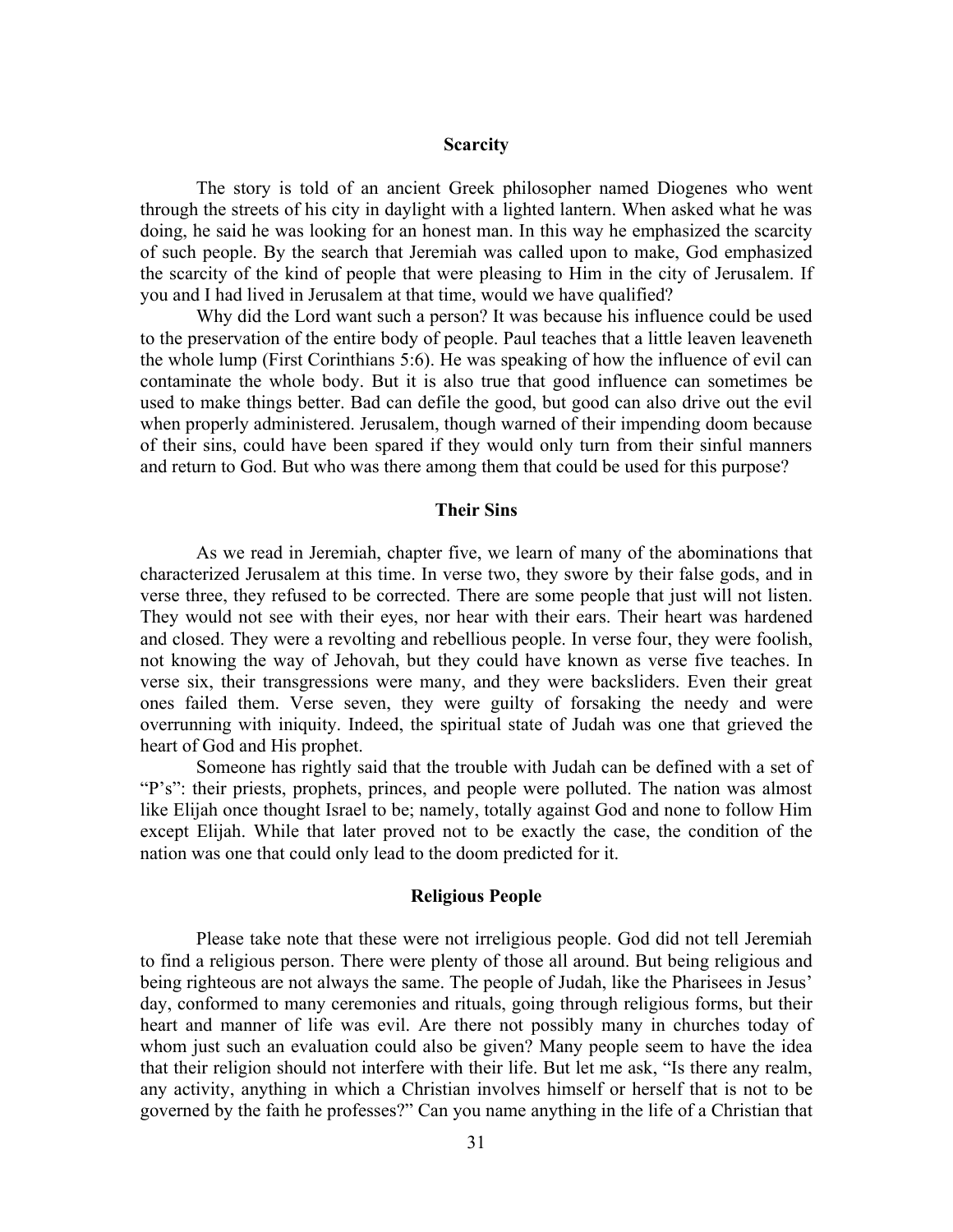ought not be regulated by the fact that he or she is a Christian? Our habits, words, thoughts, actions, associations, everything and anything must be under the umbrella of the truth that we are people of God and should conduct ourselves accordingly. If that is not as it ought to be, what is the value of following Christ in this life? While we properly observe the ceremony and ritual that is a part of worship and New Testament Christianity, should it not determine how we live at all times?

#### **God's Love**

But it is amazing to note that in spite of all this wickedness among the people, God still loved Judah. No, He did not approve of them, but He did love them and did not want to punish them. The reason He wanted to find this certain quality of person was so that from that person and with such an influence there might be a change among the manners of the people and they could be spared. Destruction was not the Lord's desire, but He longed to save them from their fate. As Peter wrote, "*The Lord is not willing that any should perish,"* but encourages mankind to repent.

This attitude was seen when Christ prayed over the city of Jerusalem. The people could have been gathered by the Lord but they would not have it so (Matthew 23:37). It is a wonderful thought to know how the love of God extends to us even while we are yet sinners. If only we would appreciate that love sufficiently to take advantage of the salvation He offers us.

It is inescapable for us to miss the emphasis of the value of a good person in this lesson. Sometimes we may conclude that we are so small and insignificant in this world that what we do and say really does not matter. But that is a false conclusion. There is no such thing as an unimportant person. Especially is this true among the righteous. Good people can be used by the Lord to bring salvation to all.

Consider the time when God told Abraham that He would not destroy the wicked cities of Sodom and Gomorrah if only ten righteous souls could be found. Unfortunately, they could not be found and the entire people perished.

#### **Be One**

I would persuade you that if the freedoms and the blessings of our own land are to be preserved for the oncoming generations, it is the responsibility of the present age to be righteous and do good. Those of the degenerate conduct cannot save our land. They have within them the seeds of death, not preservation and life. The value of being good is not only for our personal benefit, but for those who follow after us and those who live among us. Evidently, there was an insufficiency of good people in Jerusalem because it soon fell beneath the mighty power and destruction of the Babylonians.

One has said that man has learned to swim through the water like a fish, and fly through the air like a bird, but has yet to learn how to walk on the earth like a man. Certainly many do not know how to walk like the man God sought.

But that day of Jerusalem has long since passed and those people failed to heed their warning. What of those of us living today? Shall we profit from their mistake or shall we persist in our own way and make the same mistake they made to our destruction and that of others? It is a decision each must make and for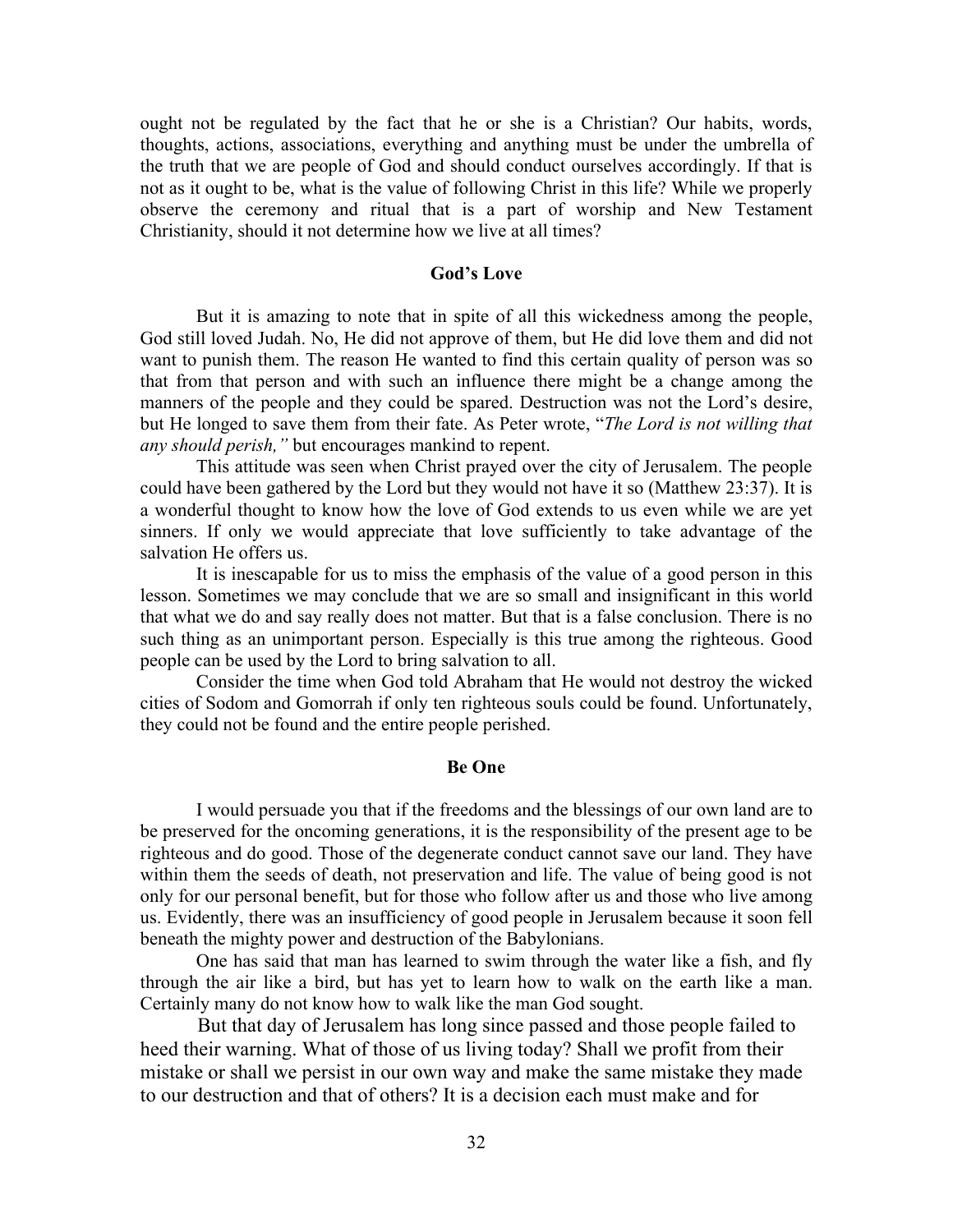which each shall be held accountable.

### **STUDY QUESTIONS**

- 1. What kind of person was God seeking when He told Jeremiah to find a man?
- 2. Why was there such a need for such a person?
- 3. Were the people without religion?
- 4. What made their religion so useless?
- 5. Did God still love those people?
- 6. Did God approve of those people?
- 7. How can our freedoms and blessings be preserved for future generations?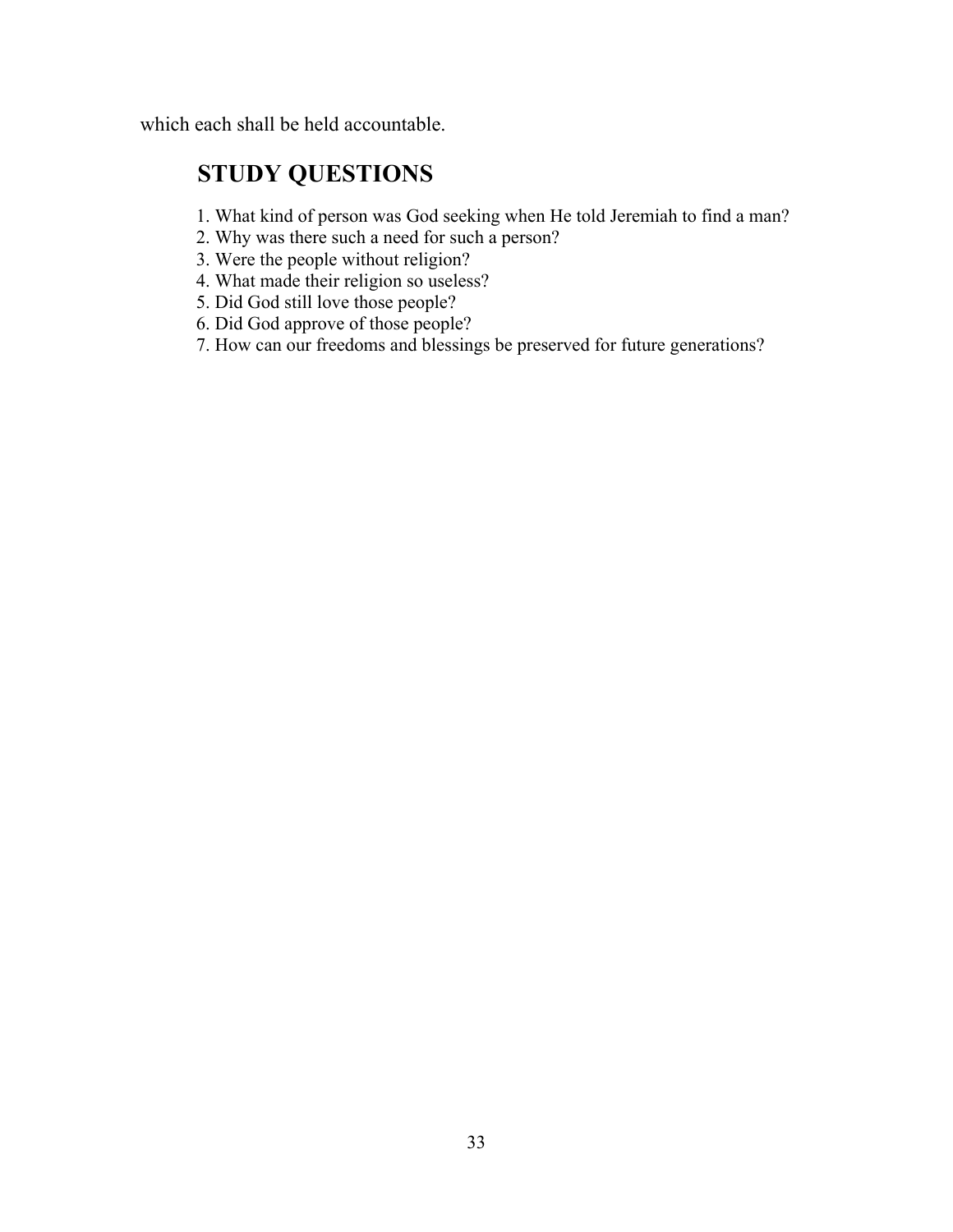# *Godly Motherhood*

There are radicals who scoff at motherhood, denouncing the role of mother as something inferior to the glamorized careers in the world. But in our nation there is still a day set aside each year when everyone is called upon to pause and render honor to motherhood, each one's mother in particular. It is called "Mother's Day." It is not a religious ceremonial day, but it is a tradition when mothers are honored in special ways. While there is no Biblical authority to respect one Lord's Day above another, and Mother's Day is usually a Sunday, it is fitting and proper for us to meditate upon what the Bible teaches regarding motherhood.

One preacher honored his mother by saying, "My mother practices what I preach." Surely motherhood is one of the greatest roles God has conferred upon any human being. It is the task of building a life. As is true with all tremendous honors and privileges, there accompanies it awesome responsibilities While father and mother are to share in bringing the child into the world and in the training of their children, the mother has a work and exerts an influence that cannot be done as effectively by any other person. She performs a service and looks well to her household where she reigns as queen of her castle, however humble that place might be.

#### **The Lord's Pattern**

In order for a mother to be a godly mother she needs a pattern to follow, and the Lord has provided His pattern with both instructions and records of examples what mothers should be. There is Mary, the mother of Jesus, who was submissive to God's plan and to whom even the Son of God was subject in His early years. There was Lois, the mother of the evangelist Timothy, who taught him the scriptures from his youth. We read of Sarah, Rachel, Mary, the mother of John Mark, each of them demonstrating exceptional qualities of character that go to making a woman and mother approved of God. There is another mother which shall be the center of our focus in this lesson of whom we read in the Old Testament and her name is Hannah, the wife of Elkanah, the mother of Samuel.

Hannah, though childless, longed for a child and prayed to God that she might have a child. She did not want the child for her own sake, but that she might consecrate her child to the service of the Lord and that he might live his life to the glory of God. Hannah's child was the fruit of prayer, having prayed when she was at the house of worship.

At a very early age, Samuel was brought to the priest, Eli, where he would live, be trained in God's service, and be used the way God saw fit. Hannah was certainly a godly mother in that she was a worshipper of the true and living God of heaven, a prayerful woman, unselfish, and one who realized that her offspring belonged to God and should be used to God's glory.

The giving of her child the way she did was the utmost in personal sacrifice and self-denial. It was a heroic deed. She deprived herself the light and joy of her child's face each day. While this kind of deprivation is not demanded of young mothers today, her self-abnegation reveals a devotion to the highest interest of both God and her son. She sought the best for the child, which is the manifestation of love. Every father and mother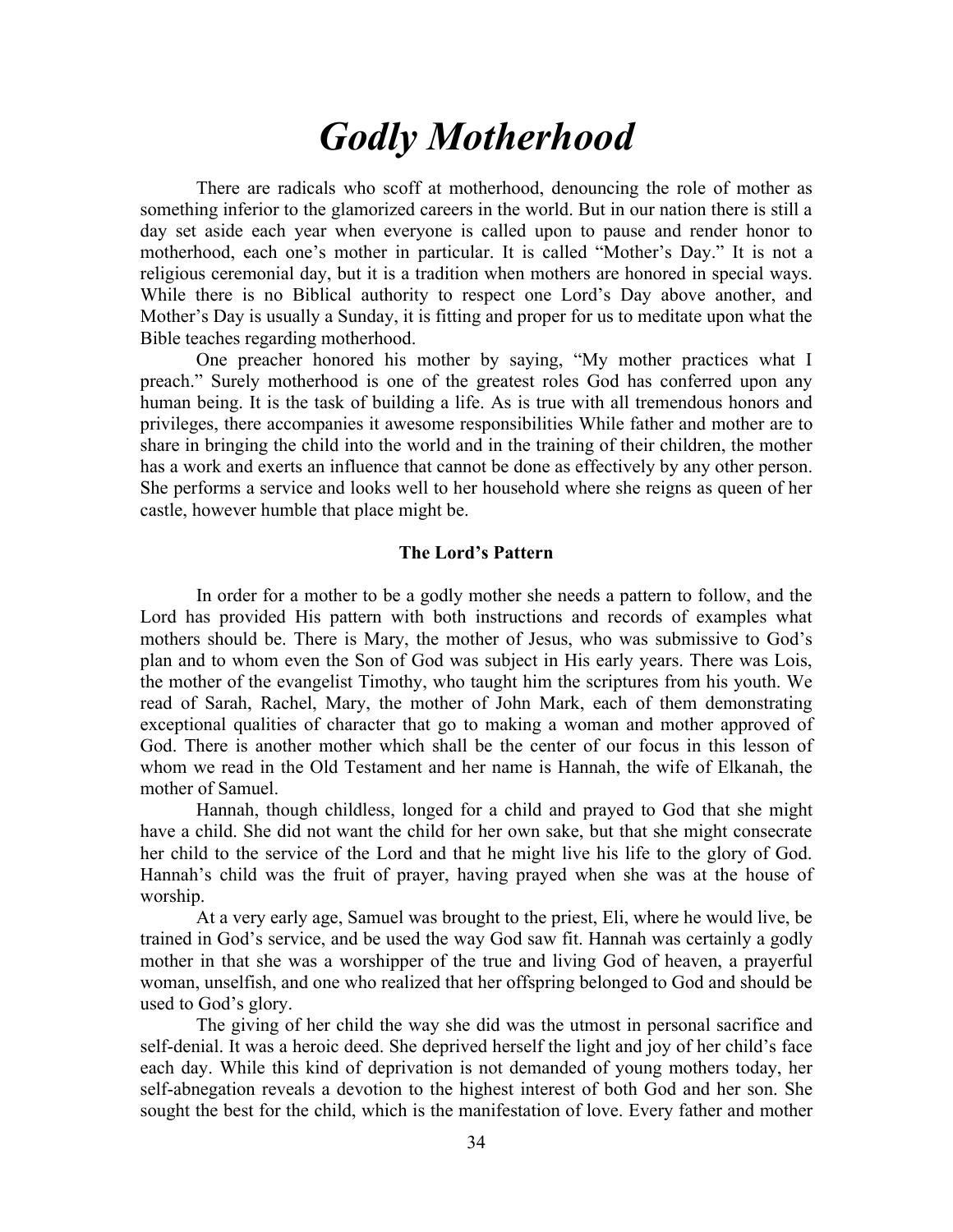ought give their child to the service of God and when they do, both they and the child shall be honored.

Samuel became the great Samuel of Israel. His manliness, purity, justice, dignity, devotion to the best interest of his people, his dedication to the heavenly Father, his stout vindication and defense of the ways of God may be traced to the deep piety and supreme faith and devotion to duty that characterized his mother. There is the old saying, "As the twig is bent, so grows the tree." Hannah bent the twig and Samuel became a mighty tree of righteousness.

#### **From the Home**

We live in a threatening period of human history unlike that which has gone before us in many ways. We should be concerned that our nation and the freedoms enjoyed herein be preserved for our descendants. This conservative and preservative influence will not come from the law-making halls of Congress, or the state legislatures. It will not be from the factories and schools, or even the launching pads and computer panels. It cannot come through armies and weapons, though they have their place. It will come from our homes, the basic and fundamental unit of society. The homes of our nation bear the imprint of the character of mothers, just as all the rest of society bears the imprint of the home. The stream cannot rise above the fountain. The home is the fountain of the stream of national life. Mothers, more than any other special segment of society, can make the home as it ought to be. This is not to dismiss the father or other needed influences, but is said to emphasize the majestic and mighty role of motherhood in the land.

#### **Need For Mothers**

This role cannot be properly filled with mothers who love the sinful things of this world, who are given to their own selfish interests above the welfare of their households. Mothers who grant their children unlimited indulgence will not guide their children aright. Selfishness cannot get the task accomplished. Children cannot be abandoned to the follies and vices of a degenerate age. Mothers must implant in the hearts and minds of their offspring the standards of God.

Mothers will never do the work they must do when they deliberately leave their posts of duty to the neglect of their primary work in the home. While we realize this is a message that is unheeded and unwanted in our present society, it is still the message people need to hear and heed. The cultivation of selfish ambitions rather than cultivating in their children the ambition to do right and be right before God is to fail in the divinely assigned task of motherhood. What many females today have not realized is that what is called "women's liberation" is more often a return to the bondage of sin, a government of self for self, a repudiation of the high and holy for the beggarly rudiments this world temporarily offers.

The trail of heartbreak and agony, ruined lives, broken homes, is too pronounced for us to ever expect that mothers can mold their children as they ought when they are in pursuit of lesser goals than godly motherhood. History as well as inspired Scripture bears this truth out to us.

While some complain that the stern quality of spirit and the rigor of discipline in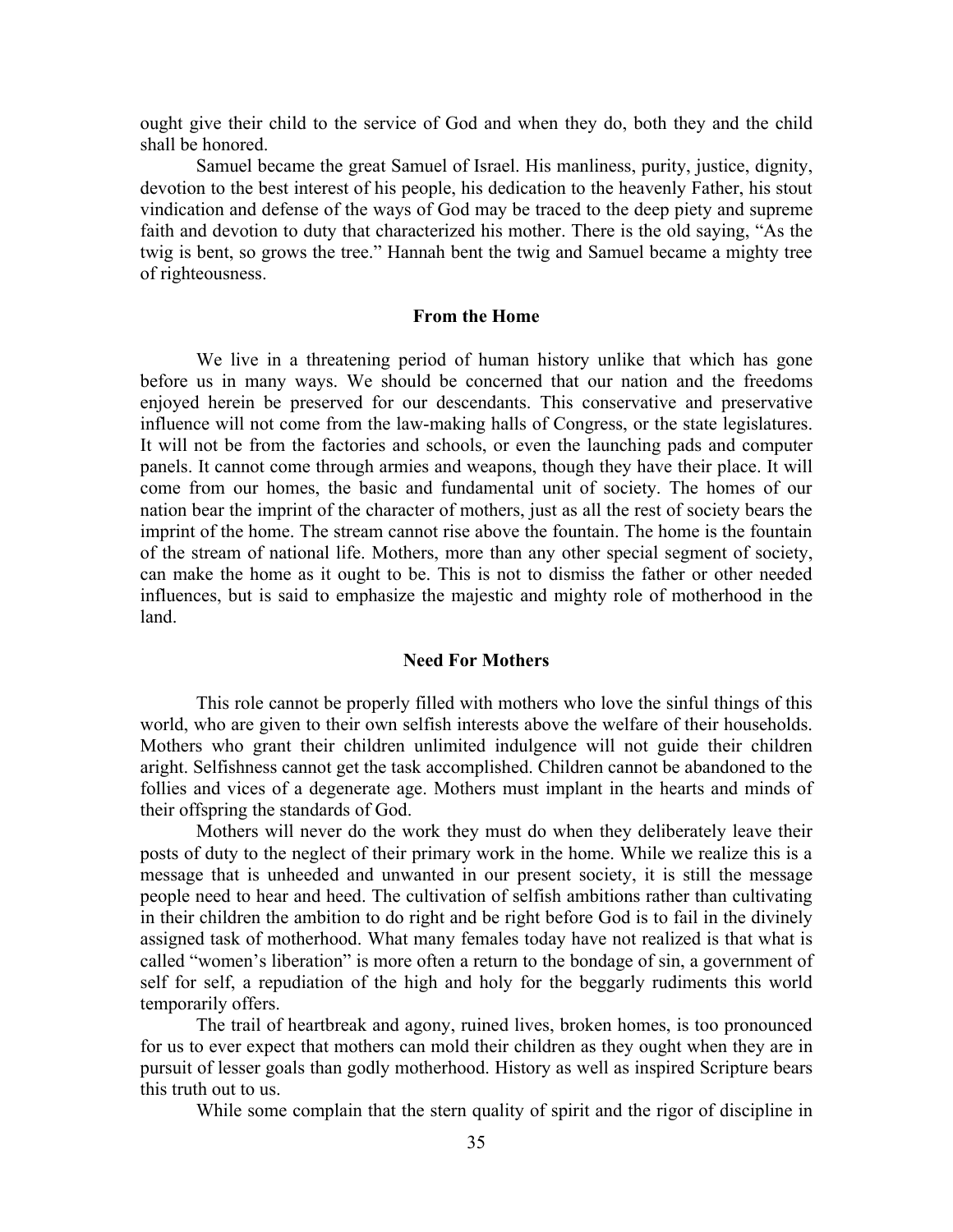the old Puritan homes was extreme, it obviously was vastly better than the lawless and indulgent homes of the present. At least there was the respect of God and the family. There was the dignity of the home, a reverence toward the sanctity of marriage, a righteous upbringing of the young, a relative absence of divorce and delinquency. In our modern "progress" we are being inundated with broken homes, selfish careers, "latchkey" children, immoralities, disrespect for authority, the murder of unborn children by abortion, and millions of run-aways who no longer can tolerate the sorry conditions imposed on them by those who should provide a wholesome home.

#### **Which Direction?**

There is no denial that homes of the past as a rule produced firm and noble characters. Yes, "You've come a long way, baby," but who has stopped to consider the direction you have been going? If there is no call for the stern ways of yesteryear and those other righteous qualities that were evident, there is a call to exercise greater vigilance than has been of late. There is the need for the maintenance of authority, the respect for which is learned at home. Disrespect for authority is also learned at home. There is the need for the cultivation of moral and religious training that must begin and continue in the home. There is the need for emphasis on an intelligent and fervent piety that will lead fathers, mothers, and children to reverence God. There is the demand that parents protect their children from the ravages of evil even as they teach them the difference between right and wrong. There is the urgency to show them the dignity of work and the danger of idleness, pride, dishonesty, and the attitude that everybody owes me something. What is most needful can and should be supplied by the godly mothers.

#### **Sowing and Reaping**

What we sow, we reap. That is true in every realm, and in no realm is it more evident than in the family unit and development in which the mother is a major component. Many mothers sow in tears, work, self-denial, pain and sacrifice but they will reap in joy and find their highest happiness when they can see the purity, nobility, goodness and Christlikeness in the lives of her children. Proverbs 31:28, *"Her children rise up and call her blessed; her husband also, and he praiseth her."* Possibly in this matter above all others it can be said of the godly mother, *"Thou excellest them all"* (Proverbs 31:29). The world groans and agonizes in need of godly mothers who instill in the hearts and lives of their children the righteousness of God.

Rather than simply having the capacity to reproduce, or to be glamorous, greedy, grasping for gain and glory, we need mothers whose goal is godliness. The following parable, written by Temple Bailey, presents what should be the ambition of every mother regarding her children.

*The young Mother set her foot on the path of life. "Is the way long?" she asked. And her Guide said, "Yes, and the way is hard. And you will be old before you reach the end of it. But the end will be better than the beginning."*

*But the young Mother was happy, and she would not believe that anything could be better than these years. So she played with her children, and gathered flowers for them along the way, and bathed with them in the clear streams; and the sun shone on*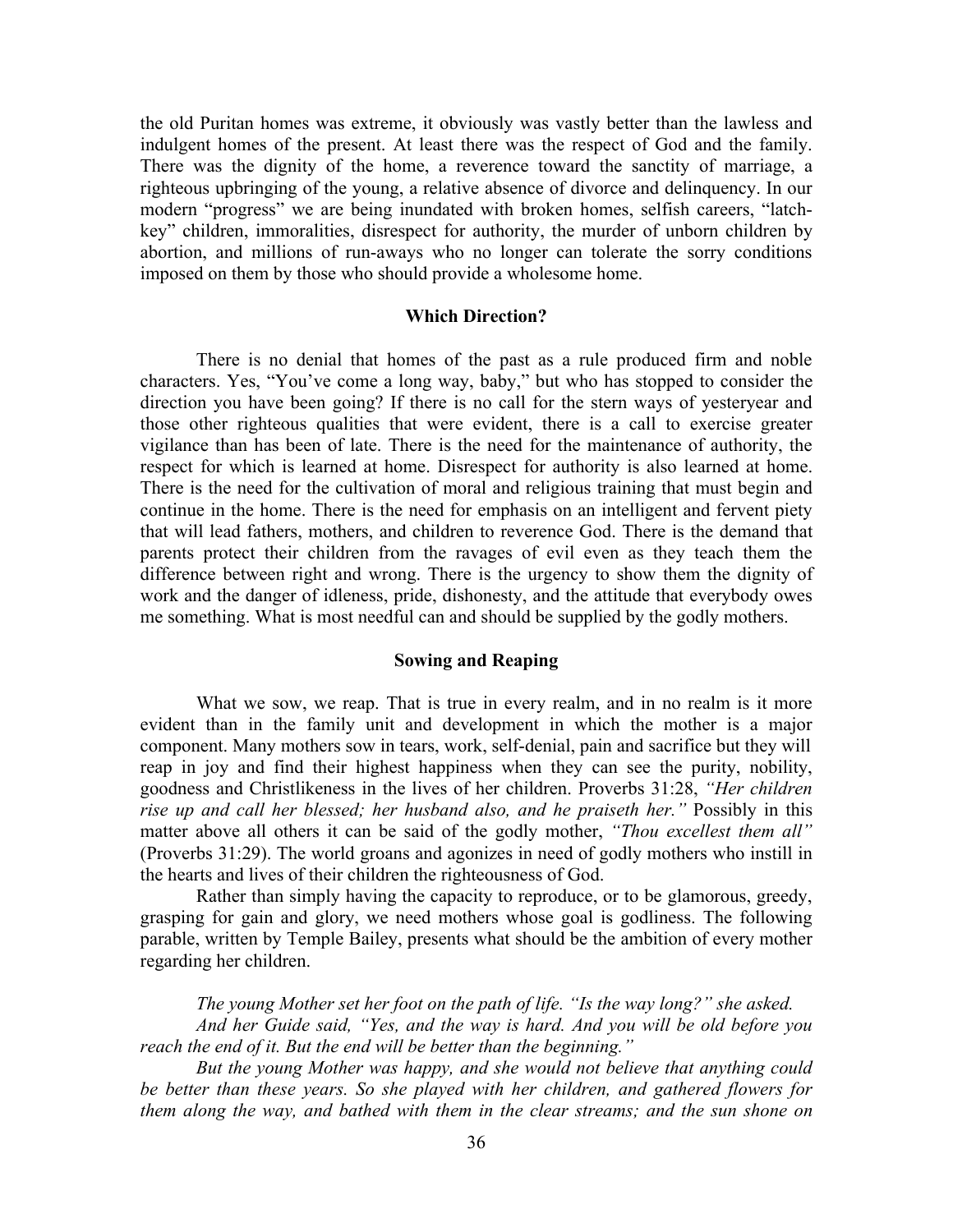*them, and life was good, and the young Mother cried, "Nothing will ever be lovelier than this."*

 *The night came, and storm, and the path was dark, and the children shook with fear and cold, and the Mother drew them close and covered them with her mantle, and the children said, "Oh, Mother, we are not afraid, for you are near, and no harm can come," and the Mother said, "This is better than the brightness of day, for I have taught my children courage.*

*And the morning came, and there was a hill ahead, and the children climbed and grew weary, and the Mother was weary, but at all times she said to the children, "A little patience, and we are there." So the children climbed, and when they reached the top, they said, "We could not have done it without you, Mother."*

*And the Mother, when she lay down that night, looked up at the stars, and said, "This is a better day than the last, for my children have learned fortitude in the face of hardness. Yesterday I gave them courage. Today I have given them strength."*

*And the next day came strange clouds which darkened the earth--clouds of war and hate and evil, and the children groped and stumbled, and the Mother said, "Look up. Lift your eyes to the Light." And the children looked and saw above the clouds an Everlasting Glory, and it guided them and brought them beyond the darkness. And that night the Mother said, "This is the best day of all, for I have shown my children God."*

*And the days went on, and the weeks, and the months, and the years, and the Mother grew old, and she was little and bent. But her children were tall and strong, and walked with courage. And when the way was hard, they helped their Mother; and when the way was rough, they lifted her, for she was as light as a feather; and at last they came to a hill and beyond the hill they could see a shining road and golden gates flung wide.*

*And the Mother said, "I have reached the end of my journey. And now I know that the end is better than the beginning, for my children can walk alone, and their children after them."*

*And the children said, "You will always walk with us, Mother, even when you have gone through the gates."*

*And they stood and watched her as she went on alone, and the gates closed after her. And they said: "We cannot see her, but she is with us still. A Mother like ours is more than a memory. She is a Living Presence."*

#### **Honor Due**

So as the world may honor mothers on "Mother's Day," we who are Christians go a step further and honor those mothers who show God to her children in word, attitude, and deed. Many of us have been blessed with God's boundless favor by having a godly mother. Some hold them today only in memory. Many a lady has the privilege of being a godly mother. Some have children who are now grown and others still with infants. We pray that the influence of godly mothers might increase in our world. "The hand that rocks the cradle rules the world." May we ever proclaim throughout the world, *"Favour is deceitful, and beauty is vain, but a woman who fears the Lord is to be praised."* (Proverbs 31:30).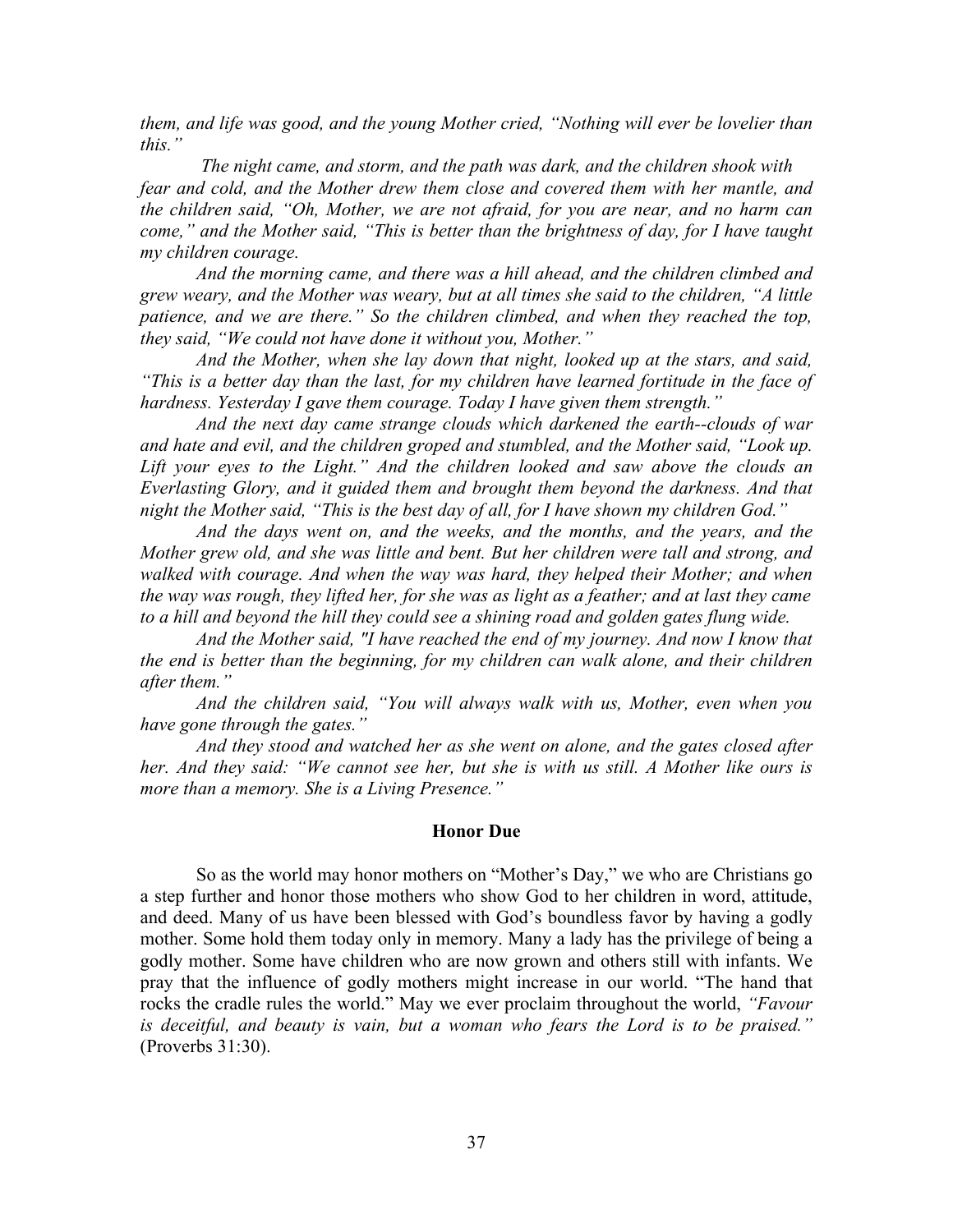## **STUDY QUESTIONS**

1. What has God provided for mothers to assist them in being a godly mother?

2. Who is presented in this lesson as a godly mother?

3. What qualities did she exhibit that depict her as godly?

4. What was her attitude toward her child?

5. Discuss a mother's primary work.

6. What is meant by the phrase, "The hand that rocks the cradle rule the world"?

7. What is your attitude toward the contrast of the Puritan homes and homes today?

8. Whose imprint is most indelibly stamped on the home?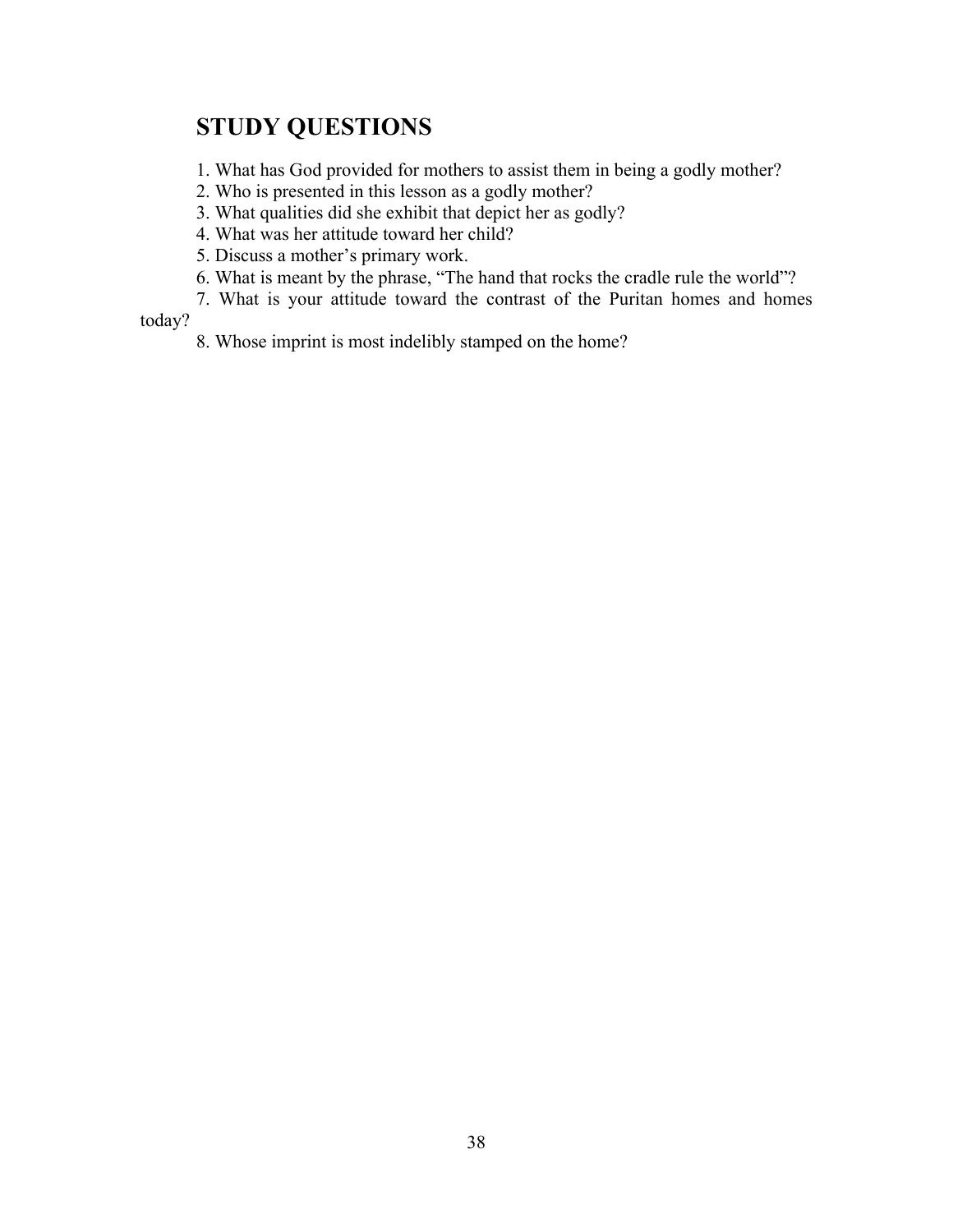# *Good Homes Good Churches*

A former Bible teacher of mine told of visits he made into different homes, both homes of elders of the church. One had two married sons, active in the church. He said he came away from that visit thinking how **good homes help make good churches**. During the other visit he asked the elder where he had met his wife. It was at a worship service. They attended the same Bible classes, married at the church building by a faithful gospel preacher. They discussed how the church had been such a help to them through the years in times of trials, problems, and grief, providing strength, encouragement, comfort, and power to face difficulties. He said he came away from that visit thinking how **good churches help make good homes**.

It is certainly true that good churches contribute in the establishment and maintenance of good homes. It is also true that good homes contribute to building and maintaining good churches. Like the two rails of a railroad track, they complement each other. Each is vital and necessary to the other. While in a sense independent, they are also dependent one upon the other. After all, both came from God and are divinely planned. One began at Eden and the other on Pentecost. Side by side they contribute to the welfare of each other.

#### **Benefits The Home**

Consider for a moment the benefit rendered by the church to the home. We might start by considering actual physical assistance that is sometimes offered. First Timothy 5:16 authorizes the church to offer relief where needed. Money, food, clothes, and physical care are all within the nature of the help the church can offer to those in physical distress. But more often there is the spiritual assistance: instruction, training, guidance, counsel, direction, encouragement, sympathy, fellowship, opportunity for worship and service and study that the church provides for every member of the home. The eldership has the watchcare for the souls of all who are members. This is a part of God's plan for keeping brethren from falling away.

Consider the benefit the church renders to the children in the home. They are involved in classes where they are taught from an early age. They learn to love, share, have respect for authority, seek higher levels of morality than what the sinful world would have them accept. They learn the value of honesty, purity, and self-respect. The church assists parents in the training of children in the nurture and admonition of the Lord.

One juvenile judge once reported that he had tried nearly 14,500 cases of young people under seventeen years of age. In only two instances did both parents attend Sunday school classes with their children. In only 93 cases were the young people attending classes at the time they got into trouble. Don't you see the good influence offered by the church? Don't you see why the church urges parents to bring and accompany their children in such activities? The home and church working together is of eternal as well as temporal benefit to young people.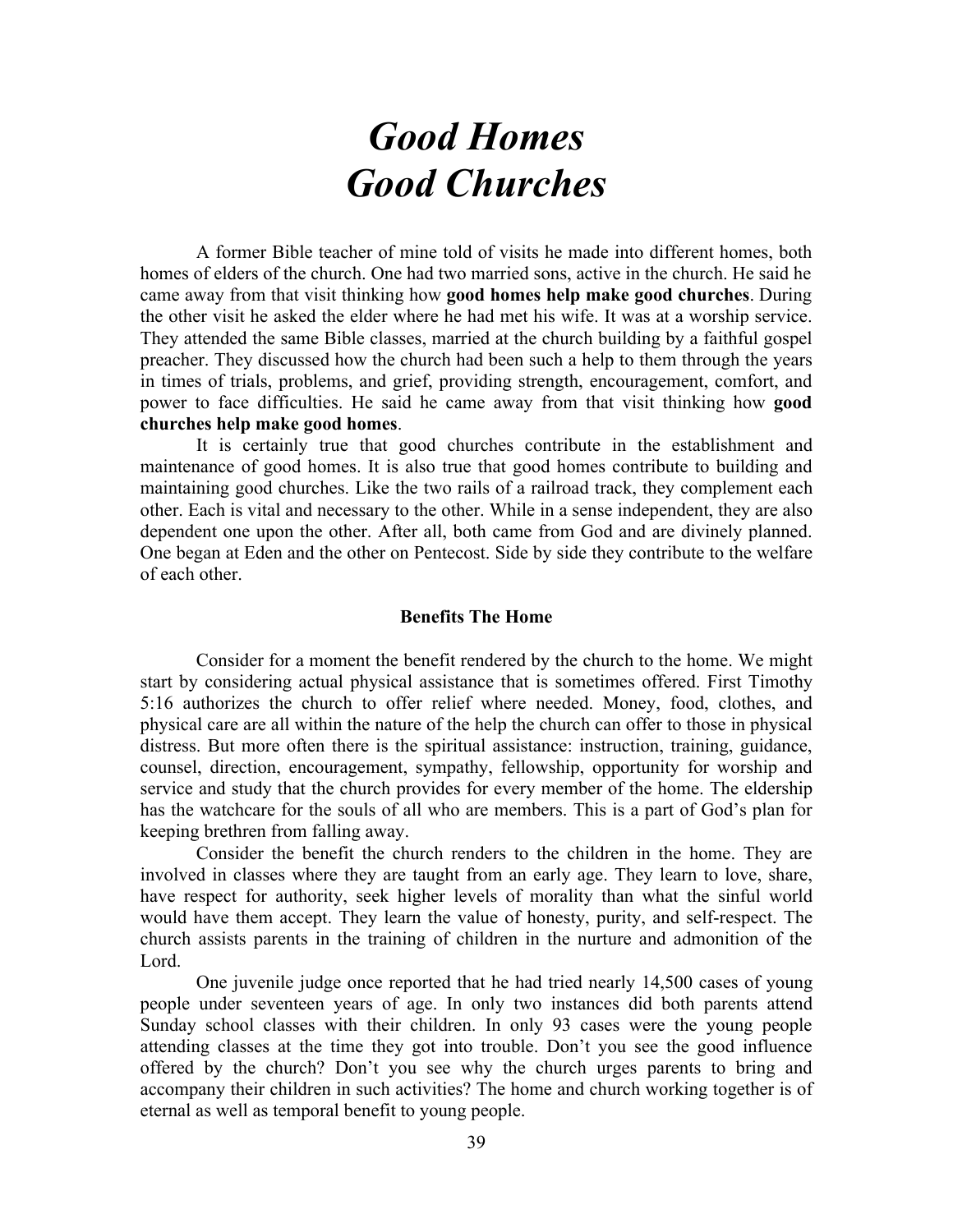But the benefit is not just to the young. *"The aged women likewise, that they be in behavior as becometh holiness, not false accusers, not given to much wine, teachers of good things, that they may teach the young women to be sober, to love their husbands, to love their children, to be discreet, chaste, keepers at home, good, obedient to their own husbands, that the word of God be not blasphemed"* (Titus 2:3-5). There is to be the coupling of Biblical instruction with practical experience of older Christians taking advantage of the wisdom of godly people.

#### **Opportunity To Worship**

Then consider the value of the opportunity for worship that the church affords the family. Families worshipping together have a great bond. It is a true saying, "Families that pray together, stay together." Children are impressed by example as they see their parents active in worship to God. They learn where true value lies. They learn to respect God and His will. No greater heritage can parents give to their children than a strong parental example of faith in God. Such worship opportunities are instances of the church taking an interest in families. This is one reason we should be repulsed at the idea of "children's church" where children are removed from their parents and shuttled off somewhere else, deprived of the opportunity to not only learn as they can by word and by demonstration, but to witness their parents in devotion to God in worship.

#### **Association**

The church affords association with the finest people on earth. *"Evil companionships corrupt good morals*" (First Corinthians 15: 33). People of the church being together provide the fellowship for each other and make being a Christian a joy and privilege in this life. Good companions encourage good morals. The preventive side of Christianity is realized in Christian association. Many Christians have benefited immeasurably from fellowship with their brethren. In good times and bad times, Christians help each other get to heaven. They enjoy the wisdom and counsel, as well as the example, of godly people around them. There is no other conclusion that can be drawn except that good churches that are fulfilling the role God assigned to churches help make good homes.

But let us now consider how good homes help make good churches. Have you read the recipe for a good home? "You will need one husband, one wife, children to suit yourselves. Next, cream one cup of love until it is fluffy and mellow. Add one-half cup of tears and hardships and stir gently. Whip in a cup of joy; when smooth, add one teaspoon each of thoughtfulness, heartfelt tenderness and sympathy. Add one cup of ambition with two cups of Christianity generally. Bake in a moderate oven, top with kindness and serve repeatedly."

There is no passage in the Bible that begins, "The home should be..." The Bible does give specific and general principles, however. This teaching includes instructions to husbands, wives, children concerning responsibilities, blessings, and privileges. Homes that listen to the teaching of the Bible will be of inestimable value to the church.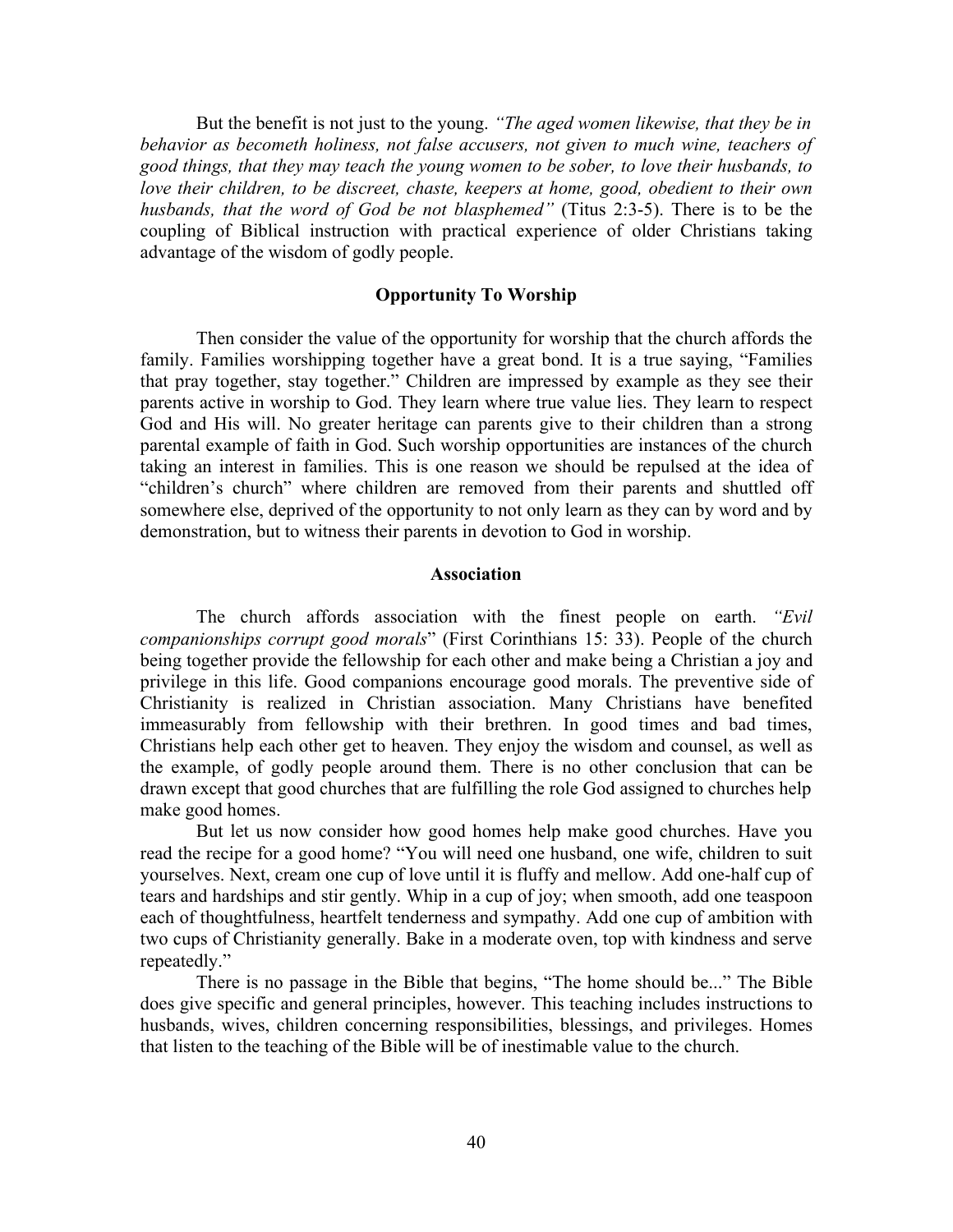#### **To Husbands**

To husbands we read, *"Husbands, love your wives, and be not bitter against them"* (Colossians 3:19). *"Likewise, ye husbands dwell with them according to knowledge, giving honor unto the wife, as unto the weaker vessel, and as being heirs together of the grace of life, that your prayers be not hindered"* (First Peter 3:7). *"Husbands, love your wives, even as Christ also loved the church, and gave himself up for it"* (Ephesians 5:25). *"So ought men to love their wives as their own bodies. He that loveth his wife, loveth himself. For no man ever yet hated his own flesh; but nourisheth and cherisheth it, even as the Lord the church"* (Ephesians 5:28,29).

#### **To Wives**

To wives we read, *"Wives, submit yourselves unto your own husbands, for this is well pleasing unto the Lord"* (Colossians 3:18). *"That they may teach the young women to be sober, to love their husbands, to love their children, to be discreet, chaste keepers at home, good, obedient to their own husbands, that the word of God be not blasphemed"* (Titus 3:4,5). *"Wives, submit yourselves unto your own husbands, as unto the Lord. For the husband is the head of the wife, even as Christ is the head of the church, and he is the savior of the body. Therefore, as the church is subject unto Christ, so let the wives be to their own husbands in everything"* (Ephesians 5:22-24). How this runs against the grain to those women who think they are smarter than God and are running around promoting what they mistakenly call equal rights and the feminist movement. One thing for sure, they are not very feminine, and are certainly Jezebels as far as the teaching of God's book is concerned. How can things that are innately different, with different roles and purposes in life, ever be declared equal to one another in all matters? It is sheer ungodly, defiant and rebellious nonsense. No Christian, man or woman, would lend support to such a concept. In our twentieth century some have considered the wisdom of God to be outmoded and outdated regarding the role of husband and wife. But they only show their own folly. When God's will is obeyed homes will be better and the result will be that even churches will be better as well as the rest of the world.

David Lipscomb wrote, "The submission of the wife to the husband is that of love, respect and reverence which is befitting the relation she holds to her husband. In her sphere she is spiritually on an equality with man, but as a husband, he is the natural scriptural recognized head and leader of the family. Her submission must be in accordance with the principles of righteousness, and nothing is required of her inconsistent with Christian character. This submission of the wife, when rightly understood and practiced, accords with her inner nature, is in harmony with her relation to God and others, and is productive of the fullest development of her character, her highest happiness and good."

The husband is not to be a tyrant. Wives are to be subject to their own husbands. It is not all that hard for a wife to obey God by being submissive to her husband when her husband also obeys God in his attitude and action toward his wife.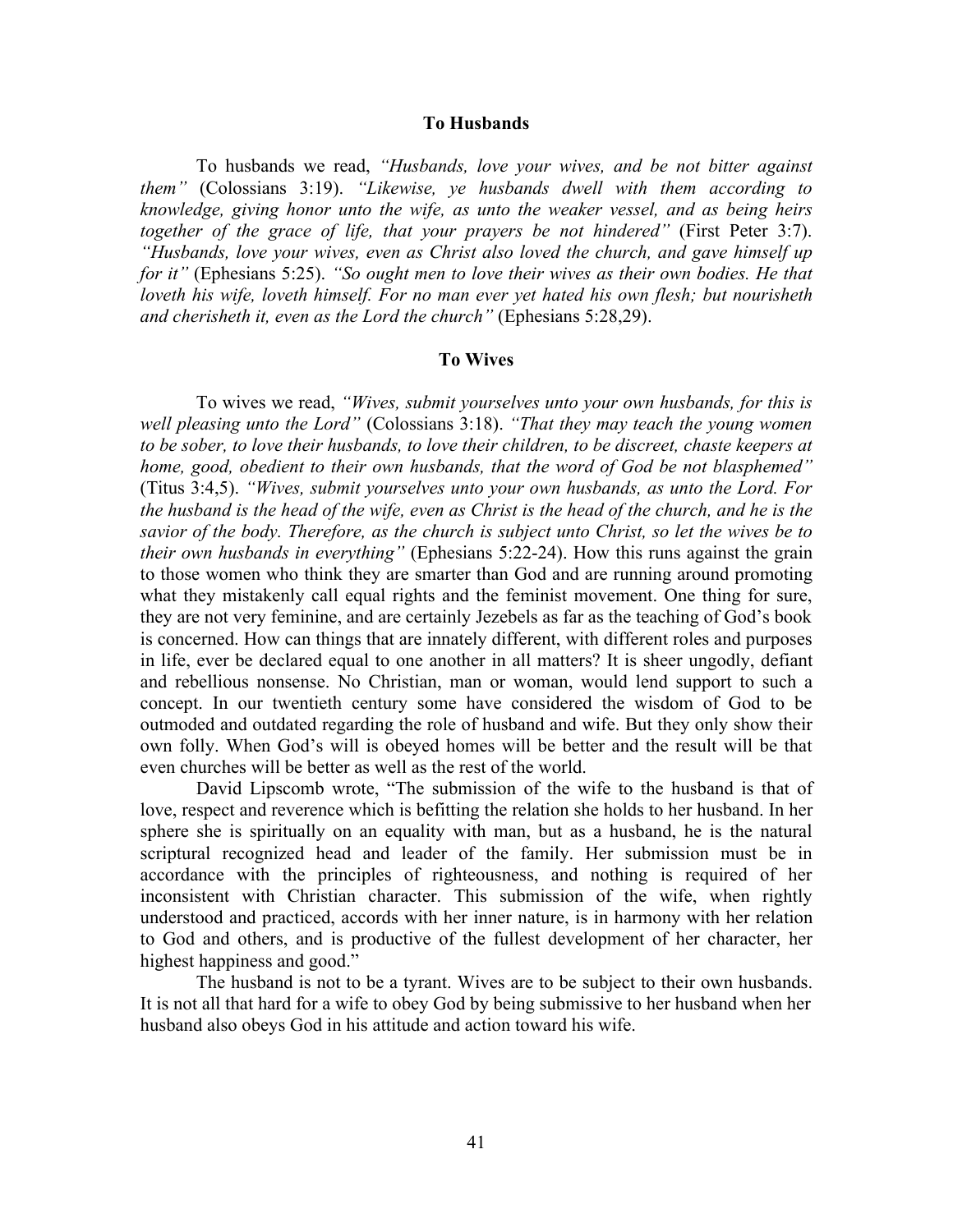#### **To Children**

To children we read, *"Children, obey your parents in the Lord, for this is right. Honor thy father and mother, which is the first commandment with promise, that it may be well with thee, and thou mayest live long on the earth"* (Ephesians 6:1-3). *"Children, obey your parents in all things, for this is well pleasing unto the Lord"* (Colossians 3:20). It was said of Jesus when He was a child, *"And he went down with them, and came to Nazareth, and was subject unto them, but his mother kept all these sayings in her heart. And Jesus increased in wisdom and stature, and in favor with God and man"* (Luke 2:51,52). Parents are to be honored and obeyed. They are also to so conduct themselves that it is easy for children to obey God in this matter.

Parents are to encourage, lead, guide, instruct their young to follow the Lord Jesus Christ. *"And ye fathers, provoke not your children to wrath, but bring them up in the nurture and admonition of the Lord"* (Ephesians 6:4). In so doing, parents will be helping the church as well as the home. Good homes provide proper examples for children to follow. Good homes uphold, rather than tear down, the church. Good homes put Christ and His kingdom first in all things. When the home is as it ought to be and the church is greatly assisted.

#### **Influence On The Church**

The influence of the home regarding the church is tremendous. When both parents are united in Christ and active in the church ninety-three percent of their children are faithful to the church of the Lord. When one parent is active there is quite a drop to only seventy-three per cent remaining faithful. When parents are inactive, members in name only, only fifty-three per cent remain loyal to Christ. When parents worship irregularly only six per cent remain faithful. This ought to give parents something to consider when they think of the spiritual welfare of their children and the spiritual climate in the home, and how one affects the other. The conclusion is again beyond escape. Good homes help make good churches.

But what of your home, your family, and the church of the Lord? You are a member of the home and possibly the church also. Is it not our duty before God to make both of these divine institutions as God would have them and to the greatest degree we are capable? When the church and home work together good comes from it. When there is conflict and division between the home and the church there is eternal harm. The place to begin to make both more as God wants is with each individual. My part begins with me and your part begins with you. When members of the family and members of the church work together with one another and with God all shall be blessed. It begins with becoming a Christian and continues with being what you have become.

### **STUDY QUESTIONS**

- 1. In what ways can the home be of benefit to the church?
- 2. In what ways can the church benefit the home?
- 3. Discuss the result of conflict between the church and the home.
- 4. Who was the originator of both the home and the church?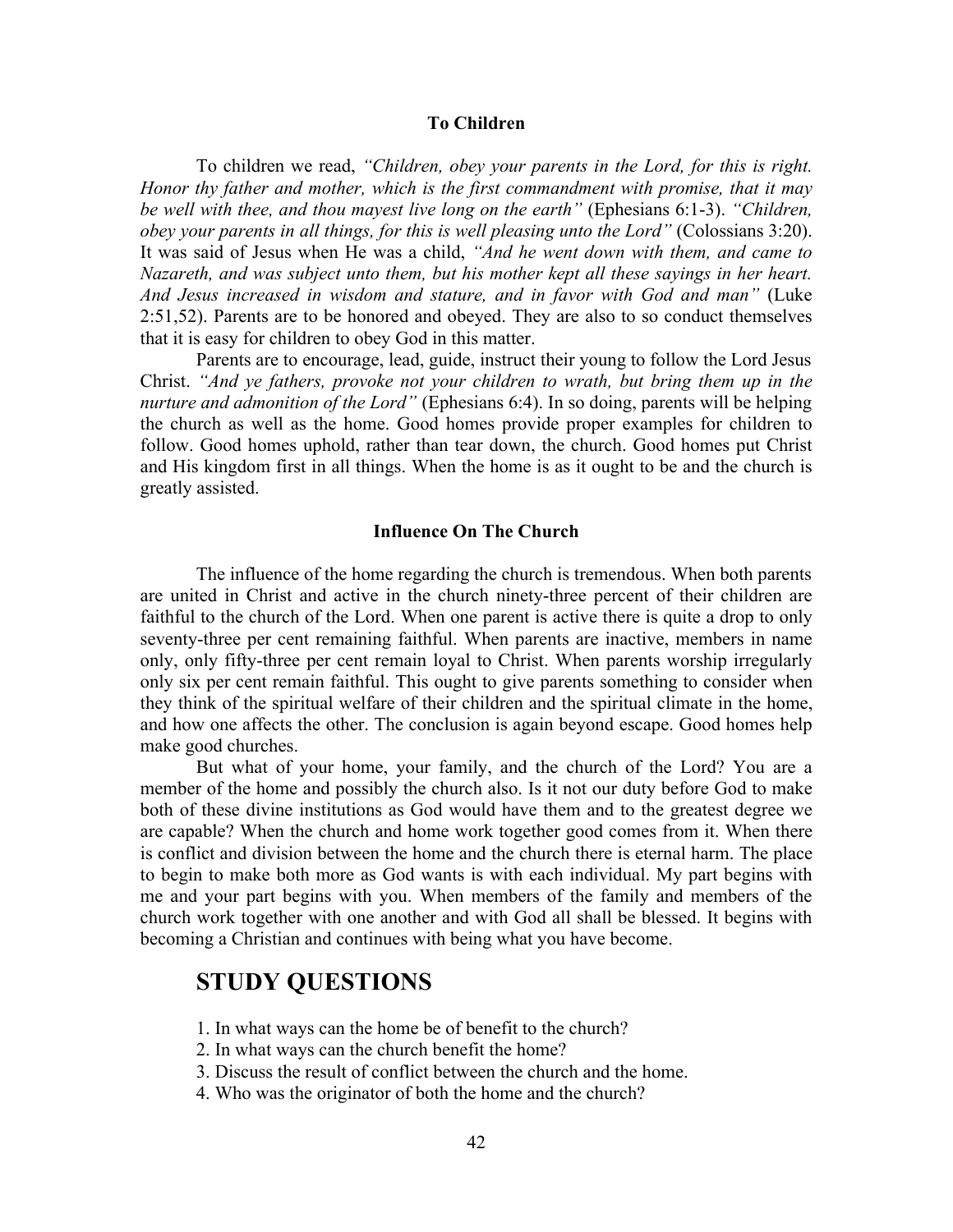# *Has Your Home Been Robbed?*

There is a master thief loose in the land, always at work, striking wherever he can. He picks our pockets, robs our homes, steals our most valuable possessions. He even lifts the spiritual seed from the hearts and minds of those to whom it is offered. He plants doubt, fear, error in its place. We know who the thief is and even many of the ways that he works. But too often we show slight concern about it.

This thief is so deceptive and sly, sometimes the theft is so gradual that those who are being robbed are not even aware of it. They go on about life so satisfied, as if everything is fine. They are so fascinated by the human solutions to problems, spellbound over the temporary and worthless offerings of the sinful world, that they lose sight of real treasure.

We hear much about burglary, larceny and homes being entered and property stolen. It is almost an epidemic in many places. But we all need to look about our homes. We may discover that we have been robbed, and have not even been aware of it. Precious things have been taken from us.

#### **The Bible**

Where is the Bible in your home? Certainly you have one somewhere. Nearly all homes have a Bible, don't they? It may well be covered with dust or other reading material because it is used so infrequently or it may be pushed back on some back shelf. You may as well not have one for all the benefit you get from it. Some people keep one around for emergencies, like sickness, weddings, funerals, or a visit from church people, especially the preacher.

But where is the Biblical influence in your home? Many homes are far more influenced by newspapers, magazines, journals, television, which often are not even fit to be seen and read, but are being consumed by the mind. Many homes have been robbed of the *"lamp unto our feet, and the light unto our path way."*

Wherever the Bible is not prominently used in the home, ignorance of the will of God prevails. Confusion and misunderstanding will reign where understanding is needful. Trust in God is displaced by trust in self or some other human being or material something. The Bible has been robbed from many homes today and the result is disaster.

#### **Worship**

Where is the family worship in your home? "The family that prays together, stays together." This says more than we may at first recognize. Families that pray together show a common respect for God. They know what matters. Their values are in proper order. Prayer is one manifestation that the family is founded on something sound and eternal. Families like that seldom suffer the ravages of divorce, delinquency, hatred, quarreling, strife, bickering and separations. There is no force on earth more powerful to cement families than mutual love and respect for each other and God. Love for God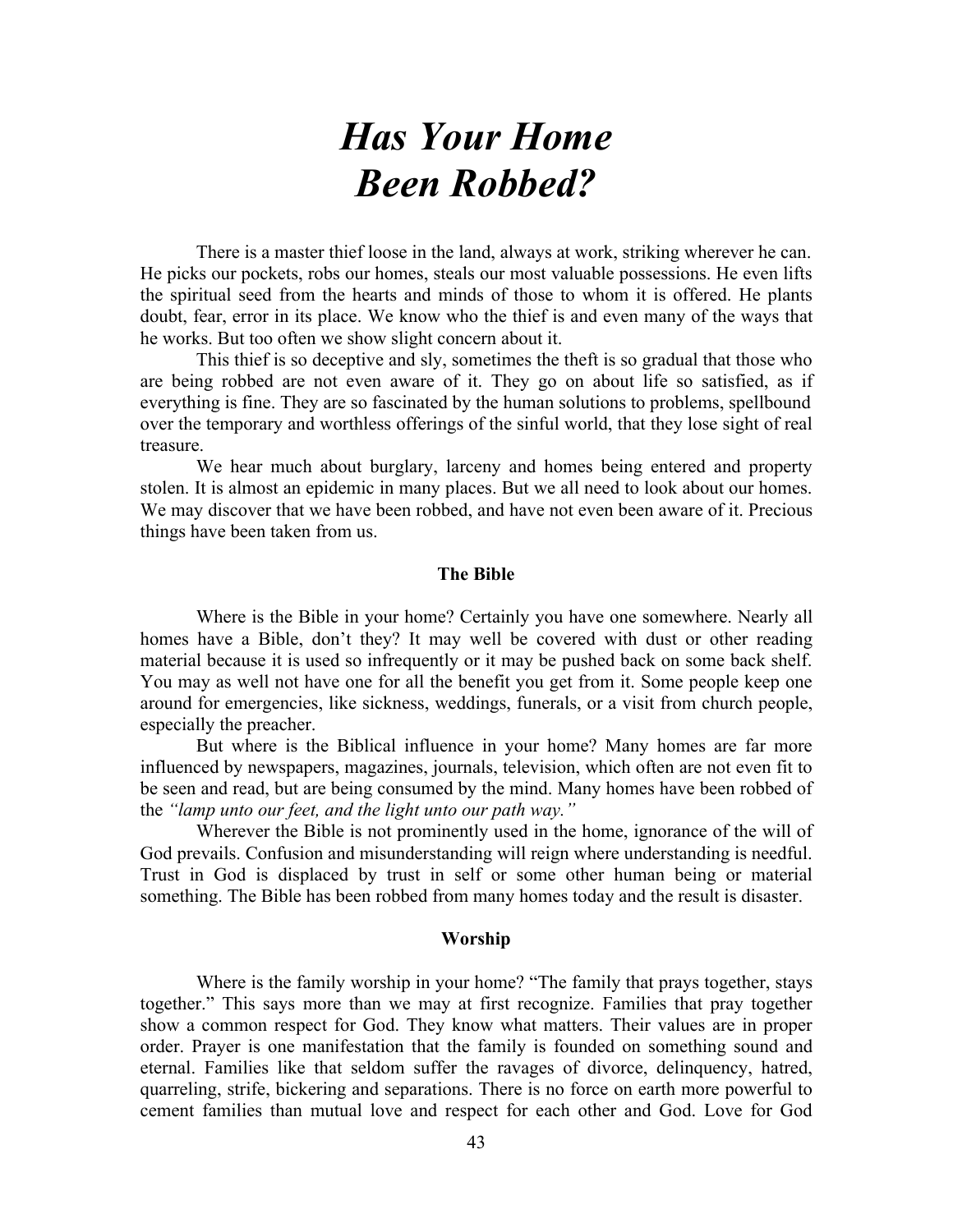keeps people loving one another. Families can take tensions and problems from outside and inside the home when they have their feet planted on solid spiritual truth.

Every home needs a two-way communication with God in Bible study and prayer. Most homes have radios, televisions, telephones with extensions, with all kinds of messages coming and going back and forth. Has your home been robbed of communication with God? Does your child know what it is to hear his father pray? Does he pray? Does he study his Bible, if of age to do so? Do you?

#### **Values**

Satan has really taken a deadly toll in many homes in disturbing the values of the home. The abundance of material things is often counted better than matters spiritual and eternal. Fun, rather than genuine joy and happiness, is sought. Seeking the praise and acceptance of the people of the world is the goal of many homes more than approval before God. Financial and other physical aspirations exceed the determination to serve God. Secular education is preferred to enlightenment of the soul. Money comes before morals. Pleasure is the name of the game with so many. Little wonder that young people grow up confused and empty. Look at what has been taken from their homes. They hardly had a chance to see or know anything of real value. With the home being little more than a filling station, both parents out making money, children neglected, the right and wrong according to God being ignored, how can anybody expect much more than what we are reaping in society today?

#### **Discipline**

The home that is without firm and kind discipline has been robbed. Adults need to practice self-discipline and the young need to be disciplined. To discipline is to train. *"The rod and reproof give correction, but a child left to himself bringeth his mother to shame"* (Proverbs 29:15). So many children are just allowed to physically grow up. They are not guided nor taught. Given no basic values, they are left to make decisions without the ability and knowledge to know how to make decisions. They do not even know what matters. How can they make intelligent and worthwhile decisions?

Character is formed by discipline. This involves more than chastisement, though this has its place. It is showing the child the way he should go. Words, accompanied by deeds, is the way to train. Some parents say so little to their children, do not even know what their children are thinking, who they are, where they go, what they are doing, with whom they run, and set such a poor example before them as well. Most of the fault for wayward youth lies at the feet of parents of the home. So many have failed because of their own selfishness and greed and their children suffer and the home decays.

#### **Authority**

A home where there are no rule enforced is a home that breeds contempt for authority. The overbearing tyrannical rule will crush a child and turn him into a rebel. Also, the home that is lax and permissive will produce a leach on society and a shame to the home. What every home needs is the moral and spiritual guidance found from our Lord in the Bible. But many who are the authorities in the home think they are smarter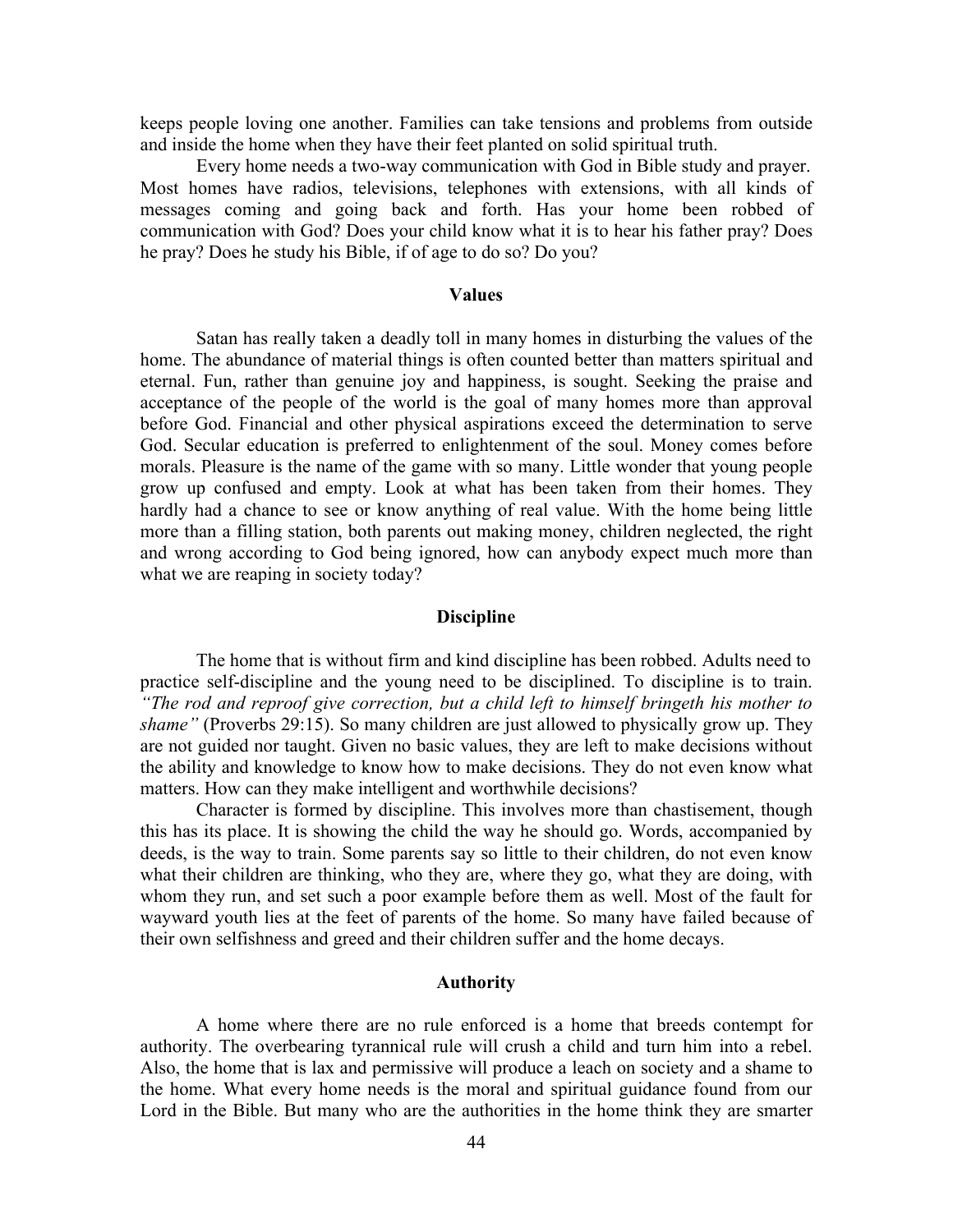than God and dismiss Him completely. So much of the problems of society and the home are brewed in the home that fails to exhibit proper respect and exercise of authority. Children either learn to respect authority or learn they can rebel against it. How is it with you and yours?

#### **Thankfulness**

Has your home been robbed of thanking God at mealtime? Has Satan removed that out of the way at your house? You may think this is unimportant, but it teaches a basic truth that God is the source of our blessings and thanksgiving to Him is expected and proper. It is no more than courtesy to thank those who give to you. We teach our young to be rude and uncouth to think that whatever they get is from our own efforts alone. Grace at meals gives glory to God. He deserves all the honor we can bestow. The least we could do is to thank Him at mealtime. But some families are like a pen of hogs, who just snort in eating and stuffing, giving no thought to the source of their blessings. Like the hog filling himself with acorns, he never looks up to see from whence they came.

#### **Lord's Day**

What consideration is given the Lord's Day at your house? More and more families consider Sunday just another day off from work to do as they please, go boating, play ball, sleep late, play golf, do anything you want. They never give God a thought even on Lord's Day. This is being taught in our society as the "in" thing. Even members of the church act like the worship services are an intrusion on "the only day I have."

Fruit borne proves the point. There was a time when people worshipped God on the first day of the week, spent time in spiritual thought, used the day for families and visiting and worship, attended to the affairs of the church, rested, gave themselves to good self-examination before God, and considered what really matters in life. But today, there is the constant blaring of sports, riotous living, even using the day to get more dollars in overtime. Merchandising is rampant. Even people who call themselves faithful Christians will absent themselves from the assembly of saints in the local church to have their good times. Some defiantly excuse themselves by taking the Lord's Supper with them as if this satisfies the teaching of the Bible. Such arrogant rebellion against truth is commonplace among brethren and it is wrong as can be!

We may not like the truth, but the truth is that the nation was a better nation when the stores were closed and ball games were played on Saturday. There is such a preponderance of secular and sinful thought among people today that even attending worship is considered odd. What a pity and shame! Has your home been robbed of properly using the Lord's Day? Does everybody at your house know that the first day of the week is the day of worship before everything else, that it belongs to God, that it is a time for studying His Word, showing love for each other, attending to the soul?

 Maybe you heard about the preacher announcing a most important business meeting to take place one Sunday afternoon. It so happened that the matter had to be decided but it was Super Bowl Sunday. The members were so overtaken in the world that this posed a problem for them. The preacher announced the meeting for six o'clock sharp and reminded brethren that it was one of the most important meetings in the history of the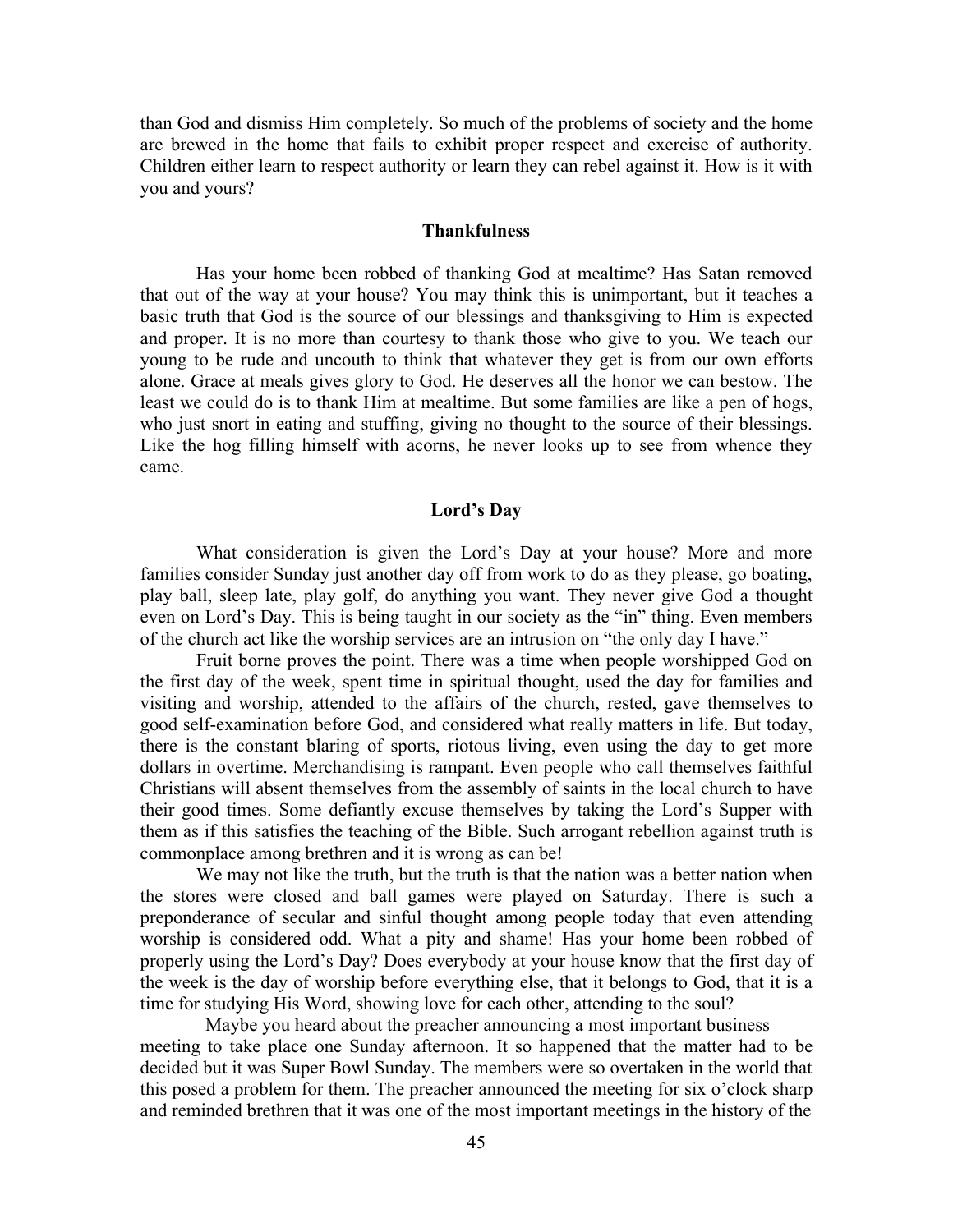church. But then he added, "In case of overtime we will postpone the meeting until next week." This is the mentality of many today. Their homes have been invaded by the world, even things that are not sinful in themselves have pushed the primary things into second place. As I was growing up, nobody treated Sunday like just some other day. Even denominationalists had more respect than that. Today, however, you hear and see all kinds of activities accompanying neglect for the way of God. Yes, there may be times when "the ox is in the ditch," but if that persists, you either ought to sell the ox or fill up the ditch. This "sign of our times" is one of disregard toward the Almighty. And at your house, how is it?

#### **Real Treasure**

 If your home has been robbed of its spiritual treasures, do not you think it is about time that they are either recovered, restored and protected? Has not the way of Satan been eroding the firm foundation of spirituality in your home long enough? It is time you "put your foot down" on the devil's neck, rearrange whatever needs to be rearranged so God gets first priority at your house. We put all kinds of alarms, window latches, lights, signals and warnings around the house to protect our physical properties. This is useful. But do not you think you need to pay more attention to the warnings coming your way about the spiritual robbery that may well be taking place right before you?

We do not have any recommendation for some new-fangled device to warn you of the devil or to keep him out of your home. The only device we know is the one that has worked everywhere it has been seriously and genuinely applied. That is a good and regular serving of the Word of God. It is strange that the very thing that Satan wants to take from us the most is what can keep him from robbing us at all. We need a Christian oriented set of values, family worship, respect for the Lord's Day, two-way communication with God, example, discipline, respect for authority, thanksgiving at meals, character building in the home. The home will do more along these lines when the church will teach the home to fulfill its mission. Then things will be protected and preserved. The church cannot take the place of the home, nor can the church very often overcome the home and what the home does to its members.

Members of the home, mostly the parents, that have allowed Satan to take away what matters from the home can get these things back there if they will. But who will? That is up to each one. Unless you get and stay busy at the task your home will continue to be pillaged until it is spiritually impoverished. Then you can think about it for eternity, in hell.

### **STUDY QUESTIONS**

- 1. Who is the robber of the treasures of your home?
- 2. How can the Bible be robbed from the home?
- 3. What values are often robbed from the home?
- 4. Name other desirable qualities that can be taken from the home.
- 5. How can we recover those things that may have been robbed from us?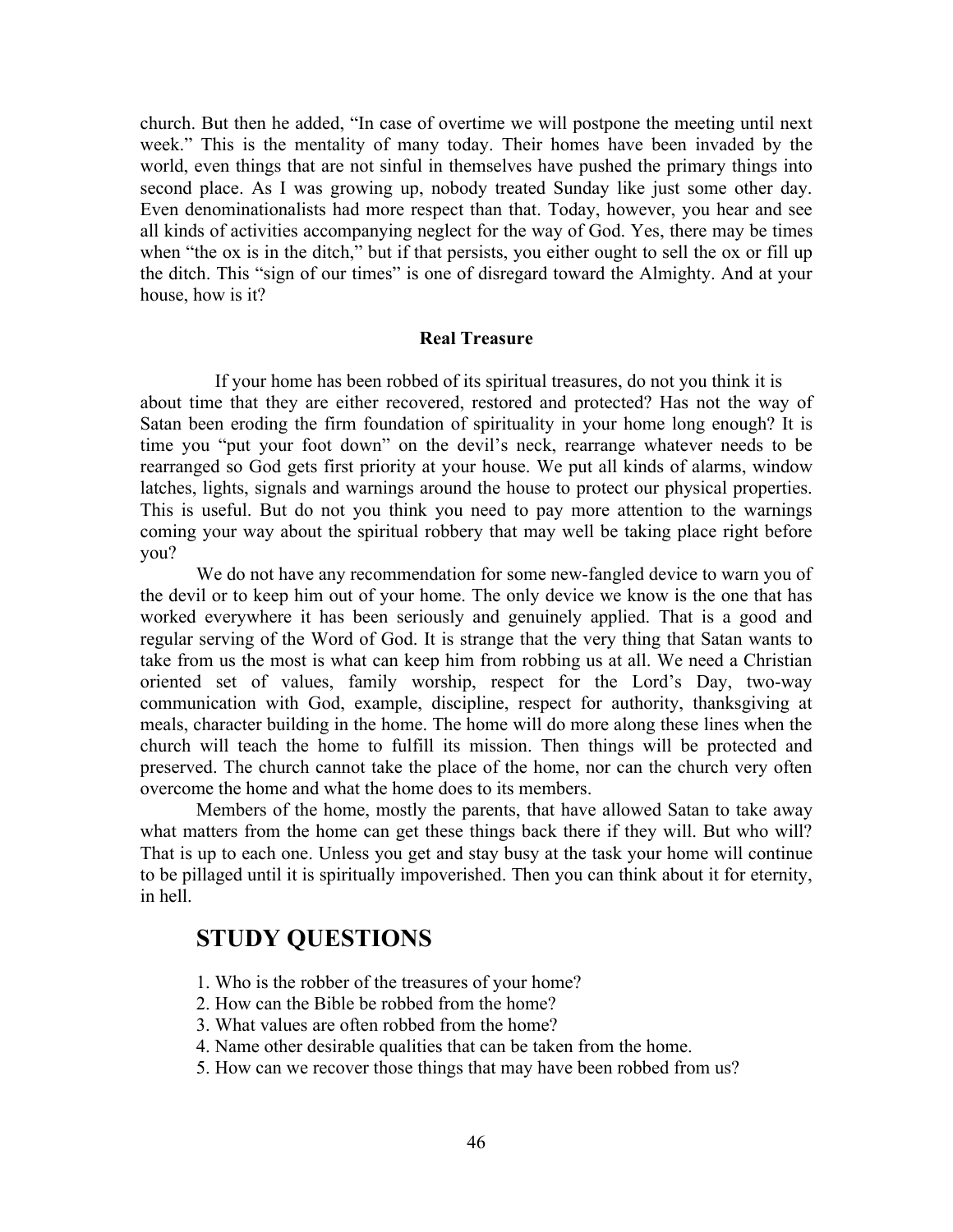## *Heaven*

When I began the publication of *A BURNING FIRE* fifteen years and eighteen volumes ago the first lesson was on the subject of heaven. After all, heaven is the goal, holding priority for us in everything we do in this life. This is our one hope. It seemed appropriate to me to include in this study of the home a lesson on heaven, our ultimate and eternal spiritual home which God has provided for the redeemed and the faithful.

Heaven is mentioned over six hundred times in the Bible. To be sure, it does not always refer to the same thing or same place. For instance, in Luke 15:21 when the prodigal son was making his confession of wrongdoing (sinning against heaven), and Matthew 21:25, when Jesus asked regarding the baptism of John whether is was from heaven or men, heaven is used to refer to God and His authority.

In Deuteronomy 1:28 and 9:1 heaven refers to something of great height, "*cities walled to heaven,"* or "*fenced up to heaven."*

Repeatedly, heaven refers to the abode of the Father, "*Our Father which art in heaven*." (Matthew 6:9), as one example.

In Matthew 5:12 Jesus said, "*great is your reward in heaven*...," meaning the place of reward and the abode of the blessed. Like many other matters, the meaning is determined by the context. It is in this last sense that we think of heaven as home. How many, many songs we sing that speak of heaven, and heaven as home. Heaven is called the home of the soul. We must needs go home by the way of the cross. We think of the home over there. We ask the Lord to lead me gently home. When we request, "O, give me a home," it is this home for which we long more than any other.

#### **Heaven as Seen by the Jews**

In the Jewish mind there were three heavens, possibly four (a disputed but unimportant matter). Genesis 1:7,8 speaks of the air, where birds fly, storms rage, clouds form. Genesis 1:17, heaven refers to space, the place of the sun, moon, stars, and planets. As mentioned, it often refers to the dwelling place of God. Then we have the location of heaven in Paul's vision, recorded in Second Corinthians 12:1-4. Paul called it the "third heaven." meaning the Hadean realm and Paradise. He was caught up "into paradise." Paradise was where Jesus went when He died, but that was not the abode of the Father for He had not yet ascended to the Father even after His resurrection (John 20:17).

From the earliest Biblical history men knew something better was over there (Enos, Enoch). Revelation from God guarantees a life beyond, but where? Our hope is not limited to this life (First Corinthians 15:19). Heavenly reward is still future. Hebrews 13:14, *"Here we have no continuing city, but we seek one to come."* The heaven for which we hope is part of the good news. We can lay up treasures in heaven that perish not (Matthew 16:19-21).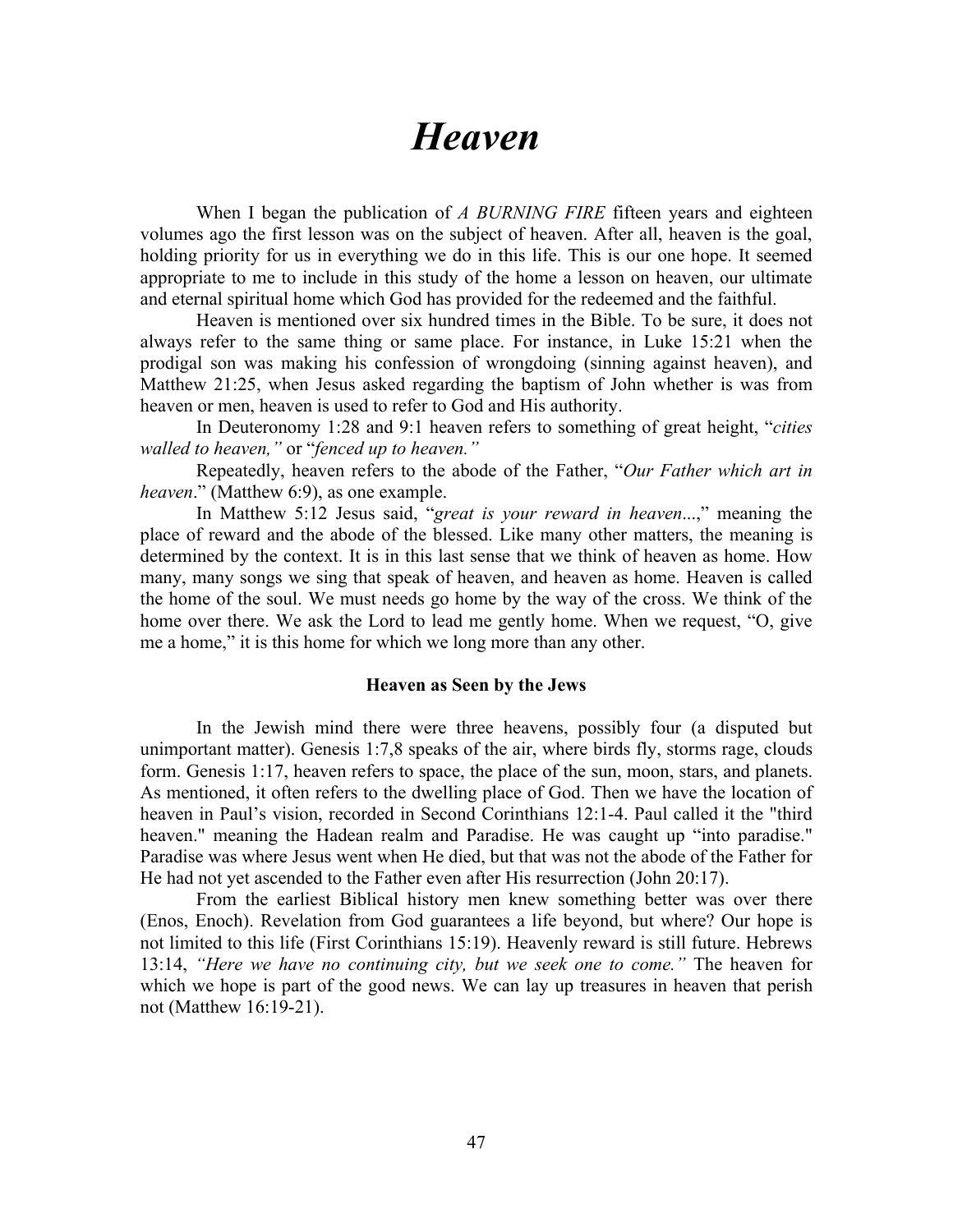#### **What Will Heaven Be Like?**

While this is not our major concern in this lesson, let me answer by saying it will be like nothing that we can adequately describe because of its grandeur. Literal language is simply too tame and commonplace to be adequate. But we can be sure that however heaven will be, it will be to our liking.

There are many questions regarding heaven for which specific answers are not given us. They only provoke speculation, which may be interesting but uncertain, and we cannot become dogmatic about unlearned, and untaught questions.

Do we go immediately to heaven upon physical death? On this question we can be reasonably certain, and the answer is that we (our spirits) go to the unseen state of the dead, the intermediate state between death and the resurrection, called Hades, which is composed of Paradise (Abraham's bosom), and also a place of torments, where the rich man went at his death (Luke 16). There are those who contend we go directly to heaven at death. It really does not concern me too much either way, but the more consistent position must consider the timing of the judgment. Entrance into heaven follows the judgment.

Who will and will not go there? This is determined by our individual response to the call of Christ. We must be born again (John 3:3-5). Those who obey shall be saved (Second Thessalonians 1:6-9), and those who don't, won't. No thieves will go there (Luke 12:33), or such as those listed in First Corinthians 6:10, nor unclean persons (Revelation 2 1:27), spiritually unclean, unwashed by the blood of the Lamb. Revelations 21:8 and Galatians 6:l9ff mentions others who will not go there.

Sometimes brethren are criticized with such words, "Do you think you are the only ones going to heaven?" We can confidently say that nobody is promised to go there that rejects the gospel and refuses to obey it. It is open to "whosoever will." The trouble is with the whosoever that will not obey but contend they will go there anyway.

Will we recognize each other in heaven? We can only say that even though the Holy Spirit does not directly address this question, recognition is strongly implied. Future life implies memory that connects with the former life. Inhabitants of the realm beyond the grave are reported as conscious of their whereabouts. They were conversing with each other in recognition regarding the past. The thief requested, *"Lord, remember me..."* (Luke 23:42). The rich man knew Lazarus and Abraham, and Abraham knew them both. Moses and Elijah were identified at the transfiguration of Christ long after they had died.

I would not suggest we shall recognize one another by physical features, heaven being a spiritual realm, and we will have a spiritual body (First Corinthians 15:44). But how does one spirit recognize another? I confess this goes beyond my ability to comprehend.

Paul said he would be present with the Lord and his Corinthian brethren, which implies recognition (Second Corinthians 4:14). The Thessalonians were taught the redeemed would be raised together, implying recognition (First Thessalonians 4:13-18). David said he could go to his son (Second Samuel 12:23), implying he would know that event. Beyond this, I risk no more.

 Some have complained that if we do recognize others we would be miserable if someone we loved was not there. First, I want to be sure they are there and must do all I can to help them get there. And I want to get there myself. But had you rather miss those absent or ignore those who are there? Take God's Word for it. Heaven will be pleasant,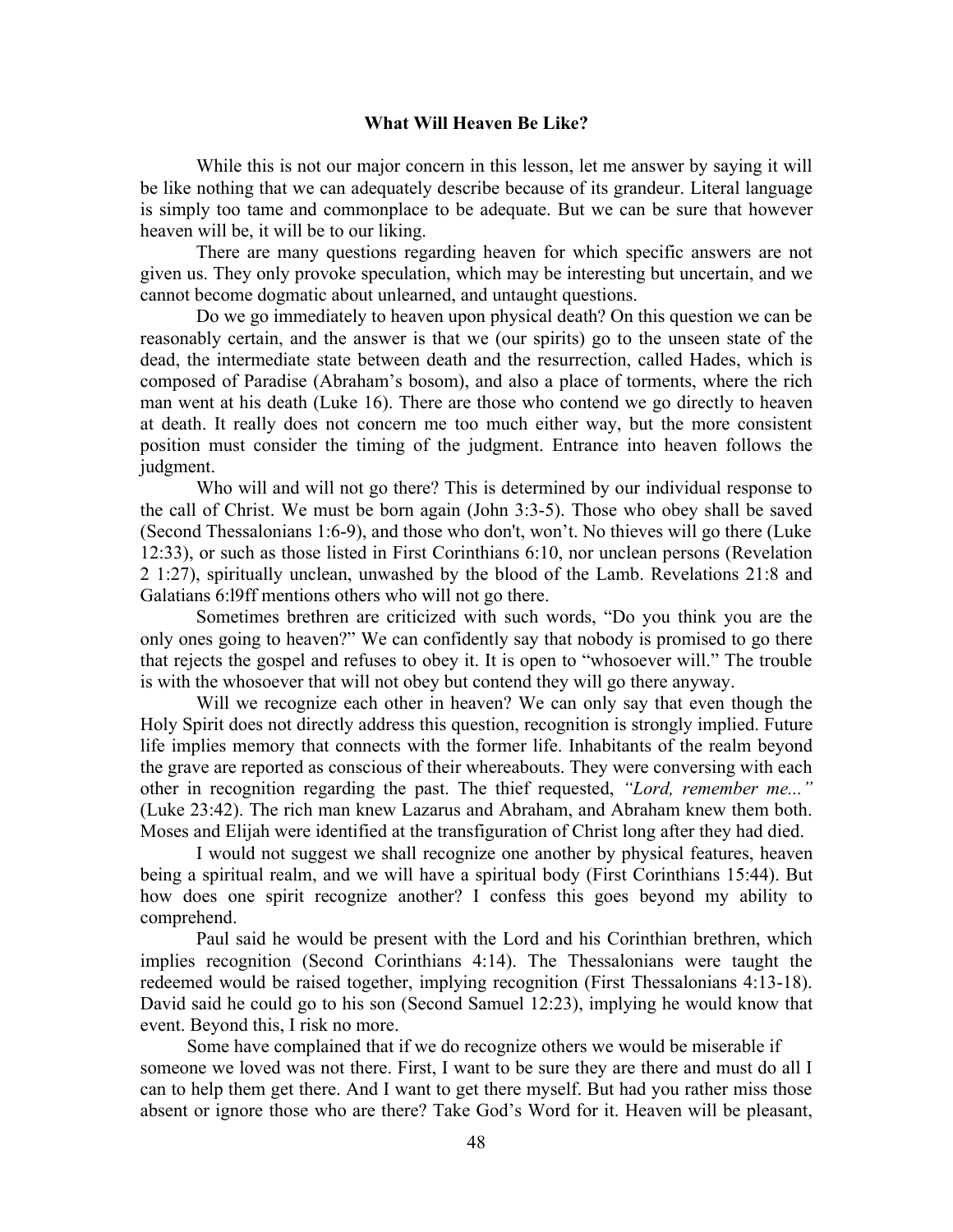regardless of what we may or may not know or recognize.

#### **Will There Be Degrees of Reward and Punishment?**

Again, indications are in the affirmative. Luke 12:42-48 speaks of few stripes and many stripes. Matthew 11:21-24 mentions the judgment being more tolerable for some than others. The parable of the talents indicates different rewards (Matthew 25:14-31). We shall be judged according to our works, and they differ (Revelation 20:13). We shall enjoy the joy according to our spiritual maturity and capacity. Paul says it will be very far better (Philippians 1:23), so let us leave it there.

#### **Heaven Is A Real Place**

Heaven is not simply a state of mind (John 14:1-4). It is a *"place,"* a spiritual place. It is called a holy city (Revelation 22:19). It is where Christ went to prepare (John 14), to which He ascended (Acts 1), and called the Father's house (John 14).

A spiritual place may be only expressed in material terms, like twelve foundations, gates, gems, twelve thousand furlongs, etc. These terms are figurative, like the street of gold, the perfect cube. But the important thing to remember is that God is there (Revelation 2 1:3). "*Behold, the tabernacle of God is with men, and he will dwell with them, and they shall be his people, and God himself shall be with them, and he their* God." (The relationship of these words with the church is a subject we will not enter here, but has application.)

#### **More About Heaven and What It Will Be**

Heaven is presented as a place of worship, beauty, perfect happiness, security, and an eternal existence with God. It is a new place, free of sin, no pain, no death, no sorrow, no tears, no night (Revelation 21:4). Second Peter three specifies the end of the present heaven and earth, and a new habitation, a place fit for the abode of the redeemed. It will be joyful, eternal, blissful, and an existence that is good and pure. There will be the location of the tree of life, the paradise of God (Revelation 2:7). It was from this tree that man was barred when he sinned in Eden (Genesis 3:23). It is not a literal tree, but a figure and symbol of life. What a wonderful home awaits us.

Heaven is described as a place of reward, a "*crown of life"* (Revelation 2:10), and a "*crown of righteousness"* (Second Timothy 4:6-8), where the soul never dies.

Heaven is in the presence of God, therefore, the fullness of joy. *"In thy presence is fullness* of joy" (Psalm 16:11). Jesus is there (Hebrews 9:24). He has entered into heaven itself.

Heaven is called a *"better country"* (Hebrews 11:16), a place of security (Matthew 20), that shall last forever (Matthew 25:46). There is no curse there (Revelation 22:1-3), and those who are there are identified with God.

Paul in Romans 2:7 shows heaven to be a place of glory, honor, immortality, peace, and eternal life. God will be on the throne (Revelation 22:3). It is that Sabbath rest, spoken of in Hebrews 4:9, *"There remaineth therefore a rest to the people of God."* In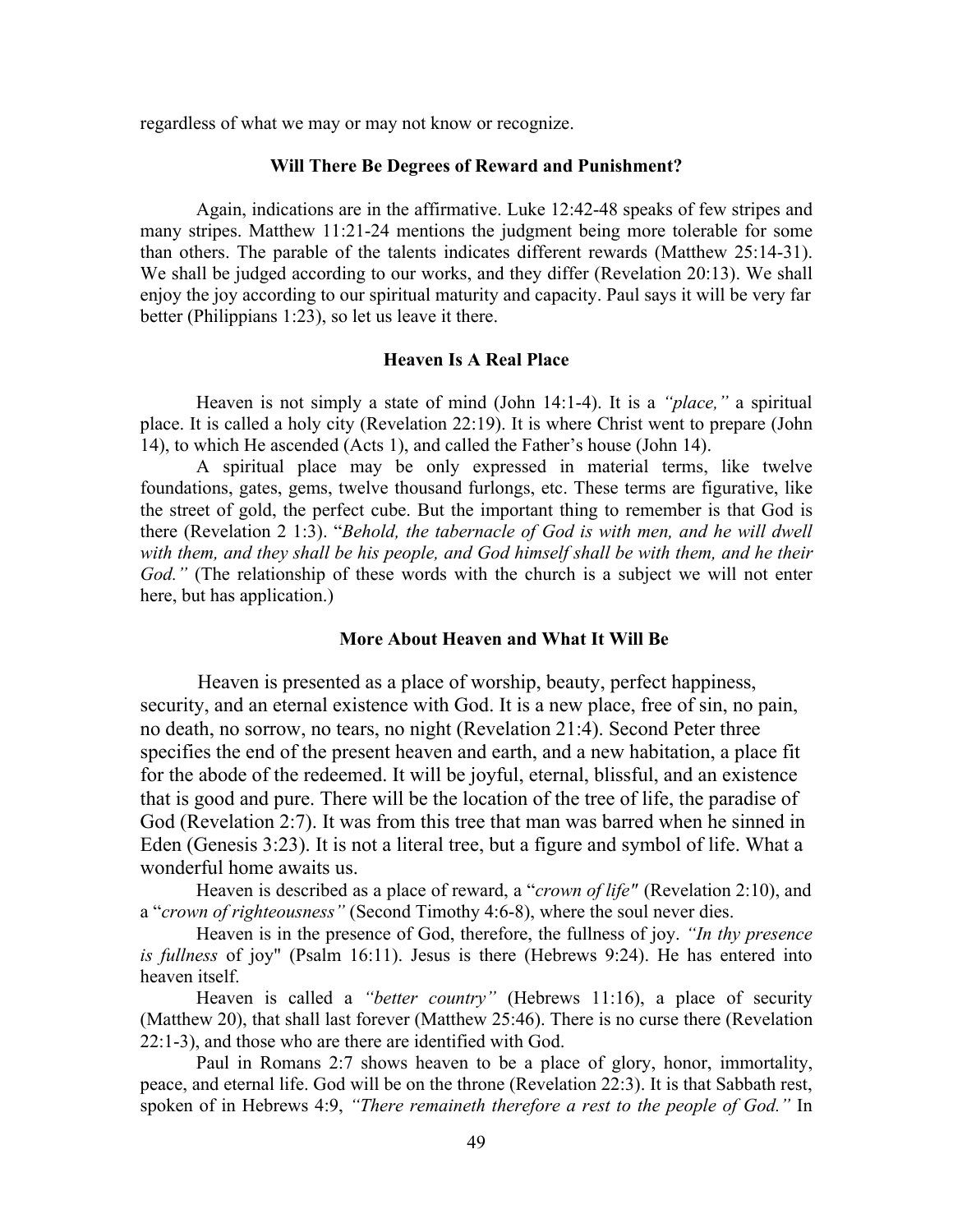Revelation 14:13, those there will be blessed. Revelation 7:15.16, *"Therefore are they before the throne of God, and serve him day and night in his temple, and he that sitteth on the throne shall dwell among them. They shall hunger no more, neither thirst any more; neither shall the sun light on them, nor any heat."*

The mention of the temple implies heaven will be a place of worship. Who was worshipping in Revelation 7:14 but those whose robes had been washed and made white in the blood of the Lamb?

#### **Heaven Is A Gift; An Inheritance**

God forbid that we ever think that we can earn, merit, or deserve heaven. Heaven is an inheritance to God's children (First Peter 1:4), and given to us (Matthew 25:34). To be sure, there are conditions we must meet first. We are invited to go there (Revelation 22:17; Acts 10:34,35), and we can go there provided we do as God commands us. Even when we obey, we earn nothing. We are given access into His grace. We do well to ask, will a religion that won't even take you to worship in this life, take you to heaven?

### **STUDY QUESTIONS**

- 1. Why do we refer to heaven as home?
- 2. How many times is heaven mentioned in the Bible?
- 3. What were the heavens considered by the Jews?
- 4. Try to describe heaven.
- 5. Do you think we shall know each other in heaven? Why?
- 6. Who is promised heaven?
- 7. Do we go immediately to heaven or to Hades?
- 8. Are there degrees of reward and punishment? Give reason for your answer.
- 9. Can we ever earn heaven?
- 10. What are some of the terms Scripture uses to describe heaven?
- 11. Why is heaven called a Sabbath rest? (Hebrews 4:1,3,8,9,11)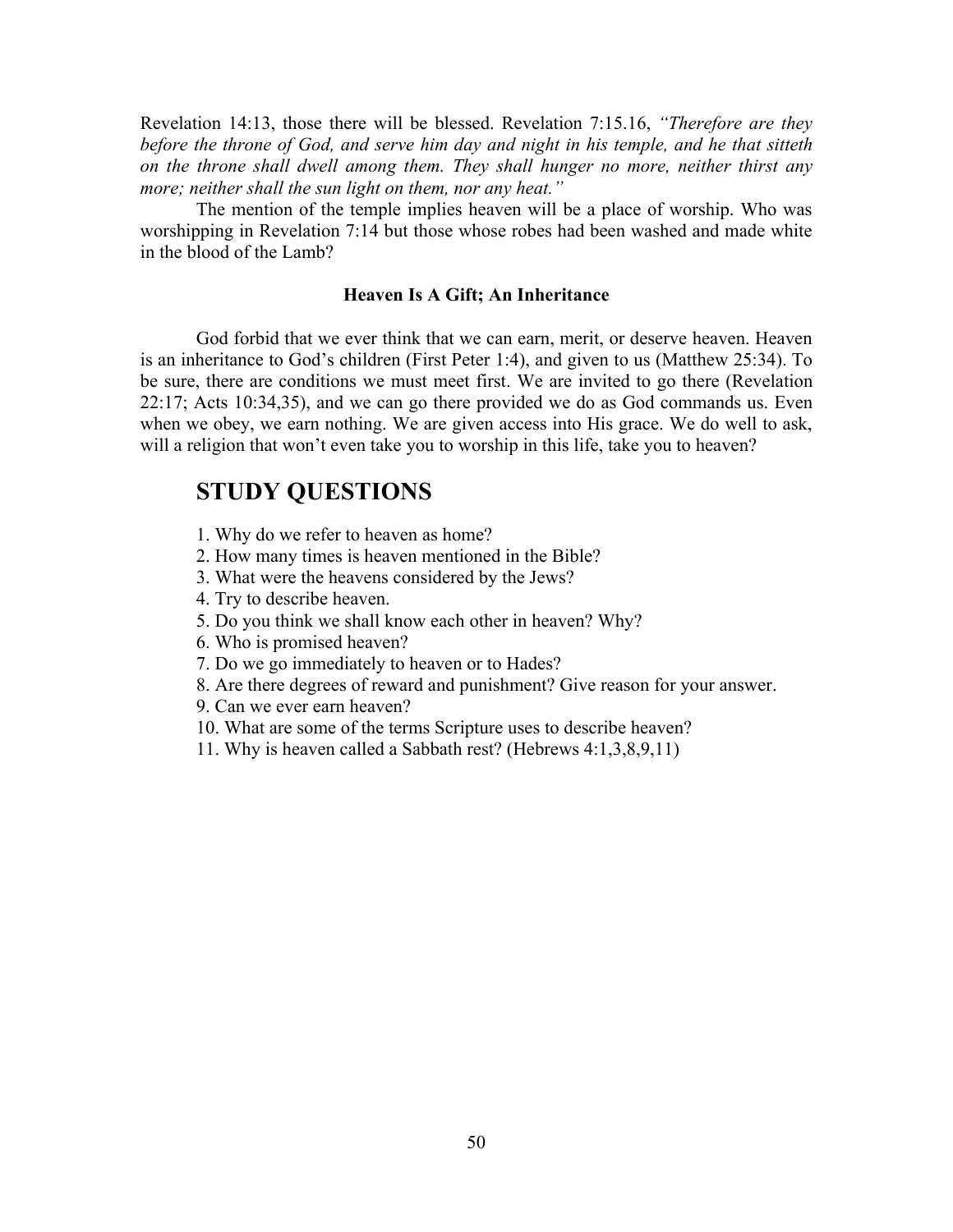## *Honor Thy Mother*

Each year there is a day that is designated as Mother's Day in our nation. This is not because there is a Biblical direction for a special day to honor mothers, but it is a custom of our people as a nation. It is in harmony with the Biblical injunction to honor parents. There is no special religious ritual attached to Mother's Day, nor is it placed as a special holy day by the New Testament Christian. But it is a time for expression of attitudes, and the exercise of a privilege to honor mothers. This honoring of mother, like that of honoring father, is a duty taught in the Word of God whether or not we have a special day called Mother's Day or Father's Day.

Why do we have such a special day as Mother's Day? The actual observance of this day grew from a modest beginning in 1872 as a day dedicated to peace. On May 9. 1914 then President Woodrow Wilson signed a resolution of Congress commending its observance. The next year the President was authorized to declare Mother's Day as a day of national observance, and it has been a national custom to this day.

But the honoring of motherhood is not of man, but of God. We honor mothers, not because of a Congressional resolution, but because of a divine teaching. We honor mothers, not just one day of the year, but throughout the year. In ancient times, as today, motherhood was considered a great and special blessing. God commanded through Moses, *"Honor thy father and thy mother...."* (Exodus 20:12). The same teaching is in the new covenant in Ephesians 6:2.

Our day is often characterized among many with a glaring and obvious disrespect for age, the past, parents, and authority. We could wish this day might be a day of real significance in learning more perfectly the will of the Lord regarding respect for parents. Proverbs 30:11, *"There is a generation that curseth their father, and doth not bless their mother."* This could be said of many in our time.

#### **Meaning of Honoring Mother**

What does it mean to honor your mother? It may include paying her a visit, giving her a gift, sending her a card, making a telephone call to her, writing her a letter, even wearing a special flower on that day to commemorate whether she is living or dead. All these things are nice. But there are much, much more things of deeper significance. To honor means to regard and treat with great respect and esteem. The very definition includes both the heart and the manifestation of the attitude in the heart. It is a disposition toward mother that demonstrates itself in deeds.

This would include the way we speak to her and of her. While many may consider it old fashioned, but referring to mother by her first name seems to place her on the level no different from any other. But mothers are on a level that demands more consideration, special consideration, than other relationships. Our address of her should reflect this unique relationship and her rank and position. It is a serious mistake to speak of her as "the old woman" because many use that terminology to convey disrespect. There is no more warm and beautiful term than to simply call her, Mother, or similar words that denote she is in a special place in the heart and life This discarding of formality between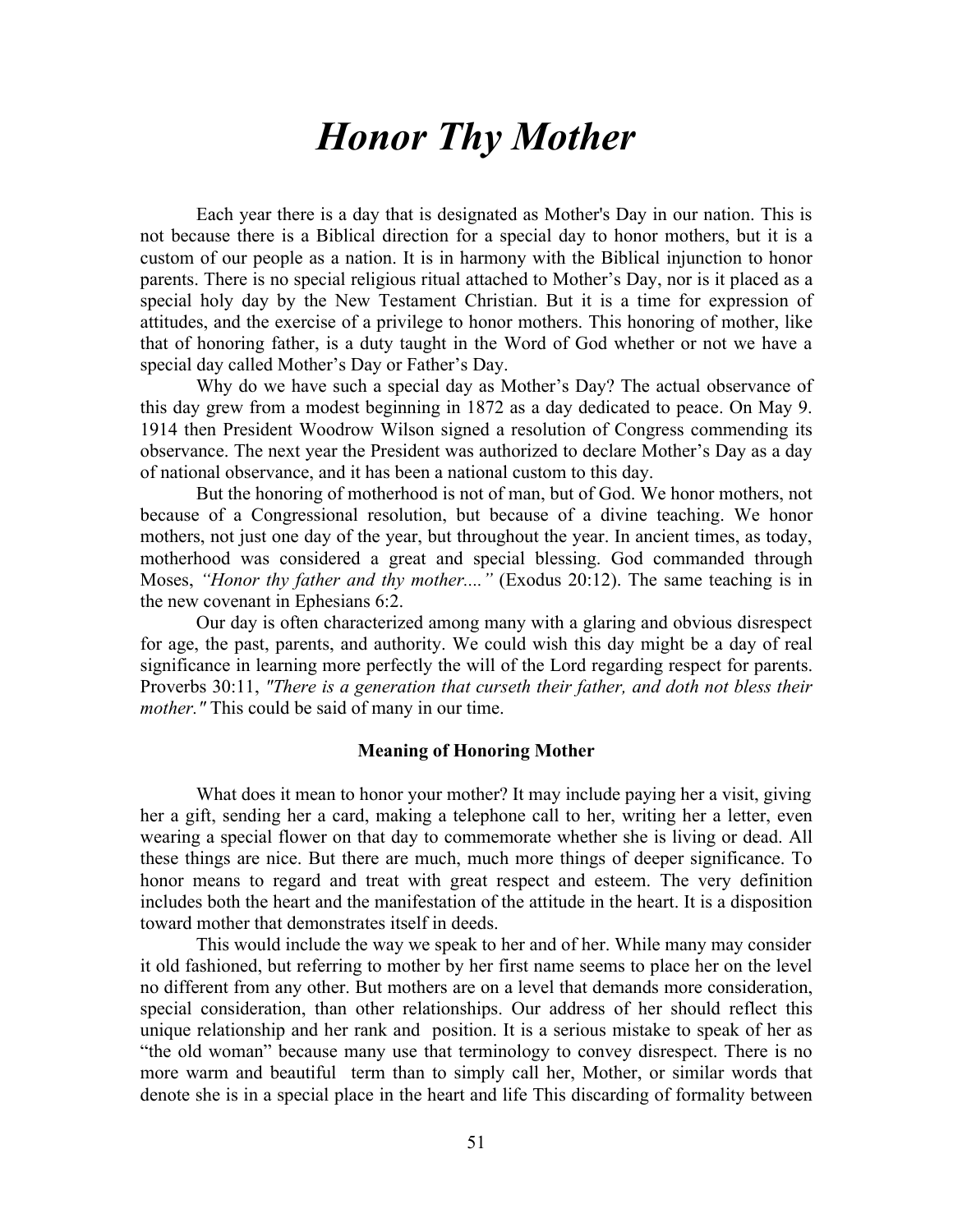parent and child does something to detract from the respect children owe parents. We acknowledge that parents are friends. But they are far more than just other friends. They are parents. They deserve recognition that they are not just another among others.

#### **Obedience**

Honoring mother cannot be separated from obedience to her, especially while under her charge and care. Ephesians 6:1 teaches children to obey parents. This is commanded just before and is based upon the teaching to honor father and mother. How could one think he honors his parents if and when he ignores and disobeys them? Proverbs 1:8, *"My son*, *hear the instruction of thy father, and forsake not the law of thy mother."*

Obedience to parents must be taught and learned. Children do not come into this world naturally knowing to be obedient. They have to be trained to obey authority. Disrespect for authority, just as respect for authority, is learned, and this learning begins in the home. The lawlessness, rioting, immoral conduct, all reflect the breakdown of respect for authority in the home where parents have failed in guiding aright their children. We see all around us in society the dire results of disrespect for authority, the evils of indulgence, spoiled and bratty children whose parents never taught them to obey. The most frustrated young people today are those who have not been taught to respect authority. They do not even know right from wrong, nor how to make decisions because they have been given no basis by which to govern their lives. Children who are taught to obey parents and love parents will have a completely different approach to life and toward God as well as all other authorities under which they will be subjected in life. It begins with parents and must be followed by children. While there are certain commendable interests manifested in the "buddy" relationship with parents, we dare not let it reduce itself to the point that respect and honor for parents as parents is diminished.

#### **Giving Care**

Honoring parents includes caring for them in their time of need. Proverbs 23:22, *"Hearken unto thy father that begat thee, and despise not thy mother when she is old."* Common sense, fair play and natural affection shows that we should care for those who cared for us. Who has cared for us more than mother? Of course, we speak of mothers who are honorable and who attend to their prime duties. It is unfortunate that many women have been led astray from their prime work into paths of selfish gratification of their own ambitions to the neglect of their children.

 First Timothy 5 6 reads, *"But if any provide not for his own, and specially for those of his own house, he hath denied the faith and is worse than an infidel."* The Jews in the time of Jesus were in line for condemnation when they neglected the care of their needy parents. Matthew 15:4. *"Honor thy father and mother, and he that curseth father or mother, let him die the death."* He went on to show that they, by their traditions, had set aside this commandment of God. They did not use their resources to provide for their parents by contending they had already committed their substance to something else, as if that relieved them of their divinely appointed responsibility. Surely, parents who have given their very lives for the benefit of their children should not be cast aside when they grow old. This smacks more of paganism and heathenism than Christianity. We set aside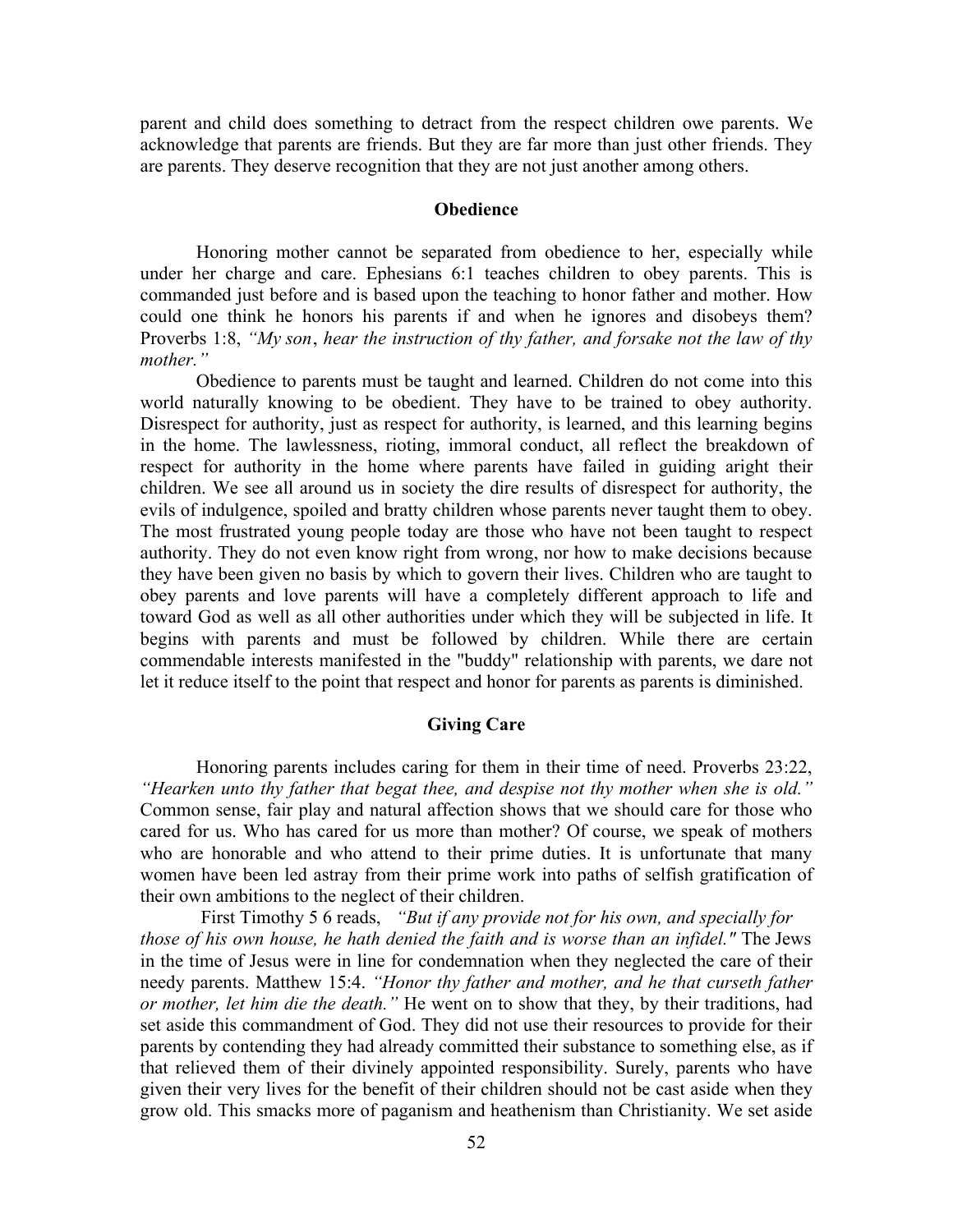a command of God to fail to provide care for their needs in their hour of need.

#### **Showing Love**

We honor mothers when we show genuine love for them. This includes more than merely sentiment. We may take it for granted that our mothers know we love them, but it is proper that we make special effort to let them know we do. This warms their hearts and encourages them as well us, giving us opportunity to render honor to whom honor is due. Mothers do not grow too old to receive affection. The embrace of a child regardless of her age or the child's age is a part of the small reward children can give parents. Proverbs 15.20, *"A wise son maketh a glad father: but a foolish man despiseth his mother."* What a brilliant light of joy is cast into the life of a mother when her children show their love and affection for her. One of the saddest stories I have ever heard was that of a mother who was burned and scarred when saving the life of her son from flames. She became stooped and bent with work and sacrifice to educate him. But on the day of his graduation he was so ashamed of her appearance that he refused to even introduce her to his friends. Hell could not be too hot for such people! How could anyone ever reduce himself or herself to be ashamed of a godly mother? It is beyond reason and deplorable in any language.

#### **Manner of Life**

But is there a way to honor mother more effectively than to live a godly life? Words may fail to adequately express our feelings toward her. Our contact with her may be limited because of various circumstances that come in life. We may be able only to show through gifts that we care. But whether your mother be living or dead, carrying forward in your own life the way of God that she taught you, that she lived before you, is the greatest manifestation of honor that you can bestow upon her.

Why is this true? It is true because you not only honor her, but you honor what she honored above all else. You honor God!

Someone has said that there is no mother like the mother that reared us. We add to that, there is no blessing any greater than a godly mother. I am among those who know this blessing.

It is still true that the hand that rocks the cradle rules the world. The world needs mothers who love the Lord and guide their young in His paths. Mothers have such tremendous burdens and responsibilities. They exert such care and concern, and often without the resources she really needs. Their hearts surely are the biggest in the world. Their children are their prime interest and concern as they serve God. Let us honor them for their work's sake. Pray for each one as they strive to please God and do their duty. When they reach the sunset of life, do not fail to keep them on the pedestal they deserve in your heart. They are among those to whom honor is due. For these reasons we can be glad we have mothers, Mother's Day, and God's teaching concerning mothers.

Possibly we who are Christians need to be busier than we are encouraging young mothers in their role in life. There is no nobler work in the kingdom of God than the kind and molding hand of a mother whose loyalty is to Christ, her husband, and her home.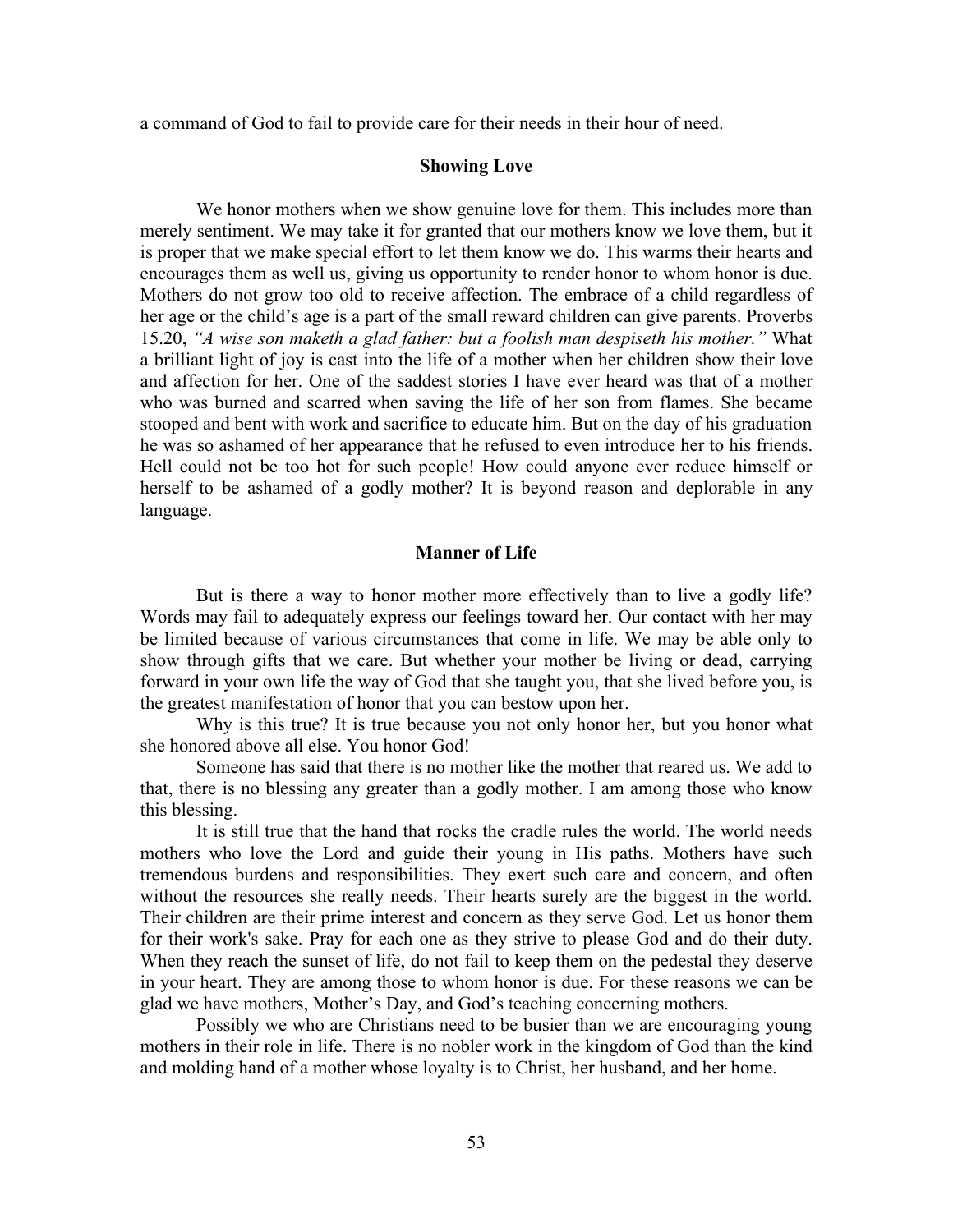## **STUDY QUESTIONS**

- 1. Who commanded us to honor our parents?
- 2. How can parents make this an easy commandment to obey?
- 3. How do we honor our parents when we are young?
- 4. How are we to honor them in later years?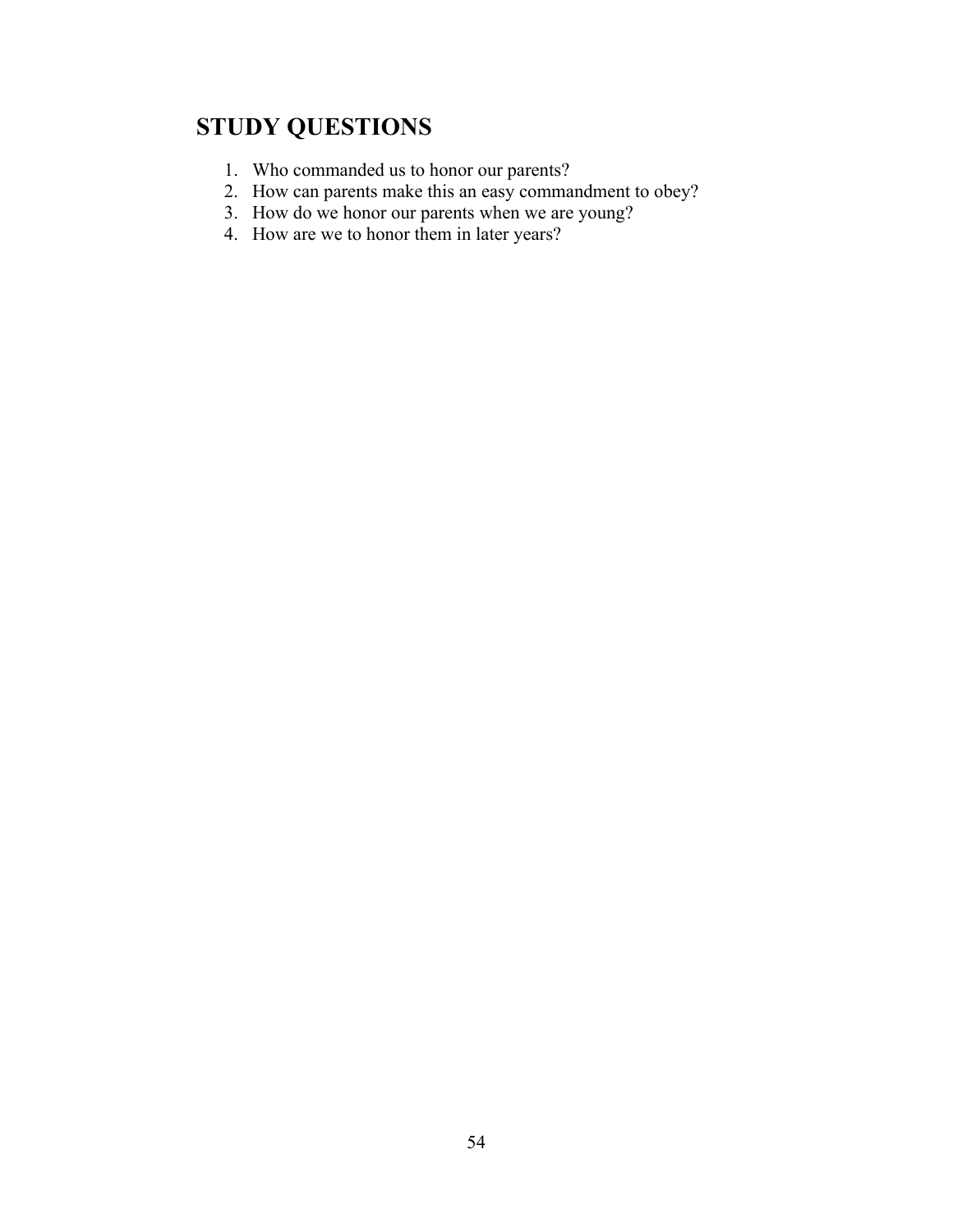# *How Can We Improve The Home Front?*

In Second Kings we read of the Shunamite woman. When we meet her she had no child and asked the prophet Elisha for a son. A son was born to her and her husband and there was great rejoicing. But tragedy struck the home. The son became ill and died. The woman again went to the prophet for aid. As Elisha saw her coming he sent his servant to meet her and make this inquiry, *"Is it well with thee? Is it well with thy husband? It* is *well with the child?* (Second Kings 4:26). These are questions we need to be asking today about our homes.

In America it is all too obvious that in millions of homes all is not well. While great optimism may be evident at the marriage altar and the doors of a "heaven on earth" seem to await, the new relationship often turns into the gateway of an earthly hell. The forces against the family and sanctity of marriage have taken a deadly toll from society. When you marry the right person there is nothing more wonderful. When you marry the wrong person, often for the wrong reasons, there are few things worse and sorrow follows.

 One of four, and in some localities one of two, marriages are ending in divorce. Our divorce rate is higher than in any nation on earth. Hundreds of thousands of youths are torn apart from their parents because of divorce. Millions are living with one parent because of the breakdown of the home. I have never seen nor heard of so much divorce even among members of the church. Furthermore, even where divorce does not occur, many homes are unhappy, maladjusted and miserable with the accompanying unfaithfulness, conflict and frustrated children.

#### **A Corrupt View**

Too many have viewed marriage through the eyes of degenerate Hollywood and the trashy magazines so abundant in our society. These are loveless, selfish, sex-obsessed relationships without the spiritual emphasis and God-given purposes of marriage even being considered, let alone respected. America is bombarded with the advice from the prominent and popular figures who have made miserable failures of their own marriages. There are even elements that seek the dissolution of marriage and the home, promoting free-love communes and the acceptance of all forms of sexual perversions and violations of the will of God. How much wiser and more successful marriages would be if those involved paid attention to the Designer and Originator of the relationship.

Our homes must be improved if our freedoms and society shall stand. Nineteen of twenty-two civilizations of the past had already crumbled before they reached the low level of home disintegration already evident in our nation. Does this not concern you? The breakdown of the home precedes every fall because the home is to exercise influence in molding the coming generations. When the home is not as it should be, neither will society be as it ought to be. You cannot sow to the flesh and reap life. How can we improve the quality of homes in America, even among those in the church?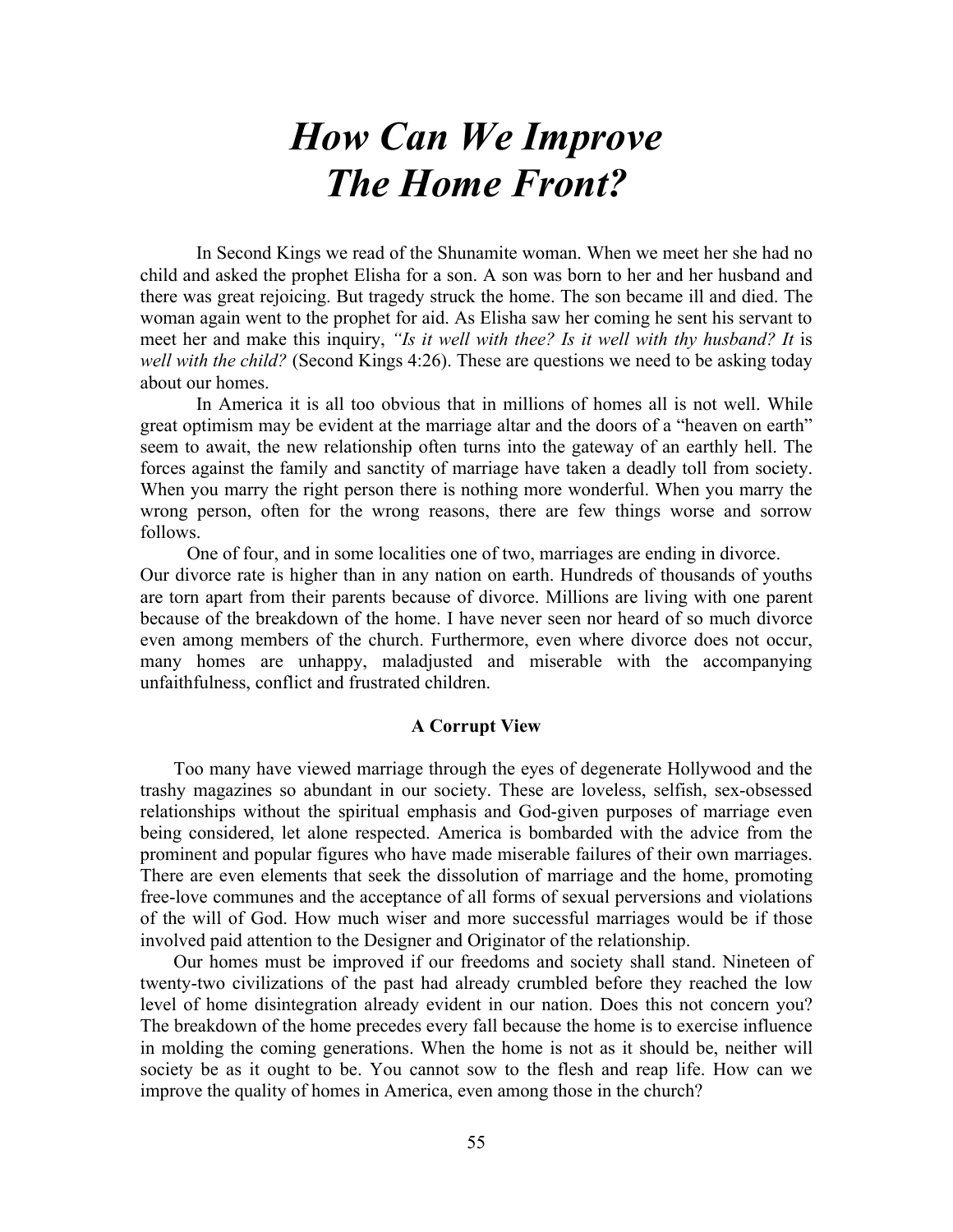#### **A Spiritual Tragedy**

Seeing the disasters of failure, we must recognize this failure as a social, but more significantly, a self-imposed spiritual disease and seek the proper medicine. Solutions proposed by men have never succeeded. The corrections needed are sometimes hard to take, but considering the alternatives, we would be wise to hasten to take what we need. So many pulpits bemoan symptoms of home failure but refuse to come to grips with the real problems. Because of preachers fearful of offending the sinful, the remedy given by the Lord is most often unheard, and even less often heeded. Too much preaching is as one described it, "Yo preaching," meaning a combination of yes and no, take it any way you want. One would think that those who are serious regarding the marital problems and family destruction would want something better than the insipid mouthing of social manipulators, social workers, sociologists of atheistic bent and men who promote their philosophies of "wisdom" rather than the way of divine wisdom.

#### **Marry a Christian**

The first suggestion for improvement we make is for Christians to marry those of like precious faith. This is to avoid a multiplicity of problems before they ever arise. So many leave the Lord in favor of their mate when they do not consider the Lord in selecting their mate. Leaders in every religion warn against mixed marriages because such a divided position on such serious matters inescapably produces problems. Frankly, it is frustrating and aggravating to have people totally ignore this sound wisdom, then in a few years come crying to you to help them out of the mess they are in regarding their mate. What can one do when people fly into the face of truth and reason? Indeed, *"The way of the transgressor is hard,"* but convincing people of that is not easily done. They have seen their parents do it and some way, somehow think the division they have witnessed in the home will escape them. They act like stubborn fools and with parental encouragement.

Second Corinthians 6:14-18 teaches against relationships that are incompatible with being a Christian. This is not only applicable to marriage but to all relationships. But listening to this divine teaching would certainly include the closest human relationship in life, that of husband and wife. How can a Christian expect to have Christ in the home when the mate is not even a Christian? The marriage that God approves includes a man, a woman, and Christ. Why do people not consider the Lord when selecting a mate? What of the effect and influence on children that may be born into that home? Where is the common principle and basis of truth upon which decisions shall be made when the Lord is left out? There are fifty times less divorces among those who marry those of like faith than otherwise when both are active and together in the faith.

#### **Women in the Home**

I can hear the wail and cry from fools from every quarter when such is even suggested. The point is not taken very well on our disintegrating society but it cannot be repealed and the fruit of its opposite is destroying us. Women must return to putting the home before their personal careers in the world. It is not male chauvinism but the Bible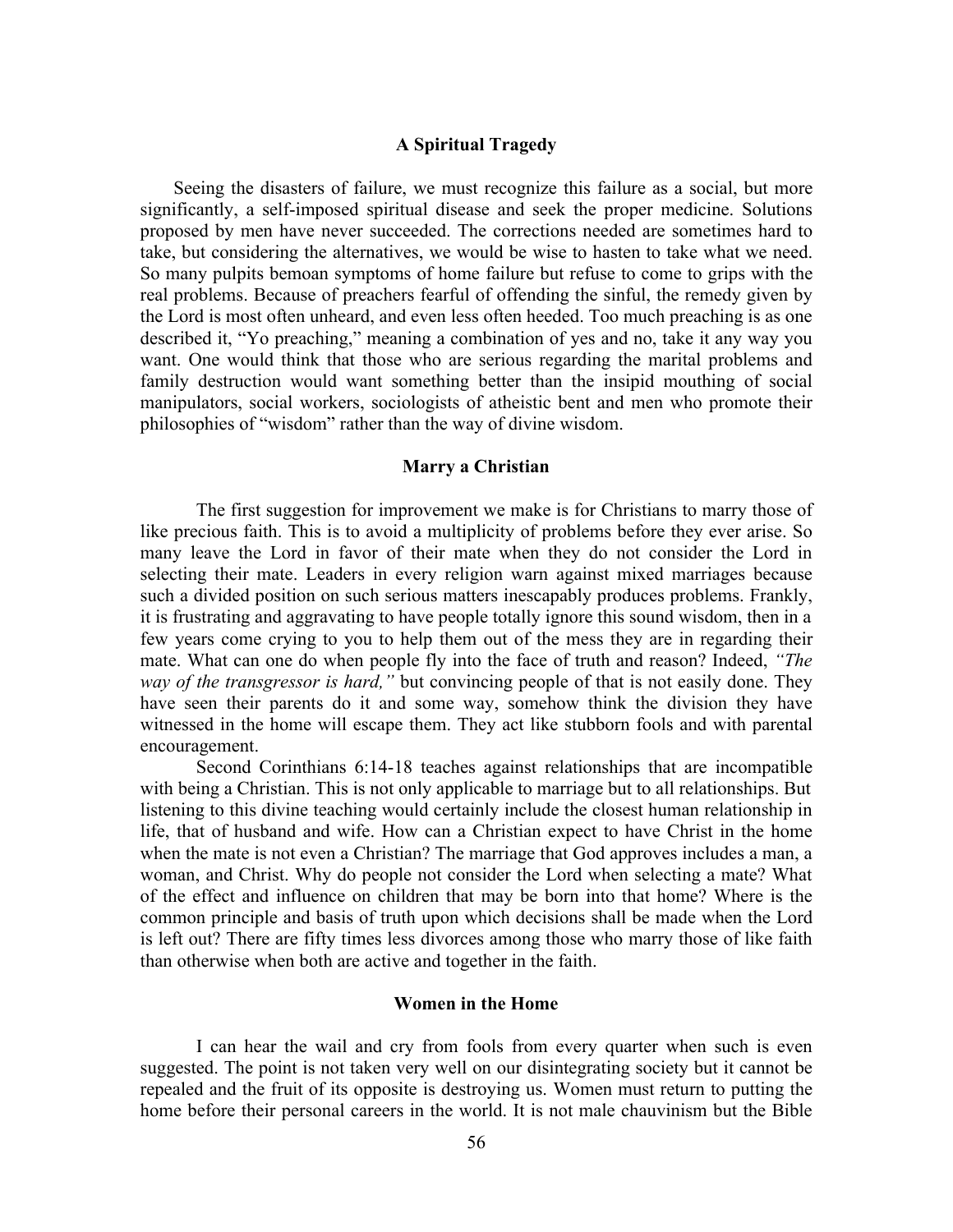that teaches the woman is to guide the house, love and take care of her family, place her work as a wife and mother before other things (Titus 2:4,5; First Timothy 5:14; Proverbs 31). The "smart alecks" of our time think God is out-of-date. But that simply shows what fools they are. While the world favors monetary gain, recognition, material advancement, these things are sought at the sacrifice of the home. Wives, husbands and children are paying for it in a tragic way. Whether a woman works outside the home is not the full issue. So often her choice is based on selfishness rather than sacrifice. Is it because of need, or greed, that has taken mothers from their children, brought them into flirtatious encounters in the world, weakening the moral fibre of the home? It is impossible to ignore the increase of juvenile delinquency, child neglect, unattended children, child abuse, and disrupted marriages and related tragedies with the increase of the wives and mothers leaving their primary work as God has assigned it to pursue their selfish and worldly ambitions. Would to God such people could not even physically have children! They do not deserve them. Some even kill them in the womb rather than carry them to birth. What vicious servants of the devil they show themselves to be. With the number one cause of wayward children being parental neglect, how can one successfully argue against God's will? Society may be pushing women into more and more competition with men in areas she does not belong and urging her to abandon the areas where she is especially suited, but godly women push back. Whatever be the cause bringing this travesty upon society, nobody who is honest and fair with the facts can argue with the corresponding and disastrous effects on the home.

There is no career for women that surpasses that high calling of guiding the house, homemaker, caring and attending for the family, providing security, love, a sense of belonging and identity that the mother in the home can give and the mother away from the home cannot provide. While the world places glamour, praise, money on the pedestal, this is foreign to God's intent. If the women returned to the home the families would be happier, ample jobs would be available for provisions, lawlessness would decrease, children would be better guided, the nation more stable and the homes far richer than the money brought in at such sacrifice of what really counts. The home's physical gain is often made at the sacrifice of its spiritual welfare.

#### **Morality**

There must be the return to the Lord's standards of purity. God condemns fornication, adultery, homosexuality, lesbianism, and all other forms of illicit sexual conduct. When God says *"thou shalt"* and *"thou shalt* not," there is no room for rationalism to the contrary. The educated fools of our day have led people to believe the "new morality" of old degeneracy is the way and look what it has produced for us all! What many casually call "affairs" are nothing more than sin that damns. The immorality of America is rampant.

Some years ago I heard a television panel composed of a Protestant clergyman, a Jewish rabbi and a Catholic priest discussing America's morality. They were at odds on many points, but in agreement on one. They all considered the Biblical standard of morals out of fashion for our age. These theological servants of hell were undermining the only thing that kept things decent. They could offer nothing whatever to check the advance of the moral decline and the attendant diseases and evils in its wake. Our universities operating at state expense are too often nothing more than state-financed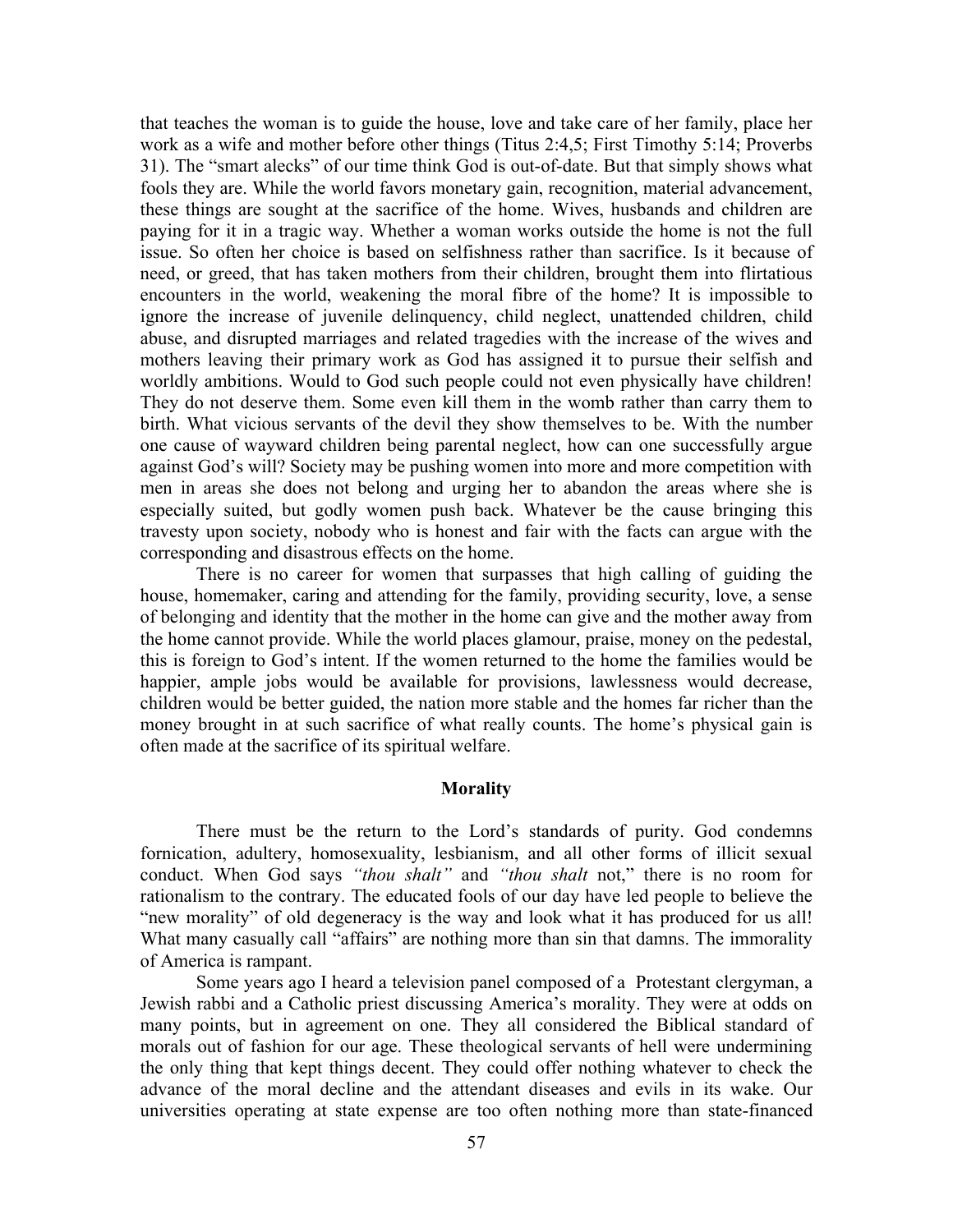brothels where the student is taught there is no right and wrong about sexual conduct. Why the fruits of this hideous philosophy does not impress these "wise men" is beyond comprehension. The diseases, malformed children, insecurities, mental breakdown, divorces, etc. that are produced seem to have no place in the concerns of these "experts" as they ponder the theme of morality. This is quite a contrast to the law of our loving Lord.

The law of Christ teaches no sexual union outside of marriage or before marriage, and absolute faithfulness in marriage. Variance from this is sin and God holds the sinner guilty. To use premarital sex as a "proof of love" is to lie with abandon. How could one really love another and encourage and participate with them in that which damns the souls of both of them? That is love? Can you not see how spiritually sick are the minds of many even regarding love? It is not love, but lust. Only the application of God's rule of conduct will deal properly with the moral malady besetting our land.

#### **Strong Fathers**

There must be the return to the strong father in the home. The husband is to be the head (Ephesians 5:23). Something is wrong when that is not the case. Either the man is weak and unwilling to assume his responsibilities, which is not manly, or the woman is dominant, unwilling to subject herself to her husband, which is a sorry demonstration of womanhood, but more like a demonstration that all the Jezebels are not dead. Usually, both share in the blame when there is not a strong father in the home.

There is no such thing as the husband being superior or the wife superior. Each is superior in his or her realm. But each is a source of stress and malfunction when outside of their realm. One of the finest things that was ever said in the Bible of any man was said of Abraham, Genesis 18:19, *"He will command his children* and *his household after him, and they shall keep the way of the Lord."*

#### **Spiritual Emphasis**

There must be the spiritual emphasis in the home. It may sound trite but it is true. Families that pray together, usually stay together. This summarizes the usefulness of being spiritually active in the home. One study has shown that ninety-five per cent of the divorces that do occur do so in homes where one or both did not attend worship. In homes of church going families, one of fifty-seven still suffer divorce. But what a difference! That figure doubtless is not so encouraging today as when the survey was made because there has been such an increase in divorces even among church people who have followed the ways of the world more than the way of Christ. We now even have a deluge of false doctrines trying to accommodate adultery and sinful so-called marriages so people can "do their own thing" and still be considered respectable, even among brethren. The Lord's wrath shall ultimately be poured out on such teachers and those who follow their sinister doctrines. Such false teaching only encourages more home destruction.

A person has no more right to destroy the home than he does to destroy the church, assuming the home is acceptable to God. They both have come from the mind of God. But to leave God out of the home is cut away the very heart of it. A home that fails to honor God, His Son, His church, His Word, can never expect to reap the rich reward of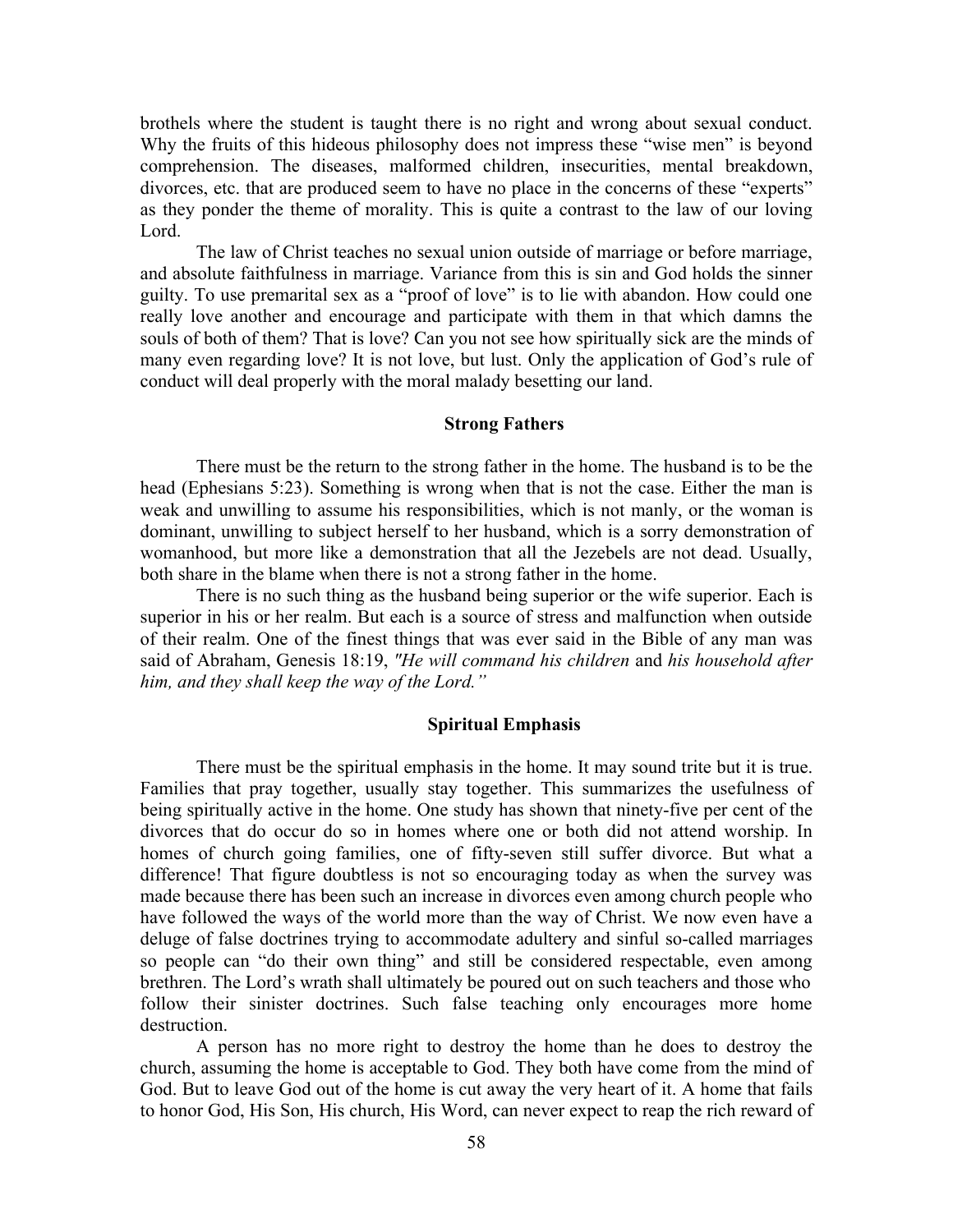spiritual success God intends. The home is even a greater spiritual influence, especially on the young, than the church. The home can support or tear down the efforts made by the church regarding spiritual matters. The home, the spring from which all else comes, when polluted, pollutes everything else. To make matters better, we must concentrate on the improvement of the spring.

We cannot turn our backs on these principles and expect improvement. If we will give heed to them, teach them, insist upon them among brethren, we shall be blessed. The place to begin is your home, my home, and try to influence all homes in God's direction.

### **STUDY QUESTIONS**

- 1. From what account is the following quotation taken? "Is it well with thee?"
- 2. What way is marriage too often wrongfully viewed?
- 3. What is affected when the home is not as it ought to be?
- 4. What is the primary role of women in the home?
- 5. What is the role of the man in the home?
- 6. What is God's standard of morality as pertains to marriage?
- 7. To improve the home, what special emphasis must be made?

8. How is this done?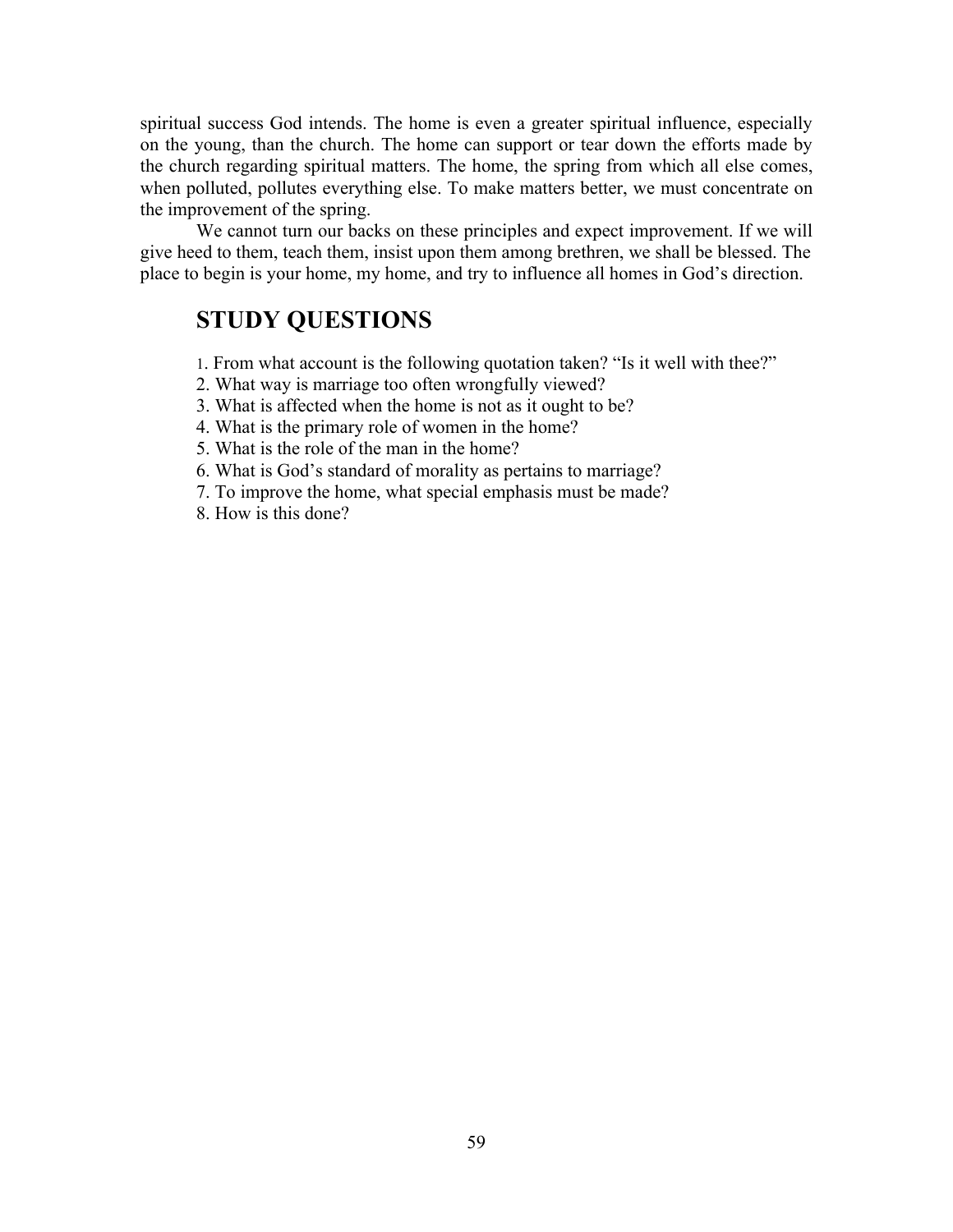# *How Shall the Young Secure Their Hearts?*

We confront many questions, but few more serious than the one of this lesson. Some questions deal with trivial things and can be easily answered and even if answered incorrectly, the matter is not overly serious. Other questions are more difficult and farreaching. The answers are not only of temporal concern, but eternal consequence. Such is the question regarding the young.

It is not sufficient to find the answer for just one generation, but something that will be applicable for every generation of youth. We ought not think that the answer varies from one generation to the next, but we must be impressed that every generation must have God's answer.

Why is this such an important matter? To secure means to make confident, free from doubt and fear, to provide comfort and certainty so there can be stability. This is so needful because the devil and all of his forces and agents are busy trying to destroy the souls of the young. If they cannot be secured, they can be destroyed. If those who can assist the young to secure their hearts do not do it, Satan shall see to it that they shall be overcome. When the young person is your child you can see the seriousness of it all the more.

There are those who are intent on destroying faith in God and the Bible as His Word. They plant doubt and constantly sow seeds of confusion in order to uproot confidence. Satan wishes to undermine the foundation for life that God prescribes in order to prevent the person from fulfilling his mission and purpose in life. The forces of evil seek the instability and uncertainty in the hearts of people because that kind of heart is ripe for the sowing of the seeds of temptation that produces sin.

#### **The Right Foundation**

Neither the old or the young can build on a foundation of sand and withstand the inevitable challenges that come in life. They will become *"like a wave of the sea, driven with the wind and tossed"* (James 1:6). Paul urged his brethren to strive for perfection and told them why, "*That we henceforth be no more children, tossed to and fro, and carried about with every wind of doctrine, by the sleight of men*, *and cunning craftiness, whereby they lie in wait to deceive"* (Ephesians 4:14). Paul sent Timothy to Thessalonica to work among the brethren *"to establish you, and comfort you concerning your faith, that no man should be moved by these afflictions"* (First Thessalonians 3:2,3). The need of stability is repeated over and over.

We are taught to be secure and steadfast in order to receive the eternal blessings of God. First Corinthians 15:58, *"Therefore, my beloved brethren, be ye steadfast, unmoveable, always abounding in the work of the Lord, forasmuch as ye know that your labor is not in vain in the Lord."* In a world overrun with confusion, threats, violence, hate and skepticism, where material things of life are proved to be unstable and temporary, with pressures to do evil pounding upon us on every turn, young people need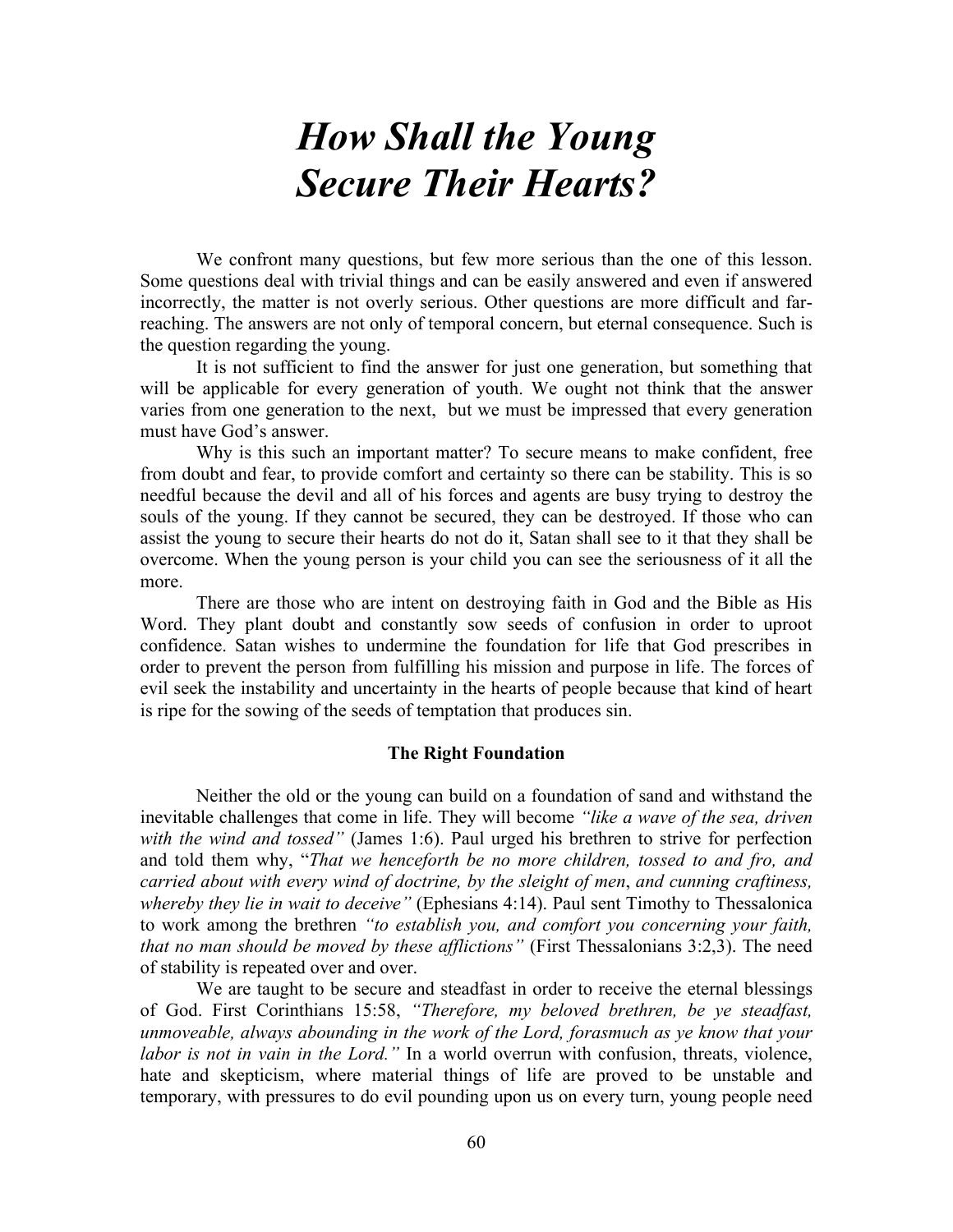an anchor for the soul that is sure and steadfast, or else they will perish with the wickedness of the world. Sin destroys, and the young must be equipped to guard against it, avoid it, prevent it*,* and if overcome by it, seek forgiveness that God has provided. This is a most crucial matter and we must come to grips with it.

#### **A Secure Heart**

The heart of the youth must be made secure. No person, young or old, is going to continue to do wrong, but will seek that which is right, when from within comes the determination to do right. In the early years of life parents are able to restrict, restrain and control the child from much evil. This they ought to do. But the time soon comes that parental restraint is not sufficient because the child must gradually assume responsibility for his own actions. He will soon be outside the watchful eye of parents. He must do right because he knows to do right and wants to do right. A person must learn to discipline himself. Inasmuch as behavior stems from the heart, when the heart is made secure, and is on guard against sin, then the life is secure. The securing of the heart does not just happen, however. There is no magic formula and it cannot be done by mere wishful thinking and hoping. Nor will it likely to be done by the young person left to stand totally for himself. It takes the combined effort of parent and child working together. Even though it begins entirely with the parents, gradually, but certainly, it will continue as the child learns to control himself.

#### **Parents**

We want to suggest four efforts by which the heart of the young can be made secure. First, the parent must provide guidance. Fathers and mothers must set the standards by word and example. *"Train up a child in the way he should go..."* is directed primarily toward parents (Proverbs 22:6). *"Fathers provoke not your children to wrath, but bring them up in the nurture and admonition of the Lord"* (Ephesians 6:4). *"He that spareth his rod, hateth his son, but he that loveth him chasteneth him be times"* (Proverbs 13:24). The level and content of guidance to be given the child is determined from the Word of God.

By proper instruction, showing the good, restraining the evil, with love, consideration, provision, discipline, and chastisement, the older is to guide the younger. By example, which is more powerful than words, the child can formulate his values and his concept of right and wrong as well as his duties and privileges of life. When word and example are lacking, or misdirected, the child's heart is not likely to ever be secure regarding that which is most important to him. The devil will move in and lead that precious youth into a life that eventually leads him to hell.

#### **Responsibility**

Second, there comes the time when the child must assume more and more responsibility for his own life. He must do his own study (Second Timothy 2:15), and not be content to live according to a borrowed faith, a faith accepted just because somebody told him what to believe. When a young person has convictions that are true to God's Word his convictions will be like those of his parents, provided their convictions are true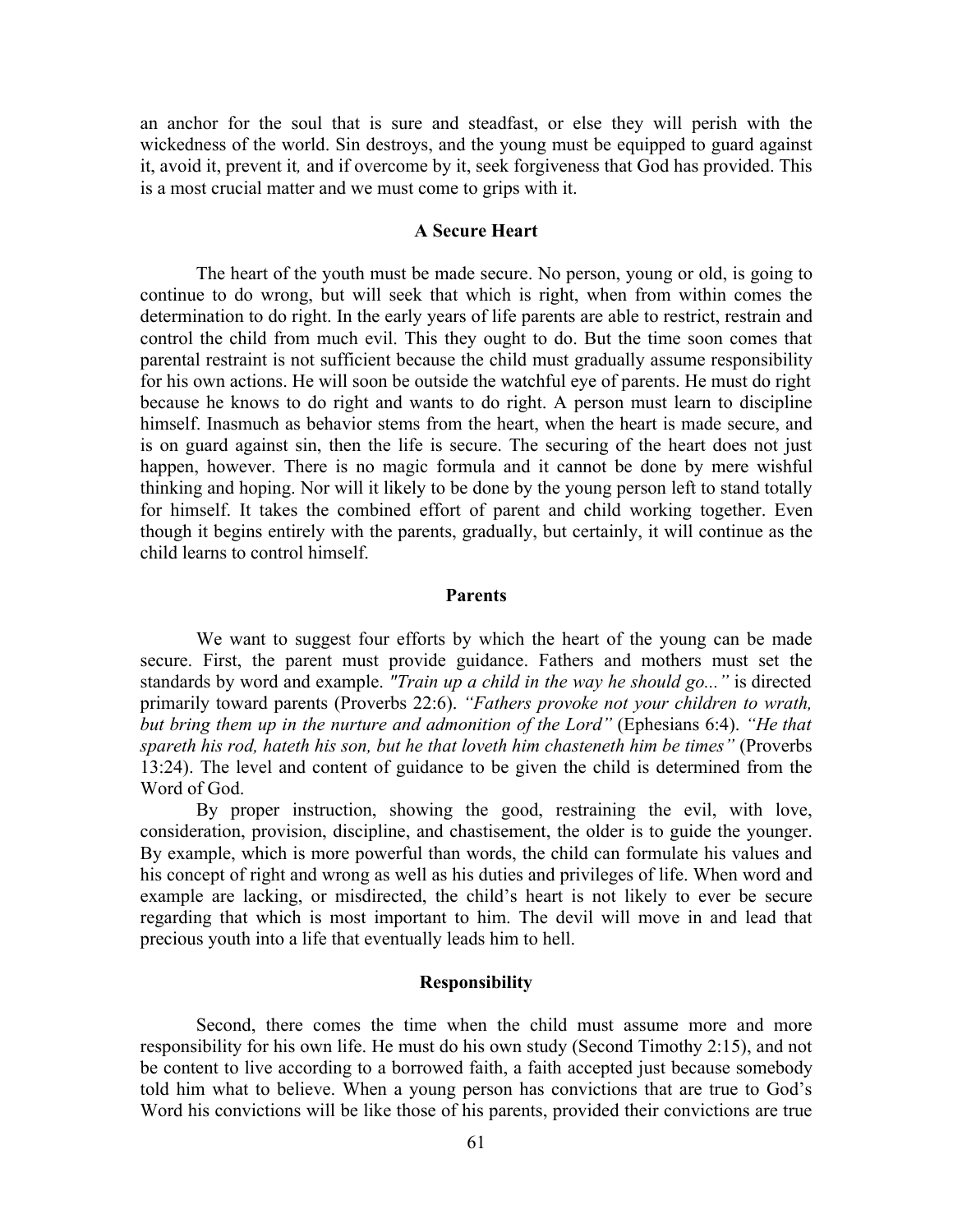to God's Word. This idea that the young must necessarily have a different view from his foreparents is fallacious. But one must know the truth because he knows the truth from the source of truth.

There are many things others can do for another. There are things we can help each other to do. But there are some things each one must do for himself. Young people must learn the truth of the Bible, give heed to the revelation therein, exert their own effort to know and do the will of God. As they gradually assume greater freedom and independence from parents, a mark of real maturity is that they accept this responsibility with seriousness. The combination of parental guidance and the acceptance by the youth of his own responsibility will contribute to securing the heart of the young.

#### **Companions**

A third area where it takes combined effort of parent and child cooperation is in the associations of the young. Many young people are led into evil ways by the influence of their peers. Too often, not having reached sufficient maturity to make up their own minds properly and follow the right ways, for fear of being excluded, they will follow the crowd, going places, doing things, saying things that they think will make them acceptable by their associates, but are damaging to their spiritual welfare.

In view of this reality, it is startling to see how indifferent some parents are in what they allow their children to do in cultivating friends and associates. Little wonder that some young people seek the world before they seek the Lord. All of their friends act that way. We are so inclined to blame the faults of our children on their friends, but have we given proper consideration of our own permissiveness relating to whom they have as friends? It is essential that people develop the right kind of friends.

First Corinthians 15:33, *"Be not deceived; evil companionships corrupt good morals"* (ASV). Proverbs 13:20, *"He that walketh with wise men shall be wise; but a companion of fools shall be destroyed."* Proverbs 28:7, *"He that is a companion of riotous men shameth his father."* In the song where we admonish each other to "yield not to temptation," we sing a phrase, "shun evil companions." We sing, "Take time to be holy," and urge one another to "make friends of God's children." The kind of people whose close association we cultivate will have an influence on us. For this reason parents and youth need to be very cautious in the selection of friends. There is value in situations where Christian association can be nurtured. Friends can help or hinder one in his Christian life.

#### **Opportunity**

Fourth, our young must be given opportunity to apply Christianity in their lives now. They should be encouraged to abstain from the evil, but they must be encouraged to do the positive good that is expected of a child of God. Sometimes people speak of the young as the church of tomorrow. Many young people are already a part of the church of today. They must be taught to exercise their sense of right and wrong as they have learned from Scripture. Decisions must be made by them to the extent they are capable. The ability to discern between right and wrong is gradually developed with growth like every other part of Christianity. Learning to serve, to give of oneself for others, to be included in the work and worship of the body, are things that must be provided for the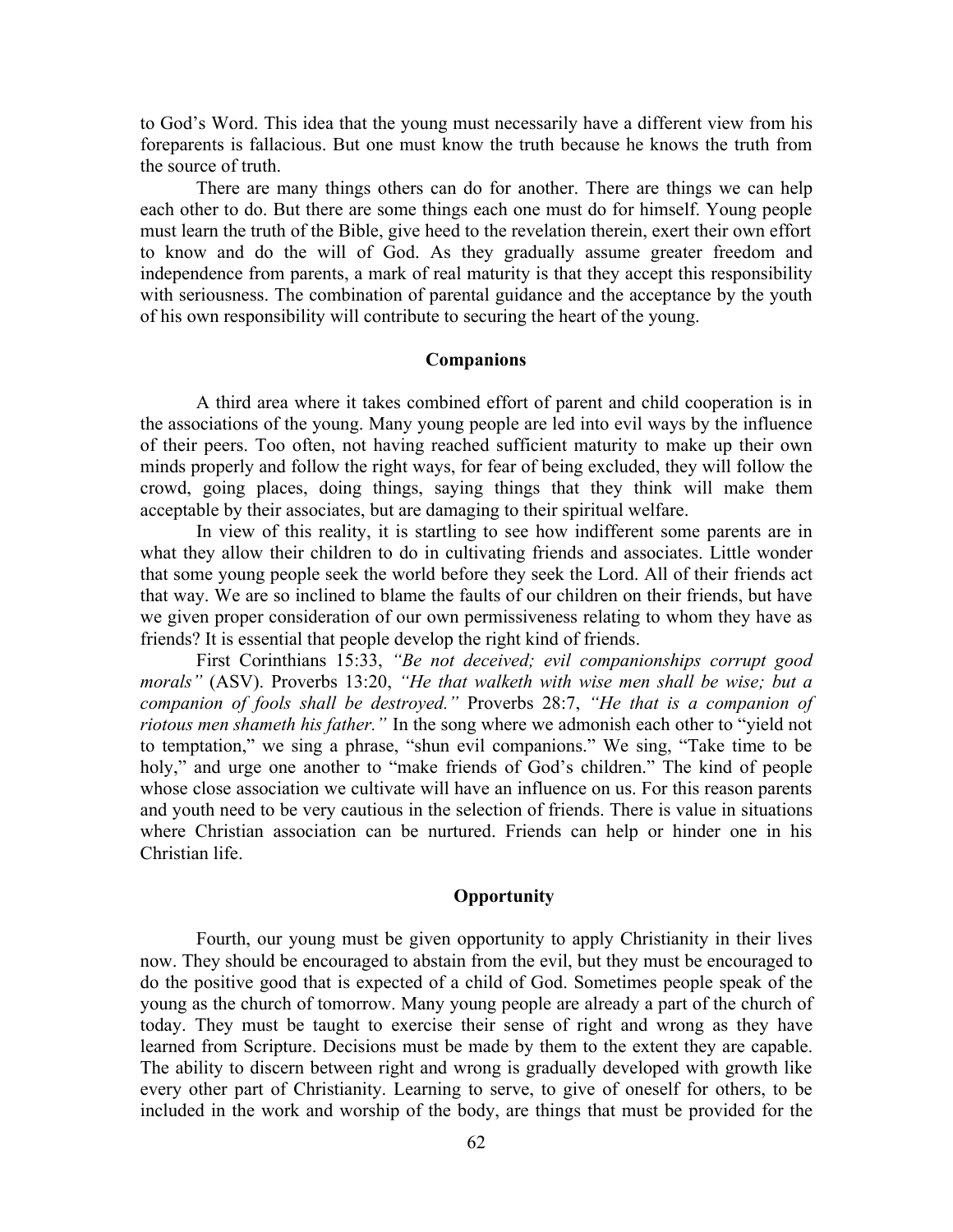young. They will not likely push themselves in such things, but may well have to be pushed. But it is the duty of the older to see that they have this opportunity. Only then can they grow to be like Jesus who went about doing as well as saying good.

The way of youth often is very frustrating to both young and older. This has been true with every generation, and it will continue to be true. But God, through His Word, has revealed to us how the young must secure their hearts, and how it can be accomplished. When there is the right combination of proper parental oversight, with the youths gradually assuming their place and duty, the church teaching and encouraging everyone in the way they should walk, the young will grow strong in the Lord and be able to resist the devil who would harm them, now and forever.

## **STUDY QUESTIONS**

- 1. What do we mean when we speak of securing the hearts of the young?
- 2. Why is it so important to have a firm foundation?
- 3. How would you describe a secure heart?
- 4. Whose duty is it to secure their hearts?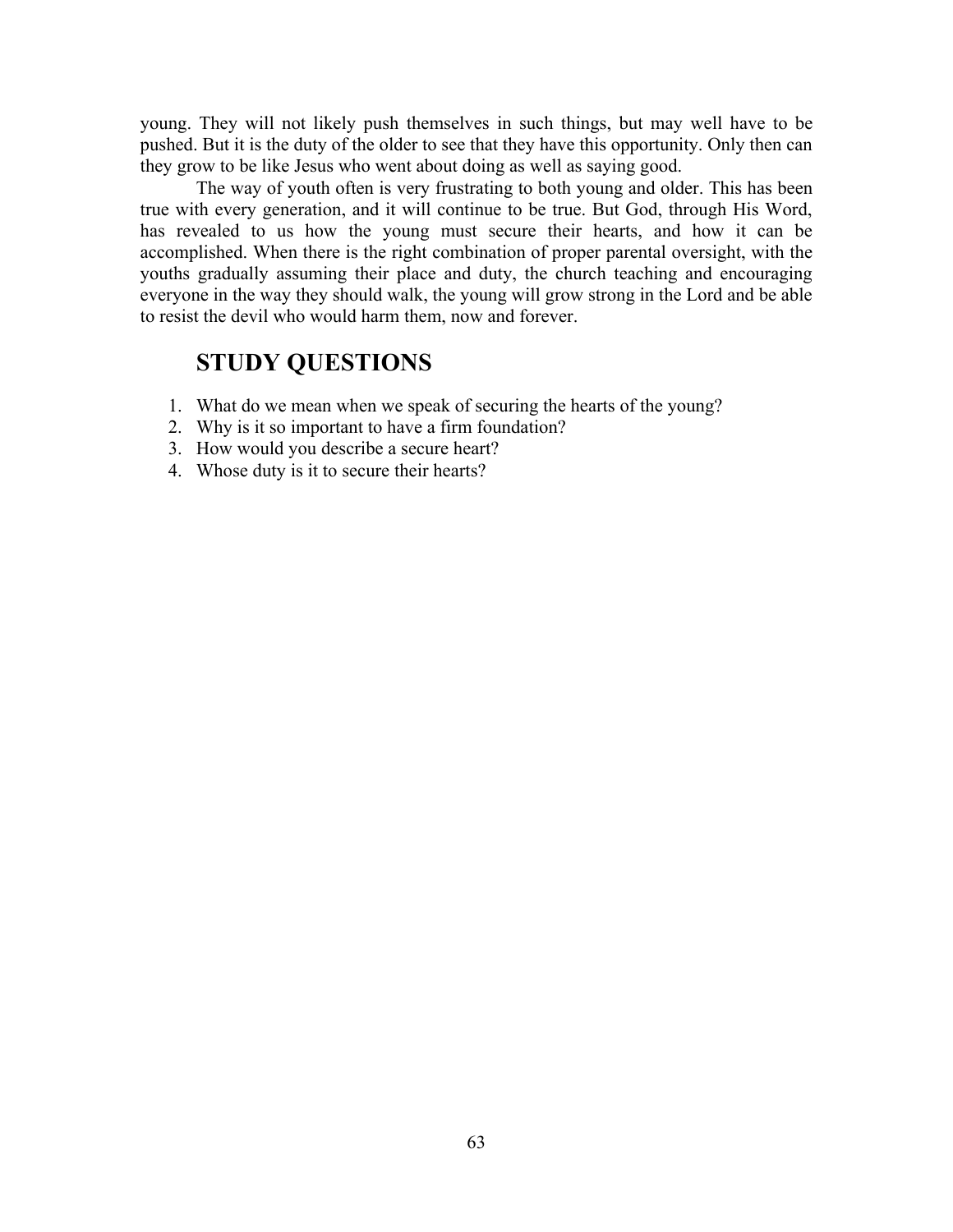## *How to Keep Our Children Faithful*

The Holy Spirit guided John the apostle to write the short epistle of Third John to Gaius about whom reports had come to John how Gaius walked in truth. Then John added, *"I have no greater joy than to hear that my children walk in truth"* (verse 4). John was speaking of those he had taught and brought to Christ. But who is not concerned about their own beloved and dear children? What people on earth would we be more interested in being faithful to God and on their way to heaven than our blessed children?

Our lesson on how to keep our children faithful is not to present a checklist where you do one thing, then the second, then the third, etc., like the directions you might follow in putting a piece of equipment together. There are many elements that are involved in rearing children properly, but you do not do one thing, set that aside, and then do the next. These many elements have to be done in concert, brought along together as a combination, in proper balance, with a mixing and blending of all pieces. Like growth, everything grows at the same time.

We have our children but a few precious years at the longest. We soon learn that the years go swiftly by, and soon, before we realize it, our children reach maturity and are gone from our daily guidance. We have but one opportunity to provide for them what is our duty to provide. If we miss that window of opportunity it does not return.

#### **We Begin Before They Do**

God intends children to be born of parents who are married to each other. God also wants children to be reared in homes where Christ reigns supreme. You should consider the possibility of your children in the selection of the one you marry. So that your home can be one where the will of the Lord is the guiding force and marry a Christian. How can the Lord rule when either the husband or wife, father or mother, is not a child of God? A divided home in the matters of greatest importance presents a serious handicap to children.

#### **We Really Cannot Do It**

It may seem strange in a lesson that teaches how to keep your children faithful to have to admit at the very start that we cannot do it. Even God does not keep His children faithful, that is, without the cooperation of the children. So it is with us and our children. We cannot obey the gospel for them, nor, once they have obeyed, can we be faithful for them. They must keep themselves faithful. We may help or we may hinder. Some are faithful in spite of their parents, and some are unfaithful in spite of godly parents. Some have been blessed to have had parents that assisted them to be faithful. But the bottom line is that each child is answerable to God for himself or herself.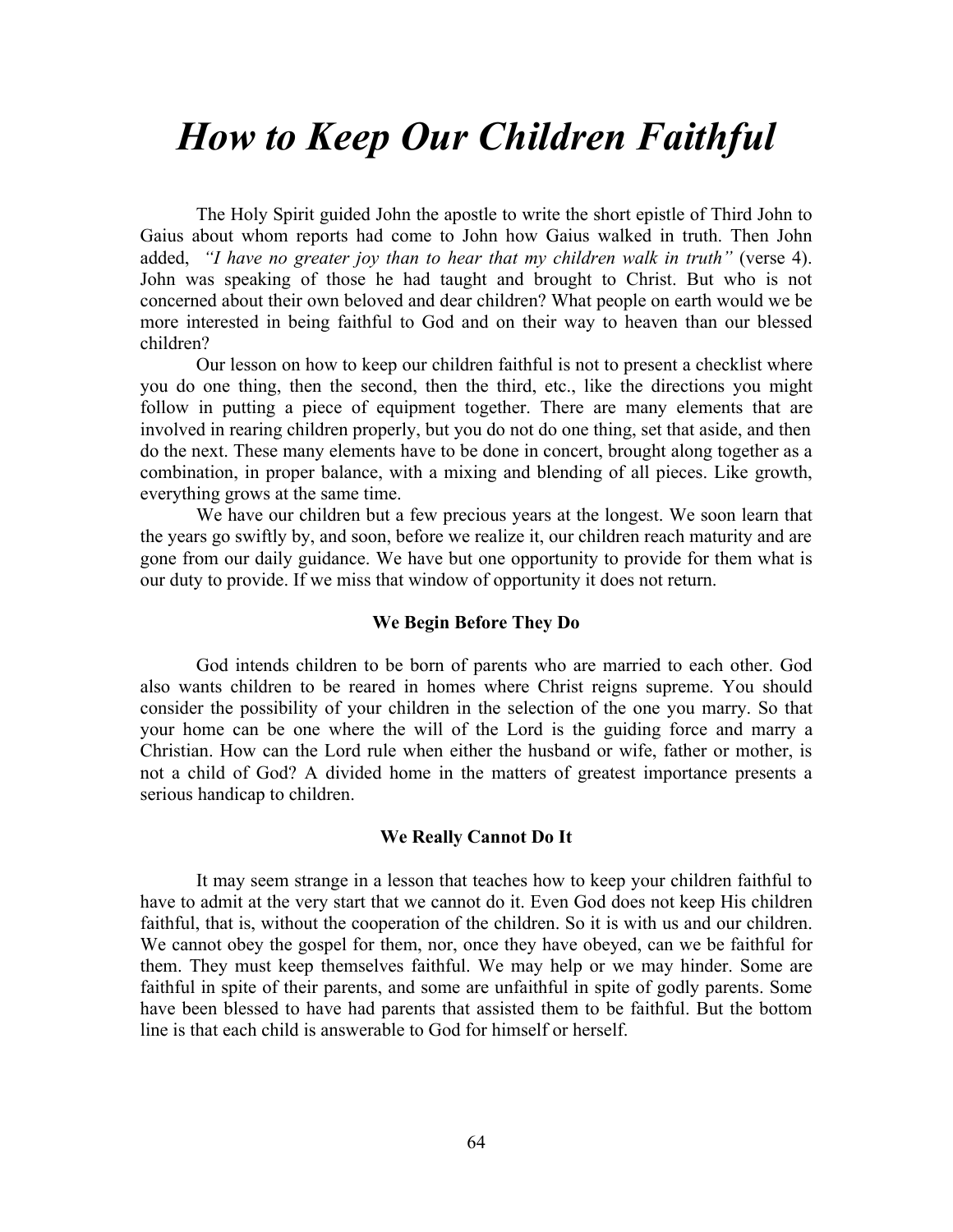#### **Proverbs 22:6**

*"Train up a child in the way that he should go, and when he is old, he will not depart from it."* This passage places emphasis on parental responsibility in the upbringing of children, but it is also frequently misunderstood to imply the entire matter rests with the parent. That is not so. The passage presents three stages in the life of the child, two explicitly, and one implicitly.

There is the youthful stage when the parent must train. There are the older years when the child has matured to old age and holds firm to his convictions. But there are also the middle years, years in which the child must walk the way he has been trained. Whether they do that or not is their responsibility.

 This being true, to keep our children faithful we must teach our children they are responsible before God. Standing before the judgment seat of Christ (Second Corinthians 5:10) includes them. Giving an account (Romans 14:12) includes them. They will answer for their own words, deeds, and know the consequences.

Therefore, they must make their own decisions about living God's way. We would not want them to have a borrowed faith, that is, believing just because we believed. We want them to have their own deep-seated convictions that will guide them after we are gone. Otherwise, they will never be strong and stable.

Having their own faith does not mean having a faith that differs from our faith. When the parent follows the truth, and the child follows the truth, they will follow the same thing. But each is following the Lord for himself. It is the parent's duty to give them the basis for making their decisions.

Emphasizing how we must teach them to bear their own responsibility does not lessen or minimize parental duty. Ephesians 6:4, *"And, ye fathers, provoke not your children to wrath: but bring them up in the nurture and admonition of the Lord."* This underscores an essential truth that both parent and child must accept.

Children must learn that the parent is doing what God expects the parent to do when the parent teaches, guides, disciplines and instructs the child. The child must learn his parent is doing what is done in the best interest of the child and the child must submit to that arrangement as God's will. Parents must launch the children on to the sea of life as fully prepared as they can make them.

Rearing children is somewhat like a coiled spring. When the child is born the spring is pressed beneath the hand of the parent and under the control. In time, the hand necessarily must be removed from the suppressed spring. Will it be removed at one bound and quickly, only to see the spring lunge in most any direction? Or will the hand be lifted slowly, and when removed, to see the spring stand just where it is supposed to stand? The time is coming when our hand will be lifted, our training time will be over, and the child will stand or fall. Consider what we must do that they may stand.

We have mentioned two matters of importance already: (1) Select a Christian for a mate and (2) teach them personal responsibility to God.

#### **Teach Them of God**

In the course of the child's life his faith in God will be challenged. It is the duty of father and mother to teach the child of the existence of God and the evidences of His existence. He has left His footprints in nature (Romans 1:20). God is the Creator,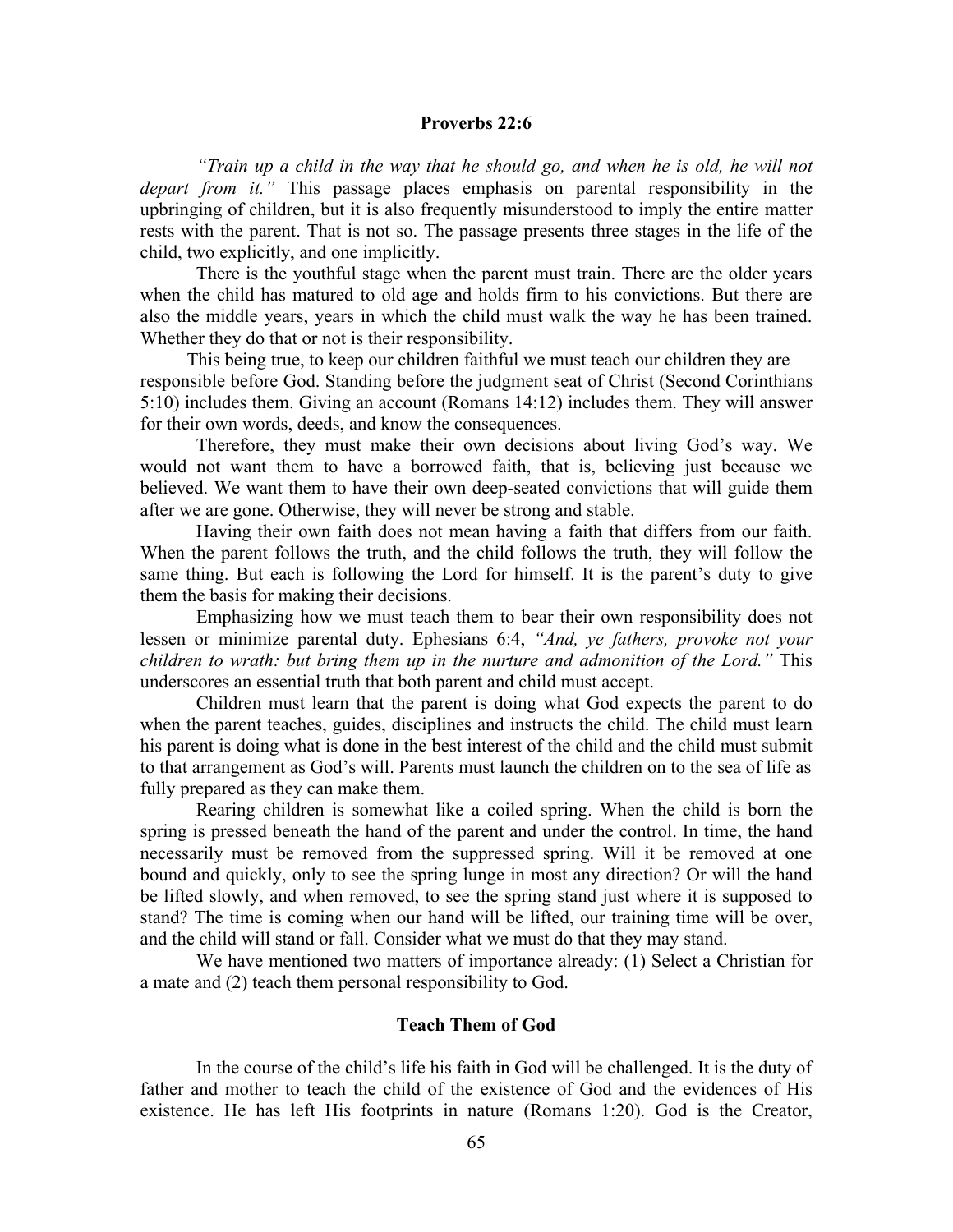Provider, Sustainer, Judge, and Authority. The child must learn that God is powerful, a God of love, grace, mercy, but also a God of justice, wrath, and holiness.

We sing, "There's an all-seeing eye watching you." God should not be presented as one who watches in order to catch someone in a fault. To be sure, He is aware of all sin. But, thankfully, God watches over us as a mother watches over the child; not to find fault, to punish, to scold, but to protect, provide, supply the needs. Psalm 33:18, *"Behold, the eye of the Lord is upon them that fear him, upon them that hope in his mercy."*

God hates every false way (Psalm 119:104). He provides for the godly (Psalm 37:25). Our children need to know of the terror of the Lord (Second Corinthians 5:11), and the goodness and severity of God (Romans 11:22). How else will they come to respect God unless they have a knowledge of His nature? If your child learns about God it is up to you to see to it.

#### **Must Know God's Will**

The Jews were commanded to keep their law before their children. Our children must know of the verbal inspiration of the Scriptures, concerning Christ, the plan of salvation, the way to worship, what godly living involves, about the church or kingdom. How else will they come to know right from wrong unless taught? How else will they know what God expects, approves, and disapproves unless you teach them? That is the parental duty. We are concerned, rightly so, about the education of our children, but education in what? Will they be educated in what matters most? Will they know the great Biblical accounts of the servants of God, the events that have framed the scheme of redemption, the revelation of things holy and sacred? Not unless parents teach them.

#### **Give Them Self-Esteem**

Children need to appreciate their worth, not by some "hyped up pep talk." When I was young and played sports my father was always supportive and encouraging to me. But he never told me I was the best one on the field. I already knew better than that, and he would have lost credibility to have said that to me. But he urged me to always do the best that I could do.

The child is taught self-esteem when they are taught they are created in the spiritual image of God. Herein lies the dignity of human being and the value of the individual. Here is the basis for the sacredness of life and personal worth. Therefore, we and our children are distinctive from all else that God created. They matter and they must know they matter because this life is not all there is to their existence. They matter to God and they matter to you because they count. Each child is worth more than all the world because each is a precious soul (Matthew 16:26). This cannot be accomplished by degrading them, humiliating them, constantly finding fault with them, yelling at them. They have a quality like God. He is Spirit (John 4:24), and they are spirits as well as physical bodies.

#### **Don't Let This Disappoint You**

A hard fact of life is that you will not be the first perfect parent. Furthermore, you will not have perfect children. (That does not come until grandchildren!). So ease up on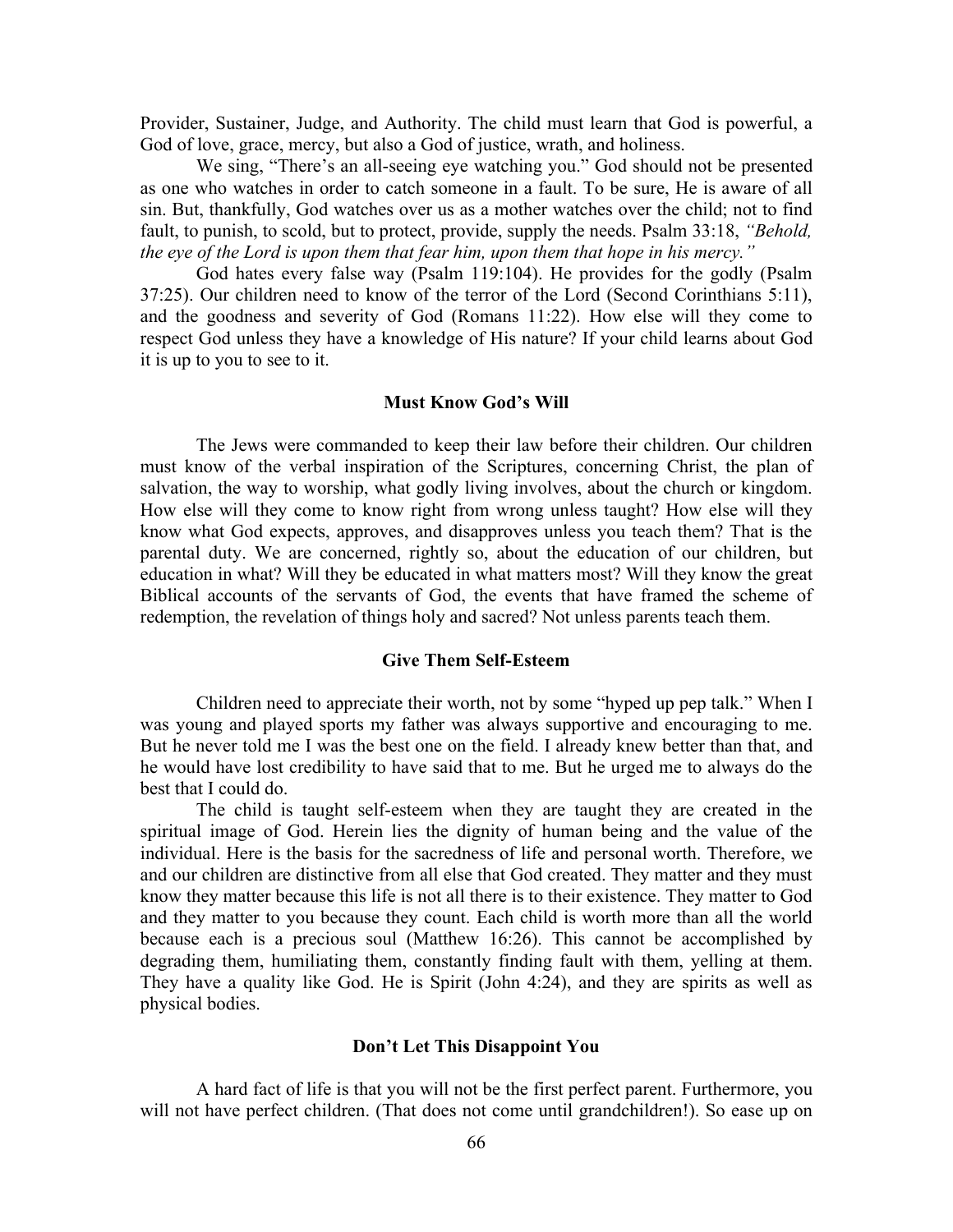yourself just a bit and try to relax. The "wise experts" on child-rearing in our day would have you believe that every single little matter that comes along is necessarily momentous and a life-determining situation. That is not so. There will be times when you will make mistakes, say the wrong things, react the wrong way. But much of that will be covered when your child knows you love him, you seek to provide for him, and care for him.

Do not refuse to apologize even to a child when you have done wrong or mishandled a situation. Children are not little adults, and should not be expected to act like adults. (Neither should adults act like children!). Remember, children have feelings, too. They are not to be badgered about with harsh words, cutting remarks, jerked about. You can hear some of the most awful things come from parents yelling at their children at little league games. How uncalled for!

The little fellows must be trained, corrected, disciplined, but they must also be treated with respect. It is hard for them to grow from a life of idealism into the world of realism where they learn everyone is not good, where every policeman is not honest, where every Christian is not pure, where every teacher is not fair, where you are not perfect as they seem to think when they are small. Don't make it harder on them and destroy your communication with them by being overbearing, dictatorial and abusive.

#### **From You They Learn to Respect Authority**

Respect for authority, or the lack of respect, is learned in the home more than anywhere else. Parents are not just another friend to their children but they are parents, the authority of the home, and deserve respect and to be obeyed (Ephesians 6:1). You can be a friend and a parent at the same time, but never to the disposal of your parental position.

One day I was in my truck with one of my grandsons. James had a little run-in with some playmate, and evidently retaliated somewhat, which is unlike his character. But I told him that he was to return good for evil. He looked up at me and said with skepticism, "Who made that rule?" I told him that was God's rule. Then he said, "Well, that makes a difference!" He was showing signs of having learned to respect authority.

#### **Example, Word, and Deed**

Deeds speak louder than words (James 2:18). Our words are drowned out by our deeds unless they are consistent with each other. One of the greatest memories a parent can give a child is a parent who was trying to live faithfully to his words, being fair, truthful, honest, loving, dedicated to what was right. We only create confusion in their developing minds when they hear us say one thing but see us doing the opposite.

Referring again to James on that same day, a car passed us and James asked, "Paw Paw, did you see that man in that car?" I noticed him but not much. I asked what caught his eye. He said, "He was smoking. My Daddy says it is wrong to smoke." I told him his Daddy was absolutely correct. Then he said, "And my Daddy doesn't smoke either." Now what good would it have done for that child to be told it was wrong to smoke but see his Daddy smoke?

Another grandson was riding home from pre-school with a friend and the friend's grandfather was driving, and smoking. Daniel said, "Your car stinks. When are you going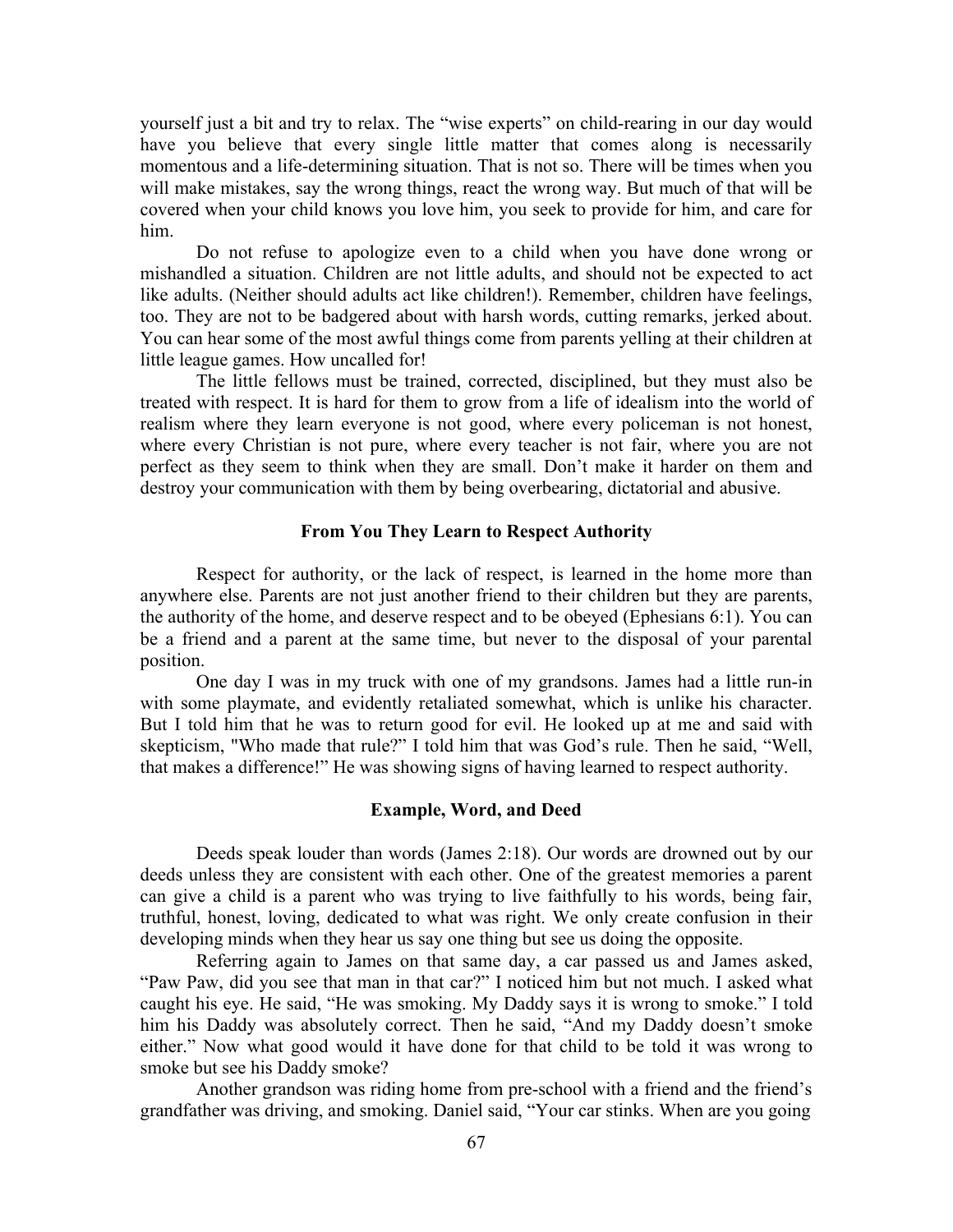to quit smoking?" Not bad for five years old, was it?

We must set the right example regarding the church. Take them, don't send them to Bible school. One little boy asked his Father, "How old must I be before I can stay home from Sunday school like you?" What an example! Is it right to expect them to be what you do not even try to be? Do you know why some children have bad manners, are rude, use bad speech, show bad attitudes? Look at their parents. Do you know why some children have good manners, good speech and attitudes? Look at their parents. You cannot lead where you will not go! Dad once told me I could do what I saw him do. Quite a responsibility he took on himself, but that is the responsibility of a good parent.

#### **First Things First**

Matthew 6:33, *"Seek ye first the kingdom of God and his righteousness...."* We, as parents, must set the right priorities before our young so they will know what matters most. Unfortunately, not every child learns the proper priorities from home. The church must come before self, the world, pleasure, sports, friends. Family must come before peers, morality before lust, honesty before gain, worship before trips, visits, vacations, etc. School lessons are important but not as important as Bible lessons. Conviction surpasses convenience. What do you expect of them when they have been taught at home, shown time and again, that the things God wants for them is of less concern than other things? They may get mixed signals. For instance, one child asked her Mother, "Why do they always cancel church when we have company?"

Children glory to see their own parents participating in worship services, teaching classes, helping in the overall work. Without a word, they learn what matters to their parents and then it matters to them. I can never forget my Mother preparing the Lord's Table, making the bread, and being involved in the work and worship of the church.

I recall as a small boy when the little church where we attended replaced the hand-fed coal stove in the basement with an automatic stoker feed. But one cold Saturday the thing went out. I went with my Dad and brother Bullington, the janitor, to fix it for Sunday. I was a big help because I held the flashlight. But I also learned what was of interest and concern to my Dad, and brother Bullington. It was the church and its welfare. That stays with you.

#### **What Are You Teaching About Worship?**

You know the hours of worship and they soon know them. Do they also know that their family will always respect them? You should not have to decide each time whether you are going to worship. That ought already be decided. You don't decide each day whether school matters, or work matters. Why should it ever be questioned whether worship matters enough to attend?

Good habits can be learned just like bad habits. It may be difficult, especially for young parents, to gather up their children, get them ready, wrestle with them during services, but it pays dividends in the long run. They learn to respect things holy and pick up thoughts and impressions far more than we ever imagine.

Some have been heard to complain, "My parents made me go when I was young, now I don't go." Their parents probably made them wash the face, brush the teeth, eat their food, etc., but they still do it. Along with "making them go," teach them it is not a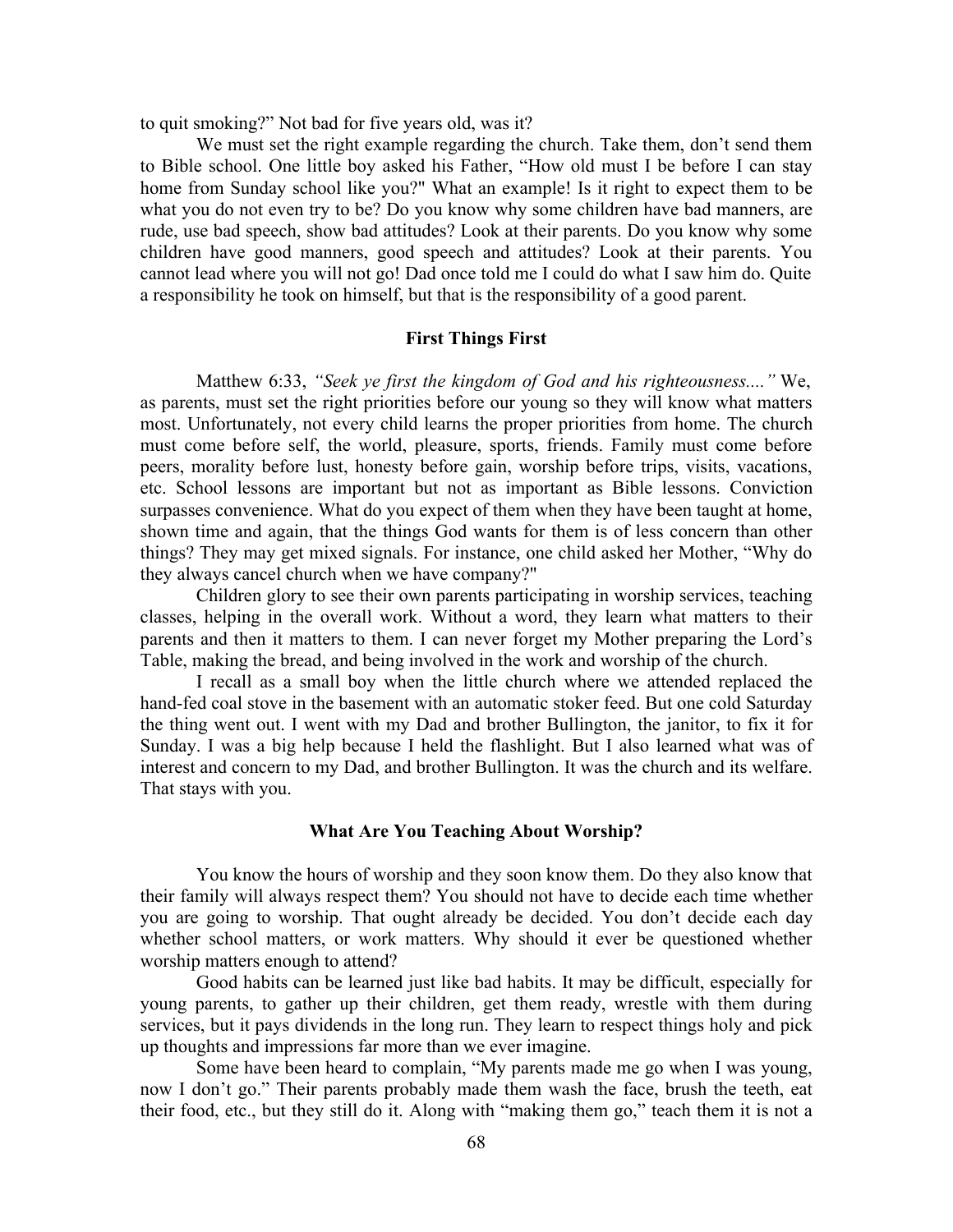mere duty and obligation, but a privilege to show God appreciation for His goodness toward them. Develop within them a loving attitude for serving God, making it more than a demand, even though He does demand It. It is a blessing! We become like that which we worship. Teach them to want to become more and more like God in their ways. That will help keep them faithful.

#### **Do You Know Who Their Friends Are?**

One area of concern to every responsible parent is the company their children keep. *"Evil companions corrupt good morals"* (First Corinthians 15:33. ASV). Teach them to "make friends of God's children." Sometimes we are disappointed even with children they meet at church. Let us learn, what our children do and where they go is not just our business. When it influences other children it becomes other's business as well, and vice versa. Every parent ought keep his children so they will be a good influence on other children, and assist other children of Christian families to keep right. Peer pressure is important. How sad when young people "from church" are found saying and doing things contrary to Christianity and thereby being a bad influence on other Christian young people. It is the parents' work to make sure that does not happen.

Send them to good Christian camps in the summer, provide for Christian association with activities centered around the church, make your home a place where their friends are welcome. Watch out for their schools events, their books, teachers, subjects studied and their progress. Supervise their entertainment about television. Why invite profanity, immorality, vulgarity and degeneracy into your living room? Don't you care what you children absorb?

I once received a call from a person who had moved into the community who asked if we had a youth director to direct trips to Six Flags, play games, have parties, etc. I told him we had about a hundred such directors, but we called them parents. This is not the work of the church, but the work of the home, and parents must be about the Father's business of attending to their home work. So many times today the children are being guided by people other than their own parents. You cannot shift that duty to other people even though others may help.

#### **Be Careful How You Criticize the Church**

We want our children to love the church. This is a part of staying faithful. But some never find anything right with the church. There is the divine side of the church that never needs improvement because God's part of it is perfect. There will always be shortfalls in the behavior of members because we are not a perfect people, but we keep trying. Some complain, grumble, find fault and criticize most everything and everybody about the church and then wonder why their children have so little respect for it. The elders don't handle this right, the preacher is dry and dull, the song leader gets the songs too high, too low, he is too loud, too soft, makes poor selections, the members are a bunch of hypocrites, the most unfriendly people in town, pick, pick, pick, pick. One Sunday a family planned to have the preacher for dinner and the little boy told the preacher he knew what they were having for dinner. He said they would have buzzard because he heard his mother say they had to have that old buzzard for dinner today. Just how will that child see the church as he grows up? As one boy said to his Dad, "Why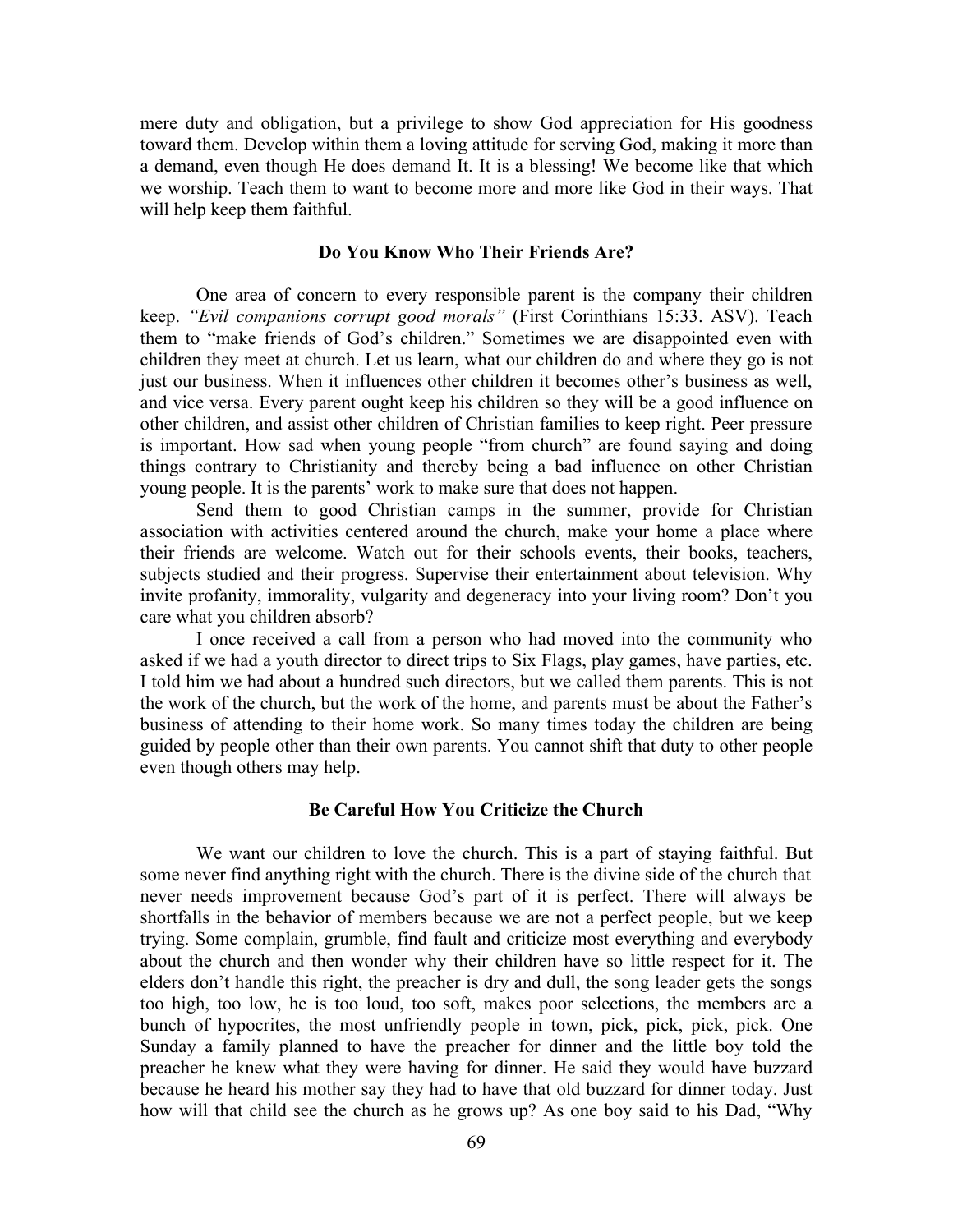don't you ask to preach next Sunday since you know how it ought to be done?"

It is fashionable among some, not only to find fault with members which can always be found, but now find fault with God's design of the church, the worship services (they are called dull and boring even though they are according to God's pattern). Bashing the church is the ministry of some. As my mother used to say, "Little bears have big ears," and children hear such things and form attitudes accordingly. Then we ask why they are not favorably impressed with the church!

Troubles between members sometimes arise. That is not totally new. If such be the case with you, be extremely careful what you say about another member. Harsh words, cutting statements and accusations might mar the mind of your child if you display your anger and vengeance. It has been known for children to see members point their fingers and shout in the face of others venting their anger when differences arise. I have seen and heard this as a child and it puzzled me then.

#### **We Must Not Compromise the Truth**

Everyone knew where my Dad stood and why, and they knew he would stand. We learned that early. The truth is what counts. To sacrifice truth for unity and peace is treason. How unwarranted it is for the home to undercut the church or the church to undercut the home. But this too often happens, especially in such matters as drinking alcoholic beverages, the modern dance, immodest clothing, teaching about marriage, divorce, and remarriage. The home and church should present a united front in these matters. It creates a conflict for the child and divides his loyalty if unity in not the case.

When error raises its head, we must stand for the truth, kindly but firmly. We must be found on the Lord's side without compromise, fear or favor. We must defend the gospel. Only in this way will our children learn that truth is not negotiable. Unity must be founded on truth, otherwise, we lose our reason to exist. *"Stand fast in the faith"* must be one of our watchwords. We cannot choose what may be the easy or most popular way, but the way that is right. When you do that, at least in this matter, you have done your part.

#### **Be Ready to Give Answer**

Children can ask more questions, but by them they learn. It is the work of parents to provide correct answers. If you do not know the answer, do not try to pretend you do because they will eventually see through you. When you do not know, say so, but do not leave it there. Tell them you will find the answer together. Do not leave them to others to provide the answers to questions they ask. You may not know what might be planted in their minds. It is your job first. Do it. They have the right to ask and you have the task to answer.

 Some questions are really puzzling, such as when one of our children asked his mother, "Why did God make poison ivy?" Try to handle that one.

You might have to postpone the answer to some questions, such as a six year old asking if he can be baptized. You may have heard of the father who told his boy that he wanted to talk to him about where babies came from. The boy answered, "All right, Dad. What do you want to know?"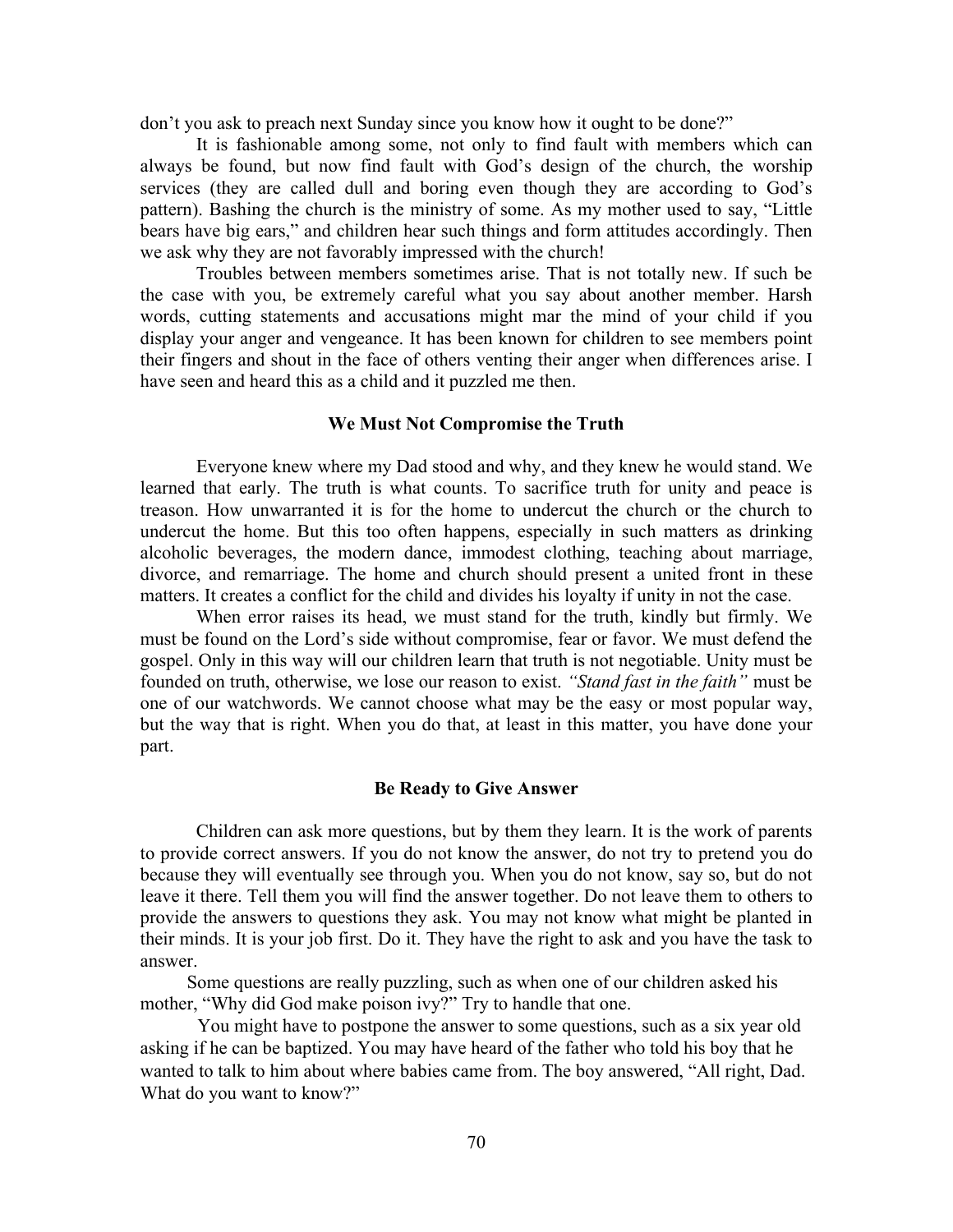To be able to answer their questions about the soul, God, church, truth, you must study. Study for your own sake, but for their sake as well. Provide for them sound literature to read and encourage them to study. Have good source material in the home available to them.

#### **The Value of a Strong Home**

We cannot overstate the value of a strong heritage, where home is a haven, a place of security and love. Home is where it is always safe. Regardless of what befalls them at school, church, in the world, on the field, they know home is the place to go.

One of the greatest gifts that parents can give children is that their children know their parents love each other, are faithful to each other, and that the prime goal of marriage and the home is that every member goes to heaven.

Some children do not know how a home ought to be, never having been in one that operates as God would have it. Children deserve their mother's time. Even though society draws mothers from the home and from their children, nothing and nobody provides the strength, security and care for children like a godly mother. Sometimes necessity calls the mother from the home, but make sure it is because of need, not greed. Faithful children, a good parent-child relationship, is worth more than the material gain this world affords.

#### **It May Not Always Work**

Sadly, not all children respond to even this serious approach to their rearing. But usually such children will never turn against their parents or what their parents stand for, but they will uphold the same eternal and fundamental principles they have learned at home. Parents have been frustrated and wondered why some of their children are faithful and others are not. "I treated them just alike," they are heard to say. That may the problem. They are not just alike. They even come into the family under different circumstances. They must be treated as individuals.

It is sometimes said the church is losing so many of her young people. It is true that many young people forsake the church. But the loss is not because of the church but because of the failure in the home. As goes the home, so goes everything else, including the church. The church does suffer loss, however.

#### **Prayer**

We shall not succeed without the cooperation of our children. Nor shall we succeed if we try to do our part without God. If we be in Christ we have the privilege of the avenue of prayer. We need God's help, and He is a help. We are assured of God's providence. We should pray for our children.

Never a day passes that I do not take the name of every one of my children and grandchildren before the throne of Almighty God, beseeching Him to watch over them, protect them by His providence, asking that they might always be faithful. This is one of the most important things I can do on their behalf. Prayer is our way to communicate with God, and God hears, and will answer according to that which is best for us. Even our prayers must be according to His will, and our expectation of answers cannot be contrary to His will.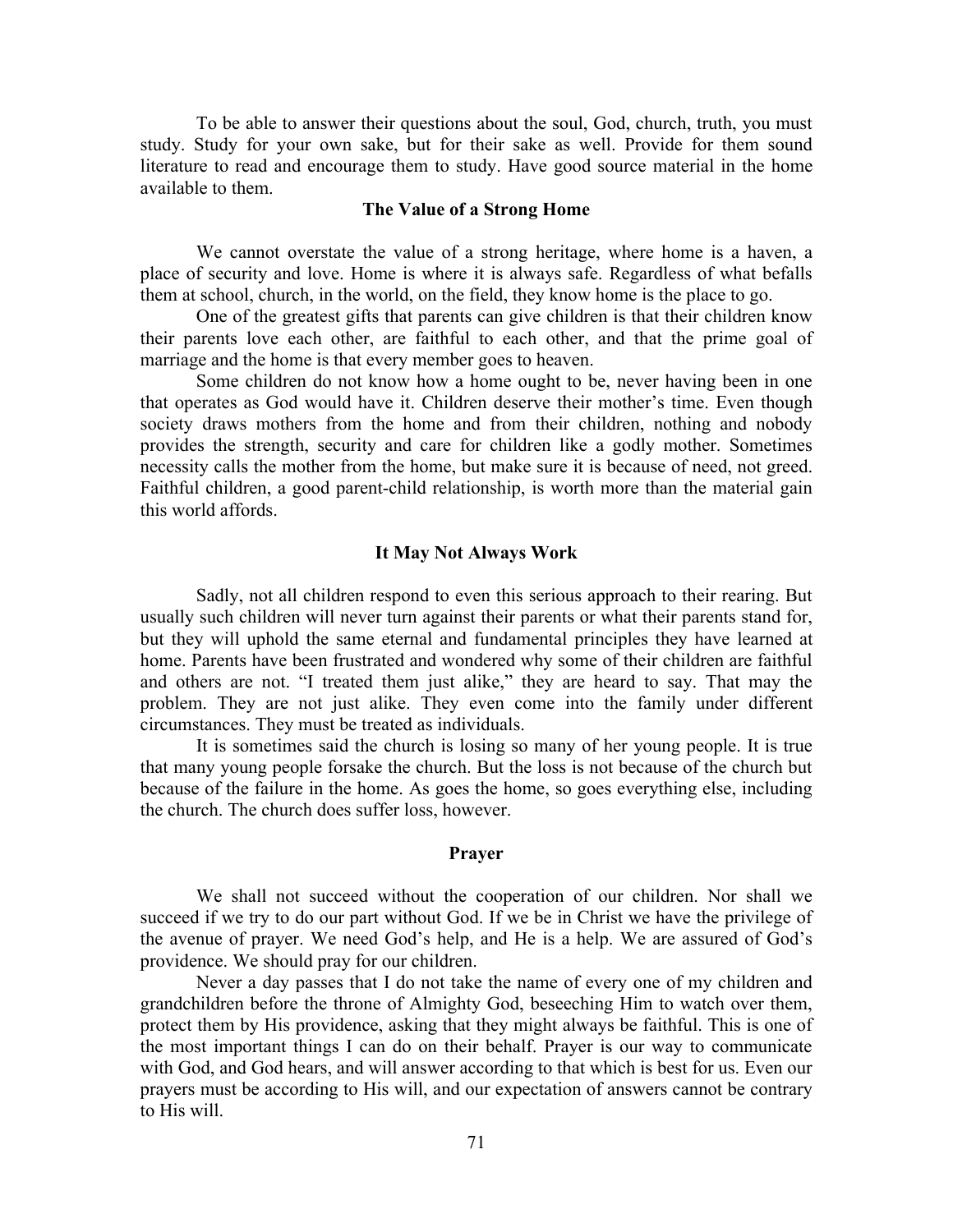When we do these things, and other efforts could be mentioned, and do them persistently, patiently, consistently, faithfully, we will know the reward of faithful children. Then we will have possibly the greatest blessing we can have in this life, and be able to say along with John, *"I have no greater joy than to hear that my children walk in truth."*

## **STUDY QUESTIONS**

- 1. When should we begin this task of keeping our children faithful?
- 2. Why do we say we really cannot keep them faithful?
- 3. What three stages of life does Proverbs 22:6 include?
- 4. What is a "borrowed faith?"
- 5. Who is ultimately accountable for our child's faithfulness?
- 6. Name some benefits that parents can provide that will help.
- 7. What big mistake do many parents make in their treatment of children?
- 8. What is the basis for genuine self-esteem?
- 9. Where do children learn respect for authority?
- 10. What are some practical applications of putting first things first?
- 11. How can criticism of the church damage the child?
- 12. What role does prayer have in keeping our children faithful?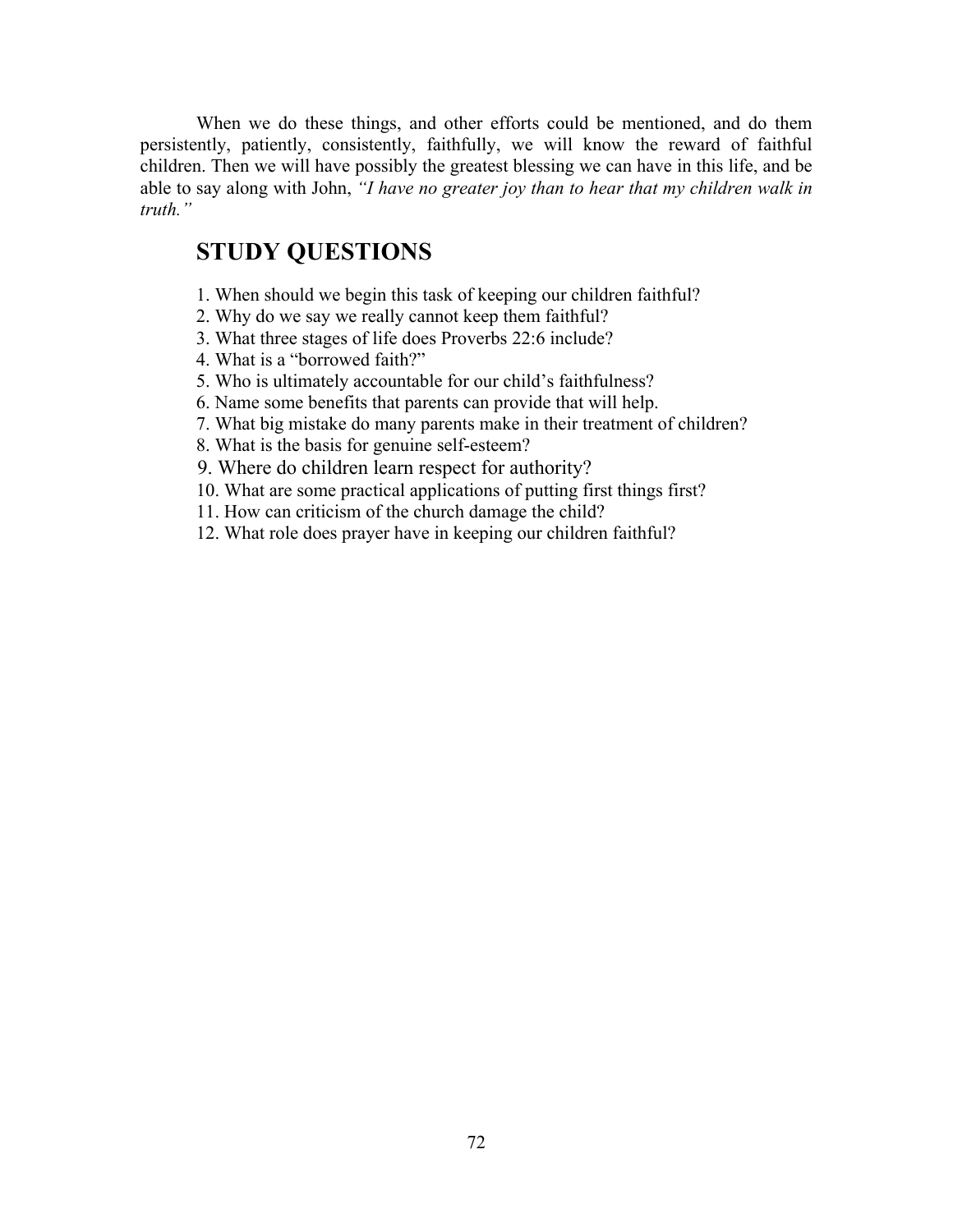# *How to Treat Children and Parents*

Family relationships are so important to right thinking people. The family and home is the basic unit of society. Usually, when things are not right at home, they are not right anywhere. We witness two extremes people have toward kinfolk. There is either great partiality (the "blood thicker than water" attitude), and the other quite the opposite. With some, they treat their family worse than they would anybody else on earth. But who is dearer to us than our children and our parents? We can add to this the love we have for faithful brethren.

Jesus taught that our spiritual relationship to Him is far more precious than even family relationships. Matthew 12:46-50, *"While he yet talked to the people, behold, his mother and his brethren stood without, desiring to speak with him. Then one said unto him, Behold, thy mother and thy brethren stand without, desiring to speak with thee But he answered and said unto him that told him, Who is my mother? and who are my brethren? And he stretched forth his hand toward his disciples, and said, Behold, my mother and my brethren! For whosoever shall do the will of my Father which is in heaven, the same is my brother, and sister, and mother."* Christ before family and spiritual kinship before physical kinship is also taught in Matthew 10:34-39. But without question, the family has a special place in the heart.

### **About Your Children**

Are you not impressed how much and how strongly the Scripture teaches about love for children? The relationship between God and the redeemed is pictured as a fatherchild relationship. God always has admonished care for widows and children, and forbade that they ever be oppressed. Jesus even compared those in the kingdom to be as children. There are strong words underscoring parental responsibility in rearing children in both the Old and New Testaments. God has a special concern for children.

### **Treat as Children**

Children should be treated as children, not simply small adults. First Corinthians 13:11 shows there is a difference between a child and an adult. We know that, but we do not always show that we know that. Children, by reason of immaturity, lack knowledge, wisdom and experience. They have limited abilities, skills and vocabularies because they are in the early stages of learning. Some seem to expect children to act like adults. Some adults keep acting like children, but it is unfair and unreal to expect children to behave in a mature fashion even as they are being taught to do so.

We must treat them with tender compassion. Psalm 103:13. *"Like as a father pitieth his children, so the Lord pitieth them that fear him."* Children are to be considered as gifts from God. Consider the attitude of Samson's parents toward the child that would born unto them (Judges 13:8,12). Psalm 127:3-5. *"Lo, children are a heritage of the*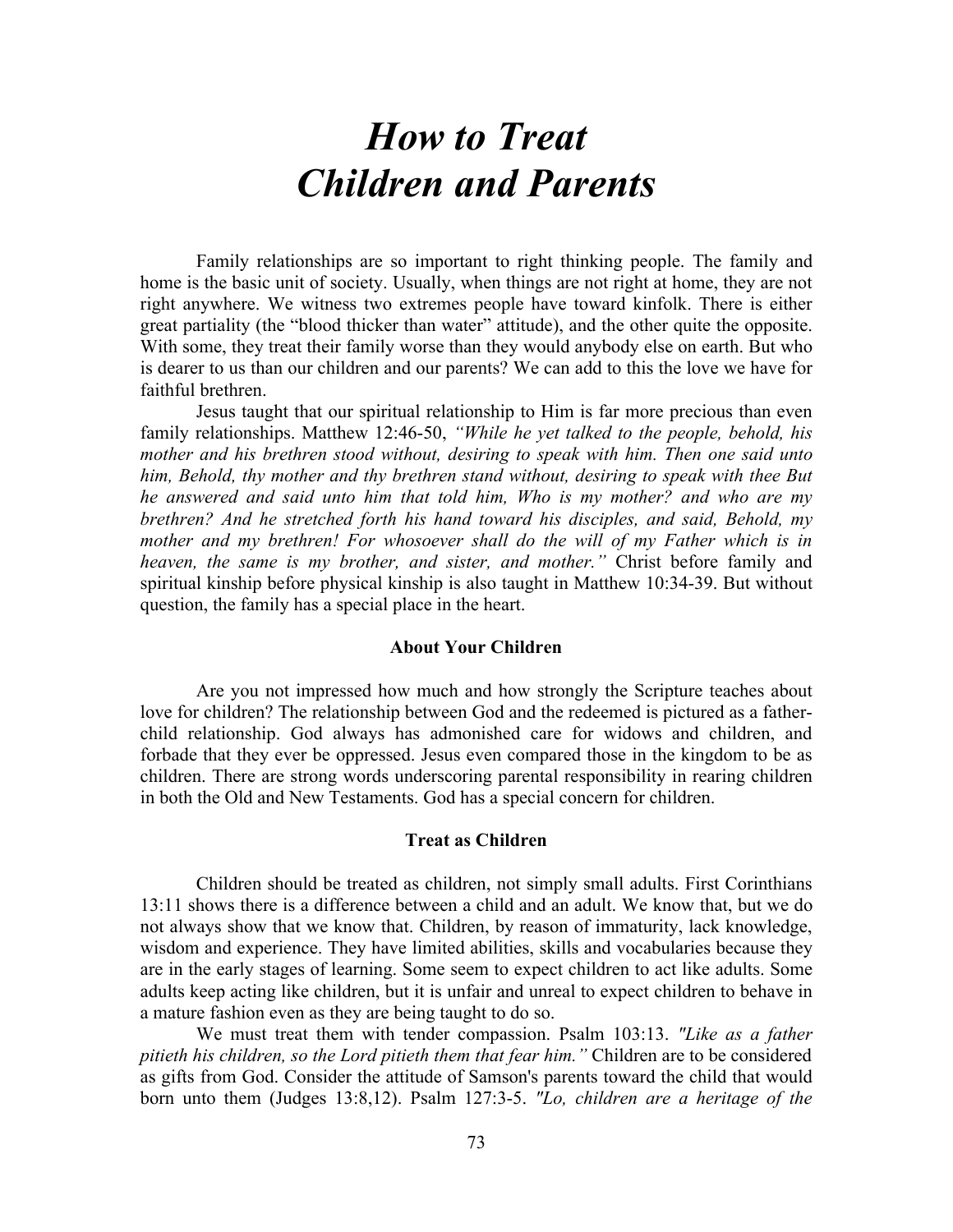*Lord, and fruit of the womb is his reward."* Eve considered her child as a manchild from God.

Children can be the source of one of life's greatest joys. Third John 4, *"I have no greater joy than to hear than my children walk in truth."* There are several matters involved in producing this joy. Much depends on how we treat our children and how children treat parents.

### **Respect for the Children**

We should have respect for our children. They have feelings, too. Some parents scream at their children, yelling, snatching. jerking, physically slapping and knocking at the slightest provocation. Who has not seen little fellows crushed at heart because of the insensitive way some parent treated them? Often this is seen at the ball fields, the grocery stores, etc. We should never abuse them verbally or physically. That's wrong!

### **Each One an Individual**

We must recognize that each child is a unique person and nobody can fill or take his or her place. It is dangerous to make too much comparison between children because they vary in talents and dispositions. Some are quicker than others to learn. They possess different talents. But each is distinctive and worthy. One mother was trying to find out why one child turned out well but another did not. She said, "I treated them just alike." That may have been the major cause. They were not alike and should be considered individually.

### **Without Partiality**

Even though they are different we cannot be partial. Some may be easier to rear than others because dispositions differ. There is the real need for the exercise of the Golden Rule (Matthew 7:12). You cannot treat a teenager like a pre-schooler, or vice versa. Jacob's mistake regarding his sons was partiality toward Joseph and it caused hatred from Joseph's brothers. We must always seek what is best for each child.

### **Not to Provoke, but to Love**

Ephesians 6:4 teaches us not to provoke our children to wrath. Parents can make their children unnecessarily angry. Sometimes we may simply be trying to show them who is boss and we become overbearing. Children who feel crushed and overpowered by arbitrary power learn rebellion and resentment. Provoking the worst from our children is an abuse, not use, of our authority. Seeking their highest good is to show true love. You will not be the perfect parent nor have perfect children, but love covers many mistakes. Women are taught to love their children (Titus 2:4). You do not neglect nor mistreat those you love. A trait of the wicked was being without natural affection (Romans 1:3 1), which means the failure to love even your own flesh and blood. Some "mothers" today have murdered their children, beat them, aborted them, etc. God will not overlook that!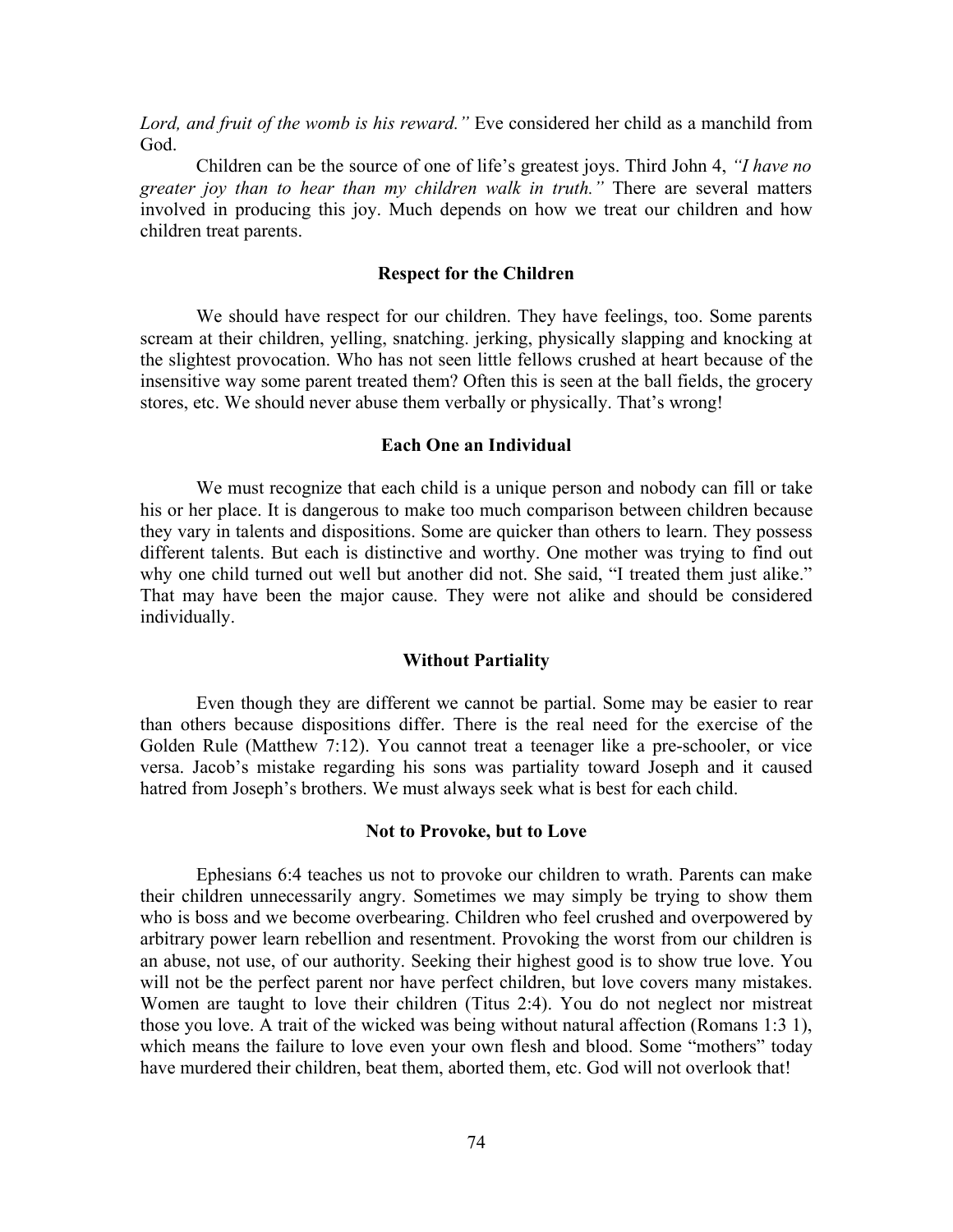### **Training**

It is the primary duty of parents to train their children. Ephesians 6:4 says to *"bring them up in the nurture and admonition of the Lord."* Proverbs 22:6, *"Train up a child in the way that he should go, and when he is old he will not depart from it."* The training is the parent's job.

This includes discipline, but that is not just punishment. Discipline means showing the way to go as well as deterring the way not to go. Genesis 18: 19. *"For I know him, that he will command his children and his household after him, and they shall keep the way of the Lord, to do justice and judgment..."* You, the parent, are authority. You are more than just another friend. By word and example you have to show and teach them right from wrong, truth from error, righteousness from evil. If we spare the rod (a euphemism for discipline and training), we will spoil the child (Proverb 13:24: 23:13.14: 29:15). Never does the Word of God allow abusing the child.

Eli's failure, although he was mostly a good man himself, was that he failed to rightly discipline his children (First Samuel 2:12,29). The most frustrated youth alive is the one not trained to know the difference between right and wrong, and are not taught individual responsibility for what they do.

### **Providing Guidance and Counsel**

Children do not always heed good advice and direction. But they have to learn to make decisions and in time will make all of their own decisions. We want it to be that way. But it is the task of parents to provide them standards and a sound basis upon which to stand in making decisions. When they have to decide, without you, will they know how? Will they know why? That is part of the parent's job of ruling the house. Parents should make it as easy as possible for their children to come to them and receive good counsel and advice.

### **Encouragement**

Life is sometimes overflowing with discouraging things. Our children meet with disappointments also. They must be shown how to deal with them. We should not be the source of discouragement. I have heard parents say to their children, "You never do anything right. Won't you ever learn anything?" I ate supper at one home and was told by the little boy of four or five, "Daddy says I am a bad boy." I told him he was not bad. Children may do things that are bad at times, but that does not make them bad children. They soon develop the sense that this is expected of them so they do as expected. Parents should help them succeed, build self-esteem and self-respect, show them their worth, because they are souls and are loved by their parents and by God.

### **Provide, Protect, Teach to Stand**

First Timothy 5:8 and Second Corinthians 12:14 shows we are to provide for our young spiritually as well as physically. How can children get along well if nobody protects them from harm? Moses' mother cared for him and protected him. Joseph and Mary protected Jesus by taking Him to Egypt. They cannot stand alone. But they must be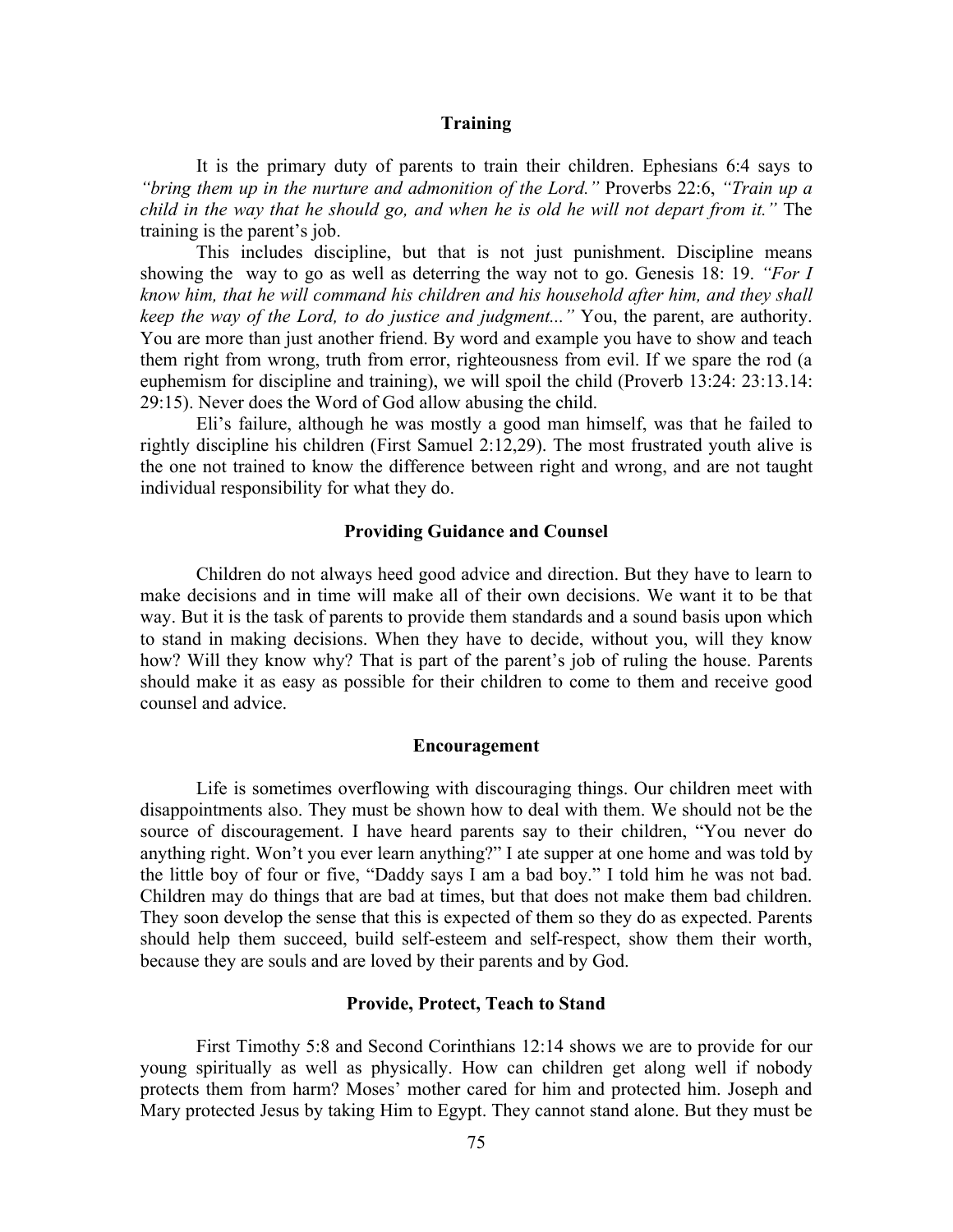taught to stand alone. The time will come when you will not be there to prop them up and them must learn to stand, where to stand, why to stand and how to stand. The time will come when we must turn them loose, and that is not easy to do, but must be done. There are other elements we could justifiably mention, but now turn attention the other direction.

### **Treating Our Parents**

How we treat our parents depends in which stage of our relationship we are. We have different duties as minors than we do when we reach maturity, or when they become dependent upon us as we have been dependent upon them. As minors, we are to love and obey. The child in the home has the duty to conform to the will of the parents. As mature men and women we are to care for and provide for them, especially when they need us.

Honoring parents means to give respect and special consideration (Ephesians 6:2). Children can bring joy and gladness to their parents, or they can bring reproach, sorrow and despair. How can people so live as to hurt their parents who cared for them when they were small? Parents sometimes make bad mistakes, but shall we always be unforgiving and "make them pay" as if their feelings do not matter to us? Third John 4 is something we should provide for our parents to say. We owe them that. Proverbs 23: *24,25 "The father of the righteous shall greatly rejoice, and he that begetteth a wise child shall have joy of him. Thy father and thy mother shall be glad, and she that bare thee shall rejoice."*

Included in showing respect is to speak kindly of them, doing things that show our love and appreciation*. "Disobedient to parents"* was a mark of the wicked Gentile world (Romans 1:30; Second Timothy 3:2).

As minors we are to obey (Ephesians (6:1), as Jesus was subject to Mary and Joseph while living in Nazareth (Luke 2.52). We must pay attention to their instructions (Proverbs 1:8: 4:1: 23:22).

### **Showing Gratitude**

Parents have to sacrifice so much for their children. They do it from love, but it is sacrifice nonetheless. Be thankful if you had good parents and let them know you are thankful for them. Be sure your children have good parents so they can be thankful for you someday.

The time eventually comes, if all goes normally and as usual, that your parents become aged, if they live. They may be relatively helpless and in need of physical care and assistance Children should provide. *"Requite their parents"* (First Timothy 5:4) means to provide for them. Jesus rebuked some who gave gifts to their faith but neglected caring for their parents (Mark 7:11 13), abiding by their own traditions and making the law of God of none effect.

What you sow, you shall reap (Galatians 6.7.8). This ought to sober children. You need to show your children how to treat parents by the way you treat their grandparents. When the time comes when you must bid them good-bye, and you stand by their coffin and grave, there is great comfort in the knowledge that you treated them properly. God help us treat our children and parents as God would have us treat them.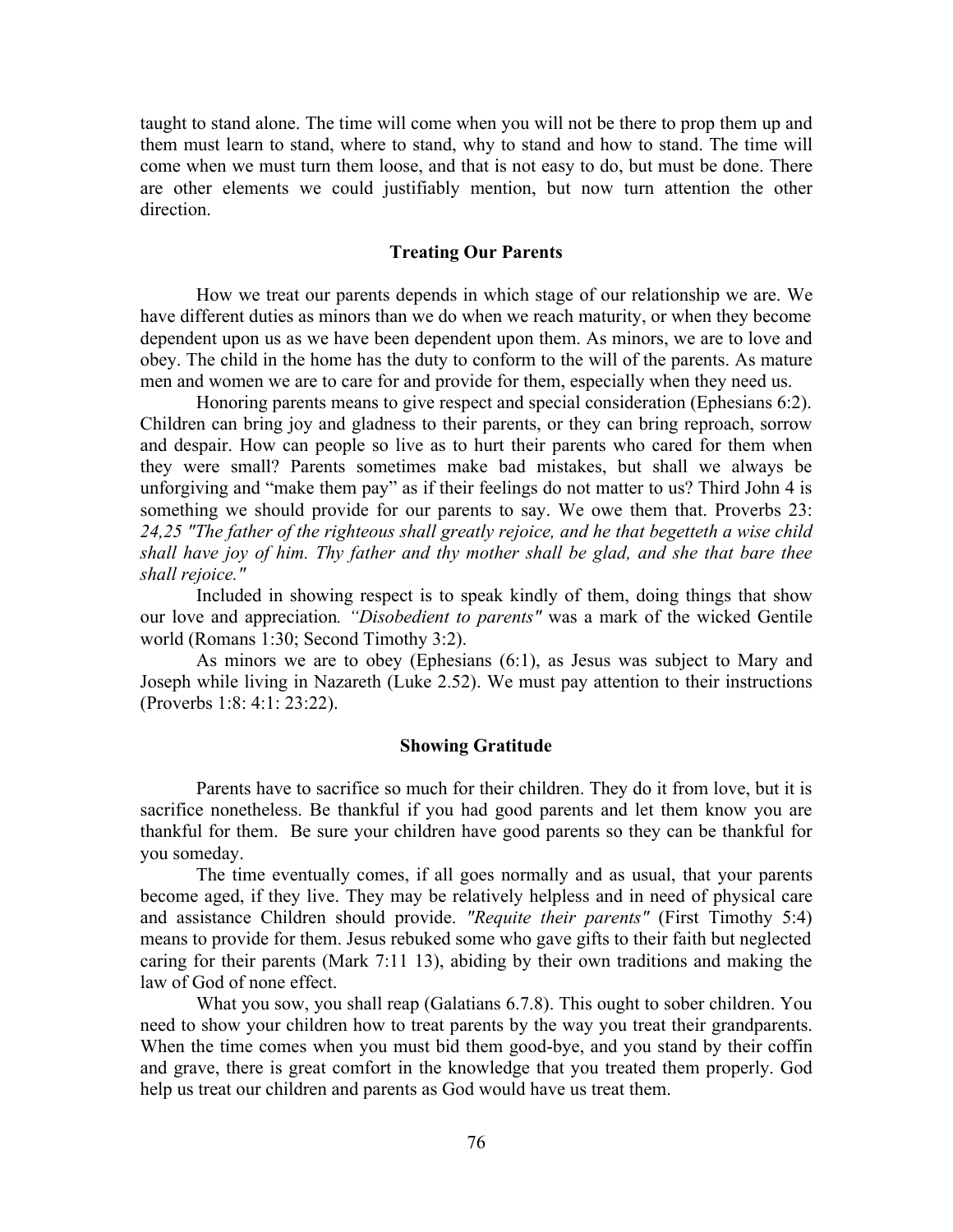## **STUDY QUESTIONS**

- 1. Discuss the physical and spiritual kinship we have.
- 2. How must children be treated?
- 3. In what ways can parents make children unnecessarily angry?
- 4. What are some of the primary functions of parents toward their children?
- 5. How are children to treat parents when children are young?
- 6. How are children to treat parents when parents become old?
- 7. What warning is given in this lesson to children regarding their parents?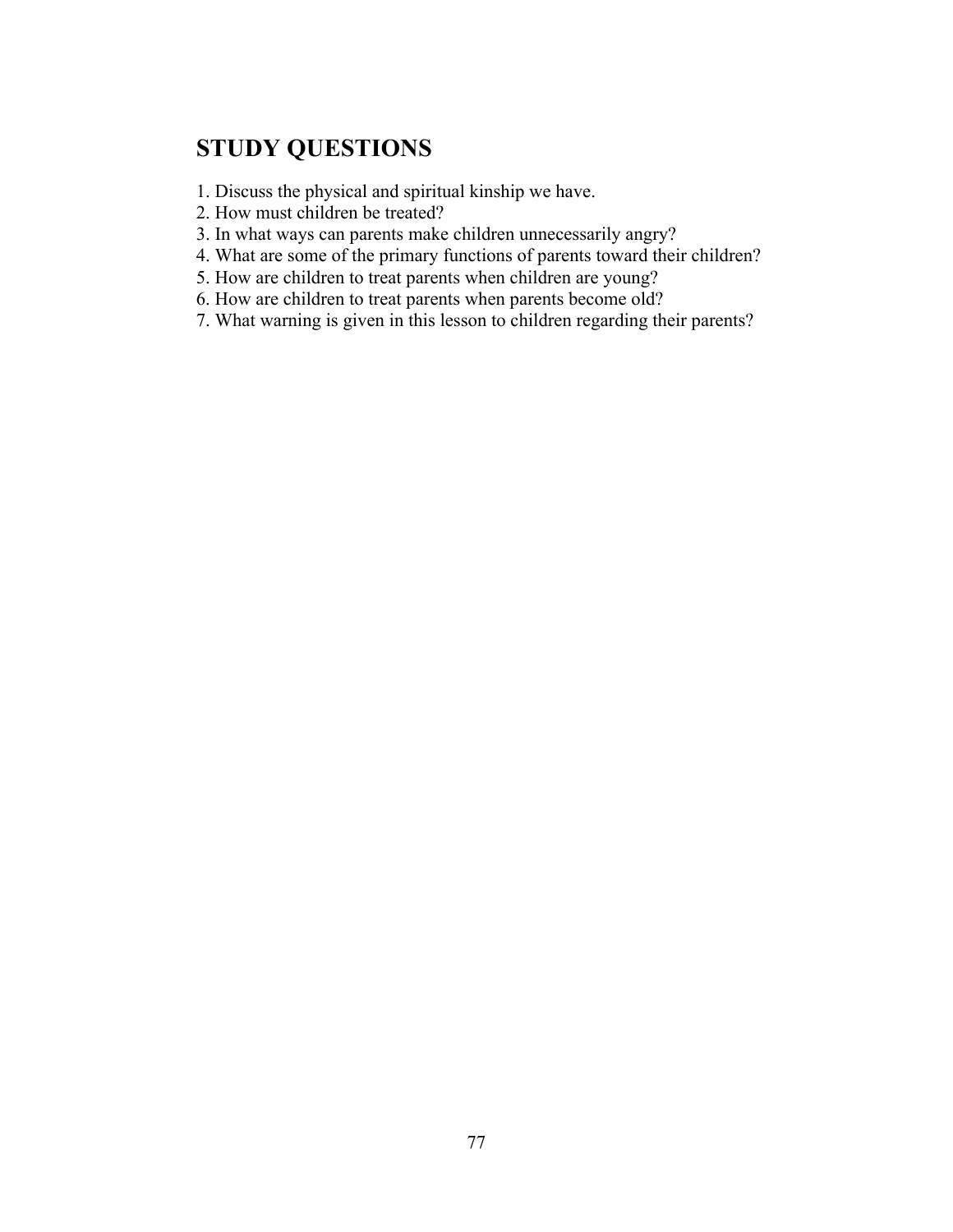# *Husband And Wife As A Team*

You should read Ephesians 5:23-33 before reading this lesson. That text serves as the text for the subject. Many of us consider ourselves most blessed to have been privileged to have the husband/wife team demonstrated before us by our parents. Many of us enjoy this teamship in our own marriages. For this we are grateful beyond expression. It seems that everybody ought to know that the husband and wife are to function as a team.

But it is also obvious, due to the havoc and breakdown found in many marriages, that a lot of people have not learned this fundamental truth. If more were aware of it and worked accordingly, there would not be the destruction of homes so rampant in our society today.

We are discussing an attitude and a matter of the heart. We are also focusing attention on a relationship. We can say that we are studying an attitude of heart that should be demonstrated in a specific relationship.

What is a team? The word is not used in the Bible with reference to marriage even though the concept is there as we shall discover. A team consists of people working together, yoked together, coupled, linked and cooperating for the common good. Webster defines the word and uses marriage to illustrate the meaning.

### **Different Yokes**

The word "yoke" can be understood in terms of a burden or an unbearable load as Paul used it in Second Corinthians 6:14, *"Be ye not unequally yoked together with unbelievers."* Or It can be understood to refer to a beautiful and intimate relationship of favor as Jesus used it in His invitation found in Matthew 11:28-20. *"Come unto me, all ye that labor and are heavy laden and I will give you rest. Take my yoke upon you and learn of me, for I am meek and lowly in heart, and ye shall find rest unto your souls. For my yoke is easy, and my burden is light."*

Being yoked in marriage requires agreement. Amos stated the great principle in Amos 3:3, *"Can two walk together except they be agreed?"* Teamwork demands consideration, communication, consultation, cooperation, companionship, and in marriage there must be the inclusion of Christ. Without these essentials the team simply cannot and will not function as its Originator intended.

### **Originally**

It was God's original and present purpose that the husband and wife function as a team, not separately, but as a complement to each other. Genesis 2:18, *"And the Lord God said*, *It* is *not good that the man should be alone; I will make him an help meet for him."* God did not say that it is wrong to be unmarried. But as it is stated in Proverbs 18:22, *"Whoso findeth a wife findeth a good thing, and obtaineth favor of the Lord."*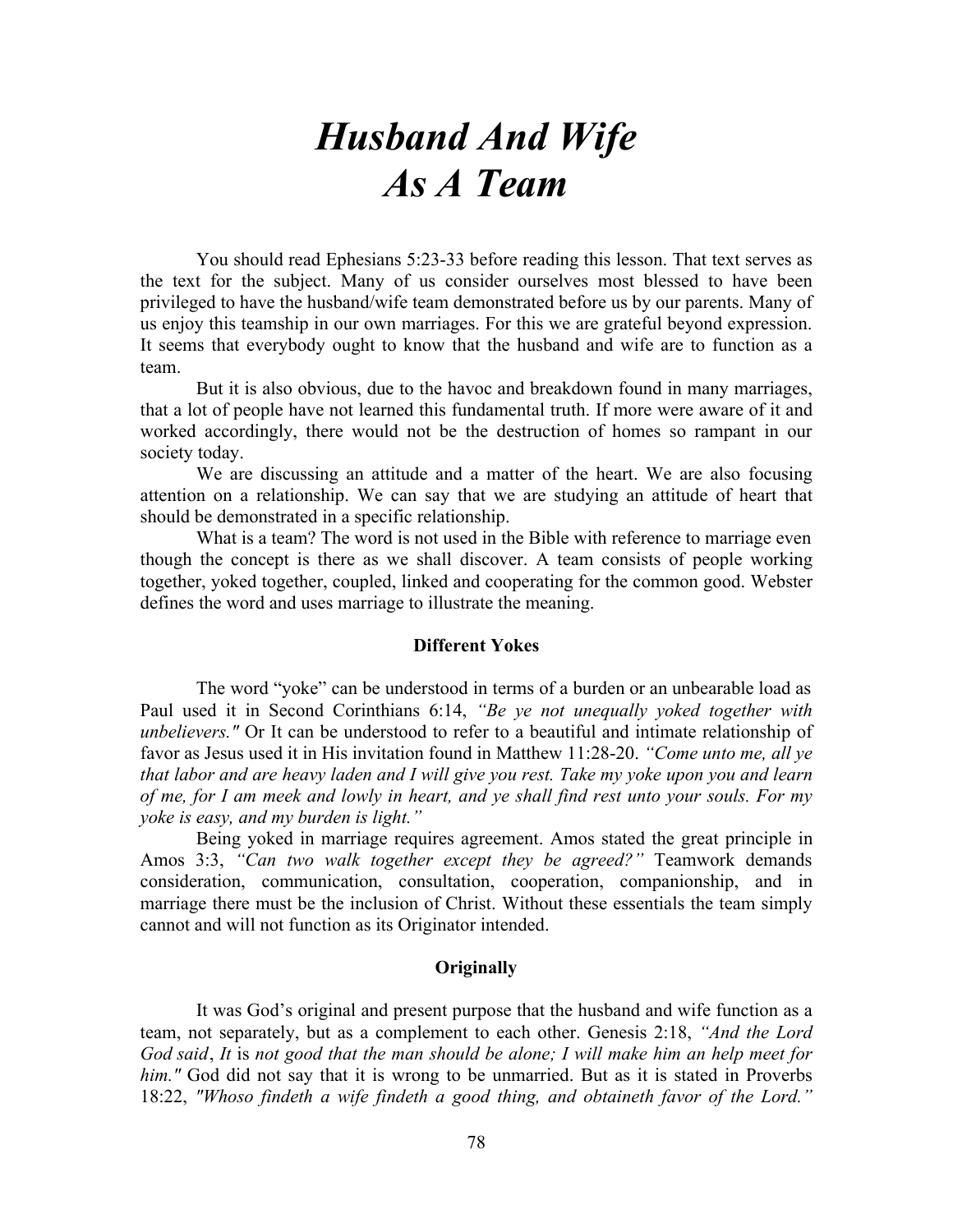Marriage is a blessing given to mankind by God. If we could summarize marriage with one word, we would choose the word "companionship." This is what God intends in marriage.

### **Several Biblical Phrases Show Teamship**

 Let us now read Genesis 2:20-25 where there are several phrases that show the teamwork we are considering. *"And Adam gave names to all cattle, and the fowl of the air, and to every beast of the field; but for Adam there was not found a help meet for him. And the Lord God caused a deep sleep to fall upon Adam,* and *he slept and he took one of his ribs, and closed up the flesh instead thereof; and the rib, which the Lord God had taken from man, made he a woman, and brought her unto the man. And Adam said, This is now bone of my bones, and flesh of my flesh; she shall be called Woman, because she was taken out of Man. Therefore shall a man leave his father and his mother, and shall cleave unto his wife; and they shall be one flesh. And they were both naked, the man and his wife, and were not ashamed."*

This teaching concerning marriage was repeated by Jesus Christ when He gave His will concerning marriage (Matthew 19:1-9). His will is as God planned and designed it from the beginning. All men everywhere are accountable to God through the teaching of Christ in this matter as in all others (John 12:48).

### **Composition of the Team**

 Notice the team composed of a husband and wife, not merely a man and a woman, nor a man and women, nor a woman and men, nor a man and man, nor woman and woman. Many have perverted this relationship, such as homosexuals, lesbians, adulterers, fornicators, etc. Of such Paul said that God had given them up to dishonor, vile affections and called them reprobate (Romans 1:24,26,28). While we have pity and concern for those who pervert themselves in any fashion, nobody can claim to be loyal to the doctrine of Christ and pronounce such things as anything other than sin which damns the soul.

Teamwork of husband and wife is seen in the phrase, *"bone of my bones and flesh of my flesh."* Understand the context. All the other creatures God had created had passed before Adam and none of them were suitable to be his companion. Nor was it expected that they would be. So God made a special creation for man that was suitable. The phrase, *"this is now,"* literally means, "this turn." The other creatures had their turn, so to speak, and were found unsuitable. Now it was the woman's turn, the special creation, and she was created suitable as man's companion.

Teamship is seen in the phrase, *"one flesh,"* There is a difference in flesh. All flesh is not the same flesh because there is one flesh of men, another flesh of beasts, another of fishes and another of birds (First Corinthians 15:39). We might add here that this passage, alongside many others, drives a spike through the heart of any attempt to harmonize the Bible with organic evolution, atheistic, theistic, agnostic or whatever. But the point as it relates to our theme is that God made man and woman of the same kind. They were two distinct personalities blended into one satisfying unit for the physical and part of the spiritual needs of both. It is as stated in Proverbs thirty-one, *"He trusts her... He praises her... She will do him good."* (Verses 11,12,28).

The word "man" is sometimes used in the Bible to refer to the male of the human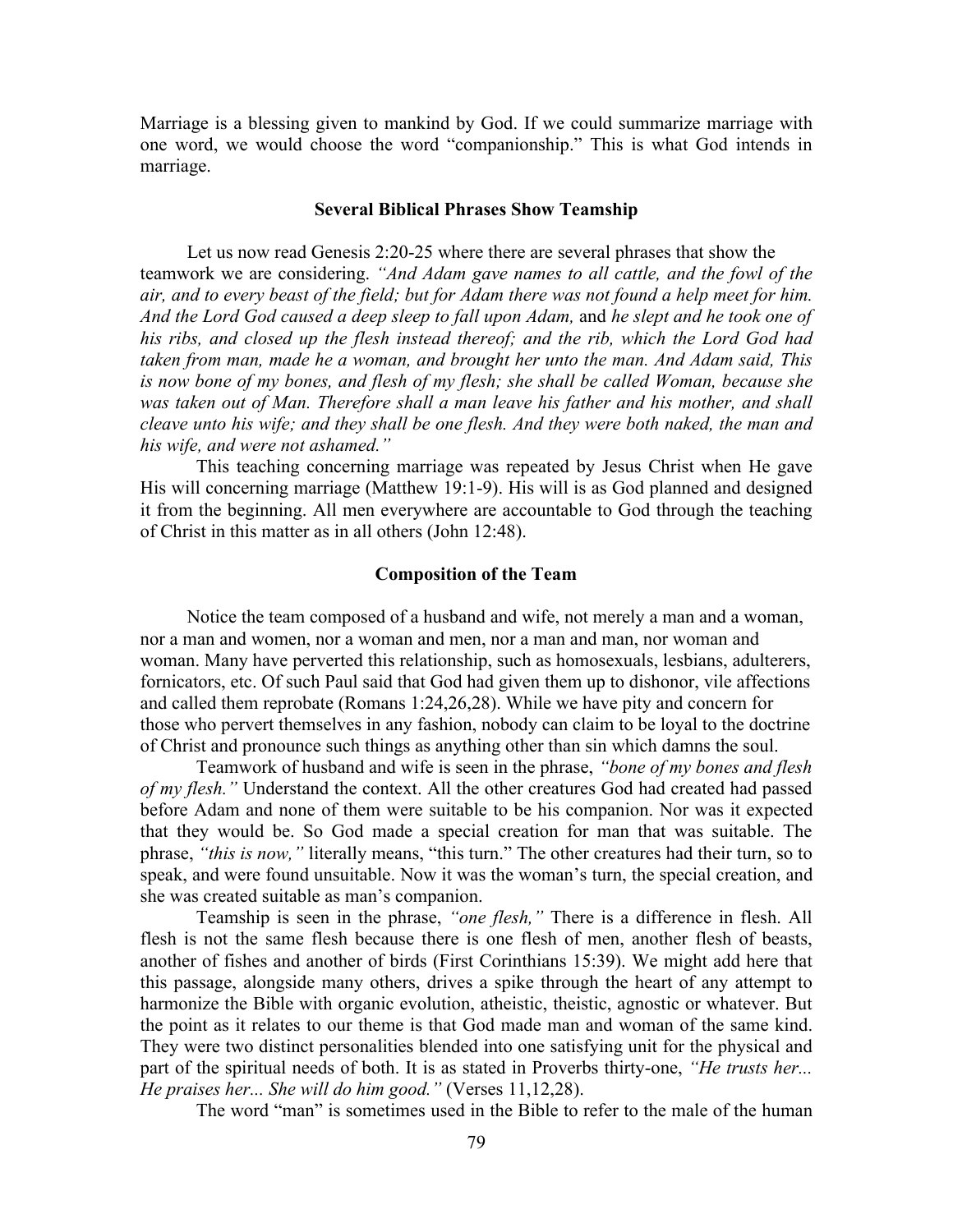family. Sometimes it refers to the whole human family, male and female. The man is the male man, and the woman is the female man. They were not Deity, nor animals, but humanity of the same kind and of one flesh.

### **The Closest Relationship**

This teamship is closer than the tie between parent and child. They were to leave and cleave one to the other. Prime allegiance belongs to each other above even the close tie of parent and child. If parents want to give a great gift to their children that will be of enduring strength for them throughout the life of the child, give them parents who truly love each other before all else this world offers. We are to love our mates first before everything except God. The beautiful truth is that when we love God first we will love our mate above everything else.

 Husbands and wives are interdependent on each other. *"For the man is not of the woman, but the woman of the man. Neither was the man created for the woman, but the woman for the man. Nevertheless neither is the man without the woman, neither the woman without the man. in the Lord. For as the woman is of man, even so is man also by the woman; but all things of God"* (First Corinthians 11:8,9,11,12).

### **Anti-Marriage**

We hear much criticism today against the very institution of marriage. Some complain that in marriage you lose your individuality. We can never completely lose our individuality. We shall stand as individuals before God in the judgment (Second Corinthians 5:10). But in any human relationship, including marriage, there is the sacrifice of some individuality. Why just attack marriage and not all other human associations? This is because many want the physical privileges in marriage without the duties in marriage.

In marriage each is an individual with distinctive roles for which each is especially made to fulfill. We should assist each other in fulfilling these God-given roles in life. Neither is the master of himself or herself, but each seeks the highest good of the unit. This is what "agape" or love embodies and involves.

### **What it Requires**

Teamwork in marriage requires compatibility, companionship, nearness, personal involvement, cooperation, but also Christ. We need to understand that any disposition of marriage that omits God cannot be what marriage is intended to be. There are three involved in marriage, not just a man and a woman. There must be the inclusion of the Designer, Originator and Giver of marriage, who is God. Many problems arise because people fail to understand and accept this. Many problems could be solved, even avoided, if all would respect this fact of truth. False doctrines arise because some have failed to respect both the individual and collective duties each has toward God. Marriage is not merely a social relationship, economic arrangement, or just a legal contract. It is a holy, sacred, God-given relationship. Without God in marriage it is lacking in a basic fundamental ingredient.

This attitude of teamwork must manifest itself in a number of areas. Husbands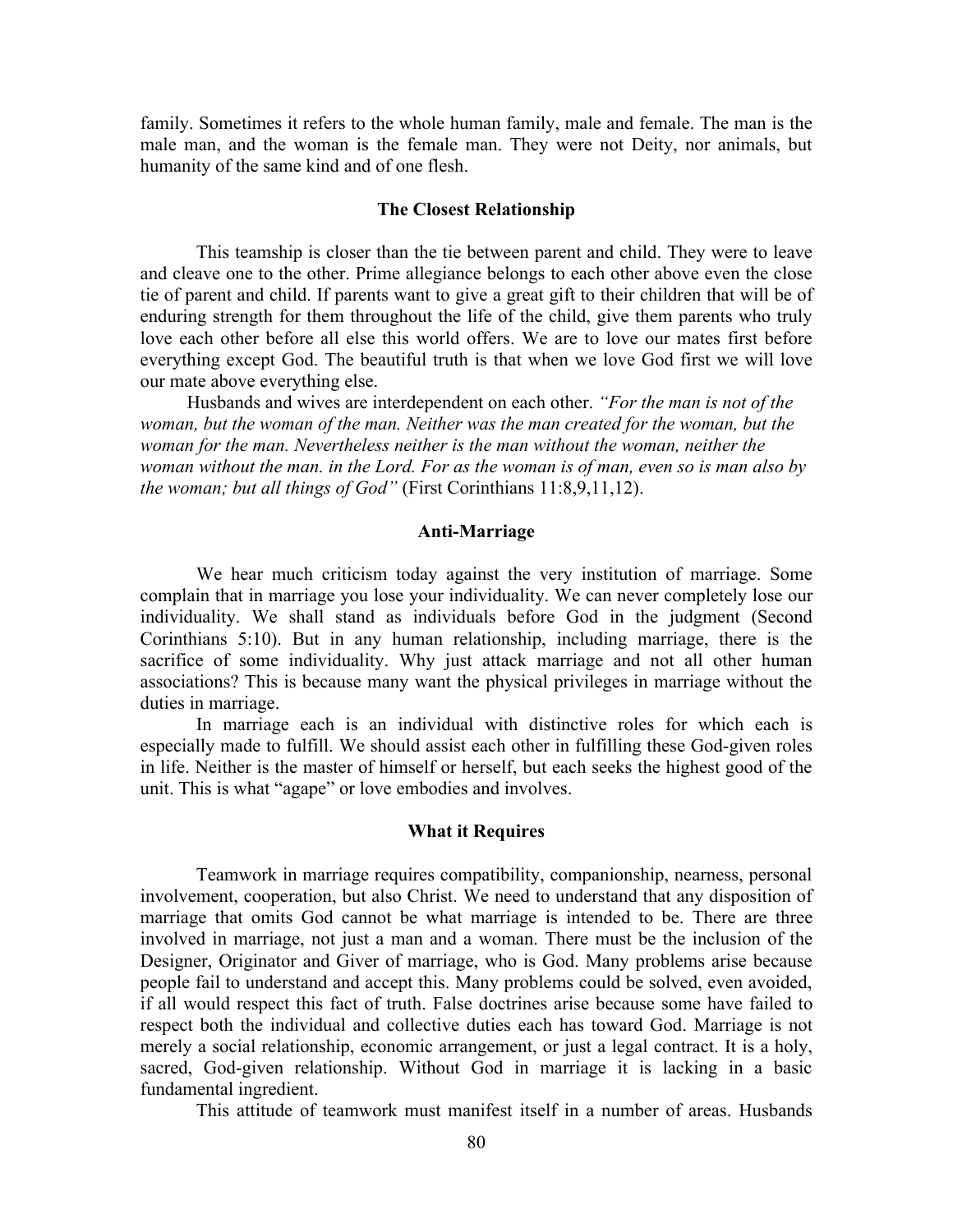and wives are like a lock and key, or two blades of scissors. They cannot and do not function properly by themselves.

There is teamwork in the conjugal or sexual relationship. Paul wrote, *"Nevertheless, to avoid fornication, let every man have his own wife, and let every woman have her own husband"* (First Corinthians 7:2). This "added language" of love, the expression of love, the satisfaction of pure and holy emotions and desires within marriage is reserved for the members of the team. Outside of marriage it is an abominable transgression against God, society, one's mate, self and family.

There should be teamwork in the rearing of children. Genesis 1:28 tells us that God blessed THEM and said to THEM to be fruitful and replenish the earth. Both have a duty, not only in bringing the child into the world, but also in the upbringing, training and care of the child. This includes setting goals, priorities, discipline and provision. The child is not my child or your child, but "our child."

There should be oneness in handling the finances of the home. This is a source of problems among many. Some talk about "her money and his money." This is foolish. You may not agree, but you need to consider this point more seriously. Money problems have caused much strife in marriages. An understanding that in marriage it is no longer "me, my, mine," nor "you and yours," but it becomes "we, us, ours" in everything.

Teamwork demands loyalty to one another. This would eliminate many problems. Nobody from outside the marriage can intrude into a marriage where husband and wife are loyal to each other. This includes having and showing respect for each other's feelings, refusing to embarrass and destroy the other.

### **For Life**

Teamwork in marriage means you are together for life, in good times, bad times, sharing joys, sorrows, loads, burdens, in sickness or health, adversity or prosperity, not pulling apart, not pulling against, but pulling with each other. It is a case of "me and you against the world."

The words of Ruth state the idea. *"The Lord do so to me and more also If ought but death part thee and me."* Jesus said, *"What God hath joined together, let not man put asunder."*

### **A Basic Point**

Teamwork in marriage means being united in THE FAITH. It is not enough to be united in a faith, but THE FAITH. Both ought to be Christians as the Bible teaches. Unless both are in Christ there is no standard by which to measure, no rule for making decisions, no guide for life, no basis for solutions to differences. Let us teach our young to marry *"in the Lord."* So many who have ignored this teaching have lived to regret it and more are lost to the cause of Christ than remain faithful in a religiously divided home. The best team is one composed of a Christian husband and a Christian wife. It is difficult enough at times to resist the devil when you are standing together. How much more difficult when you are divided in the most important matter of life, your relationship to God. Like machinery, it is not the revolutions that wear out the machine, it is the friction. When both are Christians you have the oil that will keep down friction.

We need to teach our young, as many of us have been taught, that the primary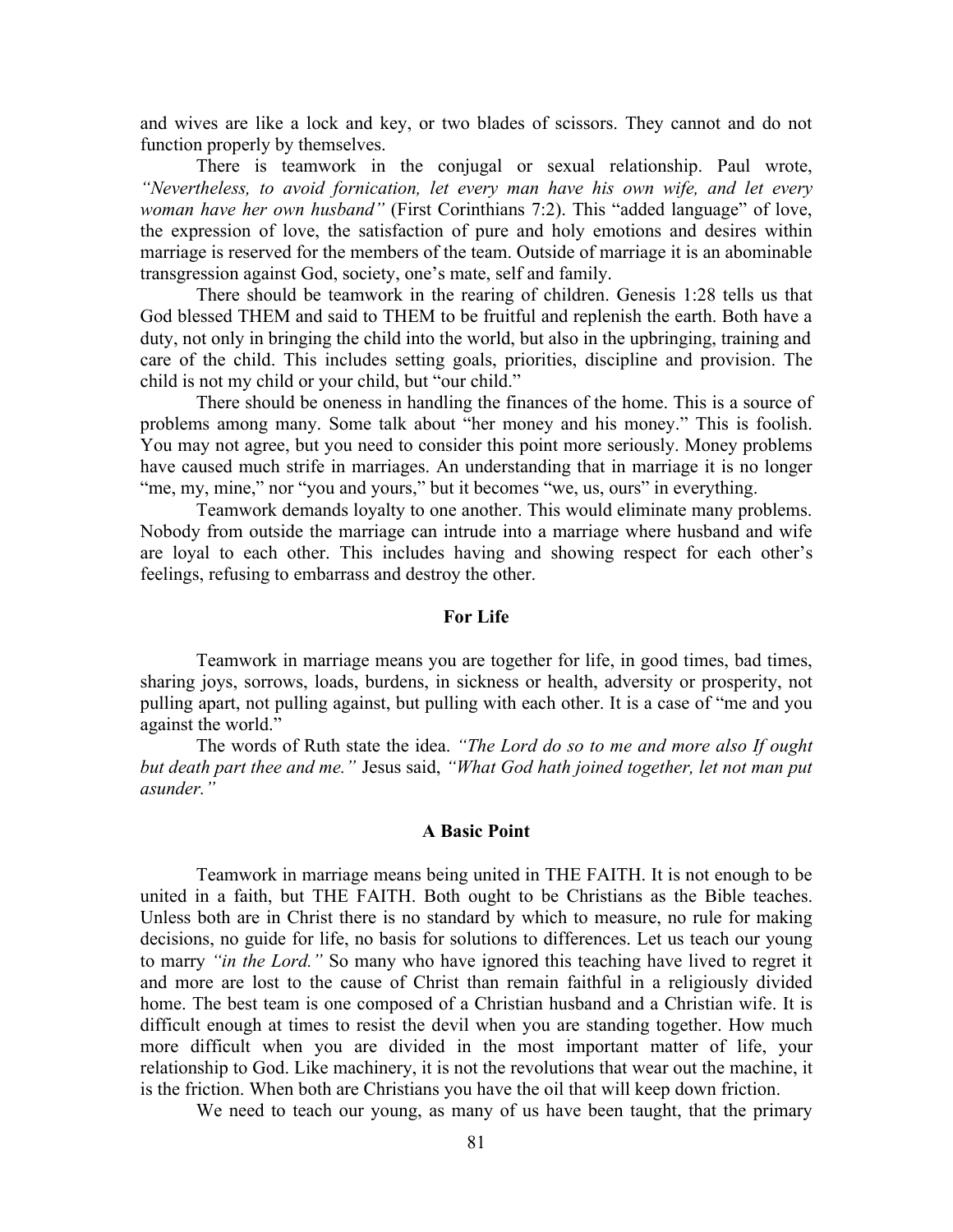goal in marriage is to help each other get to heaven. This is a statement of Peter, *"...dwell with them... as heirs together of the grace of life"* (First Peter 3:7). Recognize that you both are precious souls, precious to each other and precious to God.

### **The Leader**

Every team must have a leader. In God's plan the husband is the leader of the home. This does not please everyone. But it pleases all who love God (Ephesians 5:23).

There are alternatives to teamwork. What are these alternatives? There is frustration, estrangement, heartbreak, betrayal, harsh words, bitterness, regret, agony, broken homes, scarred children, ruined lives, separations, loneliness, hatred, handicapped youth, lost souls. Unless the God-designed team functions as God has designed it, Satan will run in some substitutes that will destroy everyone involved.

### **Value of Experience**

While watching a sporting event and playoff games I heard one commentator say, "Have you noticed how that most of the time the teams with experience are the ones that make the playoffs." He was simply observing how experience makes the team more effective. This is true in sports. It is also true in marriage. You learn to think alike, work smoothly, understand each other, grow together, where one stands, two stand, and you never walk alone.

We speak of newlyweds and how they seem so well suited for each other. Bless their hearts, they may well be. But they are not near as well suited as they shall become as they go through life together.

God's team consists of a husband and wife, living together, loving God and each other, in the oneness of marriage, and in Christ.

## **STUDY QUESTIONS**

1. What does the Bible use to teach the relationship between Christ and the church?

2. What is a yoke? Is it good or bad?

- 3. How would you define a team?
- 4. What Biblical phrases in Genesis 2 show teamship?
- 5. What are the requirements for a good team?
- 6. In what areas must there be teamwork in marriage?
- 7. Who is to be the leader of the team?
- 8. Discuss the value of experience in having a good team.
- 9. What is the proper composition of the marriage team?
- 10. Marital relationship is even closer than what other very close relationship?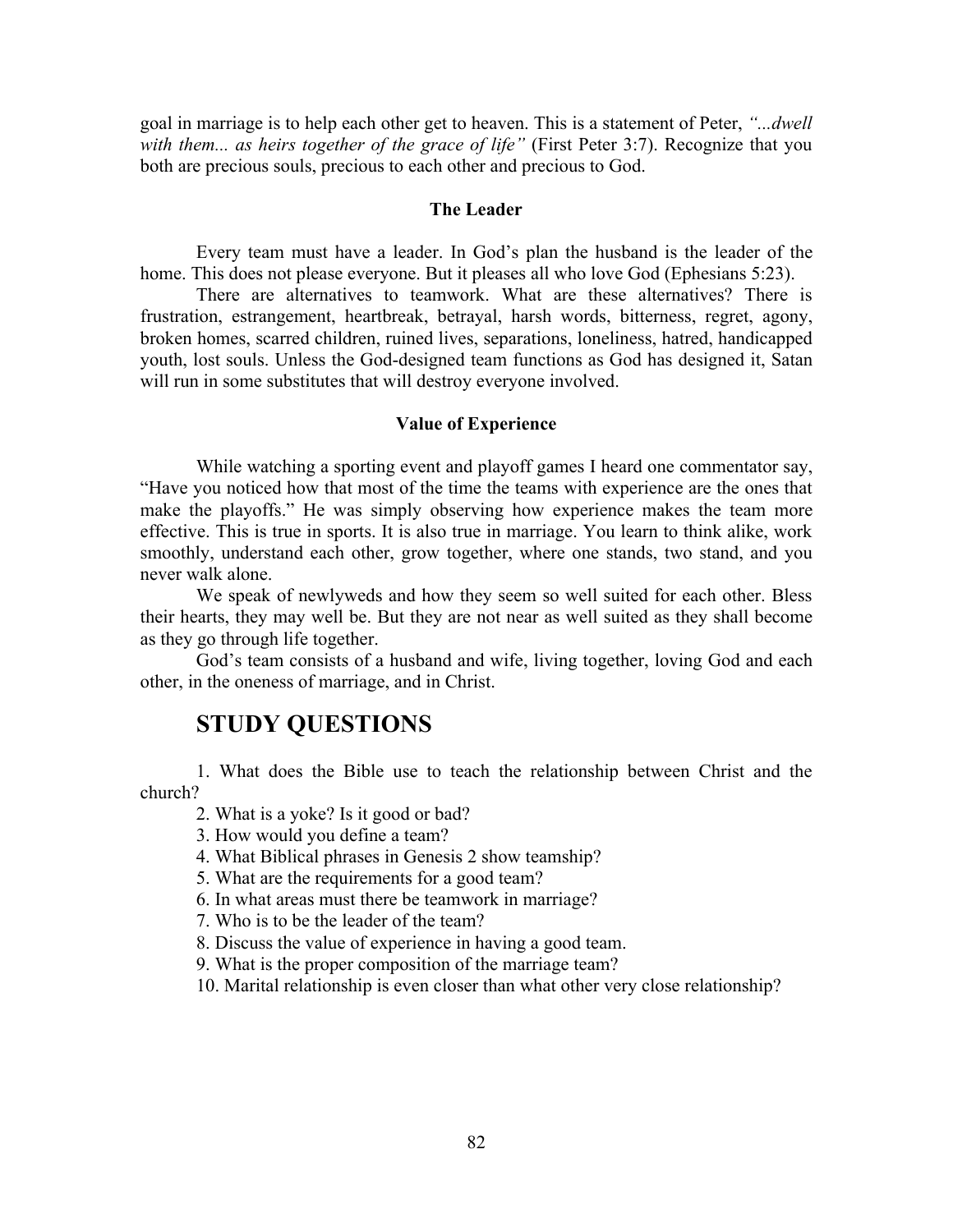# *Illegitimate Children*

Our lesson concerns a very serious moral problem that has devastating repercussions upon society, the economy and the spiritual welfare of many people. It is a problem that threatens to erode civilization and respect for the Word of God. We are told that one of six children born in our nation are illegitimate. In some ethic groups the rate is over fifty per cent.

An illegitimate child is a child born of a woman, the father of which is not the husband of the woman, therefore, the child does not bear the father's name. It is a child born out of wedlock. The child is born as the result of sinful sexual conduct.

The extent of this problem has grown by leaps and bounds in recent years due to the so-called "new morality," which has given license to any and every kind of sexual relationship without limit. Thousands upon thousands of children are being born to unwed parents. Homes are operated for unwed mothers, government expenditure has increased for both the care of the mother as well as the children. Many of these mothers are teenagers, if not most of them. This does not take into account the thousands upon thousands of unborn children who are murdered each year by some form of abortion, legal and illegal. The figures are staggering because of their enormity and grow upward year by year.

Nor does this take into account the lowered morals of those who conceive the child out of wedlock but who are married before the child is born. Marriage does not place a robe of sanctity around illicit sexual relationships that occur before marriage. The child born of pre-marital sex is not counted, however, as an illegitimate child even though the child was illegitimately conceived.

There is no way to be accurate regarding the extent of the fornication and adultery that evidently runs rampant in society. The shame and disgrace of conceiving a child out of wedlock, bearing a child out of wedlock, being sexually immoral, has been removed to a great extent because of the acceptance by society of sin, the defiance of the will of God, the lack of consistency among religious people between word and deed, the general decay of morality across the board. The sin regarding illegitimate children is not a sin of the children. It is actually a misnomer to declare the child illegitimate as if the child was in some way evil.

The child is as innocent of sin as any other child. The man and woman who produce the child are the ones who are illegitimate and immoral. The extent and influence of their sin resounds far beyond the birth of the sinless child.

### **No Double Standard**

Sin is no more chargeable to the woman than to the man, or vice versa. Even though the world has often had a double standard in such matters, there never was a double standard with God. The shame of the double standard has been largely removed in recent years because now more and more people do not consider it shameful to violate God's laws of morality anymore. While women may bear more of the problems caused by a child born out of wedlock, this due to the physical production of the child, giving birth, caring for the child, and finding ways to support the child, the guilt of sin is as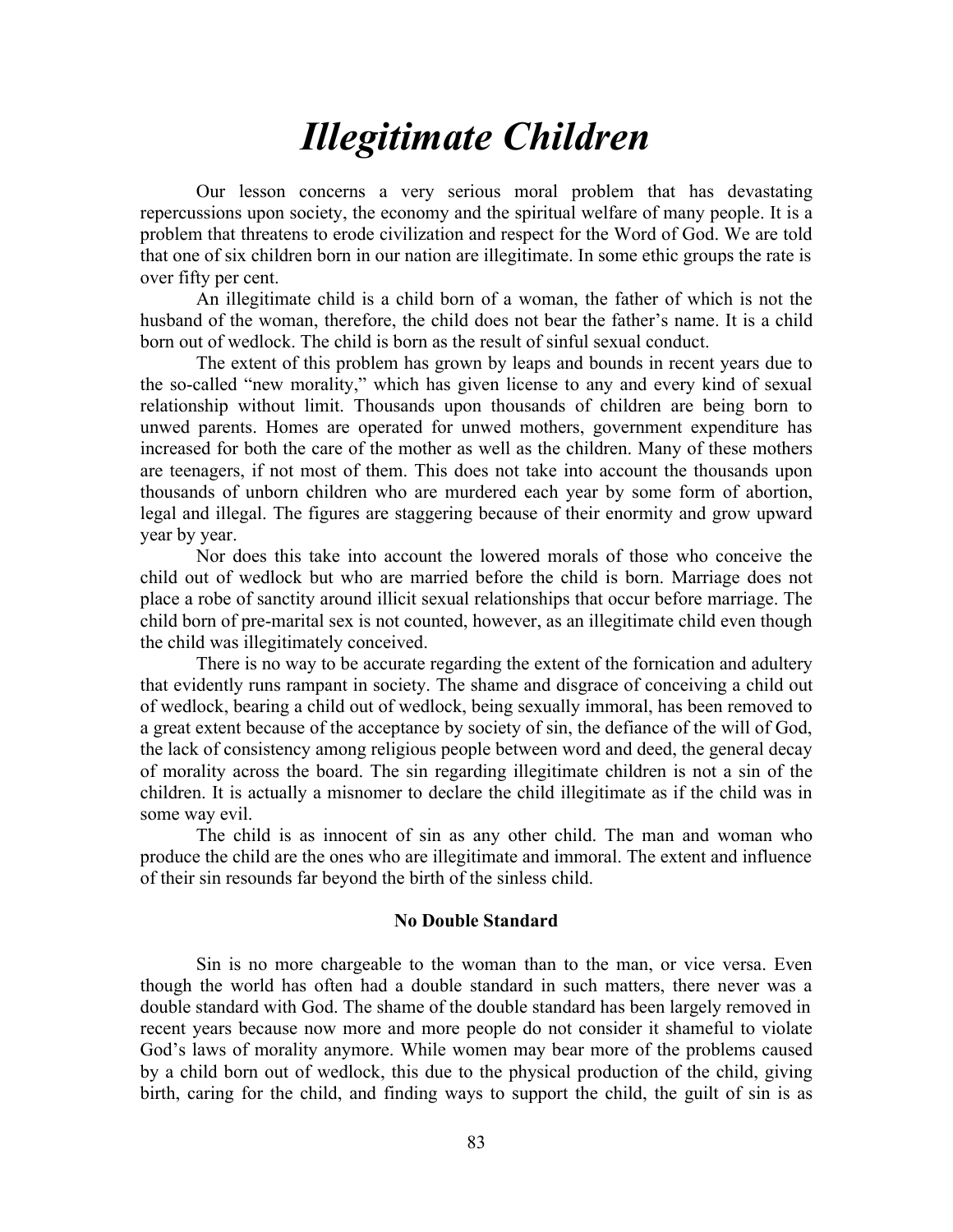damnable to one as the other. Many men have been led to believe that if the woman with whom they commit fornication should conceive that the problem is altogether her problem. But both have contributed to the damnation of the soul of each other.

We hear a lot of talk today on the subject of abortion that the woman should be given the right over her own body. Nobody disputes that. What some deranged minds cannot understand is that she has exercised the control over her body when she gave herself to illicit relationships. Once a child has been conceived there is more than just her body that must be considered. She had control over her body and she ignored the sin and responsibility that inescapably accompanies this conduct.

The problem of illegitimacy, illicit sex, is not confined to any one social or economic level of people. It is a moral infection that has invaded the rich, poor, educated, uneducated, black, white, and every group, including church-going people. Many are aroused over the social problem and the health problems, but not so much because of the offenses against morality. They are aroused because of the increasing tax burden this willful defiance of God has produced. The costs are rising and the burden is appalling. But the Christian is concerned because of his hatred of sin and love for souls. It is this moral and spiritual failure and breakdown that grieves the heart of the child of God far more than any other related consequences.

### **Teach Morality**

It is true, however, that this scar of sin occurs far less among those who have been taught morality, who know they are not merely animals that have evolved, who realize they are responsible before God and man for their behavior, and who retain some selfrespect and personal dignity. Anyone who does not have respect for the value of Bible study, religious training, moral teaching, Christian principles and human dignity simply does not understand the only remedy and solution to this increasing blight among humankind.

Once it is known that a child has been conceived out of wedlock there are great problems to those involved. The first impulse is to chastise and rebuke those who sin. But it is really too late for preaching. If preaching is to be done it must be the condemnation of sin and the plea for repentance that seeks forgiveness. But what has been done cannot be undone. There is no way that minimizes the enormity of the sin, however.

Parents weep many tears wondering, "Where did we go wrong?" regarding their children who get so involved. Very likely it is not what was done wrong, but what was not done at all. It is frightening to know that over half of those under twenty years of age are receiving no kind of moral training from anybody anywhere. The neglect of proper guidance and teaching is a tragedy. Providing biological information and "birth control" devices does not resolve the problem. The problem is the lack of morality and respect for God. When moral teaching is neglected by parents, or ignored by youths, what else can be expected except the results of sin and the just recompense of reward? It is a spiritual tragedy of the worst sort.

### **Disobedience**

What all must come to realize is that illicit sexual relationships are demonstrations of disregard for God. It is a gross disrespect for His authority. It is sin. Many who know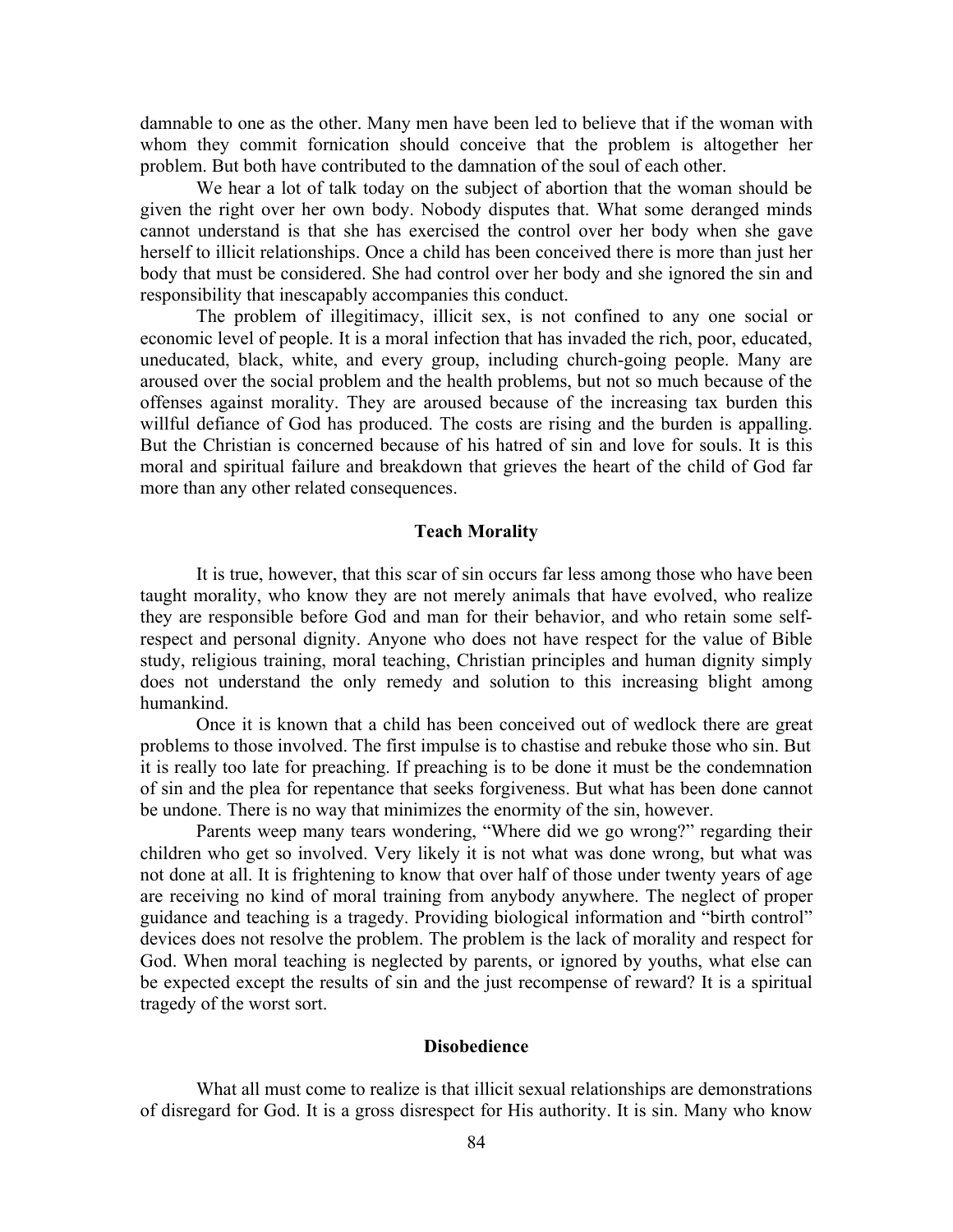the truth ignore the truth. Mere knowledge of God's will is not enough, even though essential. There must be the determination to comply with His will. With this "do-yourown-thing" attitude that is so prevalent today, and being promoted on every hand, illegitimate children are inevitably some of the consequences.

Illicit sexual activity is sometimes provoked by the lack of security in the home. With the enormous divorce rate, single parent homes, mothers working outside the home and children cared for by others, the security level for many children is at rock bottom. They seek companionship and acceptance. When parents are so busy they cannot take care of their children, seeking acceptance for themselves from almost any quarter, their children act similarly and find themselves in sin.

Boys have deceived girls into suggesting that sex is a proof of "love." It is the very opposite when the sex proposed is between two who are not married. Nobody who really loves another will ask that they damn the soul to prove anything. You do not prove love through sin. You prove love by refusing to sin.

Weak fathers, dominant mothers, children even with plenty of money but a scarcity of morals, creates insecurity and feelings of not being wanted. To feel wanted many have dissipated their bodies in fornication. Empty houses, loose supervision, worldly ambitions, peer pressure and the neglect of God in the home is at the root of the whole sordid and hideous scene. The craving for pleasure, material things, attractiveness and getting ahead have ruined the lives and eternity of millions.

### **Can We Blame These?**

Some have blamed society, finances, education and other factors that likely have contributed somewhat to illicit conduct. But there are many who are poor, who live in deprived areas, who have not had every educational opportunity, but who have been taught truth, and who are not among the immoral.

There will ever be the natural curiosity among the young about the opposite sex. Parents have failed to teach children regarding the body. As a result, many today are clamoring for the schools to do the job, often by teachers who are so stupid as to think that sex can be properly presented in a vacuum of moral teaching. True, too many children get their "facts of life" from the back alley, restrooms, locker rooms, dirty jokes and filthy conversation. But this only aggravates the problem.

The disrespect for God's laws regarding marriage, the sacredness of marriage, the permanency of marriage, faithfulness in marriage, the laws of God as to who is and is not marriageable, all have paved the way for the moral breakdown that brings children into the world with father and mother not married to each other. Some are led to think that all sexual activity is evil rather than a beautiful, God-given expression reserved for those who are married to each other.

Even in the church there are those who have left God's law about marriage and divorce, granting divorces for any cause, granting the right to marry to almost anybody, no discipline in the church toward those who defy God's teaching. They have surrendered to the ways of the world and are trying to accommodate sin and convert God to fit sinful mankind. We should not think that God will hold such false brethren guiltless of their false doctrines and wicked practices which they promote.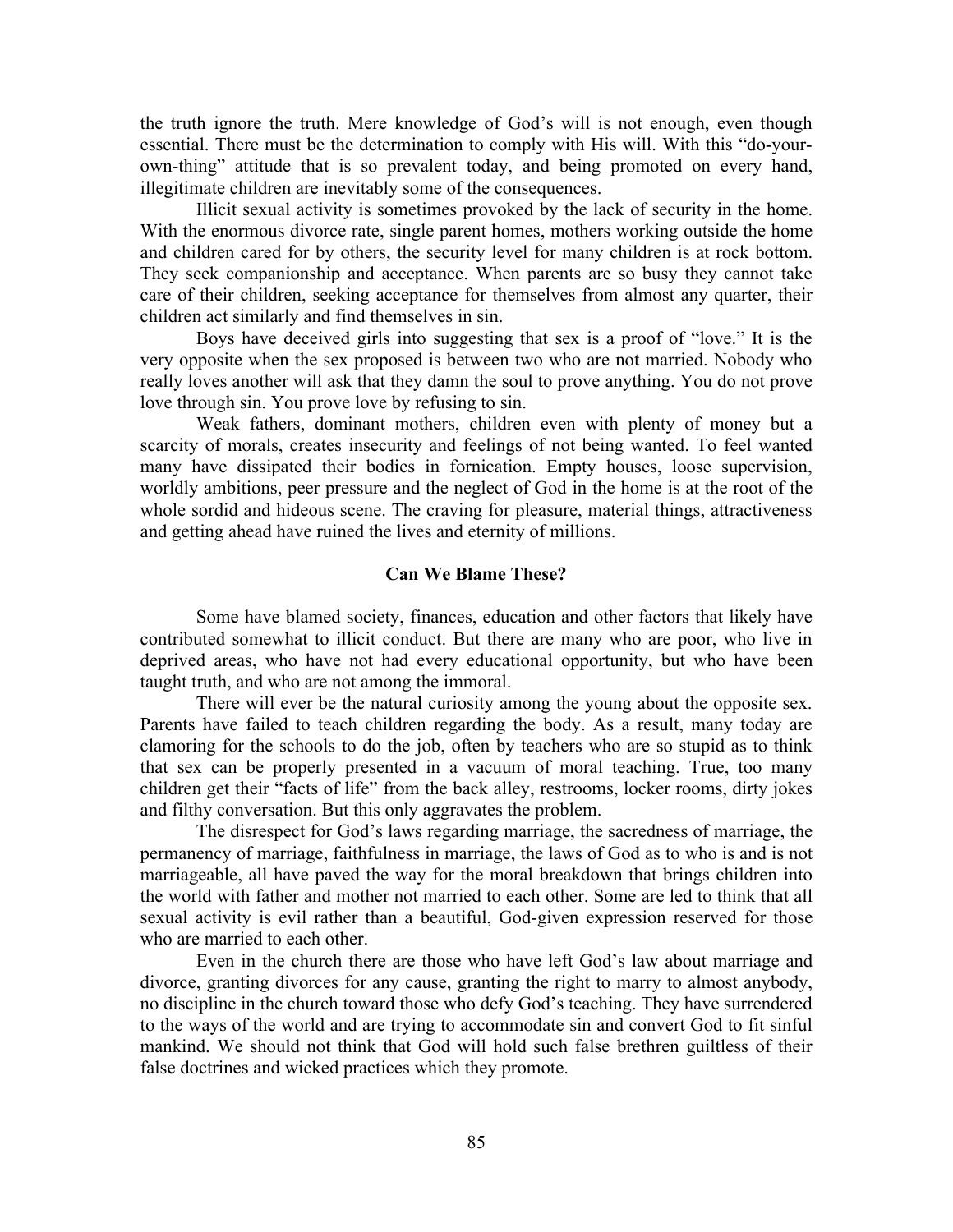### **The Solution**

The only real solution to the problem is to prevent illicit sexual conduct. Once one has sinned we must strive for the conversion of the heart, repentance and restoration through forgiveness. But why should so many have to suffer the agony of sin, the disgrace of bearing a child out of marriage, the regret and pain that shall forever follow? Why must there be the flow of grief that sin brings? God has given us the way to go. Why should we not walk His way?

There must be a recognition that fornication is sin. Galatians 5:19-21 is a list of *"works of the flesh"* which if practiced prevents entrance into the kingdom of God. The first two sins are adultery and fornication. Ephesians 5:3 teaches that fornication is not even to be named among saints. Colossians 3:5 mentions fornication that is to be mortified or put to death. *"Abstain from fornication"* is the instruction of First Thessalonians 4:3. First Corinthians 6:18, *"Flee fornication."*

Among the works of the flesh is also lasciviousness. This is that which inclines toward lewd and immoral thoughts and actions. Therefore, there should be teaching against the modern dances, pornographic literature, running with the "fast crowd," late hours, and other such things that provoke the loss of control of passions. The skimpy attire and immodest clothes many wear in order to be fashionable have tempted the very sinfulness that results in children being born out of wedlock. Petting, beach parties, filling the mind with the sex-oriented movies and television programs all contribute to the breakdown of moral restraint and obedience to God.

### **Forgiveness**

Sin can be forgiven. But the scars of sin plague the one who commits sin throughout the rest of life. This is surely so evident with the sin of illicit sex that results in conception of a new life. Regret is a difficult matter to overcome. *"Be not deceived, God is not mocked. For whatsoever a man soweth, that shall he also reap"* (Galatians 6:7). Efforts to cover the fornication and birth of children conceived out of wedlock do not succeed. Giving the child for adoption seldom really solves the problem. At best, it only shifts it elsewhere. Marriage can partially cover conception out of wedlock as far as giving the child a name. But only the blood of Jesus Christ can cleanse the souls stained in fornication.

We must provide for the oncoming generations a sense of purity, decency, morality, responsibility, security, proper companionship, care and genuine Christian love. We cannot rely upon the unwanted conceptions, the possibility of disease and other such factors to motivate people to morality. We must teach them the love of God and respect for His ways. Only then can there be a significant dent made in the distress and shame of what is called the problem of illegitimate children.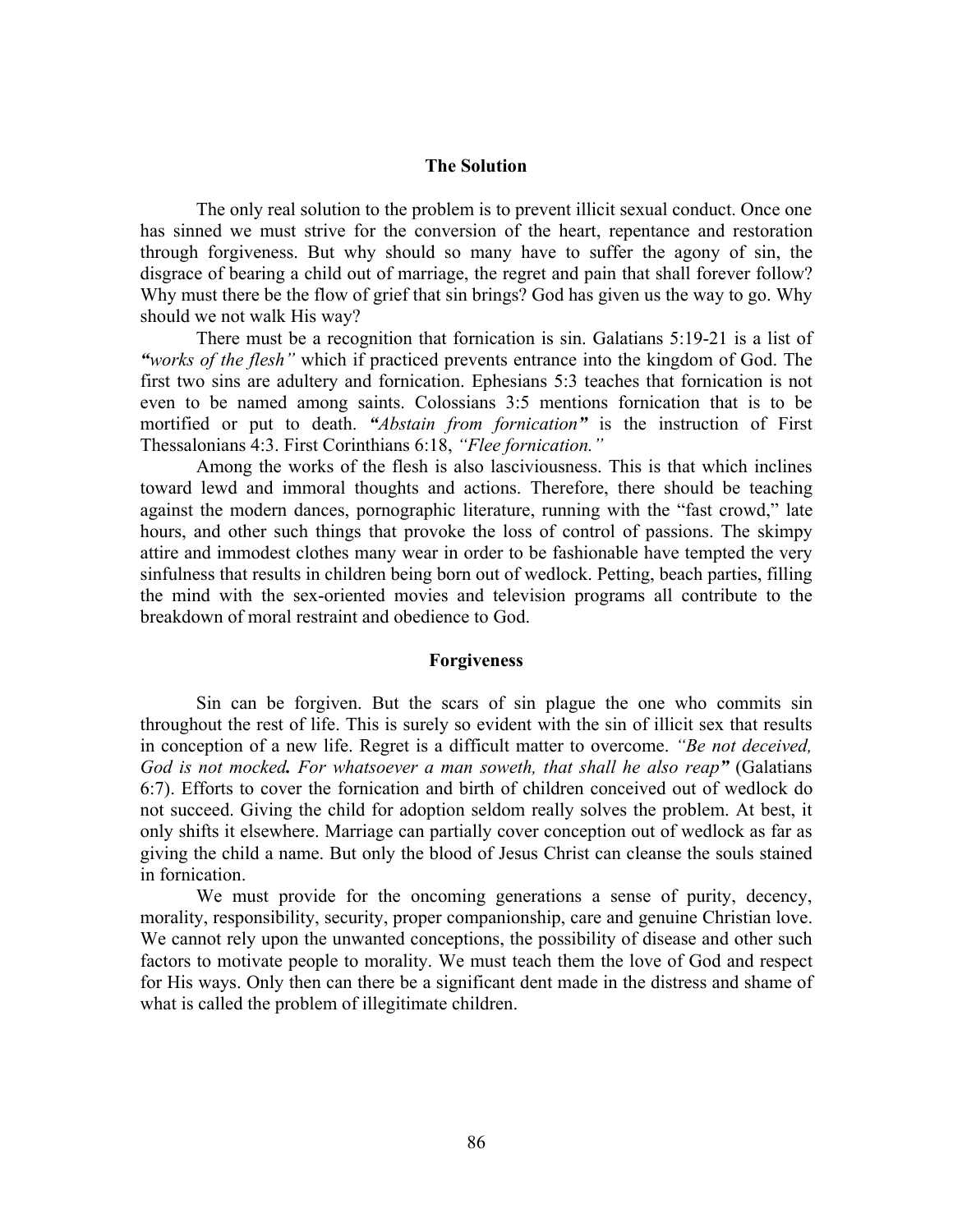## **STUDY QUESTIONS**

- 1. What is usually meant by "illegitimate children?"
- 2. Is there a double standard in morality?
- 3. Who sins when a child is born out of wedlock?
- 4. How can this moral blight be corrected?
- 5. On whom does the blame rest in such cases?
- 6. Can immorality be forgiven?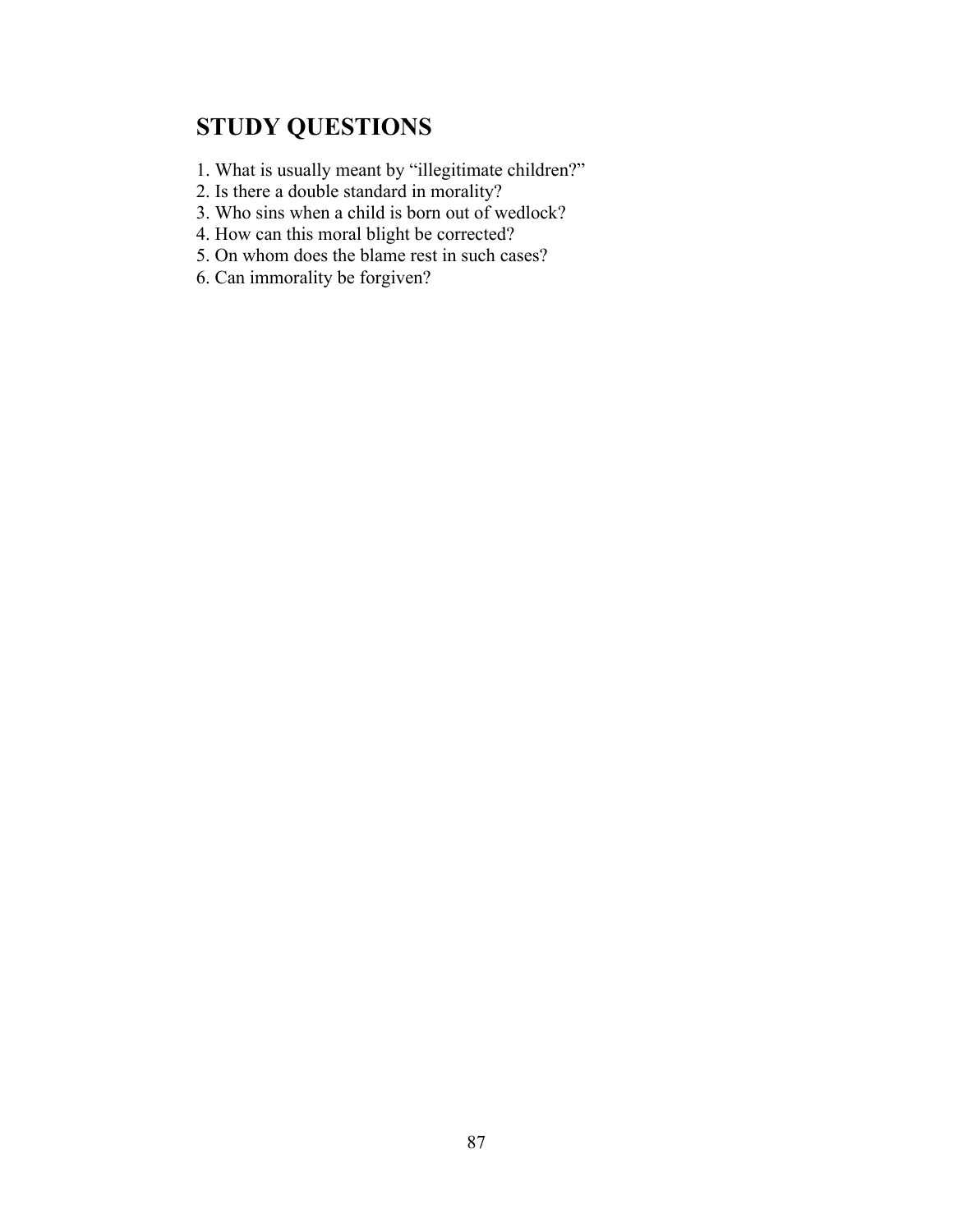## *Is the Young Man Safe?*

We who are older should sense more keenly the responsibility that we have toward those who are younger whether we are parents or simply interested in their welfare. There are probably no verses in the Bible that should strike a parent with attention more than Ephesians 6:4 and Proverbs 22:6. *"And ye fathers, provoke not your children* to *wrath, but bring them up in the nurture and admonition of the Lord."* "*Train up a child in the way he should go, and when he is old, he will not depart from it."* Our lesson centers on one of the tragic questions of the Bible, asked by King David as he sat at a gate of a little place called Mahanaim which was but a short distance from Jerusalem. He was not there by choice but had been driven there as a result of a revolt against him led by his own son, Absalom. The question was, "*Is the young man Absalom safe?"* (Second Samuel 18:29).

### **About Questions**

The Bible raises many questions and they are not all asked for the purpose of extracting information. The very first question of the Bible was asked by the devil. *"Hath God said ye shall not eat of any tree in the garden?"* (Genesis 3:1). This was not asked for information, but as a means of creating confusion and doubt in the mind of Eve. The devil knew that doubt was the first step toward disobedience.

Another question was asked by God of Cain, *"Where is thy brother, Abel?"* This was an embarrassing question to Cain, seeing how he had murdered his brother. God knew what had happened, but raised the question to impress upon Cain his responsibility and the enormity of his crime. Cain responded by asking a question, *"Am I my brother's keeper?"* He asked this in an effort to escape his guilt.

Job asked, *"If a man die shall he live again?"* Christ asked, *"What shall it profit a man if he should gain the whole world and lose his own soul?"* Neither of these questions sought information, but showed the inestimable value of the soul.

Some questions are asked in order to trick, deceive, entangle and ensnare. But David's question was asked for information. He wanted to know. *"Is the young man* safe?" It is somewhat strange that this would be the question on his lips at that time, considering the manner and character of Absalom and the events of the moment.

### **Absalom**

Absalom was a very wicked person. He was murderer, having killed his halfbrother, Amnon. Because Amnon had ravished Absalom's sister, Absalom took the law into his own hands and punished Amnon by death. Prior to killing Amnon he had nourished hatred and vengeance in his heart for two years. As a result of his crime he had to flee from Jerusalem for three more years before he tried to use Joab, David's captain, to make reconciliation for him.

When Joab refused to intercede on his behalf, Absalom resorted to blackmail and violence, threatening to destroy the crops of Joab unless he helped him.

When he returned to Jerusalem he remained there for two years before being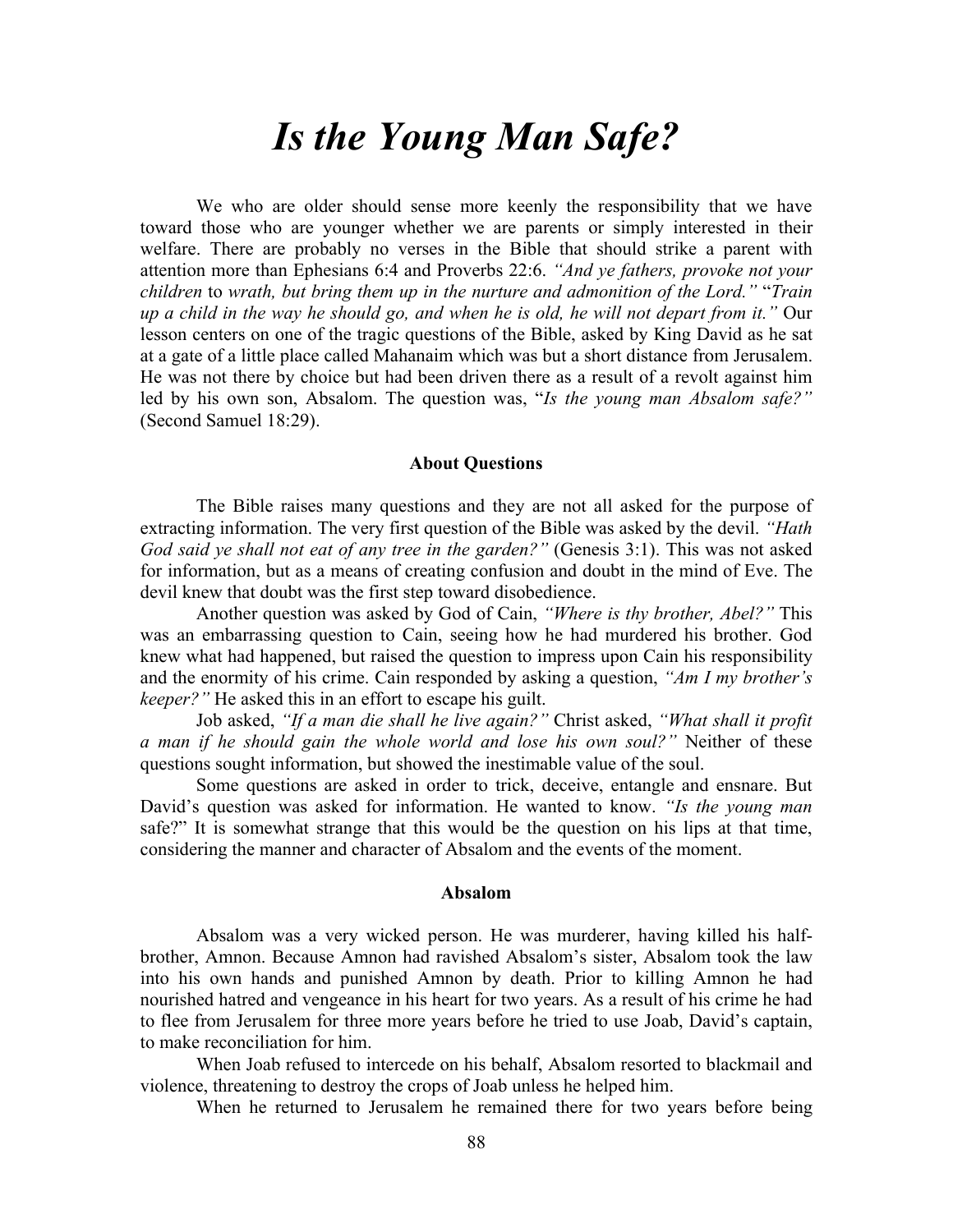permitted into the courts of King David. During this time he was busy building hatred toward his father and plotting to overthrow him. He would sit at the gates of the city and when citizens would enter the city to have some matter settled by the king Absalom would complain that they would not get justice and David was really unconcerned about them, and if only he could be in charge they would see better days. The Bible says he stole the hearts of the people away from David. This was no little accomplishment seeing how the people had adored David from the time he had slain Goliath.

Absalom finally asked leave to go from Jerusalem to Hebron on the premise he was going to keep a vow he had made. He was given a leave of absence. But it was not to keep a vow, but to muster his forces to revolt against David. He led the rebellion and did what no other enemy of David had been able to do, that is, drive David off his throne and from his capital city.

### **David's Flight**

David leaving Jerusalem was a low point in David's life. He was fleeing for his life, his heart was broken, his own son was rebelling against him, his forces were in such disarray that he knew not what to expect from them, and some of his trusted advisors had sided with Absalom. He knew that it was in part his punishment for his own sins. But however philosophical David viewed the situation, there can be no doubt but the character of Absalom was contemptible and reprehensible. He was a liar, a revolutionary, a murderer, a subverter and blackmailer.

But after this initial success by Absalom it soon became apparent that David's army had not forsaken him. David began operations to recover his throne. The armies of David and Absalom met on the field of battle. It was a case of son against father and father against son. What a tragic situation! The son had disgraced his father and would have gladly sacrificed his father to secure his own unholy ambitions. Yet, before the battle begins David instructs his men and all his captains, *"Deal gently with the young man for my sake."* Absalom deserved severe treatment, but for David's sake he pleaded that Absalom not be harshly treated.

#### **The Conflict and Absalom**

A great conflict followed and some twenty thousand fell in the forest of Ephraim. Absalom's army was routed, scattered and crushed by the more experienced, better trained, better led armies of David. David anxiously awaited word of the outcome as he sat at Mahanaim.

A messenger came toward him, then another. David asked the question, "*Is the young man Absalom safe*?" It is remarkable that this was what was most important to him. He did not ask the outcome of the battle, how many lives were lost, or whether the throne was recaptured. His concern was for his son, Absalom.

The answer he received told the story. "*Would that all the enemies of David were as Absalom."* Absalom was dead, and his mangled body was buried beneath a pile of stones deep in the heart of the forest of Ephraim. No, Absalom was not safe. In reality, David's inquiry about the safety of his son had come much too late. He should have asked that long before now. It was too late to do anything for Absalom.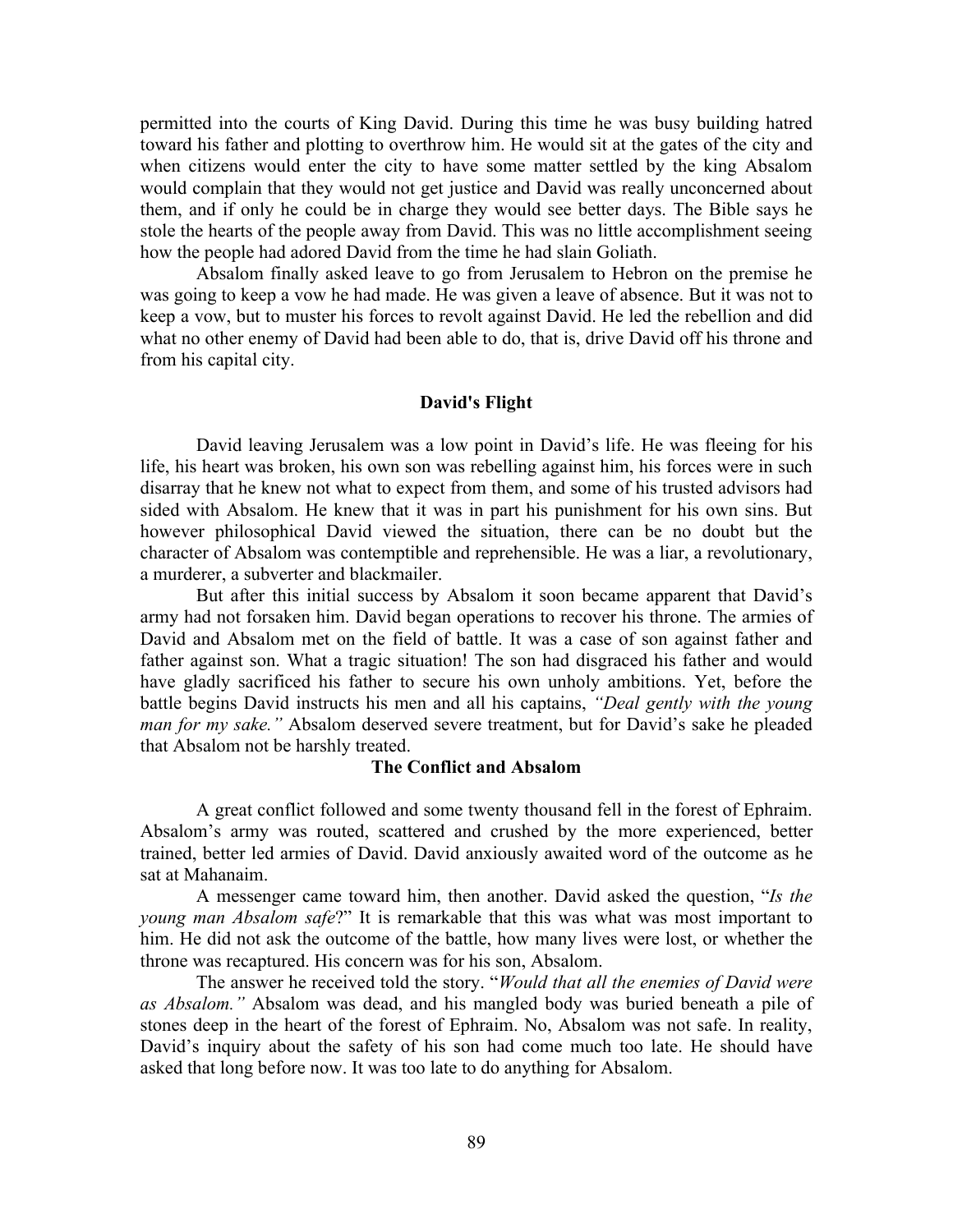### **Too Late**

David should have asked that question when he chose Absalom's mother to be his wife. She was the daughter of Talmai the king of Geshur, a heathen land and of pagan people who cared nothing for the true and living God. David violated God's law by taking her for his wife. That marriage was not motivated by love and respect for God or anyone else. It was purely for selfish and political interests, seeking alliances to enhance his own power. He took her, not asking what kind of mother she would be for his children, or what spiritual effect she would have on the lives of those around her. So many enter marriage without ever giving God and His will very much thought. No, Absalom was not safe even before he was born. He was not safe in the selection of his mother.

David should have asked, *"Is the young man safe*?" when he was looking with lustful eyes upon Bathsheba, when he was ruining the home of Uriah and conspiring to have Uriah killed in battle as if it were nothing. He should have been concerned when he was lying, trying to cover his sins by committing more sins. No child is safe when his father or mother is engaged in matters that are evil. How many parents today are putting stumblingblocks in the paths of their own children, pitfalls into which the young might fall, placing mines in their roadway to explode to their harm, and doing this by their own evil?

There is no evidence that David gave time, attention and interest in the training of Absalom, spiritually or otherwise. There was not the proper discipline when Absalom did evil. Spiritual training was obviously lacking, seeing the kind of person Absalom was. Parents harm their children immeasurably when they withhold proper discipline from them, when they are not attentive to the upbringing of their children, when they are too busy with other things, such as house, jobs, sports and fulfilling their own ambitions. David was a busy man. He was guilty, however, of neglect relative to Absalom. Absalom was not the first son, nor the last, to suffer because his parents were not what they ought to have been, nor reared as they should have been. The stones that covered the pit in the forest of Ephraim wherein did lay the body of Absalom was a monument to parental neglect of a child.

### **Self-rebuke and Regret**

The question, *"Is the young man Absalom safe?"* is a heart-breaking question because there is so much self-rebuke in it. In Absalom's death David saw more than the death of his son. While he could know that Absalom had reaped as he had sown, he also knew that much of the blame was his own. Young people have responsibility, but so do those who are older. It is a terrible thing for a parent to realize that the suffering and tragedy visited upon his own children are the results of his own sin, neglect and selfishness. David wailed, *"0 my* son, *Absalom, my son, my son Absalom, would God I had died for thee, 0 Absalom, my son*, *my* son."

### **The Worse Loss**

David was experiencing the deepest grief one can know. He had a son to die before and he had already suffered that. But he knew that he could go to him even though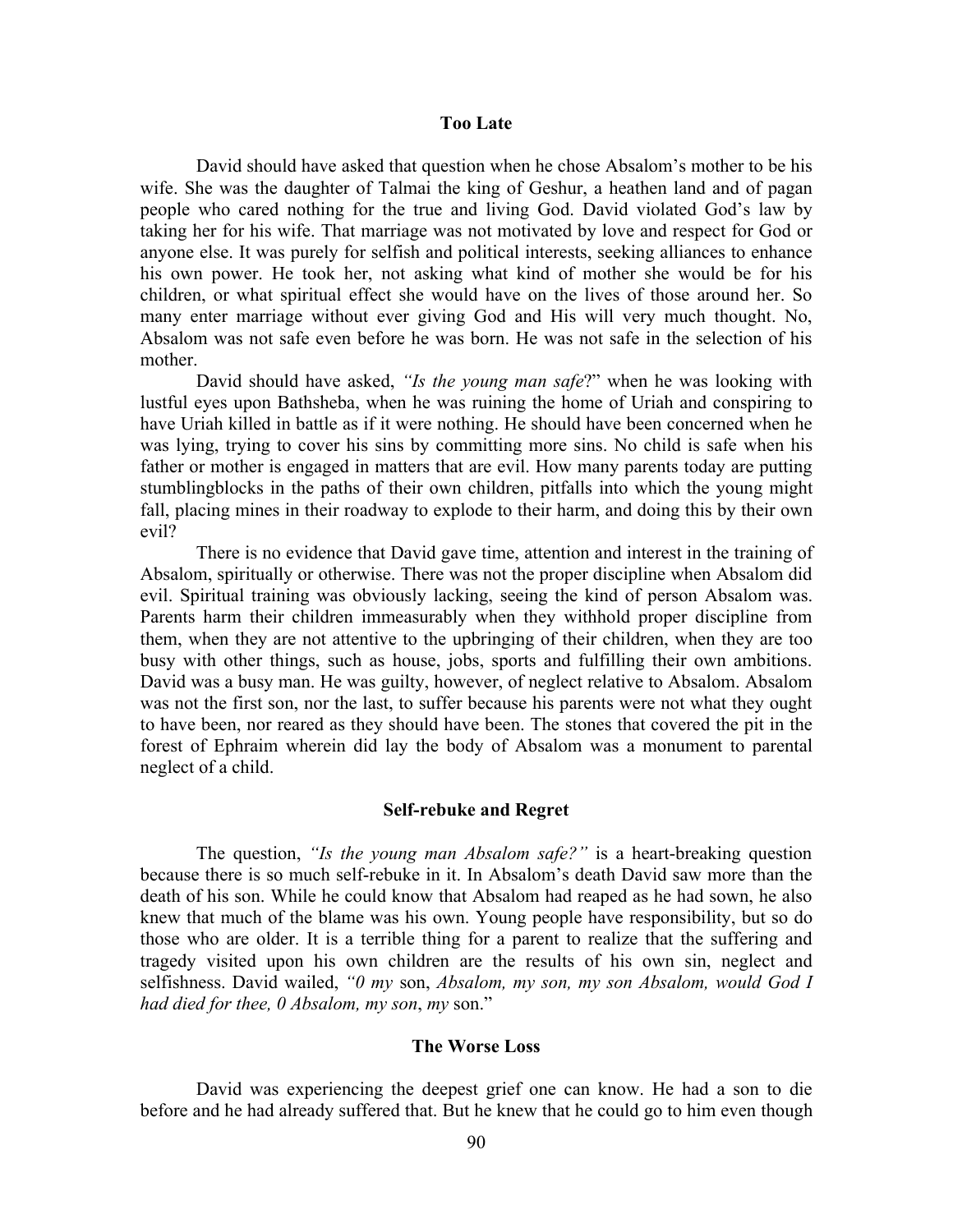he could not bring him back (Second Samuel 12). But now he was not only reliving the agony of the death of one of his children, but he knew he had helped to make it that way. Nothing now could be done. His question of concern had come too late.

We must wonder how many parents today should be raising the question regarding their own children while there is time for them to do something about their duty toward that child. Is your child safe? Is he safe if you do not give him the advantages of a Christian example? Is he safe if you are neglecting his spiritual training to live God's way? Is he safe if you are overly occupied with other matters that you neglect him? Is he safe with the friends and companions he has? Is he safe in the recreation he has, his education, where he goes and what he does?

### **Do it Now**

If we do not discharge the duty of love now while we have time and opportunity, we may be the one who someday will ask, "Is my child safe?" but we will be asking too late.

John Greenleaf Whittier wrote: "For of all sad words of tongue or pen, The saddest of these, it might have been."

It might have been different with Absalom if it had first been different with David. What we who are older do makes a difference. We cannot lead where we will not go. God help us to show our love toward our young by living before God according to His Word.

## **STUDY QUESTIONS**

1. What was the occasion provoking this question?

2. Why was the question asked?

3. Why was David too late in asking this question?

4. What events in his life made him too late?

5. What loss is worse than the physical death of you child?

6. Discuss: "For of all sad words of tongue or pen, the saddest of these, it might

have

been."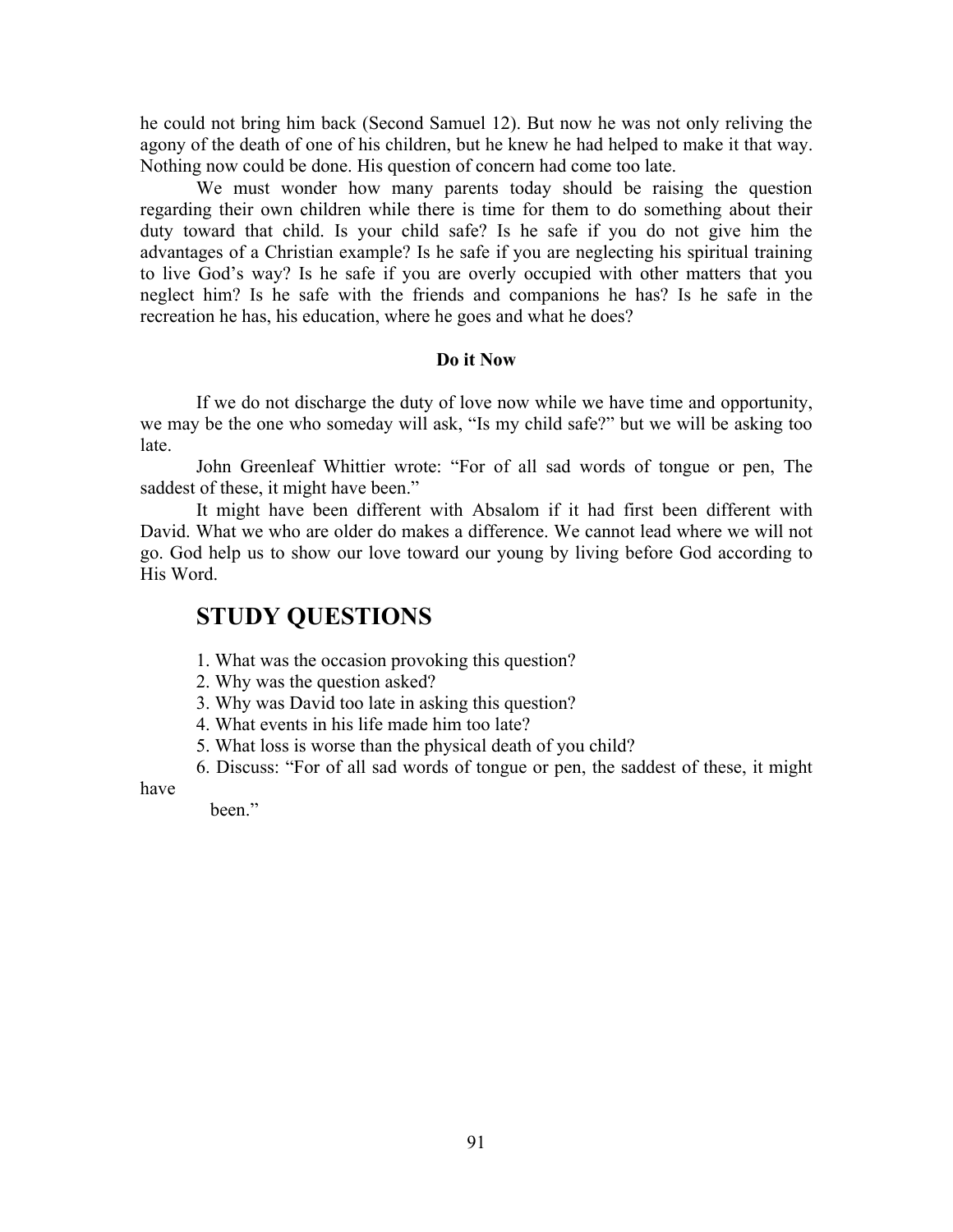## *Marriage*

Evidently the subject of marriage has been too often neglected, judging from the disintegration of so many marriages. So many have experienced tragedy in marriage that the very subject and study of it may be offensive to some. Certainly it is not the aim and purpose to discourage those who have made mistakes regarding their marriage. We usually find that those who have suffered bad marriages would prefer others avoid making the same mistakes they have made. Because there is so much controversy on the subject of marriage any preacher approaches the study with caution and prayer. Because so many seem determined to do whatever they want to do regardless of what God teaches it makes the study all the more difficult. We must leave out personal opinions but stick closely to that which is revealed regarding the institution of marriage.

Our text is Genesis 2:18-24. *"And the Lord God said, It is not good that the man should be alone; I will make him an help meet for him. And out of the ground the Lord God formed every beast of the field, and every fowl of the air; and brought them unto Adam to see what he would call them: and whatsoever Adam called every living creature, that was the name thereof. And Adam gave names to all cattle, and to the fowl of the air, and to every beast of the field; but for Adam there was not found an help meet for him. And the Lord God caused a deep sleep to fall upon Adam, and he slept: and he took one of his ribs, and closed up the flesh instead thereof: And the rib, which the Lord God had taken from man, made he a woman, and brought her unto the man. And Adam said, This is now bone of my bones, and flesh of my flesh: she shall be called Woman, because she was taken out of Man. Therefore shall a man leave his father and his mother, and shall cleave unto his wife: and they shall be one flesh."*

### **Divine**

First, we learn that marriage is a divine institution just as the church is a divine institution. It has come into being from the mind of God. It was brought into existence by God for the benefit of mankind. It is regrettable that so many people have taken so lightly the divine origin and divine instruction regarding marriage. This has contributed to the many difficulties and failures that have been experienced.

It is the work of the church to proclaim God's truth regarding marriage. There is much cause for concern seeing the moral decline in our society and our children growing up into a society where respect for marriage is lessened plus the fact that the divorce rate has reached epidemic proportions. Many marriages that do not end in divorce are not happy ones. Thousands of babies are born each year where father and mother are not married to each other. This disregard of moral purity and God's arrangement for the home is a threat to the very continuation of our nation and the liberty that we enjoy. Nations, like people, reap what they sow. Even the church is experiencing more and more divorce. Some have surrendered God's standards to accommodate what is taking place in the world and are condoning marriages that do not have approval according to Scripture. Because marriage failures have become so frequent, the tendency is to find some way around the strictness of God's law.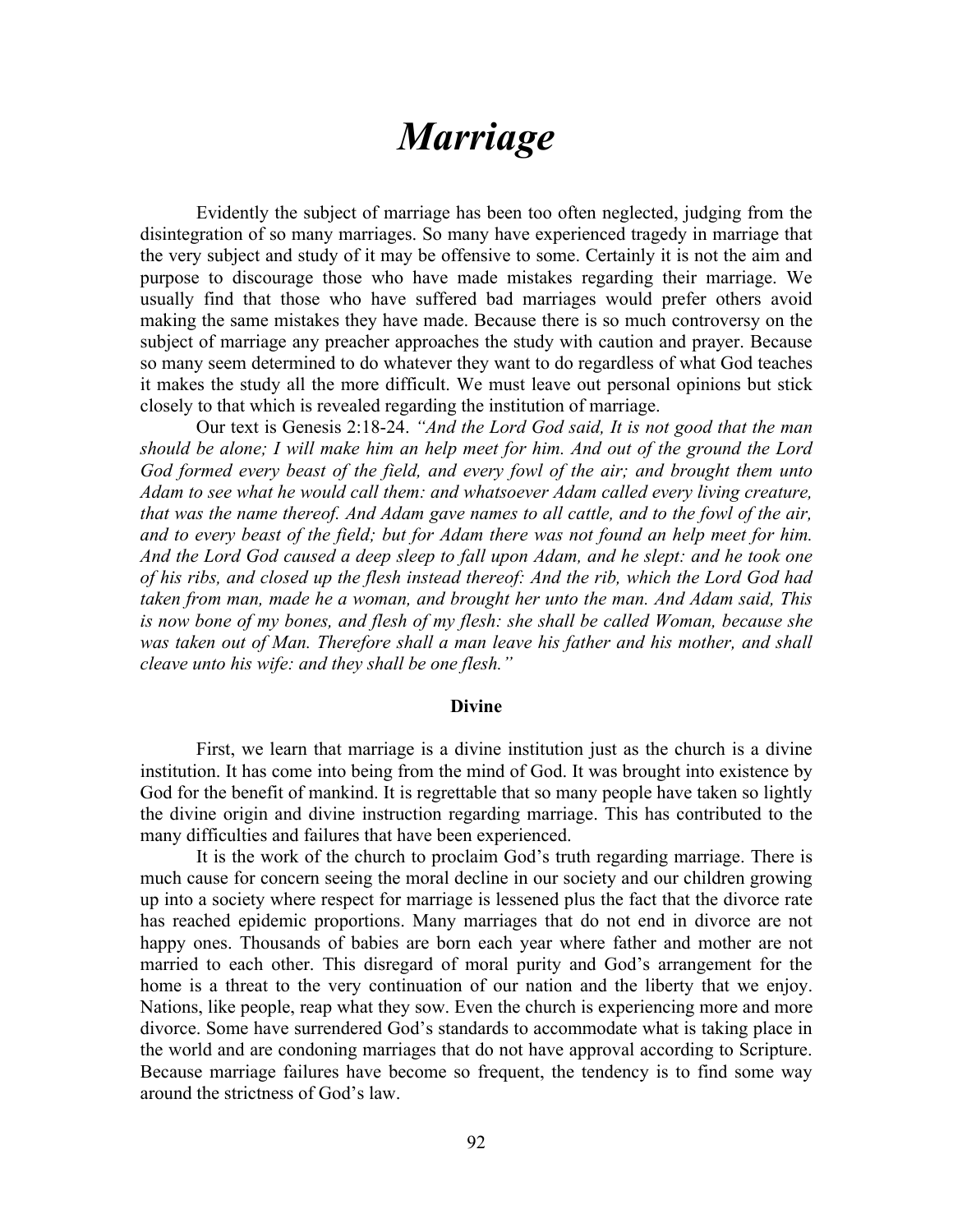But if we will pay any attention to history we will see that marriage and the home have been and still are the primary bulwark of strength to any nation. From the homes come those who run the government, teachers, religious leaders and workers. The home, more than any other institution, sets the moral climate for the society. When the home is degenerate, what can be expected for the rest? If we will consider such nations as Israel, Judah, Greece, and Rome we will see that disrespect for the home has led to the collapse of the system altogether.

### **What We Can Do**

There is not very much any one individual may be able to do to stem the destructive tide of marital failure. But each can make his or her own personal contribution by making sure his, or her, own marriage is proper. We all need to learn and abide by God's own will regarding the laws, duties, privileges and all other matters pertaining to marriage. The most productive effort is probably in the area of preventing problems by having the right kind of marriage rather than correcting problems already existing. This is because so many people are dead set to do as they see fit. If they are united with one unlawfully and unscripturally, few will terminate that adulterous situation. But if we can teach and persuade the unmarried before they get into an unscriptural marriage to build correctly, the problem can be lessened.

### **Marriage is For Life**

The rule of God is, as we can see from our text, that God intends for a man and woman who come together as husband and wife to live together in that relationship until they are separated by death. Matt. 19:3-6, "*The Pharisees also came unto him, tempting him, and saying unto him, Is it lawful for a man to put away his wife for every cause? And he answered and said unto them, Have ye not read, that he which made them at the beginning made them male and female, and said, For this cause shall a man leave father and mother, and shall cleave to his wife, and they twain shall be one flesh? Wherefore they are no more twain, but one flesh. What therefore God hath joined together, let not man put asunder."* This is God's law under Christ, which is Gods law from the beginning. Forsaking all others, mates are to cleave to each other. Once married, stay married. This concept of trying it a while, and if it does not work then divorce, is of the devil. This idea has been glamorized into social acceptability through movies, television, the many marriages of prominent people and the abandonment of respect for God's word.

There are but two causes for terminating marriage. Let us hasten to add here that gaining some kind of legal termination does not mean that God accepts what the courts decree. As Christians, we can never allow God's will to be set aside by the lesser authority of the laws of the land. Courts will allow divorces for almost any, every, even no cause. But God does not recognize such perversion of His institution. Death terminates the marriage. Romans 7:3, "*So then if, while her husband liveth, she be married to another man, she shall be called an adulteress; but if her husband be dead, she is free from that law, so that she is no adulteress, though she be married to another man."* Let us emphasize that death is the only honorable way for a marriage to end. The other way that God allows involves sin.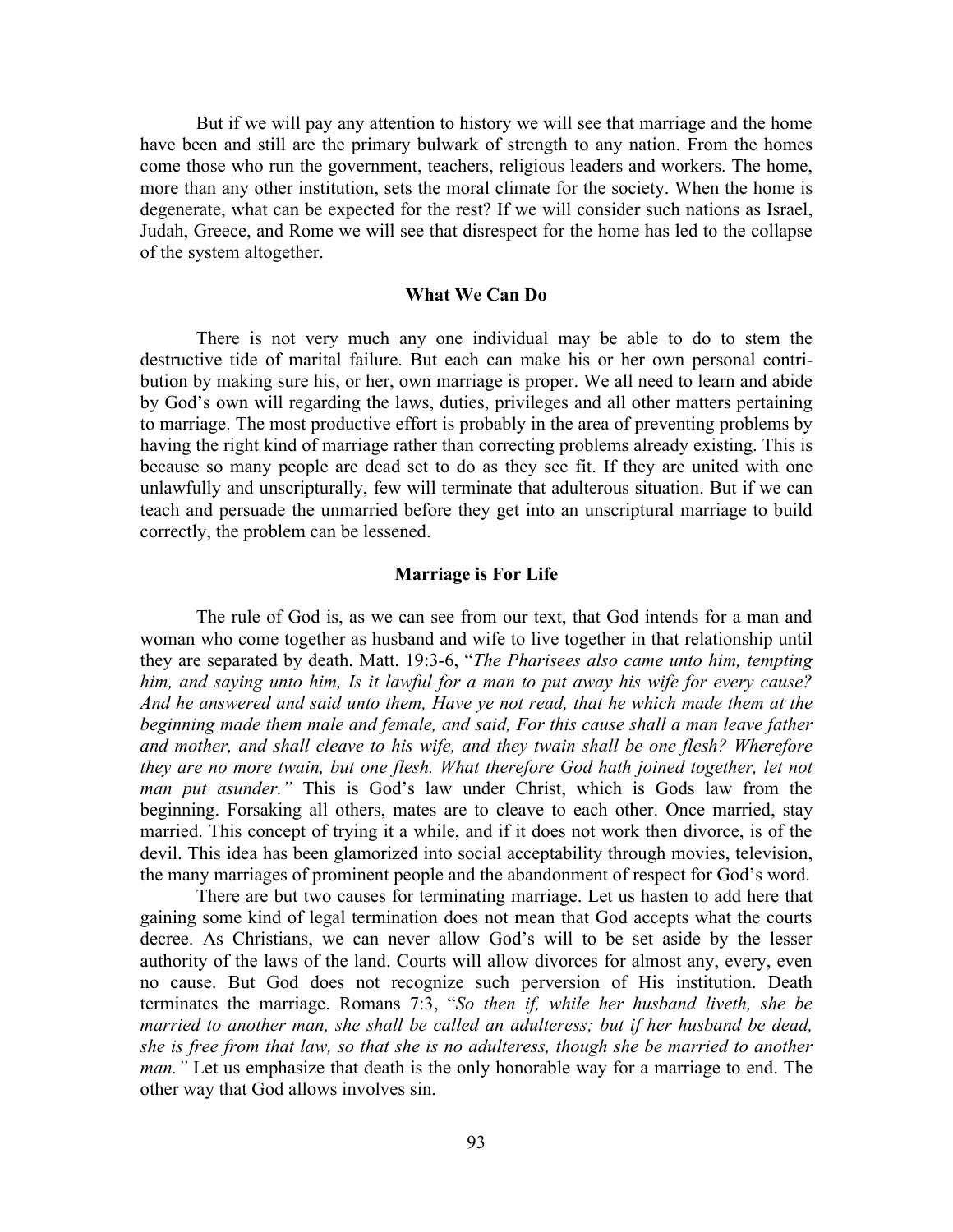### **Grounds for Divorce**

God will allow divorce on the grounds of adultery. Matt. 19:7-9, "*They say unto him, Why did Moses then command to give a writing of divorcement, and to put her away? He saith unto them, Moses because of the hardness of your hearts suffered you to put away your wives, but from the beginning it was not so. And I say unto you, Whosoever shall put away his wife, except it be for fornication, and shall marry another, committeth adultery; and whoso marrieth her which is put away doth commit adultery."* God does not simply accept divorce. It must be for the reason specified. In the event of fornication, there is always the avenue of forgiveness. But God does not demand nor expect one to continue to live with a mate who is unfaithful to the marriage vows.

A man and his wife may be separated, but if so, there are two alternatives open to them. They may either be reconciled, or remain unmarried (1 Cor. 7:11). The Biblical teaching is, when you marry, stay married.

### **Privileges and Duties**

Marriage brings privileges and duties to those involved. Ephesians. 5:22-25, *"Wives, submit yourselves unto your own husbands, as unto the Lord. For the husband is the head of the wife, even as Christ is the head of the church, and he is the Savior of the body. Therefore as the church is subject unto Christ, so let the wives be to their own husbands in every thing. Husbands, love your wives, even as Christ also loved the church, and gave himself for it."* Here are general instructions to both husbands and wives. Wives are to be subject to husbands. Husbands are to love their wives. When we consider the relationship that is to exist between Christ and the church then we will see what God wants in marriage.

Mates have physical duties to each other. One of the purposes of marriage is the satisfaction of the sexual desires of the body. 1 Cor. 7:1-5, *"Now concerning the things whereof ye wrote unto me, It is good for a man not to touch a woman; nevertheless, to avoid fornication, let every man have his own wife, and let every woman have her own husband. Let the husband render unto the wife due benevolence, and likewise also the wife unto the husband. The wife hath not power of her own body, but the husband; and likewise also the husband hath not power of his own body, but the wife. Defraud ye not one the other, except it be with consent for a time, that ye may give yourselves to fasting and prayer, and come together again, that Satan tempt you not for your incontinency."*

Possibly something that needs emphasis is that the sexual union of husband and wife is God-ordained, pure, holy and honorable. Hebrews 13:4, "*Marriage is honorable in all, and the bed undefiled, but whoremongers and adulterers God will judge."* That which is sacred and holy in marriage is base and immoral outside of marriage. There is nothing vulgar, unclean or immoral in the sexual union of mates in marriage. But all such relations before marriage or outside of marriage is sinful before God. That there is widespread disregard of the sanctity of marriage is so blatant and obvious. Everywhere one turns he sees presented to him situations calling for immorality, sexual union outside of marriage, adultery, fornication and unfaithfulness to partners. This has become the norm in modern entertainment. While it is wrong to teach your children that physical satisfaction of the sex drive is evil and impure, it is also wrong not to teach them that God has provided for that but only in marriage. All of this cheap talk about liberties, new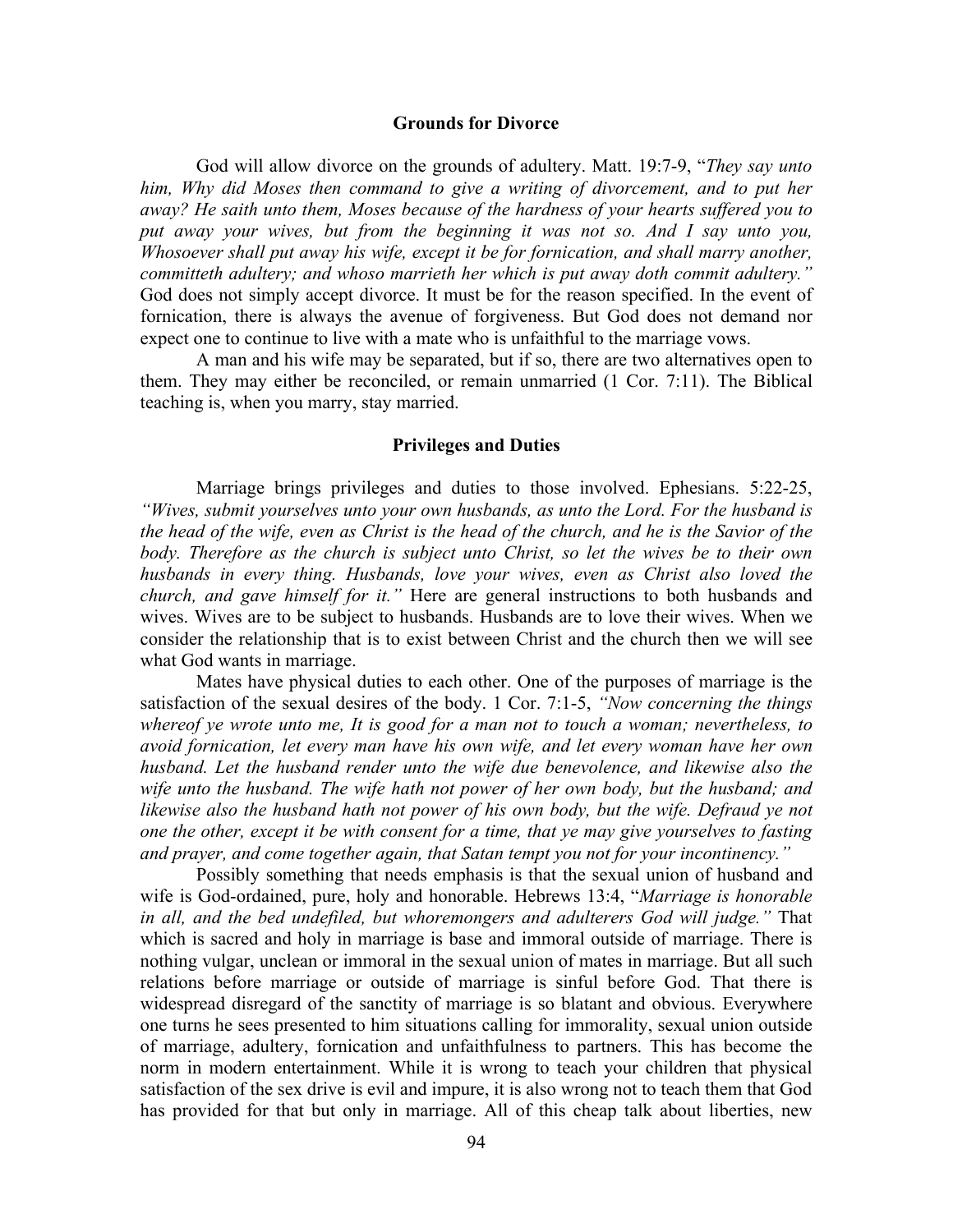morality, etc., is nothing but sexual bondage in sin and the same old immorality that has damned humanity through the ages.

### **Cooperation**

The husband and wife ought to cooperate in every phase of marriage. This includes financial matters, social affairs, the rearing of children, making decisions that affect one another and the family. They are in a partnership, two working as one. No longer are matters to be considered on the basis of me, my, and mine on the one hand, and you and yours on the other. In marriage it is we, us, ours. There must be that togetherness.

### **Marry in the Lord**

Let us also urge that Christians marry Christians. Sometimes the question is asked, "Is it wrong for a Christian to marry one who is not a Christian?" According to everything that experience shows one of the major causes of marital strife is the failure to agree religiously. There is absolutely no question but the Christian places great handicaps on his or her soul by marrying a non-Christian. Not only do they jeopardize their own souls, but those of children that may be born into that marriage. While it is true that God recognizes marriages between people who are not Christians, and between people one of whom is a Christian and the other who is not, this does not mean God is pleased with that relationship. How can there be the supremacy of Christ in a home when one of the mates do not even respect Christ as the Savior, and has not obeyed His gospel? The chances of success, happiness and spiritual contentment are hindered immeasurably when a Christian acts unwisely by marrying a non-Christian. So many who do this are led into apostasy because of the influence of the non-Christian mate that gradually erodes their faith and confidence in Christ.

Some are heard to contend how things worked out so well for them. And this is true. Many have been converted because they married a Christian even though it was a mixed marriage. If that be the case with anyone, let them be grateful that both are now united in Christ. But what of the encouragement given to others who married outside the church and now have left the church?

We ought never encourage people to marry someone in order to convert them. And how can the Christian really impress their faith on the non-Christian when, as is so often the case, the matter of religion is hardly considered in making the marriage? While it may not be a sin in every case, although in some instances it would surely be, it can be said without any doubt that it is unwise, dangerous, and against what God prefers.

### **Causes of Failure**

As we think of the causes of marital failure, high on the list is the strife over finances, suspicion and jealousy, the refusal to have children, being so selfishly interested in one's own interests to the neglect of the other and immaturity. All these things go to break up the home.

As the person contemplates marriage, one of the first concerns should be, "Can I help this person go to heaven? Can this person help me go to heaven? Are we on a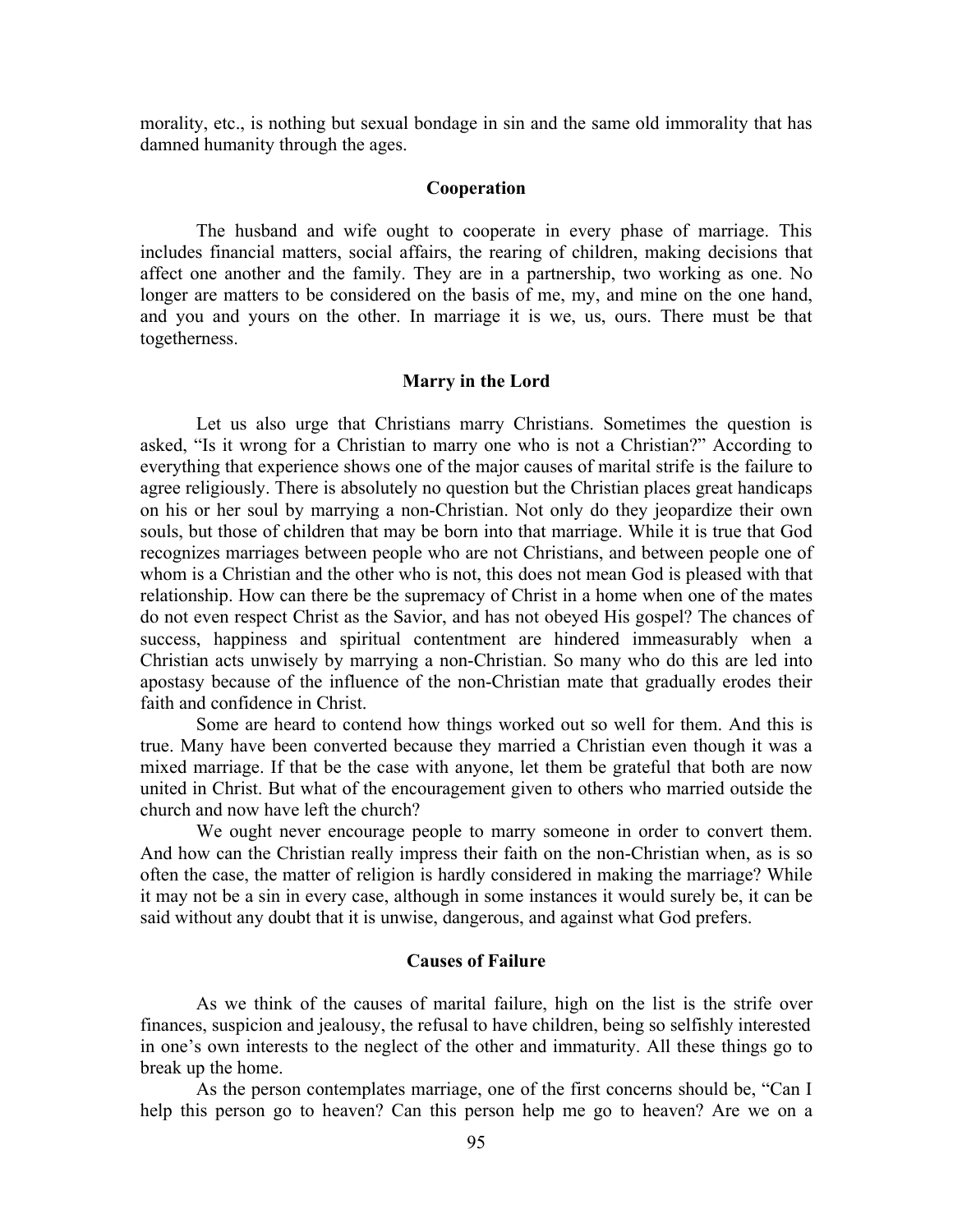relatively similar social, racial, economic and educational level?" There must be compatibility. If that is lacking, there will be contention and strife. Broad differences will provoke tensions.

The subject of marriage is so broad and encompassing that it is impossible to do more than just touch the various areas of concern, each of which deserves detailed study. But if we could only get people to give more thought and study with a greater respect to God's design and purpose in marriage we would all profit and our homes would be more stable.

The happiest, most successful marriage is that between two Christians who establish a home where Christ reigns supreme, rearing children to be Christians, living and loving as God has intended. God, who made the human family, knows better than anyone else what is required to make the human family happy and complete. If we would only listen to God!

## **STUDY QUESTIONS**

1. Are there evidences that proper teaching on marriage has been neglected?

2. What kind of institution is marriage?

3. What difference does this make in our understanding and disposition of

it?

4. How can you, as one individual, do something positive about the marriage crisis?

5. What is God's intent for the duration of marriage?

6. What are the two causes for terminating a marriage?

7. What is the single cause for divorce that God allows?

8. Do you agree with the duties and privileges of marriage stated in this lesson?

9. What are some of the causes for marital failure?

10. What is meant by "marry in the Lord?"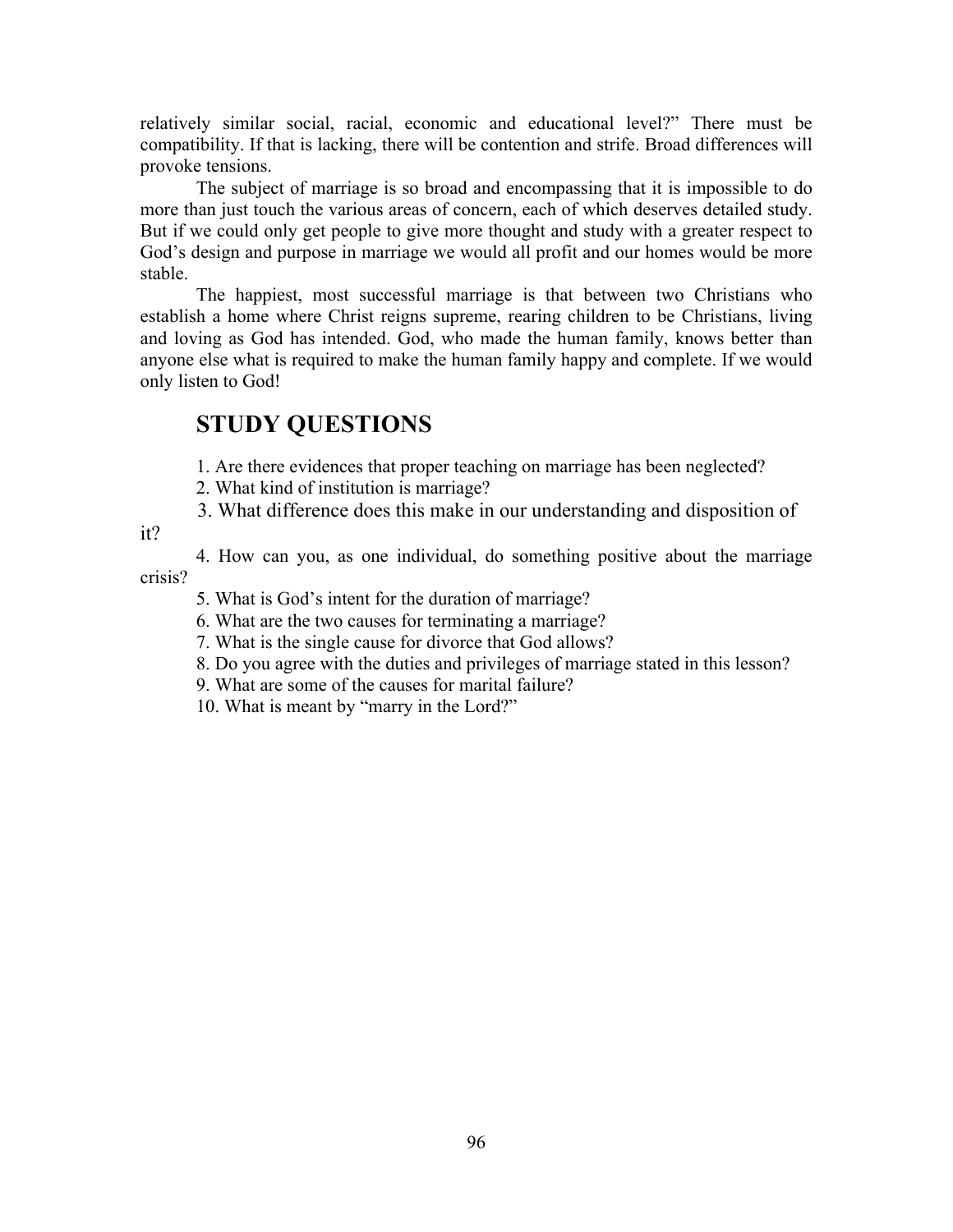# *KATHERINE LOUISE BOYD "MOTHER'S FUNERAL" NOVEMBER 28. 1997 LEBANON ROAD CHURCH OF CHRIST BY JAMES W. BOYD*

The following is a transcript of remarks I made at Mother's funeral. I have also listed the songs as they were sung. These words were intended to be a tribute to both Mother and Dad, and an expression of gratitude for the kind and quality of home they provided for my older brother, younger sister, and me in the days of our youth.

Dad was born on July 14, 1895 and died June 25, 1963. Mother was born November 12, 1902 and died November 24, 1997. They were married for over forty years.

My thanks to Pat Gauger for making the transcript of my comments for me.

### **SONG: "JESUS**, **SAVIOR, PILOT ME"**

Experience teaches us, and more importantly the Scriptures, "*It is appointed unto man once to die"* (Hebrews 9:27). But the Psalmist also says, *"Precious in the sight of the Lord is the death of His saints"* (Psalm 116:15). In the book of Revelation, "*Blessed are the dead who die in the Lord."* We come today basking in the sunlight of such teaching because Mother lived in the Lord and she died in the Lord. And we take our comfort in the promises that God has given us in His inspired Word. Jesus said to His Apostles, "*Let not your heart be troubled; ye believe in God, believe also in me. In my Father's house are many mansions If it were not so, I would have told you. I go to prepare a place for you. And if I go to prepare a place for you, I will come again and receive you unto myself that where I am, there ye may be also"* (John 14 1-3).

To my mind one of the most comforting passages of Scripture to those who are Christian people, who have to bid good-bye to their loved ones, was when the Apostle Paul was writing in First Thessalonians four concerning two classes of Christians; those who had already died and those who were still living. "*But I would not have you to be ignorant, brethren, concerning them which are asleep, that ye sorrow not, even as others which have no hope. For if we believe that Jesus died and rose again, even so them also which sleep in Jesus will God bring with Him For this we say unto you by the word of the Lord, that we which are alive and remain unto the coming of the Lord shall not precede them which are asleep For the Lord himself shall descend from heaven with a shout, with the*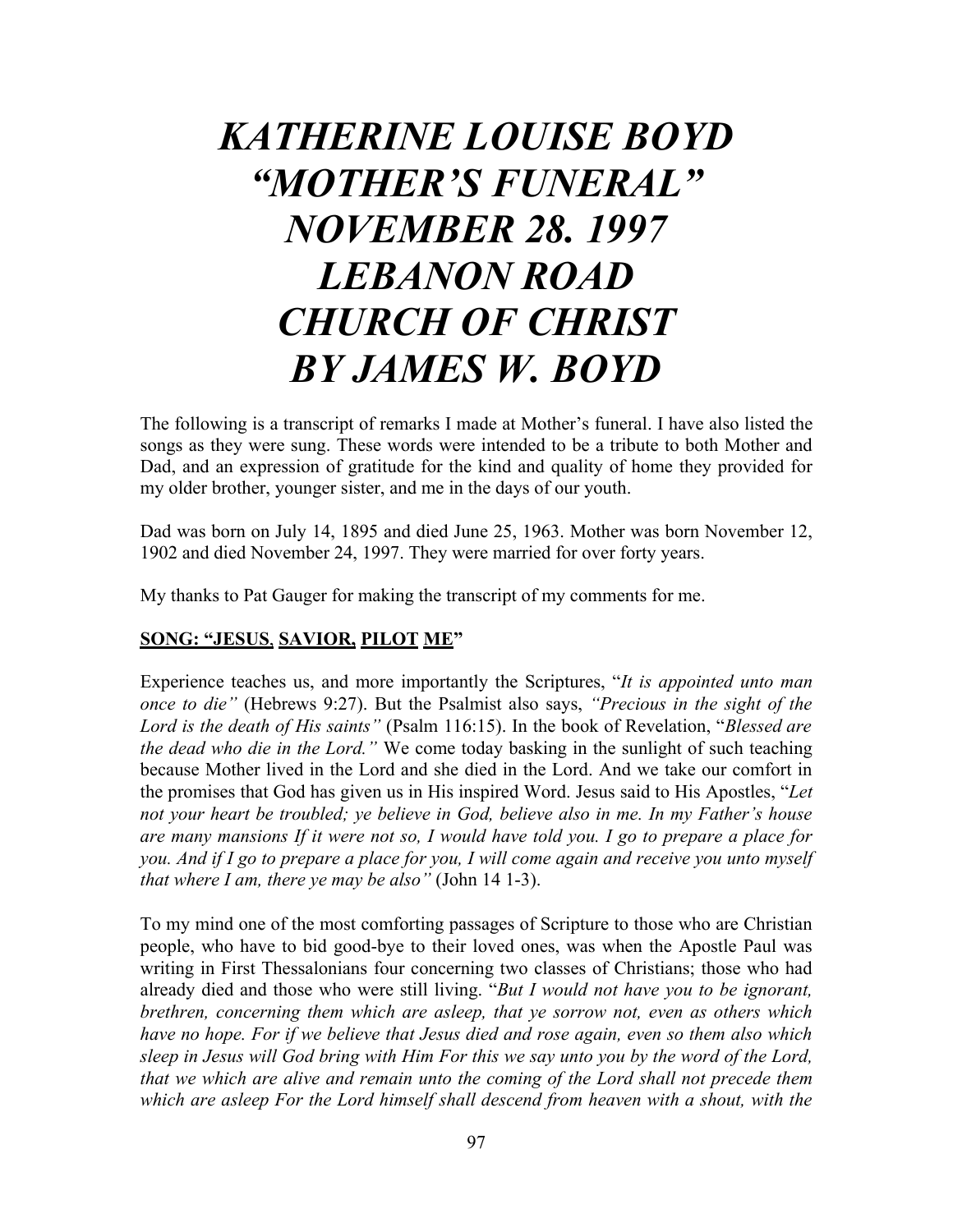*voice of the archangel, and with the trump of God: and the dead in Christ shall rise first: then we which are alive and remain shall be caught up together with them in the clouds to meet the Lord in the air: and so shall we ever be with the Lord*" (vs. 13-17). And then he tells us why he wrote this passage, "*Wherefore, comfort one another with these words."*

The Bible student is very familiar with that great chapter of the resurrection, First Corinthians fifteen. Paul wrote, "*But some say, How are the dead raised up? and with what body do they come? Thou fool, that which thou sowest is not quickened, except it die; and that which thou sowest, thou sowest not that body that shall be, but bare grain, it may chance of wheat, or of some other grain; but God giveth it a body as it hath pleased him, and to every seed his own body. All flesh is not the same flesh; but there is one kind of flesh of men, another flesh of beasts, another of fishes, and another of birds. There are also celestial bodies, and bodies terrestrial: but the glory of the celestial is one, and the glory of the terrestrial is another. There is one glory of the sun, and another glory of the moon, and another glory of the stars: for one star differeth from another star in glory. So also is the resurrection of the dead. It is sown in corruption; it is raised in incorruption; it is sown in dishonor; it is raised in glory; it is sown in weakness; it is raised in power; it is sown a natural body; it is raised a spiritual body. There is a natural body, and there is a spiritual body."* (vs.35-44). Then he concluded this chapter, "*For this corruptible must put on incorruption, and this mortal must put on immortality. So when this corruptible shall have put on incorruption, and this mortal shall have put on immortality, then shall be brought to pass the saying that is written, Death is swallowed up in victory. O death, where is thy sting? 0 grave, where is thy victory? The sting of death is sin; and the strength of sin is the law. But thanks be to God, which giveth us the victory through our Lord Jesus Christ"* (vs. 53-5 7).

One final passage that is very appropriate, it seems to me, considering the difficulties that Mother had in her last days, "*And God shall wipe away all tears from their eyes; and there shall be no more death, neither sorrow, nor crying, neither shall there be any more pain; for the former things are passed away"* (Rev. 21: 4).

Brother Wayne Coats was to preach Mother's funeral by her request. Because of his operation of late, he is not able to do it, and so we'll do the best we can under the circumstances.

You noticed the pall-bearers when they came in; they are Mother's grandsons and she requested them to be her pall-bearers. Some of them had to make a tremendous effort to be here. They helped one another to get here. They love their grandmother and they consider it an honor to be able to render this service to her. How proud she would be to see them.

We're going to be led in prayer by Betty's husband, Jack Copeland. Jack was considered by Mother to be her third son and he is going to lead us in prayer at this time; Brother Jack. .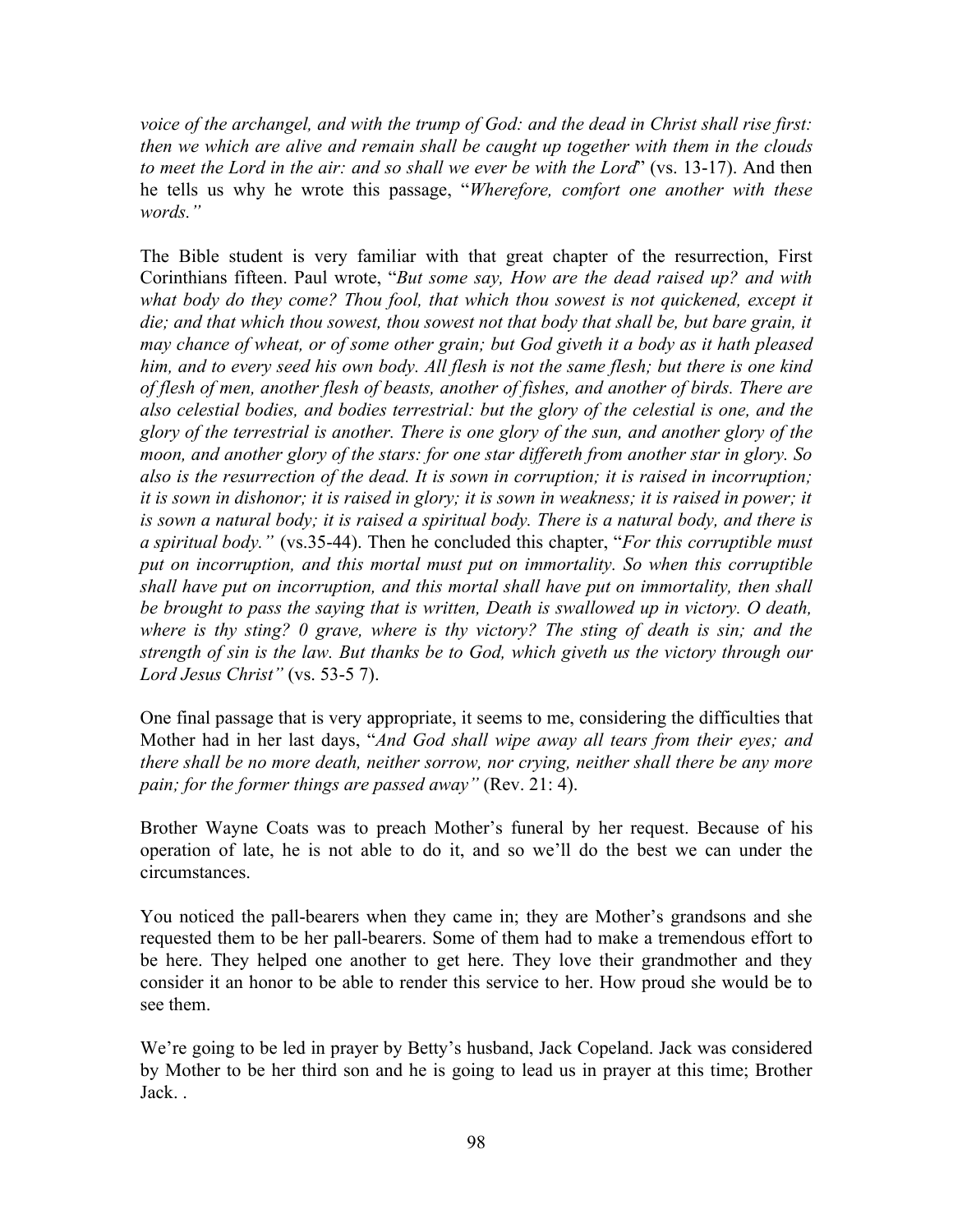*Pray with me please. Dear Heavenly Father, we thank You for this quiet time and peaceful place where we can asssemble in honor of our loved one that is passed from this life. We are thankfiul for the many things, especially at this season of the year. We are thankful for the life of Katherine Louise Boyd and for the influence and wonderful memories that she has left for us. We are thankful for the members of the family that are able to assemble here today and we ask at this time a special blessing on those who can not be with us and be among us at this particular time. We want to thank You for those who have so faithfully, kindly and patiently attended her every need over the years and especially the last months of her life. Help us, Father, to always love one another and stay close as a family as she would have us to do. Be with all of us that are attending here today as we leave this place and let us carry, each in our own way, the good memories we have had of a mother, grandmother, great-grandmother and a friend. And we pray all of this through your gracious Holy name, through Jesus' name. Amen.*

### **SONG: PASS ME NOT, O GENTLE SAVIOR**

On behalf of my brother, B.B. and my sister, Betty, we want to say, "Thank you," to all of you, those of you who have come, those of you who came by the funeral home, but mostly, or in addition I should say, to those of you who through the years loved our Mother and helped her and sent her cards, flowers and visits and food (and I got in on some of that) and you called and you inquired about her. All of our family thanks you for what you have done and to this congregation, which she dearly loved and the people of it, in particular. There are some nearly fifty of us now and I don't know whether Mother wants to take the blame for all that or not but every one of us thank each of you.

Our hearts are not only here today, of course, but our hearts are with B.B. After all, B.B. and Kitty and their family looked after the needs of our dear Mother for thirty or more years and it is a sad thing to us that he is not able to be here, but our thoughts and prayers are ever with him. Each person and each member of our family will remember Mother, and remember her differently because of the difference of the associations we had with her. I got to thinking about people that would remember Mother and her life. Not many, if any, will remember her youth. Mama lived ninety-five years. About a week before her ninety-fifth birthday, which was on the twelfth of this month, I went to her side and I said, "Mama, next Wednesday you'll have a birthday." She just sort of looked at me. And I said, "You'll be ninety-five years old," and Mother said, "Good grief."

A number of you will certainly remember her in her adult years and the more active years, and you don't know how it warms our hearts to hear those of you who were, I say, privileged to sit in her Bible classes and remember the things that she strove to teach from the Word of God, and see your appreciation of them. I do think that she made an impact upon many lives. It is true that most of us will remember her last days, but we know that her last days were hard days. She was terribly handicapped. She was in constant pain. I don't know of any better way to describe them than being very, very hard days; hour after hour and day after day; and though we grieve and sorrow as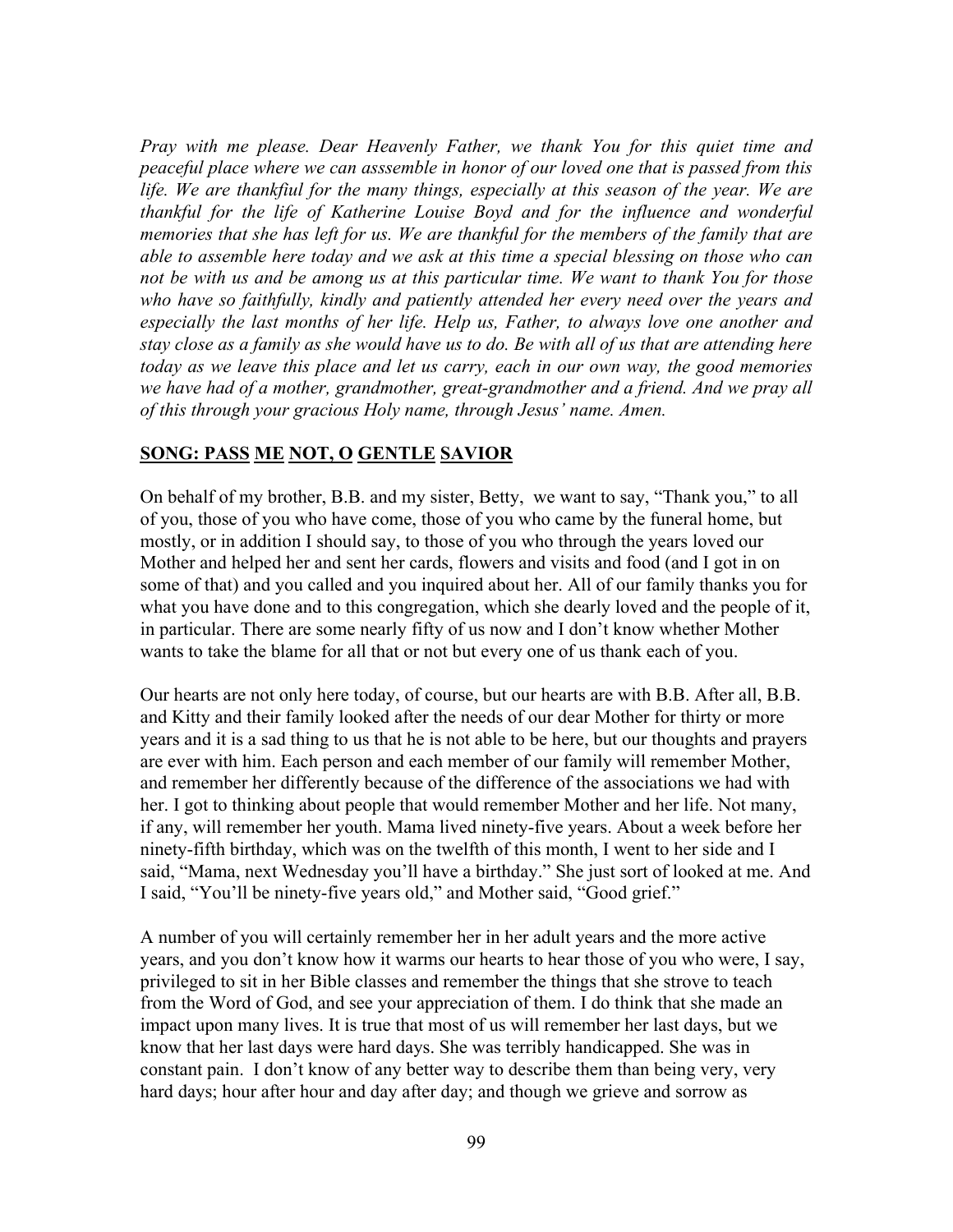anybody would at the loss of a loved one, a Mother, (they always have a special place), I think you can understand why we are somewhat relieved for our sake and her sake. It is hard to see your loved one suffer, isn't it? But we're relieved for her sake.

I want to talk about some of the times of Mother, and I want to speak about a time that, of all of us here, only Betty would remember it. I want to talk to you about a time when we were all at home on Overhill Drive. Mom contended that these were her happiest years, not that she did not have joy and happiness at other times. I think we can understand why. She had Dad and they were together and they were in the home and house they had built and she had her three children and Mama was such a family person, as we all know. Now, I'm not going to give you a family history. You would tire of that. But I want to give you a few illustrations of those days of Mom and Dad and B. and Betty and me back on Overhill. It will give you a little bit of an idea that describes Mom and Dad, and it is meant to be a sincere tribute to them both.

When we moved to Overhill, I was seven years old, so my memory goes back further than Overhill. One of the first things I do remember about my Mother was her reading Bible stories to my brother and me when we lived on Polk Avenue (it's Donelson Pike now) from Hurlburt's Bible Story Book. I still have that book and Betty's not going to get that. That is where we learned about the great Bible characters. That's where we were taught, right at her feet. It was a very interesting and happy time, at least I remember it so well.

We didn't have a supermarket in Donelson at that time. We bought our groceries at Hill's Grocery on Hermitage Avenue. I don't know whether it's even still there or not. But it was back during the time when you put three children in the back seat and ten dollars worth of groceries - you couldn't hardly turn around it was so crowded! And that always suited B.B. because he would get down in the floor of the seat and as he would ride home, he would constantly worry us all to death guessing where we were on the way home. "Are we at this point?" "No, B.B !" "Are we at that point?" "No, you missed it again!" But we had that every time and that was fun.

I remember Mother for her big hats and I always will, and it's very appropriate that one of her hats are here on the casket today. She wore those big hats to church and on special occasions. As you know, Mama was a very dignified lady. She was very stylish I thought, and she had very good taste, and if you don't think so you just keep it to yourself because I know she did. Mother knew how to put things together, and she knew how to dress up when the occasion came, and I remember her for her big hats, and many of you do, too.

But I can't remember a time that I'd come home from school that Mama wasn't there and I think that's something the world needs to turn back to again, but that's another matter. Usually, she was there in the kitchen to meet us. And she always kept on top of the refrigerator a cookie jar, and that thing was constantly filled with homemade oatmeal cookies with raisins. Seldom did the well ever go dry. She would keep them there. If she wasn't in the kitchen to greet us, you would know exactly where she was, because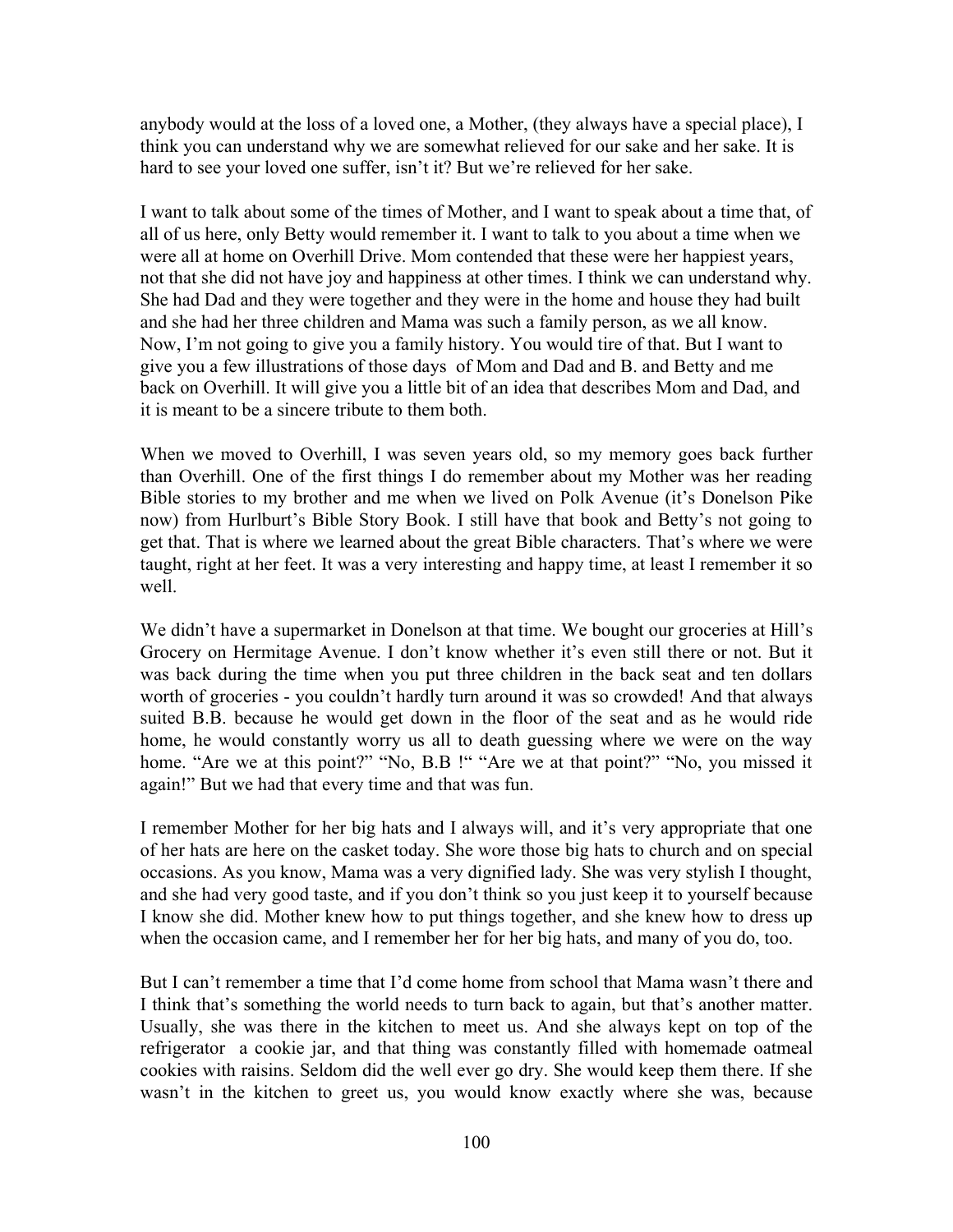upstairs she had her foot-treadle Singer sewing machine, and you could hear it when you came in the door. They were sort of hard times and they didn't go out and just buy what they wanted to, and Mama made Betty's clothes. She would repair just about everybody else's. But I remember her being there when I came home from school.

But it is true that the church was very much the center of our home. Mother was a teacher. Dad was a teacher. He was a song leader, a deacon, an elder of the church eventually, as B.B. became. For years the Boyd family made the communion bread. Mrs. Ida Boyd, my grandmother, made it, and then Aunt Bess and Aunt Nell made it, and then finally it fell Mother's lot to make the communion bread. I remember one Sunday, we were at worship and the brother that was at the table picked up the tray and the bread wasn't there. Well, he just turned and looked at Daddy and Daddy stood up and, (they didn't sit together because Daddy was usually leading singing), and he just stood up and looked at Mother and Mother just looked down. I guess Betty and B.B. had caused such a stir that morning, I suppose, in getting off that she forgot it. But I remember that so vividly and Dad dashed home and we all just sat there until he got back and we continued our worship. But worship was a very serious business and they taught us reverence.

You know, anything that happens in church is funny that wouldn't be funny anywhere else. But I remember at the little Donelson church the floor slanted. Back then nearly all the contribution were coins, very little paper money but coins, and they would put it all in one tray right at the last. Evidently just as they had put it all in one tray, the brother that was holding it dropped it. Well, you can imagine, coins just started rolling down that thing just like an army coming in. You could just hear them rolling down and I just nearly burst. I held it about as long as I could and I thought I was doing pretty well, and then right where the floor leveled out, there were some air vents. And here came those coins, clickety, clickety, clackety, clackety! Well, I lost it. I just laughed right out loud and I never will forget that because it was impressed upon me later when we got home that it really wasn't as funny as I had thought it was. And they did that for a purpose and this tells us of something of Mama and Daddy. Worship to God was serious. And we should be reverent and we are in the presence of the Almighty. It's not a pep-rally. It's not a religious Hee-Haw. It's a time that we adore God and they impressed that upon us in a number of ways.

I know we learned a whole lot at church but it was, indeed, at home that we learned about God and His love for us, His care for us, His provision. We learned about Christ and His sacrifice and being our Savior. We learned the Bible to be the Word of God. It was at home that we were taught about the church and the difference between the Lord's church and the human denominations. It was at home that we were taught the plan of salvation and we were impressed with having a personal responsibility and an accountability. It was at home that our priorities were established and our values and we were taught morality and we were taught reverence, and it was at home that we were disciplined. Mom and Dad were disciplinarians. They tried at least, and I always knew, though I didn't always agree, they were fair. They tried to be fair in disciplining us. There was one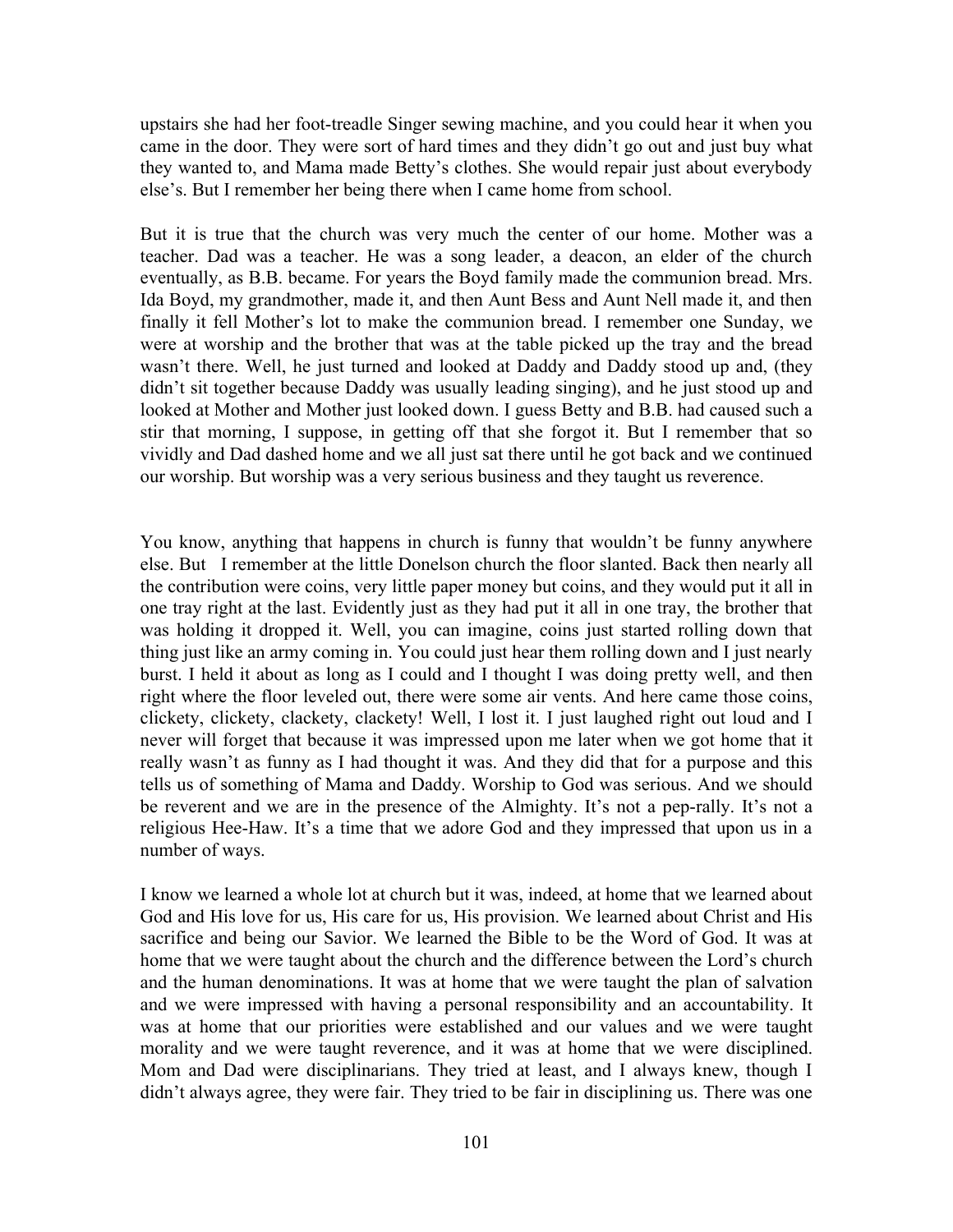thing I soon learned, that when B.B. or Betty were being disciplined, which was so frequently the case, that you didn't gloat. You didn't dare show any joy that they were getting what they deserved because if you did, the next one was your turn.

But at our house, we had great fun. I mean great fun all the time. Now, all families have good times at Thanksgiving and Christmas and the Fourth of July and we had all that, but I'll tell you, dear friend, just about every day was a great fun day at our house. Dad built us a recreation room down in the basement. Clara May Benedict just mentioned that a few moments ago. We had a good time all the time.

My favorite room, and it's not for the reason you think, was the breakfast room. Now, I know you think it's because it was where we ate and that was wonderful because Mother sure could cook. But that breakfast room was a special room, and I'll tell you one thing that was rather humorous that happened in the breakfast room one time. Mother could make the best chocolate cakes. She'd make thick chocolate icing and it was our custom we would eat all the inside of the cake and save the icing till the last. On this particular occasion, the telephone rang. B.B. had already eaten his cake and his icing was there on the plate and the telephone was for B.B. So he left. Sure enough when he came back his icing was gone. He just immediately, I guess from past experience, thought I had taken it. He was coming around the table (my Daddy had taken it) and B.B. was coming around that table for me. Betty and B. sat on one side and I sat on the other because Betty was sometimes hard to get along with, so they put those two over there and me over here. And he was coming around after me, and Mother jumped up and grabbed him. She said, "Bowling, tell that boy you got that icing. Don't you let them start a fight over that." Mother saved the day for me that day!

At this breakfast table in the little breakfast room is where the family would talk and we would plan and we would be questioned. Very seldom were we disciplined at the table because they made it a pleasant experience. It was pleasant enough to eat Mother's food but they always made it a place where we learned they cared and they really loved us and we had guidance and we had encouragement and we had a great security. That's where we prayed together and it was just a special room because we ate breakfast together and we would eat supper together almost every night.

Mother and Dad were very insistent that we do our homework and our piano practicing we won't discuss that too much - that was a sore spot with me sometimes. But after homework and after piano practice - we had a basement and you would come down the steps and at the foot of the steps is Mother did her ironing. I can see her now when she ironed everything that we wore. And we children would sit on those steps and listen to the radio with Mother and we would hear one night *Cecil B. DeMille's Lux Presents Hollywood*. Now you folks don't know anything about that, some of you, but that used to be a radio program. There was *Fibber McGee and Molly* and *Amos and Andy*. We would sit and listen and Mother would iron. Sometimes Dad would listen with us. Sometimes Dad was out making calls, but we always looked forward to when he came back in and nearly every time you know what he had? He had a quart of ice cream. I know he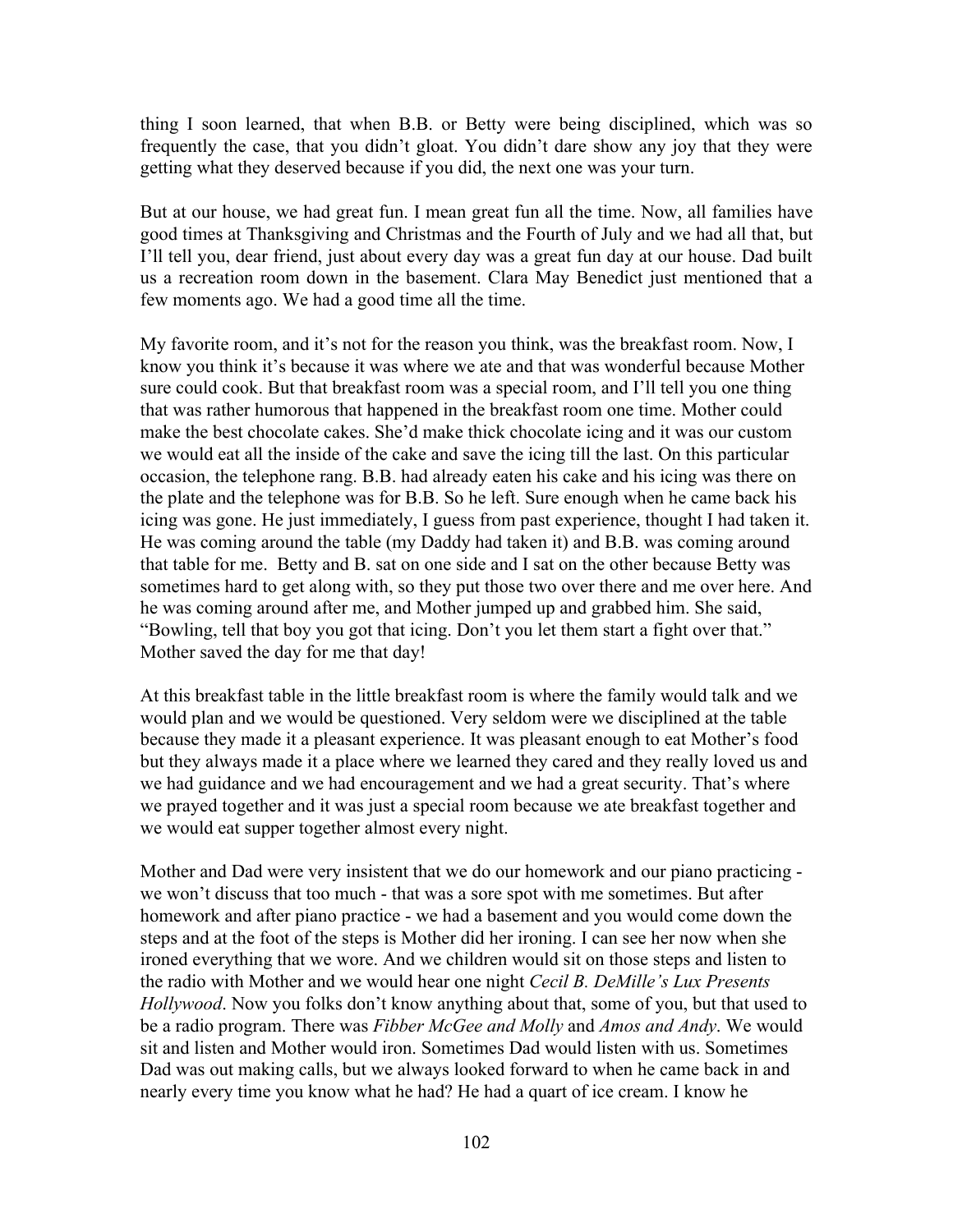couldn't afford it but we couldn't afford not to have it. So he would come in and again we would have another great family time.

Mother was a great flower gardener and she was a charter member of the Lebanon Road Garden Club. It's the second oldest chartered garden club in the state of Tennessee and Mother was a charter member of it. Mother could grow the most beautiful flowers and she would have these red roses over the front doorway of our house. I remember on Mother's Day, you know you would wear your red rose, and we would go out and she would pick one and pin it on us children. Down where the driveway met Overhill Drive was a telephone pole. Mother had a white rose bush there and you wear a white rose when your Mother has passed on. I can remember Dad going down to get his white rose and it always nearly broke my heart every Mother's Day to see Dad go down and get his white rose. Well, I remember well, I went down with him sometimes and one time (and I remember this especially), I asked Daddy, I said, "Daddy are you sad that your mama is gone?" He said, "Well, you always are but," he said, "I'm so glad that you get to wear a red one." There he told me what he thought of my Mother and I knew later what the writer of Proverbs said about the worthy woman, "*Her husband praises her."* And I never will forget that because it said so much about them both.

Mother and Dad were very much involved in civic activities. Mother put in the first hot lunch for school children in Donelson Elementary School that there ever was and borrowed the money to buy the steam table with her own signature, and didn't have the slightest idea where it would come from if they had to pay it off. She worked in that cafeteria and believe you me, I was just King Tut when I went through that aisle to get our hot lunch and Mama was back there taking care of it. She was in the PTA and Dad was in the Civic Club and they were in all the Booster Clubs.

Folks, music was very prominent in our home. I'll never minimize that. They could sing; we would play. Mother was a very accomplished pianist. In fact, Mom and Dad sang and played over the radio during the depression to help supplement their income. They literally had to sing for their supper and those musical talents have been handed down to some other generations too, haven't they? And music has always had a very prominent place, not only at recital time, (I'd rather rub that one out), but we had family fun, and at church. Mom and Dad, I suppose sang for more funerals than could be counted and I deeply appreciate you people who are here today to take your time and your talent to honor Mother by the beautiful way that you are presenting these songs that were favorites of hers.

We had a lot of fun and a lot of games that we would play. One of them was we would tap out songs and try to guess what they were. Like "Home on the Range" - "Oh, give me a home where the buffalo roam." (Tapping). Well, you get the idea, and then someone was supposed to guess which one that it was, you know, just by tapping. Well, I didn't know many songs and I couldn't tap very many of them correctly. But I did know "Home On the Range" and I would do it nearly every time. I remember one time, (and Mother was a very good referee), "All right, Jimmy, it's your time to tap," and before I started to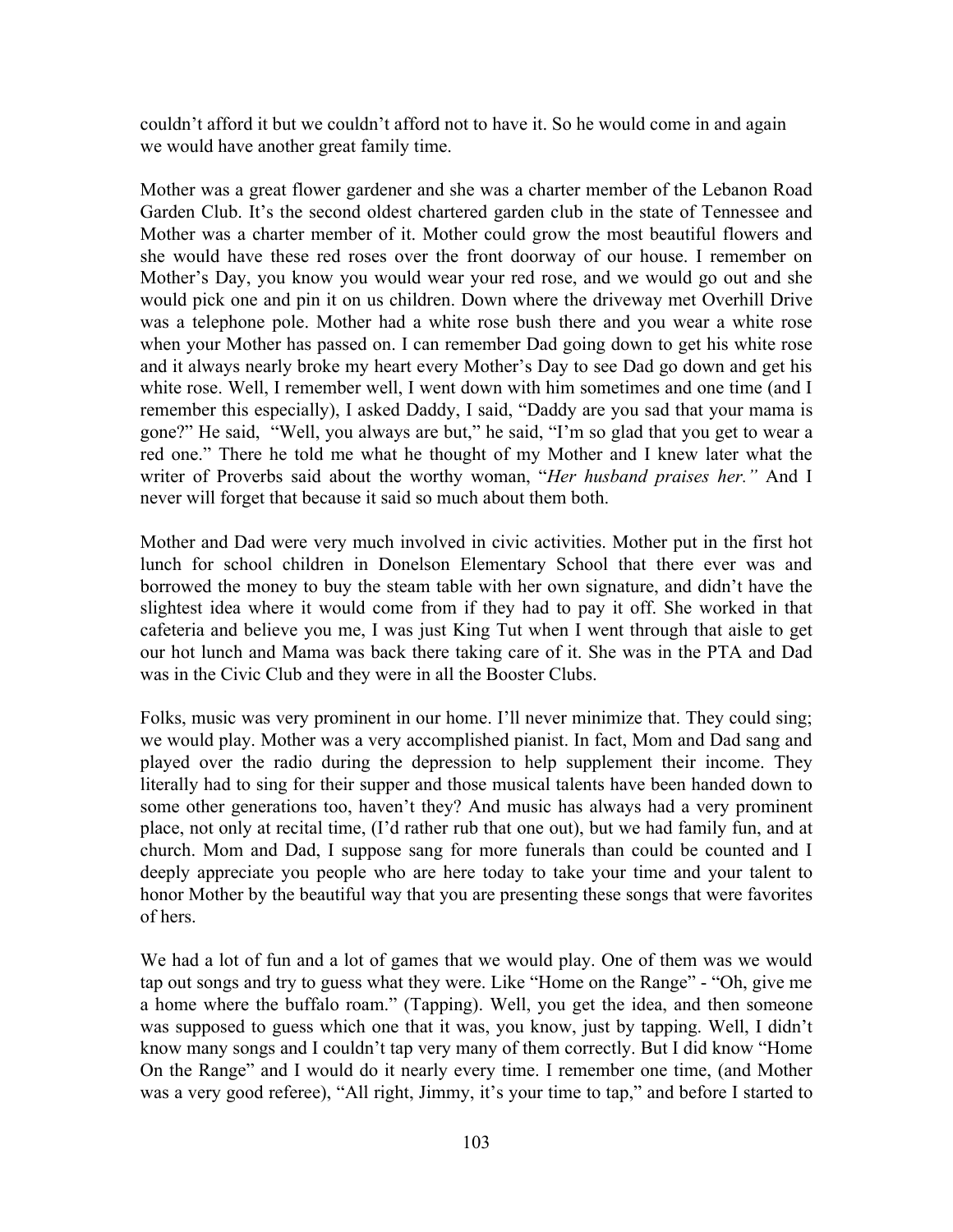tap B.B. blurted out "Home On The Range." Well, that teed me off a little bit and we got into it. We really got into it right there! "You're supposed to wait till I tap it." Mother had to separate us, and needless to say there was no ice cream that night.

We had a fair amount of teasing going on. Betty, of course, was our little sister. I remember very well - I don't know whether she will or not - if she has any of these things memorized differently, I'll just tell her she was too young to remember. But I remember that B.B. was going through the house and he would look at Betty and say "Betty is a baby - Betty is a baby." Well, you can imagine. She just flew into a rage and started hollering and screaming and yelling to stop that. Mother would hear all the commotion. Here comes Mother. She would get onto Betty for carrying on and she would get onto B.B. for singing that like he was doing. I didn't dare say anything, but I was enjoying every bit of it. And she would say, "Now B.B., don't you sing that to her anymore!" And he didn't. He obeyed her. But then he would come through and, "Hum, hum, hum, hum, hum, - hum! Hum, hum, hum, hum, hum, - hum." And it would start all over again.,

But you know, looking back those times were fun. We had our rooms upstairs. Betty had a room at one end of the house and hers was a bigger room but B. and I shared a little bit smaller room but we had an outside upstairs porch and that is the reason we wanted it. B. and I shared that room all the time, and he had a radio. He had worked for that radio and he was just like an old mother hen for that radio, and unless you were authorized you just didn't fool with that radio. Occasionally when he was going to be gone and I was there he would be so gracious to say, "Jim, you can play the radio." Now wasn't that big? And so I would. Of course, I played it a lot of other times that he didn't know about also. But, we shared that room.

Dad had made us a desk with drawers in it facing each side. It was an old business desk of his, and he took off the top and turned one set of drawers around so each side had a set of drawers. The desk was in the middle of the room and that's where B. and I would study and get our homework. We shared the desk for a long time. B. was always a real good student; just about as sharp as a briar. It helps to have an older brother who is ahead of you in school, who is really smart. You run into a snag; why he pulled me out of a many a one.

I can remember in the times that we tried to play sports and Mom and Dad, I don't believe, missed a game that B.B. ever played or that I ever played. I don't believe they ever did. Mother told us later on when we were trying to play football, she said "I'd take a deep breath every time to see if you all stood up." She just agonized over it, but they were always there.

We cut grass a lot; all over the neighborhood. I cut Mrs. Bradley's yard. I cut nearly every yard that was there in Bluefield. Dad took an old Maytag gasoline motor off of a washing machine and put it on a lawnmower and I had the first motorized lawnmower in Donelson, Tenn. Then I could get to where I could cut Mrs. Bradley's yard in an hour and I'd get a dollar for it. I would cut four or five yards a day with that and I was rolling in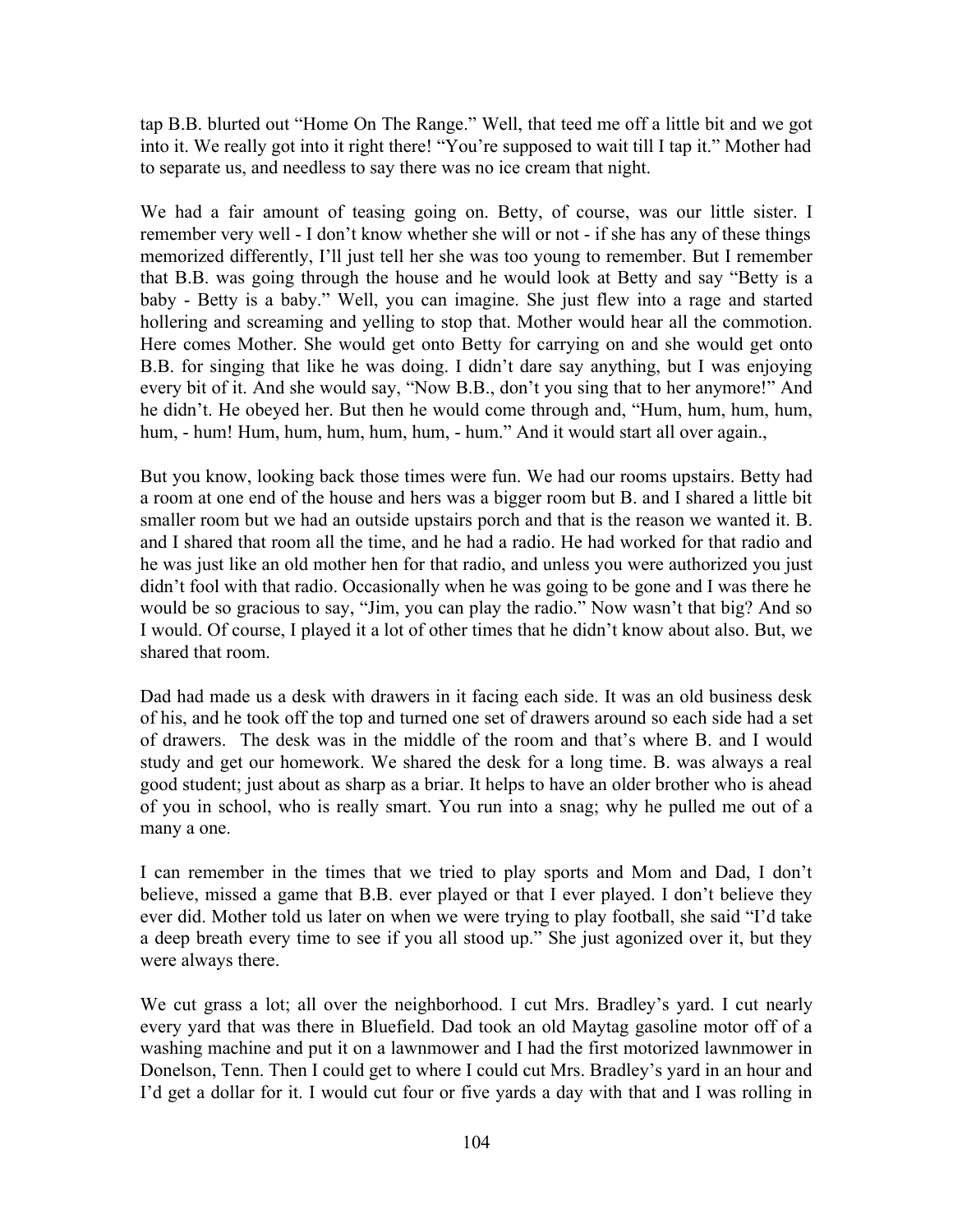money with that motorized mower. There was something else Daddy made us, and this tells you how they took care of us. Daddy made us a little three wheel car that would run by a little Briggs-Stratton gasoline motor and you steer it like this and what more fun. Now, Kitty might can tell you more about this little car than I can, because after church on Sunday night and Wednesday night - and that's when Lebanon Road had at least three cars a day going over it - B.B. would take Kitty home. She lived up where used to be Scurve, and he would take Kitty home on Beelzebub. Wouldn't you love to have been in the back part of Beelzebub? That was the name of the little car, Beelzebub, you know, the Prince of Devils? Daddy gave it that name because he said it would run like the devil and was sometimes as hard as the devil to start. But that's what he called it. And they did a lot of courting in Beelzebub. Betty and Mother would go to the grocery store in Beelzebub and I got to take it to school and was always thankful to Dad.

I saw Billy Hooper last night, he's a cousin, he may not admit it, but I've already said it. And he said, "Jim, you know, we grew up in the best neighborhood." And we did! That neighborhood around Overhill Drive was a wonderful place for us to ride our bicycles at night and some ten, twelve, fourteen or fifteen of us would be riding bicycles at night and we knew when to come in. The Tennessee Central Railroad came through there and there was a train that would come through around ten o'clock every night. You could hear the first whistle as it crossed McGavock. You could begin to hear it coming and you could hear him blow his whistle until he got all the way around over to Stewart's Ferry Pike, and we knew when that whistle could no longer be heard, you'd better be home. You couldn't say I couldn't hear it because you could hear that whistle all over everywhere.

When we got home we would usually go out on the screened-in porch that Daddy had screened and we would have more good times. We had our chores. We cut grass and we raked leaves and carried out the trash and we did windows and we did dishes, too. We had a habit there at our home on Sundays taking turns drying the dishes. Now, Mother always washed but we dried the dishes and I never did like that particularly. But it was my turn to dry the dishes and I was drying and I announced to Mother that I was going to run away from home. I had just had enough of this. So it didn't seem to phase her a whole lot. She might have thought, "Whew, at last!" But I was just a little boy. I was going to run away from home. She said "Well, where are you going?"

"I'll find a place."

"Well, what are you going to eat?"

Well, Mr. Moore had a restaurant down in Donelson and I said, "I'll eat at Mr. Moore's." She said, "Well now, Mr. Moore doesn't give food away. You'll have to buy it and where you going to get your money?"

I said, "I'll get a job!"

Mother said, "Where'll you get a job?"

"I'll get a job at Mr. Moore's!"

Mother said, "Well, how will you get a job at Mr. Moore's? You can't cook!" I said, "I'll wash the dishes."

She said, "Well, you're washing dishes already. Why do you want to run away from home?" So I never did talk about running away from home anymore.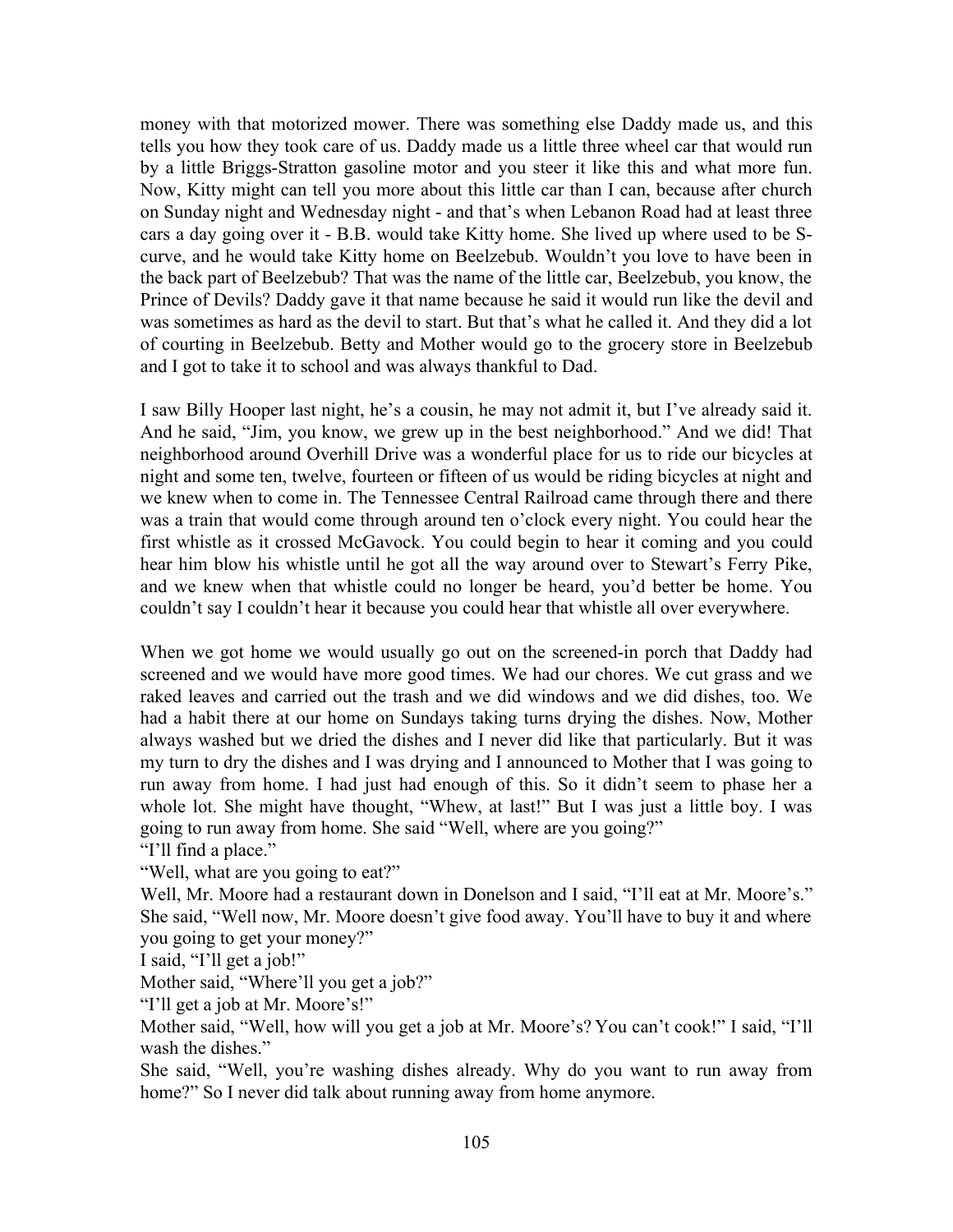During these years of which I'm speaking, folks, the saddest I ever saw Mother was the time when we had to send B.B. off to the Navy. I didn't see Dad cry. I'm sure that he must have, but Mother really cried hard on that occasion. I saw her, of course, very sad after Dad's death and she was very sad after B B. was overtaken with his present illness, but I'm talking about those earlier years. I really didn't fully understand. It was rather exciting to me. He was going off and he was going to wear a uniform. The whole room would be mine and he couldn't take his radio and I had that and the desk was totally mine.

But that was a hard time for Mother and in fact, it almost made her ill worrying about him as you can imagine. But thank God he returned and we spent our time together in college until he and Kitty married. Years went by and one by one each of us would leave out. I did and then, of course, later on Betty did.

The place on Overhill was home as long as Mom and Dad lived there. Then Dad died over thirty-four years ago, and shortly thereafter Mother sold the place and, of course, that was a tremendous change for all of us. Now, I must maybe apologize to you. These things may seem trite to you. They may seem trivial. They may even seem inappropriate and out of place, but they are not to me. And I present them to you and to her children and grandchildren and great-grandchildren as a very sincere and genuine and from-theheart tribute to my Mother and my Daddy.

I think, and it may be rather simplistic to analyze it this way, but Dad with his tremendous optimism and his continued enthusiasm, he kept our head in the clouds; and Mother with her more serious manner and her more strictness, she kept our feet on the ground, and that's the combination with which we were blessed. One kept our heads in the clouds and the other kept our feet on the ground, and really did the best they could and they blended together. What great blessings we received! You know God commanded folks in the Old Testament and the New, "Honor thy father and thy mother." That to me has been the easiest commandment God has ever given to obey and it is easy to obey when you have parents like we had.

Now, don't misunderstand, I'm sure Mom and Dad had their rough edges. I imagine seeing together some of the rough times, they had to have some rough edges. I suppose that you would really had to be a part of that home to know how wonderful it was, and to know how we cherish these memories so near and dear to us. They provided us guidance and stability and purpose and hope and will all the days of our lives

One final and personal note; I have been trying to preach for over forty-five years, and like other gospel preachers when I stand up to preach, I have a duty to God to get it right. I have a duty to myself. I have a duty to those who hear me. But I have an extra incentive. I have an extra motivation to get it right. I have a duty to Mom and Dad.

They taught us; they instructed us; they guided us. They set the example before us, and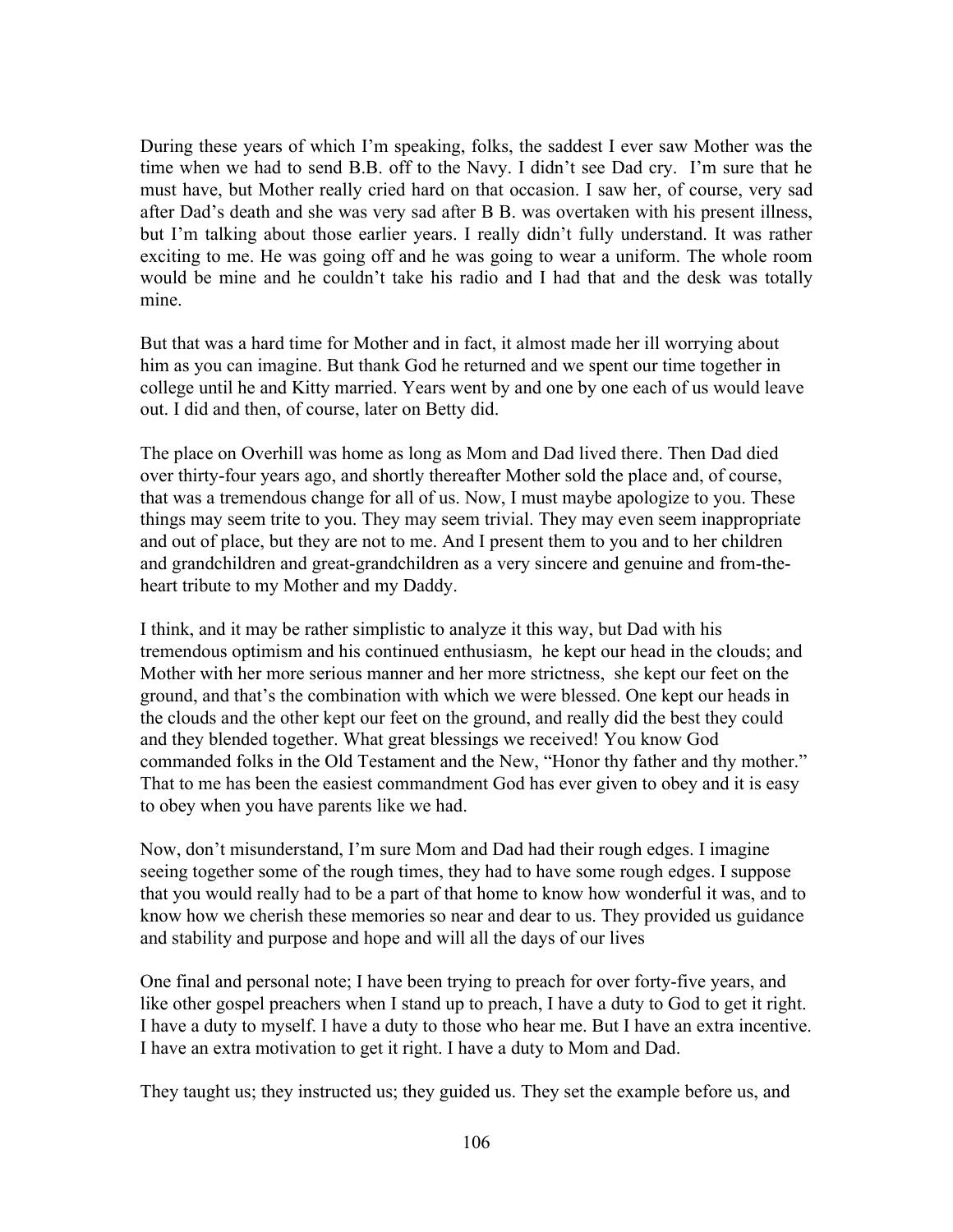they said more, I suppose, by what they were than even by what they said. You see, today is somewhat the end of an era in a way for our family because she's the last of that generation of our immediate blood kin here. So we come to this day, sure our hearts are heavy and you share that with us and we're grateful, but our hearts rejoice and we can say, "*The Lord giveth and the Lord taketh away. Blessed be the name of the Lord*." Would you bow with me for prayer?

*Holy Father in Heaven, we thank Thee that Thou art our God, and that Thou dost love us and care for us. We thank thee for Christ, our Savior. We thank Thee that the Spirit has revealed Thy all-sufficient Will and Word in the Scriptures. We are thankful for those who have loved us, and who have taught us, and persuaded us and encouraged us to walk in the footsteps of Christ. We are thankful for the Lord's Church, and that we can be members of it. We are thankful for home and for our families, and on this day especially, dear Lord, are we thankful for Dad and Mother. In Christ's name.*

### **SONG: "IN THE MORNING OF JOY"**

### **SONG: "GOD BE WITH YOU TILL WE MEET AGAIN".**

Mother's body was buried alongside Dad's in Mount Olivet Cemetery, November 28, 1997.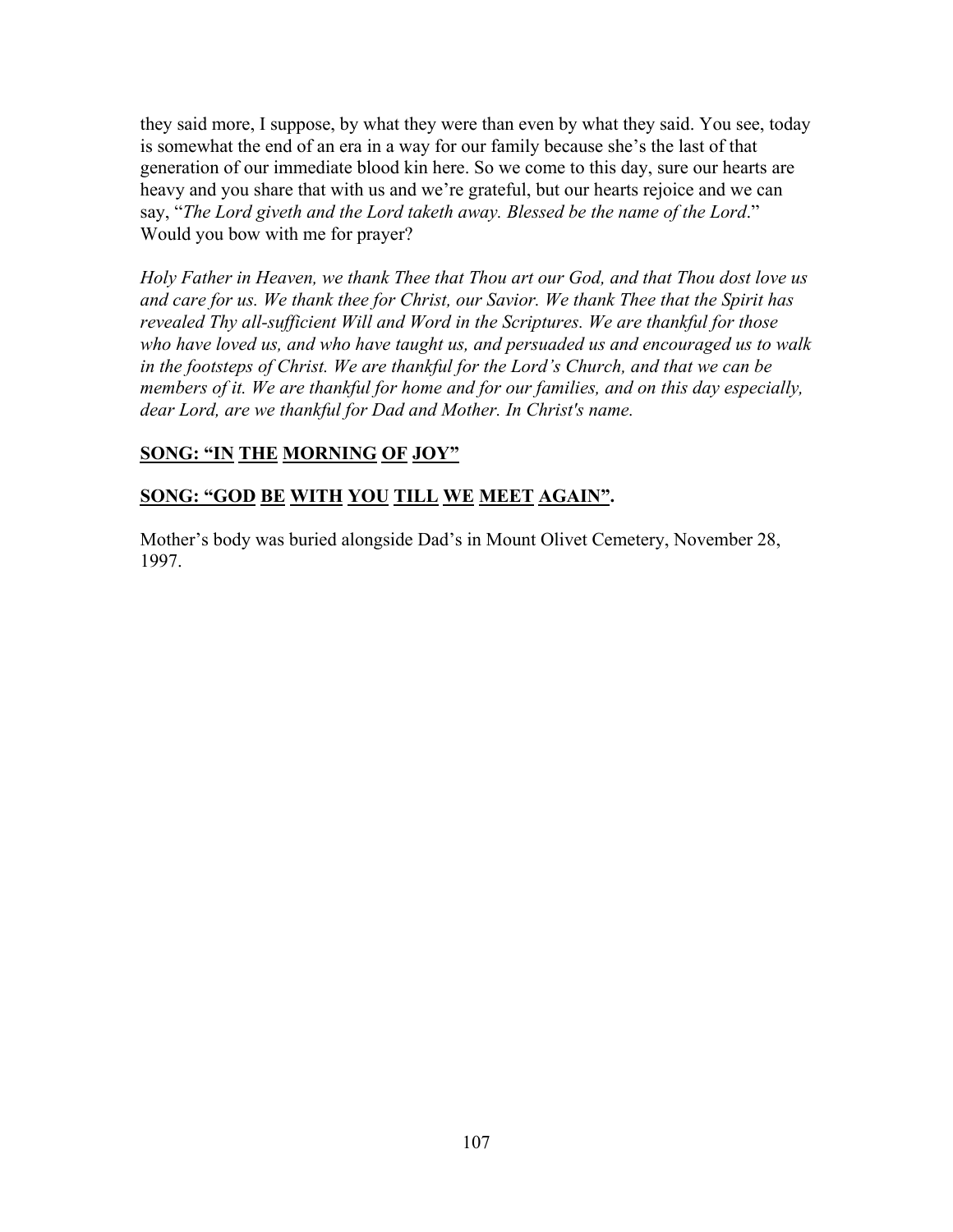# *Our Underestimated And Unprepared Youth*

Without any intent to misrepresent young people, there are two words that I suggest describe so many young people today. These words are *underestimated* and *unprepared.* Neither convey derision toward youth. One refers to an error that many of those of us who are older make regarding young people, and the other refers to something often lacking in young people. It is a shortcoming often found among older people as well.

First Samuel 17:38 reads, *"And David said to Saul, Thy servant kept his father's sheep, and there came a lion, and a bear, and took a lamb out of the flock."* This statement was made by David during the time when Goliath was challenging Israel. David had come to the camp with supplies for his brothers, but he heard and saw the defiant giant. Even though nobody was willing to accept Goliath's challenge, David offered himself to fight him. Saul's reaction was, *"Thou are not able to go against this Philistine to fight with him for thou art but a youth."* On the basis of age, Saul would have denied David the opportunity to defend Israel and save God's people. Saul considered David unprepared for such a fight. Because David was young, Saul underestimated him.

### **David's Difference**

Possibly Saul's evaluation of David would have been correct with many of the youths of Israel. But David was different. How was he different? David had faith in God and put his trust in him. He had been taught and had learned to walk in the paths of righteousness rather than to lean on his own wisdom, power, ability and talent. He leaned on God. We know the outcome of the conflict between David and Goliath.

What of our young people? Do we discount them and disqualify them too quickly, simply because they are young? Have we underestimated them? Are they really as unprepared as we think? If they are, are we not the ones responsible for their preparation? There is a way for them to be prepared for the life they must live and it lies to a great extent with those of us to whom their care has been entrusted to assist in that preparation.

While some youths would not admit it, few of them realize how dependent they are on the older generation. Often older people are not as aware as they ought how dependent youth is on the aged. It is obvious that many young people are not prepared to serve God and are not being prepared. Someone has said, "Never has one generation of youths been told so much that they are so superior, yet, at the same time are they so illequipped to really meet life and live it successfully as God would have them to live." Another has said, "Seldom does one see a generation that considers itself to know so much and be so wise, yet, manifest such ignorance of things that really matter, and behave so foolishly." Whether these estimates are valid, we do not wish to argue. Possibly there may be some overstatement, but probably much truth lies in there. This new generation needs to be prepared for life before God. If the young are underestimated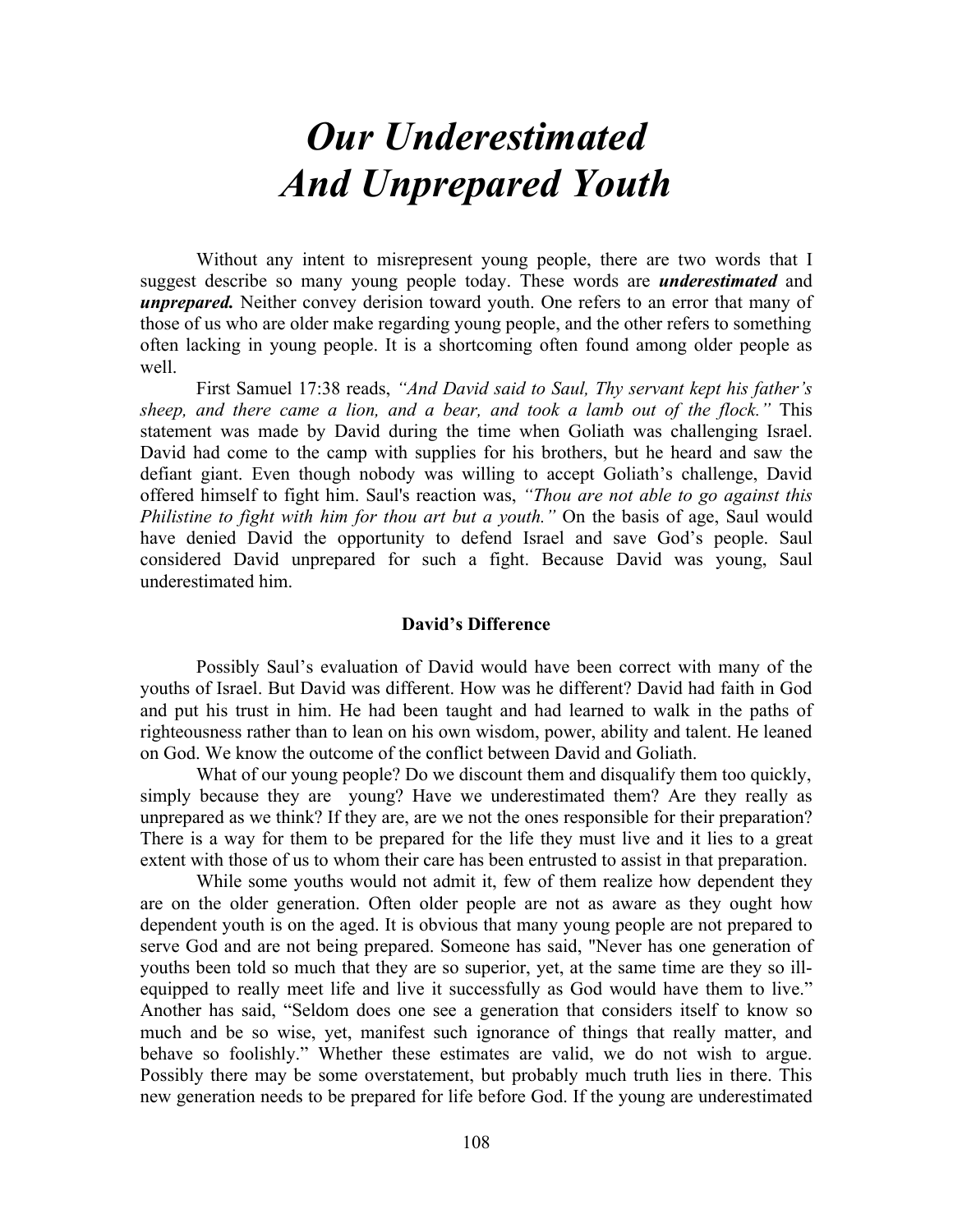and unprepared surely a great portion of the blame rests on those who have gone before them. Our lesson will center itself on the responsibility of the older generation.

#### **Serious Problems**

We see all around such evidence of moral and spiritual decay in the rock and roll culture with drugs, unwed mothers, pornography, drunkenness and every sort of antisocial behavior. These may be extremes and do not represent all youth, to be sure. But there is a real concern for the less extreme because so many youths are without moral standards, wandering about without spiritual guidance and restraint that is essential to the building of noble character. This is not because there is no standard but because the standard is ignored. We have seen several decades of degenerates being promoted on a large scale and the fruits are being witnessed everywhere. What is sown must be reaped, and the harvest is becoming of such concern because the very fibre of the nation seems to be unraveling. Young people, though bearing some of the fault for this condition, have been let down by many of the older generation.

They have been let down at home. Many have houses, but not good homes. Parental delinquency breeds juvenile delinquency. Neither money, social standing, nor any such thing is an adequate substitute for a good home that is governed by spiritual guidance that emphasizes spiritual qualities. There is lack of discipline with many parents not knowing where their children are or what they are doing. Youths are granted liberties usually extended only to adults, and the young are proving themselves incapable of handling these freedoms because they have neither matured nor are they instructed how to choose between right and wrong.

American youth has been butchered by divorce, unwed parents, parental neglect and selfishness of parents who seek their own welfare without regard to the effect on children. American homes have let down American youth in so many instances. But we pass forward.

The schools have not been what they should be. Secularism and materialism has captured the educational scene on every level with few exceptions. The motive for learning is money, power, self, not service. Education has been separated from the guidance of God and morality to the point we have vast hordes of educated animals.

There is probably no one place where the faith of Christ has been under attack for several decades more than in the public and private school systems of this nation. Humanism is the guidepost. That many are becoming aware of the deficiencies of the school systems is one hopeful sign for future improvement. But too much emphasis is on better buildings, equipment and cirrocumuli alongside a negative attitude toward proper behavior.

#### **Failure of the Churches**

Youths have been let down by churches. Why are so many young people antireligious? It is partly because religion has shown so little influence in the lives of older people. It is because Christianity has been so polluted with human doctrines and hypocrisy that the true faith is only discovered with great difficulty. Churches have become so secular, political, recreational, social and economical that they have abandoned the role of emphasizing God, His Word, salvation and the need of being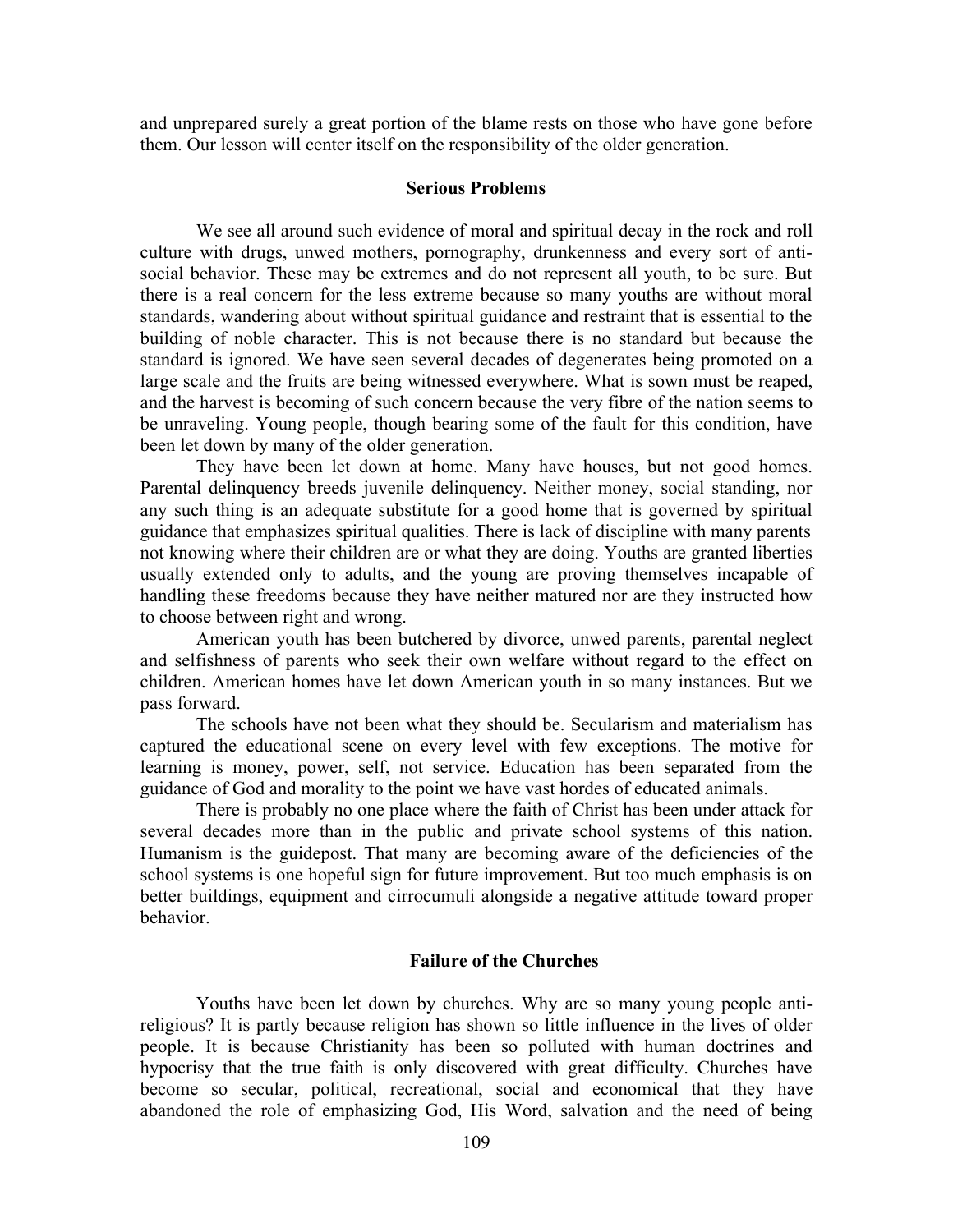cleansed of sin.

Young people are let down when they are not taught and shown the proper attitude toward honest labor. We have built a welfare state where many expect hand-outs and think it is their right to get them and feeling cheated if they do not receive them. To rear a person to think the world owes him a living is to maim him for life. So many want to do as little as possible, having no aspiration anything higher than "getting by," or getting it easily. Honesty and doing a good job are not the goals of enough youths. As one has said, "The first thing many young people want to know about a job is the pay, how much vacation, and when can they retire, and with how much." Too many never think about what service they can render in life, or being a benefit in their work others, even earning so they can help. Slothfulness and slackness has been the calling of many. This parasitic attitude has eaten away at the core of honest endeavor. The nation now crawls with leeches who contribute nothing, but seek to siphon away the life blood of others who work.

#### **Wrong Goals**

Many youths have been misled to think that a "high standard of living" is the ultimate goal of life and success. Who has learned that enough is as bountiful as an abundance? People feel cheated if they do not have all they want. They seem to think that in spite of the words of Jesus that man does live by bread alone. Some, like the rich fool of Luke twelve, think all is well because they do have plenty. They waste themselves and their resources like the prodigal of Luke fifteen.

#### **Bad Examples**

But has the older generation given them the right example to follow? The youths do not own and operate the television stations, instigate the programs, control the radios, movies and newspapers. Who owns and operates the bar rooms, taverns, liquor stores and pornography magazines? Who is really responsible for the teaching that results in the flood of violence, vulgarity, immorality, murder and death so commonplace in our society? Can that be blamed on the youth? Or are the young people more often the dupes which are the victims of the ploys of older ones who seek money anyway they can get it? For money, American adults have sponsored the vilest corruption the world has known and exploited the youth in getting it.

But this gives us sufficient scenes of our present reality. Reviewing shortcomings alone is of little value unless we seek and follow some constructive steps to make our young people modern-day David's, capable of facing modern-day Goliath's.

Every Christian should sense his own duty in this matter. Churches should attack the problem with vigor and determination. Parents must first make their homes Christian, with respect for the Bible, prayer and the God-given foundations upon which a young boy and girl can build the right kind of life. Sincerity, love, insistence on obedience, teaching and showing the way of right can accomplish the good our young people must hear and see.

How to turn the school's negative influence around is hard to prescribe because so much of the power of the educational systems lies in the hands of those who have little to no respect for God and His Word. The hypocrisy rampant in schools operated by those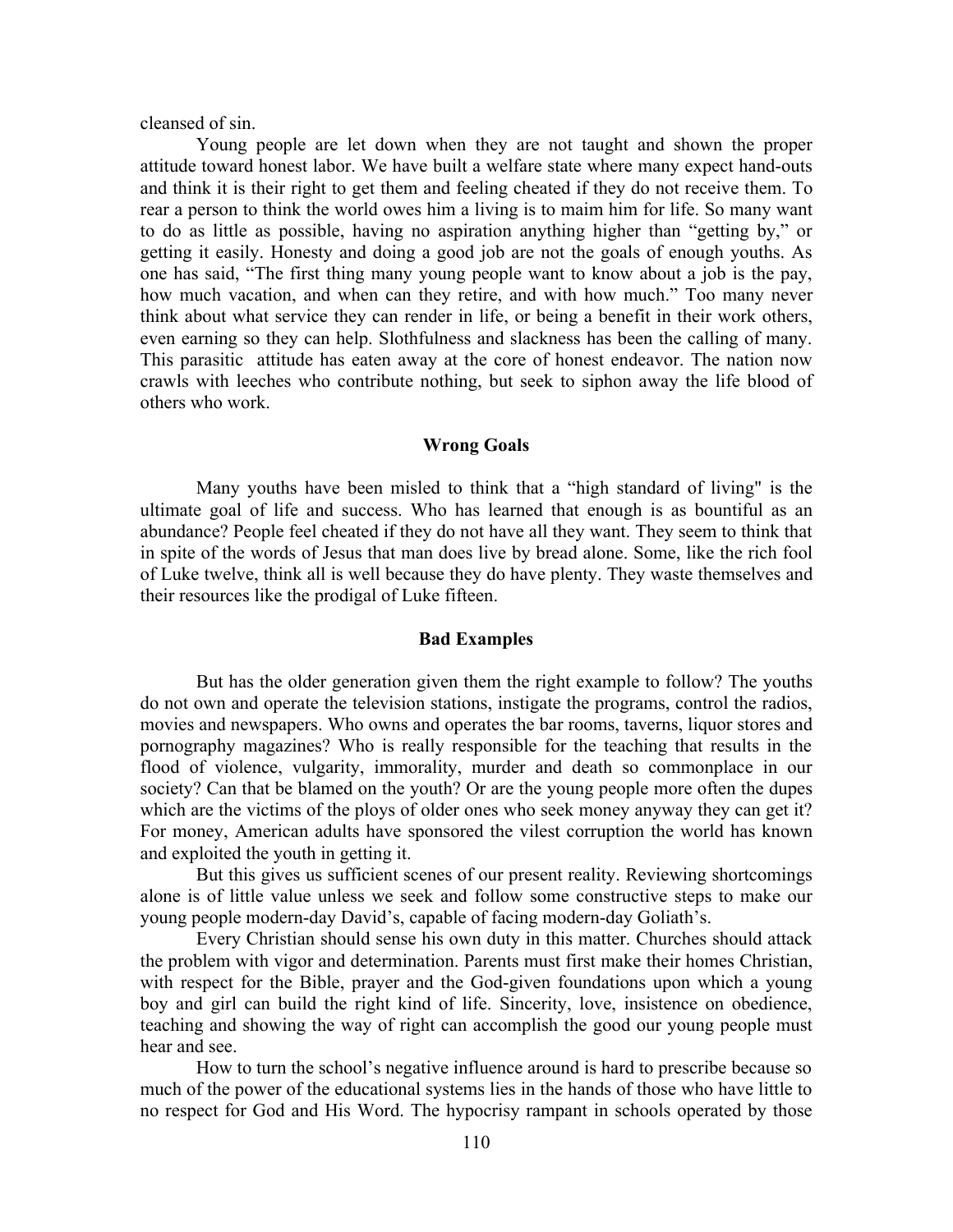who say they are Christians is a gigantic barrier to good education. Nelson Bell wrote, "Where godless teachers scoff at the Christian faith, or in other ways try to undermine religion, they should be dismissed for contributing to the delinquency of minors. This should include teachers and all others connected with education." With this thought we would concur, but our diversified society makes this positive and constructive move difficult to achieve. Everybody seemingly has their "right" to curse God, but those who choose to serve Him are cut down.

 Many have sought schools operated by men and women of faith instead of what the state offers. This has historically been beneficial, but often today even some of these schools are contaminated with professors and leaders who have drunk deeply from the same foul waters as others and delight in passing along the doctrine that the "old foggy" past must be uprooted and replaced with the "knowledge" of the modern, often skeptical, "scholar." How many years it will take before people get their eyes open and see the fruit being borne cannot be predicted! But may God hasten the day!

#### **The Solution**

You may have noticed a lack of Scriptures thus far in the lesson. We have been observing the situation, as it exists. But the one, primary and essential passage relevant to this discussion is Proverbs 22:6, *"Train up a child in the way he should go, and when he is old he will not depart from it."*

Training is the key to preparing. The home is the basic unit of society and the first training ground. Until the homes have more regard for God's intent for the home we can only expect the situation to continue or grow worse.

The church is to be the *"pillar and ground of the truth."* Unless the church maintains a strong stance for the truth and against error it renders itself useless for mankind. Why should the church be little more than an echo of the sinful, materialistic and pleasure-seeking world?

Who can possibly know what "giant" stands before our young'? Changes occur so rapidly and the world is unstable. Dare we send our children into it unprepared and easy prey for the forces of the devil? We do not want to make the mistake of Saul and declare are them unfit simply because they are young. But we must make sure they are prepared. Our task is before us and our duty is clear. Satan is our foe and God is our helper and strength. Our failure is the doom of our own flesh and blood, but our victory will result in the salvation of us all.

### **STUDY QUESTIONS**

- 1. Are there tasks that the young can perform? Name some.
- 2. Are their limitations upon them while still in their youth?
- 3. What is a true "high standard of living?"
- 4. What "giants" do you see standing in the paths of our young?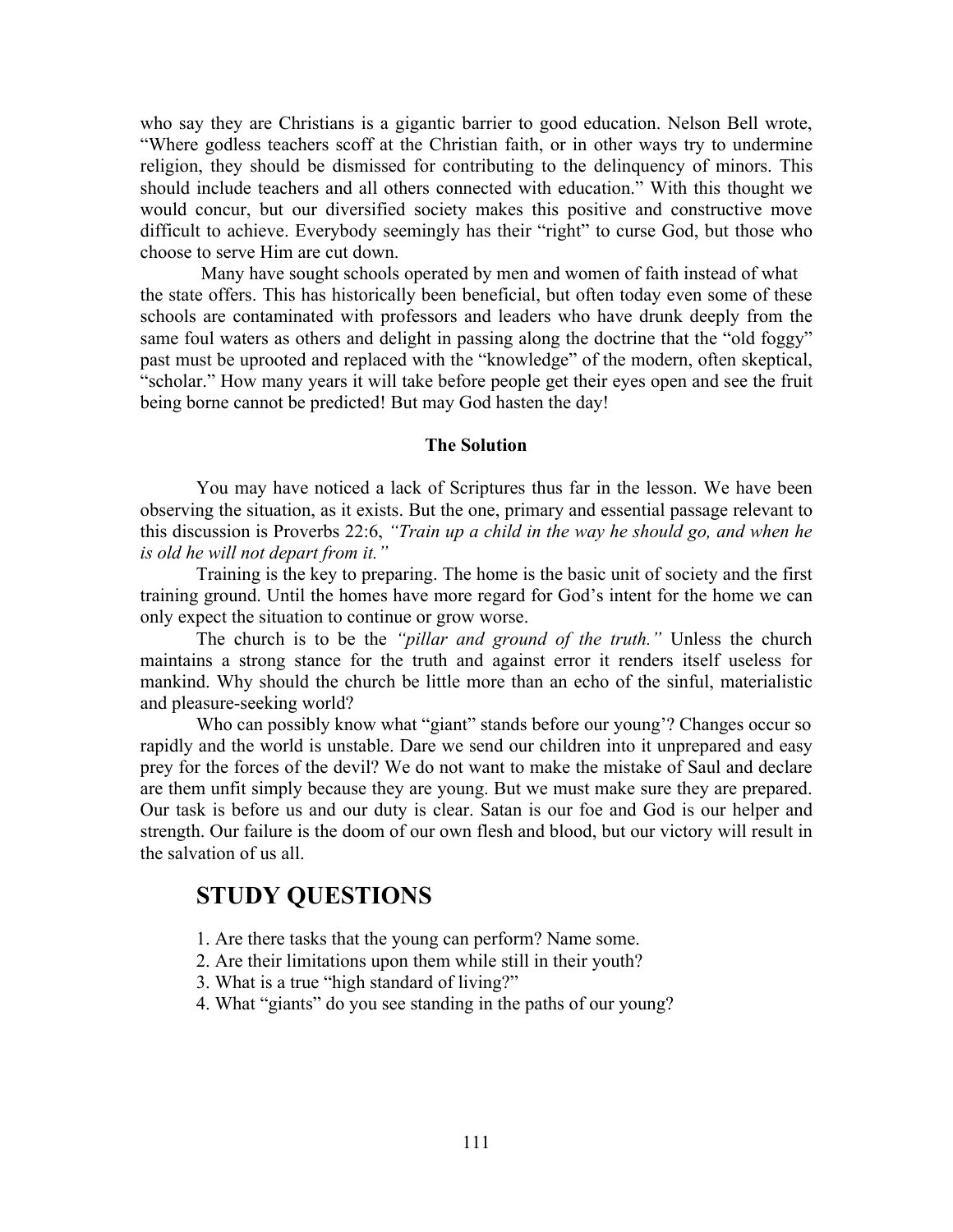## *Parental Government*

*"And these words, which I command thee this day, shall be in thine heart; and thou shalt teach them diligently unto thy children, and thou shalt talk of them when thou sittest in thine house, and when thou walkest by the way, and when thou liest down, and when thou riseth up. And thou shalt bind them for a sign upon thine hand, and they shall be as frontlets between thine eyes. And thou shalt write them upon the posts of thy house, and on thy gates"* (Deuteronomy 6:6-9).

*"And when thy son asketh thee in time to come, saying, What mean the testimonies and the statues and the judgments which the Lord our God hath commanded you? Then thou shalt say unto thy son, We were Pharoah's bondmen in Egypt; and the Lord brought us out of Egypt with a mighty hand, and the Lord showed signs and wonders, great and sore, upon Egypt, upon Pharoah, and upon all his household, before your eyes, and he brought us out from thence, that he might bring us in, to give us the land which he sware unto our fathers. And the Lord commanded us to do all these statues, to fear the Lord our God, for our good always, that he might preserve us alive, as it is at this day. And it shall be our righteousness, if we observe to do all these commandments before the Lord our God, as he hath commanded us*" (Deuteronomy 6:20-25).

*"If a man have a stubborn and rebellious son, which will not obey the voice of his father, or the voice of his mother, and that, when they have chastened him, will not hearken unto them, then shall his father and his mother lay hold on him, and bring him out unto the elders of his city, and unto the gate of his place, and they shall say unto the elders of the city, This our son is stubborn and rebellious, he will not obey our voice, he is a glutton and a drunkard. And all the men of his city shall stone him with stones, that he die; so shalt thou put evil away from among you, and all Israel shall hear and fear"* (Deuteronomy21:18-21).

These verses from the Mosaic Law introduce our theme. They were firm and hard, insisting upon obedience from children and the exercise of parental government in the home. Is there not a need for people today to think on the matter of parental government, seeing the veritable rash of wayward children, disturbed homes, divorces, void of spiritual guidance, and a breakdown of respect for authority?

#### **Two Kinds of Parents**

In the first chapters of First Samuel we see two kinds of parental government and the results of each kind. One is that of Eli and the other of Hannah. One proved to be a failure and the other produced blessed results.

It was the obligation of Jewish parents to train their children in the knowledge and respect of God. Failure in this effort was one of the most serious crimes and the punishment for failure was of the greatest magnitude. Now, as then, the family is the fountain of all national life. The hope of the nation is in the families where the young are trained to a pure, holy, pious and righteous way of life. It was incumbent on all parents to be attentive to this duty, especially those of leadership.

This obligation rests upon every father and mother today to see that their children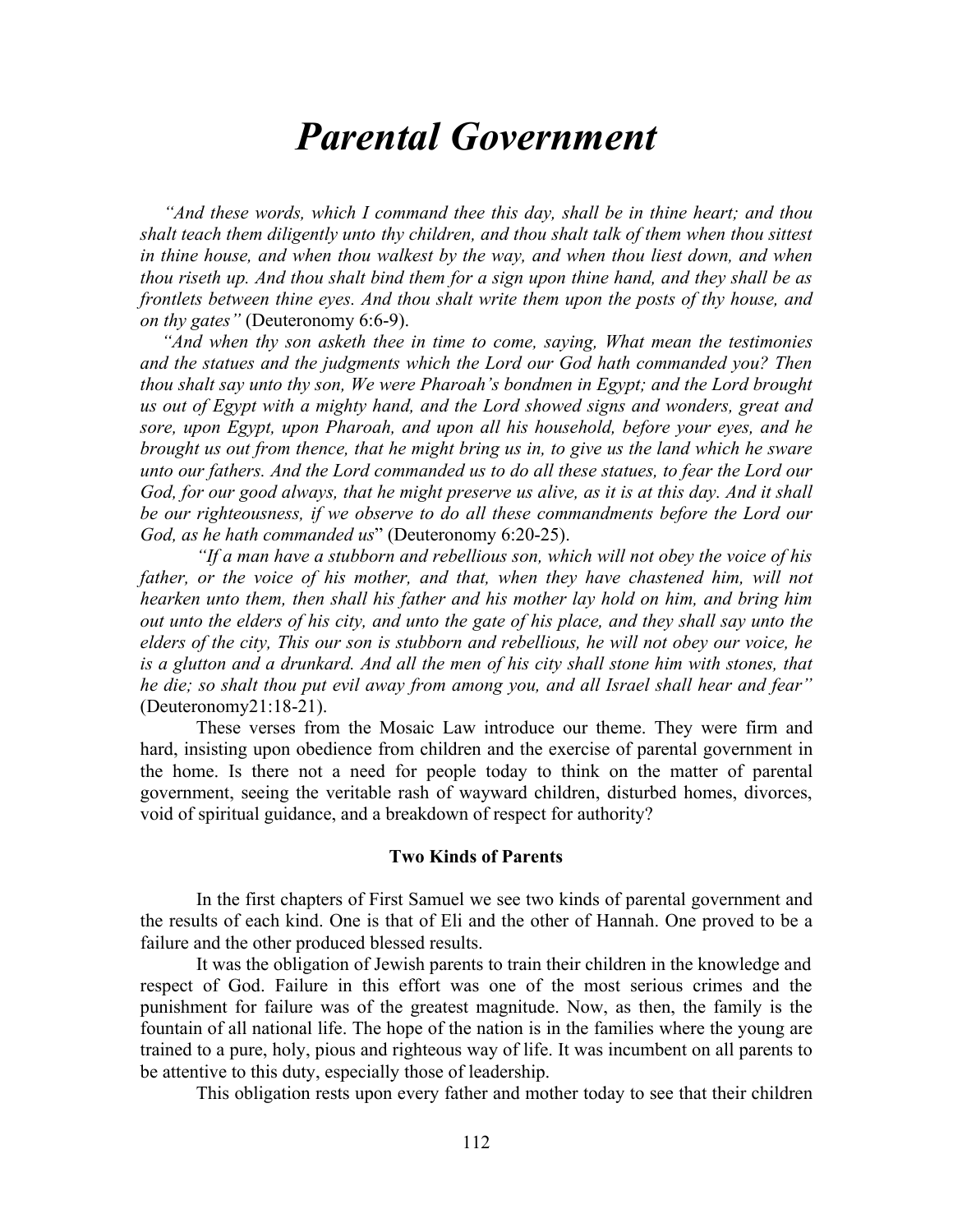are brought up in the nurture and admonition of the Lord. Failure does not mean the death of the child, as under Moses' Law, but it always means sorrow, grief, worry, punishment, either here or in the hereafter. The family is still the fountain of national life. It is still a sin against society, the child, and God to not train up the child in the way that he should go (Proverbs 22:6; Ephesians 6:1-4).

#### **Eli's Failure**

While we are taught this duty, not all obey God in doing it. Look at Eli. Generally, he was a good man and faithful in his official priestly duties. But he was radically defective in the government of his family. His children grew up unrestrained, self-willed, indulgent and even irreverent for things holy and divine. They were never guided in the proper values.

Eli's sons were priests because they inherited the duty. They did not care for the people and had little religious interest. They used their position for personal gain, to satisfy their passions, commit adultery and take unfair portions of food for themselves. They brought disgrace and public contempt on their office and their father.

We are not left to wonder what contributed to their misconduct. Eli was responsible. Children sometimes resist the influence of the best of homes, but this is not the rule. Trained properly, they will likely be proper. When children are lawless, corrupt, irreligious and reject Christ we can be fairly certain that there was a sinful neglect in their spiritual training. There are exceptions, but that is the rule.

Training of children consists of more than sending them to Bible study once a week. It demands living before them day by day an exemplary life. Children learn by words, but mostly by deeds. During the formative years many parents have been "too busy" with lesser matters to attend to the spiritual training necessary for their family. Somehow, some seem to think that they can neglect the Word of God, ignore the church, put the world first in their life and still their children will grow up loving God and desiring to live a life that will take them to heaven.

Eli was at fault for not checking the wickedness of his sons. He had the authority to act, but did not. *"For I have told him that I will judge his house forever for the iniquity which he knoweth, because his sons made themselves vile, and he restrained them not"* (First Samuel 3:13). Too many parents ignore the misdeeds of their small children and the children do not learn to abide by parental directions of restraint later. Too many parents run to the defense of their children regardless of what the child does, right or wrong. While we must stand by them when they are wrong, we must stand so that they will know they are wrong and make correction. Too many parents condone the misbehavior of their offspring.

The result was a total failure for Eli, his sons, and even suffering upon the priesthood and Israel. God showed His displeasure with Eli by the judgments placed against him and his family.

#### **Hannah's Success**

Look at Hannah, the mother of Samuel. When she was childless she prayed that God would give her a child for God's own sake. *"If thou wilt give thine handmaid a man child, then 1 will give him unto the Lord all the days of his life..."* (First Samuel 2:11).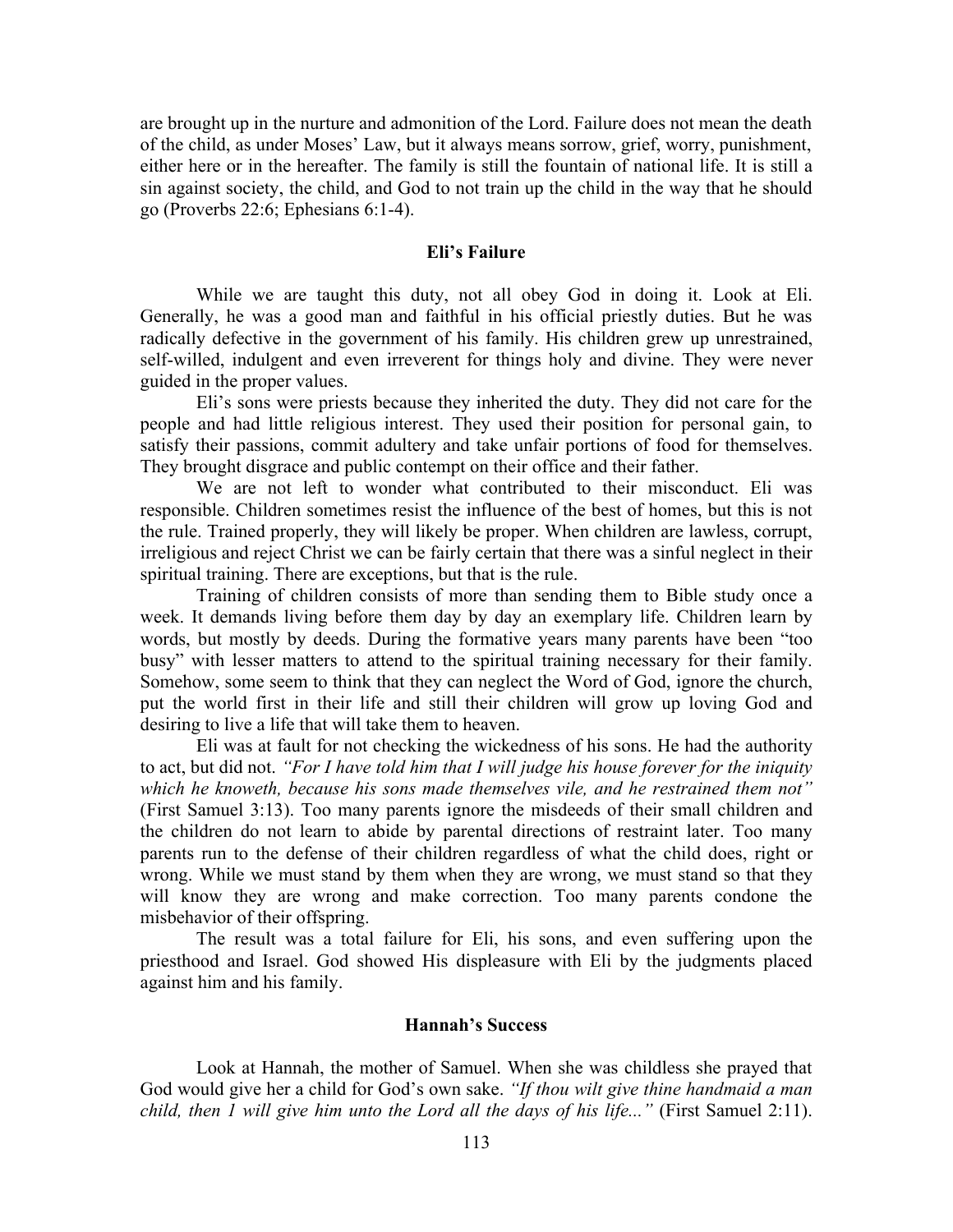Her ambition for her son was that he would be a servant of God. Is not this the ambition that every parent should have for every child? Do we receive our children and train them so that will be the case with them? Hannah kept her promise, and the noble life of Samuel is a reflection of the kind of parents he had. While we are not required to give our children to God in the same fashion as was Hannah's promise, we are to rear our children to the glory of God and that cannot be done short of exercising parental responsibility and power. Samuel was a tower of righteousness in his life. He was a godly man and a leader of Israel for many, many years. The name of Samuel is revered as one of God's most devoted messengers. What a tribute to Hannah!

#### **The Home**

The home is where the child is trained. From the home come the business leaders, political people, teachers, labor leaders, religious leaders, etc. The stream will rise no higher than the spring and source. There is always that great need for homes where God, truth, honor, respect, love, work and discipline is very much in evidence. Restraints on ill-behavior that is spasmodic and irregular, brutal and intemperate, will produce more of a savage than a respectable human being. Parents ought never abandon their children to the vice and immoralities of society. The drug problems and juvenile delinquency so rampant among the youth today is directly attributable to parental failure in most instances. Parents have not cultivated in their young the noble aspirations, but urge them on to worldly success and personal satisfaction. Such only leads to ruined lives and hopeless graves. People without training that God directs are frustrated, confused, searching for something and finding no meaning to their existence. They do not know how to cope with life, let alone the spirit.

Possibly the sternness of the Puritan home was too much, but when one compares the results with so much in evidence today, we are inclined to think that, if they erred, they did so on the safest side.

 There must be a cultivation and development in the young heart for morality, responsibility, truth and honesty. One of the bitter failures of our present day is basic, fundamental honesty. Until one is taught to love God, he will find no reason to live right and probably will seek out whatever means at his disposal to do whatever he wishes.

#### **Education**

We spend so much time, money and energy on "educating" our children regarding the affairs of life, secular matters, worldly matters, and neglect that which far supersedes these things in importance. Children need to learn to make their own decisions, but parents must provide for them the will of God so that they can learn to make intelligent and righteous decisions. Parents have the duty to lead, mold, form that child so he can "stand on his own feet" before God and be acceptable. Parents who do not give their all to this task are failures regardless of whatever else they might accomplish in life. Parents must rear their children so that when the child walks in the ways of his training he will be walking on the road to heaven with God. Anything less is too little.

Judge Sam Davis Tatum, juvenile judge for many years, listed what he considered the six basic causes of teenage delinquency:

(1) Lack of religious training in the home.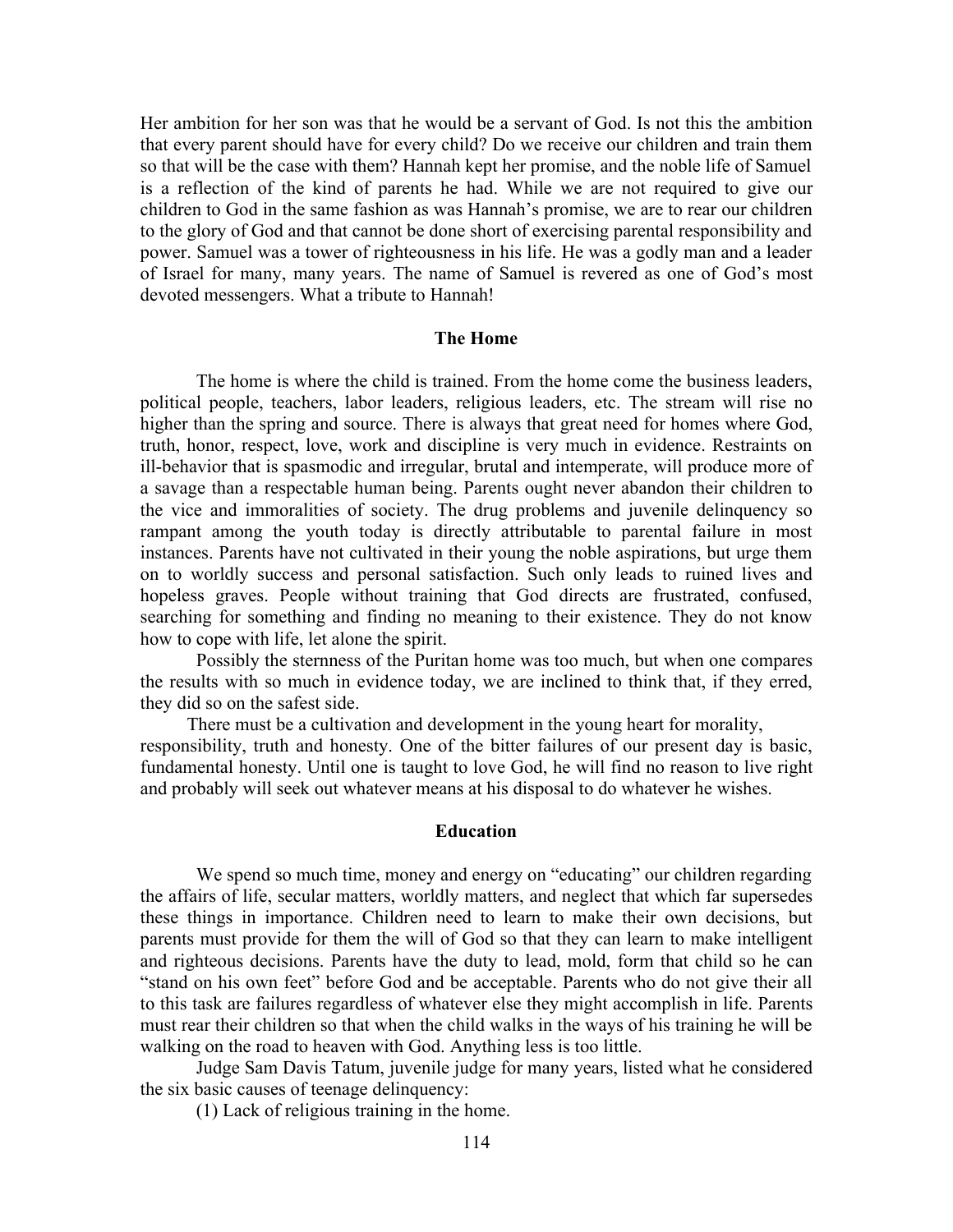(2) Petted and pampered children; too much freedom too early.

(3) Broken homes; one parent families; and all the attendant insecurity.

(4) Consuming intoxicants, often in imitation of parents as well as peers. The easy access to alcohol and drugs.

(5) A discordant home where there is nagging, fussing, strife, immorality, profanity, etc.

(6) Dictatorial and overly rigid parents, who consider themselves as dictators rather than parents, "laying down the law," but seldom showing how life is to be lived.

Parents have a lot to consider, do we not? God help us do our job well.

### **STUDY QUESTIONS**

1. Who did God place over the home?

2. What did the Jews have the obligation to do for their children regarding God's law?

3. Who exemplifies two kinds of parents?

4. What did Hannah promise regarding her child?

5. When is a person truly educated?

6. From what source is this education primarily to come?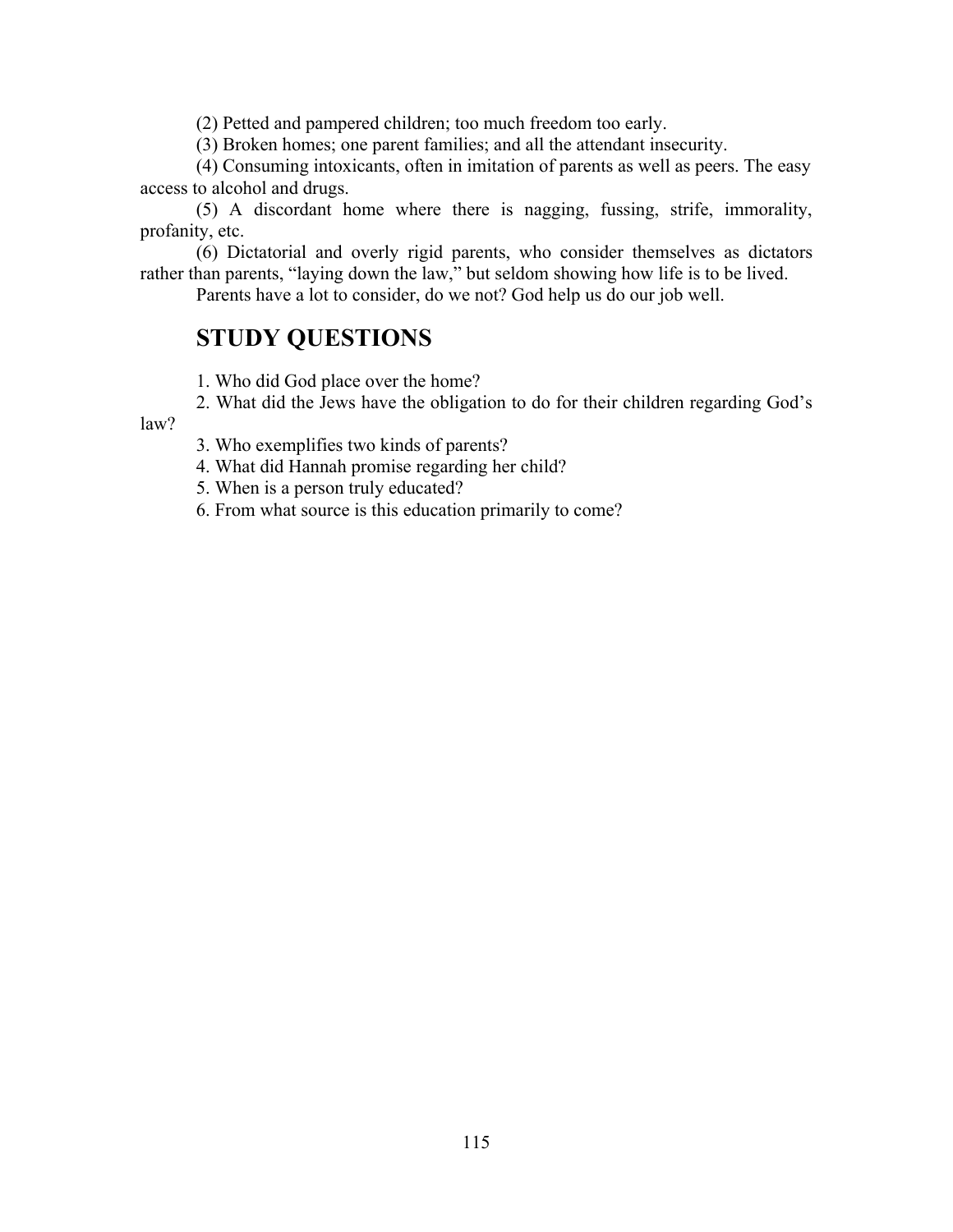# *Questions Regarding Marriage, Divorce, And Remarriage*

This is a controversial subject, but let us understand something about controversial subjects. It does not mean there is no right and wrong regarding them. It does not mean we cannot know what the truth is. It simply means there is controversy over it, usually because there are those who do not want, will not accept and refuse to admit the truth.

We shall approach the subject by asking questions and allowing the Word of God to provide the answers. When some of us were growing up gospel preachers frequently had lessons on this theme. Possibly the lack of sermons teaching God's truth on the subject is one big reason why many marriages have suffered divorce and many have remarried when they had no right to do so.

#### **When, Where, by Whom?**

Where did marriage originate? A reading of Genesis 2:18-25 makes it unmistakable that God is the author of marriage. Marriage is not merely a social arrangement, an economic situation, a legal contract, but a divine institution. It is the oldest of three institutions ordained of God; the three being the home, civil government, and the church. Any and all disposition of marriage must include God. It is not a matter merely between a man and a woman, a husband and a wife. God is involved. The failure to accept this truth is the reason there is so much error being taught and practiced regarding marriage today.

#### **Why?**

What are the purposes of marriage? If we were to choose one word above all others to convey the intent of marriage we must choose the word "companionship." The woman is a help meet, or suitable, to man. Marriage partners are to leave all others and cleave to each other. Genesis 2:18 teaches the basic purpose of marriage is companionship.

Procreation, the perpetuation of the human race, is another purpose of marriage (Genesis 1:28). Children are to be born of parents who are married to each other. The home is the basic unit of society. The word *"replenish"* means to stock with persons.

Marriage is to avoid fornication (First Corinthians 7:2,3). God gave us our bodies and the sexual desire for each other. There is nothing evil, sinful or shameful regarding the sexual relationship of husband and wife. However, sexual activity outside of marriage, either pre-marital, extra-marital, whatever, is to defile that which God has made sacred and holy. Fornicators, adulterers, homosexuals, lesbians, etc., are violators of the holy intent of God and they turn what God purposed to be a beautiful and pure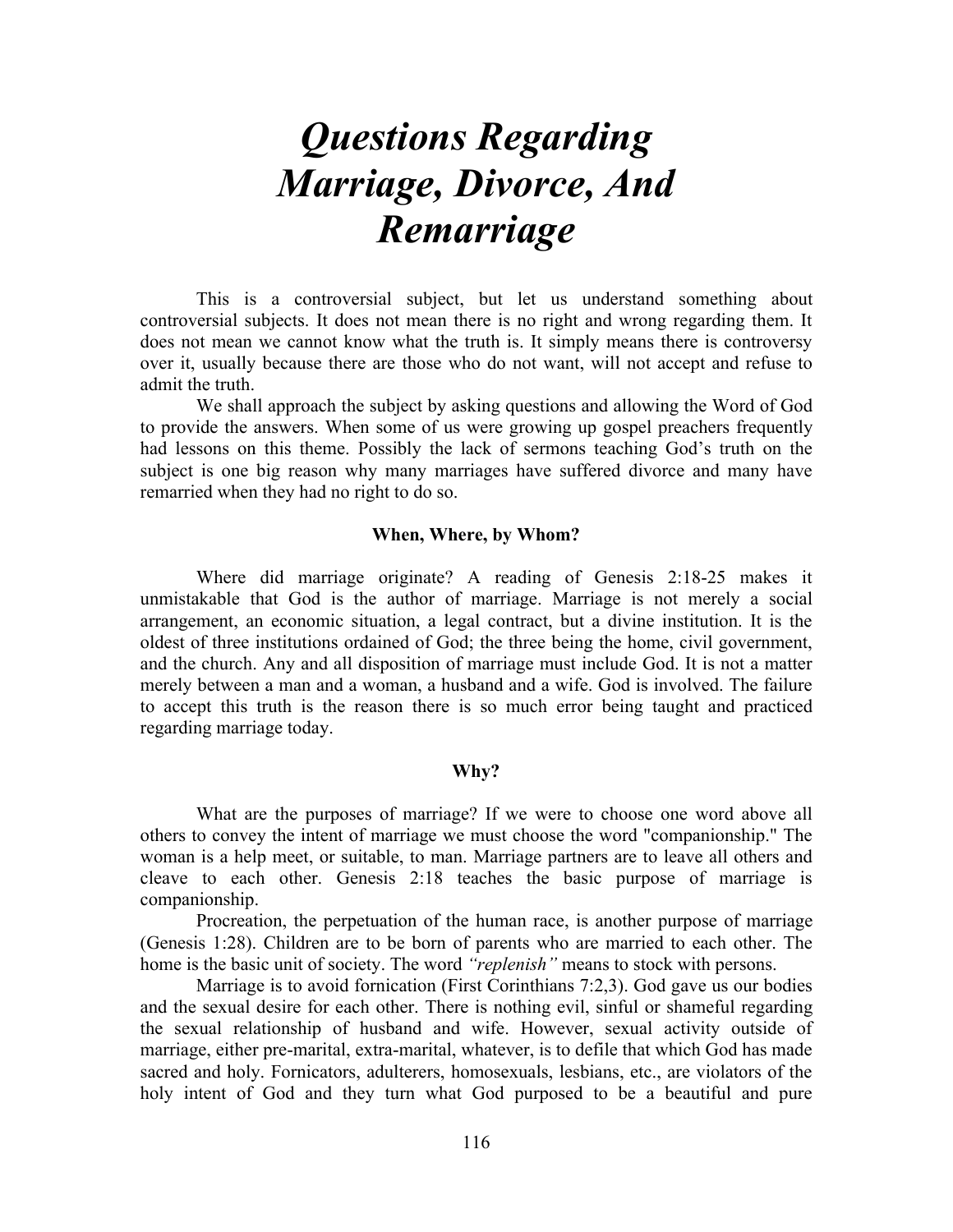relationship into something reprehensible and filthy.

#### **How Long?**

What is to be the duration of marriage? First Corinthians 7:39, *"The wife is bound by the law as long* as *her husband liveth*; *but if her husband be dead, she is at liberty to be married to whom she will, only in the Lord."* The last phrase refers to another Christian. Marriage is "till death do you part."

Romans 7:1-4 teaches the duration of marriage is as long they both shall live, and those who would marry another mate while their first mate lives commits adultery. These passages do not take into consideration the one exception which Jesus taught in Matthew 5:32 and 19:9, which we shall consider further in the lesson. But the rule in marriage is for life. Nobody ought to enter marriage with any other design or plan.

#### **Divorce**

Does God allow divorce? The answer is a qualified, "Yes." Since much of the remaining part of the lesson centers on Matthew 19:3-9, let us focus attention on it. *"The Pharisees also came unto him, tempting him, and saying unto him, Is it lawful for a man to put away his wife for every cause? And he answered and said unto them. Have ye not read, that he which made them at the beginning, made them male and female, And said, For this cause shall a man leave father and mother, and shall cleave to his wife, and they twain shall be one flesh? Wherefore they are no more twain, but one flesh. What therefore God hath joined together, let not man put asunder. They say unto him, Why then did Moses command to give a writing of divorcement, and to put her away? He saith unto them, Moses because of the hardness of your hearts suffered you to put away your wives: but from the beginning it was not so. And I say unto* you, *Whosoever shall put away his wife, except it be for fornication, and shall marry another, committeth adultery: and whoso marrieth her which is put away doth commit adultery."*

Malachi 2:16 reads, *"For the Lord God of Israel saith that he hateth putting away."* God will allow divorce, but He does not approve of it. Man ought not put asunder what God has joined.

#### **The Exception**

God has allowed one exception to the lifetime duration of a marriage. To deny this exception is as erroneous as to ignore it and divorce for any cause. It is an exceptive clause, which conveys the idea that it presents the only allowance God grants for divorce. This is not a contradiction to Romans 7:1-4 or First Corinthians 7:39 because it takes all that the Lord has taught on a subject to have His full truth.

Fornication, which is illicit sexual conduct with one other than one's mate, such as adultery, homosexuality, lesbianism, bestiality and incest is the cause for which God will allow the one who is innocent of that sin to divorce the one who is guilty of it.

We note here, and shall explore further, the fact that there are two phrases in Matthew 19:9 and they concern two different people.

What if a person divorces for reasons other than fornication, and marries another? They are living in adultery. That is what the passage teaches. Can one live in adultery?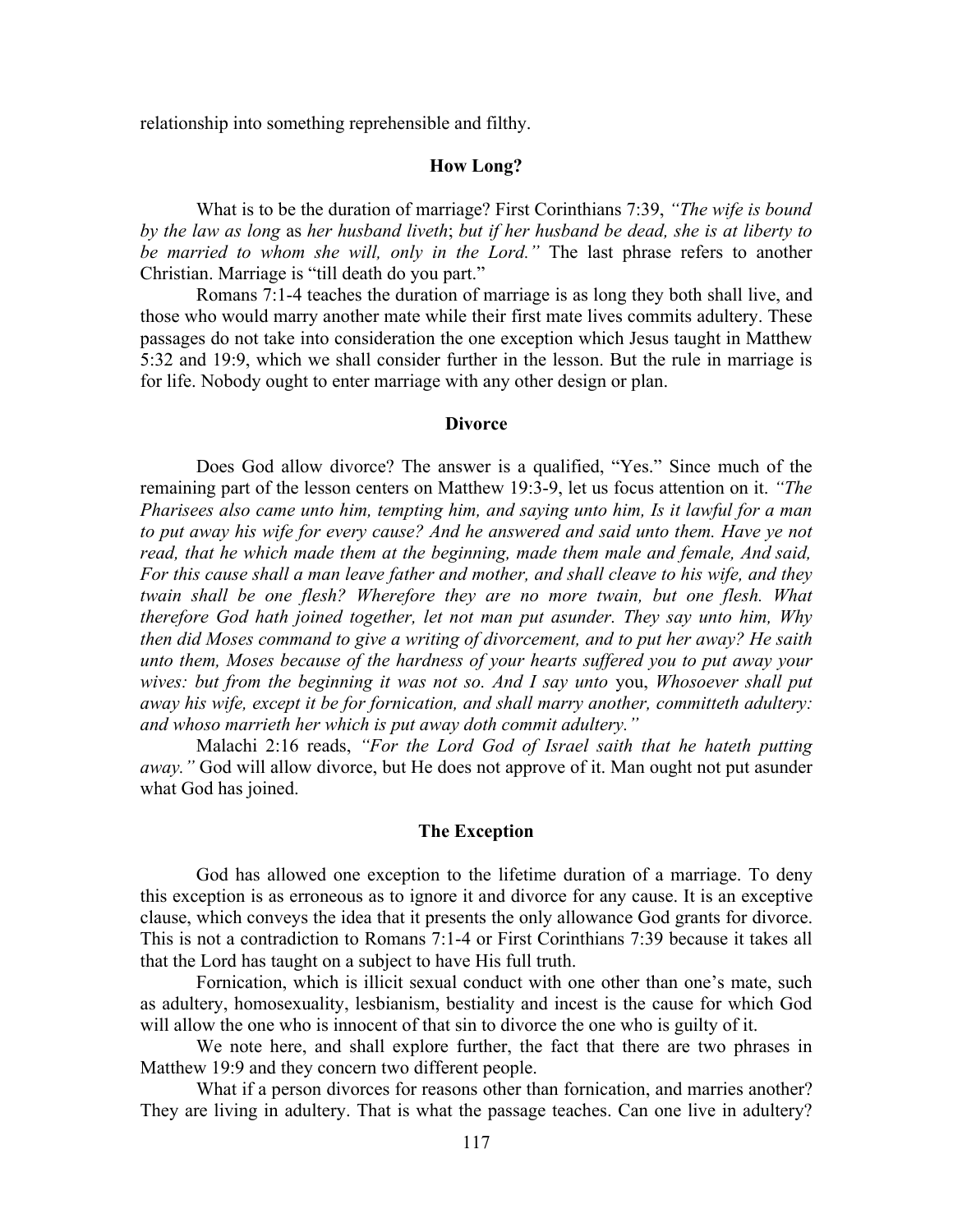Paul said they could (Colossians 3:5-7: First Corinthians 6:11). Some object that adultery is an act and one cannot live in an act. But sin is also an act, and one can live in sin (Romans 6:1,2). Sin is not only an act but also a state, a spiritual condition.

Furthermore, the verb phrase *"committeth adultery"* is in the present tense, and in the original language of the New Testament the present tense carries the idea of a continuing action, not just a one-time intercourse. The Bible is clear. Those who divorce have but one justified cause and that is fornication. To remarry when that is not the cause is to live in adultery. Those who teach otherwise teach people to be comforted in their sin.

One cannot think it is acceptable to divorce just so long as there is no remarriage. It is wrong to divorce. *"What God hath joined together, let not man put asunder."* That is plain enough. To divorce is wrong unless it is because of fornication. To remarry is another wrong unless the divorce is because of fornication.

#### **The Guilty**

Can the person who is guilty of fornication also remarry? It is evident that the one who is not guilty of fornication can remarry. But what of the one whose sin caused the broken marriage? Can he also remarry?

Here is where we must recognize the two phrases of Matthew 19:9. The first phrase concerns the one who puts away a fornicating mate. That person does not commit sin by remarrying. The second phrase concerns the one who is put away because they are guilty of fornication. There is no exception given to that person. There is no right granted to them to remarry. Rather it is stated that they, and the one who marries them, commits adultery. Nothing is clearer than this.

But someone asks, "How can one be loosed from the other and have the right to remarry and the other not be loosed from the one? It seems if one is loosed, both are loosed." It is true that they are loosed from each other, but neither is loosed from the teaching of God. God allows the one not guilty of fornication to remarry, but He does not so allow the one who has committed the fornication that caused the divorce to remarry. They are still tied to God's will even though not to each other.

#### **Forgiveness**

If one is divorced for reasons other than fornication, and has remarried, cannot they be forgiven? Yes, they can be forgiven when the terms and conditions of forgiveness are met. Some think that because one has remarried that the marriage must be acceptable to God. Just because the Bible speaks of one as married does not mean that the marriage is approved of God. The Bible speaks of prophets, but not all prophets are approved of God. The Bible speaks of the gospel, but there is a perverted gospel. The Bible speaks of marriages, but not all marriages are what God will accept. One must not assume that a remarriage is acceptable just because it is called a marriage.

One of the conditions of forgiveness of sins is repentance. This demands a change of mind that results in a change of life. One cannot continue in sin and claim to have repented. A liar cannot keep on lying. A thief cannot continue to steal. Nor can one in adultery continue living in adultery. The relationship is sinful and must be abandoned.

But what if one has been baptized since he was divorced and remarried? When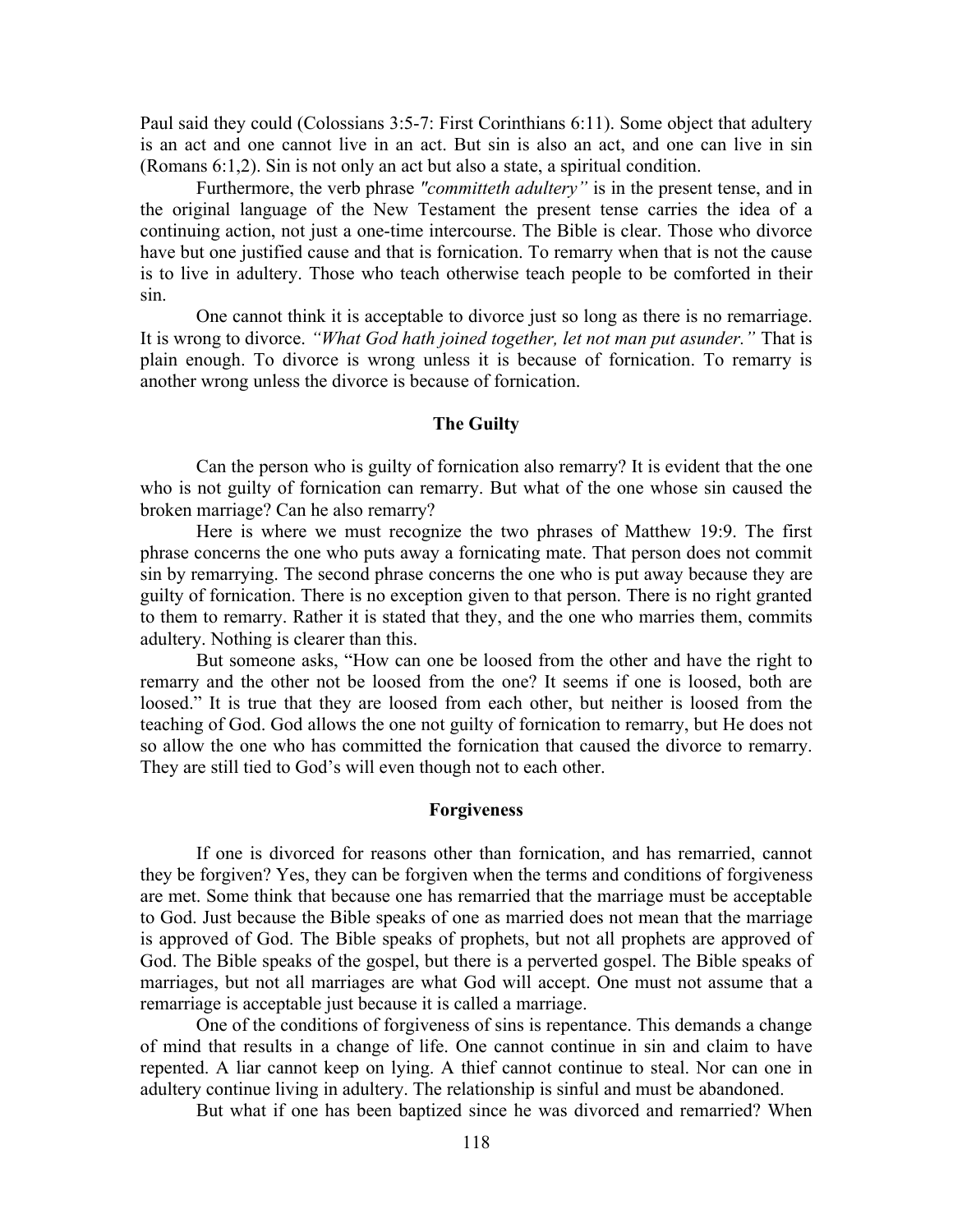one is baptized past sins are forgiven, but not future sins. Baptism does not change an adulterous relationship into a holy and sacred one. Baptism does not change one's marriageability. Baptism does not make lying into something honorable. It does not make stealing acceptable. It does not make adultery an acceptable marriage.

#### **"Whosoever"**

The teaching of Christ regarding marriage applies to all mankind. Some refer to the teaching of Jesus as a "covenant passage," meaning that the teaching only applies to Christians. But Jesus said His will was as God had decreed it "from the beginning." If the teaching of Jesus only applies to the Christian then anybody who is not a Christian does not have to conform to anything the Lord has taught. This is ridiculous. If the Lord's will regarding the sanctity of marriage only applies to the Christian, then anybody who is not a Christian could commit fornication, adultery or any other sin. But we know such a position is absurd. In baptism the blood of Christ washes away sins, but one cannot return to his sins and be thought delivered from his renewed sinfulness (Romans 6:1,2).

But what if children are involved in the second marriage? This is a circumstance that makes matters more difficult, but it does not change the teaching of God. In any divorce, or even the death of a mate, when there are children it makes matters more difficult. We are not insensitive to the hardships involved. But we are not blinded by the emotions that are involved to dismiss the teaching either. Nor does anyone have the right to dismiss the teaching of Christ because children are involved.

We can see this more readily if we consider bigamy, polygamy, homosexuality or some other sinful relationship. We would not entertain the doctrine that one who is guilty of such sins can be baptized and then return to those same sinful relationships acceptably. Then why should anyone think a person could return to adultery? Baptism does not make adultery into a marriage acceptable to God. Those who teach otherwise teach a false doctrine that will cause many who believe and follow it to be lost. Too often religious teachers attempt to accommodate sinful circumstances rather than teach people how to be saved.

### **Desertion**

Is not desertion scriptural grounds for divorce? To be sure, desertion is a sin (First Timothy 5:8). But it is not grounds for divorce. But one asks about First Corinthians 7:15. Let us read the passage. *"But if the unbelieving depart, let him deport. A brother or sister is not under bondage in such cases: but God hath called us to peace."*

What is the *"bondage"* of this verse? It is a bondage of slavery. It refers to a bondage under which the Christian has not lived to his or her mate. Marriage is not a master-slave relationship. The word translated *"bondage*" is found 134 times in the New Testament and in the 133 other times it never refers to the marriage bond. But in this chapter the marriage bond is mentioned twice, but with a different word altogether. The marriage bond is from *"deo"* while the bondage of First Corinthians 7:15 is from *"doulou."* Should an unbeliever desert his Christian mate the Christian must remember that he is a servant of Christ, and must not abandon Christ simply to hold on to this unbelieving mate. Let him go. One is never so bound to a mate as to be justified in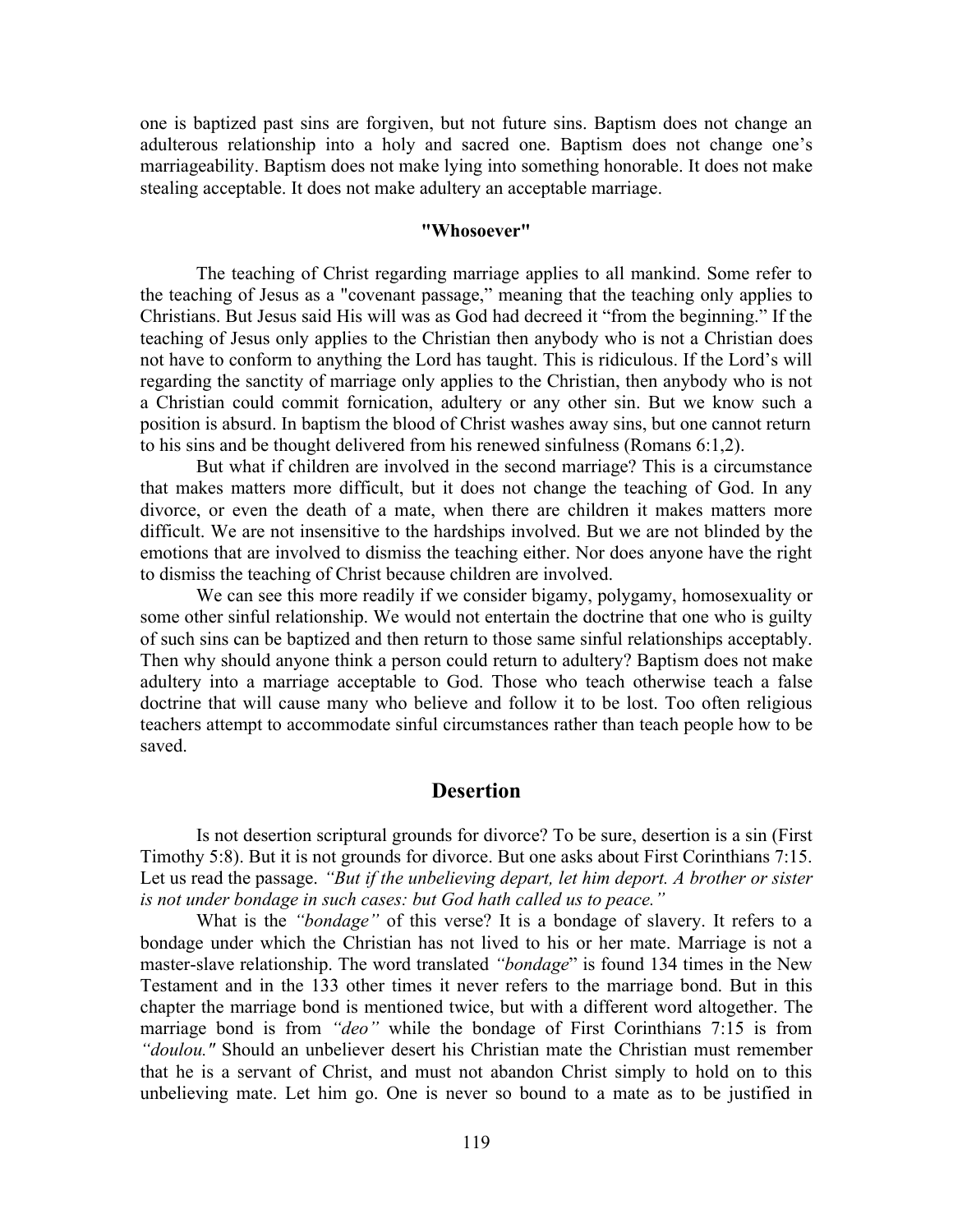leaving Christ. Nothing is said of divorce in this chapter, but rather, in the event of separation of a Christian from his or her mate, the admonition is that there are two alternatives open: (1) be reconciled to the mate, or (2) remain unmarried. A divorce and remarriage is not given as an acceptable alternative. Only fornication is the grounds for divorce in the Scriptures.

Should a Christian who is married to a non-Christian leave the non-Christian? The answer is, "No." (First Corinthians 7:12-14). If the non-Christian mate is content to dwell with the Christian, then remain together. If the non-Christian wishes to leave, rather than forsake Christ, the Christian should let them leave. The Christian should bend every effort to convert the unconverted mate (First Peter 3:1,2).

A far better solution to this problem is to marry one who is a Christian. One has calculated that seven out of ten who marry outside the church will eventually leave the church. Only one in six convert their mates. What a spiritual risk to the Christian and to children that may be born into a divided religious home. We cannot overemphasize the extent of folly in marrying outside of Christ.

#### **When Married?**

When is one married? This may seem a rather peculiar question, but with the barrage against the very institution of marriage we must consider it. Some have scoffed at marriage, asking, "What difference does a piece of paper make? What difference does a ceremony make? Why not just begin living together?" We would like someone to tell us the difference between whoremongering and living in adultery and fornication and the lifestyle that allows two people to just start living together without the benefit of being married.

The difference between living together and being married is that one is according to God's law and the other is a violation of God's law. That may not make much difference to the ungodly, but it makes a difference to those who respect God. Christians will obey the laws of the land (Romans 13:1; First Peter 2:13,14). God is the One who performed the first "ceremony." A ceremony is bringing one to the other in recognition of a new relationship. God is the first to do this (Genesis 2:22). He saw fit to denote a point when the relationship is a reality, and so should we.

Some have suggested that marriage does not exist until sexually consummated. But if that is true, what you have is two single people coming together into a sexual relationship. That is fornication, not marriage. Sexual relationship is a privilege of marriage, not that which makes one married. Joseph and Mary were married before they came together. If one is not married until there is sexual intercourse, and upon intercourse there is marriage, then every fornicator becomes married when he or she commits fornication. That is absurd.

When the preacher, or whoever performs the ceremony in marriage says, "I pronounce you husband and wife..." then the two are married, not before, and not at some later point. The ceremony is the point of commitment being recognized and the point where the relationship is changed. Should the groom die immediately prior to that pronouncement, the prospective bride is not a widow. But if he dies immediately thereafter, she is a widow. Even the inheritance laws of the land admit this.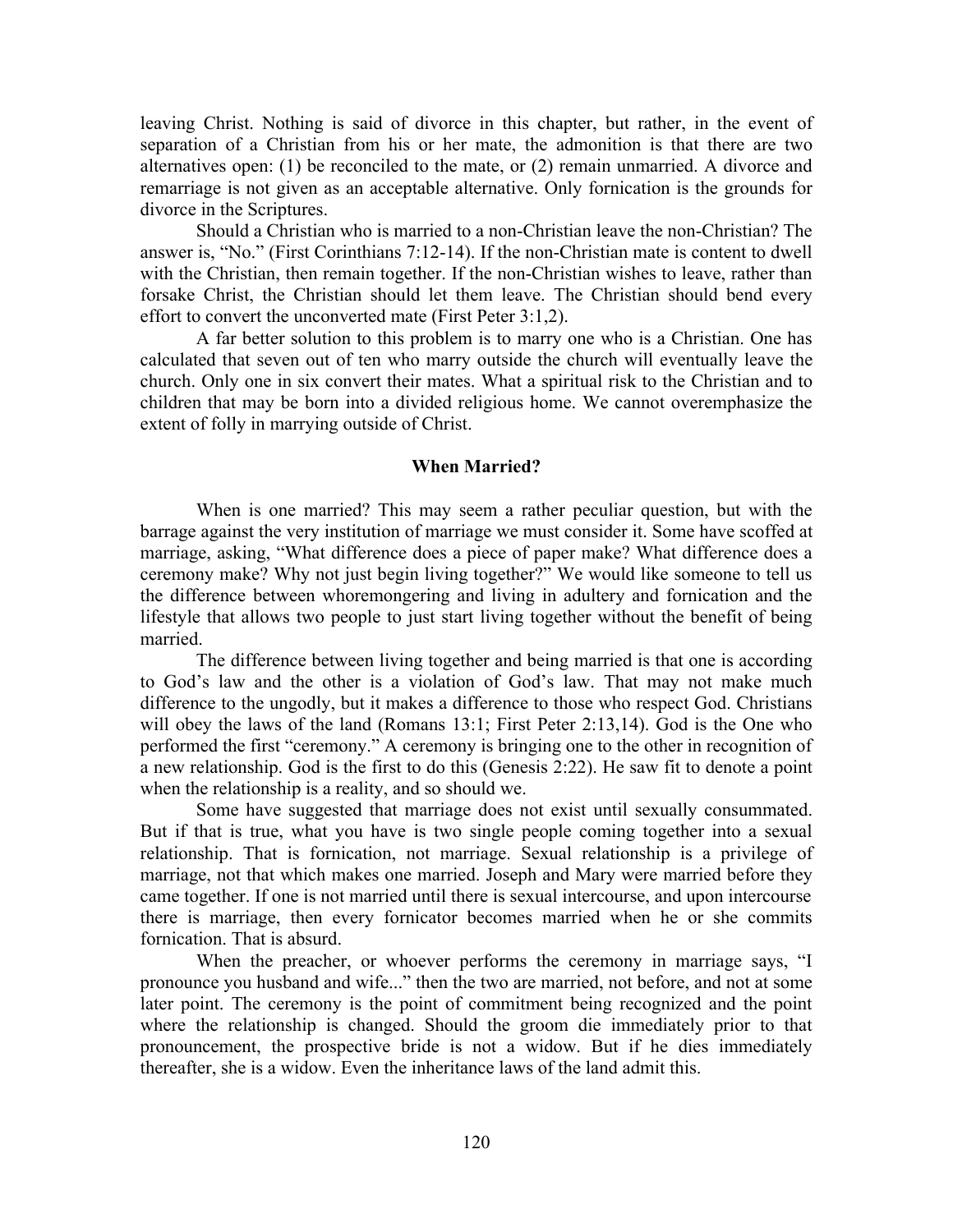### **Right to Marry**

Who has the right of marriage? There are three classes of people who have the right to marry according to God's will. One, those who have never married (First Corinthians 7:36). Two, those who have married but their mates have died (Romans 7:5; First Corinthians 7:39). Three, those who have married but are divorced because they put away their mate because the mate was guilty of fornication. The Scriptures do not grant the privilege of marriage to any others. Respect for this teaching will prevent and resolve many of the marital problems now in existence.

Marriage is not an obligation, but a privilege. One does not sin to marry, nor does one sin to not marry. But if one marries he or she is obligated to obey God's will regulating it. When one is married he or she is obligated to live according to the law governing marriage.

There ought be no division over such an important matter. There is no cause for controversy and no room for compromise. Homes, souls, the eternal destiny of untold numbers of people may well be determined by the acceptance or rejection of the teaching of the Bible regarding marriage.

### **STUDY QUESTIONS**

- 1. Where did marriage originate?
- 2. What are the purposes for marriage?
- 3. How long are marriages to last?
- 4. When will God allow divorce?
- 5. If one divorces for other reasons, is this wrong?
- 6. If one divorces for other reasons than fornication and remarries, what is the spiritual condition of that person?
- 7. May one divorce for just any cause provided they do not remarry?
- 8. What "bondage" is under consideration in 1 Cor. 7:15?
- 9. When is a person married?
- 10. Is desertion grounds for divorce?
- 11. Must there be sexual union before marriage is marriage?
- 12. Who has the right to marry?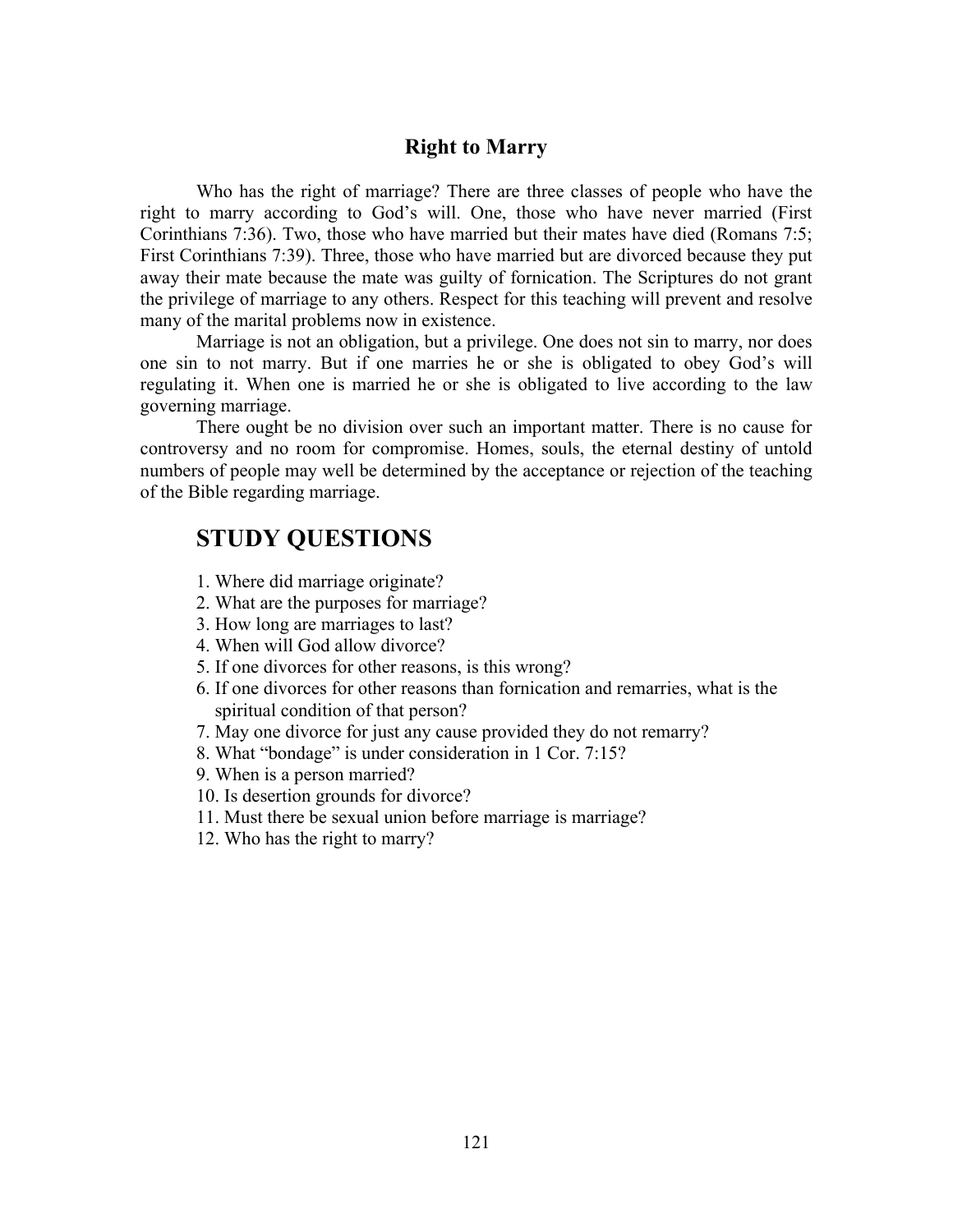# *Ready to Meet Goliath*

In First Samuel, chapter seventeen, we find the record of one of the greatest battles ever fought between opposing forces. It was a battle of two human beings. The victory was one of the most significant in the history of mankind. Aside from the interest and adventure of this thrilling event, and the impact it had on ancient Israel, it is still useful to us today by providing us with practical lessons and illustrations of truths we need to know and respect. It was the battle between David and Goliath, one of those accounts of the Old Testament *"written for our learning"* (Romans 15:4).

The effect of this struggle was tremendous upon so many. First, there was the nation of Israel. They were again victorious over a historical enemy. Second, the Philistines were affected and driven to a new defeat before the people of God. Third, the effect upon David personally was immeasurable because it sent him rocketing to high praise before the nation. In such a short time he leaped from a mere shepherd lad in Judas to a great warrior and national hero. He embarked upon a career of service before Israel that would occupy the remainder of his life.

#### **The Background**

Israel and the Philistines had come to battle as was often the case between these two nations. But instead of going into full warfare as on other occasions, Goliath, a Philistine giant stepped forward with a challenge. *"Why are ye come out to set your battle in array ? Am I not Philistine. and ye the servants to Saul? Choose you a man for you and let him come down to me. If he be able to fight me, and to kill me, then will we be your servants, but if I prevail against him, and kill him, then shall ye be our servants, and serve us"* (First Samuel 17: 8,9). He proposed, rather than a wholesale war, a one-on-one fight, winner take all. He would represent Philistia and Israel should choose their man.

The challenge sent fear through the Israelite camp, even to Saul. Meanwhile, David, a shepherd, had been sent by his father with supplies to David's brothers who were in Saul's army. While he was there, he was afforded the opportunity to hear Goliath make his repeated challenge. David inquired what would be done for the man who accepted the challenge and fought the giant to victory. He spoke of taking away the reproach from Israel that had arisen by this giant who defied the armies of the living God.

Eliab, David's older brother, heard David making such remarks and rebuked him telling him he should return home and tend *"those few sheep in the wilderness."* He accused David of having come just to see the battle.

#### **The Battle**

Bible students know well the series of events that followed. David was taken to Saul and after some discussion David was allowed to go meet the giant. Saul offered David his armor but David refused it. He took five smooth stones and his sling. Upon approaching Goliath the giant cursed and ridiculed him, boasting how he would give David's flesh to the fowls. But David responded, *"Thou comest to me with a sword, and*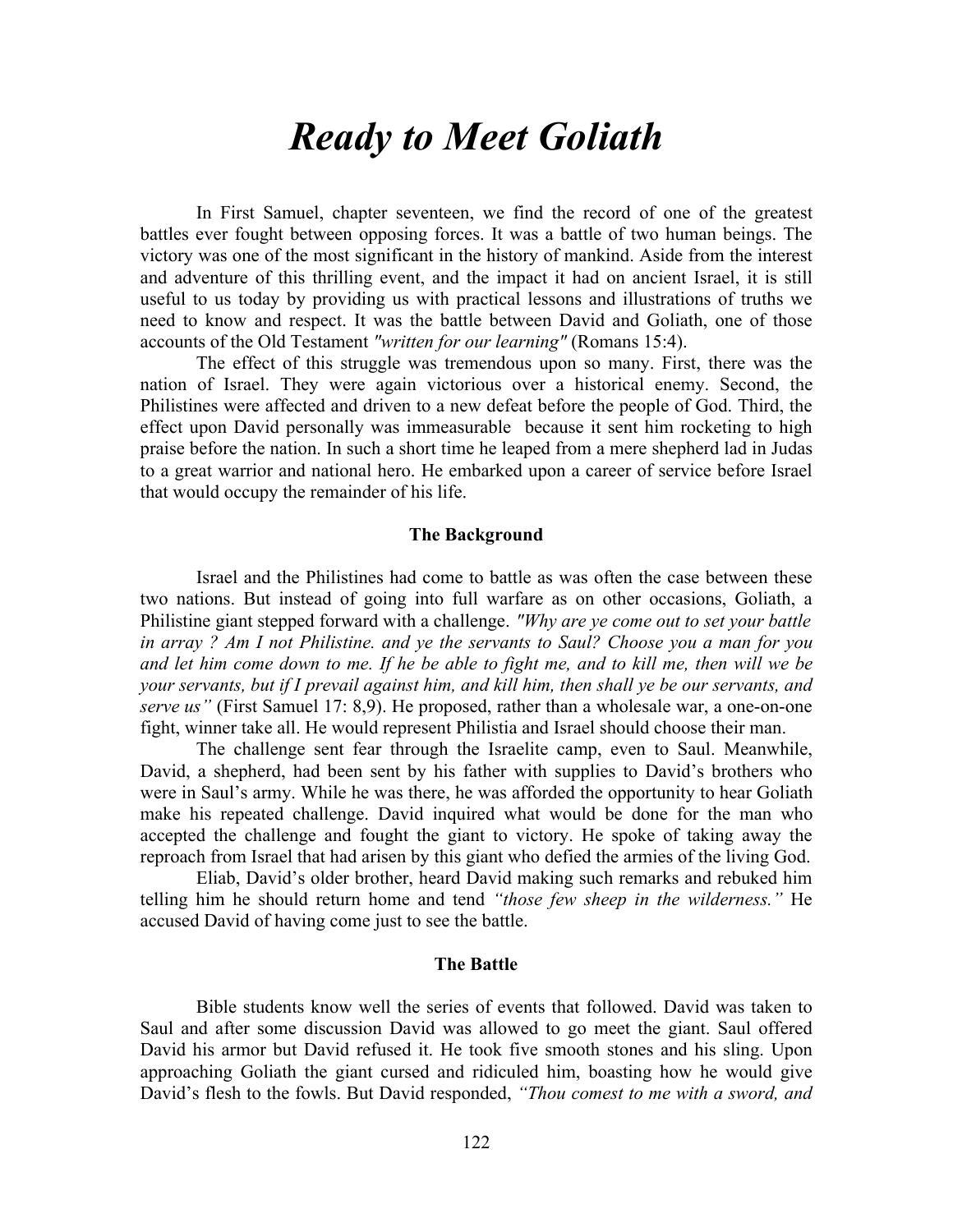*with a spear, and with a shield: but I come to thee in the name of the Lord of hosts, the God of the armies of Israel, whom thou hast defied. This day will the Lord deliver thee into mine hand; and I will smite thee; and I will give the carcasses of the host of the Philistines this day unto the fowls of the air, and to the wild beasts of the earth; that all the earth may know that there is a God in Israel"* (First Samuel 17: 45,46).

The outcome is well known. David finally beheaded the giant, Israel pursued the Philistines and a great victory was won for Israel that day. But our study is not to simply recount these events, but center our attention on another thought suggested in the course of events.

When David was taken to Saul as one who volunteered to fight the giant, Saul would have denied him that opportunity on the basis, *"Thou art but a youth, and he a man of war from his youth"* (First Samuel 17: 33). What preparation did David have for such an undertaking? So much was at stake and the lad was untried with the implements of war.

Being too young is often reason enough not to grant youth to do many things. They should not be expected to discharge adult duties while so immature and inexperienced. It is unfair to them and to others that may have to depend on their performance. But was David without preparation for this encounter? Our ability to meet the foes of life depends how well prepared we are. Battles are lost or won in the preparation stage. Games played on the court or field are in a real sense decided in practice sessions. But our text suggests three great battles David had fought and won prior to meeting Goliath that equipped him for this supreme moment.

#### **Battle of Self**

David had won the battle over self. He had self-control and self-confidence, but was not arrogant nor egotistical. He could control his temper under trying and provocative circumstances. He did not allow the ridicule and provocation from his older brother, Eliab, to destroy his confidence nor provoke him to rage. He did not lose his composure when harsh words were thrown at him by the giant. One who was filled with pride, a show-off, with more talk than substance, quick to fly into rage and anger, would have been a misfit for this crucial time. He was neither intimidated, nor did he strut for the applause from others.

When his brother would have stopped him, he simply reasoned, *"What have I done?"* he argued, *"Is there not a cause?"* None could deny that there was a cause. Somebody needed to do something and David merely recognized that. So he persisted in his inquires.

Standing before Goliath he did not cast aside caution and wisdom, but kept a sober and cool head about him, controlling righteous indignation, and did not allow passion to blur his judgment and vision. His hand was steady and his mind unclouded as his vision was clear. He had charge of himself. This is a mark of genuine maturity whether exhibited by the young or old.

#### **Battle of Fear**

David had also conquered the battle of fear. *"Let no man's heart fail because of him,"* said David. Everyone else was afraid, but not David. There was a reason for his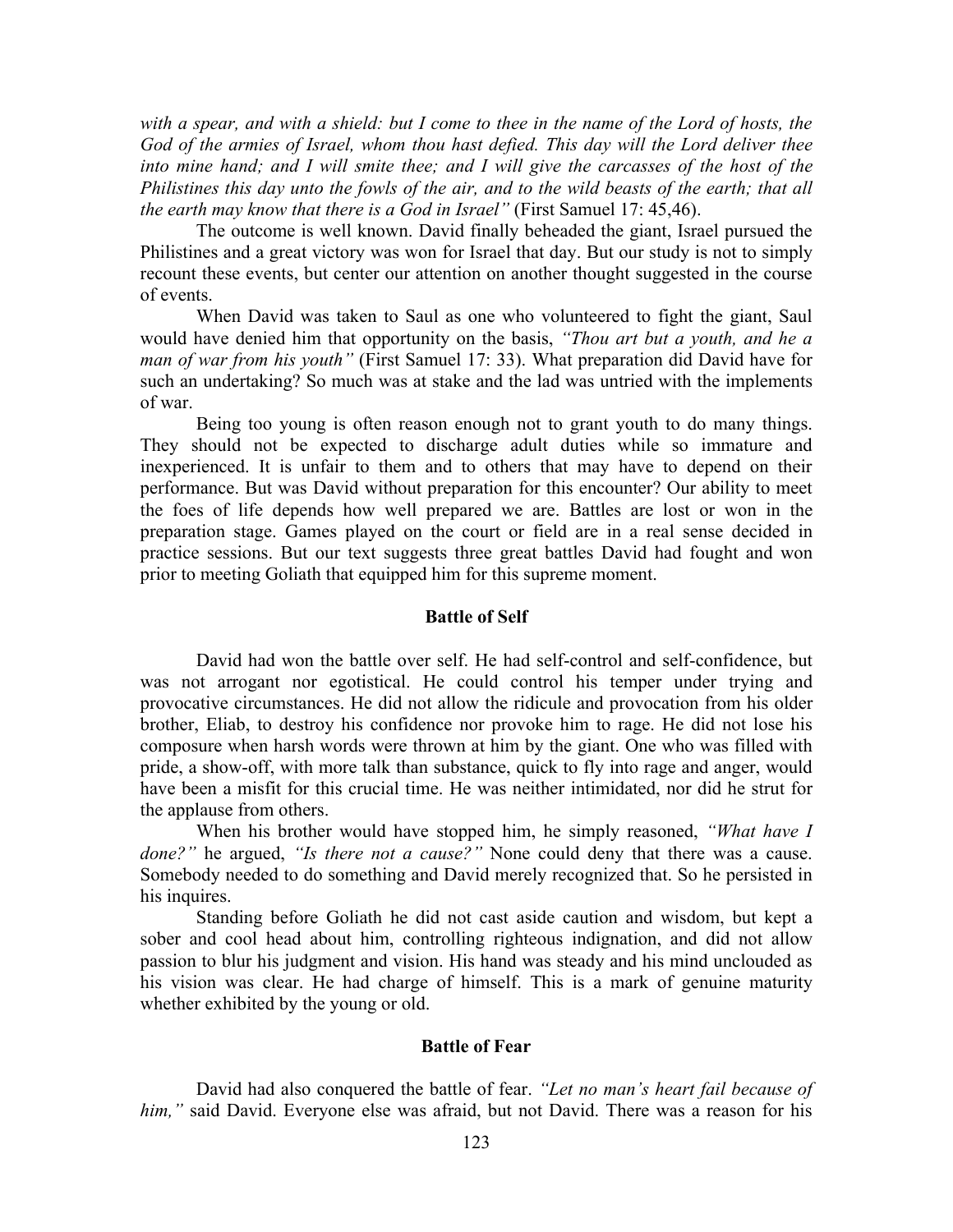courage. He was not indifferent to the power of Goliath. He did not underestimate nor minimize his enemy. But he was not frightened by him. He had faced danger and possible death before this.

While a shepherd lad tending his sheep a lion and a bear had attacked his sheep. Unlike a mere hireling he rose to the occasion, recovered the sheep and killed the intruding beasts. He knew what it was to risk his life in the line of duty. He knew how to respond when duty called. While cowards cannot be trusted and are likely to cut and run, David knew that to die while doing what needs to be done is victory even if apparent defeat follows. To preserve oneself and neglect duty was worse than death to David. His actions are akin to the words of Jesus. *"If any man will come after me. let him deny himself, and take up his cross daily, and follow me. For whosoever shall save his life shall lose it; but whosoever will lose his life for my sake, the same shall save it"* (Luke 9: 23,24). His courage was not arrogance, but a trait of character he had developed earlier that made him ready to meet Goliath.

#### **Battle of Unbelief**

David had also conquered the battle of unbelief. *"The Lord that delivered me out of the paw of the lion, and out of the paw of the bear, shall deliver me out of the hand of this Philistine."* What a great expression of faith in God! He gave the credit for his former successes to God. David was not relying upon himself, his skill with the sling or his own confidence. He had relied on God in times past and he was doing the same this time. He had the attitude of Paul, *"I can do all things through him that strengtheneth me."* The reason he had been able to win the battle over self and fear was because he had faith in God. As Paul wrote, *"If the Lord be for us, who can be against us.?"*

Cannot we see that this historical record has many practical lessons for each of us today? We have our own challenges and "Goliaths" in life. There are many things that threaten our peace, happiness, stability, security, purity and faith. We are beset with temptations on every hand. No persons, especially those that love God, are ever free from the constant pressure from Satan to conform to the world, commit sin and "go along to get along." Peter warned of the devil's mission in First Peter 5:8, *"Be sober, be vigilant, because your adversary the devil, as a roaring lion, walketh about, seeking whom he may devour."* The devil is a far more potent foe against us than Goliath was against David. Goliath could only take David's physical life. The devil can bring us spiritual death. We must be prepared to do battle.

Shall we learn that "with God, we can"? Will we learn to control self, often our worst enemy and weakness? Shall we muster bravery rather than fear, knowing that every temptation has a way of escape because God has provided it for His people (First Corinthians 10:13)? Shall we not remember that temptation is not just an opportunity to sin but also an opportunity to grow by not yielding to it?

With control of mind and temper, having self-confidence with courage, and with faith in God that undergirds it all, no "Goliath" will make us panic into dismay that characterized most of Israel in the long ago. Rather, we shall be like David even when we have what may seem to be inadequate weapons and without the armor of human construction. We will be able to fight the good fight of faith to eternal victory.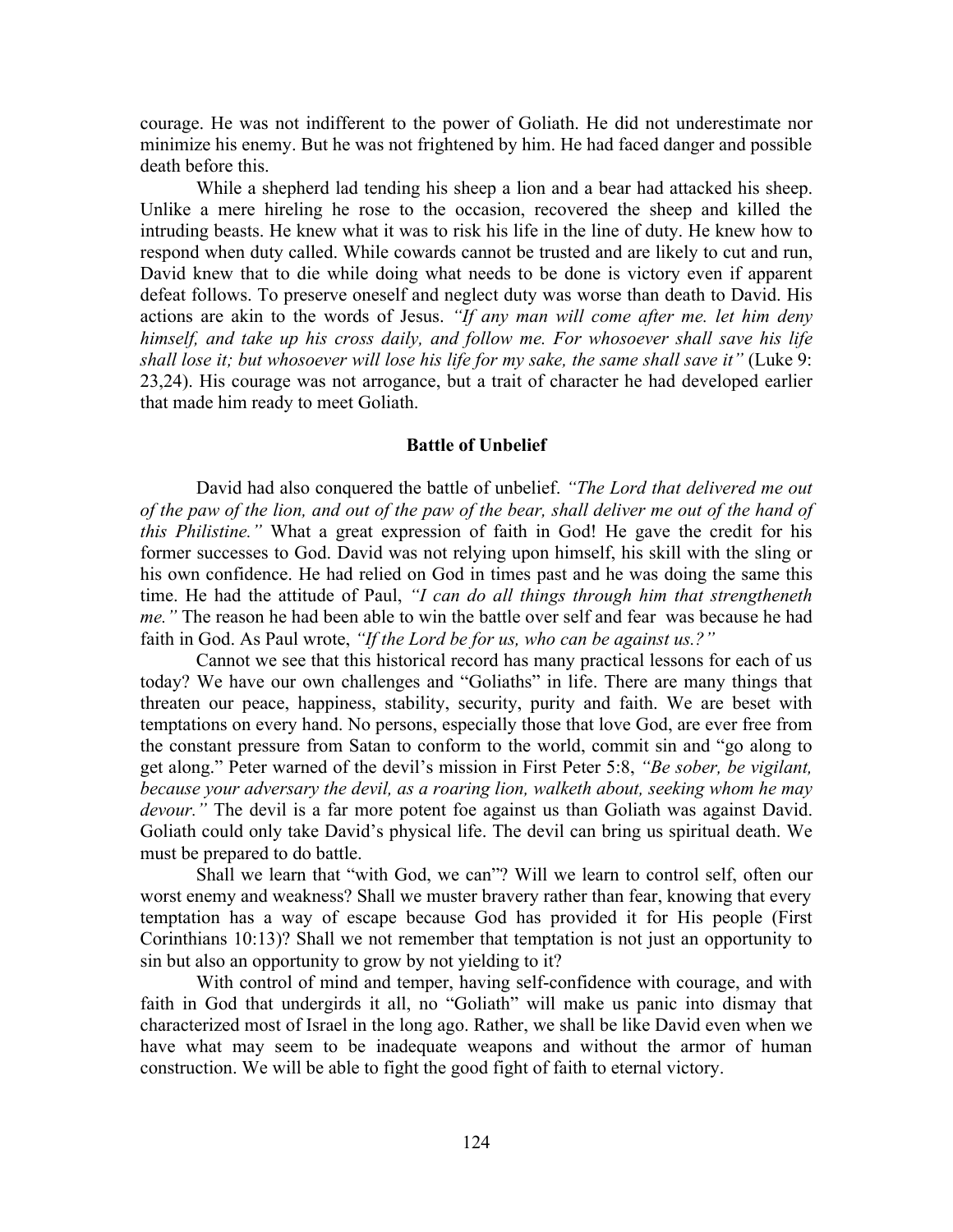## **STUDY QUESTIONS**

- 1. What need did David observe?
- 2. How did Saul consider him at first? Why did he think that way?
- 3. How did his brothers regard his questions?
- 4. In what ways was David prepared for this battle?
- 5. Are there tasks young people ought not attempt? Give reasons for your answer.
- 6. Are there tasks they can perform? Name some.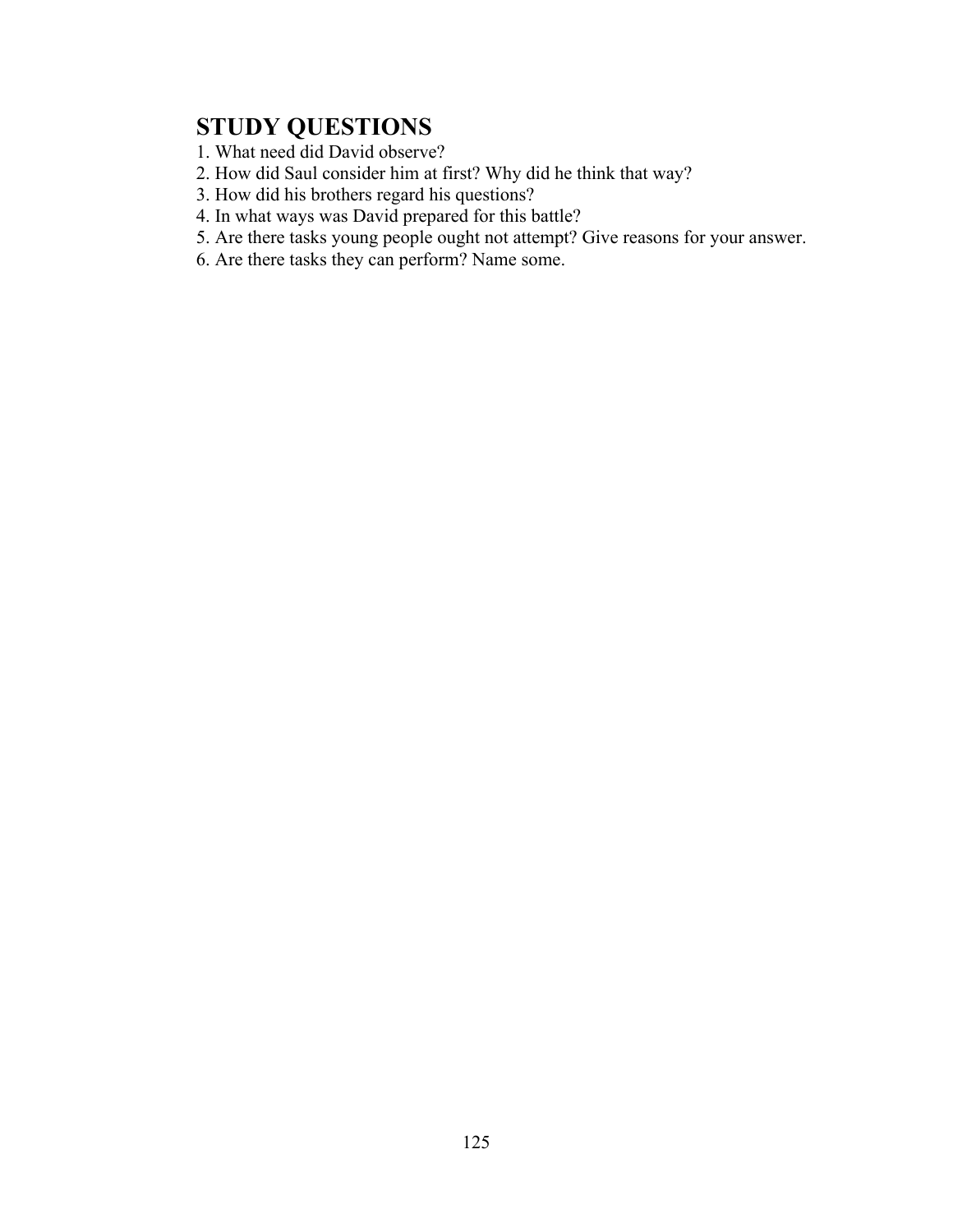# *Remember Thy Creator*

*"Remember now thy creator in the days of thy youth, while the evil days come not, nor the years draw nigh when thou shalt say, I have no pleasure in them"* (Ecclesiastes 12:1).

Older people have a love for those who are younger. God loves the young. This passage is primarily directed toward those who are young. It is a challenge to every youth. It is a plea for all young people to turn to the Lord early in life. Let us absorb each thought.

Youth is a very precious and beautiful time of life. Someone has said that youth is so precious that it is a shame it is wasted on young people. We are not of that persuasion because we know that many young people are taking advantage of their youth in the way that God is pleased. But such a comment does reflect the appreciation we all have for youth. It has a purity, spirit, enthusiasm and honesty about it that does not always characterize every period of life. It is priceless and once spent it is forever gone.

#### **Youth Has Problems**

We are not to think that being young means being free of problems. The young face many dangers, threats, the need of making decisions and other frustrations that those of us who are no longer young may have forgotten. Older people sometimes talk about what they would give to be young again. But likely they do not remember the hard parts of being young, trying to determine the direction of life and making commitments that must be made.

We sing songs of the grandeur of youth when we sing of the land where we'll never grow old. But even though young people may tire of hearing it said, youth is a time for preparation. In one sense all of life is a time for preparation for the life that is to come. But youth is a time to prepare for a life on earth that is a life of preparation for eternity. This being true it must be used wisely and as God would have it used.

The primary appeal of the gospel is very relevant to youth. Even though people of older years may turn to the Lord and find forgiveness for misspent years, it is to the youth of every generation to which we turn with hope, with deep emotions and goals. We seek for them salvation.

One reason the gospel has such an applicable appeal to youth is because young people have a lifetime to give in service to God. There need not be one day spent in the devil's service after we learn how to come to God. Young people have the opportunity to so live that they can look back on life with great consolation that they served God all the days of life. They need not suffer the agony of conscience and ill-spent years. The evil scars of sin, regret and neglect need not mar their life. They need not sow the "wild oats" of the flesh only to reap a painful harvest later.

Our text suggests three important questions. One, when to remember the Creator? Two, why to remember the Creator? Three, what does it mean to remember the Creator?

#### **When?**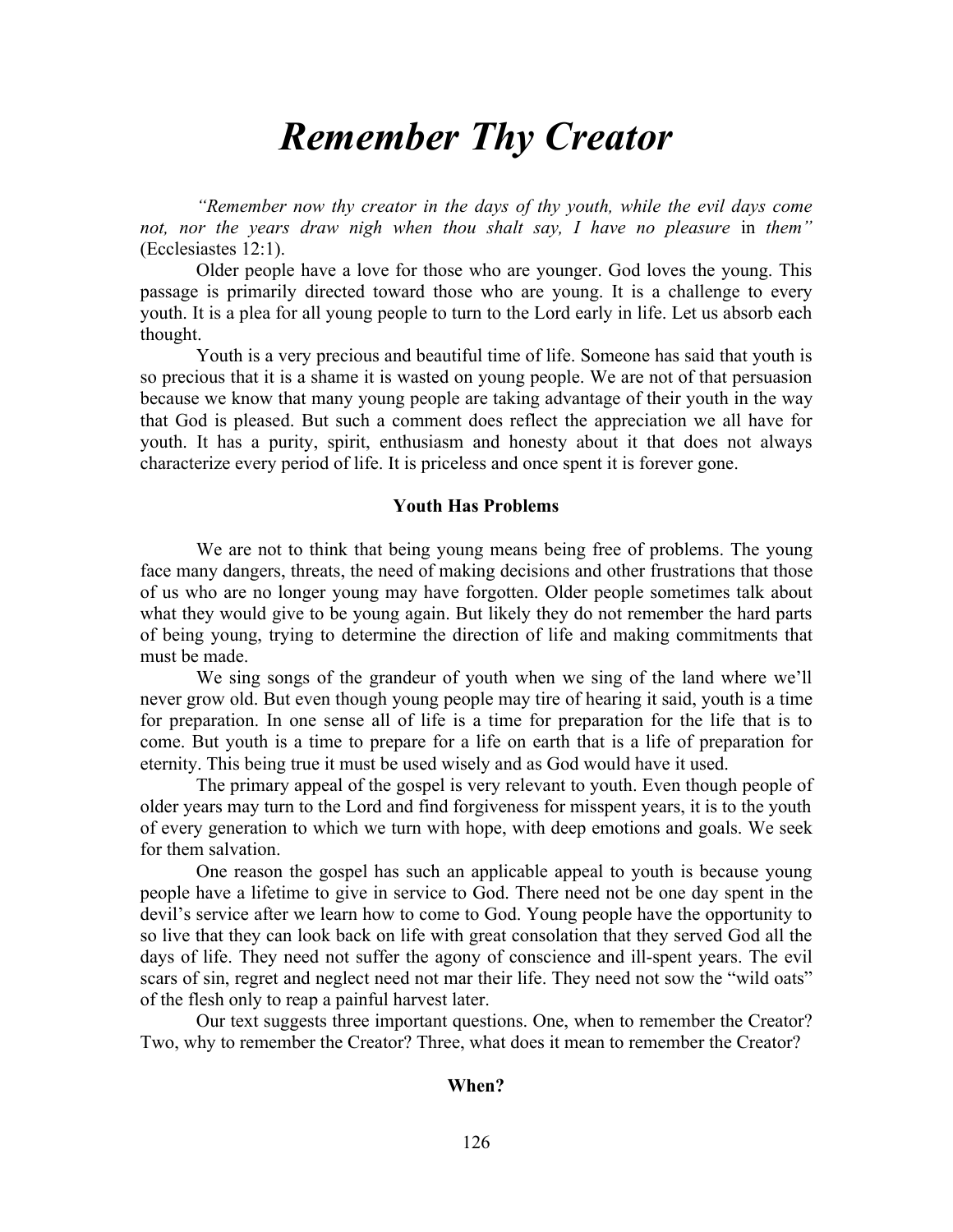With this question we are talking about the age of accountability or that point in the time of one's life when he stands responsible before God for his duty to God. At what age should a young person realize he is answerable to God for himself?

The Scriptures do not designate a certain "birthday" to answer this question. Some have mistakenly assumed that because Jesus was twelve years of age when He went to the temple that twelve is the moment of personal accountability to God. But this is not taught. We are driven to the conclusion that such a time does come, and it comes *"in the days of thy youth."* We are taught that we all shall stand before God in judgment and *"shall give an account."* (Second Corinthians 5:10; Romans 14:12). The fact that we do become accountable shows that there is a time, at some age, when we are responsible.

We are not accountable in infancy. A little child is not sinful nor guilty of the sins of others. Christ used a little child to picture the nature of those who are in His kingdom, the church, the saved (Matthew 18:2-4; 19:14). If children were condemned and depraved, why would Jesus want anybody to become as children?

Sin is a transgression of the law (First John 3:4). Children have not violated any law of God. We are to be like children by being humble, pure, teachable, obedient and submissive. There is nothing in Scripture to substantiate the total depravity doctrine, people born in sin, being guilty of the sin of Adam or any other foreparent. This is an invention of Augustine, pursued in the heretical creeds of men, promoted by denominations, and serves as the basis for another false practice called "infant baptism." It is a doctrine that is blasphemous of God and contradictory to His revealed will.

Nonetheless, there does come a time when that sweet innocence of youth gives way to accountability before God. It is in youth. But as we must consider how one answers to his accountability, it becomes clear that one must be able to understand his duty and respond to it. To not be able to understand, and not be able to respond, would be to assign accountability to one who could neither know it nor do anything about it. Accountability, therefore, is determined by whether one has the capacity to know and respond to duty. It is not determined by whether he does know or not, but whether he is capable of knowing and responding.

Some may live an entire lifetime and never become accountable due to some mental deficiency. Some may become accountable at a very early age, developing rapidly, even as early as eight or nine years of age. Usually this period of serious contemplation occurs around the age of twelve or the early teen years. It varies with the individuals and no man can set a universal age standard. But it is in the days of youth.

Young people who have reached such an age with normal capacity for learning and knowing but have not yet responded to the invitation of Christ stand in great spiritual danger.

### **Why?**

Why should the young remember their Creator? It is possible that the young never grow older. The young die, too, Opportunity may be taken from them quickly. Death is no stranger to the beautiful bloom of youth. The first funeral I ever tried to conduct was that of a ten year old boy. It impressed me so heavily that death comes to youth. Disease, accident, many things terminate life and opportunity is gone forever. One of the devil's most subtle and vicious lies is, "You have plenty of time yet to obey the gospel."

Delay makes obedience harder. The text tells of evil days that follow the days of youth. Evil has the power to harden the heart. Those that were once tender and moldable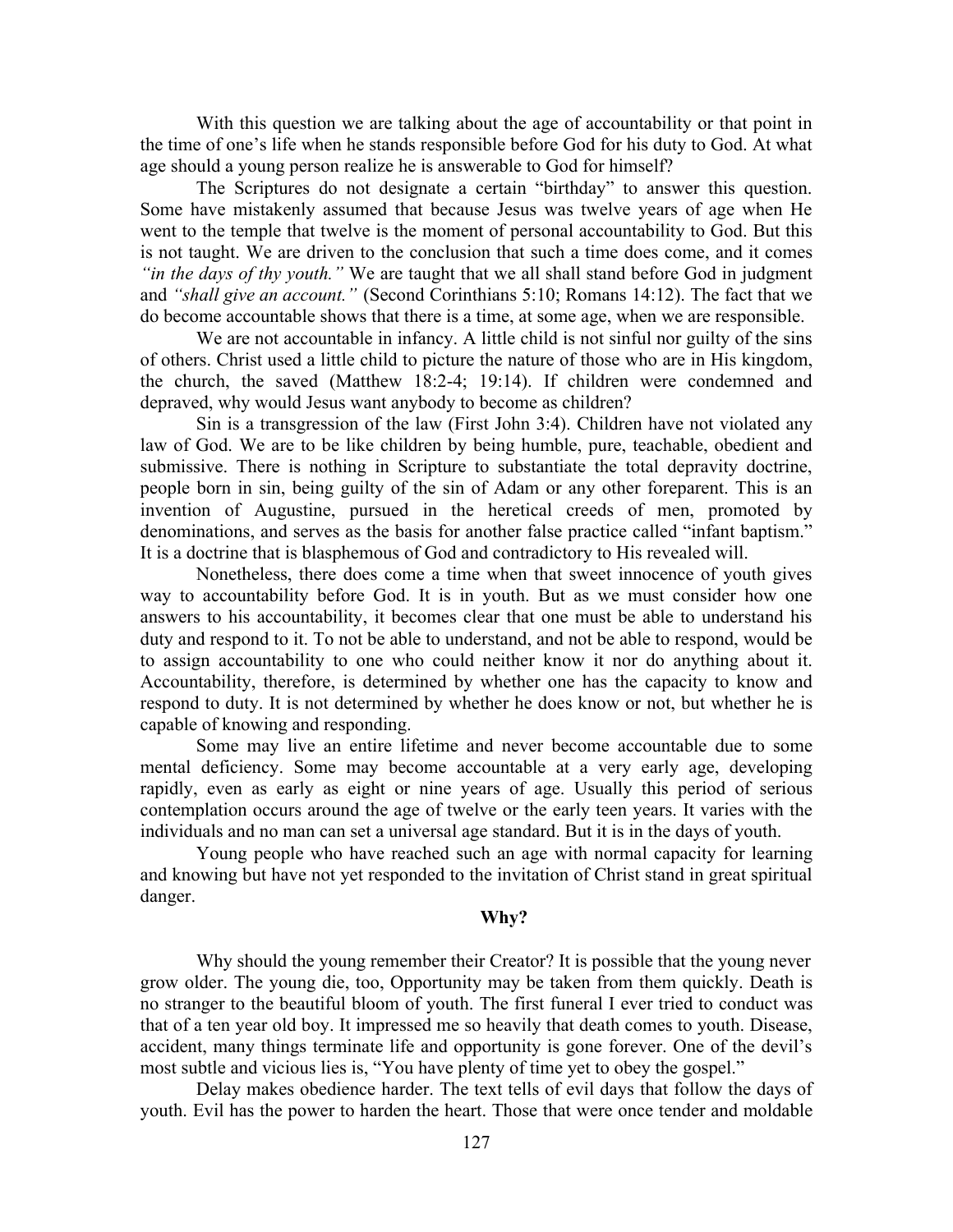become set and resistant even to the gospel. Waiting can cause indifference. Many things can occur in the course of a person's life that can turn attention away from the soul. Satan is constantly begging the youth to postpone obedience for he knows that delay gives him additional opportunities to deceive and mislead.

#### **Illustration**

Charles Spurgeon was a Baptist preacher who preached to thousands every Sunday in London, England. What a pity he preached Baptist doctrine rather than the doctrine of Christ! But, as all denominational preachers, he also taught much truth. (The truth they teach often blinds people to the error they teach). He illustrated the value of remembering the Creator in youth. Without a word he took two candles, one short and one longer, then he lighted them both and watched them burn down. Both gave off the same light as they burned, but it was not long before the shorter candle burned out. The longer one continued to give light on and on. He explained that it was that way with youth coming to God. Both old and young can radiate light, but youth can do so much longer, if for no other reason than by the number of years that they will normally live.

Remembering God in youth gives young people the opportunity to offer talents to the Lord that they will not possess in years to come. They have their enthusiasm, their honesty, their teachable and they can set a good example for other young people. Is it right to withhold from God your life, living as you please until you grow old and then give Him only the "leftovers"? If "leftovers" is all one has he best hasten to offer them to God. But what of that person who would deliberately shortchange God in that fashion? The glorious treasure of zeal and vigor belong to God. Nobody ever loses anything valuable in serving God. You only come to appreciate them more, use them to the fullest, and thereby enjoy the richest, happiest and most useful life one can live on earth.

We must ever keep before us the reality of the promise of the Lord's return. We know not when. He may come before a young person grows to maturity. Even the young ought to want to meet Him prepared.

#### **What Does it Mean?**

What does it mean to remember thy Creator? Generally speaking it means to be mindful of God and His ways. More specifically it means to realize that we all live before God under the authority of Christ. Christ is the approach to the Father (John 14:6). There is no other (Acts 4:12). To honor God means to honor the Father and the Son (First John 2:23). To deny the Son is not to have the Father (First John 2:23). To remember God means to honor the Son (John 5:23). To deny the Son is to not have the Father (First John 2:23). To remember God means to be a Christian.

It means that one must believe in Christ as God's Son (John 8:24), repent of sins (Luke 13:3), confess faith in Christ (Luke 12:8,9), and be baptized into Christ for the remission of sins (Galatians 3:27; Acts 2:38). It means to belong to His body, the church (Acts 2:47). Being in Christ is the same as being in His body which is the church (Ephesians 1:22,23).

It means living a faithful life as a Christian, imitating the Lord Jesus, asking, "What would Christ have me do?" This demands a life of service, worship, unselfishness, humility, truthfulness, purity, submission to His will, thankfulness, patience, kindness, goodness and all the other Christlike qualities that Christians are to add to their life.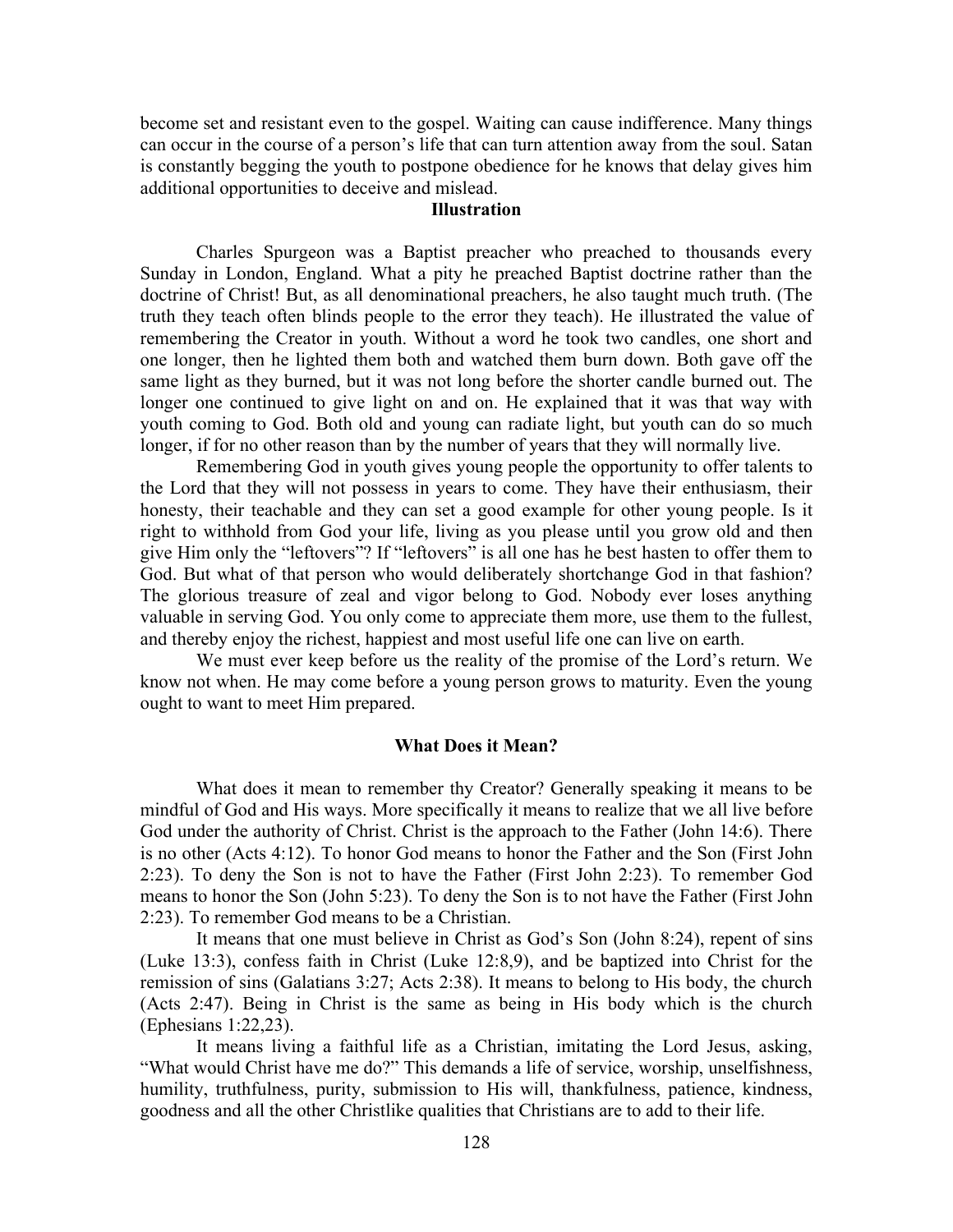#### **Too Young?**

An oft asked question regarding these matters is, "Is there not a danger of encouraging young people to respond to the invitation of Christ while they are too young?'' The answer is obviously, "Yes." That danger does exist. But we must also remember the danger of discouraging them too long. It is not an easy matter to face either way, but if we err, let us err on the side of safety.

Actually, one cannot obey if "too young." They might go through outward motions, but obedience must be from the heart (Romans 6:16-18) and that demands understanding. If one has gone through outward motions, being baptized, but without knowledge and understanding of that which was done, he or she has simply been made wet. This can be distracting and deceitful and therein is the danger. It may lead some youth to postpone genuine obedience because they think all is well simply because they went through some ritual years ago even though they did not comprehend it. We must do our best to make sure that the young are taught and that they know and understand what they are doing.

Whenever this question is raised I think of a friend with whom I was reared. He and I wanted to obey the gospel at the same time. We agreed to talk with our parents first since we both respected our parents. We valued their guidance. My parents encouraged me while his discouraged him. He was crushed, but would not go against their decision. While I went ahead and obeyed, to this day, over forty years later, he has never obeyed the gospel and likely never shall. This shows the danger on the other side.

#### **Parental Duty**

When one who is very young responds to be baptized it places a great obligation on parents and the church to see that this young babe in Christ is properly nurtured, fed, strengthened and led aright. But accountability is a matter of understanding and the capacity to understand. If a mistake is made and response is made before proper understanding is achieved, likely, with the right kind of guidance from older ones, correction of that mistake will take place later. But what happens if one is turned away forever?

To delay can well mean eternal condemnation. Better to heed the inspired teaching of Solomon and remember the Creator in youth, leaving room for growth and making sure that growth follows. Souls are too precious to deal with them otherwise.

### **STUDY QUESTIONS**

- 1. To whom are the words of Ecclesiastes 12:1 addressed?
- 2. Why does the gospel have a special appeal to youth?
- 3. When should one remember the Creator?
- 4. Why should one remember the Creator?
- 5. What does it mean to remember the Creator?
- 6. Discuss the question, "Is it possible to obey the gospel too young?"
- 7. What is required to be obedient?
- 8. How can mistakes that are made in this matter be corrected?
- 9. Whose duty is it to guide the youth in this matter?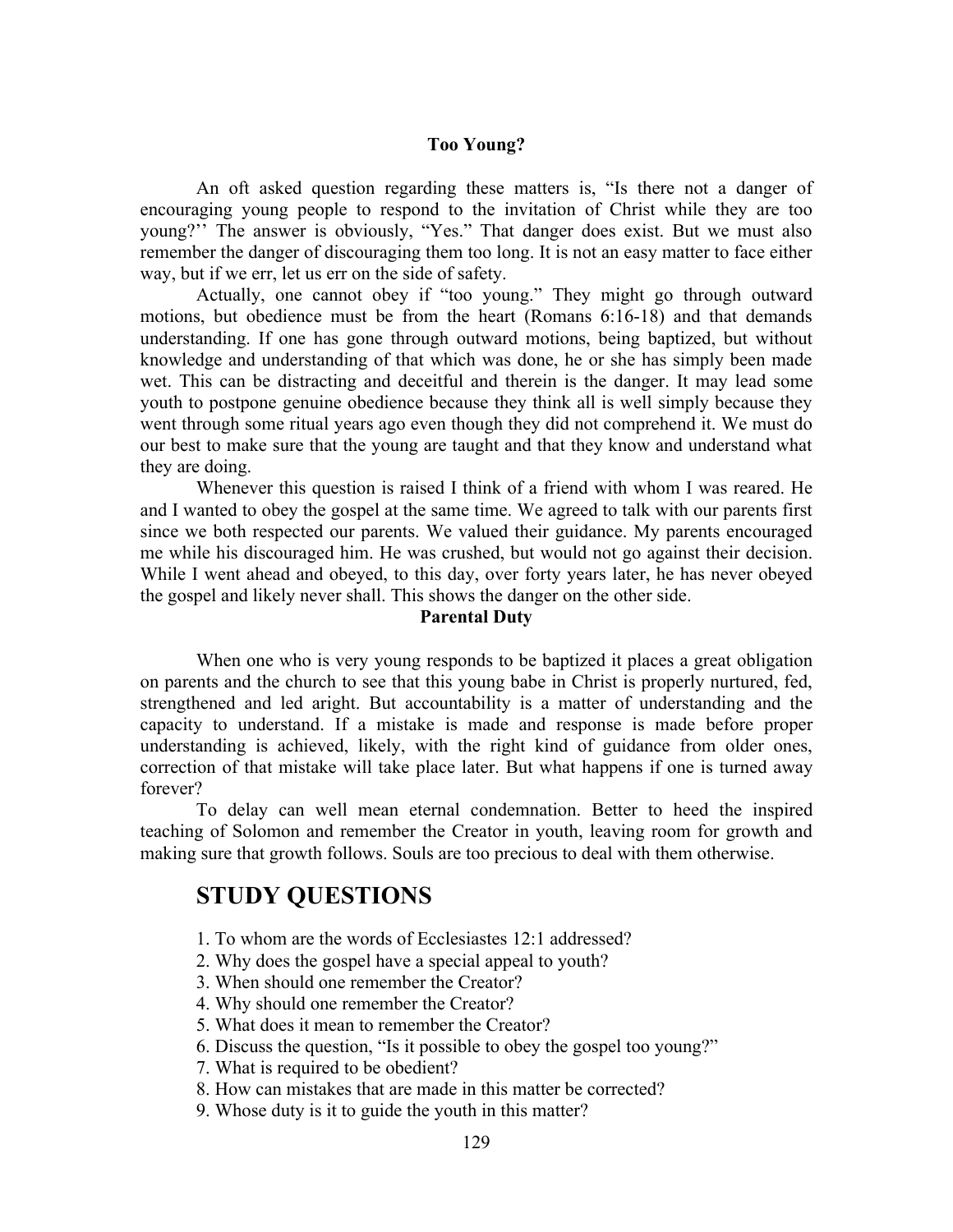# *Responsibility To Tomorrow*

If you have concern for the future and are interested in the young and if you want to know the solution to the ills of mankind, you will be interested in this lesson. We ask and answer four overriding and all important questions pertaining to the responsibility we have right now to the tomorrow that may yet be. *"He that handleth a matter wisely shall find good"* (Proverbs 16:20). Sometimes we emphasize the present to the neglect of the future and are not wise. But how could we overemphasize the importance of the young, the future of the church, the molding of lives and the saving of souls? What is our responsibility to that period of time which we call the future?

#### **The Future**

First, we ask, wherein lies the hope for the future? We suggest it lies in the proper training of the young. *"Train up a child in the way he should* go, *and when he* is *old, he will not depart from it"*(Proverbs 22:6). One of the themes of the faith of Christ is that of hope. 1 Tim 1:1 tells us that the Lord Jesus Christ is our hope. Without God there is no hope (Ephesians 1:18), but with God there is hope. That longest of all of the Psalms, and a great chapter giving emphasis on the Word of God, shows where the inspired Psalmist placed his hope. *"I hope in thy word"* (Psalm 119:49,81,114). What is the hope for the future of mankind? Wherein lies the answer to the problems he faces? It is training the young to follow the Christ of whom we read in the Word of God. Yes, we quickly answer that the hope of all is in the Lord. But how strongly do we really believe it?

Nobody can deny that the world has momentous problems such as war or peace, fear or security, life or death, sin or wickedness, good or evil. These things are manifested in racial, economic, social, political, and moral tensions, nationally and internationally. Can we really look to armies and navies, the ability to manufacture material goods, scientific knowledge and discoveries? Can we even look to churches? So many religious beliefs have brought people to the morbid state of paganism, superstition, Romanism, communism, modernism, heathenism. These things have been able to overpower the minds and lives of millions even in the land of Bibles. Has there ever been a time when these things have proved adequate? No, never in man's history.

#### **Only One to Whom We Can Go**

In the long ago, when some were turning away from Christ, He asked His disciples if they would also go away. *"Then Simon Peter answered him, Lord, to whom shall we go? thou hast the words of eternal life"* (John 6:68). The hope of the world lies in the Son of God. *"I am the way, the truth, and the life. No man cometh unto the Father but by me."* (John 14:6). Paul urged, *"Be not moved away from the hope of the gospel"* (Col. 1:23). Our hope lies in the church, inasmuch as it is the work of the church to proclaim and uphold this truth. "*The church is the pillar and ground of the truth"* (1 Tim. 3:15). Since the church is composed of saved people, those like me and you who have been redeemed by the blood of Christ and are members of His body (1 Cor. 12:27), does it not sober you to think that we are the hope for the future? Yes, although this may sound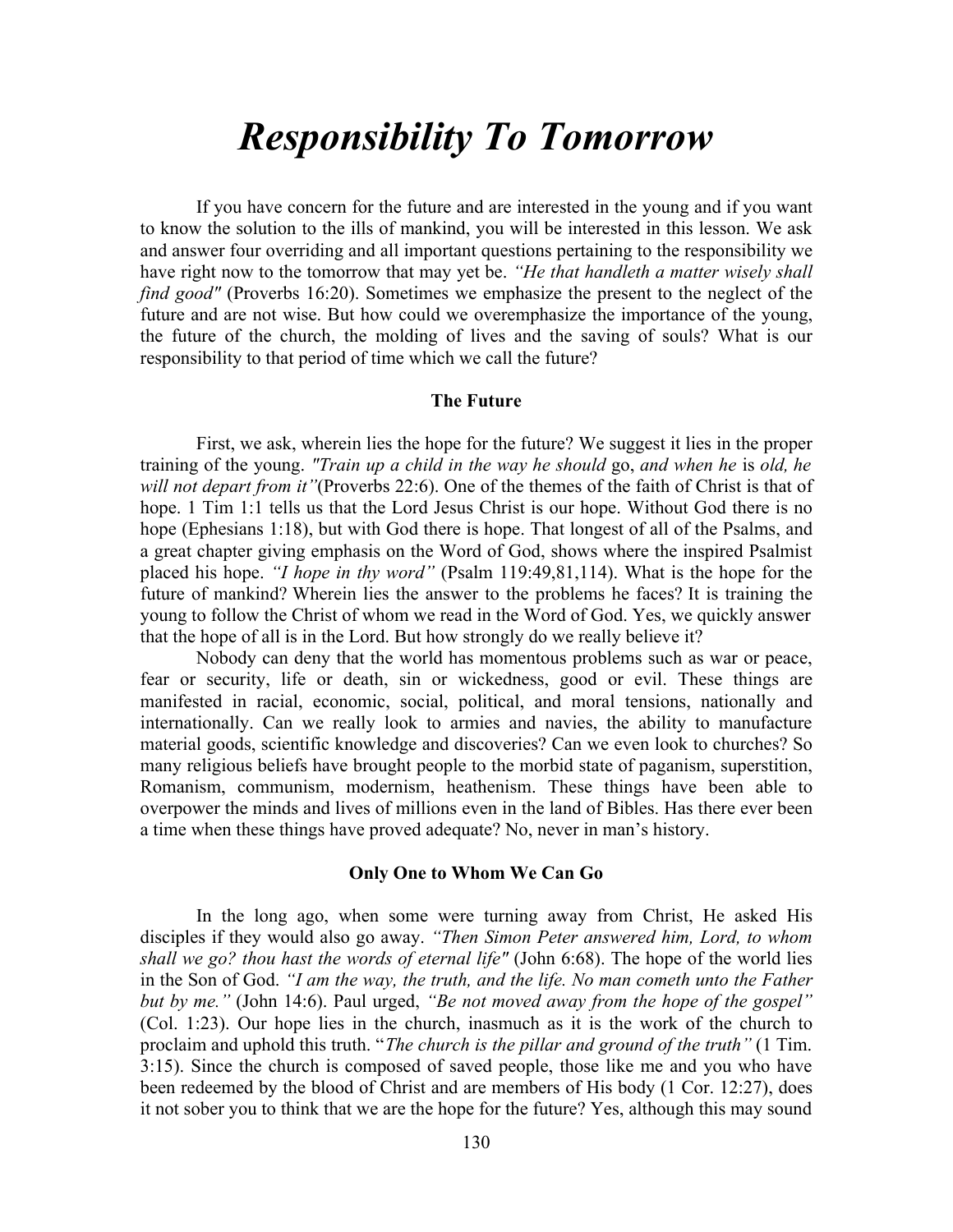on the surface to be making ourselves more important to the world than we are, it is true. But it is glaringly apparent that we have little impact on the world.

#### **The Church and Tomorrow**

 This leads us to a related question: How is it that the church is the hope for tomorrow? Why do we say the church is the hope? It is growing more and more apparent among all the inhabitants of our earth that people must learn to live together or die and be destroyed together. Man's genius has invented many things and discovered many ways of bringing people "closer" together. We must learn to get along with each other. But among man's amazing discoveries are ways and means of wiping out the real progress of ages past by weapons and destructive powers that would destroy civilization if turned loose This is not an overstatement nor idle words. Not only have men produced weapons but also philosophies and ideologies that would destroy the dignity of mankind and reduce him to nothing more than a highly evolved and powerfully destructive animal. While we must look as much as we can to the future with confidence, we also must be realistic.

Man has devised all manner of treaties, pacts, agreements, alliances, world federations and balances of power which have proven to have some usefulness to prevent the takeover of the world by savage elements. But none of these things are successful because they are based on the wisdom and merit of humans. Many have not adopted nor lived up to the agreements put forth. Only when the minds and hearts of men are changed can there be what humanity needs. Only Christianity is the perfect peace plan. This is because this is the faith that came from God our Creator that was designed and delivered to the entire race. He knows what is best for His creatures. It is the plan that cleanses man from his sinfulness and makes them brethren on the basis of love one for the other in the same Savior.

#### **The Young Must Be Trained**

When we realize how dependent the future is on the training of the young to follow the Christ that is revealed in the Scriptures and that it is the work of the church to proclaim that very Christ, it behooves us to ask what will be the church of tomorrow? What will be its composition? The answer is that it will still be composed of a redeemed and peculiar people. It will be composed by the same people that may become the owners of businesses, heads of governments and members of homes. In but a few short years the world will be overtaken by another generation. Those who will be making decisions regarding our world are now mere children, eager to learn, subject to training and impressionable. Those who lead now were children only a short while ago. Each one could been have taught Christ as easily as they have been taught greed, power, hate, war, godlessness, etc. History could have been different and far better. But the past is gone never to be changed. But what of tomorrow? Tomorrow's people can still be taught and impressed with good, with Christ, with His church. History can be made better through the proper guidance of the young today. The Lord's church can have an impact on the future generations.

Some have a very pessimistic attitude toward the youth of today. This kind of attitude has probably always existed. We do not minimize the evil ways so profound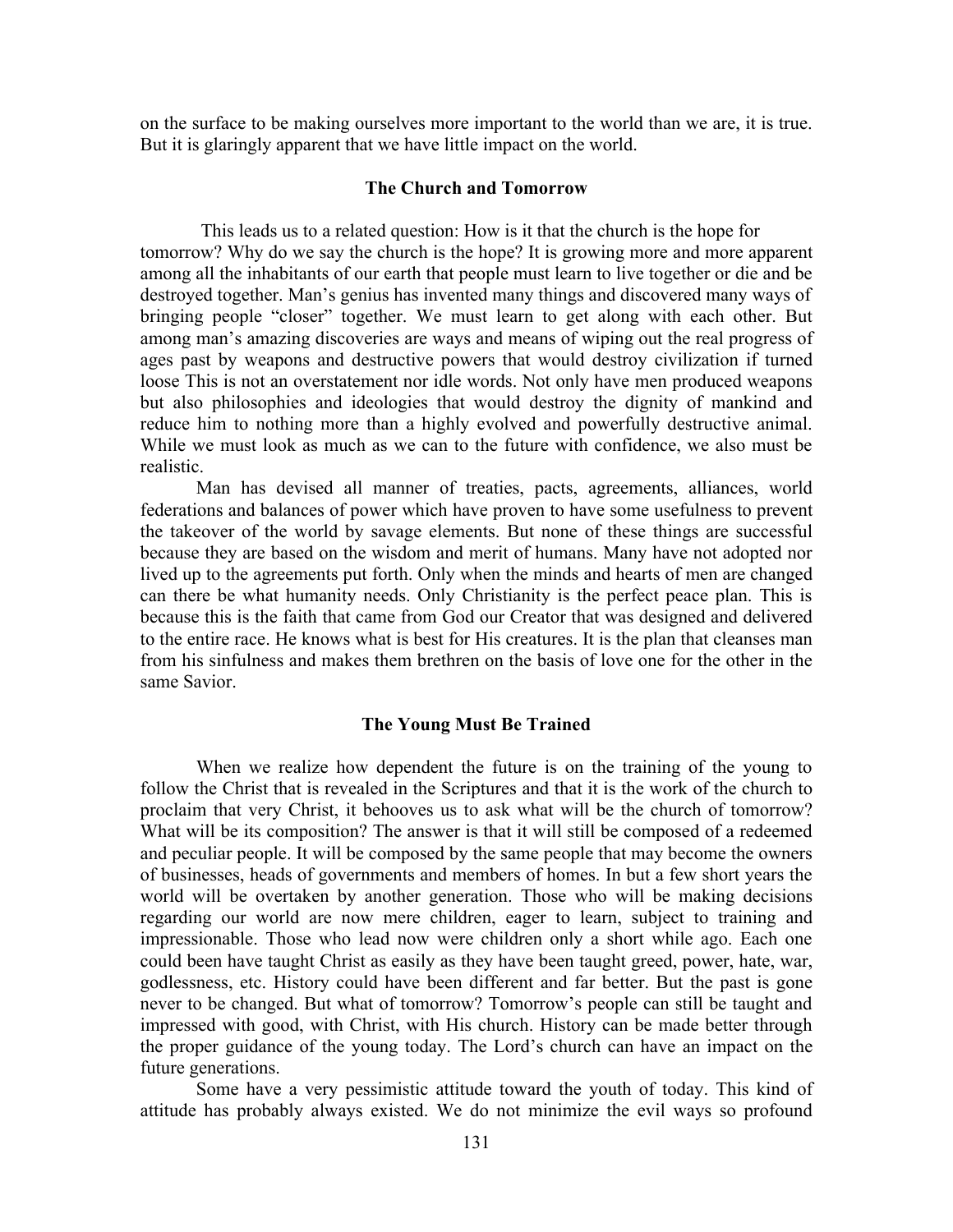among the young of our time. We are told that ninety-five per cent of the college age people of our nation never read the Bible. This is not good. The crimes of the nation are mostly committed by the young. The rampaging immorality is among youth, being promoted and exploited by those who are older. But we must remember that the youth of today is just about what the adults of today have taught them and led them to be. The responsibility lies upon the older generation to teach and discipline and instruct the young as well as the younger generation having the duty to respond to that training. It is to the benefit of the young to give heed to the things they are taught because it is their world that shall be determined by these things as well as our own.

#### **What Training Includes**

To train means to lead; not just to drive. It means to direct the growth, not allowing the youth to set the course and determine each step. God gave young people parents for a purpose, but many parents have forsaken their duties, failed to guide the development of their young and we are reaping the hell and havoc that neglect produces. We have the duty before God and man to instruct, discipline, educate and set the right example before the young. We believe the Scripture when it teaches that a rightly trained young person, when he lives according to his training, will not depart from those righteous ways when he grows older.

We often visit the hospitals to see the newborn. As we look upon that little creature in the nursery bed we are made to wonder, "What kind of person will that baby grow to be? What kind of life will he or she lead? Are we looking upon a future drunkard, a murderer, an infidel, a dope addict, a parasite on society, a soul that will be lost because of its sins? What kind of influence will that person have on those near him? Could this be a world leader? Are we looking at one whose life will contribute to the improvement and service of mankind? Will this baby be a Christian? Will he, or she, have the respect for morality, property, and others?" All this depends largely upon what kind of training that baby will receive. It depends upon those who have the responsibility to train that child and steer his, or her, upbringing.

Someone wrote, "The lesson of Samuel and his sons is a clear demonstration of the fact that virtue is not acquired by inheritance. Samuel's sons did not possess the character of the father. Goodness is no more hereditary than evil. Children neither inherit the good or the bad characters of their parents. Principles of character are instilled through teaching only."

#### **Teaching Character**

Christian principles of character are taught. We emphasize so much secular education and there is room for this emphasis. Every child is required to go to school. Millions are spent each year in this endeavor of educating. There is constant planning, improving of facilities, expanding buildings, time, thought, money, work, training; an ongoing process. But what are they learning? What is being taught? We so often have left out, ruled out and neglected the most important matters. The spiritual education of the young is far more important than any other education. Moral training is what keeps humans from behaving like wild beasts. Secular education, at best, can only help the young provide a place for himself in this life in the temporal and material world that will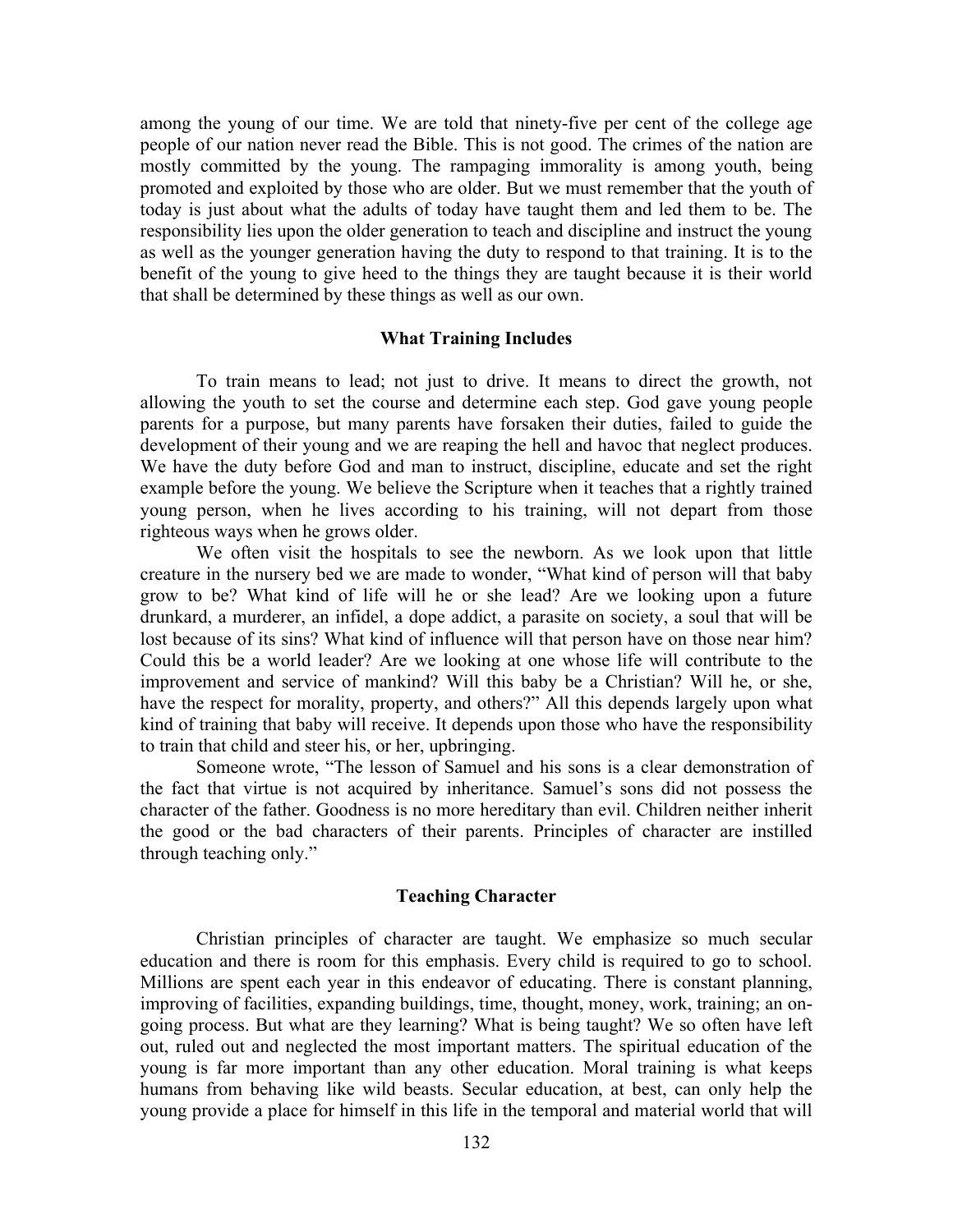be gone after a short while. One can have all that and never be what he ought and can be. Spiritual training is what makes life livable. Without it we live in a jungle of vile evil. Only by rearing the people of the future in the nurture and admonition of the Lord can there be meaning and purpose for life and for eternity. Without spirituality life has no reason for existence. Yet, this side of training is what goes wanting.

Our fourth question then naturally follows: Where does the responsibility lie for the spiritual training of young people? *"Fathers, provoke not your children to wrath but bring them up in the nurture and the admonition* of *the Lord"* (Ephesians 6:4). Parents, the home is where it must begin and continue through the formative years of the child. When the home is not as it ought to be, when this training is neglected and many times left out altogether, when the home is shattered by hate, strife, immorality, godlessness, separation and divorce, what can be expected except young people who go the way of hell rather than the way of God? There is no way to overemphasize the duty of the home in the proper training of the young. When the home fails, you have only produced more problem makers and sordid lives.

The church has the duty to teach the young as well as all in the world. These two divine institutions, the home and the church, both coming from the mind of God, must and should work harmoniously and consistently in presenting by word and deed the way that youth should go.

#### **Bible Knowledge**

Our young need to learn the Bible stories, to be encouraged to study the Bible, to be shown why there must be respect for God, His Word, His church. Families need to pray together, obey God together, live God's way together. If we would only train our young so much agony and human misery could be avoided and prevented. An ounce of prevention is worth a pound of cure. It is much better to build a boy than mend a man. A wise home and church will be very attentive to the training of the youth. It will not be the emphasis of the church to provide the recreation, entertainment and secular education for the young, but the spiritual and moral guidance and teaching. This is God's plan. The affairs of the young must be guided primarily from the home. The duty rests squarely on the shoulders of parents, teachers, preachers, elders, and deacons. The church's attitude toward the young is all important. They will not care what you think until they think you care. Our efforts to guide the youth to Christ should occupy the place of primacy in dealing with the oncoming generation.

Shall we allow the stumbling blocks of ignorance of God's will continue to hinder the path of our precious children? Shall we spare what is required of ourselves, our means, our time, energies and thoughts, to give them that which is more needful than all other things combined; namely, a saving faith in God and the divine guidance for their lives?

I can think of nothing more consuming of my thoughts, and embraced in my prayers, than that my children walked before God acceptable to Him. If this is accomplished every failure will pale into insignificance and every other success will be minor. This is what matters. May it be so!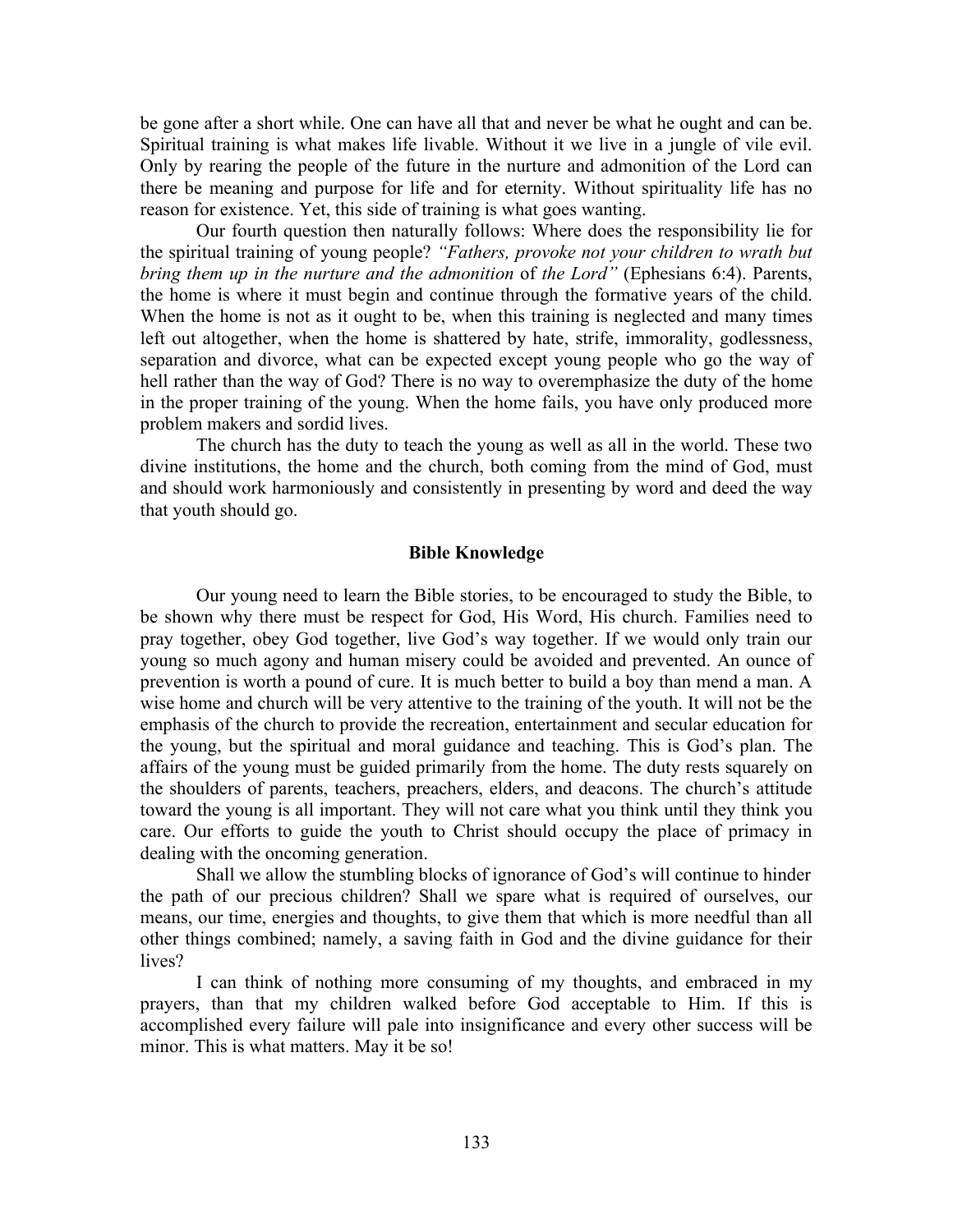## **STUDY QUESTIONS**

- 1. Wherein lies the hope of the future?
- 2. Who is the only One to Whom we can go?
- 3. How is it that the church holds the future?
- 4. Discuss: The young are the church of tomorrow.
- 5. Where lies the responsibility for training the young?
- 6. Name some of the matters that training includes.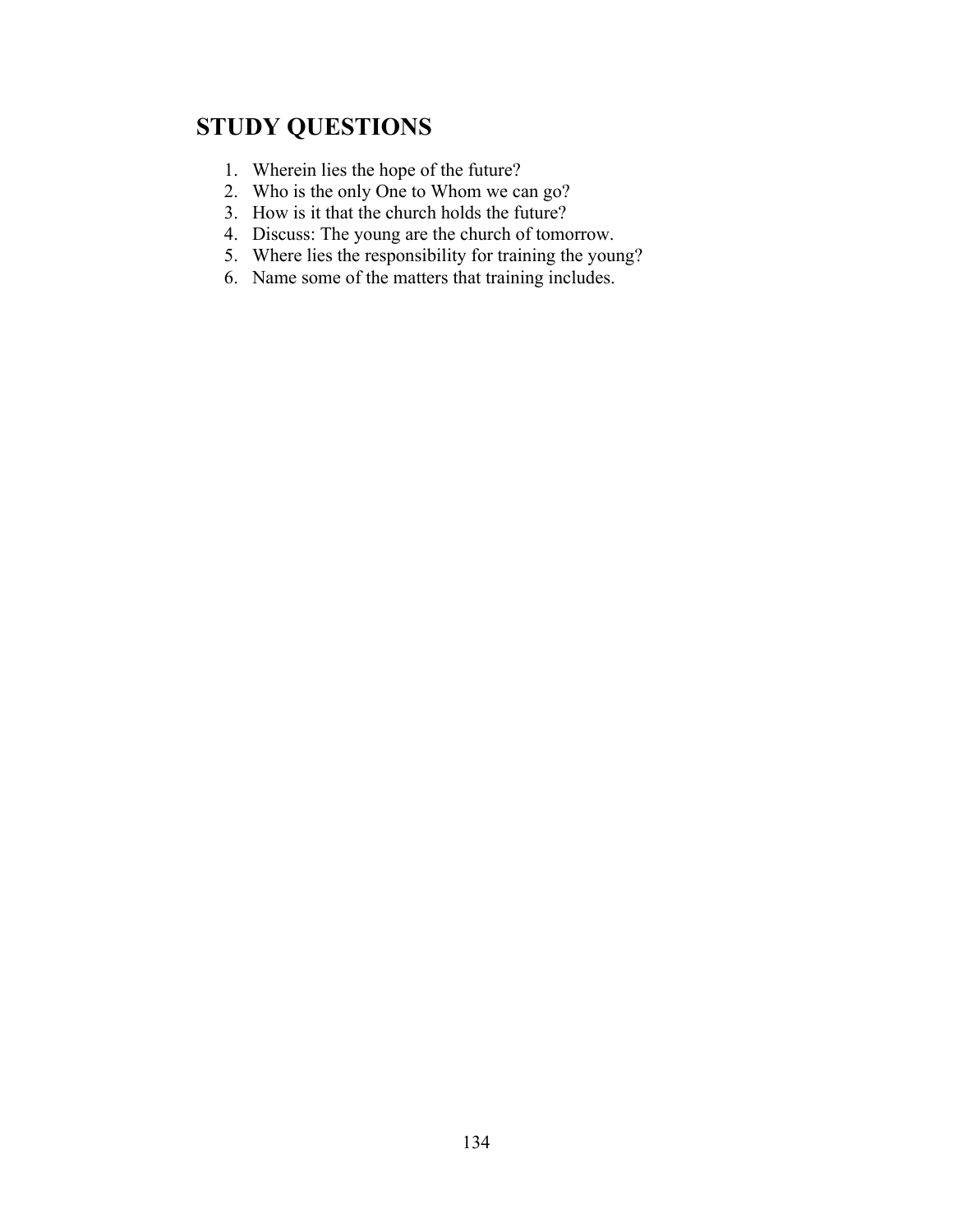# *Sources Of Youth's Problems*

To say that the youth of our land face many problems is not to reveal anything new. Every generation of youth has faced problems. But this particular era of our nation's history seems to offer the young problems that were not always that pressing on some other ages. Their problems seem to be more dominant, if not of different kinds, than some before them have had to face. Everywhere we see the young confused, frustrated, involved in riots, rebellion against authority, steeped in crime and the age is characterized by suicide. Certainly this is not true of all the youth, but it is true of a distressingly large number of them. Juvenile delinquency was a problem when I was growing up, but the proportions of misconduct have reached epidemic levels. Just yesterday on the news reports (April 7, 1982), one explanation for a slight decrease in the crime rate was that there are proportionately fewer young people. This is a sad commentary on the youth of the land. But we are inclined not to place the full blame for this deplorable state of affairs on the young.

In Genesis 42:22, *"And Reuben answered them saying, Spake not I unto you, saying, Do not sin against the child, and ye would not hear? Therefore, behold, also his blood is required."* Reuben had urged his brothers not to mistreat their younger brother, Joseph, but they paid him no attention. It is possible for those who are older to sin against the younger. Those who have the responsibility of caring for the young are often guilty of sinning against the very ones for whom they have the watchcare. A child is not born into the world wicked, evil and delinquent. He learns to be that way. He is taught to become that way. It does not come from within himself. In this lesson we want to locate some of the present day sources of problems for the young.

#### **Many Fine Youth**

We first need to emphasize that all young people have not gone and are not "going to the dogs." Not all are long-haired, beer drinking, dope taking, immoral and degenerate rabble. Experience with young people over the past many years convinces me that many are fine, stalwart, strong, serious and well-intentioned Christians. True, even some of these are misled by others into ways that are not for the child of God. But there are those who shall stand for the faith as much as any adult.

But many have serious problems and guidance is sorely needed, if they will give it a fair chance. We who are older need to consider more closely the problems of the young and work for them and with them to overcome them rather than simply hope that everything will work out all right. Too many of the older generation have played Pilate and washed their hands of the youth as if nothing can be done. For the sake of the good young people we need to do something to correct the trends of godlessness that have come so heavily upon the youth of the land. We need to treat the sources and causes of these problems rather than simply wail over the symptoms. While the problems are sometimes complex and not easily resolved, the major causes of the problems are not really that far beneath the surface.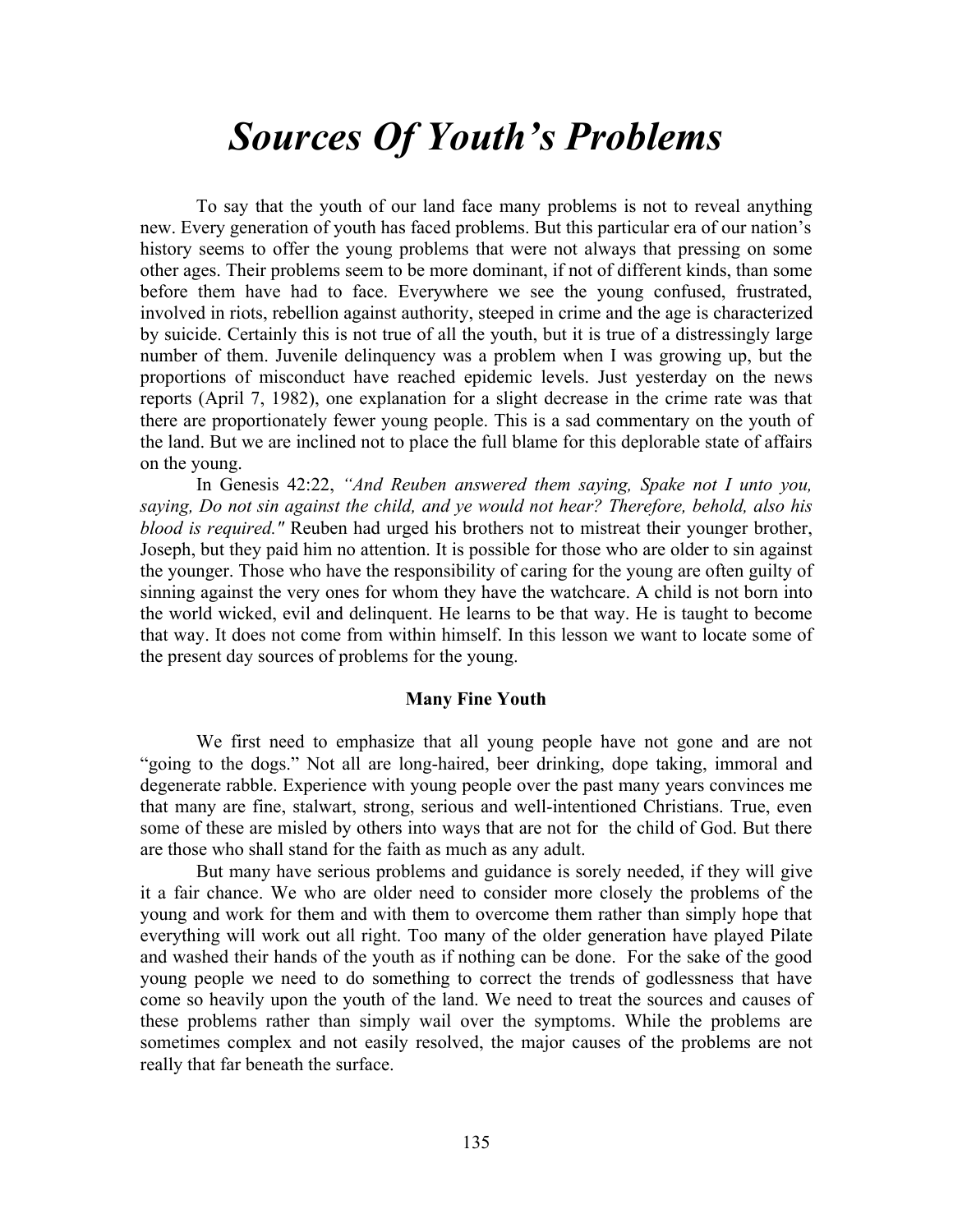#### **The Home**

The number one source of youth's problems is the home. Where there ought to be security, love, provision, guidance, standards, discipline, hope and example, there is often just the opposite. Home has become not much more than a temporary filling station for many families. Respect for this divine institution has been undermined by many. The proverb, *"Train up a child in the way that he should go* ," is primarily directed to parents. *"Fathers, provoke not your children to wrath but bring them up in the nurture and admonition of the Lord,"* is the medicine needed (Ephesians 6:4). Children are learning to disrespect their parents and many times it is because the parents have not been respectable. Parents are too busy making money, reliving their own youth, and having a good time to be parents. The modern idea of motherhood is to have a career outside the home and leave the rearing of the children with somebody else. In most cases where there is trouble with children you will find mother was outside the home, being the "liberated and modern" woman, but one who has sacrificed her primary role for the paltry offering of a sinful world. Let all the society holler and cry that it does not make any difference, but the fruit produced shows otherwise.

Children learn disrespect for authority in the home. It carries into the school, against civil government, against God. Keeping the home is the noblest work of women and because that has been smeared in the minds of so many, the children suffer.

#### **Parents**

It is rather difficult for a child to grow up with stability when the two people the child loves most hate and despise each other, and show it. Divorce has created problems for youth that can never, ever, be erased. The selfishness of parents, seeking their own, has placed the welfare of the child on the "back burner." In homes where father and mother and child learn to love God and each other and are regular in worship, there are few cases of juvenile delinquency, very few and rare. Children that come from divided homes suffer all kinds of maladjustment, unhappiness, confusion, insecurity, and build resentment and frustration. J. Edgar Hoover said, "Almost invariably parents are to blame for the development of young criminals." We can add that almost invariably parents are to blame for their children not becoming Christians. They have not taught them, set the right example before them, considered their inconsistencies of no consequence, and as a result, son and daughter either never become Christians or leave the church shortly after leaving home

We read about neglected children and it touches the heart. But any child that is not taught the way of the Lord, and does not have parents that try to live the way of Christ before them, is a neglected child. We can all be grateful for the homes where God reigns supreme.

#### **Schools**

Problems are caused for the young by the schools. While we have a great appreciation for school teachers generally, there are those who are servants of the devil. This is not because they are unfair, or poor teachers, but because of what they teach and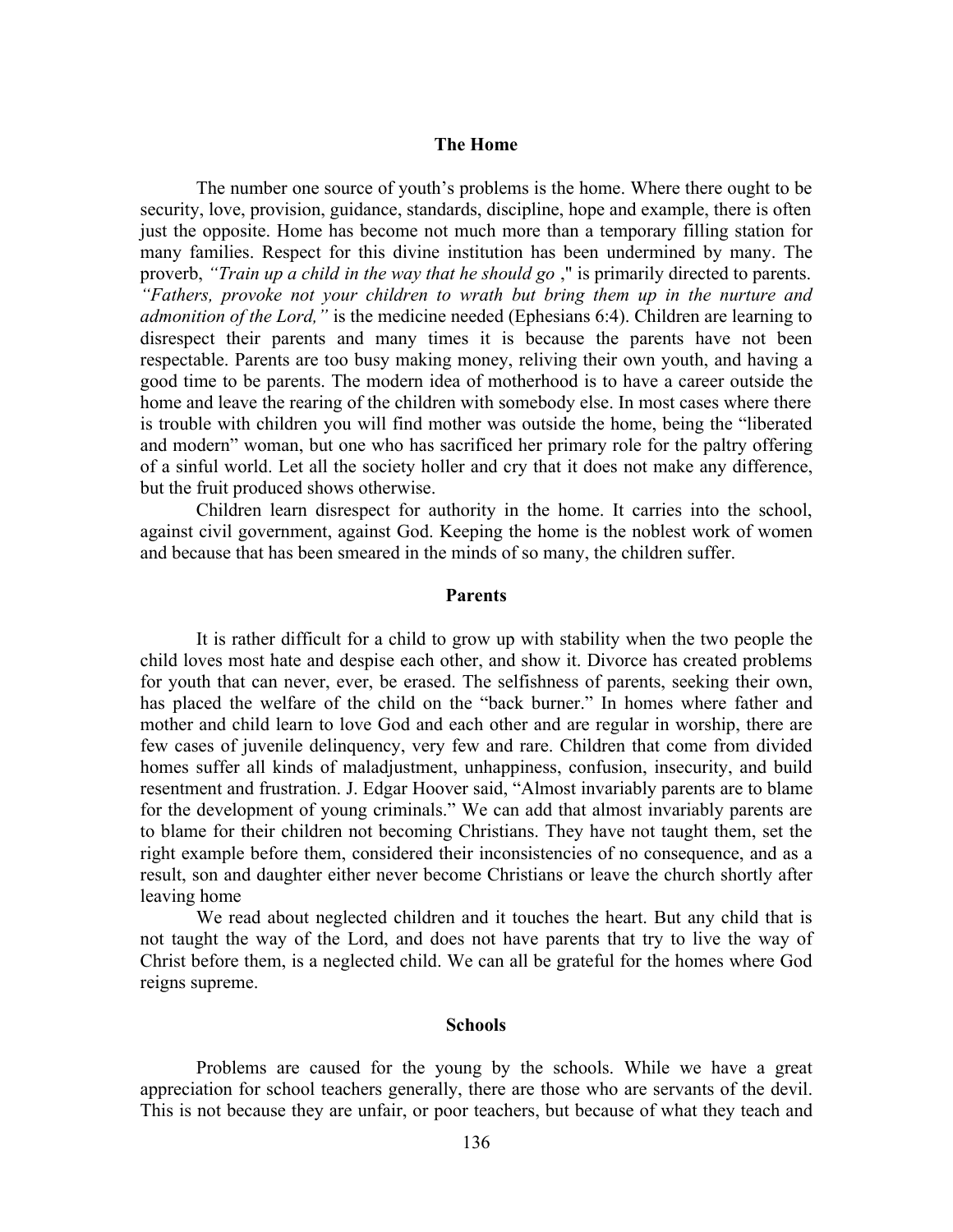promote. While many can credit their teachers with a large measure of their personal success, many others can credit their teachers with their problems also. I have long considered the public education system to be one of the greatest enemies of the truth of God and His church because of some of the things done to the young in these schools. I once thought "Christian schools" were the answer, but more and more, because of the false doctrines and false doctors in these schools we have to consider them as one of the primary sources through which digression is pouring into the church. Just what is the remedy for such things I am not quite sure. But the problem is obvious.

Many teachers on nearly every level make fun of religion. They have often been trained in humanism, atheism, skepticism, and they teach this in their classrooms. Many teachers consider religion just a haven for the weak and timid of the world. Some textbooks even state such. False theories are taught as truth, theories that contradict Biblical teaching. Great effort is made by some teachers to destroy any confidence the young may have in the Bible. Evolution and humanism are the primary guiding principles governing education in most schools. This is why there has been a veritable rash of private schools arising. It has not been so much the hatred of racial integration, as some would have us believe, as it is the disgust of God-fearing parents with God-hating teachers.

You teach a child that he comes from an animal, and he will likely act like one. Teach him he comes from God and he will aspire to be like God. Morality is scorned, drug use is prominent, peer pressure is detrimental, and so often the social events are designed to promote the worldliness that the Scripture condemns, such as drinking, dancing, lasciviousness, etc. Even the emphasis for getting an education is to get more money rather than be able to be of more service.

Administrators and teachers have become so sensitive to the demands of the "experts" and the so-called "scholars" that God and His ways have just about "flunked out" in so many schools. This has a damning influence on the young who are exposed to this environment

#### **The Media**

None who are informed doubt the harmful effects of radio and television on the youth. Freedom of the press has been so abused as to include every kind of glamorization of sin. The youth are exposed to the lurid, lewd and obscene as if it should be socially acceptable. Pornography has become a present-day rage. Have you ever checked the magazine racks near campuses? For the love of money, merchants will sell anything, and the undisciplined, immoral, anti-Christian youth will buy it, absorb it, practice it. The movies appeal to the young with all manner of vile and corrupt pictures. The level of vulgarity that once was reserved for the backroom and houses of ill-repute are now blatantly and openly placed on the screen publicly.

The writers wallow in the mire of murder, rape, brutality, sexual immorality, theft, etc. Their minds must be "garbage pits" considering what comes out of them. The criminal is exalted, the divorced are the heroes, fornication is the norm, drunkenness is everywhere, and you cannot hear a program almost anywhere without profanity and obscenity. Do you really think this has no effect on the young impressionable mind as he hears this day in and day out? The addiction to television has about destroyed the thinking capacity of many people already, and replaced it with them becoming mere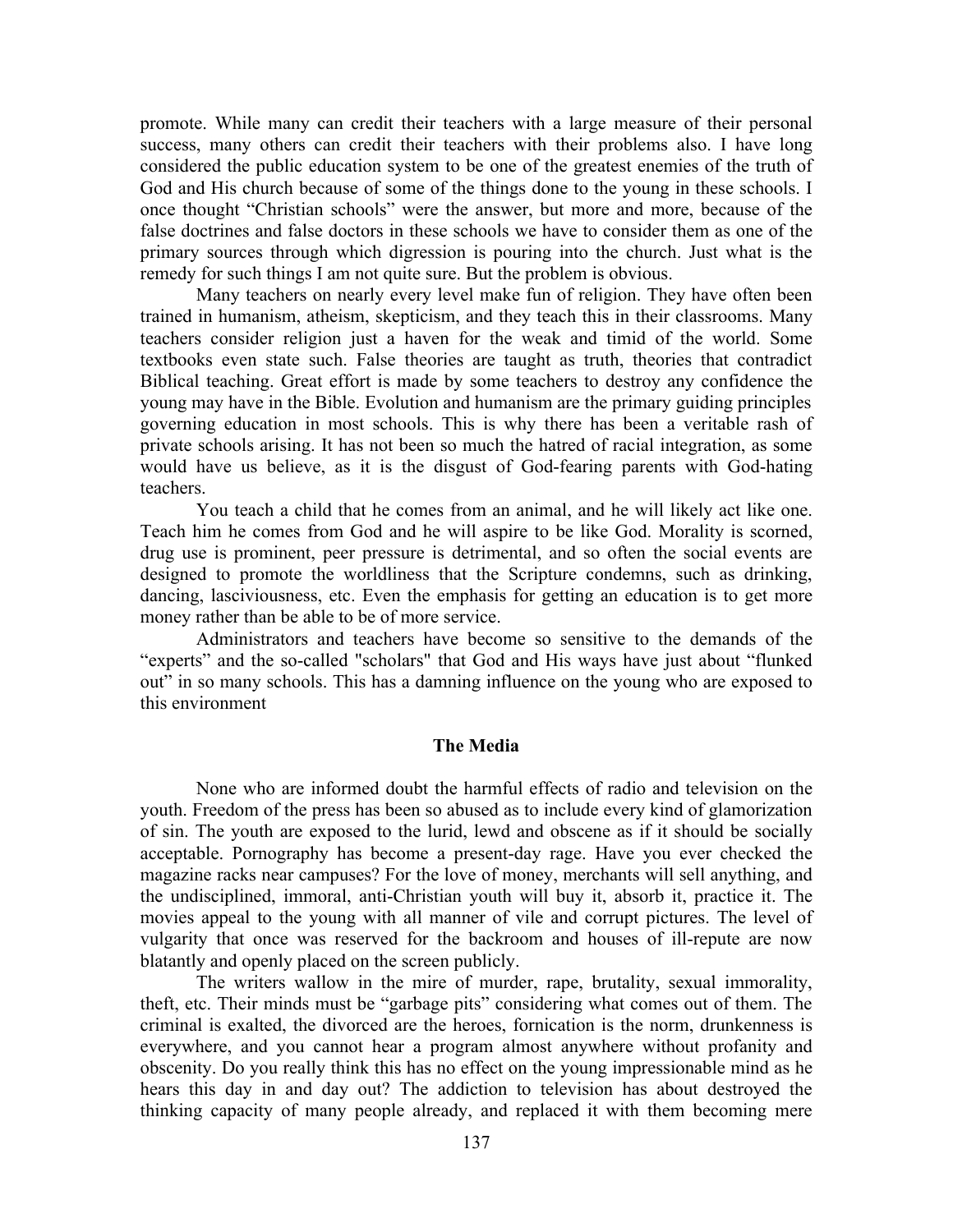buckets into which the money-makers pour their filth for the dollar's sake. Let the television industry disclaim responsibility all they wish. They have lied so often, acted irresponsibly too many times, refused to face the facts and really just do not care so long as they get their money. What we think comes more from what we see than any other one source. *"As a man thinketh in his heart, so is he."* From what we are seeing in movies, on television, in magazines, etc., we can understand why the thinking of so many is so sordid.

#### **Know The Difference**

It is the responsibility of Christian parents to make sure that their young people know the difference between these sinful ways of the world and the way of Christ. Permissiveness and tolerance toward such things is going to cause many young people to degrade themselves and so stain their hearts and lives that only hell can burn away their evil. Is it not a shame that these marvelous means of communication cannot rise to a higher level than what is generally characteristic?

#### **The Government**

The government must assume some blame for the problems of the youth. The ambitious and unscrupulous politicians have so fouled up much of the business of the nation that the young are "turned off" from being responsible citizens. The greed, graft, and personal gain of the nation's leaders have set a terrible example before the young. Power, popularity, and profit have dominated the careers of governmental leaders. Wars are even provoked for he sake of gain, and the lives of the young are disrupted, if not totally sacrificed.

Someone has said that three parties govern our land; the Republican, Democratic, and cocktail. How much of the nation's business is conducted by people under the influence of the alcoholic beverage? Sometimes you would think that everything has come from the mind of a drunk. Statesmen are few and far between, and their voices often drowned out by the lying, immoral, double-dealing, insincere power hungry politicians. Our young see these things, and it does them harm.

Government has too long set the example of living beyond its means. It has for too long rewarded the immoral with support, the trifling, and lazy with food and shelter. It has interfered with the homes by trying to influence and dictate concerning matters that belong to the home, not the government. All such things complicate the lives of the young. What a tragic shame that the government has so often thrown its weight behind such movements as the feminists that would defame God and His ways. Now the legitimacy of killing unborn children is sanctioned by the government. It ought not be, but the forces of righteousness are often in a "to-the-death" battle with the power and influences of government.

#### **Churches a Problem?**

But where you would expect to find solutions to the problems facing the young, you often find another source of problems, and that is religion, even the church. Can it be that the churches of our land are causing the problems many are facing? Yes, the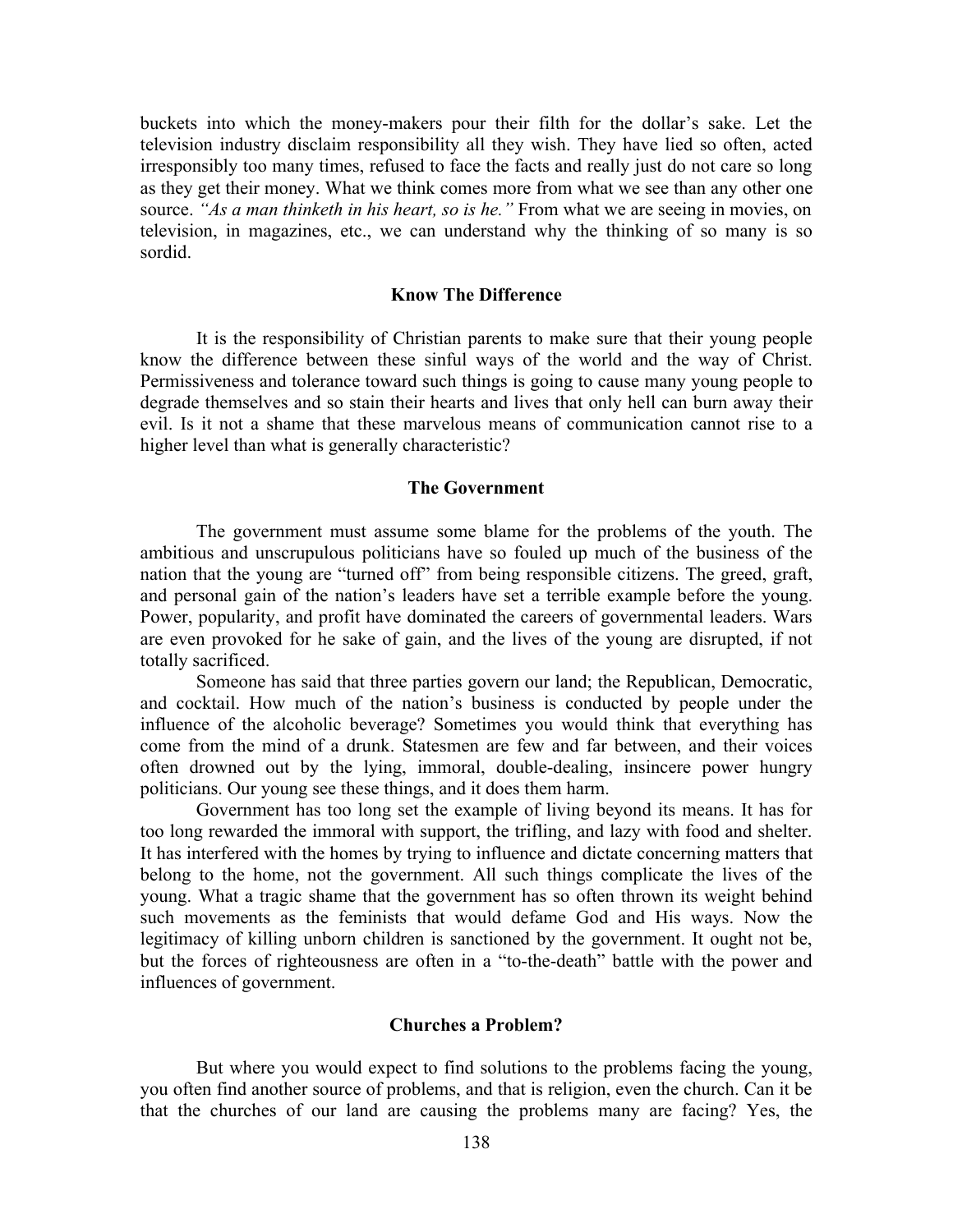confusion, compromises, division, inconsistency, the charlatans, modernism, social gospel advocates, have so polluted what is called "Christianity" until those who have any sense of decency and consistency are repulsed by it.

Atheism is growing rampantly in this land. One of the causes is the division of denominationalism. Men have loved their churches, creeds, doctrines, power, money, etc. more than the revealed will of God. With all the varied voices shouting this and that, what are the young to think? What is anybody to think? If God is behind all this, He is more confused than most of us. Why turn to Him? But God is not behind it, but is opposed to it. What exists is not what God has commanded. Men are going their own way, not the way of the Lord.

Churches have so changed their doctrines to accommodate sin, like divorce, drinking, immorality, etc. that the churches are more governed by the world than having an influence in the world for good. It is commonplace for churches to sponsor gambling and dancing. Some churches are involved in politics and business ventures, even the business of producing whiskey, wine, beer, cigarettes, etc. Civil disobedience against laws that have no moral persuasion whatever has been instigated and actively pursued by religious leaders. Rebellion against authority has been the watchword in recent times by the very ones who have forsaken the authority of God for their own authority.

#### **Worldliness**

Immodest dress, smoking, drinking, cursing, multi-marriages, empty pews, have even invaded the Lord's church in large measure. Whereas churches of Christ were once known for their opposition to sin, in so many places there is such a compromise with it you had just as soon not have anything to do with such congregations. They have become nothing more than a poor man's country club and the gospel is hard to come by.

Problems, problems, problems. Distressing to consider them, isn't it? But the solution is still God's truth. We cannot answer for every home, school, media, government, and church. But we will answer for what we do, and don't do. Why we keep placing these stumbling blocks before our young is hard to figure. But we have the task of paving the way as much as we can, removing the stumbling blocks when we can, and teaching and showing the young how to avoid and overcome such things that cannot be totally removed from the scene.

#### **They Are Not Adults**

Young people are not just little adults. They are young people that need the love, guidance, training, discipline and security that those who are older are obligated to provide. Once given those things it is up to them to walk accordingly. God has given the young parents for some reason. It is past time for many of us to find what those reasons are and get on with the divine task of rearing the young in God's way. It is not enough to simply tell the young, "Don't, don't, don't." There must be the provision for the good that they can and should do. The problems are too big for the inexperienced and untrained youth to handle alone. Possibly we need to "get off his back" and "walk by his side." Every child deserves the teaching of Christ and a Christlike example. That is the only solution to youth's problems. Be a "solution," not a "source" of problems.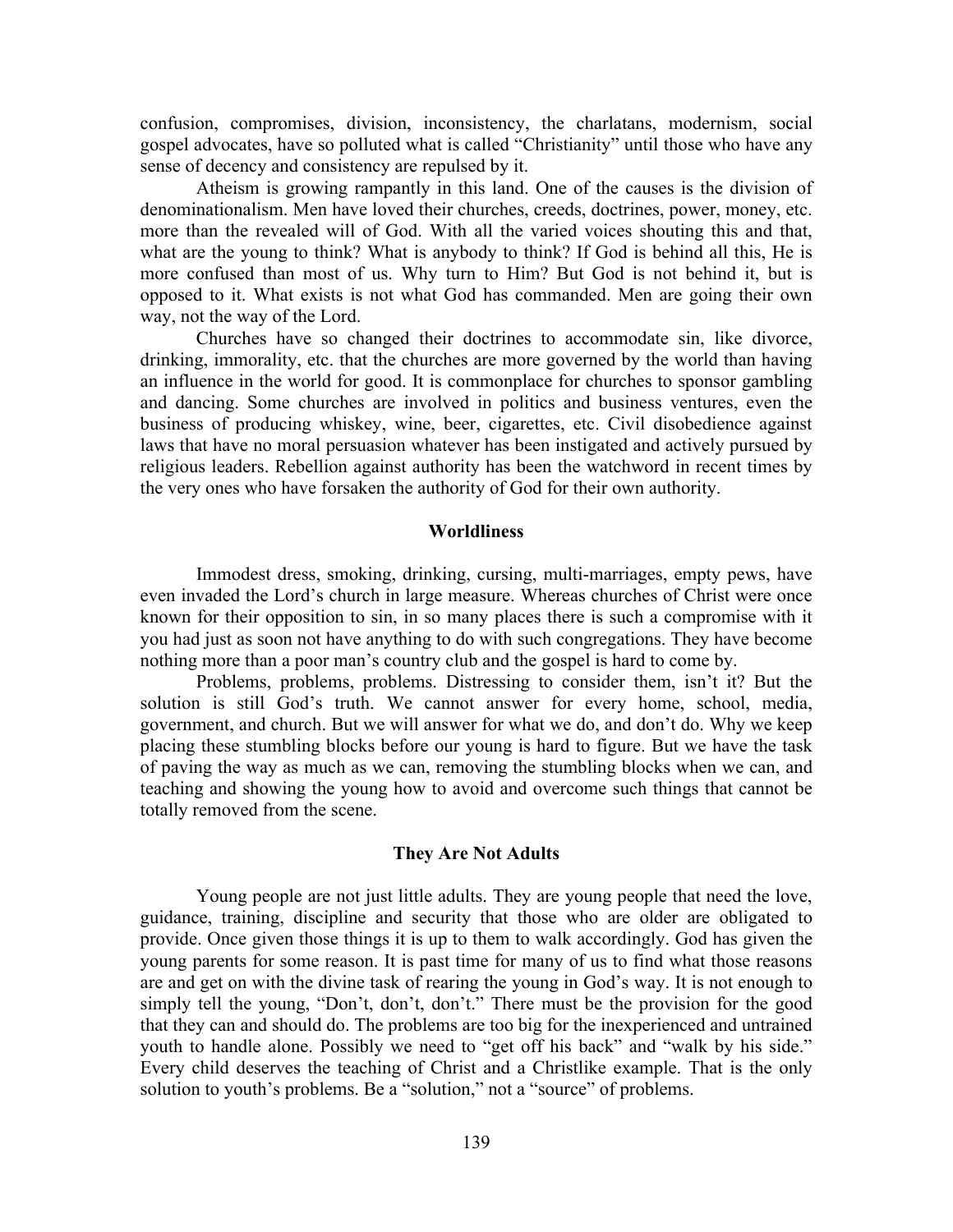## **STUDY QUESTIONS**

- 1. How can the home be the source of youth's problems?
- 2. In what ways is government a source of youth's problems?
- 3. Are churches often problems for them? How is this?
- 4. What does the world present to them that gives them problems?
- 5. Can you name ways the schools make problems for the youth?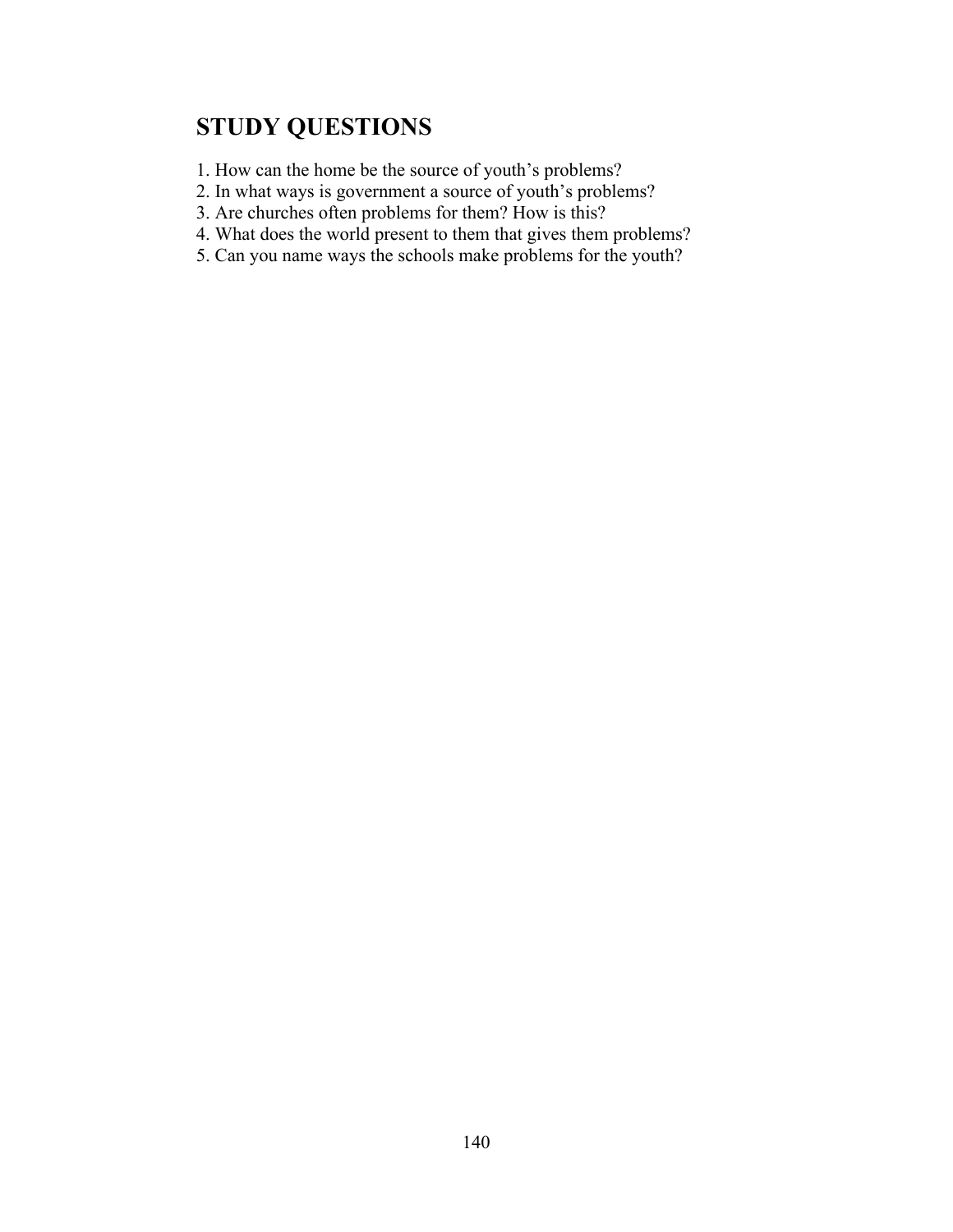# *The Blessings Of A Christian Family*

Being a member of a family is something that most of us have in common. All have been and are now a part of some family although many are estranged from the family. We wear family names, have family memories, and backgrounds. Not everyone has pleasant recollections of their family, but for most people the concept of the family arouses thoughts of love and closeness. How sad this is not always the case.

Those of us who are married can recall the very special day that was our wedding day. We stood before a gospel preacher and pledged our lives and love to one we had chosen for our companion in life and who had chosen us in return. We recall the exciting preparations and even the nervousness and happiness of the hour of the ceremony. We especially hear in our mind that moment when we were asked, "Do you take this one whose hand you hold to be your lawful wedded mate, to live together after God's ordinance in the holy estate marriage? Do you promise to love, honor and cherish her, sickness and in health, adversity and prosperity, and do promise to forsake all others and keep thyself unto her alone as long you both shall live?" Then came the very sincere and response, "I do." A similar promise was made by the mate-to-be with respect to you. Such memories are sacred. The promises are sacred. Upon them, as the teaching of God declares, another home came into being and was founded.

 To those who are not yet married we want to say and hope, if it be your desire, that you will someday find someone worthy of your love and you will be worthy of their love in return. We hope that someday, before God and loved ones, you will make your promises for life. The decision to marry is the second most important decisions in a person's life, second only to the decision to be spiritually wedded to Christ. It is most unfortunate that too few consider it so.

#### **According to God's Word**

To have a marriage as it ought to be God's Word must be consulted, His favors sought through obedience and prayer and the will of Christ to rule. No home, however successful in other ways that it might become, can ever attain the fullest measure of joy and divine approval that it ought to have until it is truly a Christian home.

Therefore, we urge with insistence to the unmarried that they marry a Christian, marry for life, and marry in view of eternity. It is far better to remain unmarried than to marry into a relationship that will cause the condemnation of your soul and the souls of others, especially prospective children.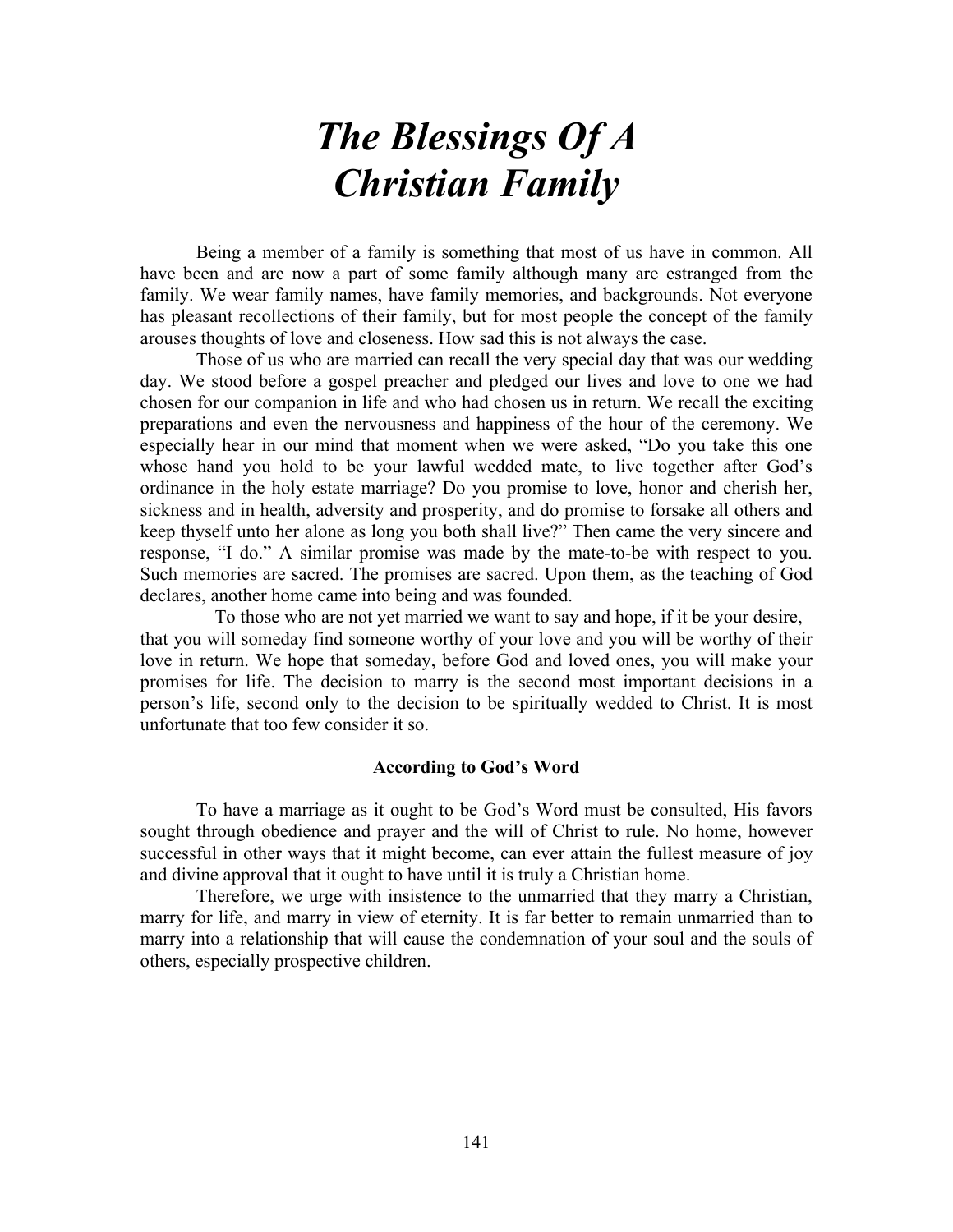#### **Blessings Await**

There are indescribable blessings awaiting those who enter and remain in a Christian marriage and Christian home. One blessing is companionship. Genesis 2: 18- 25, God's revelation of the origin of the home tells us, *"It is not good that the man should be alone; I will make him a help meet for him."* Another word to describe this companionship is love, a love that sweetens with every passing day and year. It ripens and seasons the longer you remain together. Robert Browning wrote, "Grow old along with me, the best it yet to be: the last of life for which the first was made."

Not only is this husband-wife companionship enriched, but there is no value that can be placed on the Christian companionship that surpasses the blessings of children and grandchildren. Is it not wonderful to hold your child in your lap, even wipe away a tear from his or her face? It is thrilling to take your little daughter's hand and lead her safely across the street? How do you put a price on talking to and working with a precious son? When they have grown to manhood and womanhood and stand tall and straight before God, how can you express your gratitude sufficiently? I do not wish to imply that one must marry and have children to know the meaning of love, even some aspects of family love. I am simply trying to magnify the blessings of family and convey the thought that family life, with mate and children, provides one of humankind's most basic needs and blessings. The need to be needed and loved and the need to love another is found in the family. We cannot reach full happiness apart from genuine love. In this context consider First Corinthians 13:4-8, 13, *"Charity suffereth long, and is kind*; *charity envieth not*; *charity vaunteth not itself, is not puffed up*. *Doth not behave itself unseemly, seeketh not her own, is not easily provoked, thinketh no evil; rejoiceth not in iniquity, but rejoiceth in the truth; beareth all things, believeth all things, hopeth all things, endureth all things*. *Charity never faileth... And now abideth faith, hope, charity, these three; but the greatest of these is charity."* The easiest place to find these qualities is within the framework of a Christian home and family.

#### **Opportunities Unlimited**

**A** second blessing of a Christian family is the opportunity to enlarge our experiences, interest and knowledge especially in matters of a spiritual nature. As a family we are one unit. But we remain individuals with varying interests and talents. Even in the mundane and secular realm we have different interests, but as a family we can share them with each other and grow closer together as a result. I never cared much for fishing (just waiting until some fish decides to act) because I had rather instigate than wait. But what a joy it was to go fishing with some of my children and see them enjoy themselves.

Christians have consideration for each other and try to encourage one another in those things that contribute to a useful life. Members of the family "work" to make life pleasant and profitable for each other. They have a similar goal in life, the same standards, and can be of immeasurable assistance each other in pursuing the activities of life within the bounds of Christianity. Nowhere does the common concern for another blossom more beautifully than among the members Christian family, all working with and for one another. To be with those of a kindred spirit is a benefit that strengthens satisfies in a way nothing else can do.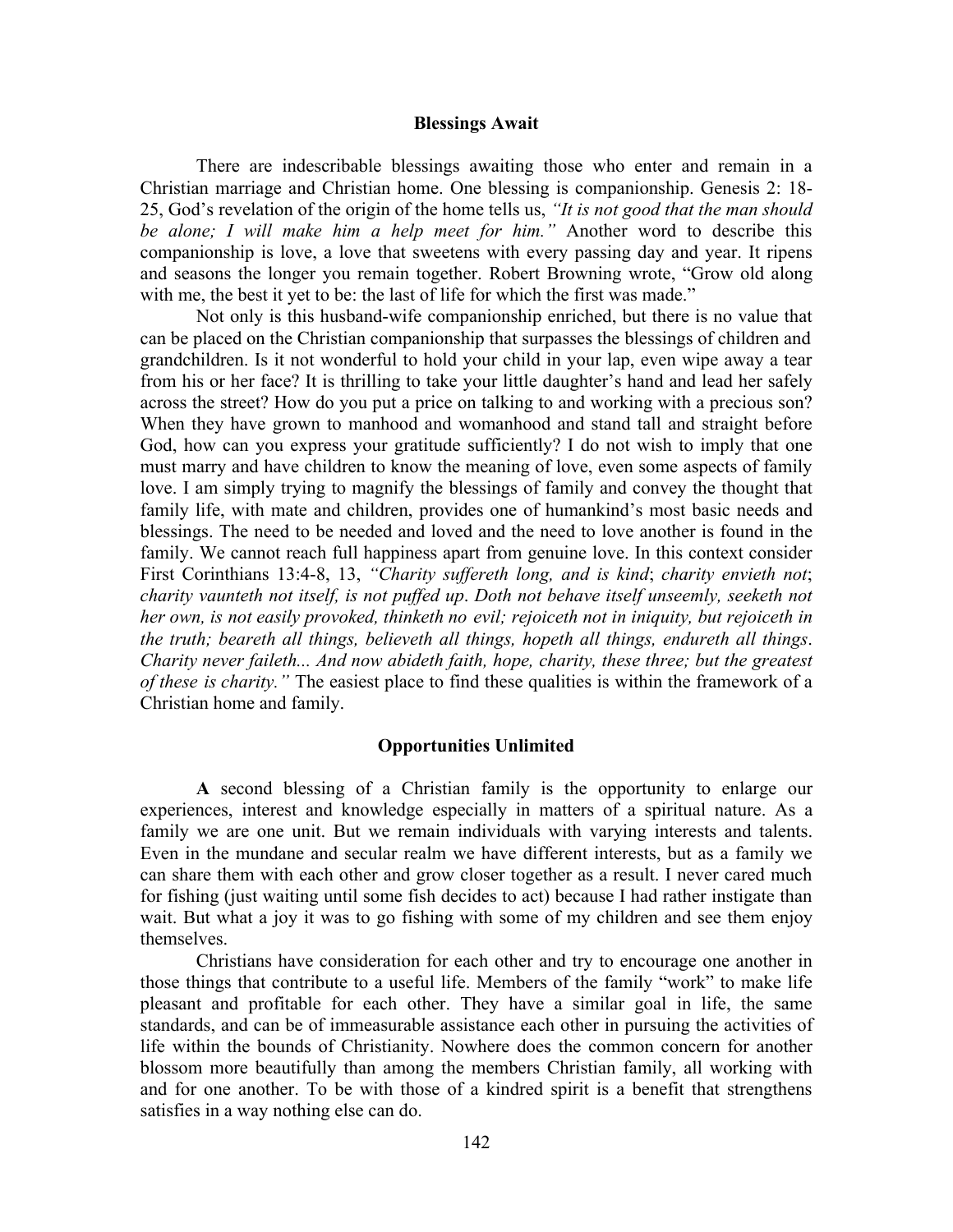#### **Needs Met**

Christian marriage provides for mankind's biological needs. God created us with certain drives and appetites, such as hunger, sexual desires, etc. In marriage, and exclusively marriage, is the sexual desire for a mate to be gratified. Furthermore, with each member of the family fulfilling specific roles provisions of a physical nature are provided. Parents provide for their children. The breadwinner's labors provide for the family. God knew what makes the human happy and He gave us the home.

A tragedy of our time is the extensive degree of indifference many have toward the nobility, honor, sacredness and sanctity of marriage. It is entered into lightly and lived within flippantly. Promiscuous sexual activity outside of marriage has become a national scandal. What the world calls pre-marital and extra-marital affairs are nothing less than outright fornication and adultery that damns the souls of those who commit it. "Sexual activity" is the code word for the unmarried who do not respect God's law. What has been the fruit of such degenerate conduct? We see broken homes, children neglected, morality and self-respect dipping to a low ebb, unwanted children, abortions, diseases that are rampant. It would seem that people who claim to be intelligent could see the devastation their disregard of God's way produces and then cease their sinful manner. In a Christian home there is a loving respect for God's standard of morality and the joy that comes from following God's way is what separates Christians from the servants of Satan.

#### **Security**

The Christian home provides a sense of security for the members of the home. So many problems of life arise from a feeling of insecurity. A large portion of this insecurity among children is because parents are "too busy" seeking their own interests and ambitions without due regard for their responsibility toward their child. Even though it is not a popular thing for which to contend in our time, it still needs to be said and I have no hesitancy to say it: Mothers who leave the home, seeking their careers outside the home, working more because of greed than need, and turning their children over to the care and rearing of others, have produced a generation of untaught, insecure, floundering, wondering, unstable, misguided and bewildered young people. Is money worth what the mother away from home is costing? We deny that it is. We are not opposed to women working outside the home per se. We are strongly opposed to wives and mothers neglecting their primary duty to the home and family regardless of what provokes it. With the abundance and luxuries we see in so many homes where wife and mother work outside the home we are not persuaded that need has caused abandonment of the home for the factory and office, but a selfish quest for personal careers and ambitions for materialism.

#### **United We Stand**

Everyone in the home needs to know they are cared for and the members of the family stand together. Let the husbands provide (First Timothy 5:8) and let the wives attend to the home (Titus 2:4,5). You may not like this formula but time proves it works best. You may not have as much of this world's goods, but you will more than likely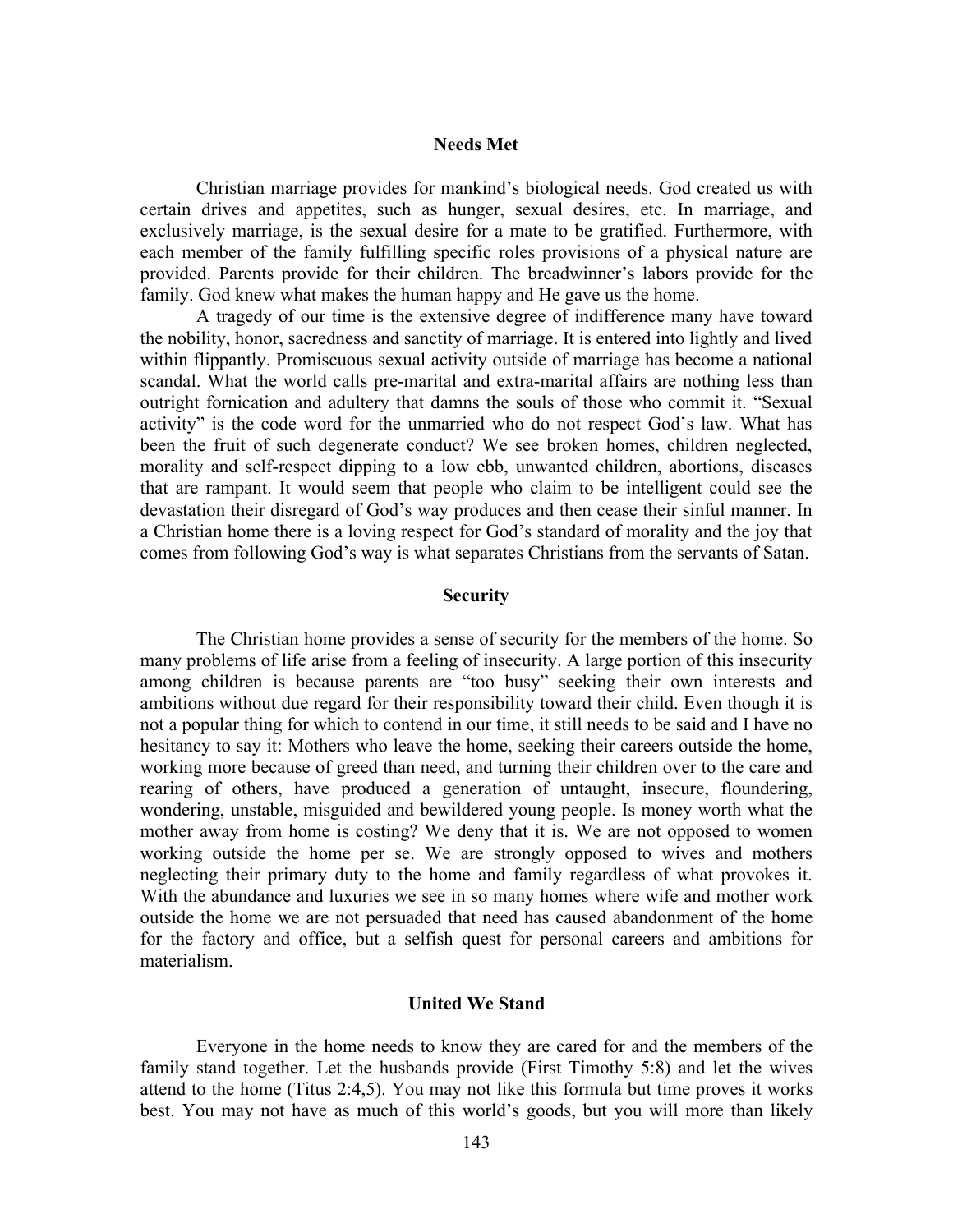have an overflow of what God calls good. Rather than considering the performance of work and duty in the home as degrading and second class, as some would have our wives and daughters to think, caring for the home, children and attending to the provision of the mental and emotional security which they are capable of providing, it is the noblest and most productive career a woman can have. The tide of secularism has played havoc with homes over the land, but the Christian home holds firm to God's ways and puts first things first with every member of the family gaining from it.

With there being so many things that threaten and intimidate out there in the sinful world, with so many challenges, with injustices and disappointments abounding everywhere, the Christian home is a harbor of safety from the outside world. At home each member will find guidance, encouragement, support and will know the family stands by them and with them come what may. We have to be so careful when in public as we strive with the pressures, stresses and strains that are commonplace. But home is where we can take refuge from that if and when the home is as it ought to be. There others sympathize and assist each other over the bumps in the road of life. What a blessing to have such a home!

This does not imply we can be uncaring about how we behave at home. It implies the opposite. As one little girl said, after being away from home visiting others for several days, "It is nice to be home where I don't always have to try to be so nice." We do not infer that rudeness and indifference should be allowed in the home. But the home should be where you can "unwind" and be with those who understand and care. This may be one of the reasons people love being at home and with their families.

#### **Everybody Helps Everybody**

The most significant blessing of a Christian home is that it provides a relationship where everybody is helping everybody else to get to heaven. This is the prime goal of marriage and the intent of a Christian marriage. Fathers, mothers, children, all laboring together make sure that the circle of the family will not be broken around the throne of God. We are members of God's spiritual family (Romans 8:14,16), as His sons and daughters. God pictures His people as a family relationship. He originated our earthly families and as surely as we are to help all our brethren to go to heaven, even more are we to help our kin to see God in His glory at the last day.

Those who have had a Christian family know the blessings. Many who have been deprived for one reason or another from having such a home have missed so much. Many of them recognize their loss. That is why they have committed themselves to provide a Christian home for their mate and children. We dare not waste the golden years of family life whatever be the stage in which we are living; whether recently married, with young children, grown children, or back to Mom and Dad alone again. Even when our home may include aunts, uncles, in-laws, cousins, brothers or sisters, we all should use our influence to let Christ reign over the home. Those who succeed in having such a home will forever praise the Lord above for the blessings it provides.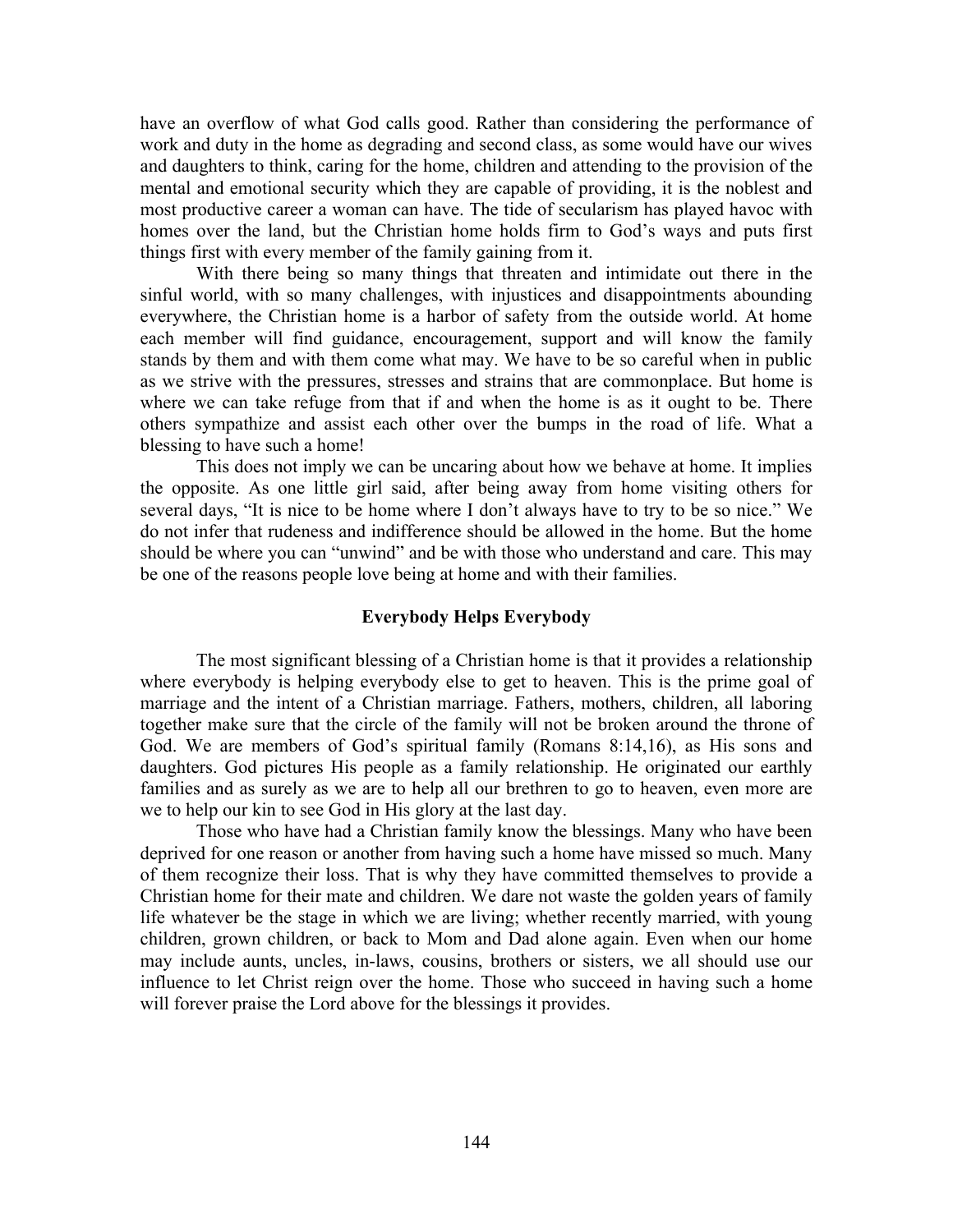## **STUDY QUESTIONS**

- 1. What must be consulted if we are to have a marriage as it ought to be?
- 2. What are the advantages of marrying a Christian?
- 3. What are the risks of marrying outside the Lord's church?
	- 4. Name the blessings of a Christian home and family.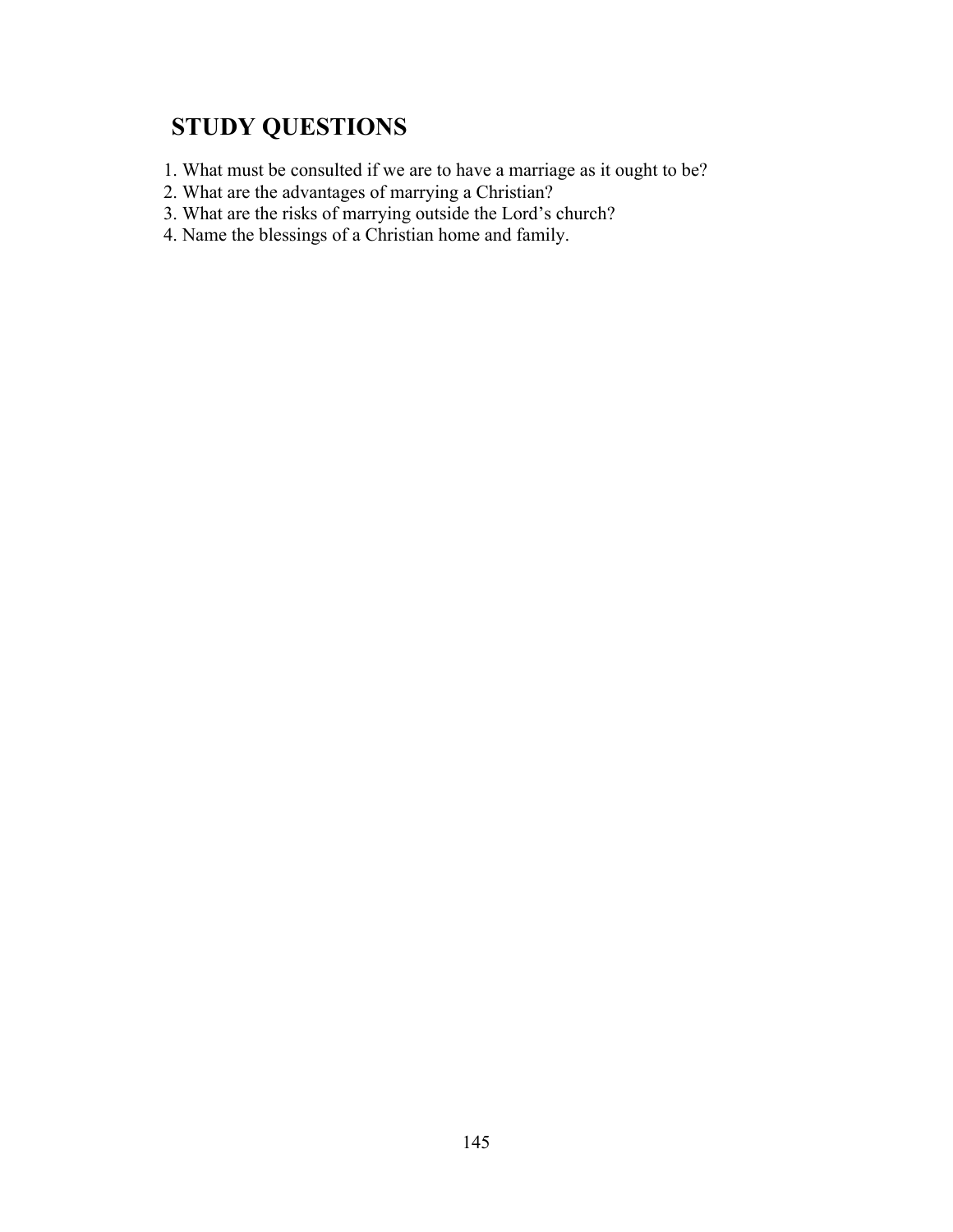# *The Blessedness of a Christian Home*

Two lengthy passages should be read as the introduction to this lesson: Genesis 2:18-25 and Matthew 19:1-8. Both are specifically emphatic regarding the subject under consideration and provide the Biblical foundation for the conclusions we must accept.

There are so many problems in marriages and homes today. There is so much failure and unhappiness. As one sees the domestic scene being subjected to divorce, delinquency, strife and tensions one is provoked to ask, "Does it have to be this way? Is this what marriage and the home really is?" The answer is emphatically **NO,** and it was never intended to be that way. There is the alternative if people would pay attention to the Lord.

### **It Begins**

A Christian home begins when two people, a Christian man and a Christian woman, who love the Lord and each other, enter into the sacred covenant relationship before God and society as husband and wife. This home continues as they live life in the imitation of Christ. We are mindful of homes that consist of other relationships, such as a home of brothers and/or sisters living in the same domicile, extended families of grandparents, aunts, uncles and others where the will of Christ prevails. These are also Christian homes. Our prime focus is on homes that involve marriage.

Malachi 2:14 speaks of the wife of thy covenant. There is a covenant made not only between a man and a woman, but it also involves God. While some contend marriage only involves two, how does one remove the Originator and Governor of marriage from the covenant and expect the marriage to be what it ought to be? The fallacy in the thinking of too many is that they have left out God. Marriage is more than a civil, legal and social contract. It is a divine covenant that binds a divinely determined relationship with divinely appointed purposes.

#### **Universal Laws**

The law of God concerning marriage applies to everyone whether they are Christians or not. If this is not true then all marriages where Christians are not involved would be meaningless, children would not be born within a legitimate relationship, and such sins as adultery and fornication would not really be sins since no law would be violated. But the law of God governs marriage and has done so long before the religion of Christ was brought into the world. It began in Eden.

Marriage must be entered with the determination that it is a permanent and lifelong relationship (Romans 7:2,3; First Corinthians 7:39). Regardless of health, problems, poverty, abundance, age or whatever, the vow to stay faithful one to the other "till death do us part" is just exactly what God expects. Once a woman said she wanted to divorce her husband because she did not love him anymore. She was rightly asked, "What does that have to do with the vow and commitment God expects you to keep?" This is the kind of determination one must have upon entrance into marriage. It is for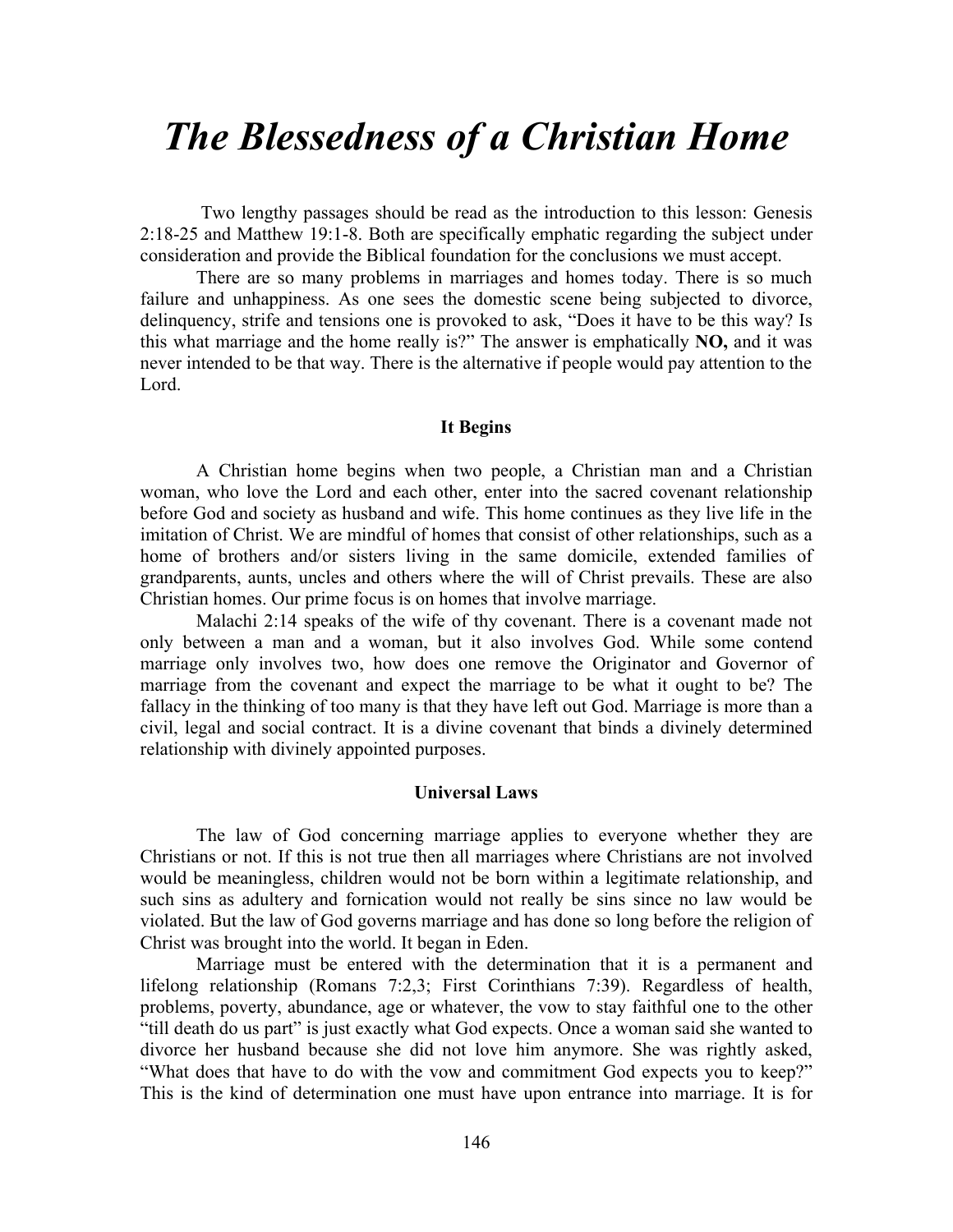better or worse, richer or poorer, sickness or health, until death.

#### **Divine Origin**

God is the giver of marriage as our texts reveal. The first home consisted of Adam and Eve, not John and Joe, or Mary and Sue. God performed, as it were, the first "marriage ceremony" because He brought the two together, which a ceremony does. What God has joined together should not be put asunder (Matthew 19:6). Understanding this teaching is not difficult. Abiding by it gives some people trouble. It is because they are not respectful of the will of the Lord.

A Christian home is where each puts his or her mate before all else, everyone except the Lord. When one does put the Lord first in life he or she will put his or her mate before everyone else, including in-laws, friends, neighbors, children, whoever. The teaching of God is to *"leave..., and cleave"* (Matthew 19:5). The two become united and compose a team of godly togetherness. They are as the title of a song suggests, *Me and You Against the World*. It is a case of forsaking all others and keeping oneself to the mate as long as both shall live. Loyalty to one's mate is paramount in the marriage and home as God would have it be.

The Christian marriage and home is where there exists a relationship of trust, loyalty, faithfulness, and confidence. Such relationship produces immeasurable blessings. Proverbs thirty-one speaks how *"the heart of her husband doth safely trust in her"* and *"she will do him good."* To have a good wife is a favor from God (Proverbs 18:22). *"A prudent wife is from the Lord"* (Proverbs 19:14). There should be kindness, forbearance, cooperation, consideration and longsuffering. It is no longer "me, my, and mine," but "we, us, and ours" in all things.

#### **Count the Cost**

The Christian home is composed of two who have counted the cost, who are willing to pay the price, and who will reap the benefits from God. It is where love not only exists but also is expressed. It is where you know you belong and are accepted and loved. The Christian home is where human ties of love and compassion are at their best. This does not mean perfection, but each one seeks the other's highest good. That is what love does.

The relationship of husband and wife is sacred and is used by the Holy Spirit to depict the tie that exists between Christ and His church. He is to love his wife as Christ loved the church and she is to reverence her husband as the church does Christ (Ephesians 5).

What a blessed influence a Christian home has on children born into such a home! It was said of Abraham, Genesis 18:19, *"For I know him that he will command his children and his household after him, and they shall keep the way of the Lord, to do justice and judgment; that the Lord may bring upon Abraham that which he hath spoken of him."* Ephesians 6:1-4 and Proverbs 22:6 both place heavy responsibilities on parents to rear their children the way God wants them to be reared. To know why children are they way they are, whether good or evil, consider the home from which they come. The home is a laboratory where children are molded and formed into adults, either to God's glory or to reproach. The home is where Christianity is seen by the young eyes as they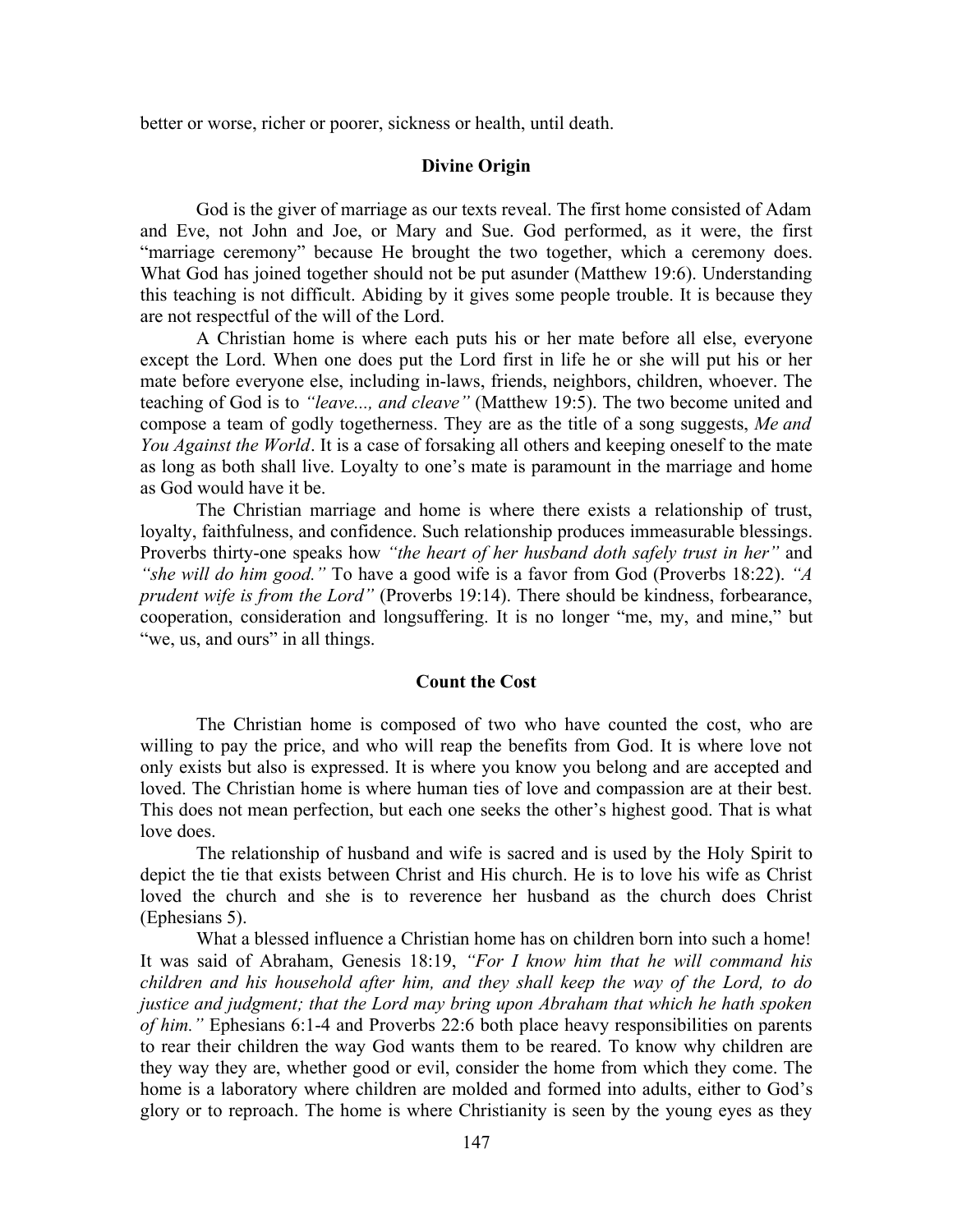live day by day. In the Christian home they see selflessness, honesty, sacrifice for the right, morality, honor, the dignity of labor, purity of speech, respect for others, entertainment and recreation compatible with living for God. They learn to spend and be spent for the cause of righteousness. They are taught to respect God and His will and respect authorities and rules. They learn to discern between good and evil and have love for the church.

#### **Precious Memories**

Christian homes provide godly memories that serve throughout life. The inhabitants are provided strength and a rich and righteous heritage, something to live by and for, a recognition of mission and purpose in life, goals and aspirations that lead toward heaven. In such a home the child is taught duty, responsibility, and cultivates selfrespect as well as respect for others and given the pattern to follow in life. Blessed in that person who has had the privilege of being reared in a Christian home!

The Christian home is concerned for the spiritual salvation of every member of it. We should often consider Noah. He lived in such wicked times, even to the extent that God determined to destroy the world by the flood. But Noah was a righteous man and he was at least able to save his own family. Will we do as much? He found grace in the sight of God (Genesis 6:8). We can do that also if we will walk with God like he did. In the Christian home each person is taught to love God, obey the gospel, serve faithfully in His kingdom. He learns to worship, being a righteous steward of all that comes within his power. He gleans knowledge from the Word that is the light and guide of the home. The primary goal in any marriage and any home that is pleasing to God is to help each other get to heaven.

A Christian home contributes to a good mental, emotional and physical welfare also. Such homes are free from the undue strife, tension, hate, competition and pressures that can and do destroy good health in these areas. A Christian home is composed of people who follow the way of the Lord and learn how to cope with whatever life brings. There is always the source of hope, comfort, assurance of ultimate victory and providence of God. Happy homes produce happy people. The home ought to be a haven in the midst of the storm of life; an isle of refuge. In the home one should expect help, encouragement, advice and consolation from those who love most. A Christian home is a relationship that is the nearest to heaven this world affords.

#### **Basic Unit**

The home is the basic unit of society. From homes come all teachers, government leaders, businessmen, preachers, merchants, everyone. From the home comes the standards of morality of the nation. The stream will not rise higher than its spring, nor shall the land be purer than its source. Society reflects the condition of the home. There are so many social problems on the national level in America. The answer to our problems is Christ and homes produced by the way of Christ.

There are many people in the world who have the distorted idea that unless they can "do some great thing," meaning something that brings attention and public acclaim, they are not doing much of significance. That is a false view. There is no more productive and far reaching contribution to the good of mankind both in this life and the next than to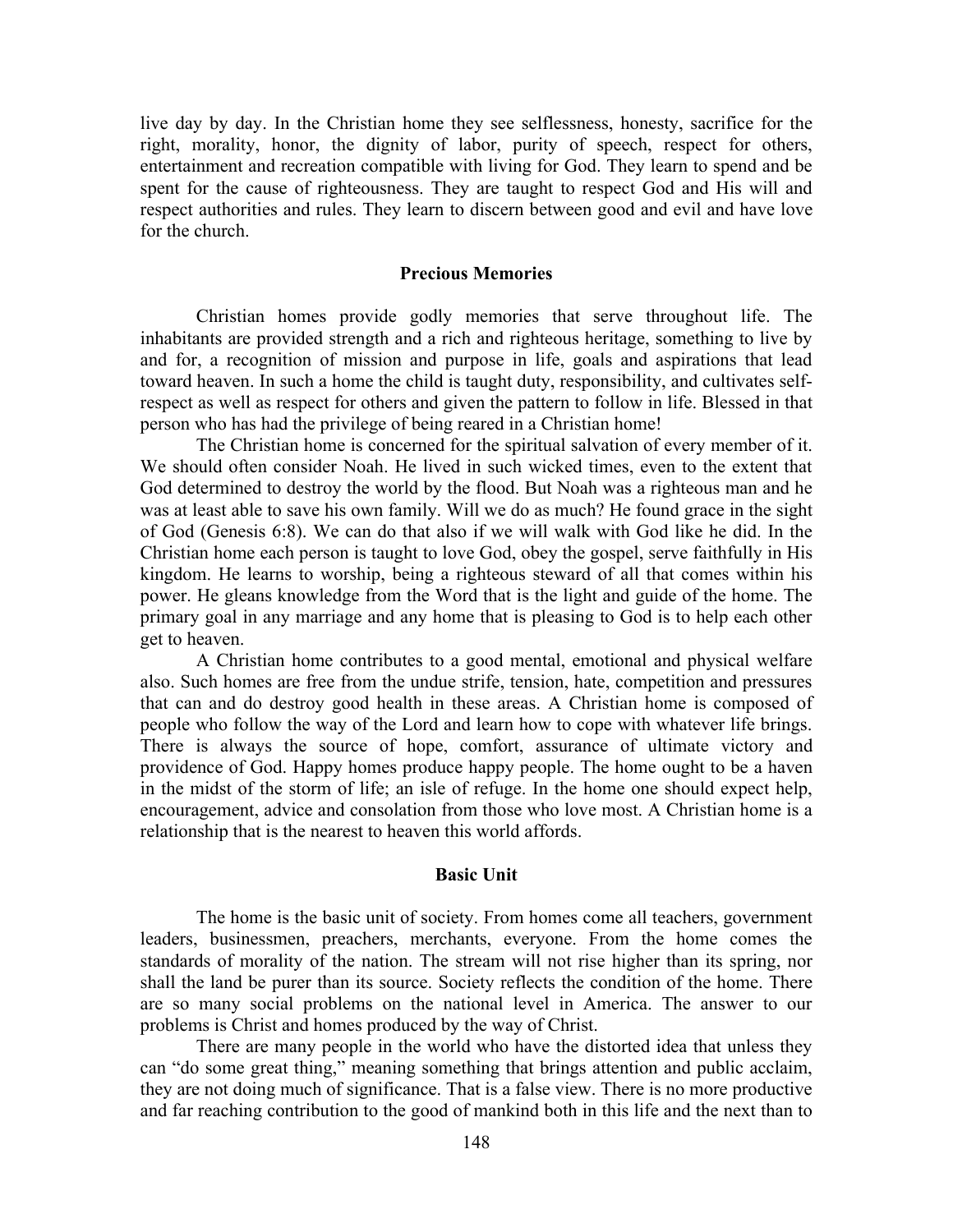establish and maintain a Christian home where the Lord reigns supreme and all members of the home lovingly seek His will and the spiritual salvation of each other.

Each of us can have this quality home. It begins with becoming a Christian and continues by being a faithful Christian. It is up to each one to do his or her part, father, mother, child, or whatever other relationship one has toward other members of the family, and to see that they are what they ought to be, and together live in, benefit from, and perpetuate in the home the will of Christ. May we never be satisfied with anything less.

## **STUDY QUESTIONS**

- 1. How is a Christian home established?
- 2. To whom do the laws of Christ regarding marriage apply?
- 3. What is the origin of the home?
- 4. How does the origin of the home affect your evaluation of its importance?
- 5. Discuss the blessings of a Christian home to children as well as parents.
- 6. With whom does the responsibility for having a Christian home begin?
- 7. May a home be a Christian home without perfection?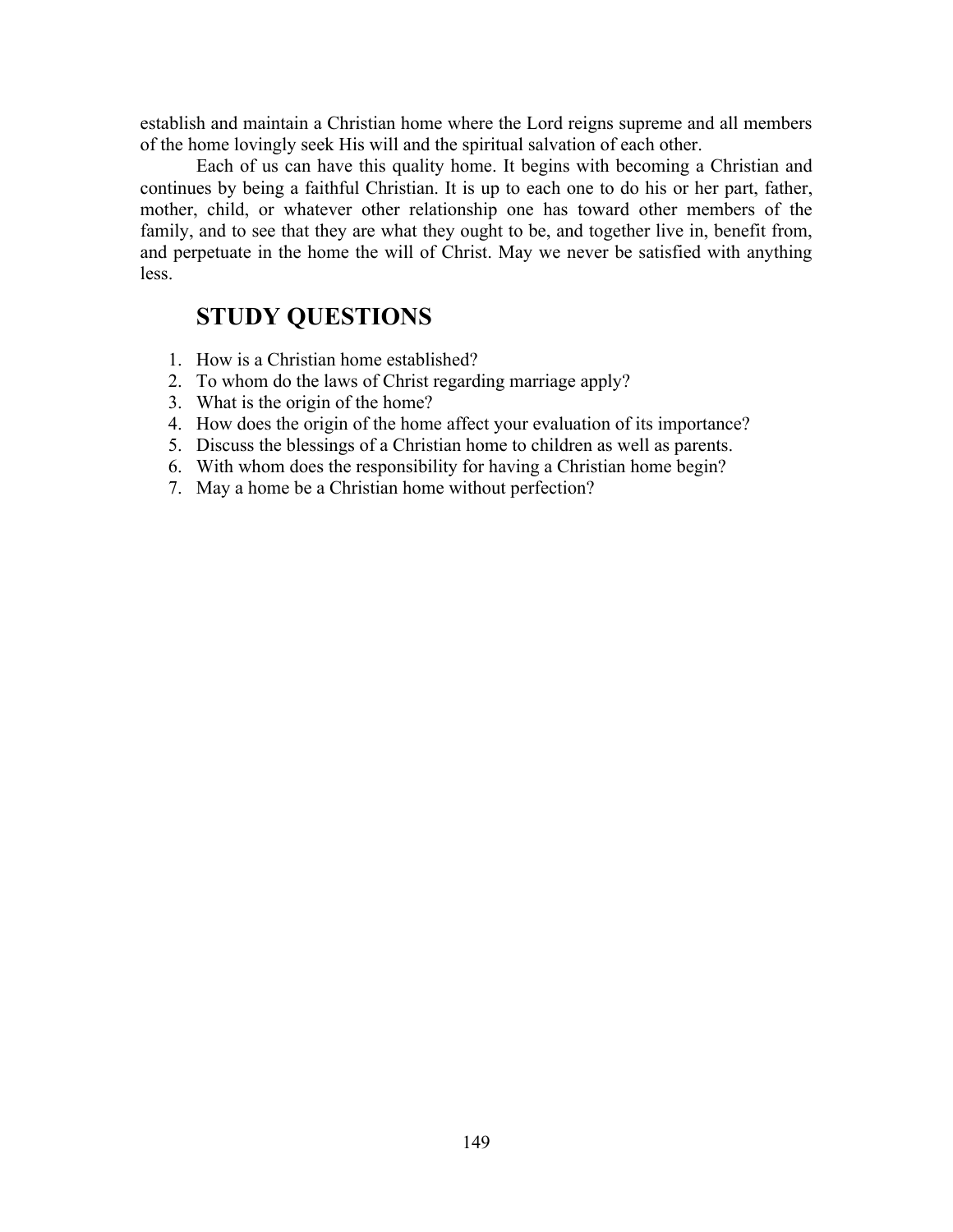# *The Foundation of Society*

It has been said that the nearest thing to heaven on earth is to be a member of a Christian home. Those who have been blessed with such a home will agree. Christ has given principles for the home which, when followed, will make the home what it ought to be. We offer this lesson with a prayer that after studying this lesson you may turn again to your home and put forth the effort necessary to make sure it is a Christian home.

The home is older than the Lord's church. Like the church it originated in the mind of God and is a divine institution. No home will ever be what it ought to be if there is disregard of the Founder of It.

The home, again like the church, is composed of human beings. The first home consisted of Adam and Eve, created by God, given a residence in the Garden of Eden and from that day to this the home has been the basic and foundational unit of society. As goes the home, so goes almost everything else. The collapse of the home means the collapse of society.

God gave mankind the home for the benefit of mankind from infancy to the grave. Let us suggest three reasons why God planned the home arrangement as He did.

#### **Honorable Birth**

First, it provides an honorable birth for children. *"Be fruitful and multiply, replenish the earth"* was the command given to the first man and woman. Children born out of wedlock do not enter this world in a manner pleasing to God. This is no fault of the child but is because of the sins of its parents. It is God's will that through the home and through holy marriage that children are born. Without this there is the spread of degeneracy and immorality that eventually destroys all who are involved reflecting the low level of morality of society.

#### **Protection**

Second, the home gives protection, help and physical provision to its members. Parents provide for the children. The physical necessities for each one comes through the cooperation and work of the members of the home. We are expected to provide for our own. In sickness, health, good times, hard times, all times, we have a duty to each other to provide the things necessary in the physical realm for the sustenance of life.

#### **Training**

Third, the home is the primary training ground of the soul. Too many have wanted to shift this responsibility to the church, even to the schools. But it belongs to the home. A child comes into the world as a piece of clay that is moldable and dependent. Children can be taught and trained to know the difference between right and wrong, good and evil. That duty belongs to fathers and mothers.

Some parents are more concerned about their child's development in sports, mental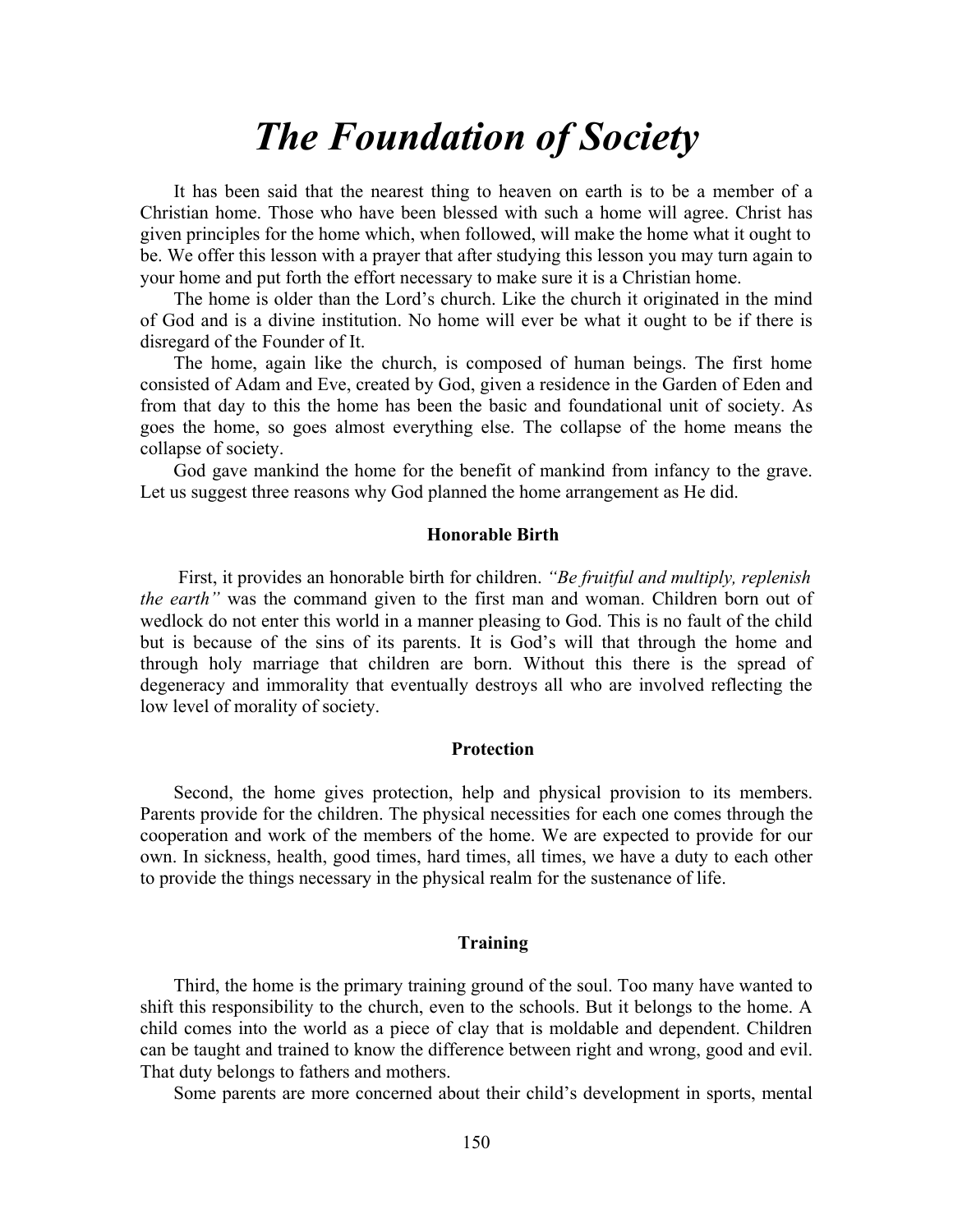growth, physical and social advancement than they are the welfare of their soul and their relationship with God before whom they shall someday stand in judgment. At the root of the problems of many young people is the neglect of parents to assure their children of spiritual training and information from the Word of God (Ephesians 6:1-4; Proverbs  $22:6$ ).

We need more fathers like the young father who stood before the glass partition in the hospital gazing with admiration at his newborn child, and prayed, "God, help me to realize that this is more than just another mouth to feed, but a living soul to train for Thee."

#### **Provision**

The home is also the basic unit to provide for the elderly. There comes a time when the young must provide for the old just as the old once provided for the young.

The Christian home is built upon God's plan for marriage (Matthew 19:1-12). No longer is life a matter of "I, me, mine" and "you, yours." In marriage there is to be that oneness that recognizes from "this day forward" the relationship is "we, us and ours." There is to be this oneness in the home. This oneness must extend to include both mates united in Christ.

Death ends marriage in the sight of God (Romans 7:2,3). But God does not require one to continue with a mate who is sexually unfaithful to them (Matthew 19:9). This and only this cause permits a marriage partner to divorce the mate. God's foundation for the home is that the husband and wife enter marriage with respect for the life long existence of marriage. No court, no judge, no circumstance other than fornication has the power to dissolve marriage. Remarriages that are entered without the earlier marriage having been dissolved by death or divorce because of fornication are adulterous in nature and can never be acceptable before God as an honorable home. Only the innocent party has the right to remarry.

#### **Companionship**

The home is a place of companionship. *"It is not good that man should be alone; I will make him a help meet for him."* This was God's concern for mankind. God made for the male a suitable companion in the female. Many things can destroy this companionship, such as drunkenness, selfishness and failure to accept the duties of marriage. Sexual infidelity can be the breaking of the tie.

Married people should enjoy companionship. They do not have each other forever. Ask those who have been called upon to bury their mate about companionship. Husbands and wives should live life together. Each should live in such a way that the other can admire them, desire them and seek their company. When this is done, and the inevitable time comes for parting through death, it can be said, "We had a wonderful Christian companionship together."

 The Christian home is where the husband is the leader of the home. The spiritual leadership is also on his shoulders. Sad it is that so many men have also neglected this most serious duty. Often it is the wife and mother who must give direction in service to God. This is not as it ought to be. A man ought to be ashamed to be so weak as to fail in what is his number one responsibility toward his family. It is far more important than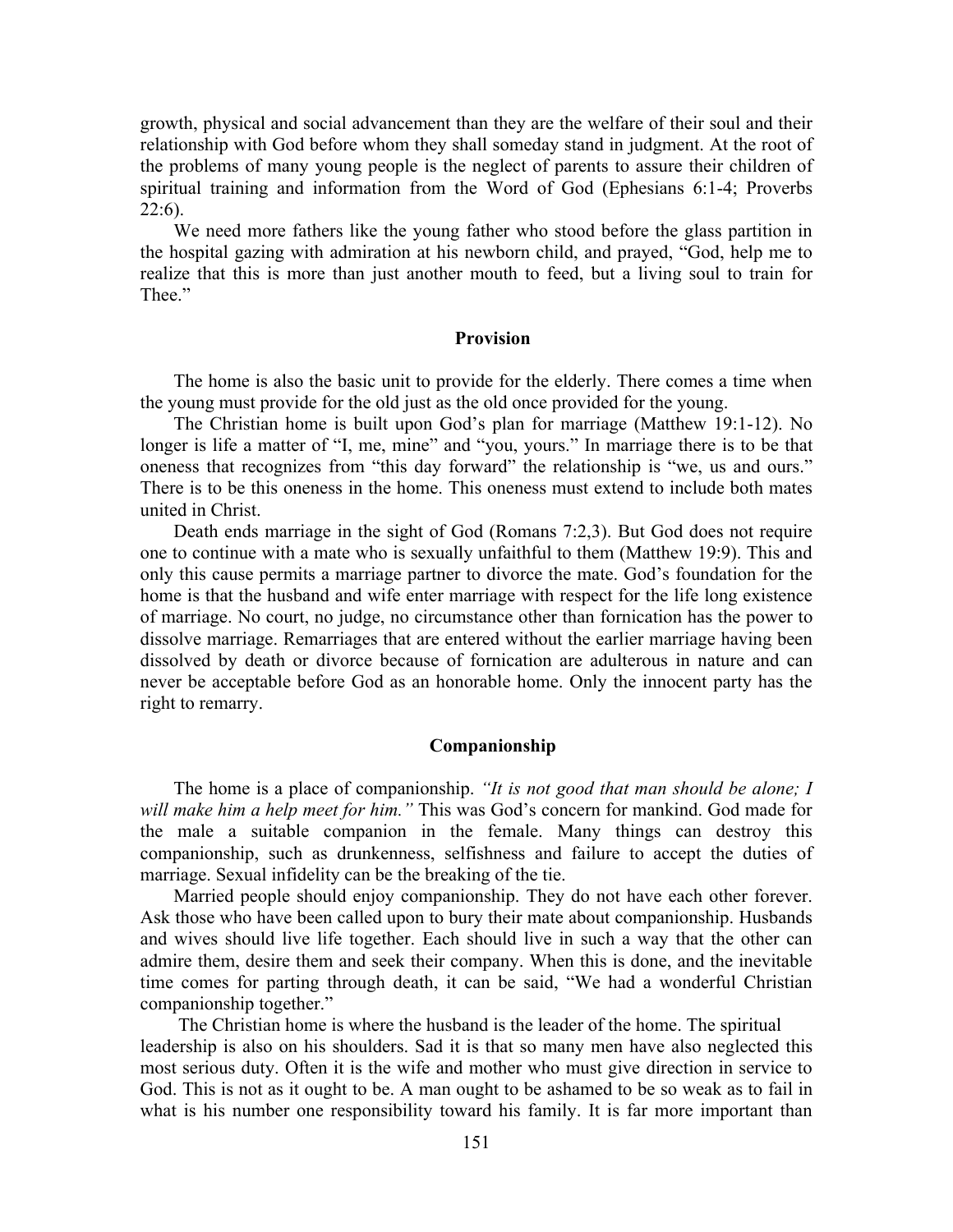physical provisions and this does not minimize that duty. Each husband and father ought to commit himself to lead his wife and children to God through God's church. Regardless of whatever else he may achieve in life, when he does this he is a success before the Almighty. He is a failure if he does not do this with all his power and ability.

Often one parent or the other will keep the home divided religiously. This is so disturbing to children as well as each other. It brings a strain on the ties of love, respect and oneness. It destroys opportunities in training children aright. It creates confusion and frustration and often is the means of the destruction of faith in the hearts of members of the family.

Two fathers were talking and one said, "I give my son the very best education." The other commended him for this, but added, "Do not rob him of the greatest gift you can give." "And what is that," asked the first father. The second responded, "Do not fail to give him the memory of having a Christian father, a Christian example, a Christian upbringing. No other man can give him that."

#### **Memory**

When children are deprived of having a memory of a devoted Christian father and mother they have been cheated from the greatest security, comfort, pattern, faith and confidence that they ever receive. Happy is that home where the family is led by a Christian man and woman.

In the Christian home the mother is queen. Behind every good man there is usually the encouragement, support and advice of a good woman. The influence upon children, either for good or bad, that is in the power of the mother cannot be measured because of its enormity. "The hand that rocks the cradle rules the world."

So often men who have accomplished great things have had the benefit of a mother who sacrificed themselves in the training of their children. This was their duty, and they considered it their privilege. Nor were they inattentive and negligent in performing their godly task. It is a shame when women who have borne children will not put their primary duty first and attend to the home, but seek other careers of a social, political and financial emphasis and their children denied the guidance and comfort that God intended to be provided by the mother.

The "worthy woman" of Proverbs 31 was such that her husband praised her and her children called her blessed. This could not be said if she had failed in her God-given role of wife and mother.

Let us present a few straightforward words to the young. Especially those who have reached their teen years should give heed because they are accountable before God. They ought to be Christians. The home is not what it ought to be when there are young people of accountable age who have yet refused to obey the gospel.

#### **Be A Christian**

Being a Christian means to live a life of purity in Christ. In Galatians 5 we read a catalog of sins that includes the sin of "*lasciviousness*." Not only are the young to abstain from fornication and adultery, but also reveling, riotous conduct, laciviousness and such like. Some have the idea that because one is young he has the license to "go wild." This is not so. It is mistake to encourage and allow the young to cultivate habits and appetites for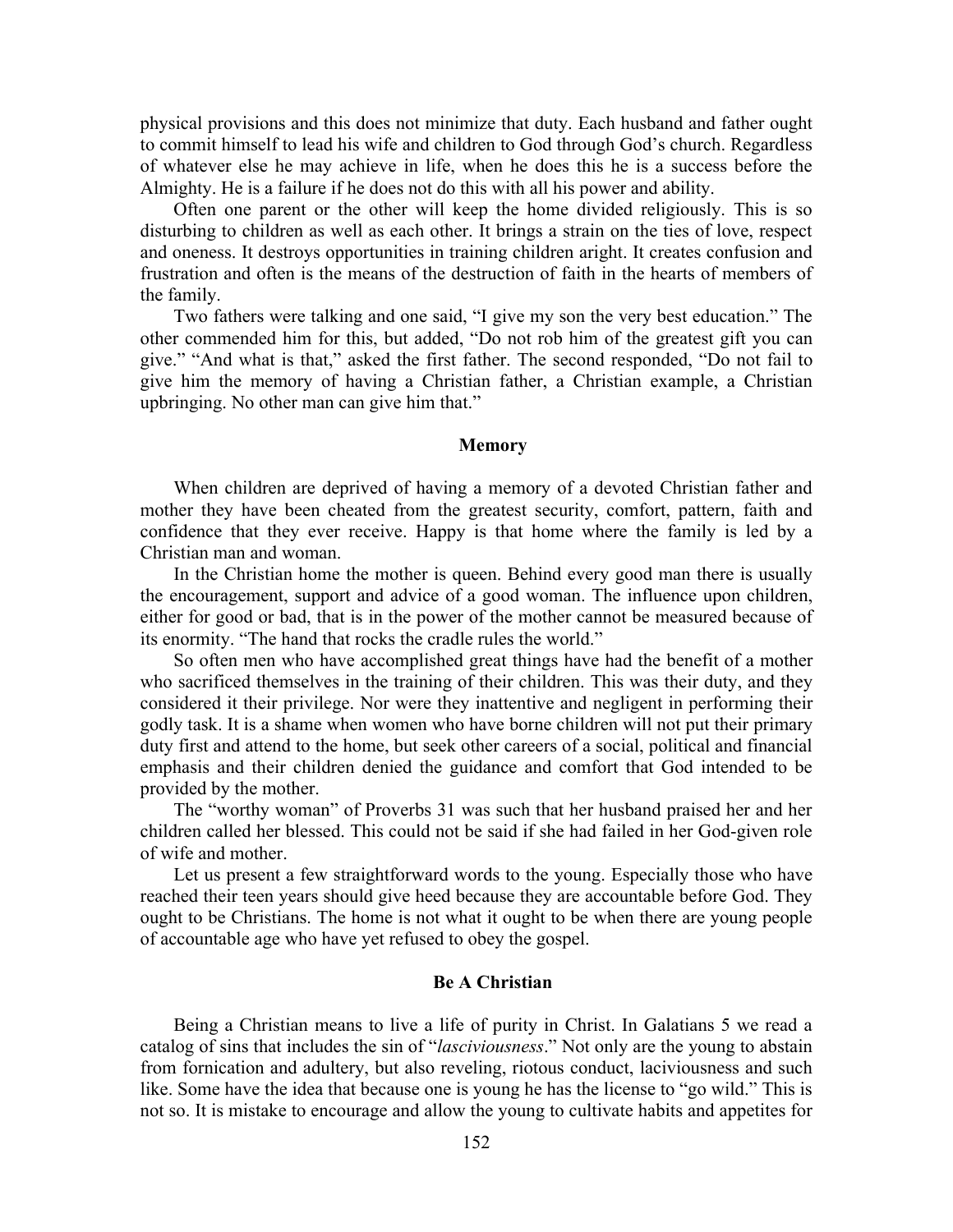that which is worldly and sinful. Rather, they should be taught self-control.

As for the sexual desire, it is clean, pure, wholesome and honorable. But God requires self-control and respect for this appetite. The satisfaction of the sexual desire outside of marriage is sinful. One of the purposes of marriage is to provide for this need (First Corinthians 7:2). But outside of holy wedlock that which is given by God for man's pleasure, companionship and reproduction of the race becomes an abomination. Lasciviousess and promiscuous conduct arouses the passions that cannot be satisfied outside of marriage. From such behavior the young must abstain. The deliberate creation of unlawful desire is to flirt with hell and sin against God.

Christian boys and girls ought assist each other in controlling these appetites rather than encouraging each other with temptation. It should be the goal of every boy and girl to present bodies to their marriage partners unsoiled by sin, but pure, and void of the cheap conduct that is so rampant today.

Giving one's body to another outside of marriage is not a sign love but a sign of degeneracy. Nor would one who truly loves another ever encourage the other to commit sin and damn the soul. We would urge the young to find the greatest happiness in life by following the way of Jesus Christ and *"keep thyself pure."*

#### **Love**

Home is where there is love. The source of love is God (First John 4:8). The fullest measure of love cannot exist apart from Christ. Love ties the family together. When there is love for God and His Word, love for His Son and His church, there will be love for each other. This love will make the home as near heaven as one can find on earth.

We close with this story. Imagine a young man who marries his chosen young lady. After their honeymoon they return to their small and modest quarters and begin life together. After a while a child is given them; possibly more. The mother reads the child the Bible stories. The father leads them in spiritual upbringing. They are loyal to God in work and worship. Their hearts are thrilled as one by one their precious children are baptized into Christ. These children mature physically and spiritually, and before it seems that much time has elapsed, the children are planning marriages. Being taught to seek a mate from among the people of God, they have the determination in their heart to rear their children as they have been reared, in the nurture and admonition of the Lord. It is then that one can realize even here on this earth and in this life the fondest and most precious blessings of having made the home a Christian home.

From this moment forward, let us all resolve that we shall do our best to assure each member of the family the benefit and treasure of living and growing in a truly Christian home.

## **STUDY QUESTIONS**

- 1. Why can the home properly be called the foundation of society?
- 2. What blessings should the home provide for the members of the home?
- 3. Discuss temporal and eternal rewards of a good home.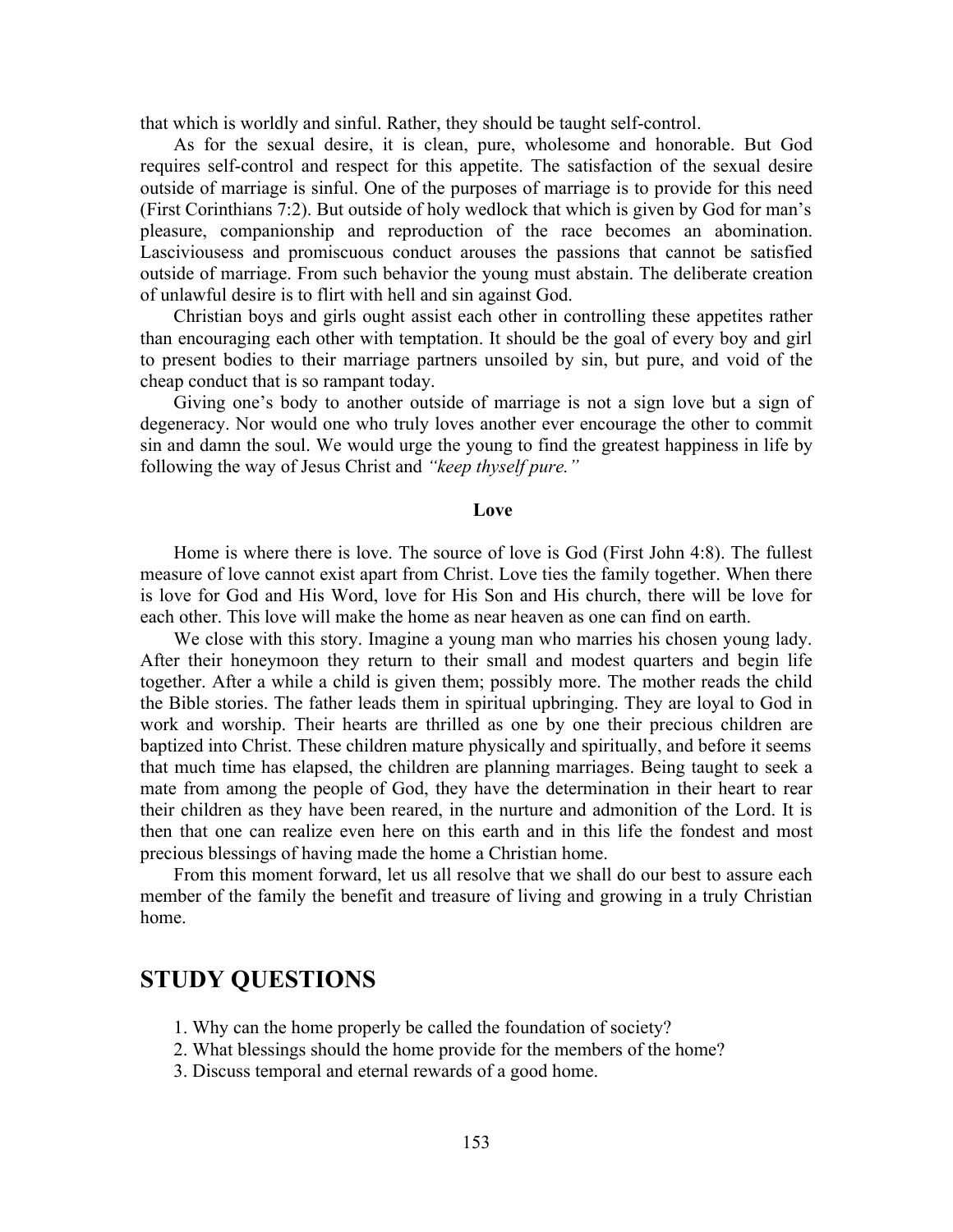# *The Home Church and Her Young*

#### **NUMBER ONE**

We have heard the many warnings from faithful brethren who are in positions to know that the church is losing thousands of her young people every year. We have no reason to doubt the accuracy of their statements. We rather believe, however, that the home is losing the young and the church is suffering the loss. Be that as it may, we are inclined to believe that the loss of our young is possibly the greatest loss the church has suffered in the twentieth century. Estimates range from fifty to ninety per cent no longer are staying with church, depending upon the area studied. Many of those who nominally remain with the church have drifted into the worldly and liberal digression and erroneous tangents so characteristic of many churches of Christ today. This loss has become so apparent during the very years when the young would ordinarily be of college age whether they be in college or not.

Some years ago I set out to discover what was happening to the faith of the young during college years and why the loss. More precisely, I wanted to learn what the home church could do to prevent it and recover as many as possible. I visited many campuses, both state schools and so-called "Christian" campuses, as well as other private institutions, interviewing students, preachers, teachers, counselors, student center directors, dorm supervisors, youth workers, deans, presidents and whoever would give me the time to discuss this matter. The answer I received from my questions were for the most part thoughtfully given because I asked them to allow me their time before I visited them, requesting they give thought to the area of investigation I was making prior to our discussion. It was usually obvious that some preparation was given to the answers to my questions.

The information I received was tremendous and the volume of it so large that all I can present in this account only touches the surface, but sufficiently, I believe, for us to see the nature and magnitude of the problem of losing our young. A lengthy series once appeared in the GOSPEL ADVOCATE, 1971, reviewing my investigation and campus visits.

### **Areas of Inquiry**

My inquiries were along four major lines of thought: (1) What are the deficiencies in attitude and knowledge among incoming freshmen and how do these change during college years? (2) What can the home church do once they are away from home to help them remain faithful? (3) What are the dangers, problems, frustrations and most destructive influences they encounter in college environments? (4) What are the most effective means and activities for young people? What is really worthwhile, that will stabilize them in the faith? The answers varied somewhat from college to college depending on the nature of the school. But there were so many things in common with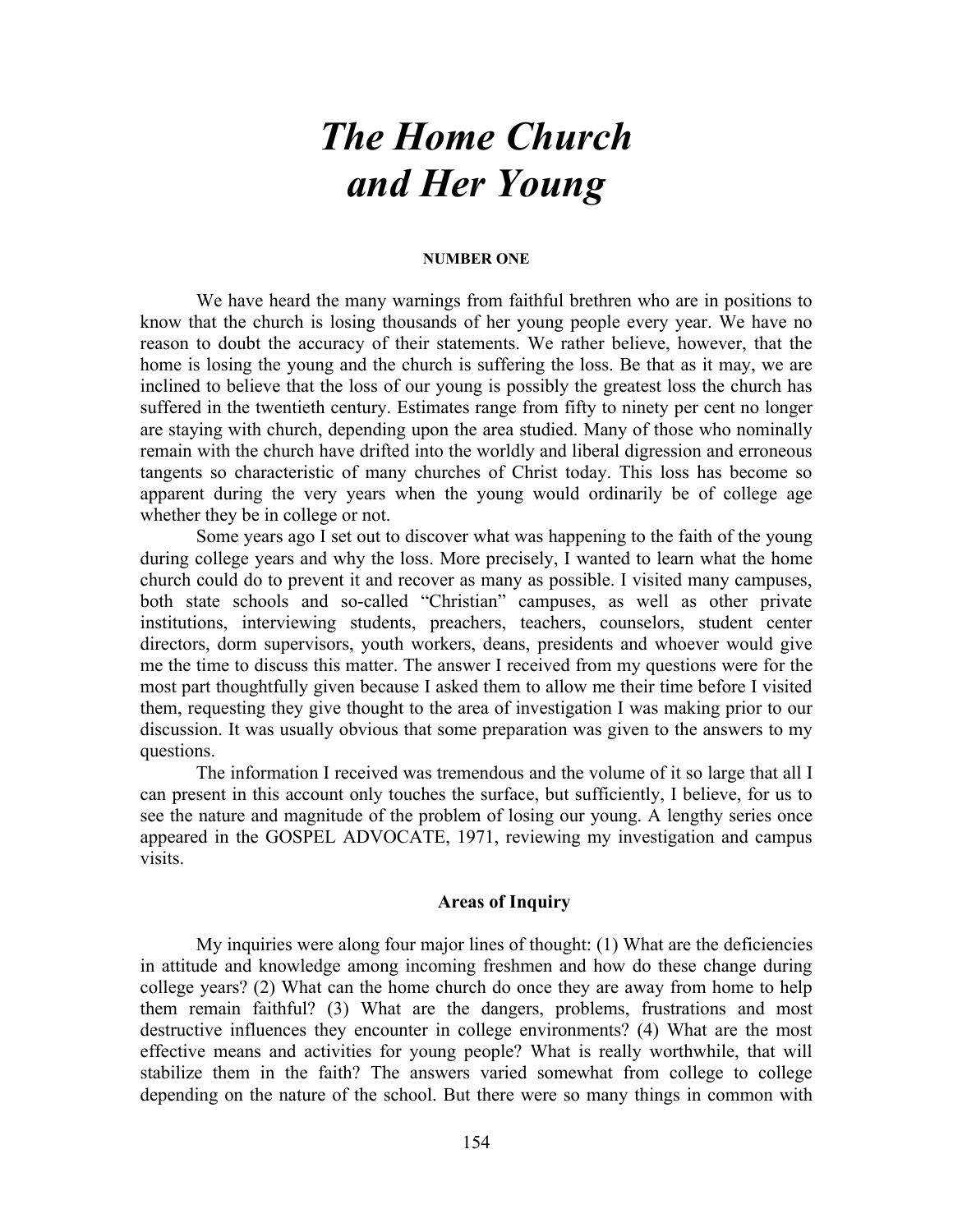#### them all.

Several observations are in order. I was impressed with the value of the "Christian" schools pertaining to moral environment. I was disturbed with the glaring decline even in these areas, and particularly with the compromising, false and liberal doctrines being taught and protected on these "Christian" campuses in recent years. It is not unfair to say that for the most part those who sacrificed so much to bring these schools into existence have been betrayed because the very purposes for which the school was established are being buried beneath a barrage of liberal propaganda.

By noting the relatively better moral climate on "Christian" campuses, we do not demean the work done among some state college students, but the state campus is far more open, compromising, permissive and outright rebellious toward the will of God. But even the work done among students in state schools was obviously being influenced by the liberal and worldly ways all the way from near cults to the "do your own thing" philosophy.

The acceptance of drugs, immorality, alcoholic beverages, co-ed dorms, immodest dress and profane speech was much in evidence on state campuses more than elsewhere. Such an environment presents special needs for the Christian who attends them.

I was impressed with the urgency of effective work among young people. While not in total despair, I find little reason for realistic optimism, and faithful workers among the young are in near panic as the problems sweep the youth in large numbers. Many of these workers have simply resigned, even promoted the idea, to go along with the trends. Our losses are high and departures are numerous because of digressive influences within and without. Folks back home are too often not even aware of the seriousness and magnitude of the problem, resting comfortably in their naive state that things are now as they were when they went to school.

I am convinced that the young people generally do not lose their faith at college as much as having taken little faith to college with them. We are losing them before they reach college, and it only becomes glaringly evident once they are away from family influence, the home church, parental advice, and then fall under the spell of their new freedoms. Many are overwhelmed by the parade of the self-proclaimed superiority they must endure from their professors.

It was startling to me to hear one tell me that probably less than fifteen per cent attend services regularly once they arrive on his campus. Campus workers often never have a chance to be of assistance because the youths never allow them to even know of their once-professed connection with the church. We are obviously not doing a good job prior to their leaving for college. Liberal churches that abound around campuses take advantage of this attitude and are often successful in leading the young into religion which is not New Testament Christianity.

I am further convinced that homes and home churches are not meeting the issues, many not even being aware of them, and fewer still having knowledge how to cope with them. We must get busy doing something about that. Unless great strides are taken among the young to return to the "old paths" the Bible teaches, having Biblical authority for what we say and do, these young will be forever lost to the cause of Christ. They may be religious, but not as the Bible teaches them to be.

Psalm 71:18, *"0 God, forsake me not until I have declared thy strength unto the next generation, thy might to every one that is to come."*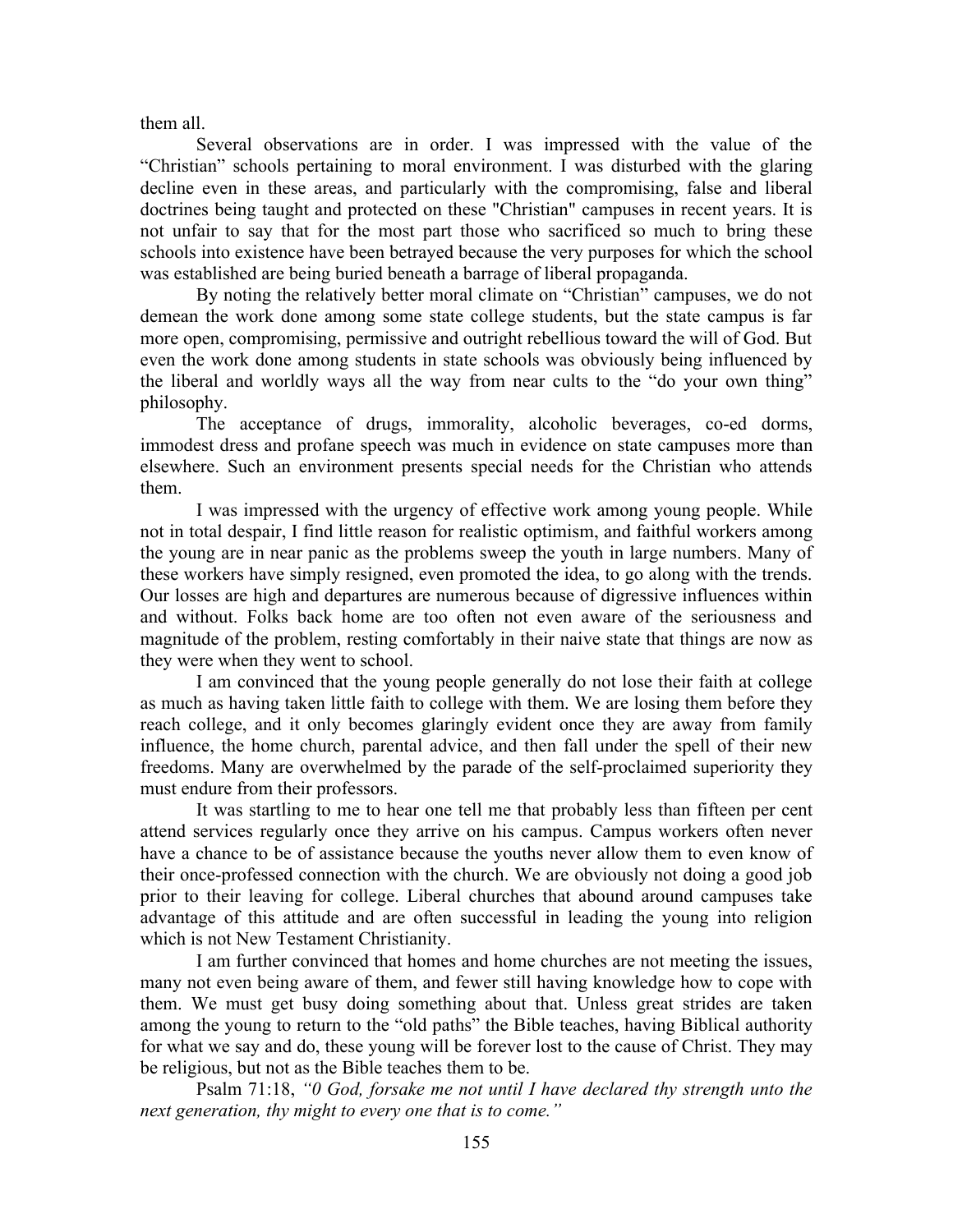### **Lack of Knowledge**

The first area of questioning had to do with the deficiencies of knowledge and attitude among those entering the college years? (These things are specifically concerned with those going to college, but they are also reasonably applicable to all of that age, whether entering college or not.) They have a lack of personal conviction. They have a borrowed faith, not the real sincere acceptance of truth because they have learned it for themselves, but because they have leaned on others. This is partly their own fault, but why have they not been taught better? They have attended Bible classes and worship services often due to family pressure and insistence, but have never really learned and been convinced by the evidence of truth. This is either because it has not been properly presented to them, or they have been unwilling to apply it to themselves, which in many instances is the case. Generally speaking, they are Biblically ignorant. Once away from home, lacking conviction, they forsake the church.

Young people need to be asked, "What do you believe, and why?" As one has said, "God has no grandchildren." The sad fact is, parents and local brethren cannot bestow their faith on their young without the young coming to willingly believe it and knowing why. One cannot be sustained on the faith of another. We may have told the young WHAT to believe, but evidently they do not know WHY they should believe it. They remain uninformed until other influences take them away. While they are often touted as the most brilliant generation to ever come upon the scene of human history, we have strong reasons to doubt that when we observe their conduct. They are surely more ignorant of the Bible than most any generation in this century.

Interestingly, the faith among young people who come from the small, rural churches seems far stronger than those who come from the large, rich, worldly metropolitan churches. Those from mission areas have far greater faith than those where the church counts progress in numbers. This is probably because they have come from churches where conviction was taught to be necessary, not mere social acceptance. Faith among the young where there are many churches, large numbers, big money, seems to be less grounded because they are what they are because many others are what they are, but not because they are founded on "thus saith the Lord." This is no argument for small churches against large churches per se, but it is a strong indictment that churches that recognize the need for "thus saith the Lord" produce far stronger faith than the social minded, recreational, entertaining, numerically prominent and financially comfortable churches who have most likely compromised truth to gain their recognition.

### **Some of Their Confusions**

We found some alarming attitudes among them. They want less "doctrine," and more social action. This they are getting from liberal churches. They have almost entirely missed the mission of Christ and the church.

They speak much of "love" but show little comprehension of what love is as taught in Scripture. They consider it mostly an emotion and sentiment to be outwardly expressed by holding hands, closing eyes, swaying bodies, and such as that. They do not seem to recognize that love is seeking the other's highest good as God has determined that good. They act, with some exceptions, as if doctrine and love are in conflict. They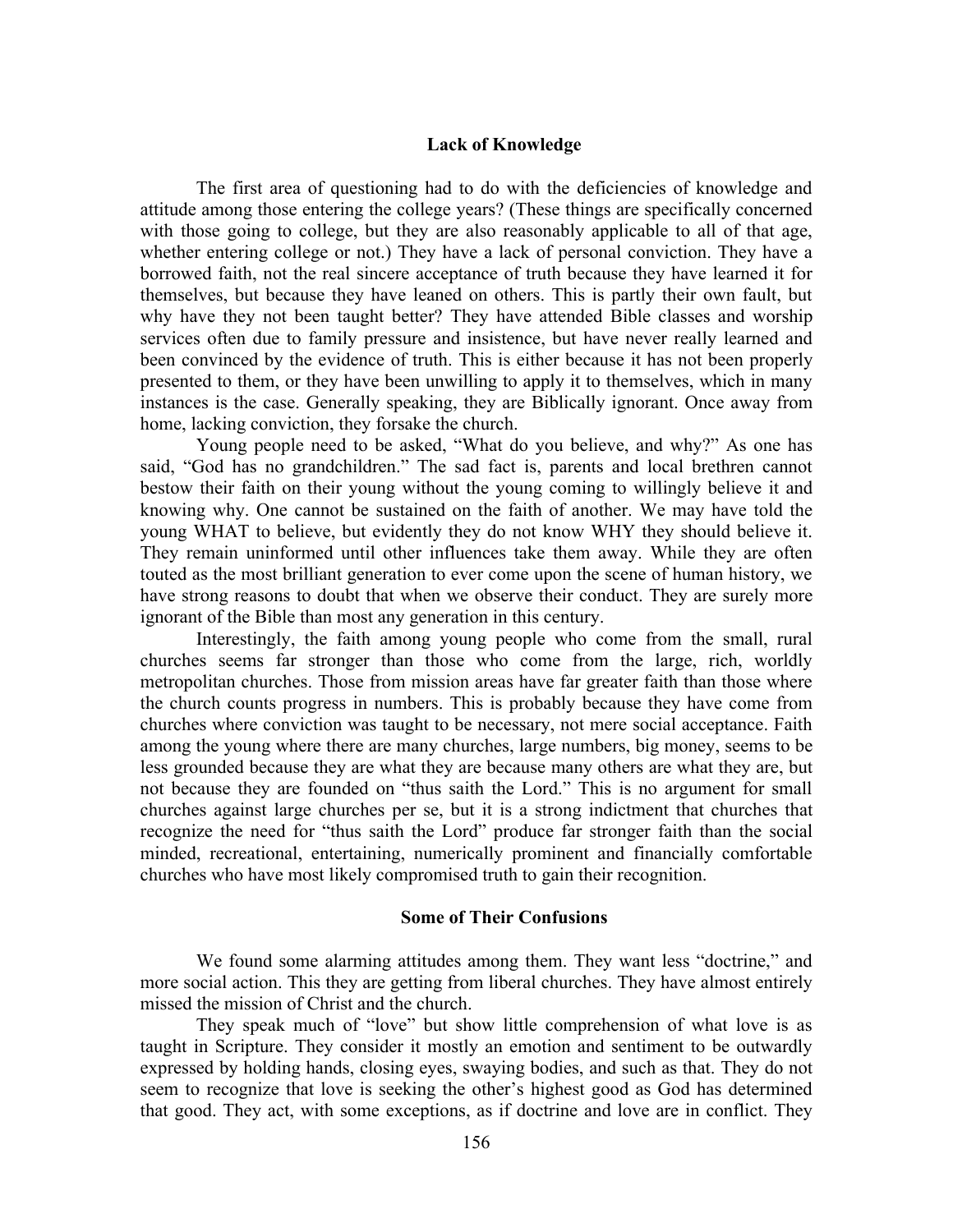fail to note the Biblical teaching that one cannot separate love from obedience to Christ's doctrine. They seem to think love allows "let me go my own way without rebuke, whatever I say, do, or want." This they receive in heavy doses from liberal churches and liberal teachers in pulpits and college classrooms. They consider doctrine as "our" doctrine while others have "their" doctrine, not realizing that the Lord's church is to produce no doctrine, but is to uphold the doctrine of Christ in our world.

They are being taught aggressively that our services are cold and irrelevant, and they are indifferent to services unless they have some kind of "charge" to them to make them feel good. They obviously do not understand the purpose and nature of worship. They are not aware of what the Bible teaches about worship, or the proper attitude toward worship, and seldom can tell you with Biblical authority what ought to be done in worship. They have drifted, with help, with the trend of emotionalism, "getting turned on with Jesus," and "feeling good," expecting something special to come upon them from the Holy Spirit, even if it has to be invented.

Characteristic of the young, they feel they simply must be accepted regardless of what they say, do, how they act, dress, or what influence they exert on others. If you do not accept them, whatever they display, you are bigoted, old-fashioned, uncaring, lacking in compassion, and cannot be trusted. They are not beyond parroting the church bashing they hear in the schools and liberal churches. They are big on condemning those who condemn anything, denying anybody the right to "judge" anything, except for themselves. They detest any form of condemnation except what they choose to condemn.

Those who are knowledgeable of the Bible know that these views are in error and can be and have been proven fallacious. Not all have bowed the knee to Baal, but we speak generally. Most are inconsistent, and are not even aware of it. But the sad thing is that many of these have been "raised in the church," as is evidenced by their words and phrases. But respect for the Bible is so often near non-existent.

There are other attitudes of note that are more commendable. They care far less about rugs, drapes, buildings and parking lots. They seem to be more concerned for people than steeples, even though their concern is often misdirected. Many expressed grave disgust at large expenditures for buildings in which to meet, but have more sympathy for large expenditures in which to play. I never quite got one to explain that to me. It should be evident that these large expenditures, whichever direction, have not stopped the youth drain.

The young are really repulsed by what they consider gross hypocrisy among members of the church. This probably has had a far greater impact among the young than among older members. This may be because the hypocrisy they observe is among older members, even though they fail to see the inconsistency and hypocrisy in their own peer group. Coming from youthful idealism into the world of realism shakes them. They find it hard to adjust to the reality that everybody and everything is not as professed to be. Much that they call hypocrisy, however, is actually immaturity, and the need for growth among those they criticize. They find it hard to discern the difference. Some of this will be tempered with their own maturing.

There is no excuse for hypocrisy among the young or the old. But who can deny that adults have placed many stumbling blocks in the path of youth? I heard it repeatedly said, "I'm so sick of the hypocrisy in the church." I could assure them that many others agree with them on that score. I could not get good answers from the young as to why that ought cause them to take out their anger at hypocrites against the Lord by turning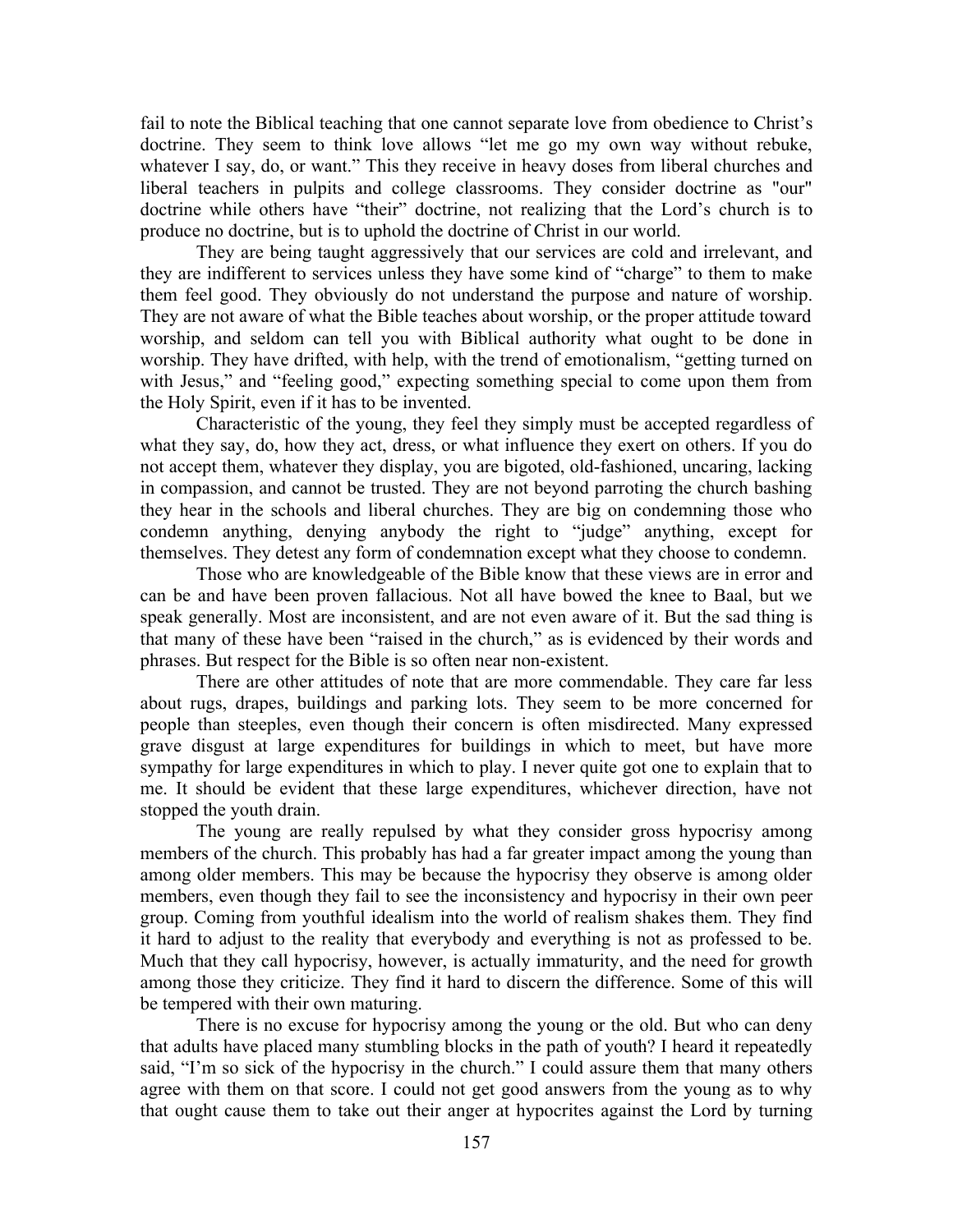away from His church.

They call the work of the church relatively unimportant and push it aside to accommodate their whims, pleasures, sports, dates and "good times." Their religion, if it remains at all, is often a matter of convenience rather than personal conviction. All of this takes a deadly toll among them. We cannot overstate the power of example, good and bad.

What must be done is for everybody to be taught that two wrongs will not produce the right. Nobody can go to heaven on the basis of the hypocrisy of others. Who can believe we can throw out God and His Word simply because some ignore it, or even profess to follow it but do not really obey it? Hypocrisy is not confined to just those who are older, however. Gross hypocrisy in the actions and attitudes are much in evidence among those who readily criticize the older members of the church. How much more hypocritical could one be that to renounce the Lord's church because somebody is not living acceptably who claims to be a member?

### **Bible Study Classes**

Many young people are, in their words, "bored to tears" with their Bible classes in the home church. Often this is because they have no interest and concern, but often it is because the classes provided them are not conducted intelligently, by competent people, with informed teachers, but just whoever happens to be willing to volunteer to take them. Often I had the complaint that they did not believe the elders of their home church knew what was going on in classes, and did not really put much stress on providing them the best possible teachers, and even less concern about materials. While they studied theories, math formulae, complicated data in school, they are subjected to fill-in-theblank booklets, puzzles, catchy fictitious stories of "problem solving," dull lectures, and ill-prepared presentations. They are taught so little Bible in "Bible class" that they know little about the Bible.

I was impressed that brethren and sisters who teach must learn that the day of Saturday night preparation is over if we are going to retain our young. It never was adequate, and it is now so painfully apparent. Many rightly feel the teachers are not dedicated, are there because nobody else wants to be, therefore, and are not motivated to serious thought and Biblical inquiry. Possibly, brethren, we have gone along for so long with publishing houses' graduated level materials that we fail to realize how the young need to comprehend the same gospel as their parents and grandparents. Why is not a thoroughly prepared open Bible study far better than what so many are getting?

I would contend that the day of studying only what somebody else says the Bible says, through printed literature, is ineffective. Many young people told me that they wish from the fifth and sixth grade they had been given opportunity to simply study the Bible.

 Another weakness in our teaching is that too often we merely relate facts without application to life of those facts. While the Bible is relevant to our age many are never shown this relevancy, and then it becomes dull. Unless our teaching efforts are improved, become more Biblically oriented, sharpened and brought up to their capacity of learning, we will not retard the departure of our young from the way of God, nor will we develop them in the personal conviction they must have to sustain them.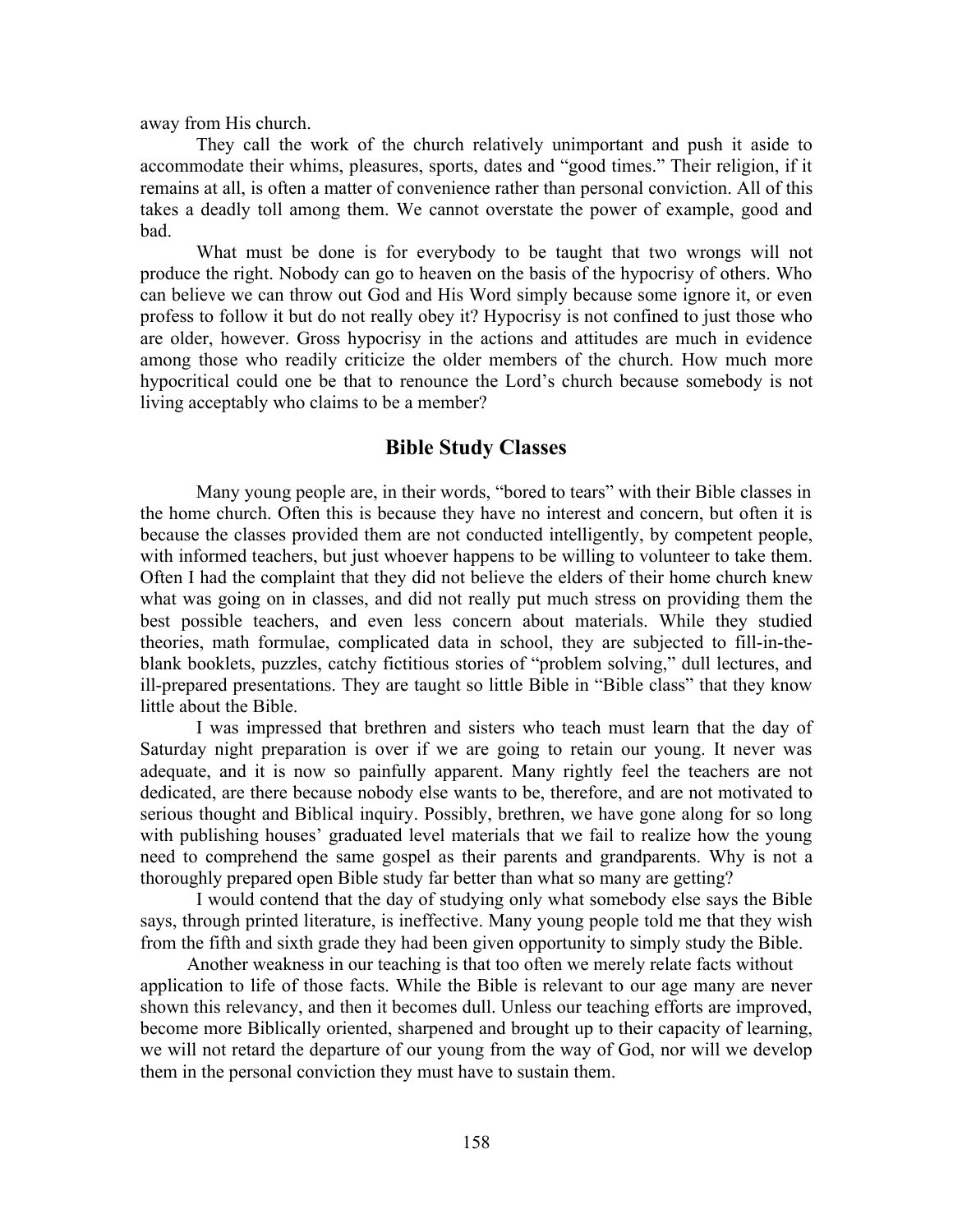#### **Worldliness**

It pains me to relate how impressed I was that so many young people have abandoned a strong Biblical stand regarding worldliness. They say preaching they have heard on the subject has been vague, weak, compromising and abstract. Therefore, they shun to condemn drinking alcoholic beverages, modern dancing, smoking, even though most question the propriety of drugs. They are frustrated by churches that provide havens for violators of God's will by condoning worldliness. Let one church take a righteous stand and some get disgruntled over it, some run away to a more permissive church, and they are received with open arms without repentance. This disgusts them. It disgusts me, also.

Many have never seen the dignity of negative preaching, and clamor for only something positive. They have not been taught the whole counsel of God. They have been brainwashed into thinking condemning error is some way a display of an ugly heart. Furthermore, often they hear the denunciation of sin from the pulpit, but see the practice of it without consequence. Elderships have much for which to give answer along this line.

They will hear much criticism of condemnation of sins from both parents and peers. Sin may only be condemned generally, but not specifically. It is like one said concerning the statement in prayer, "Lord, forgive us our sins." He wondered what would happen if somebody said, "Name one you would admit."

The young, taking their cue from the older ones, see the fear of offending the prominent, the more wealthy, and the quest to be socially acceptable in the community. They see cowardice and fear to defend what is proclaimed, and while they do not admire that, they come to think this is the way to face error. Their stand against worldliness is so weak because they have been shown this weakness regarding it from both home and home church.

Where are the young lacking? You name it, and with many, it is lacking. I repeat, they are so Biblically ignorant. What they do know they are not well able to communicate. They know of Abraham and Moses but do not even know who lived first, or how each fits into God's scheme of things. There is a tremendous need to emphasize the authority of the Bible, and the necessity of having Bible authority for what is taught and done. They cannot even defend the inspiration of the Bible, and this is deadly seeing how in nearly all schools there are those teaching things that would undermine that truth.

How badly they need courses that survey the themes of each book of the Bible, and how the books relate to each other, and to us. The need to know why the church is not a denomination. One administrator of a "Christian" school whose enrollment then consisted mostly from "Christian" homes said that eighty per cent of the incoming freshmen considered the church just another denomination among denominations. On a questionnaire that asked, "Is the church of Christ a denomination?" eight of ten answered, *"Yes."*

The home church must turn attention to teaching the home to fulfill its duty toward the young. Rather than trying to take the place of the home with fun and games, the church needs to teach the home what members of the home should be and do. More than the local church, even more than professors, student centers, or anything else, the home must be strong in the Lord because there, more than anywhere else, is where the young are molded. The home church can help the young by helping the home help the young. It is all too evident the church in many places is losing its young because of the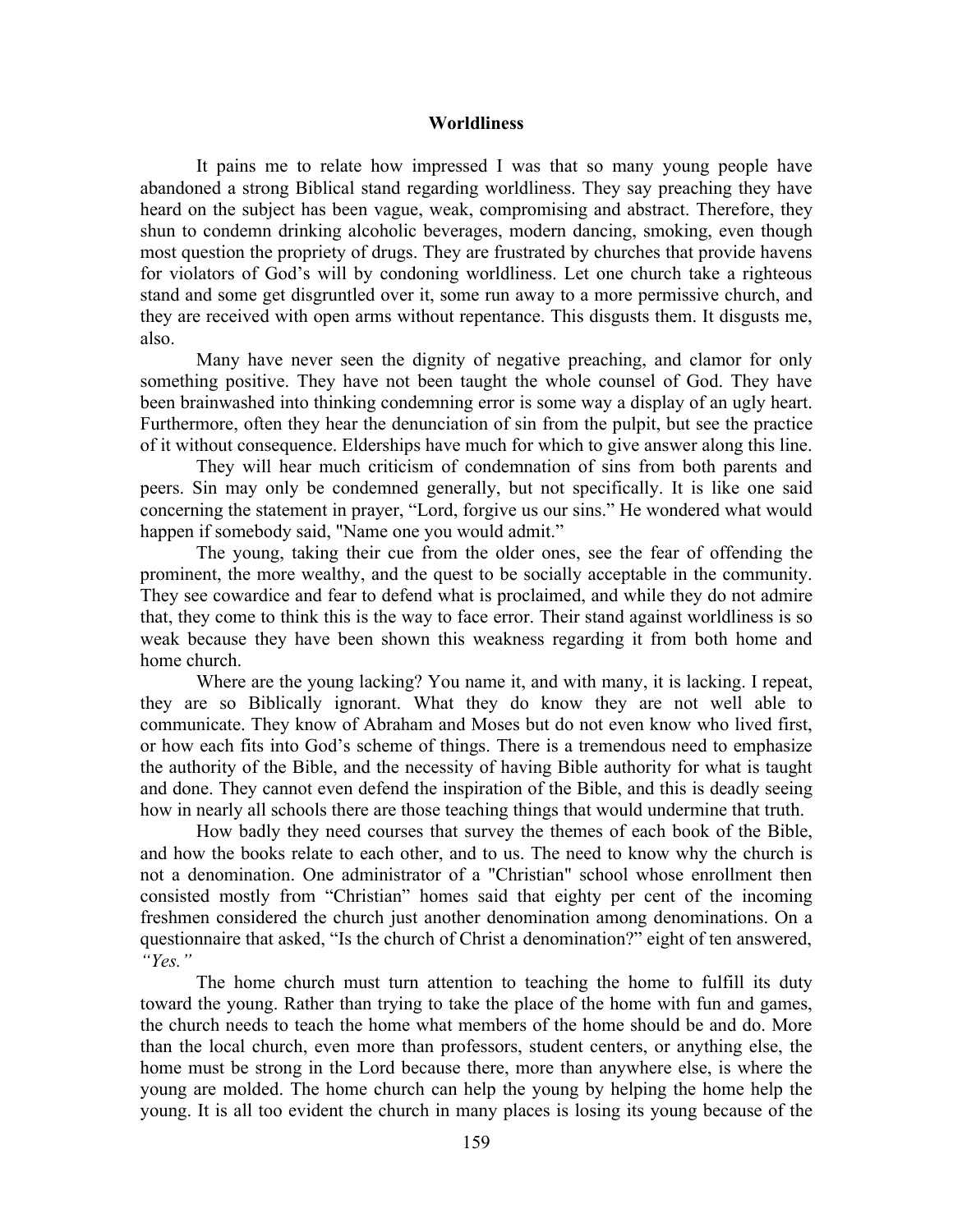home rather than the church, except as the church neglects its duty in teaching, and as the home church may itself become liberal and digressive, bashing the Lord's church in favor of newness and change without regard to revealed Biblical truth.

## **STUDY QUESTIONS**

 1. What are generally the attitudes of young people today as discovered through the interviews and questions asked?

 2. Discuss: They do not lose their faith in college because they took very little faith with them to college?

3. What are the dangers facing our youth in "Christian" schools today?

 4. How much influence does peer pressure have on young people away from home?

5. Are young people correct in thinking there is hypocrisy in the church?

6. Do programs of "fun and games" save our young people?

7. Why are so many young people bored with their classes?

 8. What do you think of their greater concern for people than drapes, parking lots, etc.?

9. Why do so many teachers rely so heavily on literature from bookstores?

10. How do young people from rural, smaller churches compare with young people from larger congregations in cities? Is this always the case?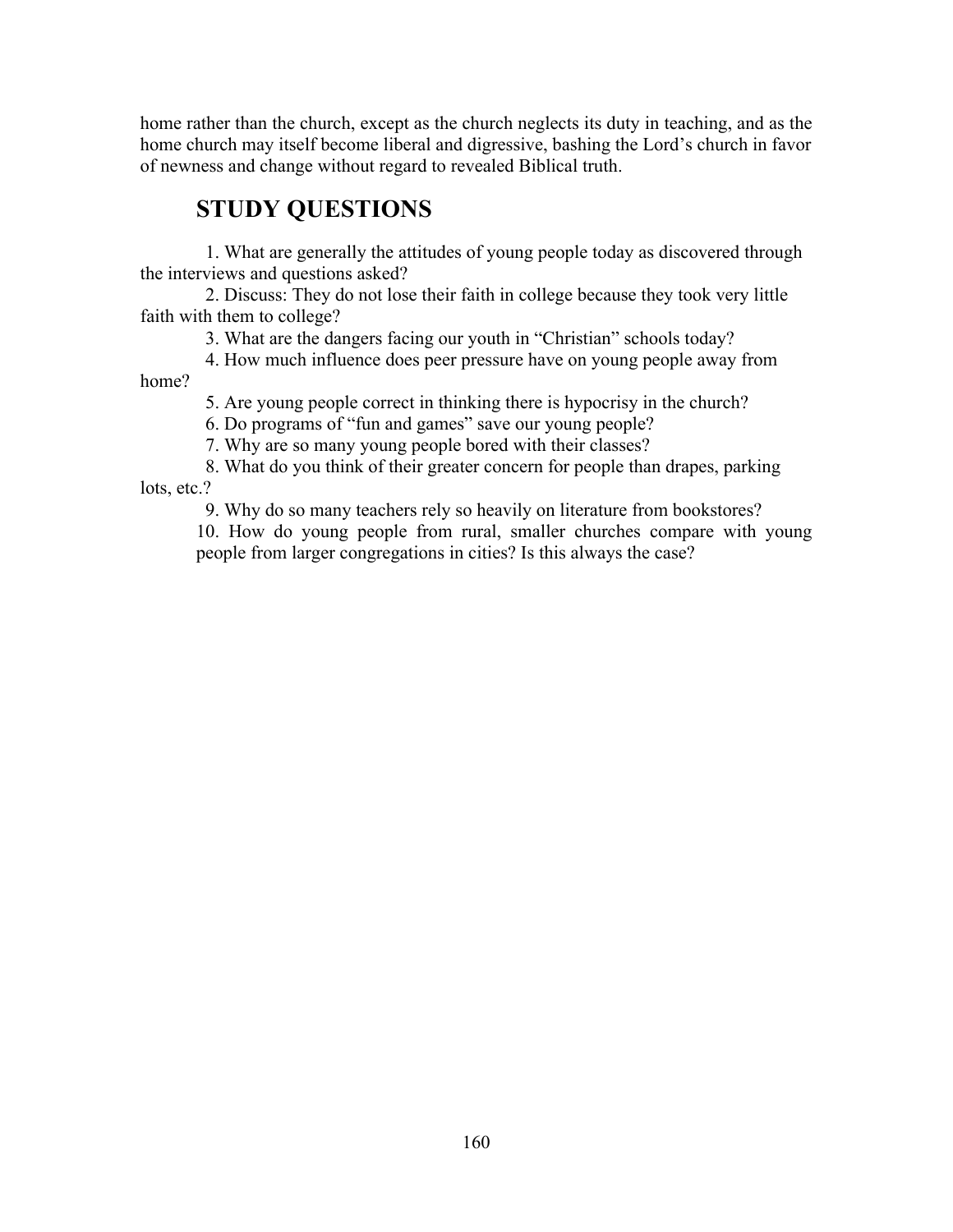# *The Home Church and Her Young*

#### **NUMBER TWO**

I asked those with whom I discussed these matters, "What would you wish you could tell the leaders of local churches?" The attitude toward the leadership was often one of guarded respect, but almost as often, and I found this disturbing, open rebellion and disrespect. Some even said, "Get with it or get out." They wondered why, if the church is supposed to be so important, that the leadership moved like it really was not too significant. They complained of those leaders who do not do the work and really hinder those who want to work. While some detested what they called "hard preaching," there were others who had heard what some call "hard preaching" and wondered why the leadership was so shy, sometimes cowardly, to support preaching that was "right down the Biblical line." They expressed a concern that the leadership of local churches, generally speaking, did not take their task very seriously, or at least did not show that they did. The correctness of these views may be debated, but this is what existed among them.

As for preachers, they commented on how so many seemed to be so impressed with themselves, and so concerned about their "image," so interested in their job that they will bow and bend to whatever pressures come upon them to retain their job, image, and especially when they have good incomes. They said they were tired of joke telling, but the inconsistency of all this is how they will flock like birds when one of these charismatic joke tellers are speaking. It was hard to determine what some of them really were thinking. They expressed disgust toward those who they think rely on verbosity and personality to make up for their lack of study and preparation. But again, they will flock to hear and follow such preachers. These kind of comments were both encouraging, but at times very disturbing because it reflected the kind of preaching they had been hearing.

#### **Profitable Activities**

A second major area of inquiry that I made was what those I consulted believed to be profitable activities. I will be highly selective in this section and abbreviated because it would take too long to mention specific programs that were sometimes suggested. But even the young seemed to be aware that much of what many churches are doing is simply busy-work. They want what they believe to be meaningful, although most of the students found it difficult to define what they considered to be meaningful. Great numbers of them did not consider the things the Bible calls for the church to do to be very meaningful. It was evident with some that to be meaningful meant what was exciting, fun, sensational, entertaining and pleasing to their peers both in and out of the church. I found among several state campus works that they try to imitate the denominational student centers, even the fraternities and sororities on campus.

They want to get into parades, put up cleverly worded signs in front of our buildings during school "homecoming," have rallies before ball games, etc. They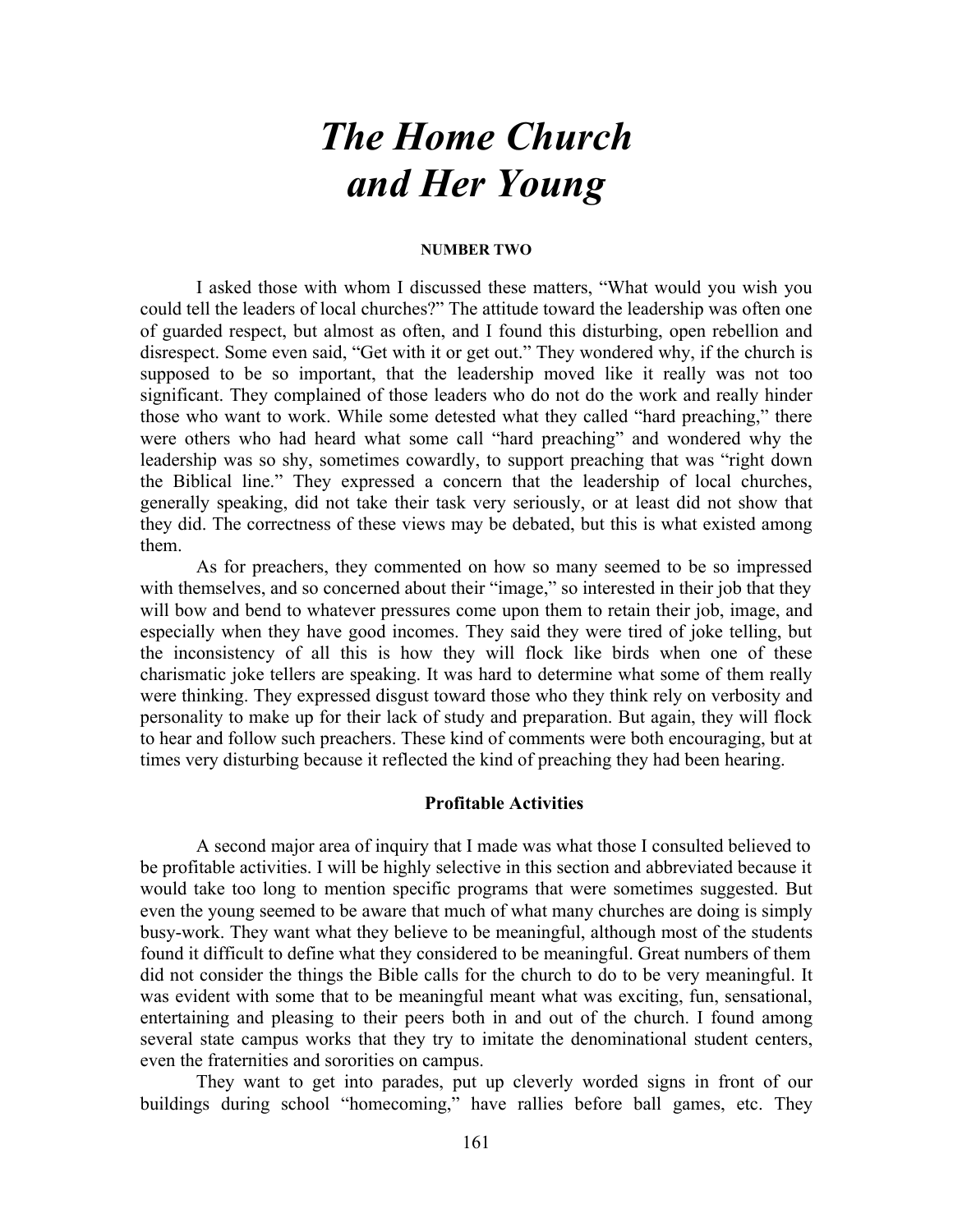obviously have never separated the work of the church from such mundane, trivial and secular matters. They really did not impress me as understanding what it the function of the Lord's church. Some want the college age people to operate under their own supervision away from the eldership, having their presidents and vice-presidents, having no real connection with the church except for the church to provide facilities, and pay the bills. What was astounding is how many adult workers among these young people go along with that approach.

When you asked them about attendance at Bible classes, worship services, special learning opportunities, they said they usually did that back home. But they are far more lax about this once they are at school. They are restless, but not for coming to a knowledge of the truth.

#### **The Church Nearby and at Home**

While there were those who expressed the above attitudes, there were others, although fewer in number, who longed for a church near campus that would provide for them opportunities to work among their fellow students, teach the distinctiveness of the church when they brought their friends to assemblies and not just try to make everybody feel good as if they were simply "honored guests," and act as if the church was so fearful of offending that their friends could come and go and feel all was well even though they remained lost. They sometimes said they were actually ashamed of the services because leadership would allow the most incompetent song leaders to lead singing and it sounded terrible. They asked, "Why can't we put our best foot forward for others to see what the church stands for?"

What can the home church do for their young people once they are in the college environment? To be sure, many opportunities have already been missed by that time. Once they are away there is less contact and less influence by the home church. But one request repeatedly heard by those who work with the students is that home churches let churches near the schools know their young people are in the area. Students often do not come to the services at all once they come to school, and brethren around these schools never have contact with them because they do not know they exist. They never can find out who they are. Religious preferences are no longer recorded at registration. Word of mouth or chance is the only way to find out who might have some contact with the church unless and until students attend the services, or the home church notifies the church near campus.

We regret that some campus works are not the kind and quality they ought to be, lacking Biblical soundness, and faithful brethren would not even want their young to be connected with the campus work. A major problem the young faithful brethren have today is finding a church reasonably near a campus that still stands forthrightly for the truth of the Bible. So many have drifted with the liberal trends and tides of the world that brethren at home had just as soon their young not be contaminated with what is being served by campus churches.

I made inquiry into what those around all these schools considered to be the greatest frustrations, problems and most destructive influences the young encounter. Youth is a great age, but it is not easy. Social pressure was mentioned by everyone of them. Faith shaking doctrines promoted by unbelieving professors placed them at a distinct disadvantage because they are often not allowed to respond, do not have equal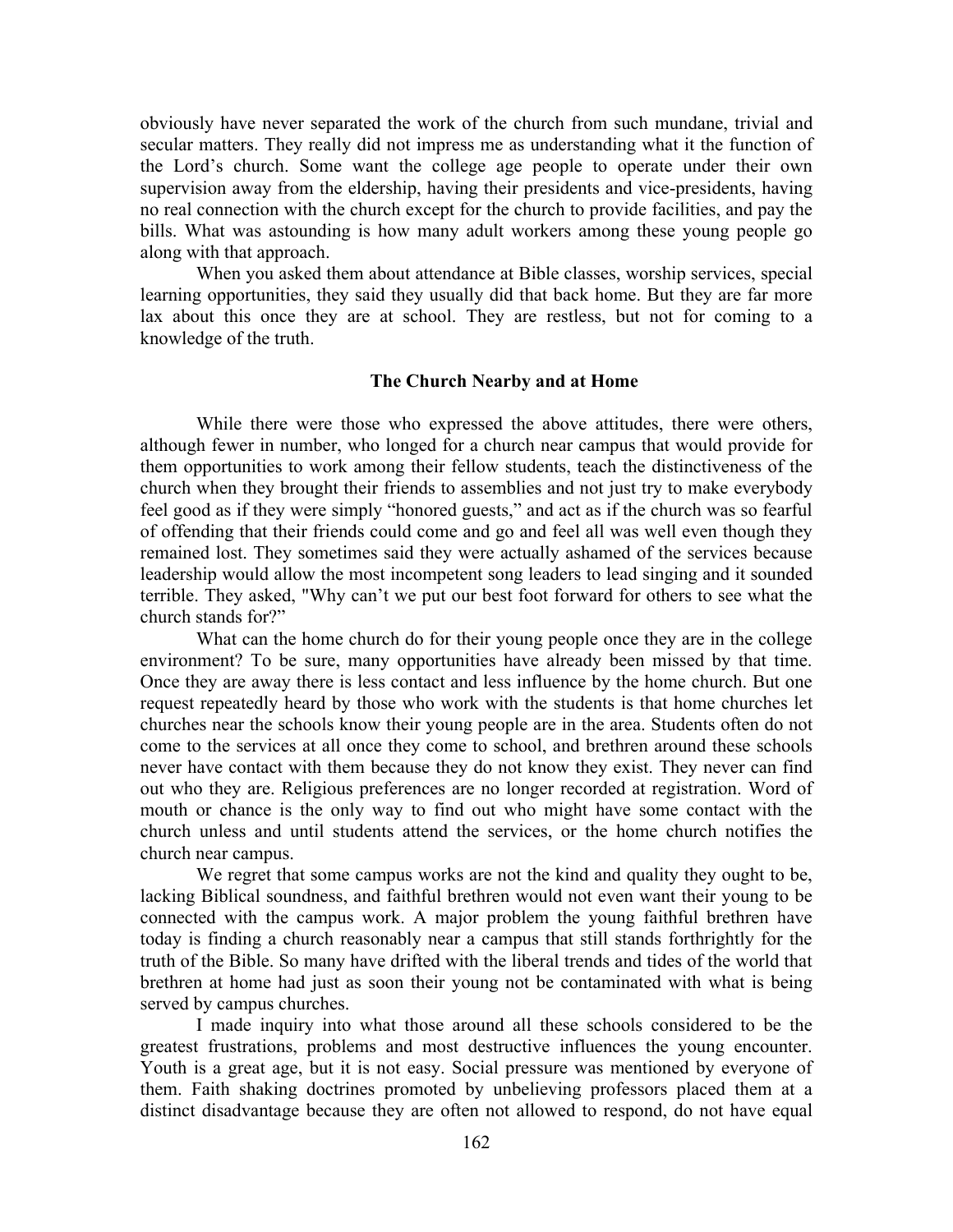opportunity to state their convictions, and so often are not even prepared to defend what they say they believe. When most of the class laughs at religion and pokes fun at the church it is difficult for the timid and shy young Christian to stand. Teachers play a deadly role. When teachers, fellow students are both against you, and you have a compromised message coming from the campus church, everything is made more difficult for our young.

Even in "Christian" schools this sophistication of "expertise" that some professors exhibit is intimidating to many. Statements are made as if what they say is the last word when the young Christian knows that what he teaches is contrary to what the student has been taught. It is a shame and a disgraceful indictment of the "Christian" schools, in nearly every case, that they do not reinforce Biblical truth the young have learned at home and in their local church, but the teachers seem to think it is their mission in life to change the views of their students to harmonize with the seminary and theological training the teachers have absorbed while obtaining their arbitrarily determined academic degrees. It became obvious how wise it is that parents tell their young as they leave for school, even for "Christian" schools, not to swallow everything they are told. Likely as not, you will encounter false teachers at either place as quickly as teachers that teaches the truth.

### **Peer Pressure**

Pressure from their peers is so tremendous it cannot be measured for its magnitude. This is why many youths get caught up in using drugs, engaging in immoralities and drinking alcohol. It is because "everybody else is doing it." Of course, everybody is not doing it, but it seems that way so often.

Intentionally, ideas are often planted in their mind to discount the Bible, question its authority and validity and relevancy to our modem and scientific age. The fact that those who ridicule and discount the Bible know little to nothing about the Bible does not prevent them from creating problems for those who have been taught to love, respect and study the Bible. Home churches sorely need lessons that build confidence in what the Bible claims itself to be, the Word of God.

The young are taught that the Bible is not the standard, that there really is no standard, that "if it feels good, do it," then bombarded with the temptations to do evil, the pressures to "go along" by their peers. You can see the Christian youth has entered a spiritually savage jungle and needs all the help he can receive.

Some brethren, trying to provide better companionship for Christians who attend the schools, have built dormitories where Christian students can live and maintain Christian standards. Too often the coed dorms at state schools are nothing but state financed brothels. This may sound harsh, but from what I was told I have no reason to disbelieve it. How can they maintain any semblance of decency while living in such environments?

Our young must be assured that for every attack against God and His Word there is an answer. Even though they may not readily have the answer, and even though it may pose a difficult research to learn the answer, there is no objection against God and His Word for which God has not provided an answer that refutes error. Of this our young need to be assured, and therefore, need to not be humiliated nor afraid to stand for what they have been taught by faithful brethren to be the truth. Truth can be defended, and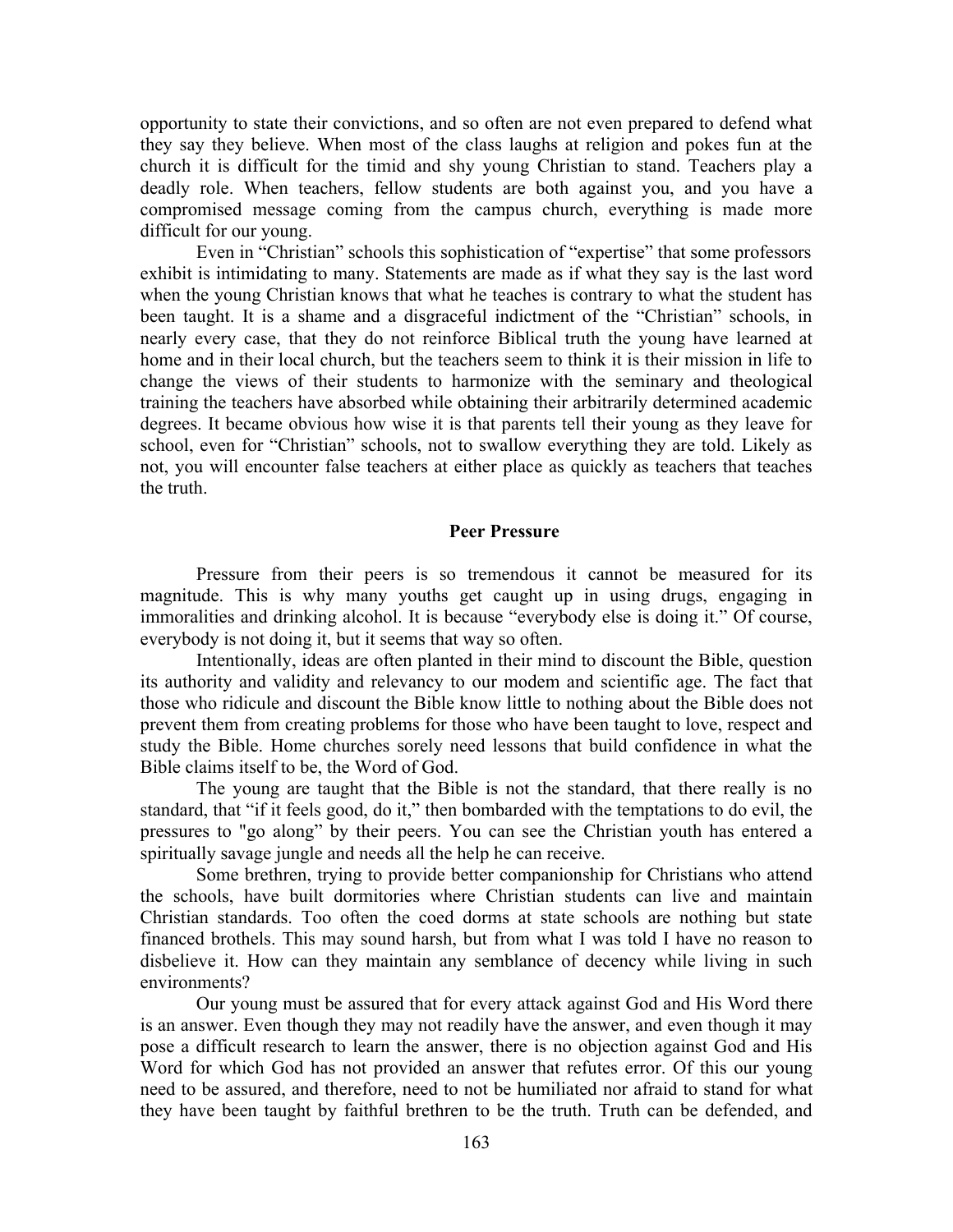there are those capable of defending it. So often attackers will not allow opportunities for their edicts of error to be questioned or challenged. They make their high-toned pronouncements and demand everybody accept them, even contending that anybody with a brain will readily swallow everything the college professor tells them because he is smart. Our young need to know they have no obligation to accept that sinister attack on truth.

### **Dress and Appearance**

As would be expected there is the problem of dress and appearance. Some of the worst looking human beings 1 have ever seen were walking about the campuses of what were supposed to be prestigious institutions of learning. No only are so many so sloppy, reflecting a lack of self-respect, but immodesty is the rule rather than the norm in some of the places I visited. One student told me he had known many students, but never had known a boy with long hair or a girl with a mini-skirt who did not seriously lack self respect or a sense of responsibility for their appearance and influence. Another commented, "You can cut the hair and lengthen the skirt, but it takes longer to change the heart that has allowed it." Just why young Christians wish to ape the lowest and most base elements of society is inexplicable. It reflects that they did not learn much of the way of Christ at home or from the home church, and they are not getting much from the church near the campus. How the church needs to teach the young to be models of Christianity, not mockers of it!

Brethren who contend appearances are merely innocent fads and passing quirks are blind to the realities of the atheistic and social revolution in our society and the influence it has had on molding the mind, values, attitudes and hearts of the young, even in the church. We are fools to shut our eyes to the realities of evil that surround our youth.

There are other problems young people face that threaten and upset their spiritual balance. There is the pressure of time, the establishment of priorities, the shock of the large size of the schools they enter, the impersonal qualities of campus existence, becoming a number on a card, the loss of individual concern everybody needs.

This emphasizes all the more the need for establishing contact with faithful churches near campuses, if they exist. If that does not occur early they may soon begin to think it does not matter. They turn to do whatever they wish and get lost in the crowd. Even on campuses of schools operated by Christians they are shocked by things that are wrong. Because of this they are subject to becoming cynical against everything called "Christian."

No campus is perfect. There are problems on all of them. But the campuses where Christian principles are at least verbalized and where they do not condone such things as drug abuse, immorality, profanity and other evils so obvious in the world, may prove worth the cost and effort. The present problem in "Christian" schools is their adoption of liberalism and digression and it is existent in every "Christian" school, and rampant and dominant in most of them.

 I found it generally true that concern for the individual student is more apparent on "Christian" campuses than on state campuses. Unless you do something that is illegal the administrators in state schools generally keep hands off. Only when someone is caught violating civil law do they get involved. All kinds of Satanic movements are found there,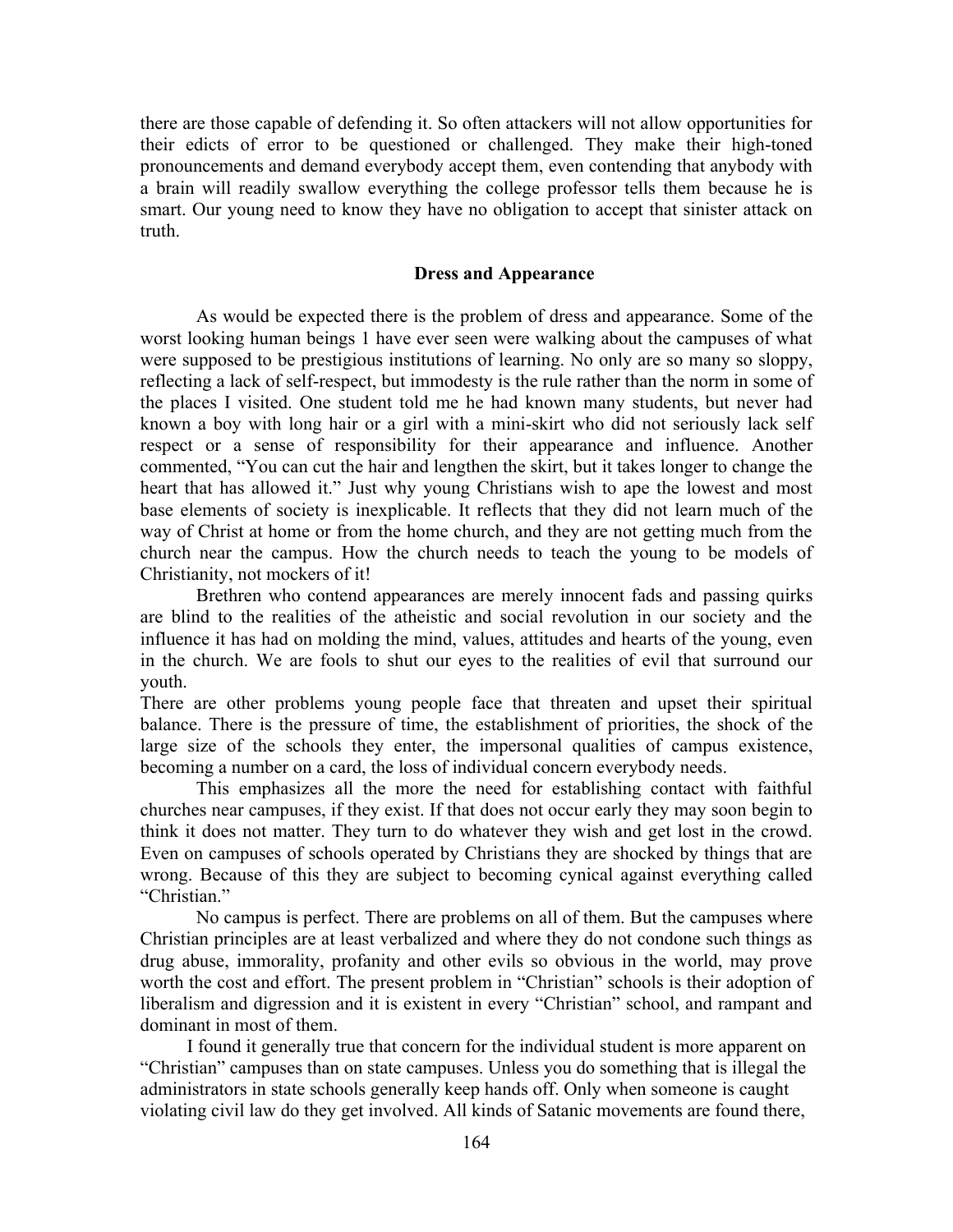and that some of these are found on "Christian" campuses is even more disturbing.

#### **Other Pressures on Them**

While the picture is generally bleak and discouraging, we must mention other pressures that make life for the college person rather difficult. He and she face such things as military service, who to marry, life's profession, even what will be their major, as well as meeting the financial responsibilities of getting their education. All these things make an impact on their attitudes and lives. Decisions regarding money, jobs, friends, acceptance, convenience, family, the world generally takes its toll. The young must learn to include God in every choice in life, usually in an environment where God is declared irrelevant.

The impact of coming into an environment where immorality is often so prevalent and accepted is greater than folks back home realize. There is the accumulation of youthful passion, a sense of independence and freedom from parental supervision, escape from preaching against the wickedness of immorality, and the urging to "do your own thing." I got the distinct impression from those I interviewed that on some campuses it was almost a wide open society where anything goes. Placing youths in that setting who has been taught to have respect for right and wrong can be a very tremendous shock to them.

Often their problems are created, or at least aggravated, by their home. Family conflicts, complaints about money, making the young feel guilty like he is imposing on parents because he is costing so much, only adds to his frustration. Cars, money and late hours have proven deadly to many students. Young people are like springs coiled to expand. Hold them down until the moment you must let go and they spring out of control. Let them expand gradually, and under control, and when the time comes to remove your hand, they stand on their own.

#### **Why Must You be Different?**

I never did discover why another two problems exist and are so demanding, but almost all of the young mentioned them both. There is pressure to (1) conform to the crowd around them, and (2) to be sure you become different from people back home. This is neither wise nor reasonable to think either pressure brings good necessarily. Whether one should conform to others must be determined by the truth. Whether to be different from folks back home should be determined the same way. But they are brainwashed into thinking they are not really educated unless they throw away whatever those who love them most have taught them in the past.

Advisors of the young told me there were five very vulnerable types of young people being knocked off track once they get away from home into the college environment. (1) Those who have been overprotected and never given opportunity to exercise the power of choice, how to choose, what to choose, seldom trusted, and given few responsibilities, everything done for them, and escaped discipline. (2) Those who were forced to do this or that, even regarding the church, without ever being benefited with explanations and reasons why. (3) Those very subject to pressure, who lack personal conviction because of lack of knowledge. (4) Those who have been prominent in high school activities and are often disillusioned because they are not so suddenly prominent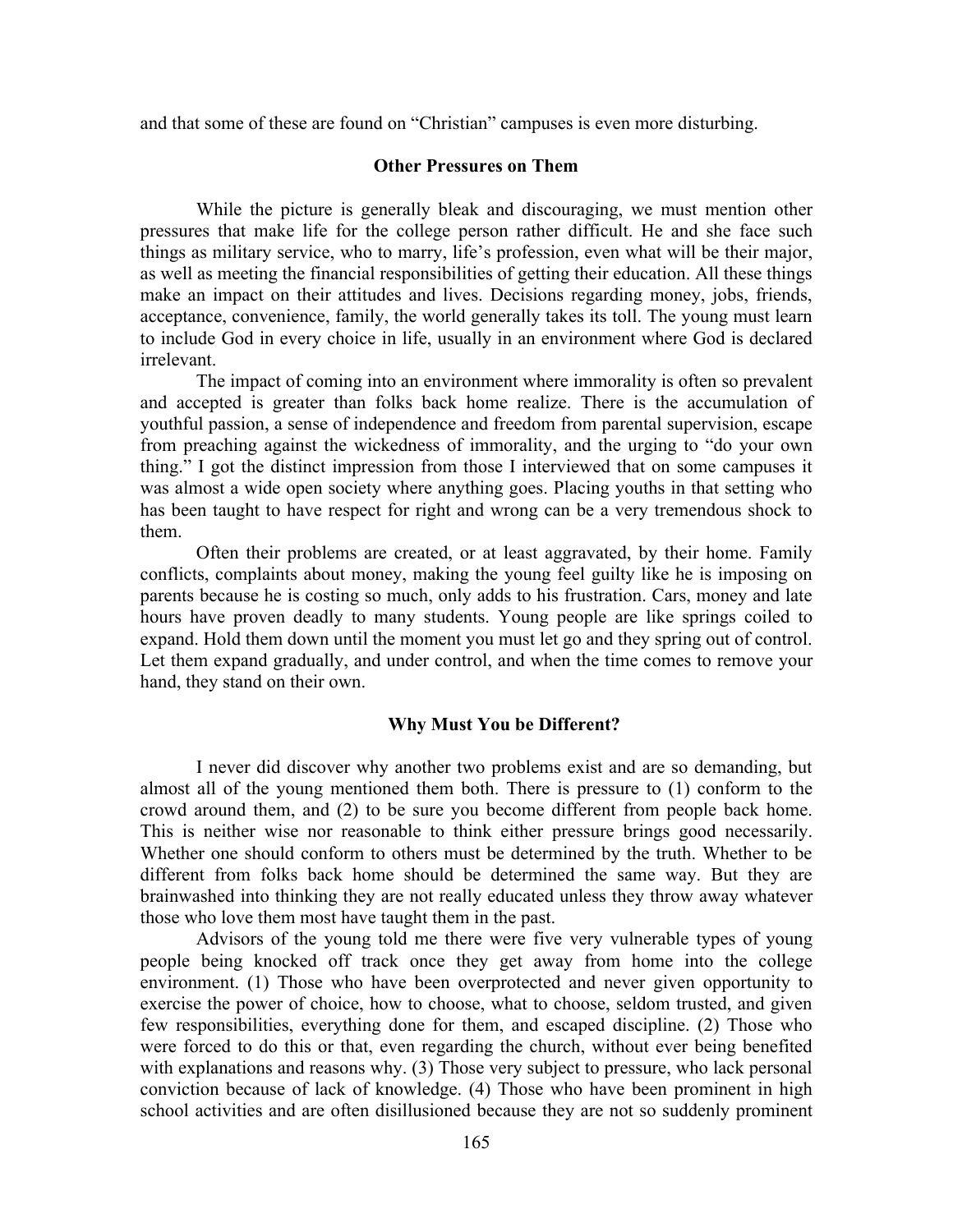on college campus. They often pay a terrible price seeking that prominence. (5) These who have been granted too much freedom at home, being either allowed or forced to be an adult before they were capable of dealing with adult situations, physically, intellectually, financially and spiritually.

Now that we have considered some of these matters, what do we do with all of this? Only a portion of information I learned has been included, but enough for us to draw some conclusions about what we must do in the interest of the young and their relationship to the church.

Is this information merely interesting to us, or do we care enough to want to do something for the young that will really help keep them faithful to Christ? This is an important decision each congregation must make, and this means each individual should be concerned.

I pursued this investigation with the lofty expectation that we all can profit from what is discovered. I would hope that the local church would make better efforts to provide a solid, grounded spiritual foundation for the young under its influence. We desperately need people who will give themselves to the task of devising courses of study that will prepare the youth for what is before them. We must provide qualified teachers for them so they can teach and show the young what Christians are supposed to be.

We need those who will guide, plan, promote activities that are truly effective. This takes time, thought and money. It cannot be done haphazardly.

We must get an "away-from-home" department for our young. This must be overseen by dedicated and informed people. The home church must keep in touch with them and the churches near the schools also.

More than anything else, possibly, we must put an emphasis on teaching the home regarding parental responsibility for the young and teach the young "thus saith the Lord." Our teaching and preaching must be the kind God wants, as Scripture reveals, in message and content. We must expose them to the truth and warn them of the error, if we expect them to believe and obey truth. How can they take convictions to school with them if we have not shown them the right way?

We must learn to listen to what they tell us. They can inform us of their needs sometimes far better than we can know by mere observation, or trying to recall how it was when we went to school. Today's students face things the older generation never faced, at least not as openly, defiantly and rebelliously against God as things are today. Our task is before us. Our young are depending on us. We need parents and home churches that really care and will act aggressively. Can you think of any other way we can keep from losing our most cherished possession, our young people?

## **STUDY QUESTIONS**

1. What do young people want to tell leaders of the church?

2. How have "Bible chairs" and student centers tried to fix the problem?

 3. What can the home church do once the young person has left for the campus or some other residence?

4. How do professors take advantage of young people?

5. Are there answers to the questions and problems young people face?

 6. What damage does atheistic influence have on young people in their educational efforts?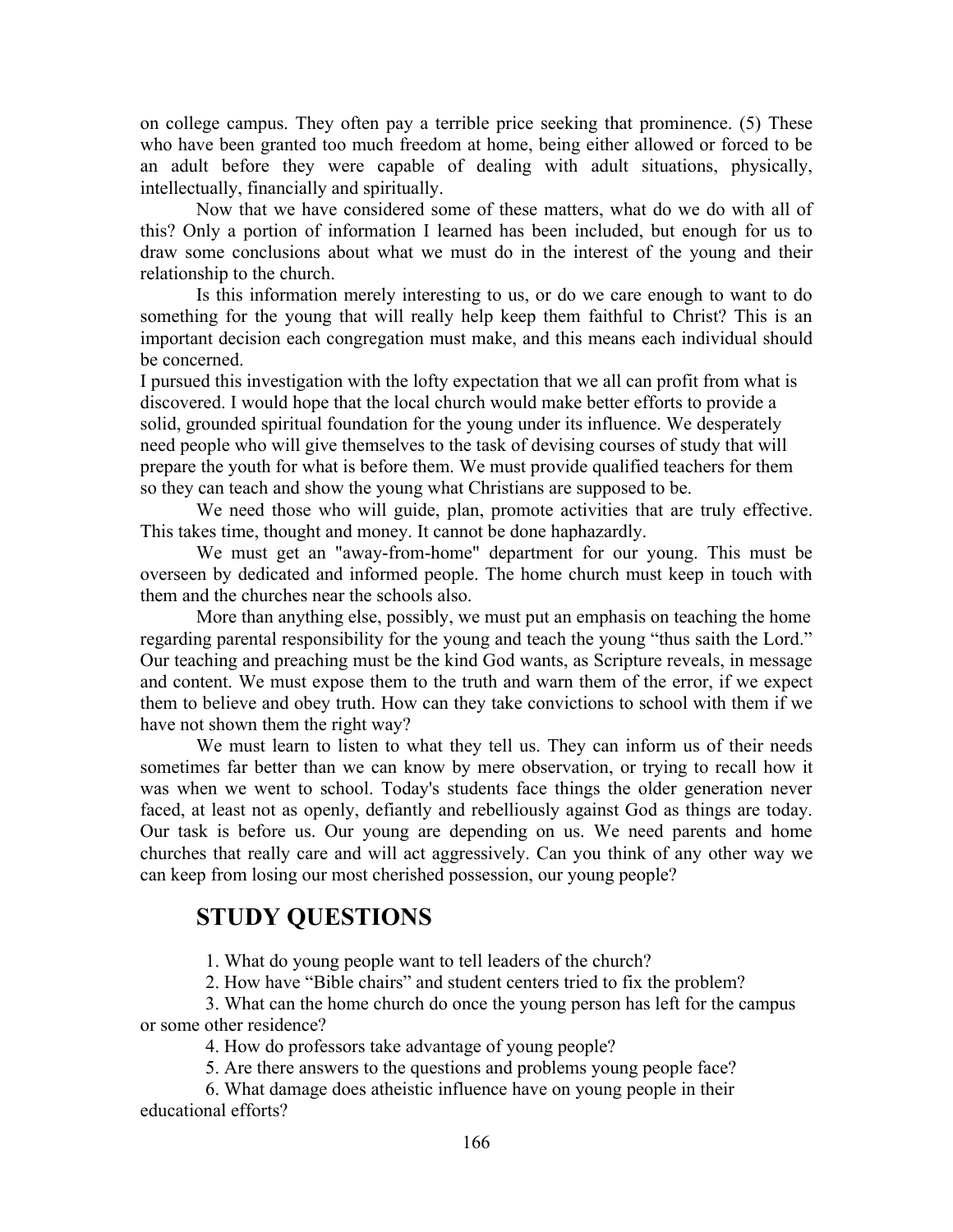7. Why are some young people convinced you must somehow become different from what they left back home?

 8. What advantage does the "Christian" school have over other places of learning?

 9. What types of young people are most vulnerable to being swept away once they leave home?

10. What major steps can the home church make to improve situations for young people leaving home?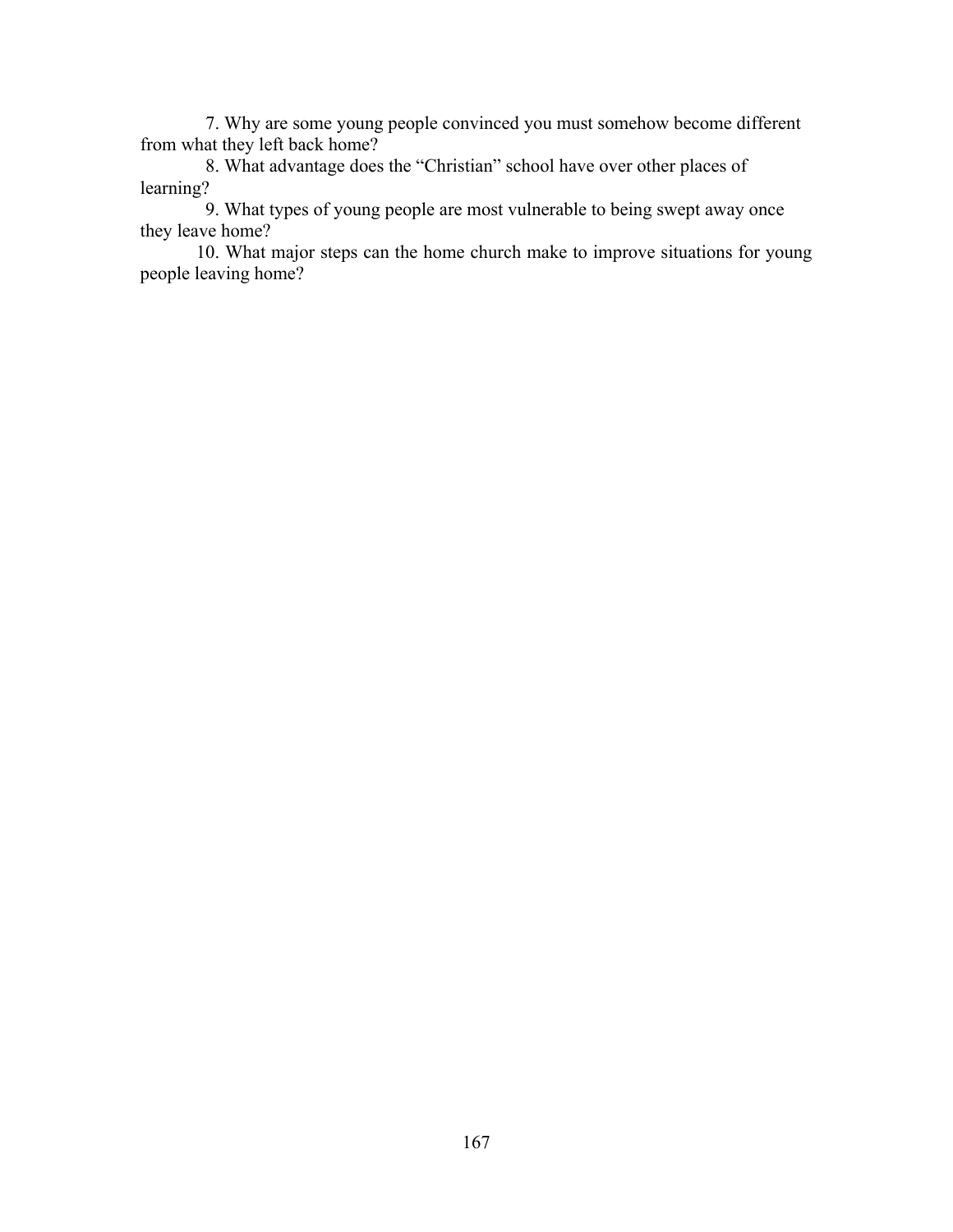# *The Matter of Marriage*

The institution of marriage is firmly ingrained in our society and for good reason. The Bible teaches that marriage and the home have come from God (Gen. 2:18,25). Since God is the originator and designer of marriage, is it not a demonstration of wisdom and good sense to learn what He had in mind regarding it?

So many people enter into marriage very unprepared for the kind of relationship God intended. Many times the marriage runs aground upon hard times and even falls apart in divorce. Much of this could be prevented if those who contemplate getting married would spend a few moments in serious consideration of marriage and what it involves.

There are certain purposes for marriage as revealed in Scripture. Companionship is probably the best word of our language to convey in brief form the nature of marriage. "*It is not good that man should be alone,"* God determined. He did not say being unmarried is bad, but the need of companionship was recognized and intended by God.

Procreation, the perpetuation of the human family, was also an intended result of marriage (Gen. 1.28). Children are to be born into a home of married parents.

Marriage is to avoid fornication (1 Cor. 7.2,3). The sexual drive is a powerful force, and of itself is not evil. When people satisfy their sexual drive outside of marriage it is sinful in the sight of the very One who gave man that drive in the beginning. God gave the drive and God provided for the satisfaction of it in marriage. The sad fact that many disregard God's law does not change His law. The havoc many have reaped because of their unwillingness to obey the Lord is beyond measure.

### **Marriage is for Life**

Marriage is intended to last for the lifetime of those involved (1 Cor 7:39; Rom. 7.1-4). To enter into marriage with any other intent than "till death do us part" is to pervert a divine institution.

God hates divorce (Mal. 2:16), and there should not be the putting asunder what God has joined (Matt. 19:3-8). The will of Jesus Christ regarding marriage was what God designed from the beginning.

Yes, God will allow divorce, but only when one of the partners has been guilty of fornication (Matt. 19:9). This is the only grounds on which God will accept divorce.

Many have divorced their mates for a variety of reasons, many even trivial. Today, there is even what is called a "no fault" divorce. You do not even have to have a reason. Just divorce! But even though such are the ways of our world, it is a violation of the way of God. People who think that everything that is legal is also acceptable to God are grossly misled.

When one has the misfortune of having their husband or wife be unfaithful to them and *"defile the marriage bed,"* they are permitted by the Lord to divorce the sinful one. Of course, they should consider forgiving their wayward mate if he or she is penitent and seeks forgiveness. But God does not require one to live with a mate who has broken his or her vows and given the body to another.

The one who divorces a fornicating mate may remarry if he or she wishes (Matt.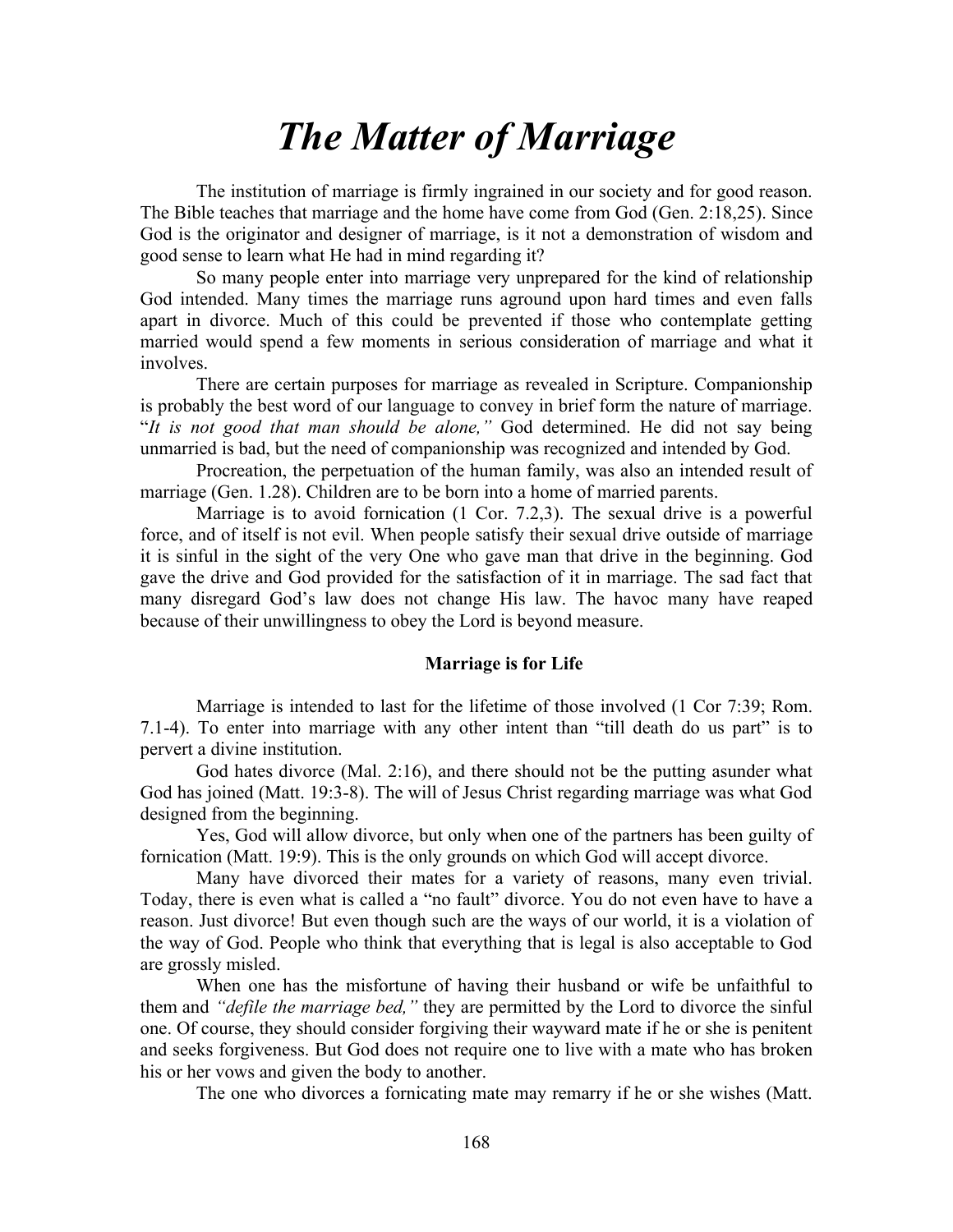19:9), but the one who has committed the transgression has forfeited the right of marriage (Matt. 19:9).

It is a tragedy of our time that so many people are behaving as if they were nothing more than animals, swapping marriage partners, living in adultery, taking to themselves whosoever they will without respect for the sanctity of the body, the institution of marriage, or the integrity of their vows. No one should marry unless they understand and appreciate God's intent and design for marriage regarding the source of it, purpose, duration and expectations. It is the height of folly to expect a marriage to be what it ought and can be if God and His will is left out of it.

#### **Leave and Cleave**

Those who marry are to "leave and cleave" (Gen. 2:24; Mt. 19:5). They are to leave others and cleave to one another. While this does not require a complete severance of all association with others, it does demand loyalty to one's mate before anyone and everyone else, including parents. It is been shown repeatedly that in-laws, would-besuitors, nobody can disrupt a marriage when the husband and wife "leave and cleave." One ought not marry unless they can place their first loyalty to the mate, only second to God. The beautiful thing is, when one truly loves God, he will love what God says regarding marriage and will put the mate first.

God has given the prescription for a blessed and happy marriage. Every prospective bride and groom should study Ephesians 5:22-33. The Holy Spirit, through the inspired pen of Paul, shows the marital relationship likened unto the relationship between Christ and His church.

While destructive and heretical views are being promoted in our society that would confuse and pervert the distinct roles of husband and wife, there has never been conceived a better plan for the welfare of marriage mates than that which is revealed in Scripture, nor shall there be. Who would know more about human happiness than He who created? Who would know more what it takes to have a happy marriage than He who originated it? People show their arrogance and foolishness to break themselves against the will of God. The misery, torment, regret, sorrow and collapse of the homes of those who defy God are evidences that people are happiest when they love God and love one another God's way.

#### **The Way That Works**

This brings us to a general statement that gives the recipe for a happy marriage. Marriages are happy when the mates love God and each other. When either is left out there is a flaw that shall plague the marriage, oftimes until it breaks apart.

It is regrettable that many enter marriage without ever really making serious preparations for it. One should understand the nature of marriage, its purpose, and then have reverence for the institution. One should prepare himself or herself mentally, emotionally, physically and spiritually for marriage. Entrance into this sacred relationship while divided on matters religious is to dare the devil. So many times a man and woman will enter marriage and never will have even discussed those things that ought to be of primary concern in their lives.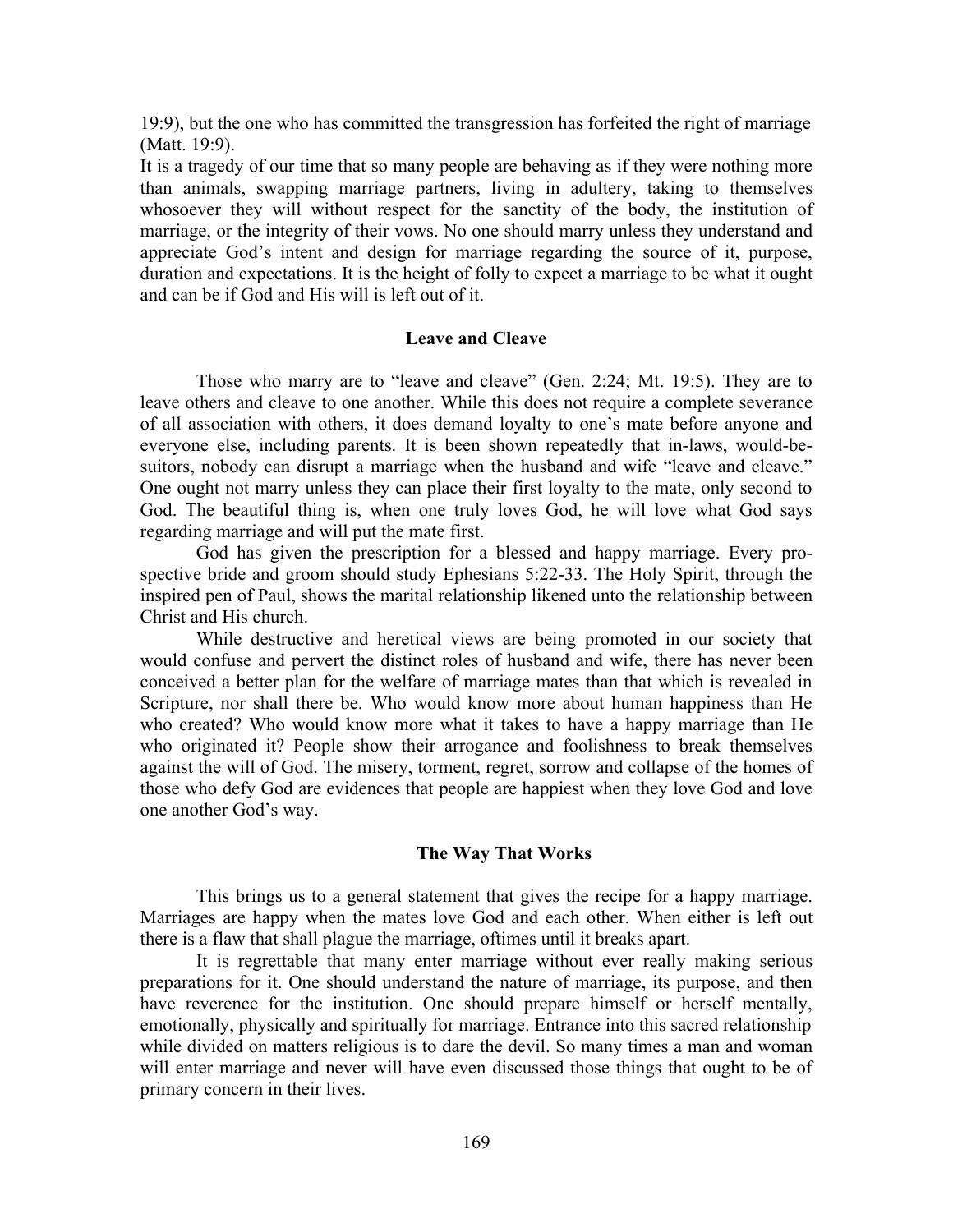#### **Who May Marry?**

There are three classes of people that Scripture teaches are permitted to marry: (1) Those who have never married (1 Cor. 7:36); (2) those who have been married but the mate has died (Rom. 7:3); (3) those who have married and have divorced the mate because the mate was guilty of fornication (Matt. 19:9). Unless one fits into one of these classes, he does not marry with God's blessings and approval.

Too many look for guidance and counsel regarding marriage from sources that do not and will not uphold God's plan. But if you want a marriage that can reach the level of joy and happiness that God intended for it, then you must consider His ways and be wise. When a man and woman are united in Christ, and love each other more than all else except Deity, they can build on a foundation that will sustain the home in prosperity, adversity, sickness, health, good times, bad times, all times.

One may choose to remain unmarried, and there is no obligation for one to marry. Marriage is a privilege, not a duty. But should one marry, he is obligated to be governed in all matters pertaining to it by the will of God. Otherwise, whatever dire consequences that may come can only be attributed to one's own rebellion.

To the unmarried, we would urge these things upon you for consideration before entering marriage. To those who plan to be married, your very plans make consideration of these things of prime priority. To the married, even those who have not yet attained the quality of marriage that God intends, a sincere study and application of God's principles regarding the home will make the difference.

## **STUDY QUESTIONS**

- 1. What is the best source of information regarding marriage?
- 2. Discuss the Biblical purposes for marriage.
- 3. What is God's attitude toward divorce?
- 4. For what one reason will God allow divorce?
- 5. Does fornication demand divorce?
- 6. May the guilty partner remarry?
- 7. What is the preventive to outside interference in a marriage?
- 8. To what is the relationship of Christ and the church compared?
- 9. What is the recipe for a happy marriage in just a few words?
- 10. What are the dangers of marrying a person who is not a Christian?
- 11. Is it wrong to remain unmarried?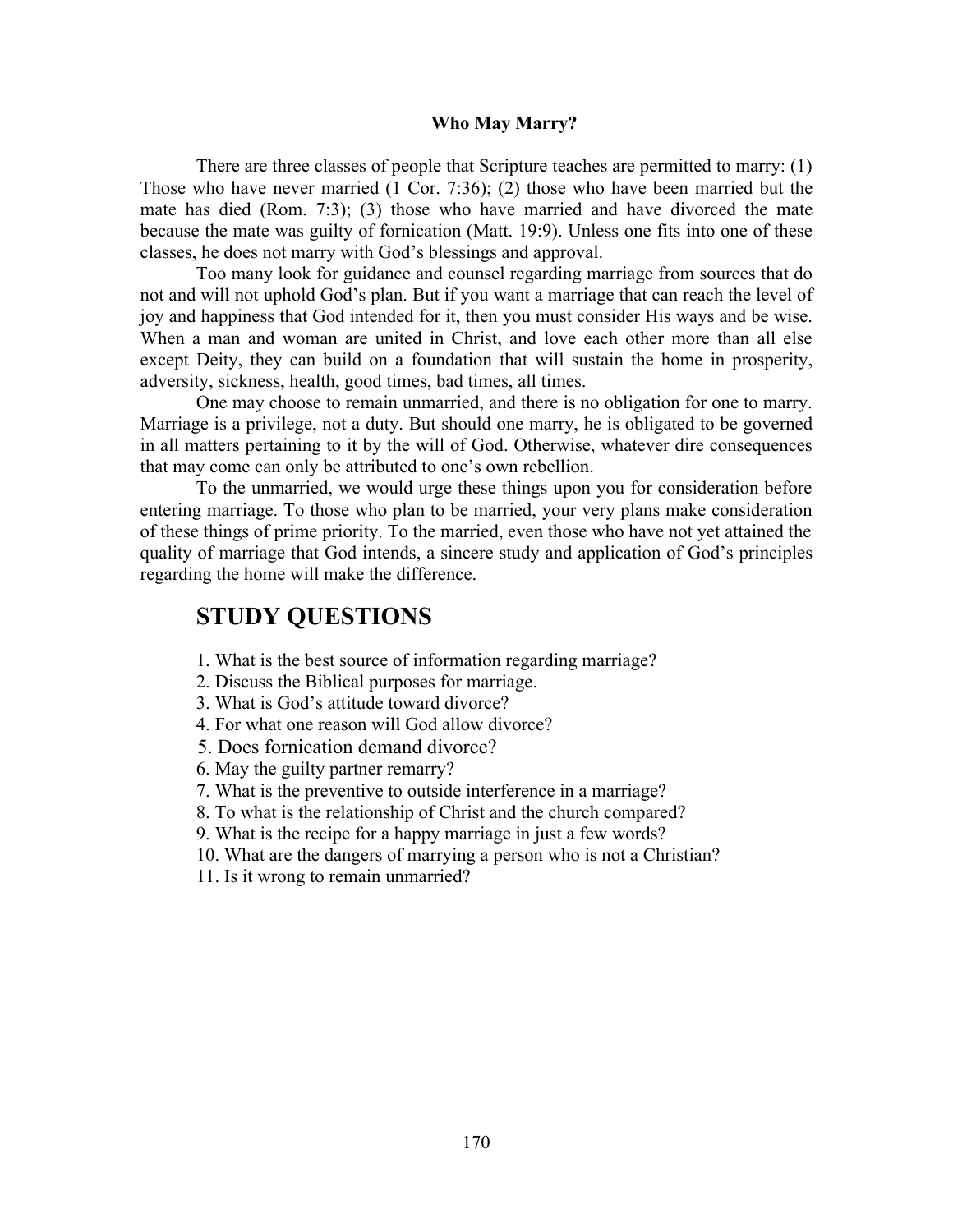# *The Real and the Ideal*

As a person matures he encounters problems and is constantly facing the need for adjustments, decisions and selections. He must ever evaluate everything. This is an inescapable part of the maturation process.

One problem the young person meets rather early in life comes as he goes from the idealism of childhood into the realism of maturity. Everybody is somewhat shocked when reality is crammed upon them. There is a real difference in this world between what ought to be and what actually is. The very young are taught what to do and not to do. They are instructed concerning what is right as opposed to what is wrong. Deciding between right and wrong is sometimes easier than deciding between what is good, then better, then best - the ideal. From parents, Bible teachers, preachers and other sources of teaching the young are taught how things ought to be, how people should treat each other, what everyone should do and refrain from doing.

Yet, they are not very old before they are subjected to how things really are in life. They are made aware that the ideal and the measures used in teaching them are not always what they see in life. Let me illustrate.

#### **What is Real**

Young people are taught to love. But they grow up seeing so much war, hatred, killing, violence and suffering, lusting for power, lying and cheating in business and government, loafing and short-cutting on the job. They observe exploitation of the poor. They soon learn that all judges are not fair, that life is not fair, that all policemen are not honest, that every preacher is not even trying to live by what he preaches and even parents are not perfect. This is sometimes a very shattering experience.

It is aggravated in the church with division, gossip, strife, backbiting, false doctrines and such things that too often are real. In school there is cursing, smoking, drinking, immorality among their peers, drugs, etc. They may even be snubbed by those they consider friends and mocked by others when they are trying to do what they have been taught is right. The real is just so far removed from the ideal that they are frustrated.

This has been a problem for both young and old alike. Some are shocked beyond belief. Some panic and cringe in fear. Some know not what to think or to whom they can turn with confidence. Their foundations are shaken and they know all is not well. They have entered the dangerous waters of adjustment to the fact that the ideal is not the same as the real world.

Our young generation is not the first to enter such waters. Every generation does it. There is a danger to minimize the impact on the present youth, however, simply by dismissing it as something that everyone must face. I am convinced this is a very, very difficult time in which to rear children as God wants them to be. Yes, everyone must face it, but everyone does not face it successfully. Many are overcome in this transition period; they are drowned in the swirling waters of doubt and confusion. They perish before they even know there is solid ground to be found. They never recover. It is of some help to know that others have entered these hazardous waters and made it safely to the other side called adulthood without being scarred and scathed beyond repair. It is a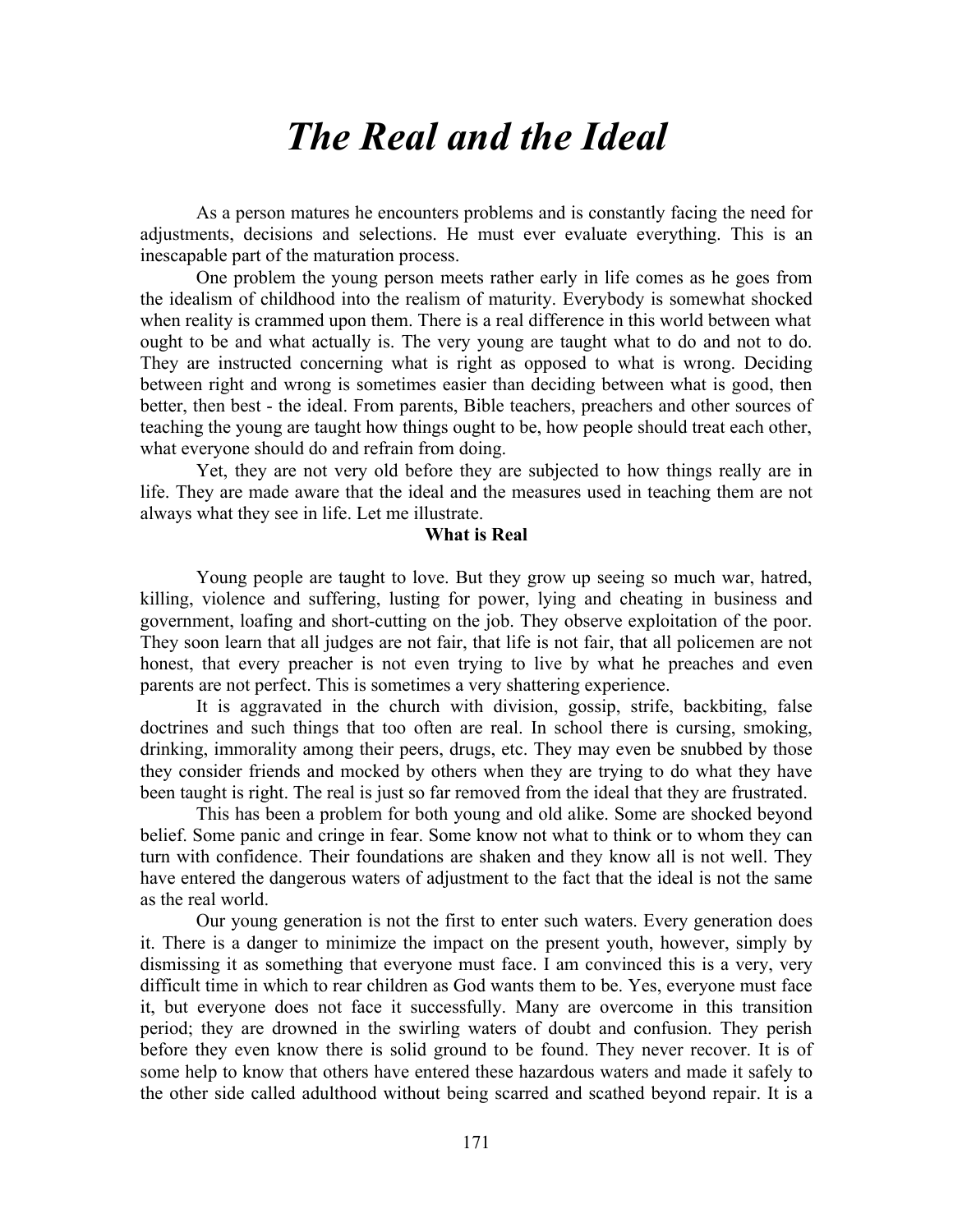trying time for the young as well as their parents. But many have made the trip of transition from the ideal to the real quite well. But let us be sobered by the fact that many are not successful!

#### **What to Do**

How do you face this realistic problem? Some rebel against everything around them whatever it may be. They show their rebellion in their manners, dress, language, etc. They revolt, riot, destroy, burn, and generally create as much havoc as they think they can. They disobey every level of authority, including parents, civil law and God. They demand a change! But they are not very certain what to change, or even why. Many display an air of "down-with-everything; up-with-nothing."

Some will attempt to pretend the inconsistencies between the real and ideal simply do not exist. They will try to ignore the gap between them. They use various forms of escapism such as mind-altering drugs, sex and alcohol. Actually this is cowardly and solves nothing for anybody. It usually aggravates problems.

Some have advocated, since the standards are not being followed, that there really is no standard, or what standards there are must be changed to fit what is. More and more people are living as if there is no right or wrong and no need to discern concerning conduct. Yet, they seem to be the most miserable of all who encounter this disparity between the real and the ideal.

Others will admit there are standards, even God-given standards, but they are too busy trying to convert God to man rather than convert man to God. They take God's Word and twist it around to make whatever they are doing acceptable. To illustrate, some have even taken the Bible to "prove" the acceptability of homosexuality.

Tragically, some give up the fight and cease to try to make any sense to life. They have never learned why they are alive. They think they cannot make it, or there is no use trying, and even destroy themselves in suicide.

#### **The Way**

While people are using all these false and ineffective means to cope with the variance between the real and ideal, let us recognize we have a problem and accept the fact as a challenge rather than an insurmountable obstacle and barrier to a good life. We can be freed by truth (John 8:32). We are not in heaven while here on earth. This earth was never designed to be our heaven. But there is hope; there is a way; there is a solution; and life is worth living once you understand your own worth and your mission in it. We must learn and follow God's truth.

How can we find the truth? Cannot we seek truth with the aid of others? Cannot we learn truth for ourselves without having to be "burned" through personal experience of *"kicking against the pricks?"* Cannot we profit from what has gone before us (Romans 15:4)?

Can we not remember that everything worthwhile has its costs? Nowhere does God promise us an easy life, a "bed of roses" without any thorns, with everything and everybody sweet and good. Even though there are glad moments and times of rejoicing it is not always that way. We soon realize that when we compare the real with the ideal. *"Yea, and all that will live godly in Christ Jesus shall suffer persecution"* (Second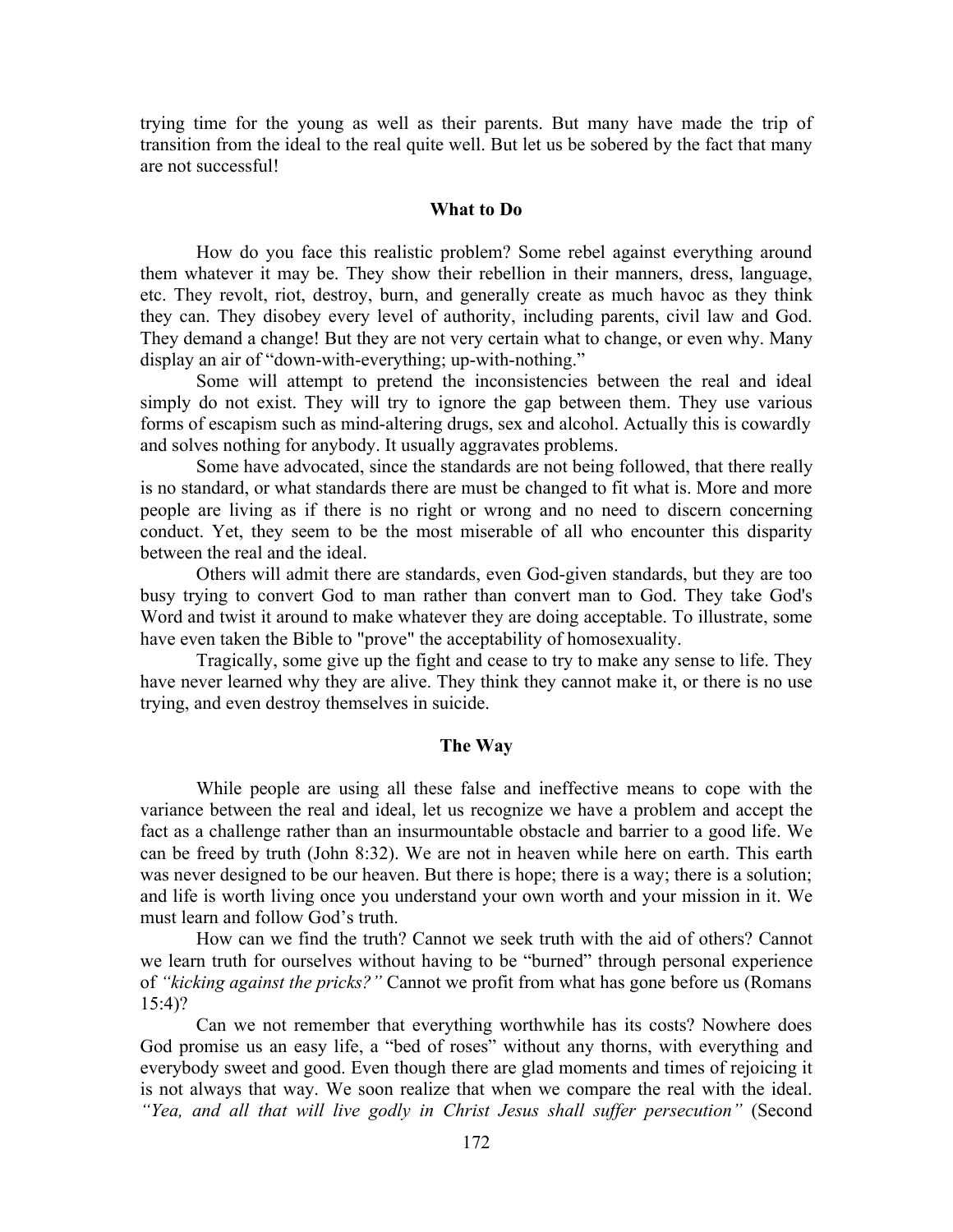Timothy 3:12). Christ offers us an abundant life, here and in the hereafter, but can we expect it without paying the price of conforming to His will?

Let it be insisted that each of us must learn the truth for ourselves. This does not mean you must learn every truth in every realm of human knowledge. But it does mean you must learn the truth in that which matters. But you do not have to learn every truth by yourself and throw off everything others have learned before you and taught you, but you must learn it yourself. We cannot live the life God wants of us using only a "borrowed faith." Unfortunately, there are some who think this means we must disbelieve whatever came before us and invent something new. Not so! But we must have our own personal faith and conviction. Those who love us and teach us usually urge this even as they teach us what is of God. Wise men profit from the experiences and teaching of others who have been along the way. Wise men will give heed to the Word of God. Every generation must be taught and learn everything. When we finally accept this truism then we are in a position to pursue the truth with confidence that we can know the truth and practice the truth with success. It is a pressing urgency that we know this! There is no short-cut to spiritual victory! But there is a way because God has provided it.

#### **God is the Way**

The way to ride the tempest of the difference between the real and the ideal is to put confidence in God. Learn from His will what He says is right and wrong. This means that a knowledge of the Bible is indispensable. Many youthful "Einsteins" learn how to make a living, but never learn how to live. They cannot make proper decisions because they do not even know the seriousness of their choices let alone the standards by which choices should be made. God's Word tells us what our goal should be and how it is to be reached. Not until a person is informed concerning the will of God can he overcome the problems the imposed adjustments demand of him.

Part of our problem in facing the ideal-real issue is the attempt to let God have His way, sometimes, but we reserve the final judgments for ourselves. Unless God rules our lives, we cannot succeed. **Compromise does not work!**

We also must resolve that we must not abandon the fight. *"Let us not grow weary in well doing; for in due season we shall reap, if we faint not"* (Galatians 6:9).

#### **Look at Yourself**

Acquire and maintain a spirit of self-examination, striving to be fair and objective as possible, considering our weaknesses, but also our strengths. An unbalanced selfevaluation will produce cross-currents in these dark waters of uncertainty that could capsize us. *"Prove your own selves,"* was Paul's admonition. As you look at others, remove the beam from your own eye. This will enable you to see more clearly how to help others in removing their blemishes (Matthew 7:1-5). We are probably over-educated in seeing the faults of others and may curse the world in which we live. But cursing it will not correct it. How can we be of any assistance toward correction if we blind ourselves to our own faults and talents?

It helps some to realize that all mistakes and errors people make are not due to Satanic hypocrisy. Not everyone is trying to pretend to be what they really are not. Even many who blunder are sincere and striving to improve, but they are ignorant, possibly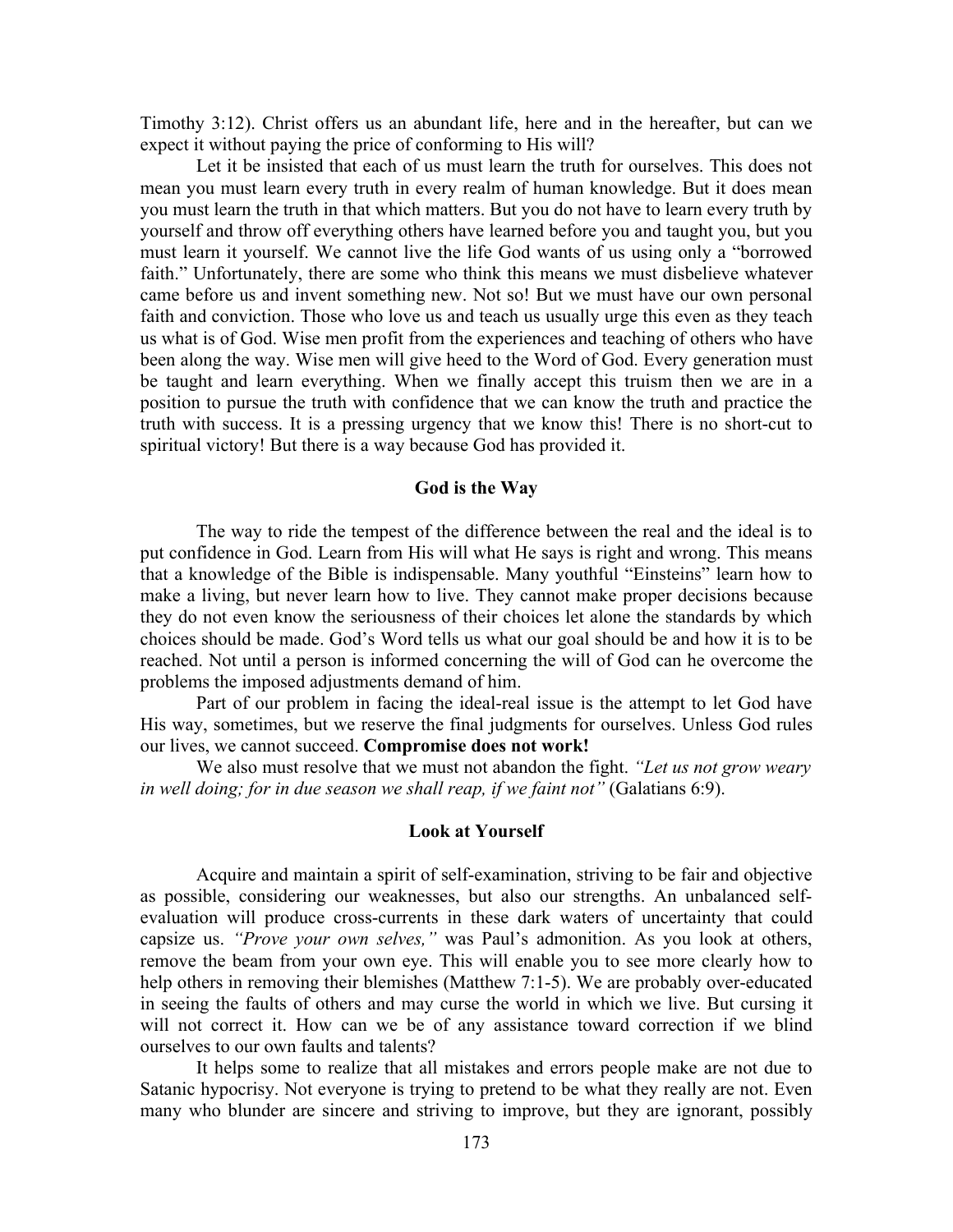because they prefer to be that way, but often weak, frail, but pressing on. This does not mean we ignore wrong nor allow ourselves to go along with wrong. But we must know that not everything needs changing. Only the bad needs changing. We must not throw out the good while reproving the bad. One hard lesson is learning the difference between what should be changed and what retained. But we better learn it as fast as we can!

#### **Consider Your Heart**

Face it! Our own attitude is a deciding factor in the movement from the realm of the ideal into the realm of the real. *"Let all that you do be done in love"* (First Corinthians 16:14). Do not confuse compromise with compassion, or love with license to "do-your-own-thing." But this deals with our motives which is a matter of the heart. If we will not be self-seeking, nor seeking change for change's sake, nor asserting our own superiority over all else, but seeking the other's highest good as God defines the good, then we shall make a beneficial contribution in life. Love for God, Christ, the Holy Spirit, His church, His Word, His people and the people of the world will at least provide you a firm basis of operation. Without it you cannot really succeed (First Corinthians 13:1-3). We may do many things but motive is of paramount importance.

None of us are unique in facing this frustrating episode in life of witnessing the gross spread between the ideal and the real. But when we realize it exists, and get a grasp on our own foundations that are laid solidly on Christ from Biblical revelation, we will not only be victorious over it but will be a valuable assistance to many others around us in overcoming it. Complacency and indifference, like compromise, is never the right way.

We may not be able to change the world. The devil and his influence is very much in evidence. But we can brighten the corner where we are. We may not bring the world to Christ, but that is not our assigned task. It is our job to take Christ to the world. What the world does about Christ ultimately is a very personal and individual decision. We may not save the world, but like Noah, we can save our loved ones and ourselves. We shall be able to come to the close of life with the satisfaction we lived on God's side, and we shall be met in eternity by the Savior and hear the words, *"Well, done."* Is that not of value?

Others have met this problem and have made and are still making contributions toward the ideal in spite of the real. Now it is your turn. You might do better than those before you. But you will not do as well except God is your guide.

## **STUDY QUESTIONS**

- 1. What problem of growing up does the child face that is discussed in this lesson?
- 2. What too often is their reaction to their encounter with reality?
- 3. Can the transition from the **ideal** to the **real** be successfully made?
- 4. What is the solution to the problem?
- 5. Discuss how compromise does not work and why.
- 6. Discuss how counting our strengths and our weaknesses relate to this challenge?
- 7. What is to be the motive behind all that we do?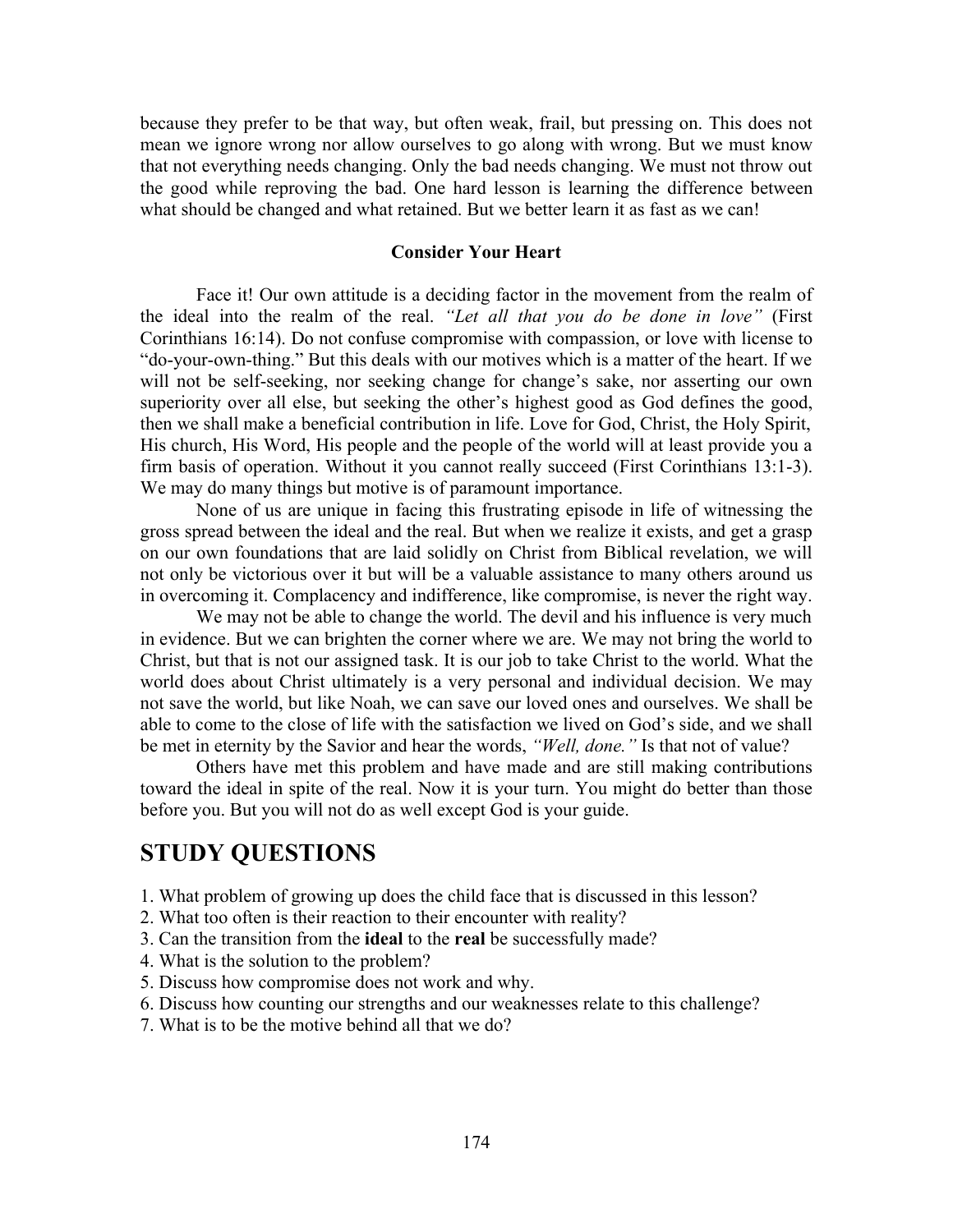# *Today's Youth Facing Today's Problems*

Solomon advised, *"Remember now thy creator in the days of thy youth..."* (Ecclesiastes 12:11). God is concerned about the spiritual welfare of youth and so should everyone be, young and old. It is in the interest of and genuine concern for their welfare that this lesson is presented. Our lesson is primarily directed toward those who are in the days of their youth and addressed to them.

There are seven facts we first must recognize. One, young people are included among those for whom God is concerned. Two, there are many problems youth must face in this world. Three, they will not be young for very long. Time will take care of that. Four, today's youth is not the first to face problems. Nor are they the only ones today facing problems. Five, youth is neither inferior nor superior to adulthood. Adulthood and youth are obviously not the same. They do not have the same responsibilities, opportunities nor capacities. Youths cannot be adults just yet and adults cannot now be youths. Adults have problems youths cannot solve, and vice versa. Farmers have problems and merchants have problems. Their problems, even though related, are not the same. Neither is superior to the other. Neither is inferior to the other. There is a great difference between adults and youths we must remember. Adults have once been youths, but youths have never been adults. Adults, therefore, have some advantage to see and understand both periods. Youths sometimes seem to forget this. Six, there are some matters which youths cannot yet handle because they are not in the position to handle them. There are matters of leadership, guidance, control and duty that pertain to adults that do not yet pertain to youths. Even though youths may be affected by many things over which they have no control, this is life. Such is true even in adulthood. Seven, there are many problems about which there is much that youths can do. In fact, if these problems are not handled now to the extent they can be, youths will be forever handicapped.

#### **Preparation**

Youth face the issue of preparedness. Many who are now adults neglected this issue and now find adulthood overbearing. Youth is a time for preparing for future life. Actually, all of life is a time for preparing for eternity. But especially are the days of youth a time to set your standards. Too many youths build ceilings over themselves while young that they cannot penetrate once they are adults. Too many leave the years of youth and enter adulthood unprepared. They must become prepared socially, mentally, physically, and most important of all, spiritually. It is tragic that emphasis in placed on lesser preparations to the neglect of the spirit.

Youth is a time for education, though not exclusively for youth. No person is truly educated who is not acquainted with the Bible. As one becomes an adult he is forced into life that demands a state of readiness. If youths have failed to prepare they face immeasurable problems. While not yet encumbered with the duties and responsibilities of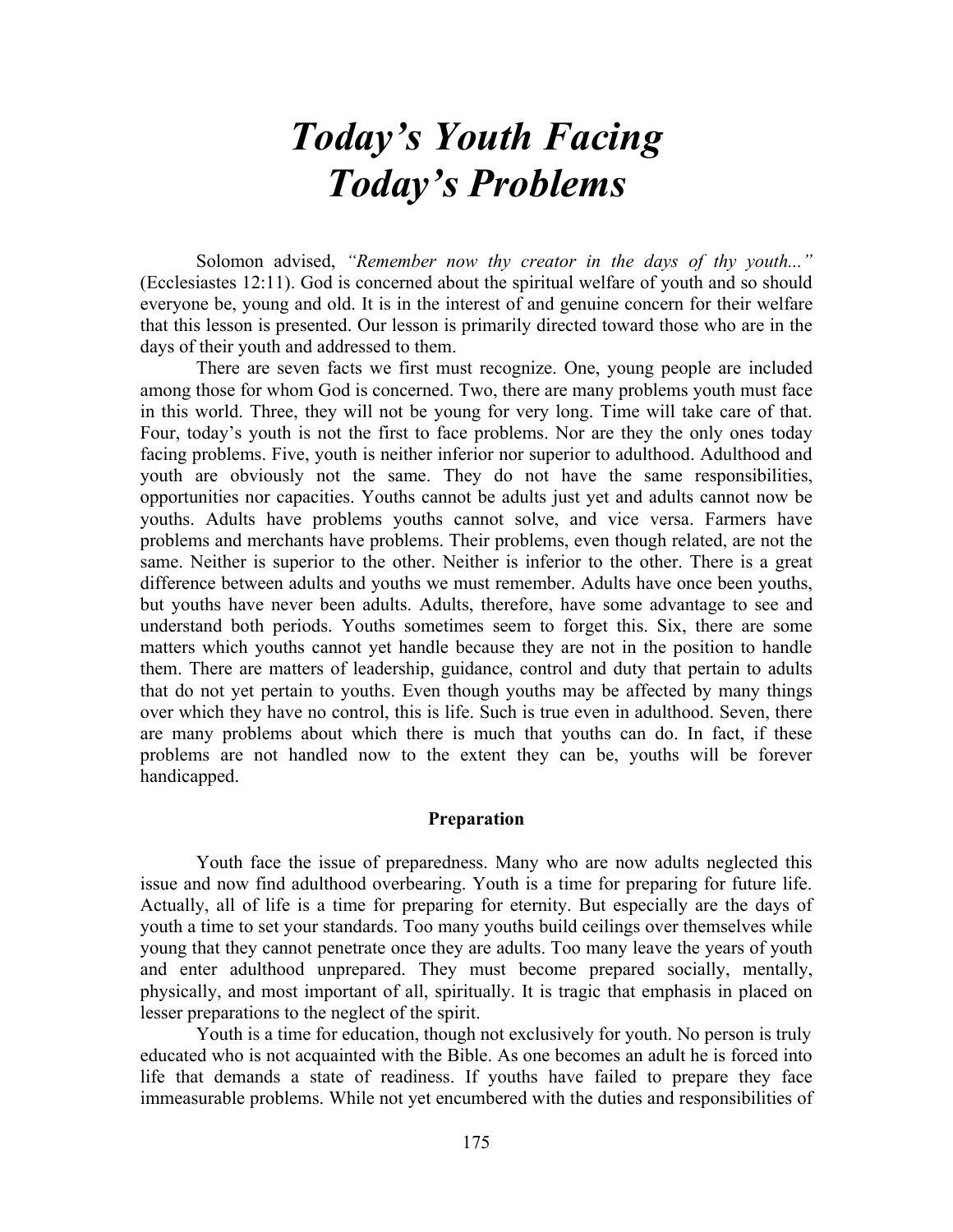adulthood, young people need to avail themselves of opportunities to prepare themselves in all areas. Our advice to the young is, "Don't blow your chances."

### **In a Hurry**

Young people often are guilty of pushing life. It may not do much good to even mention it, but it is something young people need to recognize. Youths are always wanting to be older than they are. It is somewhat like adults wanting to be younger. Youths are impatient to "grow up." They seem to think that everything worthwhile is for later life. Grass is always greener on the other side. This is not necessarily so. Each age of life has its blessings. Youths should give life all they can give it now in the days of youth and reap the harvest. Failing to get from life what is intended in youth will make adulthood less wonderful.

Youths are somewhat like green apples. If they are not allowed to ripen they will only be hard and bitter. You cannot push the maturing process too fast or it will backfire. Growth and development always takes time.

 Many parents and other adults are guilty of pushing the young into maturity before they are ready for it. They encourage early dating, clothing that is immodest, adult activities and privileges, structured and controlled activities to the extent the child does not have time nor opportunities to ever be a child. Young people are not small adults. They are young people. We should let them get the fullest from that period of life without trying to make them little adults before they are adults. They cannot successfully be little adults. We see ten and twelve year olds dressed like they were twenty-five. It is a mark of offense against the child and a manifestation of some stupidity of the adults responsible. We see teens keeping hours like they were already mature. Many have freedoms and lacking guidance that only leads to their corruption. Then we wonder why some of them get frustrated with life and burned out on life before they have hardly entered adulthood. We can understand why some youths get bored with life so early. They have been forced to live it all before their time.

#### **Peer Pressure**

Youths need to face the problem of social pressure called peer pressure. There is tremendous pressure to do what those around you are doing. All people, young and old, are subjected to the pressure to conform in order to be accepted and liked by others. This is a problem that stays with the Christian all the days of his life. But he must remember that even though he is in the world, he is not to be of the sinful world. Because this problem is a lifelong matter, young people need to learn to cope with it early in life.

Youths need to learn to be themselves and not imitations of others. They need to learn to think for themselves rather than blindly following the way of the crowd. If you follow others you will never be your own person. Surely, all should try to be socially acceptable to a degree, friendly, courteous, fair, gentle, pleasant and polite. But all must learn to stand on their own feet and be independent of others to the extent that they do not let others govern their lives. You should never compromise what is true and right before God to get along and go along with anybody. One talent youths must develop is the ability to stand even if they have to stand alone. God's people have always had to be such people. Who makes up your mind? Who decides what you do? While you are subject to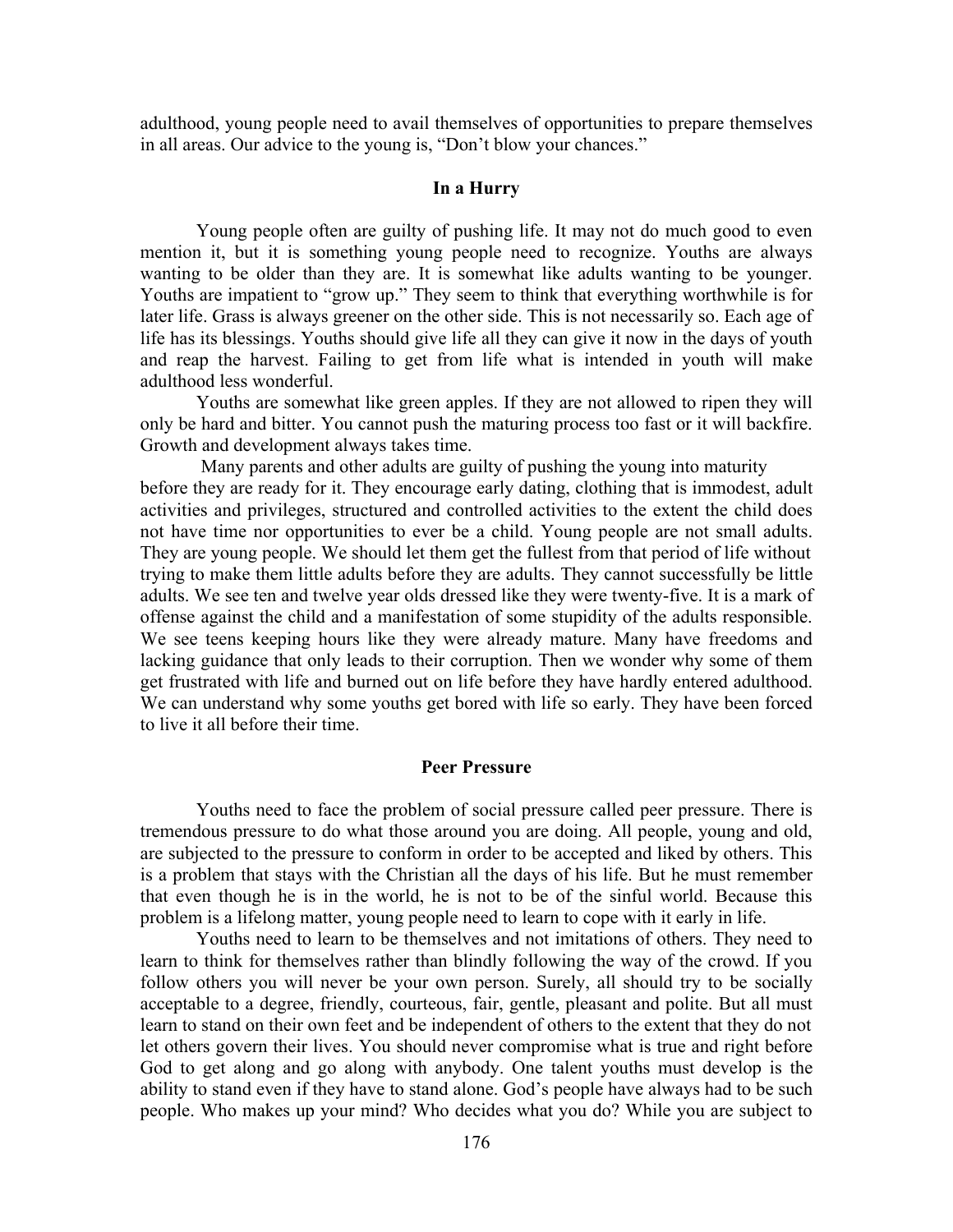your parents you must allow yourself to be guided by them and their guidance should be according to the Word of God. But you should not let pressure of being accepted, being liked, being popular have the controlling influence over your life. Unless you learn to discipline yourself to stand for truth regardless of others you are subject to being tossed to and fro all your life from one error to another. The guidance given you from the Word of God must be allowed to determine your life. You are most fortunate if you have parents who love you and love the Lord to instruct you in His ways. Let God be your guide. Permitting the crowd to set your standards is fatal to your soul.

### **Adult Hypocrisy**

 Youths are troubled over what they perceive to be the hypocrisy in adults. A hypocrite is one who pretends to be what he really is not and really does not intend to be. He does what he does for show. He says one thing but does another. Some of the strongest language of condemnation found in the Bible is in Matthew, chapter twentythree, where the Lord Jesus condemned hypocrisy. That adults, as well as youths, are often guilty of this pretense is not to be denied.

Children are born into a world where everybody cares for them, every decision is made for them in their early years, and they learn to love and trust the adults around them. They assume what adults say and do is always right. But as youths grow older they come to realize that adults do not always live according to what they say nor are they always what they ought to be. Even those in whom youths have placed their confidence sometimes prove to be a heart-breaking disappointment to them. The response to this awareness that there is often inconsistency among adults sometimes causes some young people to think nobody is honest, nobody cares and nobody really is trying to do what is right. But this response is wrong and the conclusion is wrong. It is foolish to throw overboard all truth because somebody in whom we place confidence does not live according to truth. That is not the fault of the truth. We do not do this in others matters of life. Why should we do it in matters of the Bible, the church and religion? Are you going to quit going to doctors because some of them get sick? Are you going to violate the law because some law enforcement officer violates it? Shall you cease to ride in a car because some driver drives recklessly? Are you going to discard God's teaching on marriage because some divorce? Are you going to get rid of all your tires because one goes flat?

Nobody is perfect, even adults. Not all adults are hypocrites, however. All who make mistakes are not hypocrites. Adults are human beings and are facing many problems, temptations and threats of which youths are not yet aware. This is not to excuse adults for evil conduct, but it is to simply encourage youths to face realities regarding adults. Only Christ was perfect and only He is the standard by which to measure all things. Even parents are not perfect. Preachers and elders are not perfect. Young people are not perfect either.

It is a good sign that you are reaching a higher level of maturity when you can understand the difference between what a person ought to be and what he actually is and see the difference between what you have been taught and what sometimes people do. Adults may aggravate the problem for youth by their inconsistent lives, but even the youths must remember to set their sights on Christ, not on any human being. While it may be rather disturbing to go from the realm where all is sublime and be shocked into reality that all is not perfect, this is a part of leaving the innocent world of childhood and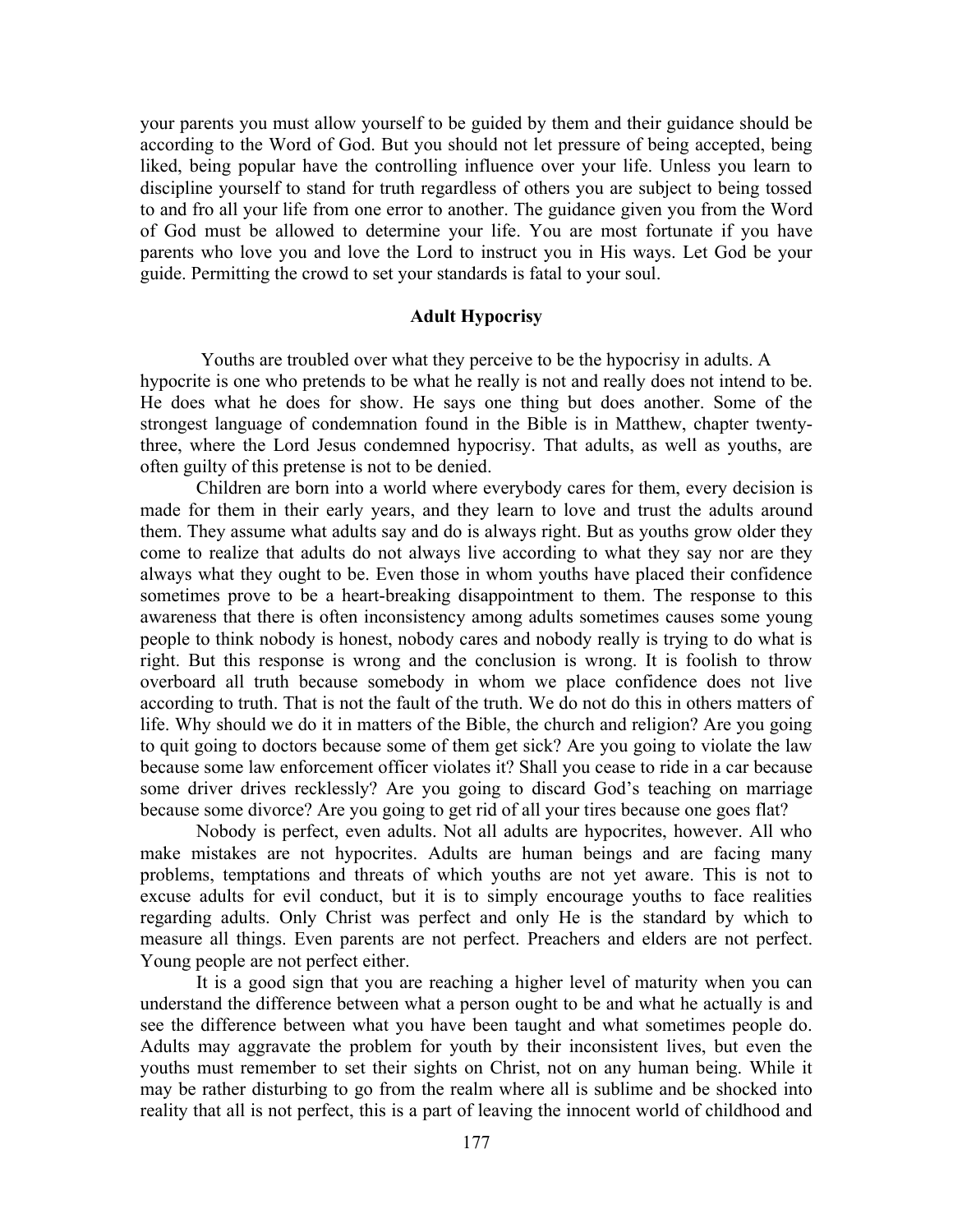entering into the world of reality and adulthood. Do not let human frailties shake your confidence in God.

#### **The Problem of Sin**

Youths, like adults, face the problem of sin. When one sins he sells his soul to Satan. Sin separates one from God. One cannot live his life as God would have him live it if he remains in sin. Everyone must ask, "Will I live in sin, or in Christ?" Each one must make a personal decision in this matter. These are the only two realms available in which we can live. We have to obey the gospel to enter Christ.

Today's youth must face today's problem of sin. It comes through drugs, alcoholic beverages (America's number one drug problem), temptations to immorality, dishonesty, lack of respect for authority and forsaking God. But youth can face these matters and overcome them when they align themselves with their Creator and Judge. Face today, and tomorrow you will be able to face tomorrow. Unless you learn to handle today, what will be the end of you tomorrow? We cannot carry the burdens of yesterday, today and tomorrow at once. Life is to be lived one day at a time, and we are capable, in Christ, to successfully carry our load. We can have joy and gladness as we live and help others carry their load.

Following the crowd, rebelling against God, swallowing whatever you are told by the worldly sort may sound exciting, emotional, new and "cool." But a good life is accomplished only by being good as God defines good.

#### **The Solution**

Meeting today's problems, like all other problems of life, can be met only when there is a strong and Biblical spiritual foundation and guidance. "How shall the young secure their hearts, and guard their lives from sin?" It is by following the Word of God. Youths need not despair nor be discouraged. Life in Christ is a wonderful life, full of purpose and meaning, blessings and benefits, with each day being worthwhile and productive. Problems are challenges and tests of our worth. Problems can become stepping stones rather than stumblingblocks.

When youths and adults work together before God the young can secure their place and be what God intended them to be. Nothing is more challenging than a young life. The future is open and the limits are extended. May God help us and youths everywhere to defeat the devil and bring glory to God in life.

## **STUDY QUESTIONS**

- 1. List the problems our youth face. Add to the ones mentioned in the lesson.
- 2. Suggest solutions to each of these problems.
- 3. How can the older generation help them face these problems?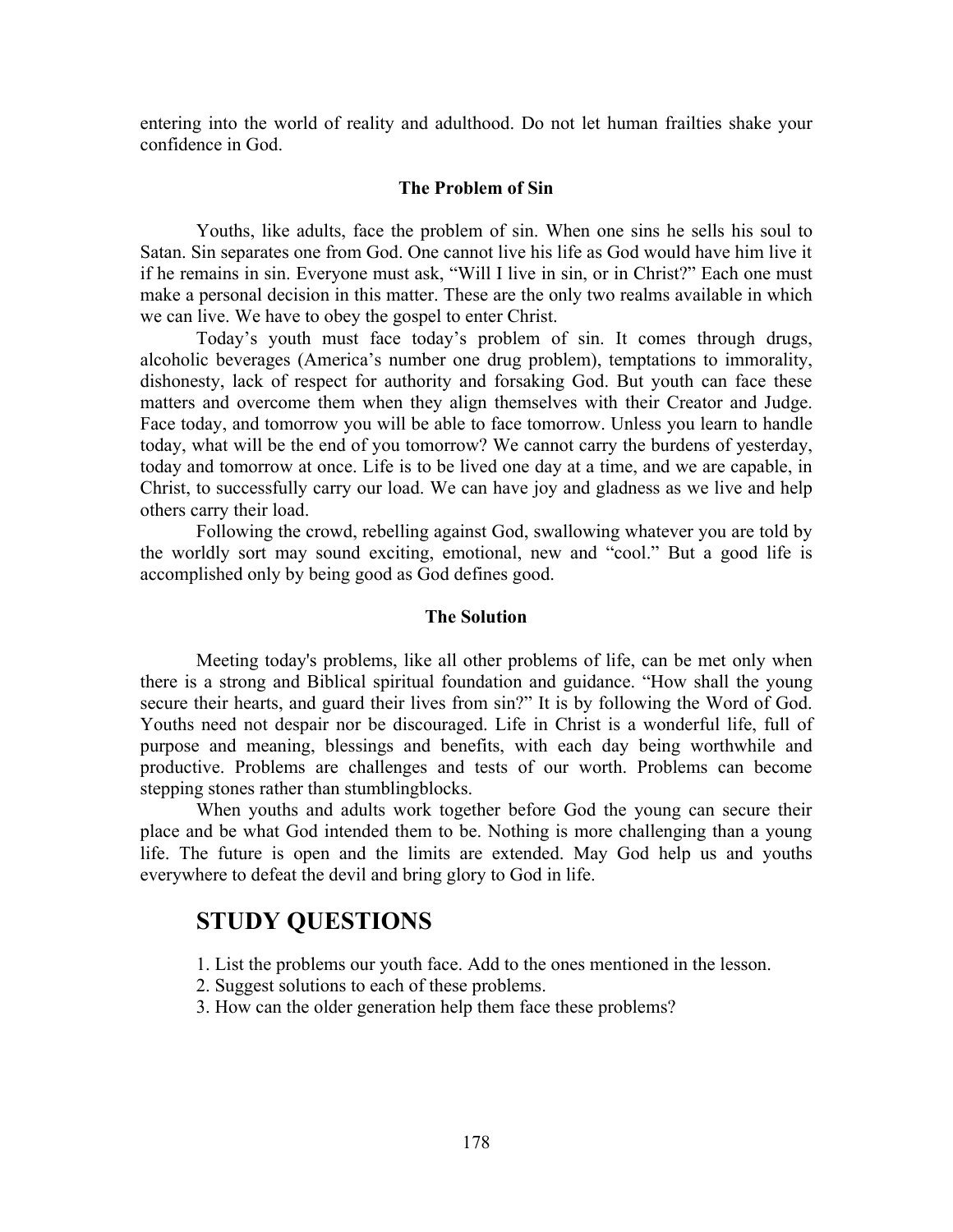# *What is That in Thine Hand?*

*"And Moses answered and said, But, behold, they will not believe me, nor hearken unto my voice; for they will say, The Lord bath not appeared unto thee. The Lord said unto him, What is that in thine hand? And he said, A rod. And he said, Cast it on the ground. And he cast it on the ground, and it became a serpent; and Moses fled from before it. And the Lord said unto Moses, Put forth thine hand, and take it by the tail And he put forth his hand, and caught it, and it became a rod in his hand: That they may believe that the Lord God of their fathers, the God of Abraham, the God of Isaac, and the God of Jacob, hath appeared unto thee"* (Exodus 4:1-5).

At this time Israel was in bondage in Egypt. Moses had fled Egypt into the land of Midian. God saw Israel in bondage and remembered His promise unto them. It is not that God had forgotten but that God recalled the promise. God appeared unto Moses in the burning bush and called Moses to the leadership of Israel and the task of delivering them out of the hand of the Pharaoh.

#### **Excuses**

Moses did not readily accept this assignment but offered all kinds of excuses why he should do what God wanted him to do. "Who shall I say sent me? They won't believe me. I am not an eloquent man. I can't speak to the people." One excuse after another was offered by Moses.

God's reaction to these excuses tells us something about God. He did not accept them. When God wants man to do something God will not accept man's excuses for not doing It. We need to remember this. As God called Moses from the bush so God calls us now by the gospel (Second Thessalonians 2:14). From Luke 14, Jesus teaches us that excuses offered for not coming to that which He has prepared will not suffice.

 It was in the midst of these excuses being offered by Moses that God asked, *"What is that in thine hand?"* Moses answered that he had a rod. It was a shepherd's staff, a tool useful in guiding sheep. retrieving them from places where they might fall. It was something he used while keeping the flocks of his father-in-law, Jethro. It was nothing uncommon. All shepherds had them. But it was more than just another rod when it was used as God directed. When Moses cast it down it became a serpent. When he picked up the serpent it became a rod again. It became an instrument through which the power of God was manifested. God made something great out of something very ordinary. That is what God does every time He takes a sinner and cleanses him of sin and makes him a servant of righteousness. In fact, there is not a possession, a talent, an ability that we have that cannot be great if used as God would have it used. There are things in the hands of us all that God has given us that are useful for good if only we would consider such things as potential tools with which the will of God can be accomplished.

#### **Using the Rod**

 Let us look at some of the instances in which this same rod was later used to reveal the power of God. *"And thou shalt take this rod in thine hand wherewith thou shalt do*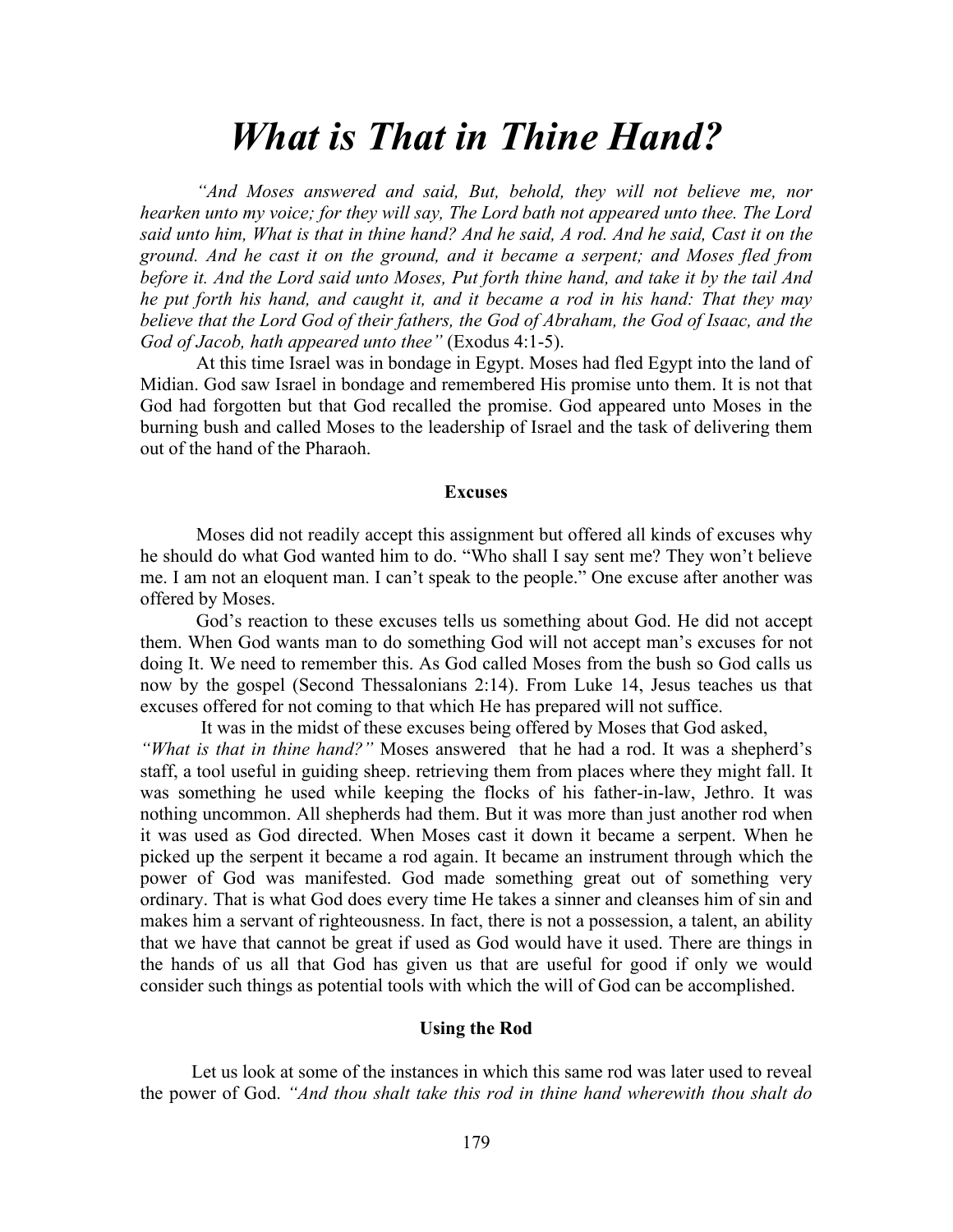*signs"* (Exodus 4:17). *"And Aaron spake all the word which the Lord had spoken unto Moses. and did the signs in the sight of the people. And the people believed: and when they heard that the Lord had visited the children of Israel, and that he had looked upon their affliction, then they bowed their heads and worshipped"* (Exodus 4:30,31). One problem Moses faced was convincing the Israelites that he was coming in the name of the Lord to deliver them. Before he could deal with the Egyptians he had to convince his own people. With this rod he did signs that brought hope to the people and persuaded them that he was from God. God's name was praised.

When Moses went before Pharaoh and into his court he used this rod to perform miracles to convince Pharaoh to let Israel go. *"Get thee unto Pharaoh in the morning; lo, he goeth out unto the water; and thou shalt stand by the river's brink against he come; and the rod which was turned to a serpent shalt thou take in thine hand. And thou shalt say unto him, The Lord God of the Hebrews hath sent me unto thee, saying, Let my people go, that they may serve me in the wilderness; and behold, hitherto thou wouldest not hear. Thus saith the Lord, In this thou shalt know that I am the Lord; behold, I will smite with the rod that is in mine hand upon the waters which are in the river, and they shall be turned to blood"* (Exodus 7:15-17).

Moses also stretched this same rod over the Red Sea to divide the waters and allow Israel to pass over on dry land into safety. *"And the Lord said unto Moses, Wherefore criest thou unto me? Speak to the children of Israel that they go forward: But lift thou up thy rod and stretch out thine hand over the sea, and divide it: and the children of Israel shall go on dry ground through the mist of the sea. And I, behold, I will harden the hearts of the Egyptians and they shall follow them: and I will get me honor upon Pharaoh, and upon all his host, upon his chariots, and upon his horsemen"* (Exodus 41:15-17).

Prior to that momentous event Moses used the rod also in bringing the ten plagues against Egypt to compel Pharaoh to allow Israel to leave. It was that same rod that was used to strike the rock in Rephidim to provide water for the thirsty nation in the wilderness (Exodus 17:5,6). The same rod was held out by the hands of Moses over the field of battle against the Amalekites and Joshua led Israel to victory (Exodus 17:9). This was the occasion when Aaron and Hur held up the hands of Moses when he became too weary to hold up the rod.

What did Moses have in his hand? Just a plain, ordinary rod, a shepherd's staff, until it was used as the Lord God of heaven had directed. Then it became a tool for performing great deeds. It became the avenue through which divine power was demonstrated. But it was just a rod until placed at the disposal of God and His purposes.

### **What Is That In Thy Hand?**

Yes, Moses saw the rod he held, But could not see the ways That God would use that very rod through all his future days. Although you see your talent plain, God keeps your future sealed, In His good time -- from year to year -- the plan will be revealed. So hold it high or cast it down, or strike, as God will choose, A rod in hands which He directs is one that He will use.

Ruth Johnson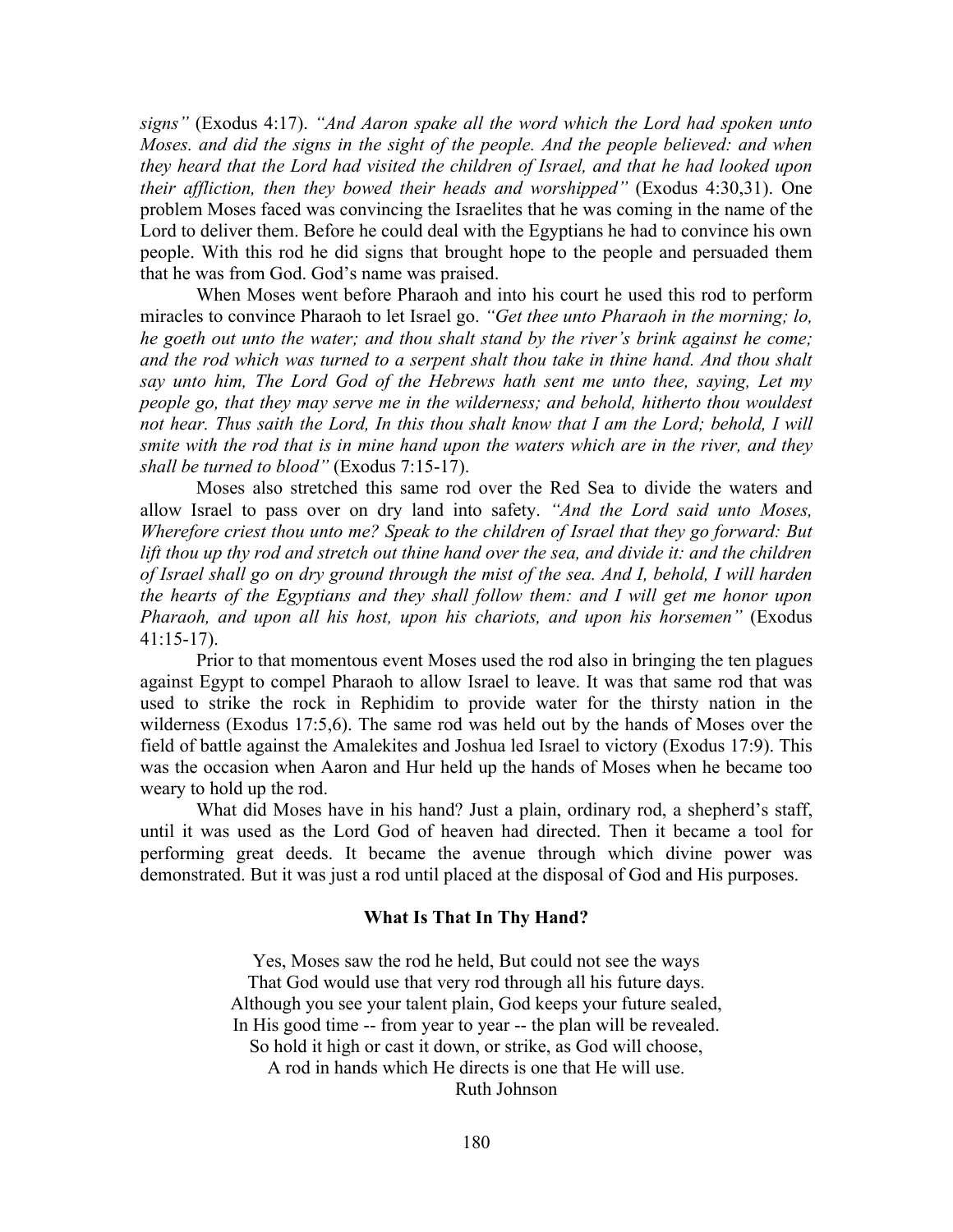There are others we could ask the same question, "What is that in thine hand?" We could ask David as he took his sling into battle against Goliath. With it God used David to take away the reproach from Israel and produce a great victory over the Philistines who had defied the army of the Lord and hence the Lord Himself.

We might ask the little lad whose name is not even given in John 6. But he had just five loaves and two fishes which Jesus used to feed over five thousand with twelve baskets full left over. His great work enabled Him to continue His work of preaching to the multitudes.

Ask the widow of Luke 21, who had only two mites; all that she had. Yet, when they were rightly used, given to God, Jesus cites her as an example of the sacrificial attitude and action that God approves by declaring that she had given more than all the others.

It will do us good to take inventory and think a while on the things God has given us. We are a blessed people. Do we count our many blessings? Among our blessings are blessings of opportunity. What kind of stewards are we with what God has placed in our hand? What do you have in your hand today that can be used for the good of mankind and to the glory of God?

#### **In Our Hands**

I want to mention only one thing even though there are many. If we were assembled in a congregation, I would likely ask you to stand when I asked the following questions in order to impress upon you the personal application that this lesson deserves. I would ask all who are fathers, grandfathers, mothers, grandmothers, aunts, uncles or teachers to stand. All of these have a vital influence on the lives of the young. These are those who love children and seek their welfare. "What do we have in our hands?" That's right! We have our children. They are given to us by the Lord and placed in our care. They are blessings and they are opportunities. They are living souls waiting to be molded and shaped into desirable vessels much as a potter might mold and shape soft clay. We are stewards of this sacred trust. Each child is a potential power for good or for evil. We are lives that shall never end. Each is a soul that will exist somewhere throughout eternity.

To such a great extent, whether our children will be blessings or curses, useful or harmful vessels, good or evil influences, servants of God or of Satan, exist in heaven or in hell, depends upon us in whose hands they are entrusted. So precious and pure is the little child. Jesus said, *"Except ye be converted and become as little children, ye shall in no wise enter into the kingdom of heaven"* (Matthew 18:3). Jesus used children to illustrate what the kingdom is. Who is more teachable, impressionable and more easily molded than the child? One has written, "Just as the twig is bent, the tree's inclined." Who manifests greater trust and at the same time is more dependent than a little child?

But what we must realize is that what my child grows up to be, for the most, part depends on me. William Ross Wallace wrote a century ago, "The hand that rocks the cradle is the hand that rules the world." This is because by and through our children we exert a tremendous and lasting influence on the world. What will we do with this gift that has been placed in our hands?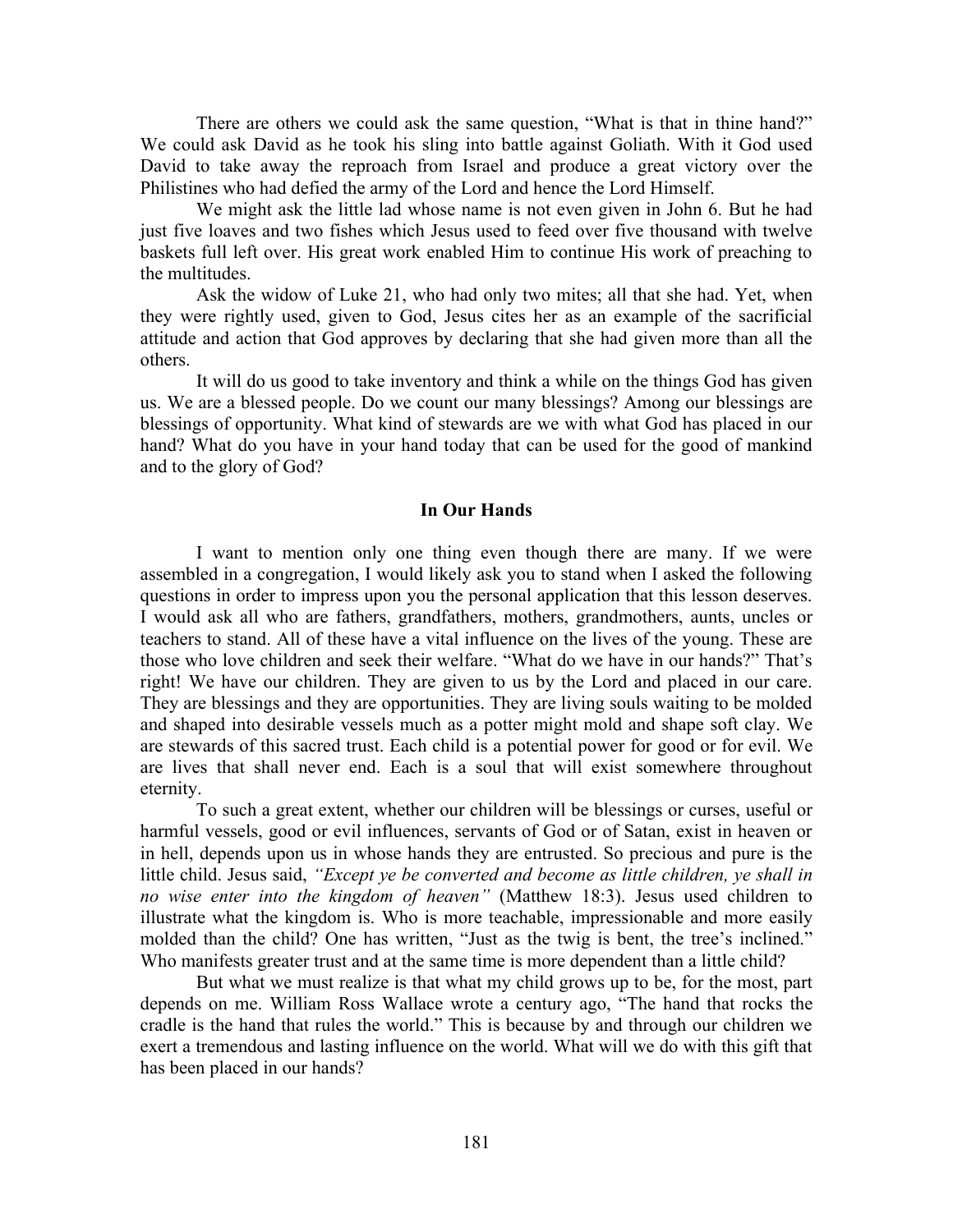#### **What is Happening?**

It is dreadful to see what some do and have done. They have neglected the child, ignored him and failed to consider his worth and turned the care and training into the hands of another. Sometimes for no greater reason than getting more money, parents leave the molding of their children to somebody else. Many parents can say, "I gave him money but what he needed was me. I provided gold and gain, when he longed for guidance, and for God."

One of the tragedies becoming so rampant in our society is child abuse. This takes form both physically, mentally, emotionally and spiritually. Many neglected children have warm houses in which to live, money to spend, good clothes to wear and plenty of food. But they do not have the love, security and guidance they desperately need. They do not have that Christian home.

We have lost and are losing so many of our children to the ways of the sinful world. They have not been taught nor had demonstrated before them morality, the do's and don't's of God and the glory of the church.

But let us not just here concern ourselves with what others do or have done with their children. What will we do with our own? We are not discussing the HOW so much just now as we are trying to emphasize the NEED of using this gift to God's glory. For many children there is nothing much that can be done more than has been done. They have reached a level of growth where the parental influence is minimal. But many have their children who are yet very young and still subject unto them.

God wants us to love them, provide for them, teach their tender hearts His truth and provide for them goals and ambitions of righteousness. He wants us to train up that child in the way that he should go. He wants us to bring them up in His nurture and admonition (Proverbs 22:6; Ephesians 6:4). He wants us to do more than teach them how to make a living, but how to live, not just in this world, but in the world to come. We can provide them all this world has to offer, and yet, we fall miserably if we have not taught and showed them how to love God and respect His Holy Word. So tremendous is our task and so great is our opportunity.

But we also have assistance available to us in this awesome task. We have the privilege of prayer. We have His word of instruction, the Bible. We have the encouragement of those who have gone before us who have done well in the guidance of their children. We have the encouragement of others who are busy at the same task we are trying to perform.

Both by teaching and by providing a wholesome example we rear our children in the way of the Lord, giving them a rich religious heritage which shall be a bulwark for them throughout life. But we must ask ourselves, "What will my children hear and see from me?"

Yes, we have much in our hands. We can succeed. But we cannot lead where we will not go. We want to lead them to God through Christ. But we must go that way ourselves.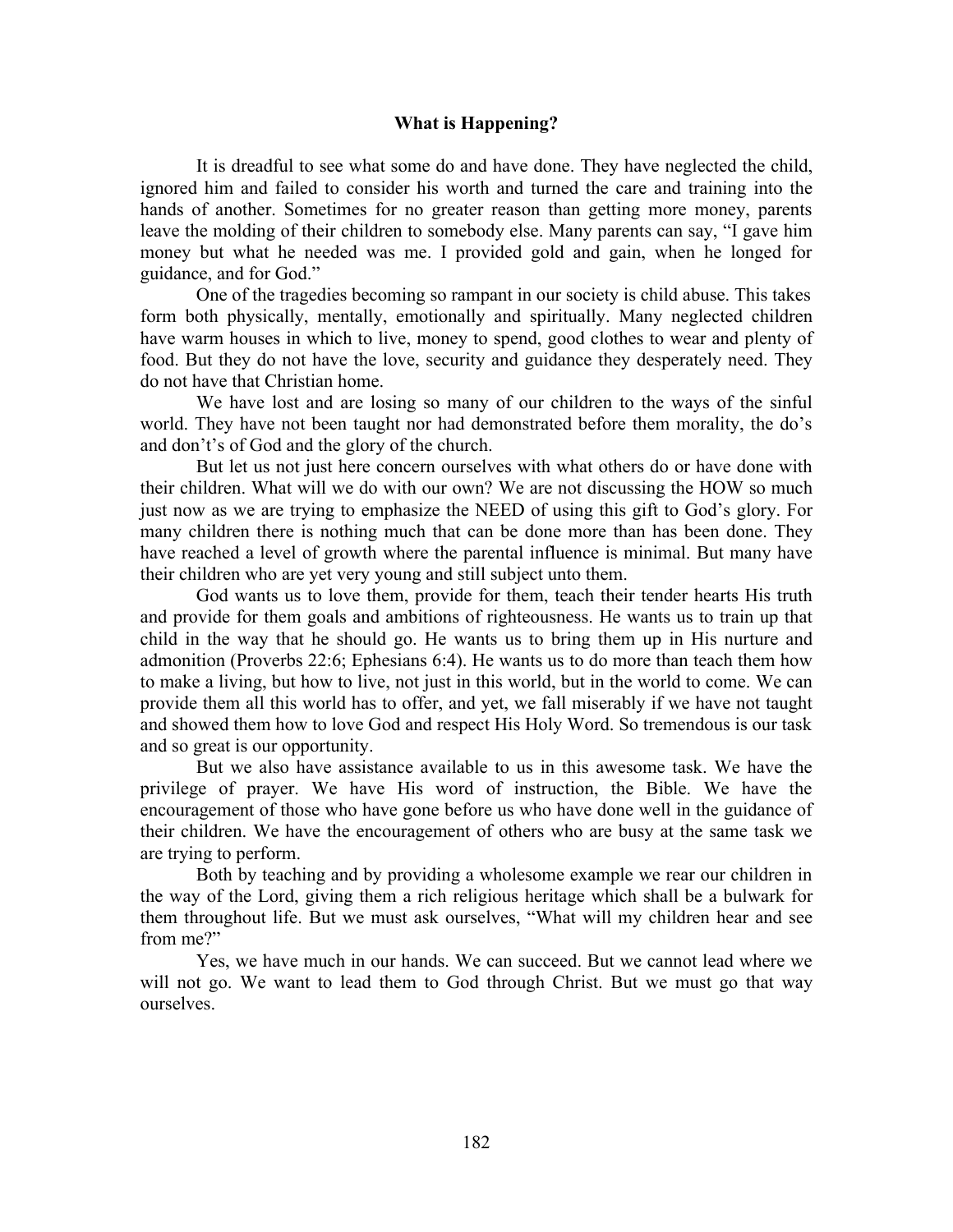## **STUDY QUESTIONS**

- 1. In what Biblical context is the question of our lesson found?
- 2. What was God's attitude toward Moses' excuses?
- 3. What did Moses accomplish when he used what God gave him?
- 4. What do we have in our hands?
- 5. What is it that is more important for the young than material things?
- 6. How does prayer assist in using what is in our hands?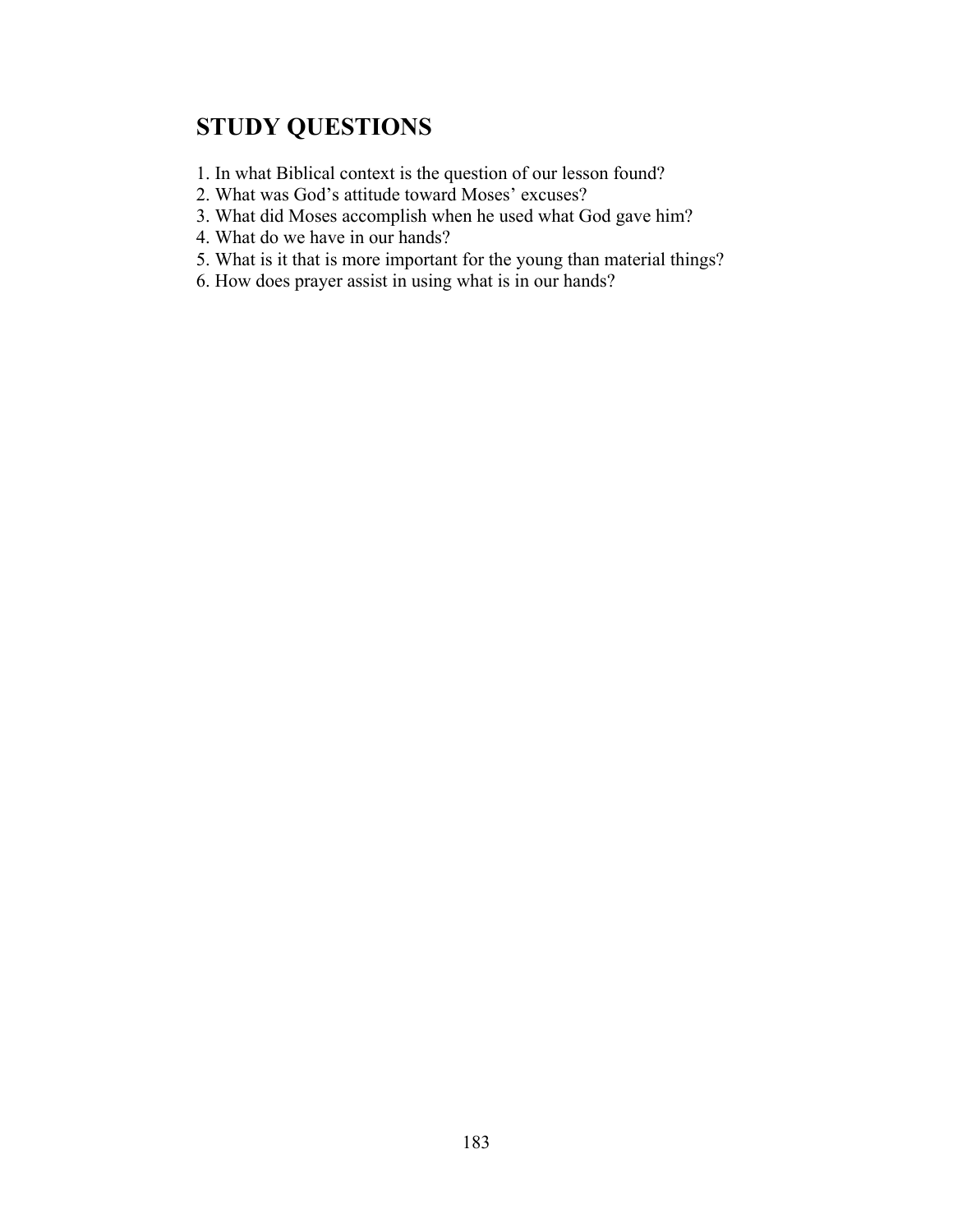## *What it Means to Grow Up*

We begin with two scriptures as our test: *"When I was a child, I spake* as a *child, I understood* as a *child, I thought* as a *child: but when I became* a *man I put away childish things"* (First Corinthians 10:13).

*"He that descended is the same also that ascended up far above all heavens, that he might fill all* things. *And he gave some apostles, and some prophets, and some pastors and teachers; for the perfecting of the saints, for the work of the ministry, for the edifying of the body of Christ, till we all come in the unity of the faith, and of the knowledge of the Son of God, unto* a *perfect man, unto the measure of the stature of the fullness of Christ: that we henceforth be no more children, tossed to and fro, and carried about with every wind of doctrine, by the sleight of men and cunning craftiness, whereby they lie in wait to deceive; But speaking the truth in love, may grow up into him in all things, which is the head, even Christ"* (Ephesians 4:10-15).

Both passages have to do with the matter of "growing up." We are to grow up physically and spiritually. Life is a process of growth from one level to another. And none can deny that the years of the young, and often of the older, the "growing up years," can be very difficult years. As one young person put it, "One minute it seemed like everybody took for granted that I knew what to do when I really did not; and the next minute everybody was telling me what to do as if I knew nothing."

#### **Growth Involves Everyone**

The more adult years have their problems of growth also. Sometimes people think that the younger years were easier. The young years have their difficulties to the young just as the older years have their difficulties to the older. Because we are all in the process of "growing up" it seems appropriate to understand just what this means.

In the physical world we expect growth. It seems that the passing of the calendar takes care of that if all is normal and well. Just a few months, a few years, then one matures physically. What many do not seem to understand is that the outward, visible and physical growth is not the whole story**.** In fact, it is not even the most important part of growth. The big part is the inner growth, the maturing of the mind, judgment, thinking and self-control. This has always proven to be more difficult.

It is unfortunate that many young people place a ceiling on their lives while they are young. Instead of building foundations they are erecting ceilings through which they shall never penetrate. They fritter away their time and opportunities for growth. I suppose we all have done this to some extent and we live to regret it. Youth has time, ability and opportunity to lay the groundwork for a fine and useful life. But the failure to seize these swiftly passing opportunities and use these qualities will restrict one's usefulness and happiness in life. Once the young years are spent and the record made it cannot be changed. One of man's strongest desires is to be able to start all over and do differently. The very best we can do is to start from where we are. The past cannot be undone. What a tragedy that some build their ceilings through neglect of education, wasting the development of the mind, forming attitudes and habits that harm his character and potential. While the young often resent being told, it is still true that youth is the time for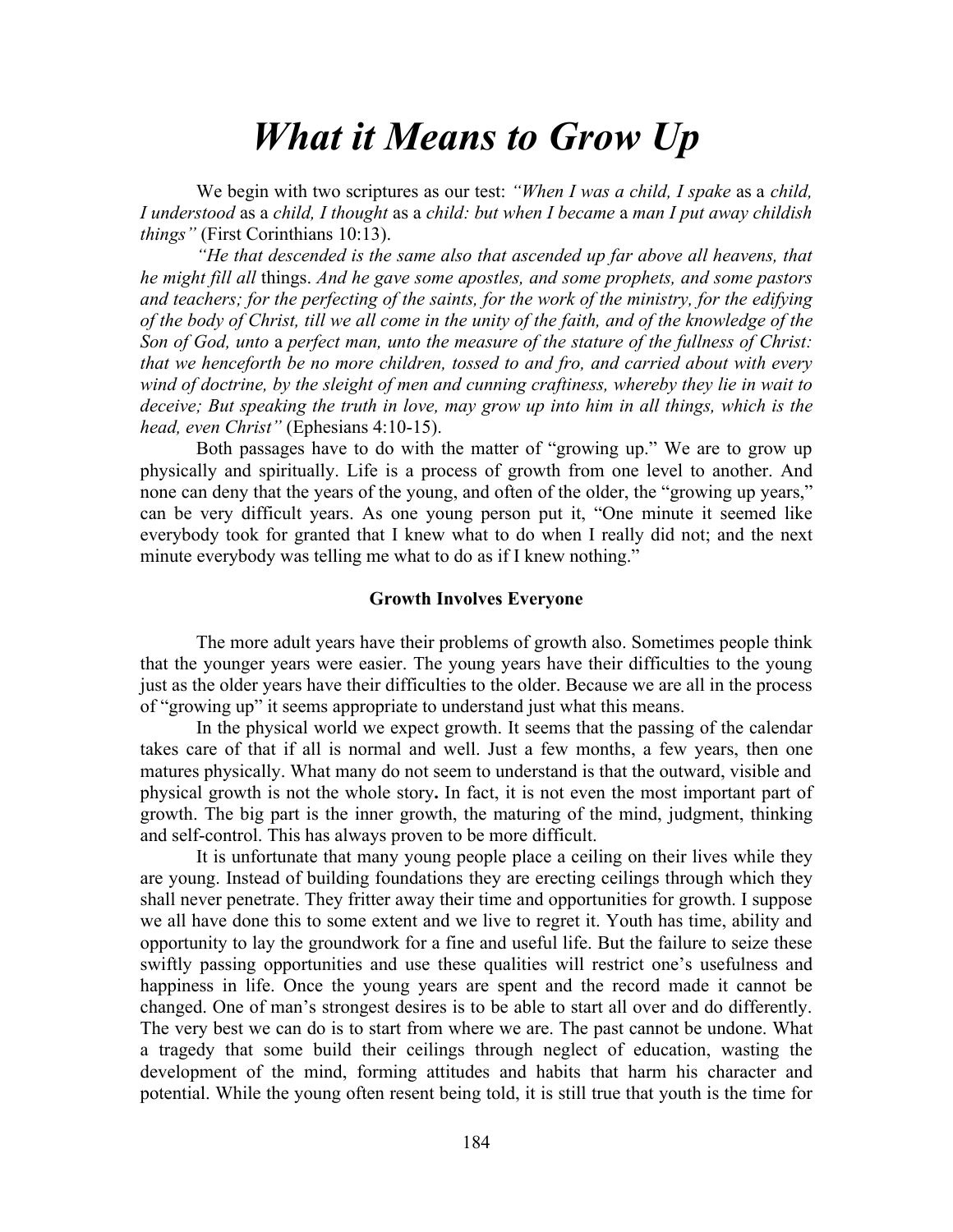gathering information, building habits and attitudes and properly laying good foundations upon which to build life.

#### **Measuring Maturity**

We measure maturity in various ways. Birthdays are chronological measures but not always a very accurate measure of maturity. Some live decades and never grow up in the things that matter.

Physical size is sometimes used to measure but that is also a very fallible standard by which to measure real maturity. Boys of fifteen are often larger than many two and three times their age. But nobody would contend that a fifteen year old has reached maturity. Years ago my grandmother would have considered a boy to be a man once he began to wear long pants. But that is a fallacious idea. Girls thought that once they wore high heels they were grown. It seems laughable, doesn't it? People may look grown and be far from it.

 Isn't it pitiable that somehow we have "educated" our society to think that the use of profanity, cigarettes, disrespect of authority, wild driving, strange dress and late hours are marks of maturity? So much that is mistakenly called "adult" today is more "adultery" than adulthood.

What are the real elements that determine whether one is grown up? One element is the way a person spends his time. Here is a real clue. Some have a distorted idea of bigness. Those who waste their time in constant play and watching television have hardly begun to grow. Having access to a car, seeing all the movies and being an athletic hero are life's goals for the immature. "When I get like that, I have arrived," is their idea.

But as one really grows up he sees things in a better and different light, the light of experience and reality. He realizes just how foolish and childish such things are. These are not evidences of being grown. They are evidences that there is much growing to be done.

We are taught to redeem the time, take advantage of it and use it wisely and constructively. Life is composed of time and we ought make every minute count. Those who realize that show signs of maturity. While we do not expect the young to fully grasp this, the fact that they do not is evidence of their immaturity. But it is something you should expect from those who claim to be mature.

#### **Values and Maturity**

What do you consider to be the real values of life? This helps to determine your level of maturity. Many go through life and never learn what matters. When we want to know the value of things we often turn to a catalog and check the prices. God's book is a catalog of what is valuable in life and we need to be better acquainted with it. If you want to know whether something is worthwhile or not, see what the Lord thinks about it. How does it fit into His standard of things?

What a person thinks of others and how he treats them is a mark of maturity or the lack of it. How does he consider the authorities over him, parental, civil, religious, educational and occupational? The immature person resents authority over him. He feels depressed and that somehow others are taking advantage of him. He refuses to abide by the law; reneges on his agreements; is irresponsible in his work; cannot be depended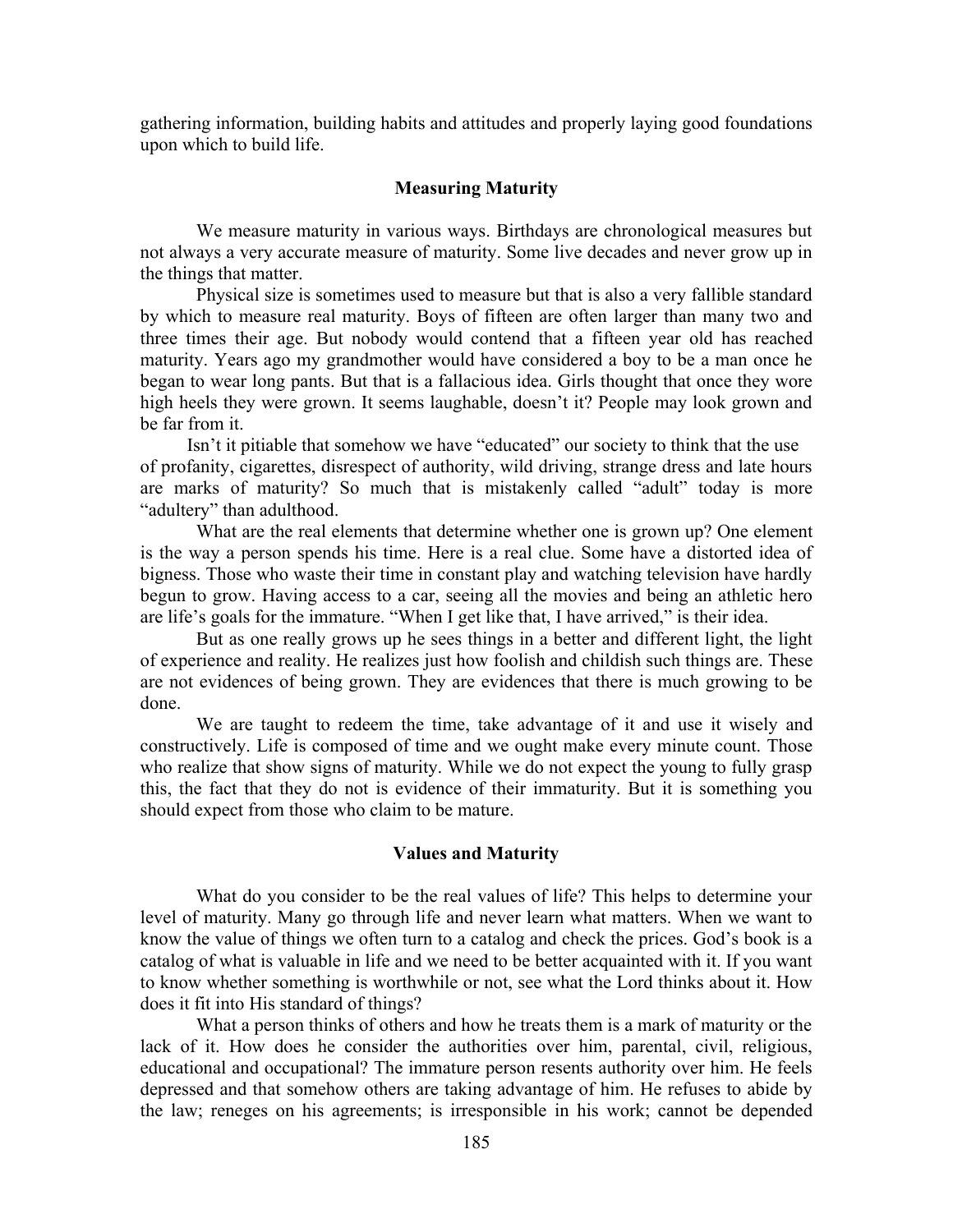upon; even rebels against the authority of God. No person is mature until he realizes that he is accountable to God for all of his life and everything pertaining to it. That individual who has the idea that the world orbits around him and for him and to satisfy him is sorely off beat. He will have little to no regard for others and consider everybody out of step but himself. He simply has not grown up. His reactions to whatever gets in his way reflects his maturity. The immature will pout, cry, kick, scoff and lash out. The mature person realizes that such is a part of life, takes it in stride and keeps on his own path without hesitation or distraction.

#### **Making Choices**

One of the biggest factors in growing up is the ability to make decisions. We all have to make so many of them. True enough, many of the decisions we make are relatively insignificant. But some are life forming and determine our eternity.

Some never learn to make decisions. They were never allowed to make them when they were growing up. They were never taught standards by which to make an intelligent decision. Therefore, when they reach a point in life that they are called upon to make decisions, they know not which way to turn. Learning how to make decisions is such an important part of maturation.

Someone has said, "In each boy or girl there are a number of different selves. There is an honest self and a dishonest self. There is a truthful self and an untruthful self. There is a kind and generous self and an unkind self. There is a selfish self and an unselfish self. There is an obedient self and a disobedient self." In this matter of growing up each one must determine which of these selves will be the real you. As one decides to be honest, truthful, kind, selfless and obedient he is making great strides toward real maturity.

#### **The Inspired Window**

Think for a moment about Moses. The Bible is a magnificent window through which we can see this man as he grows up. *"By faith, Moses, when he was come to years, refused to be called the son of Pharaoh's daughter, choosing rather to suffer affliction with the people of God, than to enjoy the pleasures of sin for* a *season, esteeming the reproach of Christ greater riches than the treasures of Egypt: for he had respect unto the recompense of the reward"* (Hebrew 11:24-26). The American Standard Version translates *"come to years"* with the words, *"grown up."* When Moses was *"grown up,"* when he was truly mature, he decided against the ways of sin and decided to be God's person. He might have had everything else that this world could offer, but he was wise enough and mature enough to make the right decision. He chose God's way.

All of the big decisions are not made in the capitals of the world's nations. Bigger events are taking place in the lives of people everyday, everywhere. While some may consider the conquests of Caesar to be the outstanding events of the first century that which was far more important was the conversion of Saul of Tarsus to the faith of Christ. Even today, as the leaders of the world ponder the gigantic ills and tensions, there may well be a decision made in the mind of some boy or girl that will have a greater effect in years to come on the world, or even have a bearing on things eternal. The decision to be a Christian is the most significant decision that a human being can make.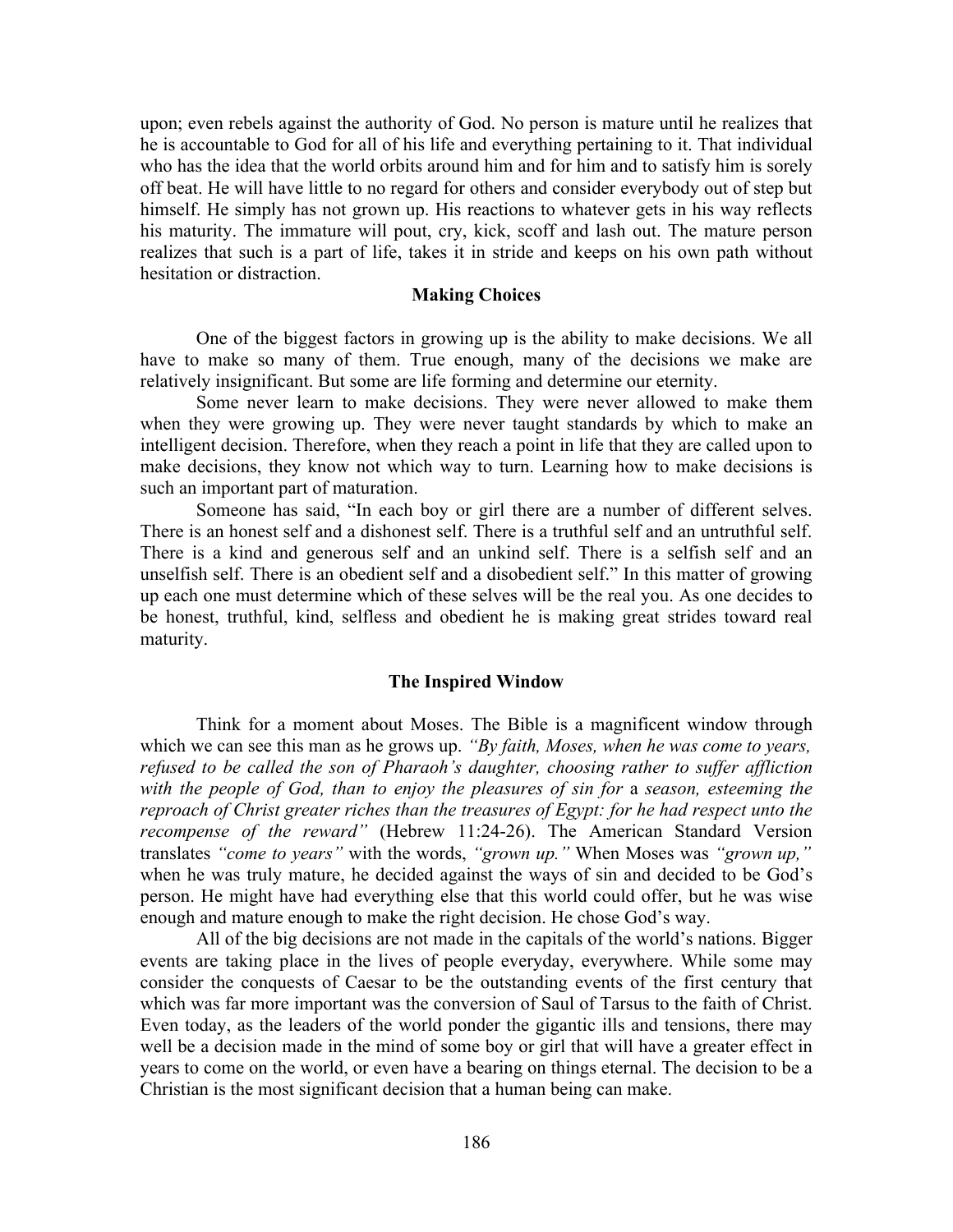#### **In God's Image**

Every young person ought to believe in himself or herself. Each must remember that he or she is created in God's image and each counts before God. There are things of eternal value that can be accomplished when one goes God's way. Anyone choosing a goal and purpose in life that fits God's purposes has the assurance that God will be with him.

The greatest need of our world is more truly devout Christian men and women. Our needs are not for faster aircraft or rockets to take men to the moon. We need lives that will take people to heaven. Our need is not more missiles, but morals. We need not have creeds, but Christ. Physical food, as essential to life as it is, is not as needful as the spiritual milk that nourishes the soul. We need Christians to counterbalance the increasing wickedness and degeneracy of the world. We need those who will use what God has given them, prepare themselves and be exhausted in His service of doing good. To have that takes mature people.

#### **The Day of Maturity**

Every life has what we call "red-letter days," that is, days that mark the more important events, such as the day of our birth, our marriage, our first job, etc. The greatest day in anyone's life is the day that they declare, "I believe that Jesus Christ is the Son of God," and then render obedience in baptism into Christ. All other days take a second place to that one. On that day you begin to do the things for which you were created; namely, to bring glory to God by your life. That is a mark of real growth. The rest of life continues to be a process of growth until that notable day of death when we pass from this world to the next. Unless we reach sufficient maturity to be ready for that day, our lives and our existence will have been for nought. Our regret will be eternal. Our immaturity will have taken us to our destruction.

### **STUDY QUESTIONS**

- 1. What are the ways children should and do grow?
- 2. Do we ever cease the need to grow?
- 3. How do your define true maturity?
- 4. How do your values reflect your level of maturity?
- 5. How did Moses show he had matured?
- 6. What is the result of remaining spiritually immature?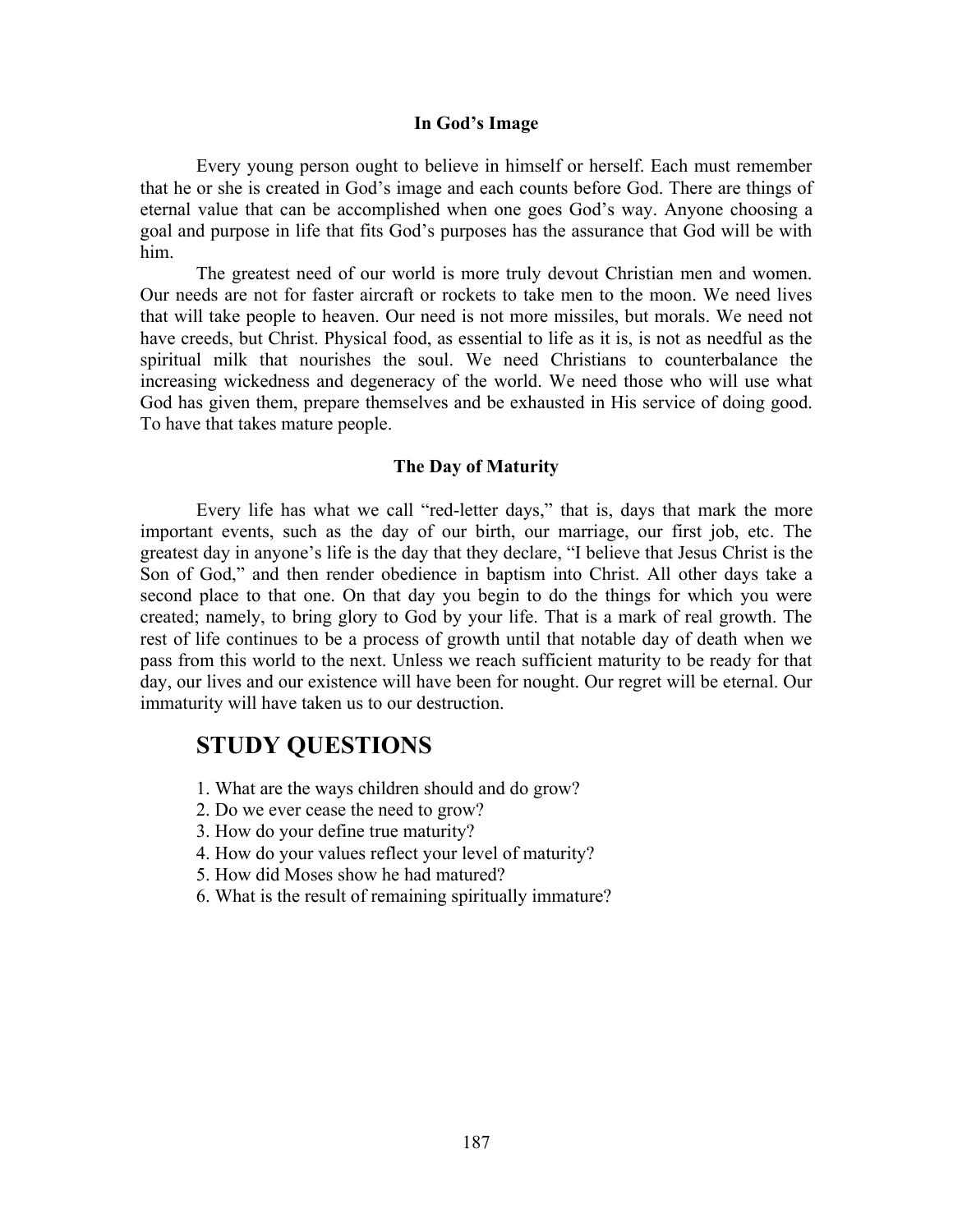## *What the Young Deserve*

People talk a lot about underprivileged young people. Do such really exist? Our answer is, "Yes." But many are not underprivileged in the way many people think when they talk about the underprivileged. Usually people mean that some young people are lacking the material things of life. They grow up in poverty or inadequate educational opportunities. This is too often true of both young and older people. Often the young are victims of circumstances over which they have no immediate control. With many who are older their difficult circumstances are sometimes self-imposed, but not always.

Materially underprivileged children are said to be the cause of juvenile delinquency. It is true that many poor children get into trouble. But it is not because they are poor. Many people who are poor never get into trouble because of stealing, fighting, etc. On the other hand, there are many who are reared in the lap of luxury who get into all kinds of trouble. So the factor causing juvenile delinquency must be something other than material wealth or the lack of it.

There are those things that young people deserve; things they ought to have; things that the older generation owes them. Too often we hear people clamoring, "I want my rights. I want what is coming to me." This may sound fair, but if the truth were known, what they deserve is not always what they want.

We hear much about the "generation gap" and how the older generation has failed the oncoming one. In many instances this is true. It is not true with all and with most there is no generation gap. There are those who would like to destroy the work of parents and create and exploit their creation of a generation gap. Generations have always looked at things from different viewpoints, as would be expected. But generations have always learned to live happily together when both follow the Lord. Possibly this generation gap does exist with many because young people have not received what they deserve, or want what they do not deserve. Too many are over privileged in matters that do not matter and are underprivileged in matters that really matter.

#### **What is Undeserved**

Let us consider some things young people do not deserve and have no right to expect to be handed them. The world does not owe them a living. Work is a four-letter word that many young people think only applies to somebody else. Paul taught work. Jesus worked. The Father works. Work is not a curse nor a part of a curse. It is a cure to many ills and a blessing. No work; no eat, is a Biblical principle that ought to be applied more than it is.

The world owes nobody pleasure, luxury, ease and freedom from problems and responsibilities. The world owes nobody success. Success depends on the person as much as any other factor. Ten per cent inspiration and ninety per cent perspiration usually is the stuff from which success is made.

The world owes nobody freedom and escape from the consequences of behavior. We reap as we sow. To the young Solomon wrote, *"...but know thou, that for all these things God will bring thee into judgment"* (Ecclesiastes 11:9). We are accountable for our conduct. Today many are crying it is the fault of society for whatever happens to them,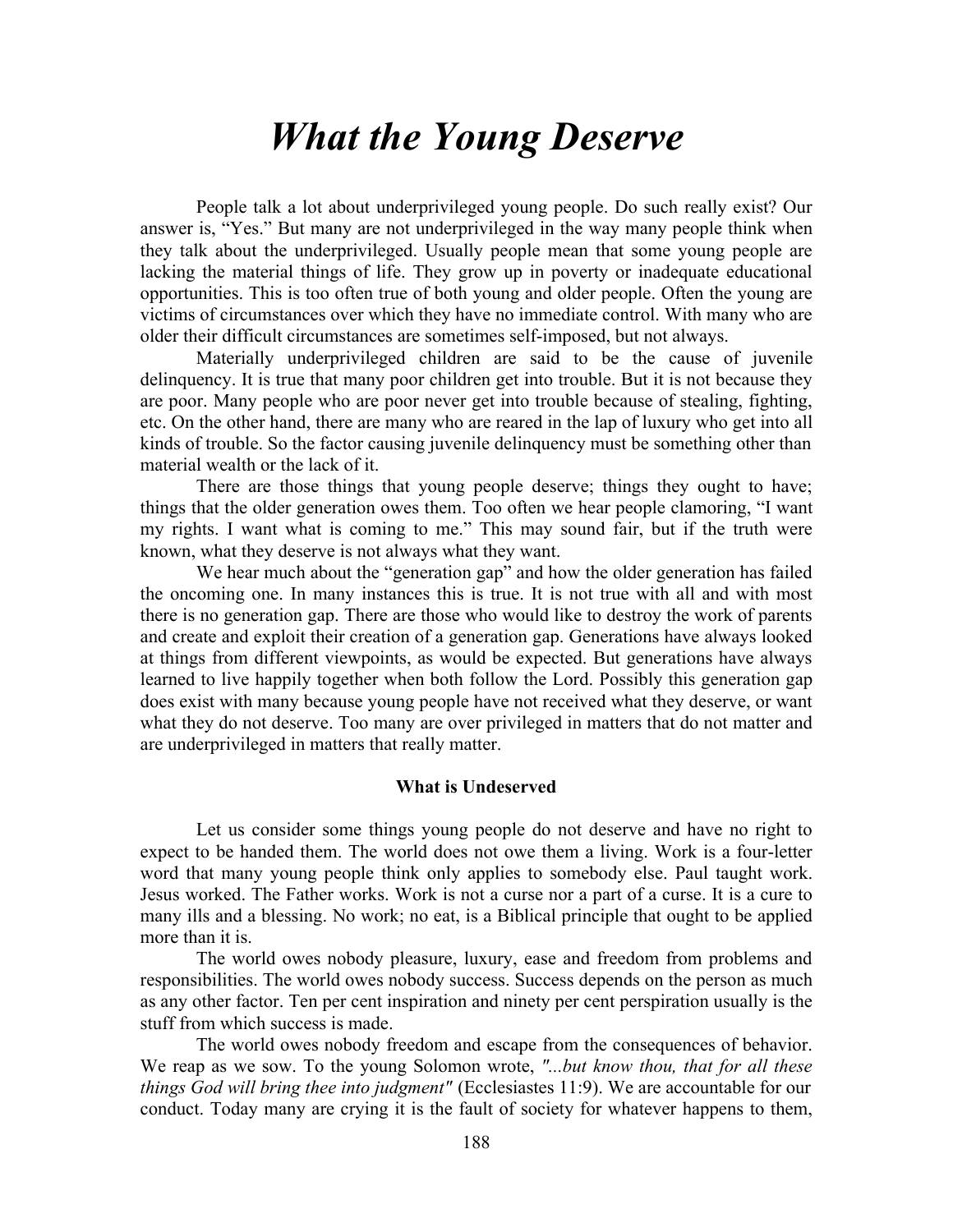never the individual. That is foolishness gone to seed. Nobody makes you act like a devil. Nobody forces another to behave worse than animals. People are responsible and they have no right to be immune from the consequences of their behavior.

The world does not owe anybody happiness. That great blessing comes from within as one conforms to the will of God. It is not created by the environment. Environment has a part in how we feel about things. But one can have that inward blessedness regardless of his environment.

No person can ever deserve heaven. We cannot earn it, merit it, deserve it or erase one sin by ourselves. Sinners deserve condemnation.

#### **Human Rights**

Please note that the Declaration of Independence declares the truth that there are certain inalienable rights a person has by virtue of the fact that he or she is a person, a human being. Of course, if evolution is true there would be no basis for human rights because we would all just be highly evolved animals. Evolution destroys human dignity and all reason to treat other humans with consideration befitting the human race. Young people have rights because they are human beings. This includes the unborn child in the mother's womb. This is ordained by the Lord because He created man in His spiritual image. When these inalienable rights are violated the abuser should be punished and restrained. Just what all these rights include are matters of great disagreement. But we do not have the right to deprive others of their rights in order to obtain ours. No man has a right to mistreat his neighbor.

Concerning young people, it must be realized that their rights must correspond to their responsibility and duty. Some want rights without assuming responsibility for properly using those rights. They want privileges without duties. Young people are deserving all the same rights as an adult when they can assume the same duty as adults that go along with those rights. This is one of the causes of the generation gap. Rights without responsibility is the watchword for too many youths.

#### **What is Deserved**

What do young people deserve? They deserve proper instruction, training and discipline. God said to parents, *"Train up a child in the way he should go, and when he is old he will not depart from it"* (Proverbs 22:6). *"Fathers, provoke not your* children to *wrath, but bring them up in the nurture and admonition of the Lord"* (Ephesians 6:4). We pity that poor underprivileged child who has never had parents to show him the difference between right and wrong, or chastised him when he violated the right, and rewarded and encouraged him when he did the right and avoided the wrong. How else can a young person know if he is not taught? There is nothing inherent or innate in him that tells him right from wrong. That is a matter of training and teaching. He deserves to receive this.

It is not love to indulge the child and deprive him of the knowledge of the will of God. *"My son, hear the instruction of thy father, and forsake not the law of thy mother"* (Proverbs 1:8). Similarly we read words of wisdom as *"Hear, ye children*, *the instruction of a father, and attend to know understanding"* (Proverbs 4:1). *"My son, keep thy father's commandment, and forsake not the law of thy mother"* (Proverbs 6:20). *"He that*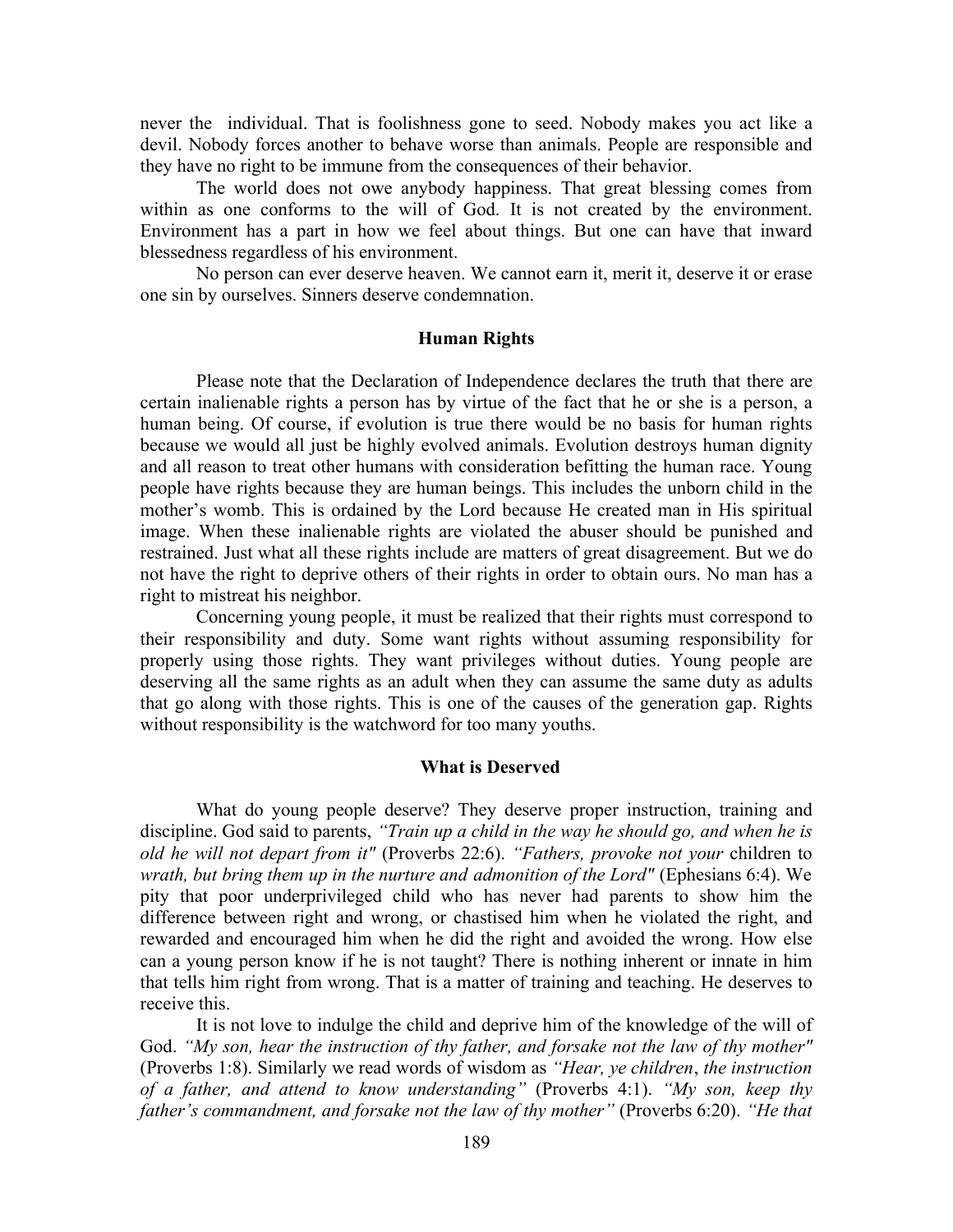*spareth his rod, hateth his son, but he that loveth him chasteneth him betimes"* (Proverbs 13:24). *"Foolishness is bound in the heart of a child; but the rod of correction shall drive it far from him"* (Proverbs 22:15). *"Withhold not correction from the child, for if thou beatest him with the rod, he shall not die. Thou shalt beat him with the rod, and shalt deliver his soul from hell"* (Proverbs 23:13,14). *"Hearken unto thy father that begat thee, and despise not thy mother when she is old"* (Proverbs 23:22). *"The rod and reproof give wisdom, but a child left to himself bringeth his mother to shame*" (Proverbs 29:15). Any child, allowed to reach physical maturity without instruction, training, discipline and example is underprivileged.

Some have gone to the sinful extreme in correcting children and abused the child. This is neither taught, warranted nor sanctioned by the will of God. Discipline is not the same as child abuse. Older people must learn the distinction.

#### **Blessings of Duty**

Young people deserve having duties to perform according to their ability Youth is not a time for the fulfillment of all of the matters of life, but a time for preparation. A young person is not supposed to be an adult nor supposed to live all the phases of life in their youth as if they were small adults. Many parents have not yet learned this important point and treat their children as if the children were just smaller adults and must be involved in adult matters on a smaller scale. This is nonsense! Children need chores and work to teach them to be responsible and to learn the job of doing tasks successfully.

They cannot handle adult matters but there are things they can do. Yes, they often fuss about it, like adults do, but the adage is still true, "An idle mind is the devil's workshop."

Life imposes responsibilities. The sooner one learns to deal with duty the sooner he will be equipped for the realities of life. Doing everything for them is not really helping them, but hindering their development.

#### **Christ and the Home**

Young people deserve a home where Christ reigns supreme; where there is love, consideration, sympathy, kindness, a strong father and mother image, where successes are shared with enthusiasm and where failures are shared so they can be turned into advantages and learning experiences alongside encouragement to overcome obstacles and disappointments.

A home that provides security and comfort, where the rule is to love God's way, is a home that is truly a blessing to the young. We may be able to teach our young how to make a living but fail to teach them how to live.

Young people deserve a home where each person is appreciated and loved. Some get sick of home and leave it as soon as they are able. Others, when they leave, get homesick, because they remember the love of the home. Home is where one is accepted and loved for what he or she is, but always being encouraged to be what you ought to be and are capable of being. Home may include criticism, but corrective and constructive criticism in kindness and helpfulness.

A good home is not determined by the address, household furnishings, the number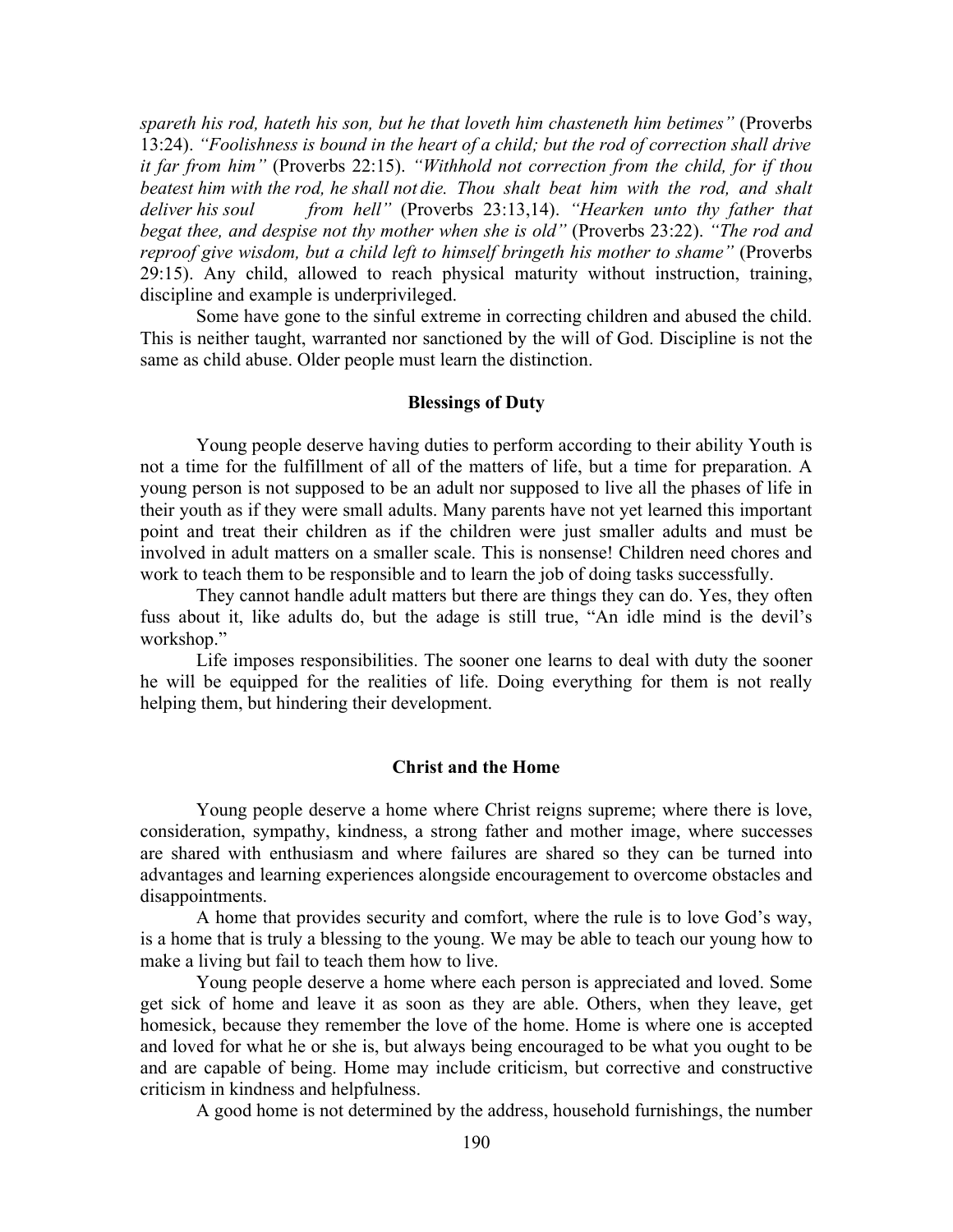of cars in the garage or driveway. The humblest of dwellings are often the best homes. A good home is determined by love, loyalty to Christ and one another, where all are taught to respect the respectable and have reverence for Deity. Parents have the duty to set the tone for the home in such things. Young people are underprivileged and deprived when such as this is lacking.

There is a moving story about a lady who once answered a knock at her door and a little boy asked, "Does Jesus live here?" This is a question everyone of us ought to ask regarding our homes and strive to make it a place where Jesus lives.

#### **Right to Obey**

Young people have the right to obey God when they reach accountability. *"Remember now thy Creator in the days of thy youth..."* (Ecclesiastes 12:1). Young people deserve an example before them of obedience to the gospel. Parents cannot lead where they will not go. How will children ever be impressed with the need to obey the gospel when father or mother or both ignore the Lord and refuse to obey Him?

Young people deserve the opportunity to develop their talents. They deserve the opportunity to learn and study the Lord's Word. They deserve Christian association to aid them in their upbringing. The church seldom overcomes the influence of the home in matters of leading children to Christ. Young people have a right to a good church that is interested in their soul.

No person, young or older, has a right to live life any way he pleases, but as God pleases. God gave life. Life belongs to God. To deprive God of our life is to take from Him what belongs to Him.

We might suggest many other things young people deserve and we may be able to provide many things for them. But if we fail them in their training, instruction, discipline, work, example and service to God through Christ, we have sinned against the child and we have failed them in what matters most.

The young person deserves a place of refuge in his years of growth. Home should be his haven where he or she can take problems, frustrations, joys, and where self-esteem can be developed, respect for authority held aloft and God is the ruler of home.

### **STUDY QUESTIONS**

- 1. How do you define an underprivileged child?
- 2. Does poverty cause delinquency?
- 3. Do riches prevent delinquency?
- 4. Name some things young people do not deserve.
- 5. What do young people truly deserve?
- 6. Who has the primary duty to provide for children what they deserve?
- 7. How can the church help in this matter?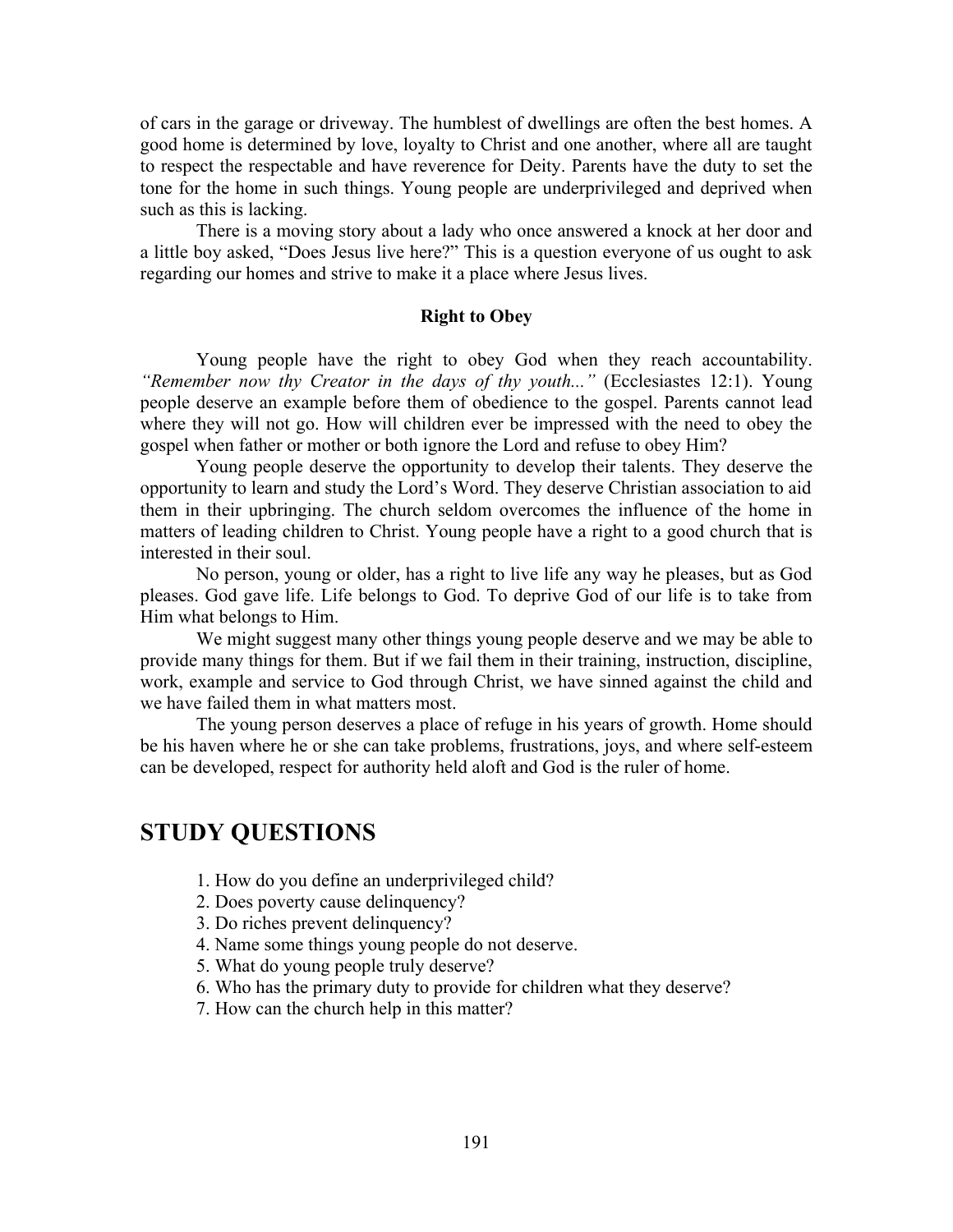# *What Will You Leave Your Children?*

*"A good man leaveth an inheritance to his children's children...,"* (Proverbs 13:22).

If you are so blessed as to have children there will come the day, providing the normal and expected process of life applies to you, when you will leave your children. You will have lived, worked, provided, given, guided and loved, but finished your association with them. Will you leave them money, property, a business, farms, etc.? A parent has not done nearly enough if all he leaves his children are material things.

We should concern ourselves about leaving them something that will endure when all the treasures of earth will have perished, as they must. *"Lay not up for yourselves treasures upon earth, where moth and rust doth corrupt, and thieves break through and steal. But lay up for yourselves treasures in heaven, where neither moth nor rust doth corrupt, and where thieves do not break through nor steal. For where your treasure is, there will your heart be also"* (Matthew 6:19-2 1). We must leave them something to help them in life and prepare them to die and meet God in judgment, which we all must do.

 We need to leave them that which will outlive us, and even them, and can be passed on to your children's children. It is not a question whether we will leave our children. We will. And we will leave everything. As a man asked upon the death of a very wealthy man, "How much did he leave?" The answer is, "He left it all." The question is what shall we leave them. We provide for them in this life as is our duty. But does it stop with our death? First Timothy 5:8, *"But if any provide not for his own, and especially for those of his own house, he hath denied the faith, and is worse than an infidel."* Much more needs to be provided than the material and physical needs of life.

#### **A Faith to Live By**

Hebrews 11:6, *"But without faith it is impossible to please him...,"* Faith provides hope, guidance, forgiveness, security, purpose in life and dignity. To neglect providing opportunity for your children to believe is the worst sort of neglect and is to sin against the child. There is only one faith (Ephesians 4:5), **THE** faith, the faith of Christ. Faith comes by hearing the Word of God. Leave your children a faith founded on God's Word.

#### **A Deep Love For The Word**

Closely akin to providing a faith, help them develop a deep and sincere love and commitment to the Word of God. This, as noted, is the source of our faith (Romans 10:17). Ephesians 6:4, *"...but bring them up in the nurture and admonition of the Lord"* Proverbs 22:6. *"Train up a child in the way he should go, and when he is old he will not depart from it."* Psalm 199:97, *"0, how love I thy law..."* Biblical illiteracy is rampant in our world, even among members of the church. Much fault lies in homes where efforts to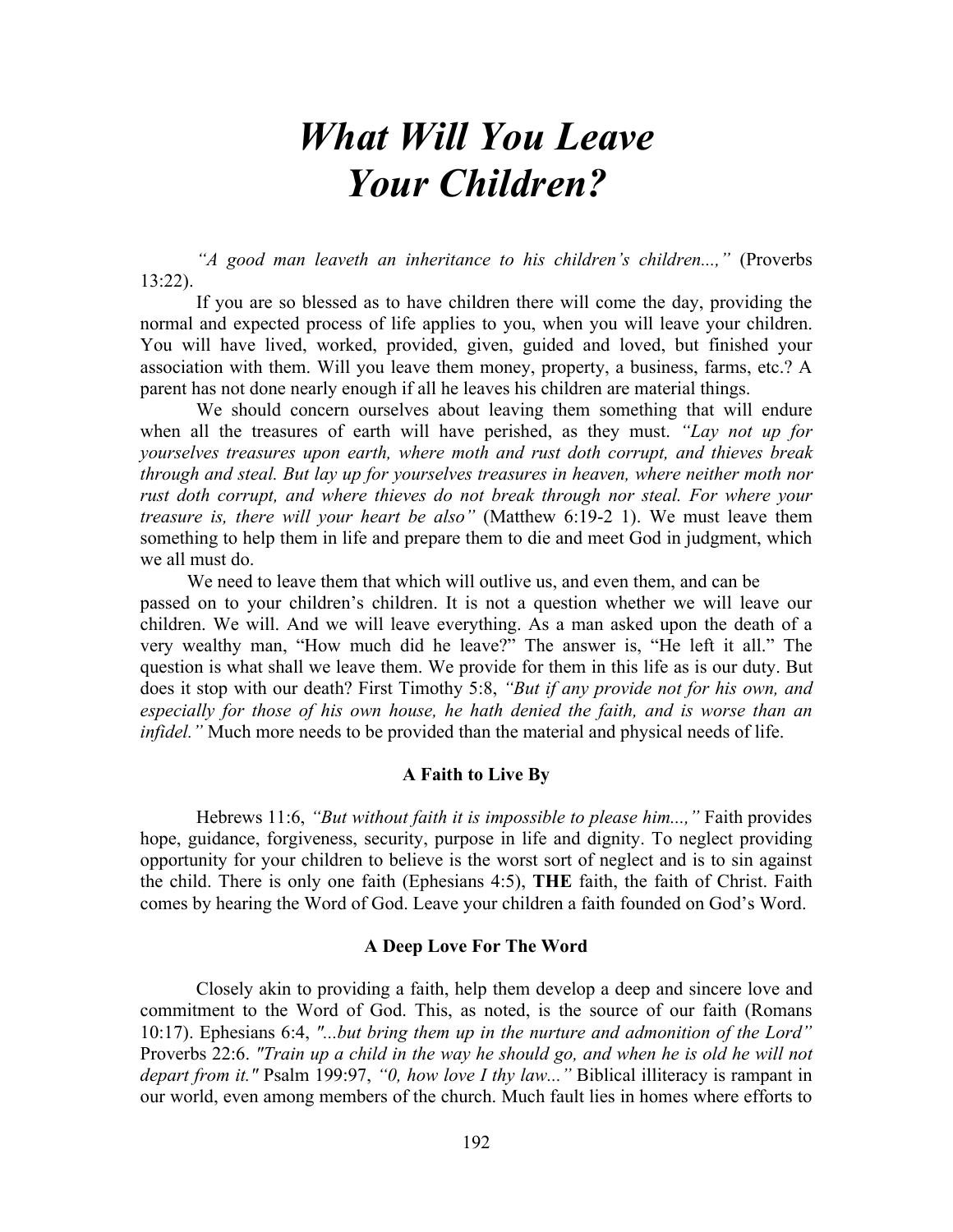teach the children the message of the Bible are not being made. We see parents urging them to learn and develop in so many things, lesser things, that have their place. But what of the most important knowledge of all?

#### **Priorities, Values, Morals, Standards, Goals, Duty**

The virtues of the title of this section do not just happen to come into one's possession. We are not born with the proper virtues and attitudes. We have to learn them. Whose responsibility is it to see that your children learn what is right in these areas? You know it is your duty toward them.

 Ecclesiastes 12:13, 14, *"Let us hear the conclusion of the whole matter; Fear God and keep his commandments. for this is the whole duty of man. For God will bring every work into judgment , with every secret thing, whether it be good, or whether it be evil."* Matthew 6:33, *"But seek ye first the kingdom of God and his righteousness...."*

They must learn personal responsibility and accountability before God. They have obligations that only they can discharge. Should we allow them to think life is solely for selfish gain, or for service to God and others? While they must mature to make their own decisions, we must provide them the basis upon which wise decisions can be made. They must respect the value of their soul. Matthew 16:20, *"For what is a man profited, if he shall gain the whole world, and lose his own soul? or what shall he give in exchange for his soul."* From parents children must learn what is the true measure of success. Will you leave that correct measure with them?

#### **A Good Example**

Paul wrote, First Corinthians 11:1, *"Be ye followers of me, even as I also am of Christ."* Christ is our ultimate example (First Peter 2:21). We cannot train our children only with words, but also deeds. We must demonstrate truth, morality, honesty, industry, worship, love and all the Christlike virtues. They will remember more your example than your words. What you really were will stay with them more than what you have said, even though your words are also important.

The problem many young people have is that they cannot get over the bad example set before them by parents. Therefore, there results confusion, frustration and disappointment created when they hear one thing from parents, but see something in their lives quite contrary to it. You will not be the perfect parent, but you can be a good example and show the right path by deeds. We say children need role models, and well they do. Parents should be the number one role models. You cannot lead where you will not go.

#### **A Good Name**

Proverbs 22:1, *"A good name is rather to be chosen than great riches, and loving favor rather than silver and gold."* What will be your reputation? Will you have so lived as to smear the family name with stains and shame that they will have to bear all their lives? Or will they be provided something for which to live, something to admire, something for which to strive themselves?

Will they have something to live up to, or something to live down? What we do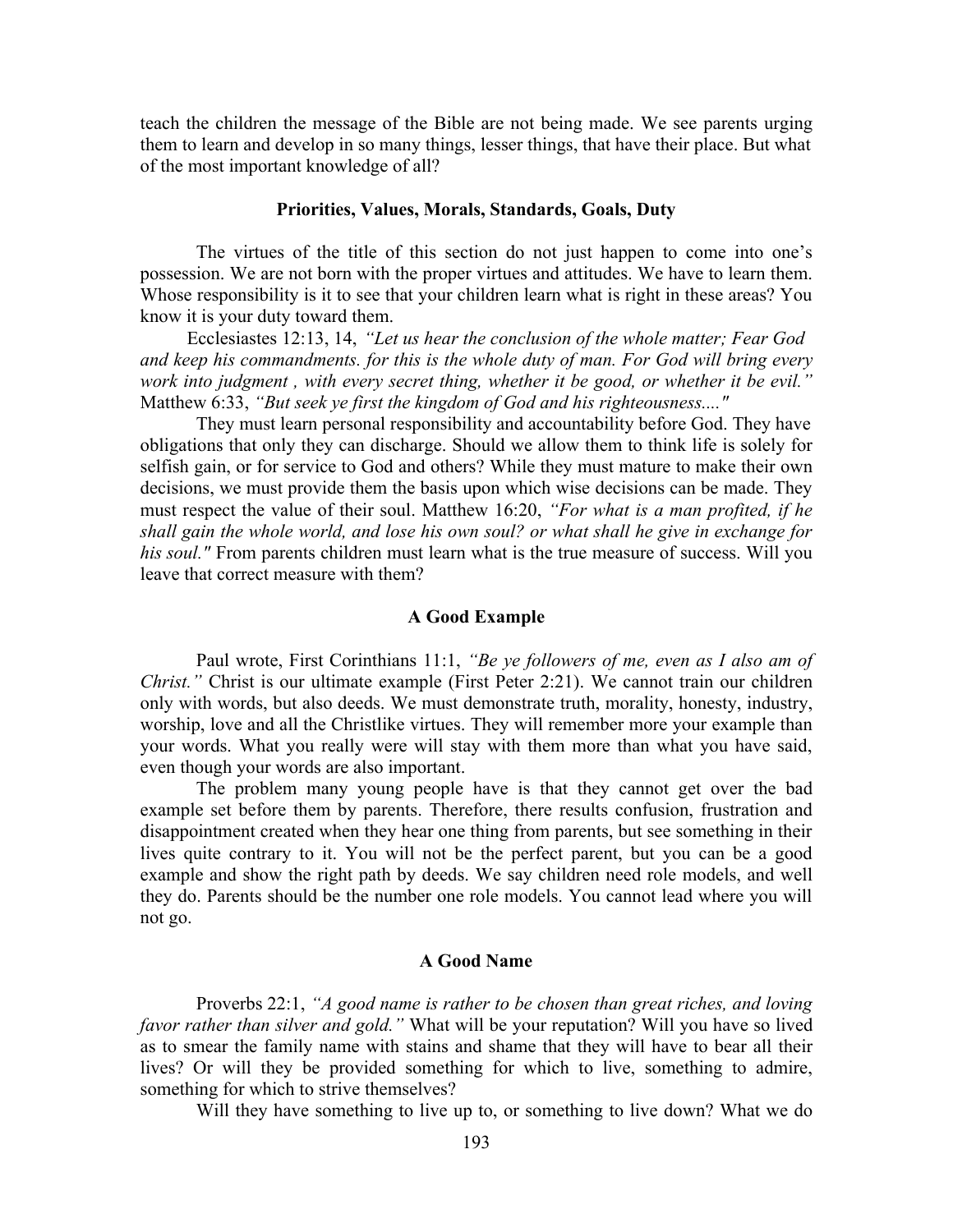affects us, but far more than ourselves for the present. It affects oncoming generations. The difference between character and reputation is well known. Nobody can mar our character but ourselves. But we can also mar our reputations. We should strive to live so that when we leave our children we have not blemished either one.

#### **Good Memories of Home**

We should make our home an environment of kindness, comfort, a haven of encouragement, where everyone is challenged to do their best and be their best. Especially is this essential in the formative years of our children. We must think about what we shall leave our children long before the time approaches that we must leave. We must start early.

Our homes must manifest love, security, fidelity, discipline and correction which reflects care. One of greatest gifts a father and mother can provide for their children is their love for each other. Homes must be places where acceptance is evident, even as improvement is needed. Let there be joy in the home.

Some homes are battlegrounds where there is abuse, loud and hostile words, ridicule and anger. We have heard it often, "Be it ever so humble, there's no place like home." It need not be a mansion, but it is a relationship of each family member to the other where the will of the Lord rules and reigns and everyone is committed to Him.

Home is where everybody counts, everybody is respected, where forgiveness is offered, and where, "I'm sorry", may often be heard because it is needful. The primary duty of parents is to provide such things for their children. Guidance, advice, counsel and even rebuke are all vital elements in considering what we shall leave them.

#### **Are You a Faithful Christian?**

Many children have never known a Christian father or mother. They do not know the blessings of a home where Christ is King. They are deprived of knowing by experience what God intends every child to know and have. Children need to have the knowledge that parents respected the authority of God, loved the Lord, obeyed His will, worshipped Him, lived like Christ, valued His church, knew the soul is precious and is to be saved from sin. There is more to life than the here and now. There is a hell to shun and a heaven to gain. Your children need to have the assurance of comfort that comes from hope that can be their own when they belong to the Christ, like you belong to Christ.

#### **The Final Time**

There will be the hour, the final hour, when your children shall view your physical body for the last time. Then, possibly more than ever before, will the importance of heritage have meaning for them. You will have transmitted something to them, and they will have acquired from you a legacy. What kind of legacy will you have provided your loved ones? I think of this often, and more often as the years pass by. It is important. I know how important it has been to me regarding my own parents. Doubtless, many readers of these words know first hand of that which I write.

Many people are concerned about how much money their children may get from them as heirs. That may be all right, but dare we neglect the greater matters?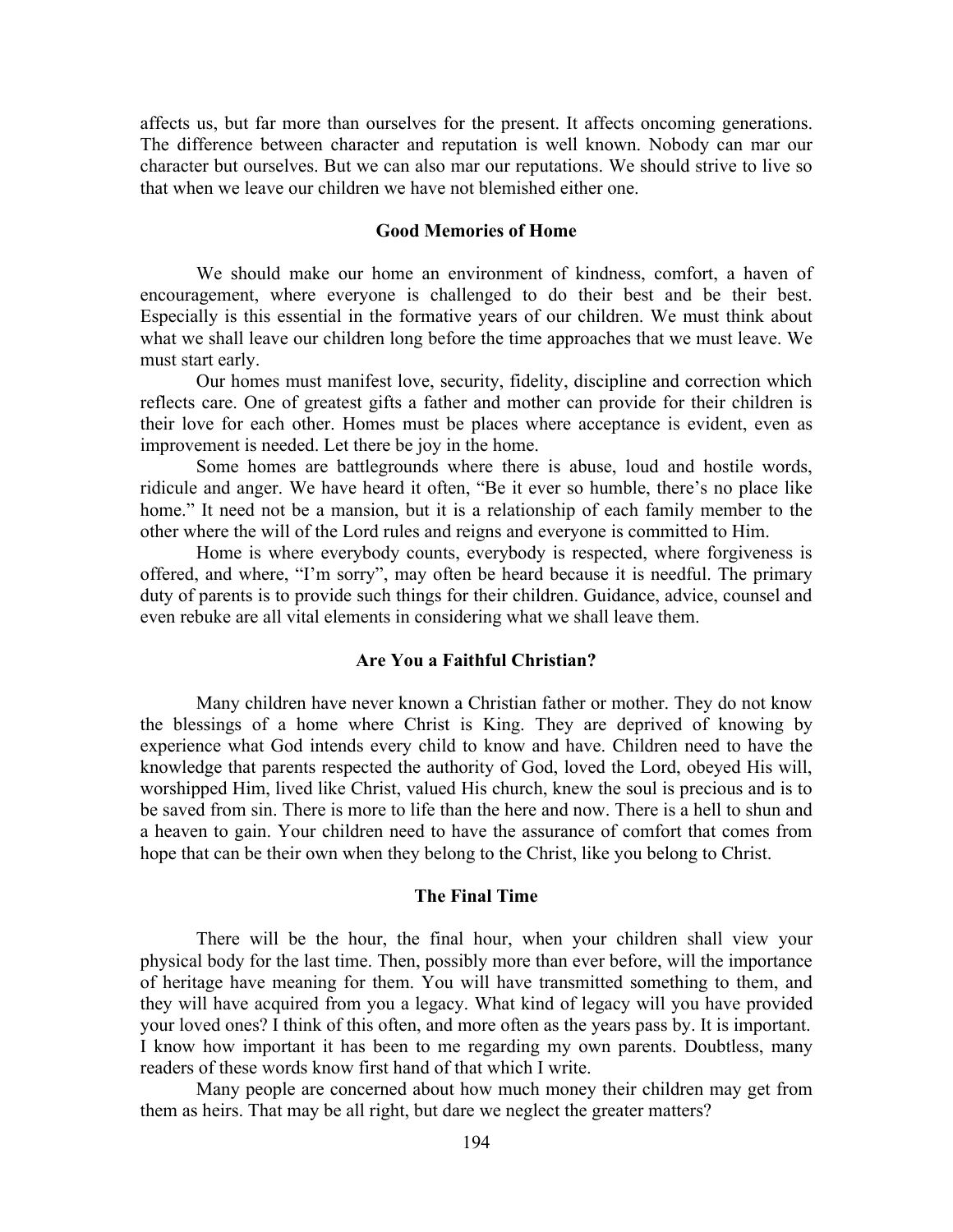The inheritance of my children depends on what I am doing now. When they pass before my coffin, look upon my face, think about me and my time with them, will they know I have considered these things, thought of each of them, and included them in my daily prayers as the cherished persons they are? Will they take my body to the grave and be able to thank God that I left them what matters?

God has provided for His children an *"inheritance incorruptible, that fadeth not away, reserved in heaven...."* Let us leave our children the hope of that inheritance.

## **STUDY QUESTIONS**

- 1. Have you considered the inheritance you will leave?
- 2. Will it be something lasting or temporary?
- 3. Will it be material or also spiritual?
- 4. What are good memories of home?
- 5. Name other items you should leave them.
- 6. Discuss: You will leave them, but what?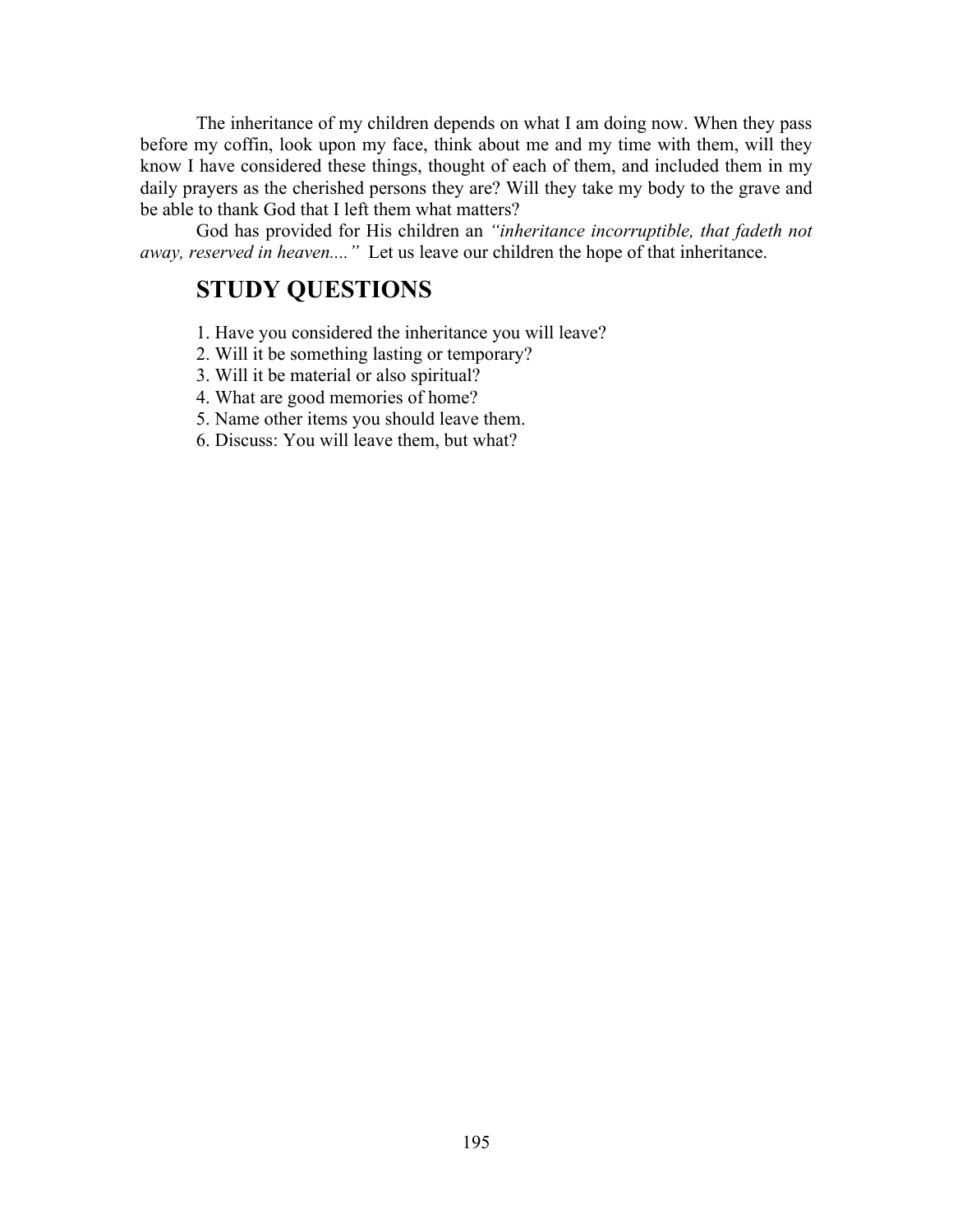## *When Children Go Wrong*

Most anything regarding our children tugs at our hearts. Some things written here may be disturbing to some, but they are not said to condemn, but to encourage those who still have opportunity to rear their children properly. What is said may also be a source of consolation and comfort to those whose children have disappointed them. We do not want to add to the hurt, but to offer help. We may not, but we want to try. We shall approach this mostly from the parent's vantage point, what they might do, with some words to others.

It is not uncommon anymore to hear about a son who has become involved with drugs, a daughter who gets pregnant out of wedlock, young people who have quit the church, run away from home or ruined their marriage. It seems all the efforts parents have made to rear their children have been wasted and the children have turned against them and their training. These things are all too real and frequent. First Peter 5:8, *"Be sober, be vigilant, for your adversary the devil, as a roaring lion, walketh about, seeking whom he may devour."*

Many people are severely hurting because of such things and are carrying great burdens in the heart. They are very disappointed in their children. While they may take pride in them in some matters, such is not true in the most important matter, their loyalty to God. They tried, but are now hurt deeply with much joy being drained from life. If this be your lot, you are not alone. That brings no comfort, but it is a fact. God also knows this hurt.

#### **Parents Burdened With Guilt**

Parents burden themselves with guilt, asking, "Where did I go wrong?" Many times they did go wrong, but not always. But they have regret and do not understand why things are as they are. Proverbs 22:6 places great responsibility on the parent, as does Ephesians 6:4, and some are sure they failed somewhere. Possibly so! But the parent may not have been totally at fault every time a child goes wrong. The child must go the way he is trained.

Doing your parental duty does not deprive the child of his power of personal choice or personal responsibility. If one could not behave contrary to his rearing it would be impossible to convert a person who was reared in sin and then bring him to righteousness. While this does not minimize parental duty, it does say loudly that it is not the parent ALONE who is at fault, and possibly the parent is not at fault at all. Much depends on the child and also other influences that come in the life of a child over which the parent may have no control.

#### **Who is at Fault?**

Assigning blame may seem inappropriate, but it is well that we notice parental duties in their own behavior, examples, teaching, etc. But even God does not keep His children faithful unless the child cooperates with God. If God cannot do it, how do we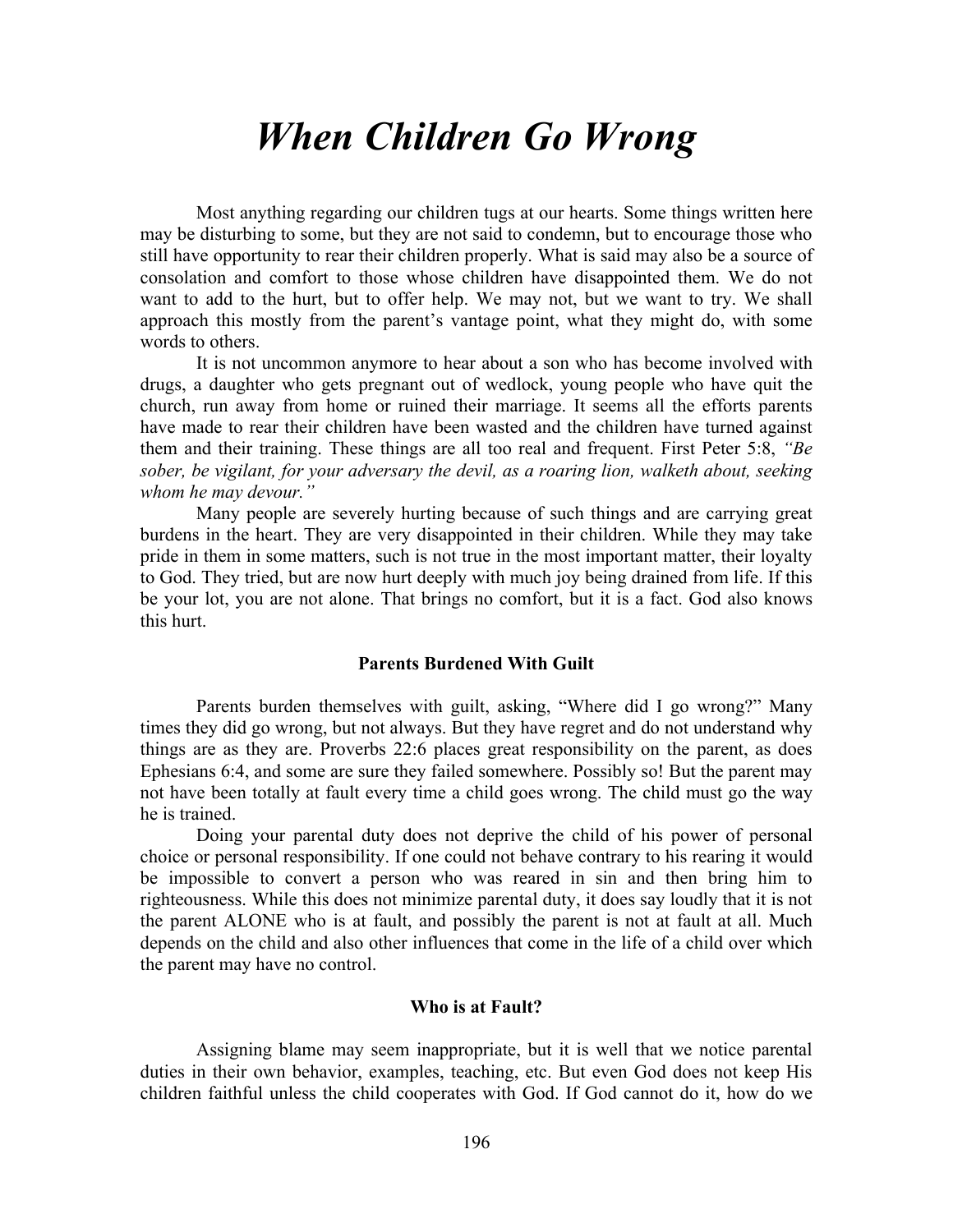#### expect to do it?

There are no perfect parents just as they are no perfect children. But when a parent has been at fault, he or she needs to repent and seek God's forgiveness. It may be too late to change the direction of the child, but the parent's soul can still be saved. The consequences may always be suffered by both parent and child for parental failure, just like suffering will be caused by children's lack of cooperation with their training. But whoever is at fault and whatever the fault may be, it can be forgiven when God's terms are met in humble obedience.

#### **Now What?**

Assigning blame may not helpful at this point. Wrong has been done somewhere when anybody goes wrong. But where do we go from here? We cannot undo what has been done. Will things be better? Can they be better? We must start now from where we are. Let us make a few suggestions that we are sure are practical and workable. These suggestions are not to be viewed as solutions, however. Only repentance and the return of the child to the fold of God solves the problem.

#### **Some Don't's**

Don't "burn all bridges." Try to maintain some contact if it is allowed to you. How can you be an influence for good if there is a total void of communication? Harsh words, barriers and bitterness will only aggravate the situation.

This does not mean to leave the impression you condone their unfaithfulness. You should never do that. It may not be easy, seeing the keen disappointment, to keep from constantly reminding your child of his neglect. When you know so clearly right from wrong, and know your child knows right from wrong but does not live accordingly, that is not easy. The entire situation is not one that lends itself to ease. But anger, arguments and cutting words will not be productive or helpful for an eventual restoration, which is the goal.

If you as a parent have missed your opportunity by your own fault and neglect, ask God to forgive you. If you have been guilty of making matters worse since your child went astray, ask both the Lord and your child to forgive you. It is never wrong to admit our own errors.

Don't give up on your child. There may be times when you feel you are losing the battle. But you cannot afford to give up for then you have truly met defeat. To not give up may be very trying because the child may seem to have totally ruined his life and there seems to be no reconciliation between you and your child, or between your child and God. Many parents have just about lost hope that one or more of their children will ever come to Christ. Still the parent must hope, not only for his own welfare but for that of the child.

Keep in mind, your child may not act like he is disappointed in himself, but very likely he is and all spark of desire to do right is not extinguished. You may not live to see the day when your child comes to Christ, or is restored. Many people are not converted until later in life after faithful parents have gone to their reward and they with grieving hearts because their children were not saved. But if you will persist and never give up, possibly this will in time so influence your child that he will favorably respond to the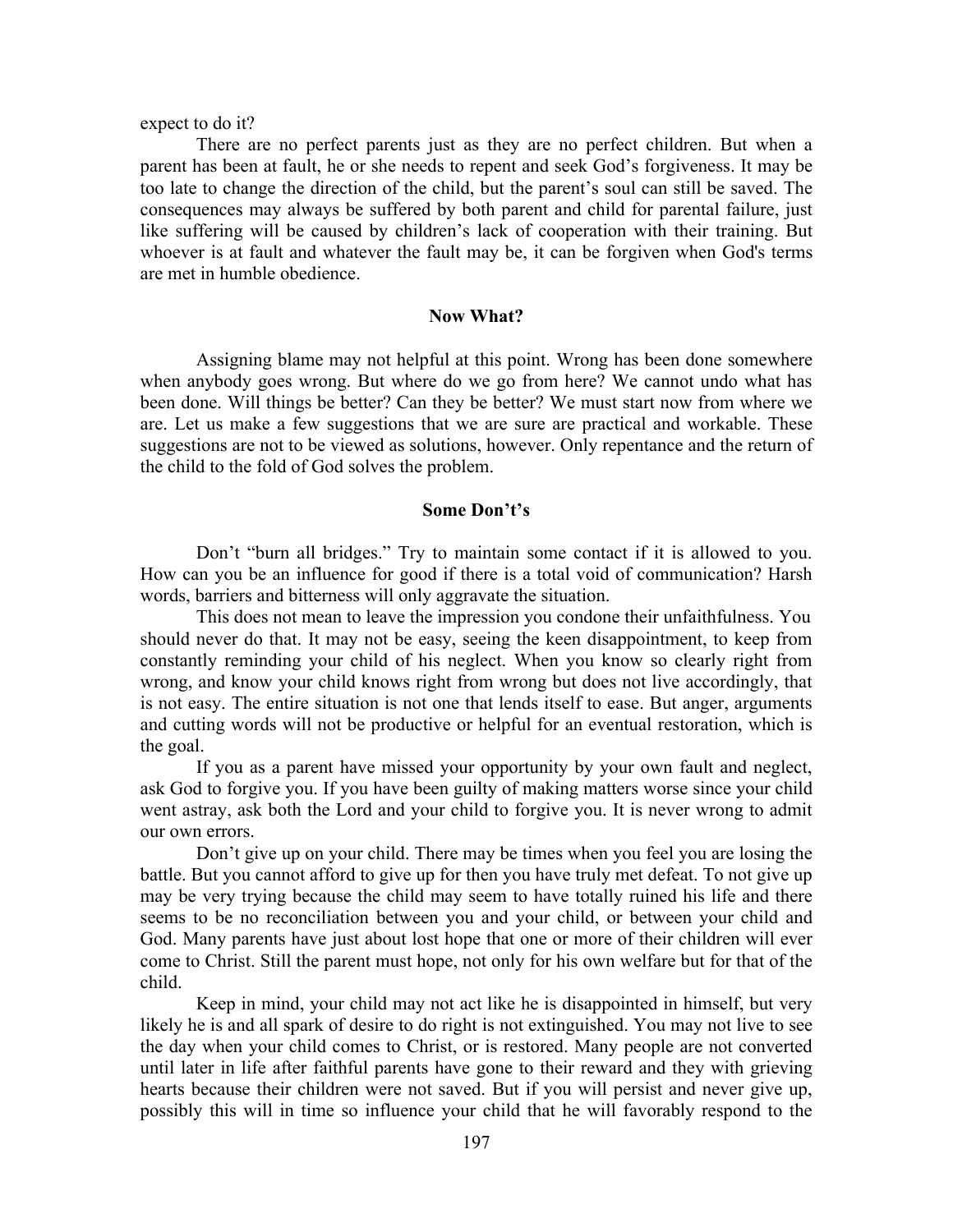Lord's call. Possibly he will not, but many have and your child may also. You cannot afford of ever give up. Your hope may be the only avenue and source of hope for the child right now.

#### **Giving Up Some Things May Be Required**

I recall a circumstance where a faithful preacher's daughter became an atheist. You can imagine the heartbreak of the preacher and his wife. (This daughter eventually was restored, however). You may have to swallow your pride for surely you are embarrassed when your child goes wrong. You wonder what others will think of the child and you. It hurts so much. What will the neighbors say? What will brethren think? It matters to you. But parents must put that aside as best they can, and keep going. Again, like the other suggestions, this one is not easily done. Your pride may be offended.

We have to learn to give our children the control of their lives. Having been their watchman for so long, this is not a trifle task. But they must know that you are no longer responsible for their soul. It is up to them whether they go to heaven or hell.

You might have to consider canceling financial help if such you are providing. You, as a child of God, cannot afford to finance the works of the devil, even if they are being done by your own flesh and blood. But constantly shaming them will likely repel them. Once they know of your strong disapproval of their waywardness, then you have to let it be as it is, whatever that may be.

#### **Protect Yourself**

It is most difficult to accept, but it may well be that in dealing with your wayward child you are dealing with one who is very insensitive to your feelings or your convictions. While you care so much for them, they may not care in return as they ought. It is not selfish under those conditions to protect yourself from having your feelings walked on. Your child may play on your emotions and even promise many things in order to get from you whatever he wants, whether it be money, approval, commendation, acceptance, whatever. Then, before you know it, your emotions are crushed once again. Don't let it happen. Don't allow yourself to be his doormat and be used by him, keeping you ever upset, and imposing his ways, which your deplore, upon you.

You do not have the obligation to provide him a place to sin, whether it be for drinking, adultery, or any other sin. Let him know sinful behavior will not be permitted at your house, and he either conforms to that or must find another residence. The Lord's will must come first with you before the whims of a rebellious child. You are concerned about them, but they should not be permitted to crush your every waking moment and times of joy because of his conduct and attitude. You have to pull away enough to let him fall into the hands of God's providence whichever way he goes.

#### **Continue In Prayer**

You should never cease to pray for a wayward child. Don't you know the father of the prodigal was ever looking down the road, longing for that day when the son would return home? But you are God's child and have the right to pray. The fruition of your prayer may not come in your lifetime, however.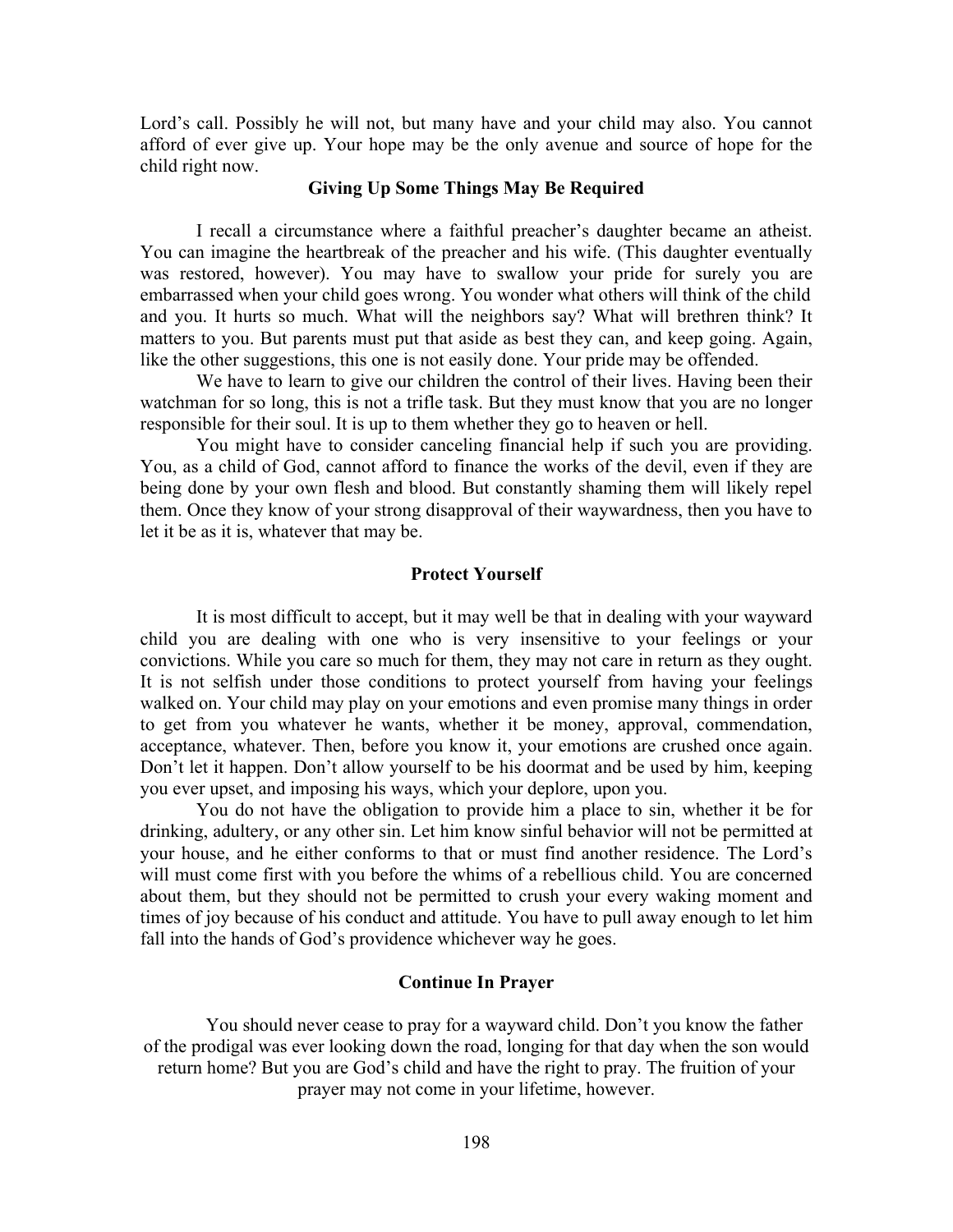#### **Love Your Child**

This is probably a superfluous reminder because your concern is evidence of your continuing love. But love the child in the sense of always seeking his highest good. You will not seek his good if you ever compromise with his sinfulness. But always be ready to meet him more than halfway if ever he decides to come back. Let him know that is your attitude, but the decision rests with him because you cannot do it for him.

Be ready to receive him back if he comes back. If he repents and returns, let the past die. It was so hard to see him go away because you knew he going the wrong direction, but leave the door ajar and let him know it awaits his return. Again, it is his move.

#### **Keep God First**

Above all else, keep God first in your own life or else both you and your child shall suffer condemnation. God is the source of our strength, our hope, the anchor of our souls. We dare not let anyone, even those so close as children, come between us and God. Our loyalty is to God before our loyalty to our children.

#### **The Attitude of Others Toward Parents of Children Who Have Gone Wrong**

Let me address those who have seen the wayward ways of children of other people. Surely, if we be of the Christlike spirit we grieve for them as well as the child. This may not be our own burden in life, and it may not be because we have been so much better parents. Conditions and circumstances may have been so different. Under like conditions, we may not have done as well. But be thankful if your home has not been victimized by children who have gone wrong. But be sympathetic and kind toward those who have been hurt.

Don't avoid them. Be friends. Usually we are so afraid we will say or do something that will be wrong and make matters worse. It is that way when you speak with orphaned children, a widow, someone terminally ill, or a divorcee. You may not do just exactly the best in every instance. But being aloof as if you no longer care can be far worse than a thoughtless or ignorant blunder. We can correct those things. They need our presence. Be ready to listen if they ever wish to discuss it, but let them introduce the subject lest you reintroduce more pain. It is already so painful for them. Show your interest in their welfare.

When a child goes wrong it is not the time to offer unsolicited advice, or to give rebukes. Have respect for their privacy. Do not pry for details. If they speak with you in confidence, respect that confidence to the utmost. Do not talk about the situation to others unless it is a proper effort to give genuine assistance. The less said under conditions of departure from God may be the better course to follow. Look for opportune times to assist in recovering the fallen. Remember the admonition, Galatians 6:1, *"Brethren, if a man be overtaken in a fault. ye which are spiritual, restore such a one in the spirit of meekness; considering thyself, lest thou also be tempted."*

Help the suffering parents to know their own worth. Having experienced this tragedy in life, they may now be equipped to help others more than ever before who are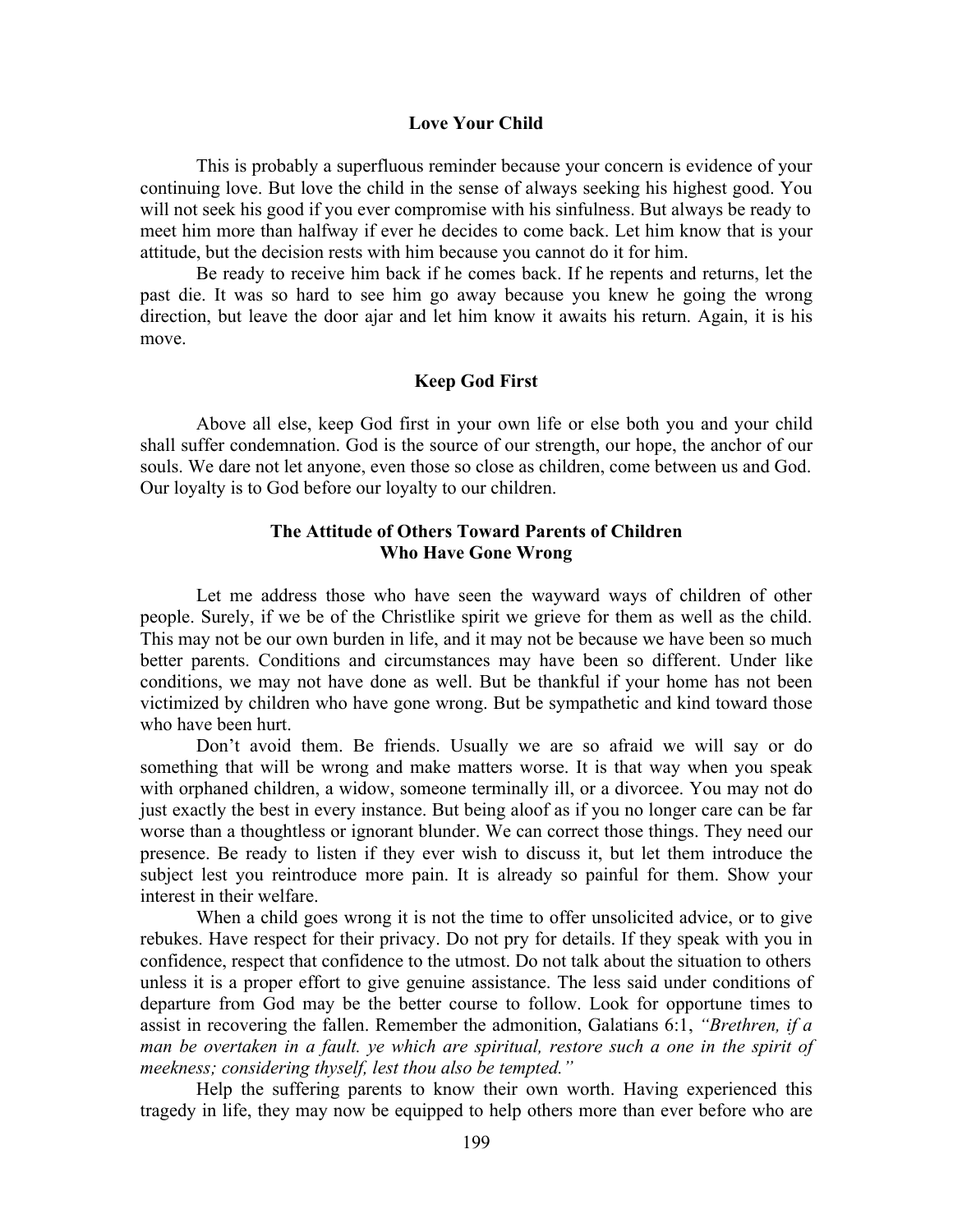also beset with such things. Help them see their usefulness. They are not total failures. Their loved ones have hurt them, so do not hurt them further.

#### **Suggestions, Not Solutions**

As stated earlier, these are suggestions, but not the real solution. The solution is for a child who has gone wrong to repent and return to God and be received again. It will try the limits of your patience, no doubt. It may take some time, maybe longer than your life. Be aware that it may never happen. But what has passed, has passed, and you have to do your best from this point forward. You have to forget, to some extent, the past, and press on, or else your own soul may be lost. What else can you do?

#### **To Children**

Let me say a closing word addressed to children. Be careful what you do, what you say, where you go, how you treat your parents. If you put God first in life you will deal with your parents properly. That is a part of being a Christian. Like the loyalty of your parent must be toward God before you, your loyalty must be toward God before them. But avoid causing pain and grief.

I wish there was something more constructive I could pass to you who have suffered with children who have gone wrong. I only pray that God will bless you as you deal with it. May it be that all will be well with your soul. Above all, stay with God!

## **STUDY QUESTIONS**

- 1. Are parents always the blame for children going wrong?
- 2. How do parents usually consider themselves when their children go wrong?
- 3. Discuss: The past is past and we must start from here.
- 4. How do you feel about the suggestions listed what NOT to do?
- 5. How much does pride affect the way we react?
- 6. Why do some give up on God when their children go wrong?
- 7. What should be our attitude and action toward those whose children have gone wrong?
- 8. What is the value of not giving up on the child who has gone wrong?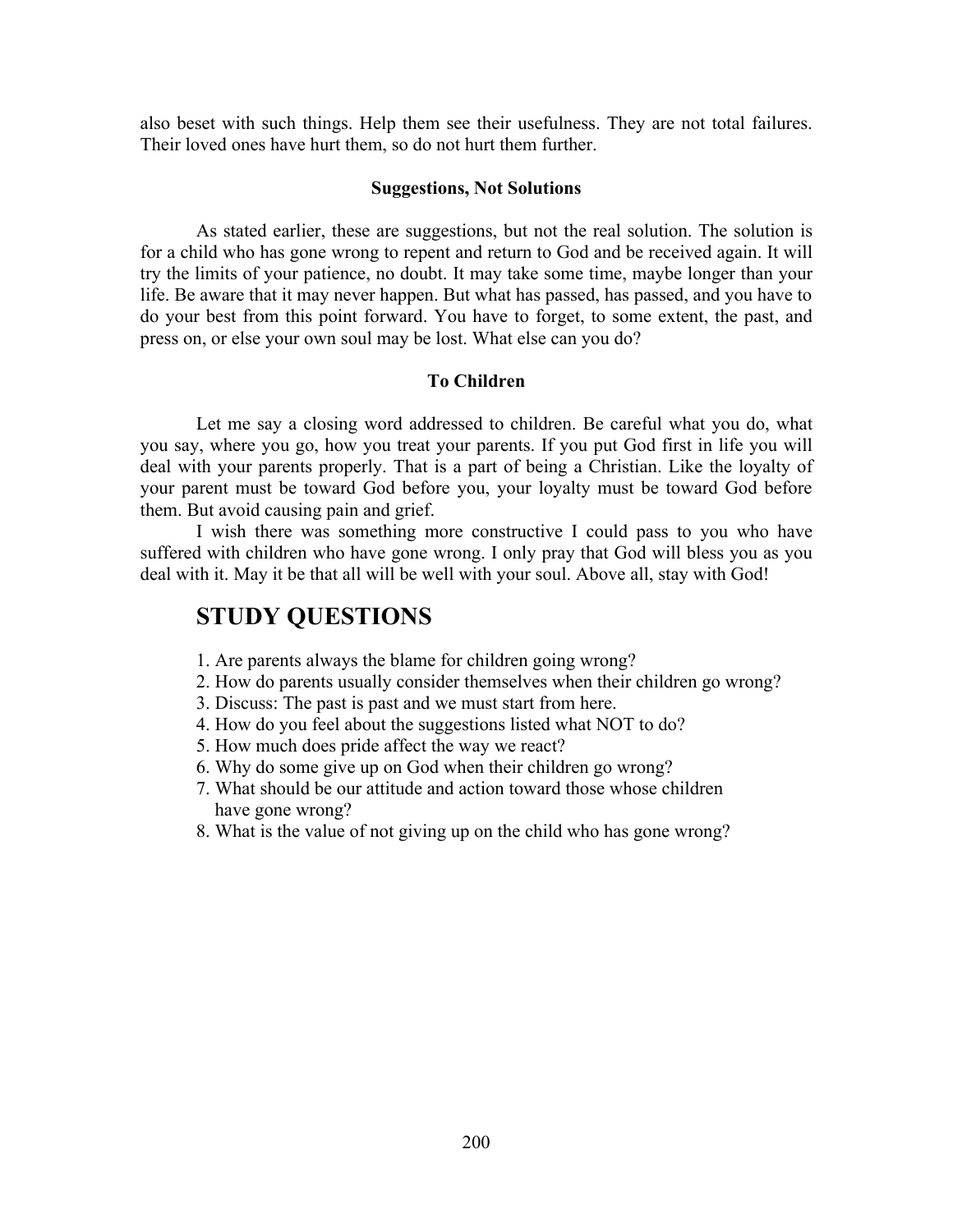## *Which Way? The Home*

 The home is the basic unit of society, the source from which everything else comes. Homes will supply the factories, schools, businesses, churches, government officials, leaders, teachers, doctors, accountants, engineers, preachers and the rest. The home is the spring of civilization. Society cannot rise higher than the spring from which it comes. The home molds the values, priorities, morals, human relationships and just about everything else in society. It is a true saying, "The hand that rocks the cradle, rules the world."

 We are aware how lessons that ask, "Which Way?" regarding the church, nation, and home are somewhat discouraging. We wish it was not that way. They are depressing to prepare, deliver and read. But do we think things will be as they ought to be if we just bury our heads in the sand, as it were, and pretend all is well when all is not well?

 The only ones who can be pleased with the direction of the family and homes in America are those who are either naive, blind, ignorant, morally degenerate, do not care or who seek the downfall of good things. This is not to contend that everything in every home is bad, but the direction generally is bad. While marriages increased seven or eight percent, divorces have increased sixty-five to seventy per cent. The number of unmarried couples just living together has grown between one hundred fifty and two hundred per cent. At the same time, children living with both parents is down eighteen to twenty-five per cent. Those living with one parent is up over forty per cent, and most of the loss of one parent has been because of divorce.

#### **Children Neglected in Teaching**

Sixty to seventy per cent of children under five years of age spend part of the day in some care facility without spiritual and moral training, while over half of the mothers in America have left their homes to earn money outside the home. We even hear of twoyear marriage contracts, suits of "palimony," (where one fornicator sues another fornicator after they have been committing fornication for a time, just living together).

The so-called "Women's Liberation Movement" and such organizations as the National Organization of Women, along with their push for the so-called Equal Rights Amendment, has been a major contributing factor to the disruption of society and the disintegration of the home. With over half of the black births in America being illegitimate, and the illegitimate birth rate among whites doubling in the past five years, it is not an unfair question to ask if a nation can survive while it makes such vicious attacks on the home and family, its basic structure. The evidence of disregard for what God says on such things is heavily turned toward a worse situation.

 The home is a divine institution like the church. It is designed by God and began in Eden. It has divinely given purposes, goals, responsibilities and privileges. Good homes begin with good marriages of one man, one woman, until death separates them. It involves God, Christ, the Holy Spirit, the church, the knowledge of duties and privileges as declared in God's Word. The prime goal of marriage and the home is to help one another get to heaven. When God is left out of these arrangements the home cannot be expected to be as it ought to be. When God is included and followed the home is one of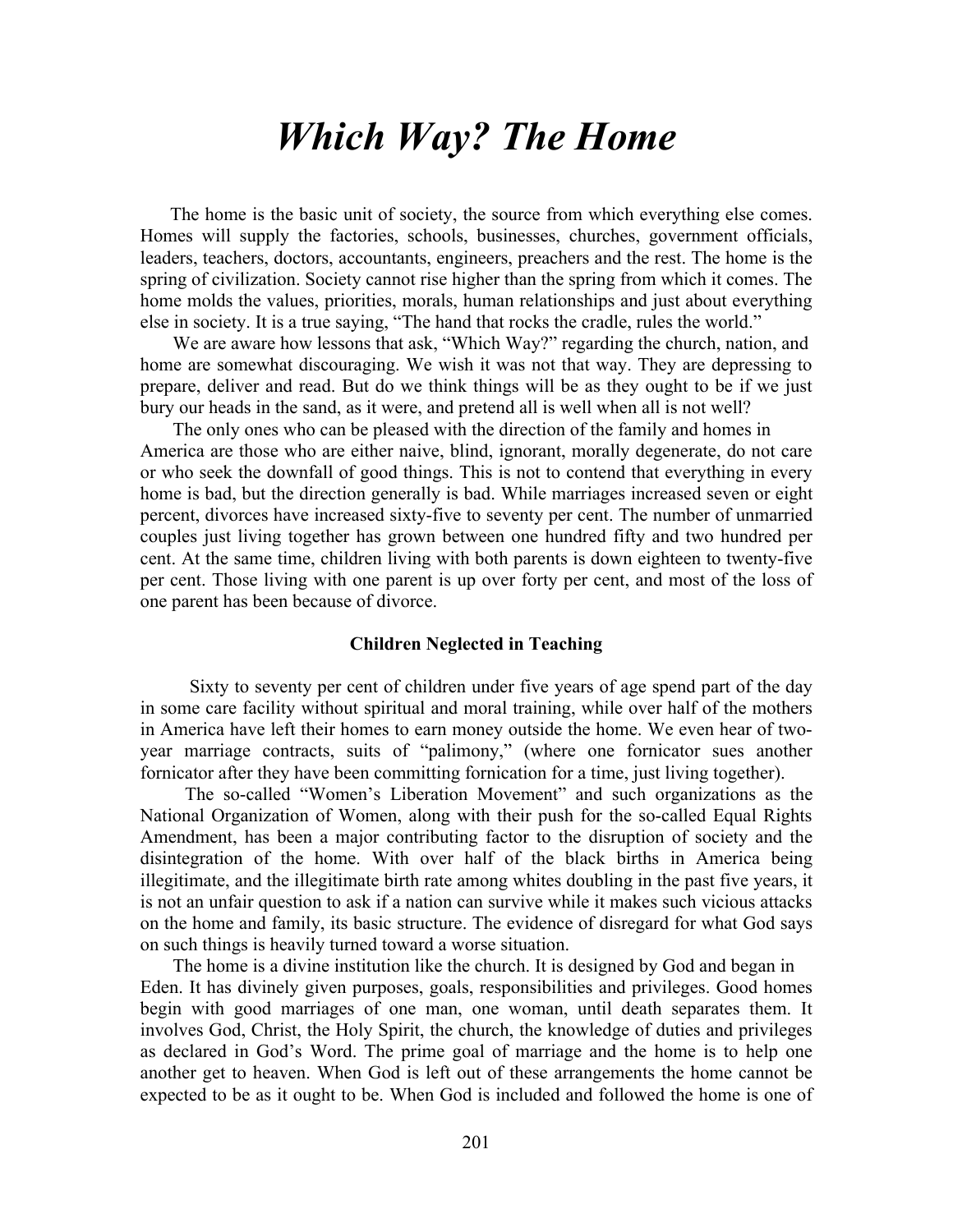God's greatest blessings to mankind.

#### **Sowing and Reaping**

As with the church and nation, the law of sowing and reaping is relevant and because it cannot be repealed it gives us cause for real concern (Galatians 6:7,8). Downgrading the home and family is the result of sin and false doctrines designed to protect sinners. One gigantic factor on the increase is women leaving their domestic duties and the home and family for other pursuits. There has been a corresponding increase in adultery, lawlessness, and all manner of crimes, disregard for God and His church and general decay and corruption of morality. While this contention is not popular in our present society, it is still the truth and to shut our eyes to the truth is to sentence ourselves to a blindness that will destroy us. For the love of money, fame*,* pleasure and things, people have sold their families and homes, and not just their properties. Each woman who pursues employment outside the home at the neglect of her home should ask whether she does so from need or from greed.

We hear now and again someone say that the church is losing her young people. This is not entirely accurate. The losses of the young to the church are the result of homes losing the young. The church is unable, except in rare instances, to overcome what the home is doing to the young. The home is the training ground (Proverbs 22:6: Ephesians 6:4). We need parents like Abraham, Genesis 18:19, *"For I know him that he will command his children and his household and they shall keep the way of he Lord."* Many parents are leaving the training of their children mostly to others and the result is the children receive little spiritual training. Their houses are not much more than filling stations occupied by strangers. Ability to communicate has been ruined by a worship at the altar of television. Priorities are being set by the godless even in the homes of those who profess Christ. Values are perverted because of what people are hearing and seeing.

#### **Alcohol**

Special mention is necessary on this theme because alcohol is probably the worst plague in our land. Did you know that drinking alcoholic beverages is producing more and more alcoholics and is America's number one drug problem? Did you also know that most young people learn that it is proper to drink from what they hear and see in the home more than any other influence? What fools parents are who drink! While the homes are beleaguered with runaway children, child abuse, abortions, incest, suicides and murders of children, still parents neglect the spiritual and moral training that is their God-assigned duty to provide their children.

So many children are allowed to reach physical maturity never having been taught self-discipline but tolerated in self-indulgence. The most frustrated people on earth are those who have to meet life but have never learned the difference between right and wrong, and do not know how to make the decisions they have to make. Many children learn disrespect for authority by being allowed to display disrespect for parental authority first. Proverbs 29:15, *"The rod and reproof give wisdom*, *but a child left to himself bringeth his mother to shame."* Parental pursuit of selfish ambitions is at the root of many problems that are burying many youths. Far too many parents do not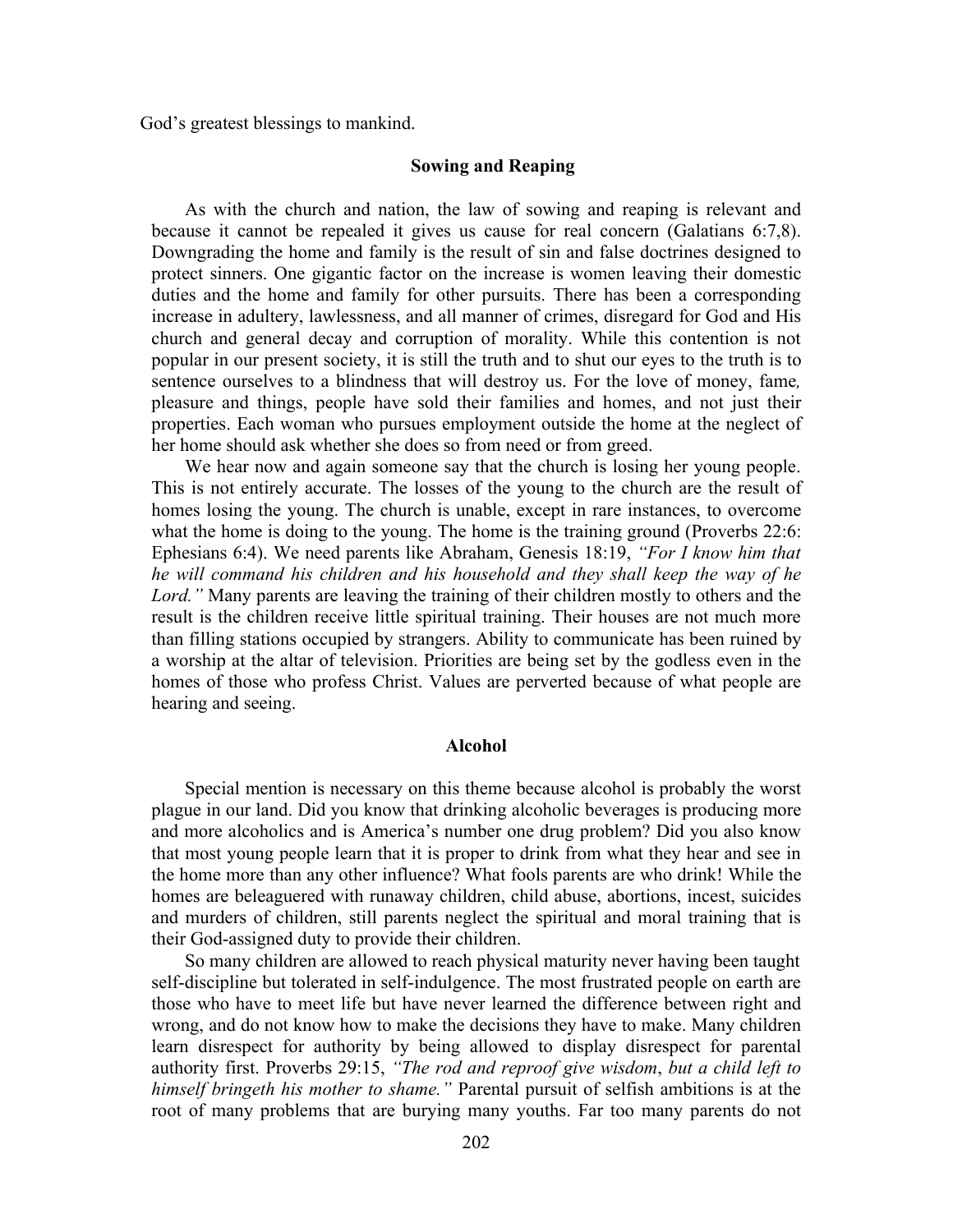provide the time, energy, patience, knowledge and guidance enough to rear their own children. They are too busy chasing, sometimes money, sometimes other people.

The sin attributed to Eli was that he did not restrain his children. Just how can a parent do a good job when he is too busy with lesser things to attend to children?

#### **Divorce**

Divorce is even occurring in the church at alarming rates. While it is still far less than in society generally (one of two in society), we find more and more professed "Christians" who show they really do not respect God's laws governing marriage and the home. Even less do they respect His teaching regarding divorce and remarriage. To accommodate this growing sin in the church we are being bombarded with doctrines that rather appease those in sin than causing sinners to repent and correct. So many in the church have partaken of the sinful ways of the world that many preachers, teachers and elders have decided that we must "love them" and teach them something different from what God has said, or at least try to present some plausible dodge around what he has said so we can just go ahead and accept the adulterous unions among us.

#### **Schools Often Hinder**

Our schools have contributed to undermining the teaching done in godly homes, and even the erosion of the home itself. False doctrines about marriage, divorce, and remarriage among brethren have had a big push in recent years from professors in "our" schools. Even those in schools who know better and do not believe these errors being taught are not strong and courageous enough to openly oppose their colleagues. Jobs mean more than truth to so many.

Just what does one think the teaching of evolution does to the reliability of the Bible? Yet, evolution is taught as fact, even in schools supposedly operated by brethren. There are required texts that compromise with evolution. This is glaringly apparent in public schools, which in many matters have become one of the most poisonous enemies of the Lord's church in our day. They teach values and doctrines that are opposite to what God has revealed. Even homosexuality is presented as an acceptable lifestyle to small children. Humanism has become the loudest theme in public education.

#### **Evidence Tells the Sad Story**

 The evidence of the decline of the home is staggering and it is obvious that the home has been going the wrong direction for several decades. While this is not pleasant to realize we might as well realize the truth about it. Sadly, too many do not really care.

 Everything about the home is not bad. We should not conclude that all in America's homes have fallen to the devil. There are godly homes, governed by godly parents, rearing godly children. But this discussion has to do with present trend and downward spiral of the home, and the conclusions are too pronounced. But all homes do not produce divorce and delinquent children. It is because these homes respect God and His Word. This is why the task of taking the truth of God to the world is so pressing with respect to the quality and spiritual welfare of the occupants and inhabitants of our homes.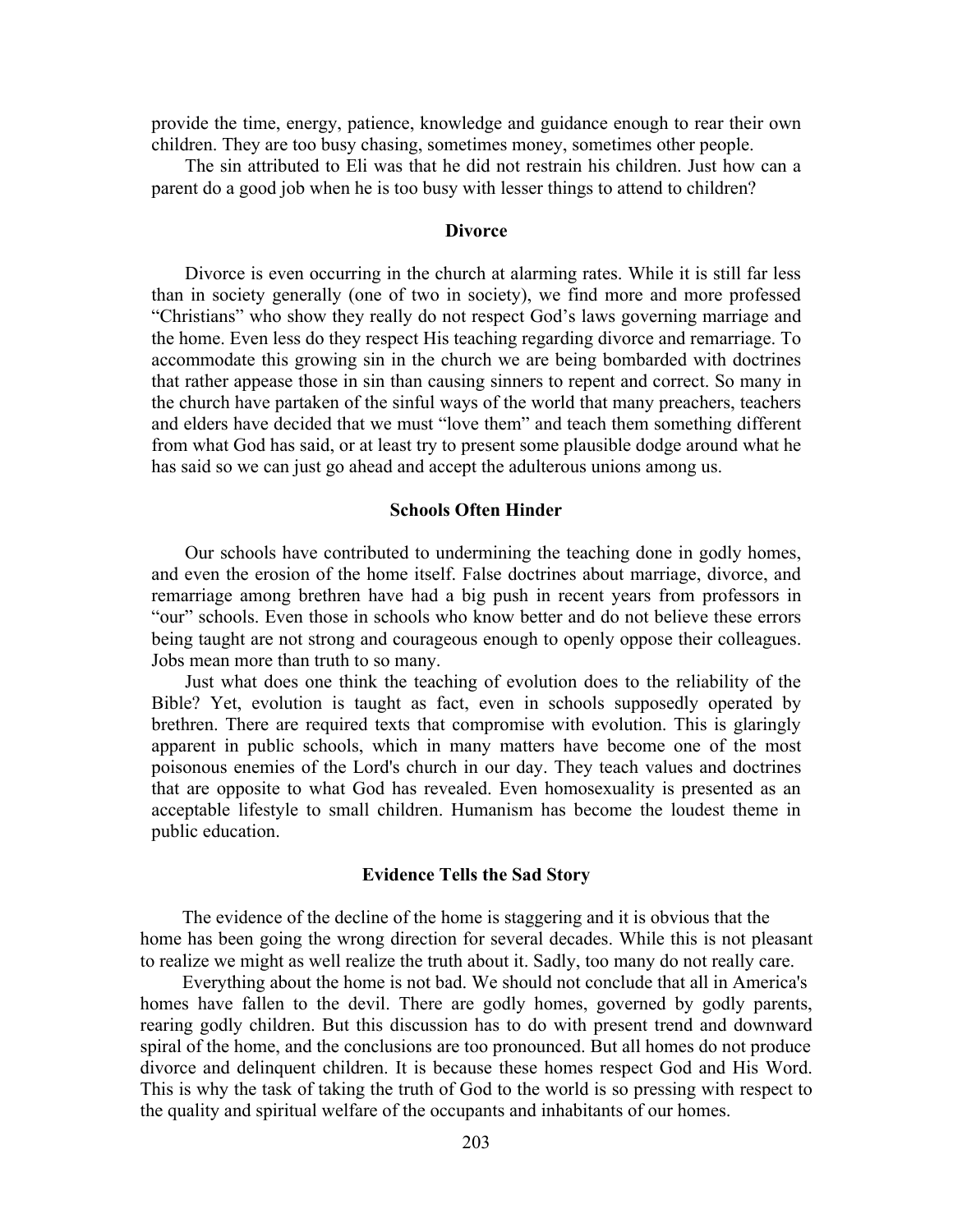#### **What Must Be Done?**

 It is one thing to recognize a trend but quite another to do something constructive about it and, in this case, turn it around to what it ought to be. There are efforts that should be made. Parents need to show their young what a godly home is. Often divorce breeds divorce. But stability breeds stability. Many youths never know a good home, marry without that knowledge, and when their home breaks down and out they consider that about normal. They expect failure because that is what they have experienced in their upbringing.

There should be more preparation for marriage by more teaching on God's will for the home and family. It is easier to prevent than to correct problems. Preparation for marriage is a great preventive.

Married people must sever all ties with whatever puts a strain on the stability of the marriage and home, whether it be associates, jobs, recreations, locations, etc. We should police the television. What comes over it most often in the name of entertainment is nothing but spiritual and moral garbage of hell with every sort of sin paraded as an acceptable bit of conduct including fornication, drunkenness, homosexuality, violence, hate, divorce, murder, etc. On an average day on the "soaps" viewers see and hear nearly seven instances of something sexually perverse. Great entertainment for people who want to please God!

Cannot we strengthen the homes and ties of marriage and the family by family worship, personal prayer, righteous activities together, attendance at worship, family reunions that stress godly heritage, learning and practicing the "Golden Rule"? The greatest gift a parent can give his child are principles and specifics that show the sanctity and uniqueness of a godly home where Christ reigns supreme.

Sometimes the question is asked of a parent whose children are noted for being what they ought to be, "What did you do that your sons or daughters are as they are?" It is generally conceded that providing a one, two, three-catalogued list is almost impossible. Good children are formed by living before them good lives. It is not so much one big thing as it is the daily little things combined. But we can say with confidence that teaching them a respect for the Bible is absolutely essential. Whatever advice could ever be given parents regarding their children is that human wisdom cannot displace or replace divine wisdom. As Edgar A. Guest once wrote, "It takes a heap o' living in a house to make it a home." Good homes produce good people and good churches. Good homes exist where each family member strives to live faithfully before God. Our homes can be what God approves if we will only listen and apply what He says.

#### **Lost Children: A Terrible Tragedy**

We often feel terribly helpless as we hear and read of the deterioration of homes, seeing children going astray, and watching the nation dig its own grave by ignoring the family and home. While none of us as individuals may ever make much impact on the world, even the nation, maybe even the community where we live, we can start now to make our homes more in keeping with the divine pattern.

Consider Noah, who saved his children from a world that was so degenerate God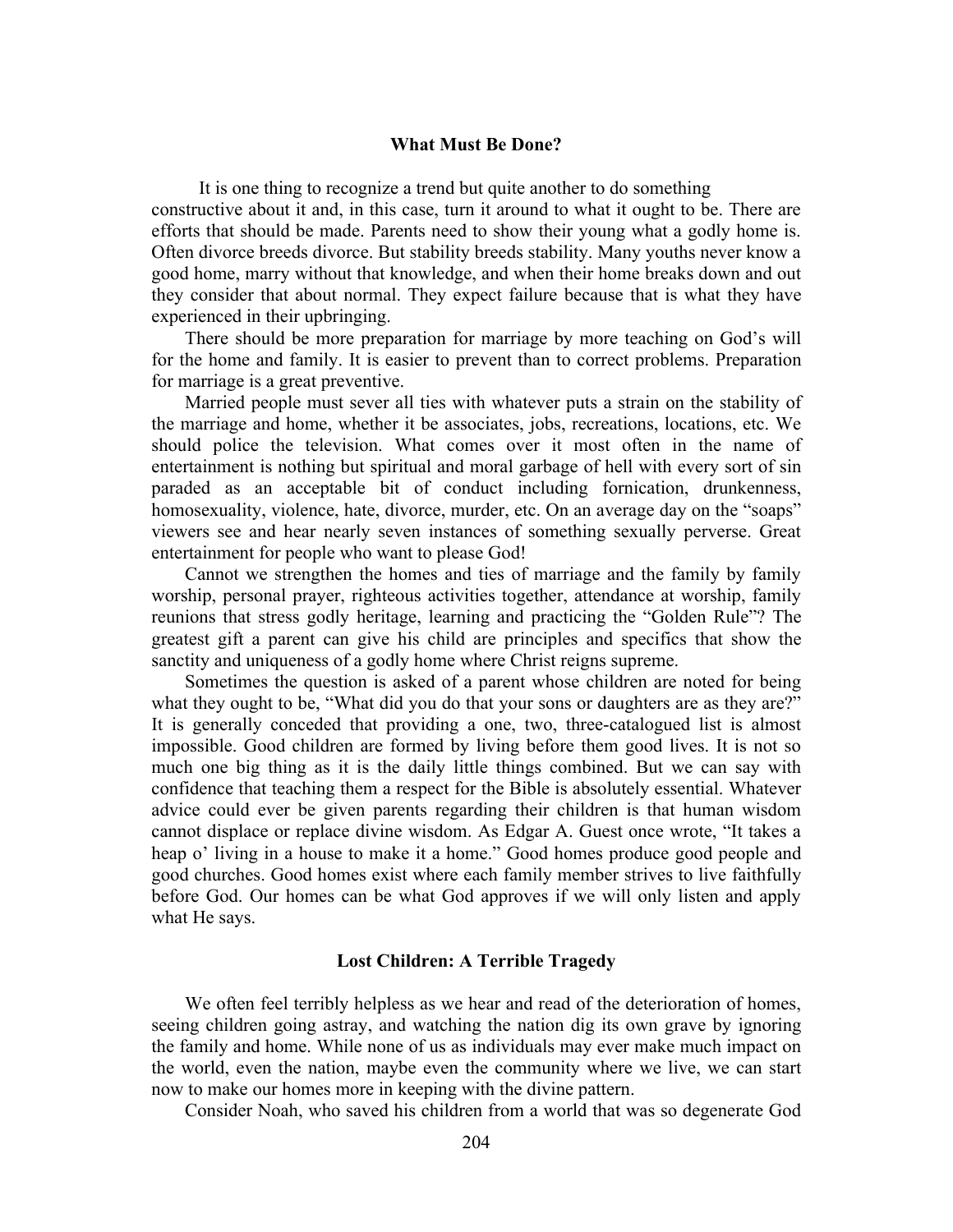destroyed it. Consider Hannah's Samuel's mother, who gave her child into the service of God. She did this even as the nation generally was going away from God.

Once a person asked me why anybody would want to bring children into this dismal and sinful world where things seemingly are going from bad to worse. I could only respond that we needed our children so we might train them God's way, and work and pray that they will keep the light of truth burning brightly in this darkened world in their own generation. We can provide for God tools for His service through our children if we will. May God help us, and them, in the midst of a present onslaught against His divine will to do what we must to make the salvation of ourselves, our children, and our children's children the eternal reality.

### **STUDY QUESTIONS**

- 1. What can be expected when children are not taught?
- 2. How does the law of sowing and reaping apply to the home?
- 3. Do you consider the homes in America to be going the correct direction?
- 4. Give reasons for your answer to question four.
- 5. What are some evidences that many homes are going the wrong direction?
- 6. With whom does improvement have to start?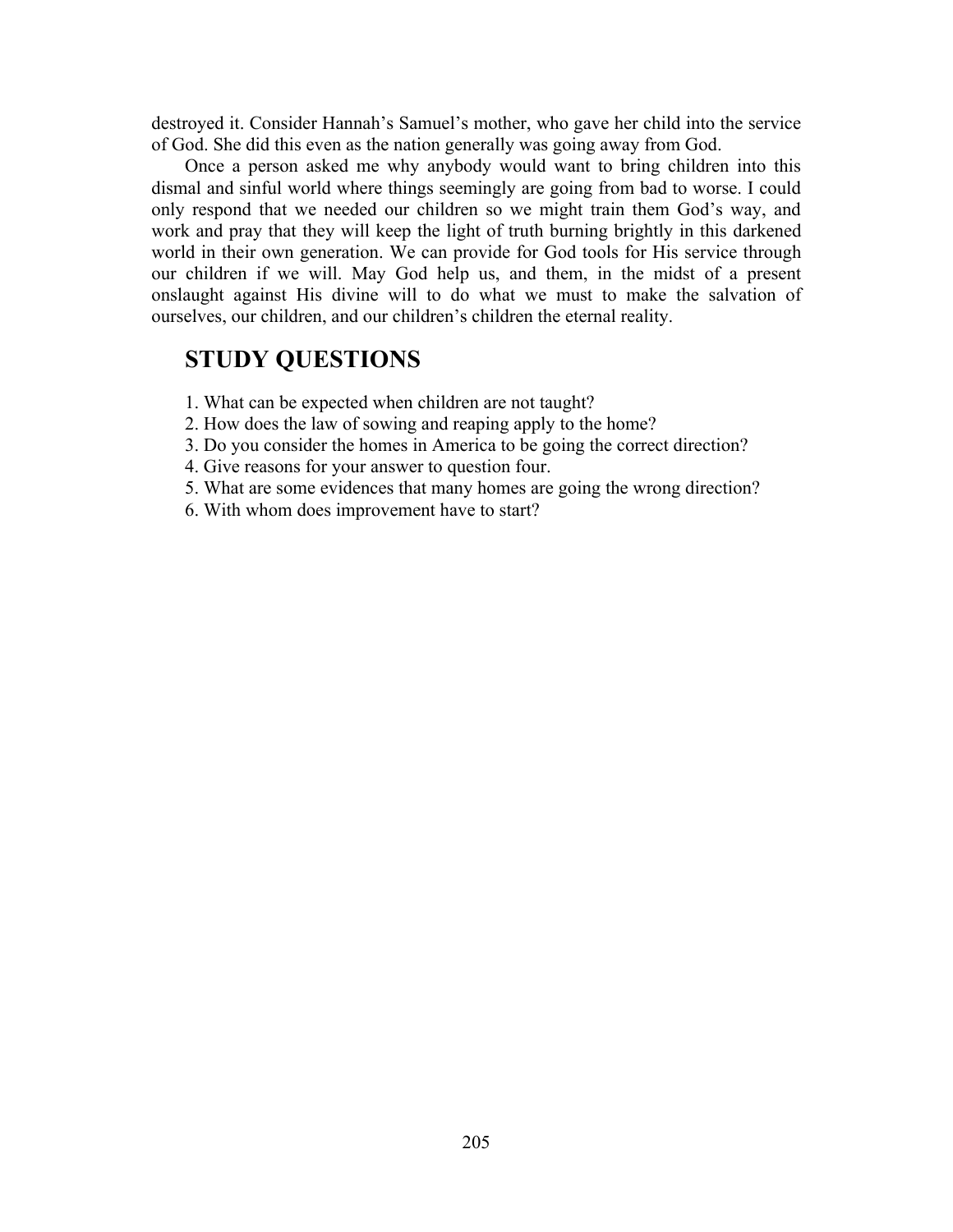# *Why Are We Losing Our Children?*

We properly make great efforts to take the gospel to the whole world. Many noble deeds and sacrifices are being made by many people in this effort. God will bless them for it! At the same time, while it is not true of all, many are losing their children. Even leaders in the church have suffered such losses. Compare the number of small children in Bible study with the number of young people in the teenage and young adult classes and you can see that somewhere along the line we have many "dropouts." Faithful brethren who labor among the youth warn of the increasing apostasy among the young, the lack of genuine spirituality, a growing Biblical ignorance, disrespect for Biblical authority and either the inability or unwillingness to stand for the truth even when taught. Again, we want to say this is not an indictment of all. But it is true of many, even many who have been reared in what we consider Christian homes.

From what are they being lost? To what are they being lost? They are being lost from the church, truth and from efforts to restore New Testament Christianity in every generation. They are being lost to other religions, denominations, non-religion, antireligion, atheistic and worldly pursuits. Many who are retained are lukewarm and indifferent. Some have estimated that as high as fifty per cent of our young people, "reared in the church," are leaving. Some even say the rate is higher. What is being lost are precious souls. These are souls with good opportunity to go to heaven settling into a course of life that leads to hell.

Why is this drain taking place? Can we plug it before others go that way? Some years ago I spent several months inquiring, reading, interviewing, questioning young people, parents, teachers, anyone who has much to do with the spiritual life of the young, seeking answers to this problem. An analysis of my findings show there are a number of factors that are contributing to the loss of our young.

#### **It Starts in the Home**

Basically, the attitude and action of the home dominates the scene. The fault lies there more than any other place. We like to blame everybody and everything other than where the blame really lies. There is no profit in that approach. The home is not the sole cause, but it is probably the prime cause of the loss of the young. We need to take this medicine and do something about it. Parents cannot "play church," putting other things first, and then expect their young to put God first. It seldom happens. Parents have failed so often to teach by word and example what a Christian should be.

God placed the prime responsibility of spiritual training of a child on parents (Proverbs 22:6; Ephesians 6:4, Genesis 18:19: Deuteronomy 11:19). We need to study, not just passively read, these verses. The first business of every parent is to see to it that the child knows God and his duty to God.

Parents display such attitudes that are sickening and disgusting. "They are young only once. Let them have their fun and good times." We need to learn that no time is a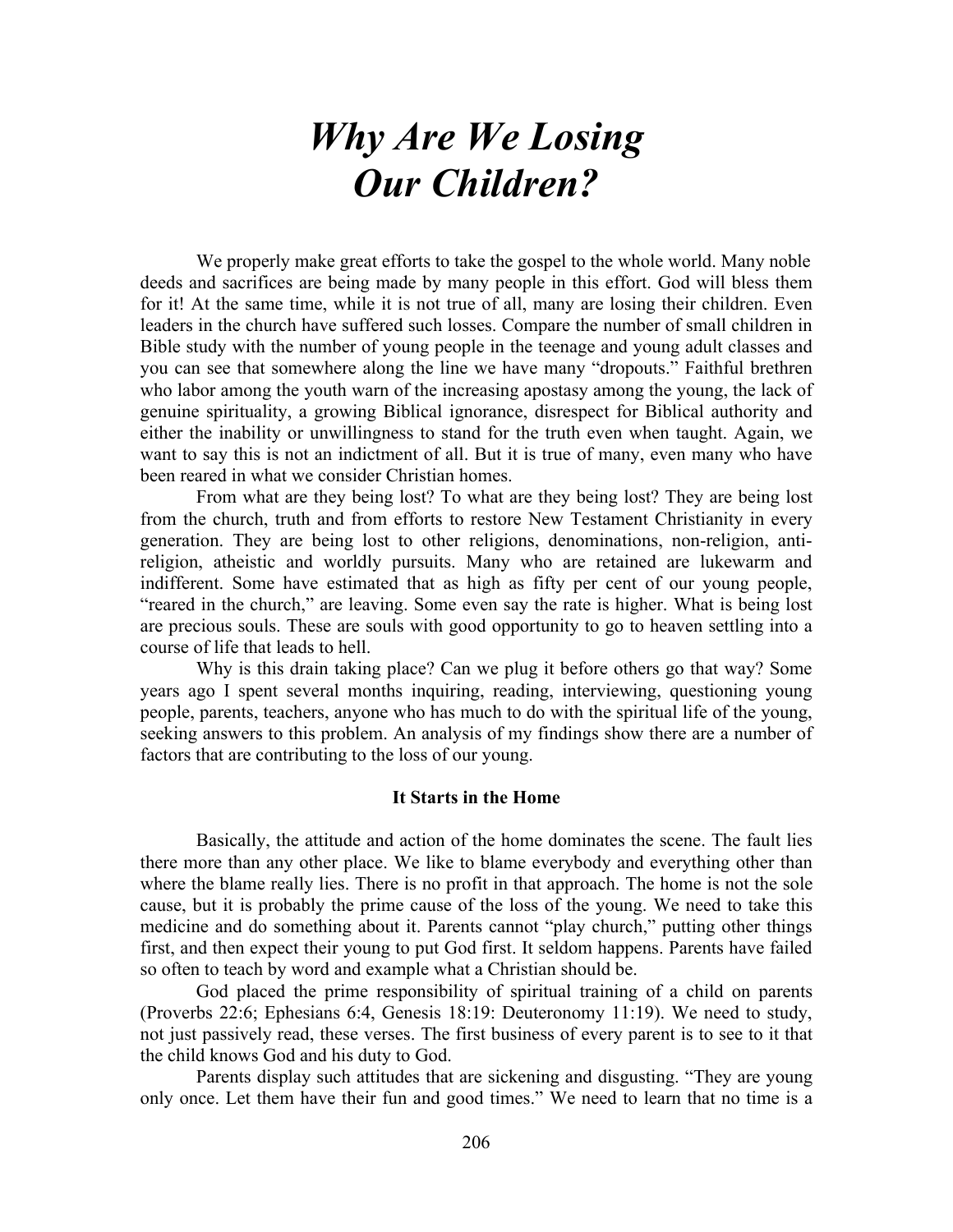good time that does not put God first. To indulge the young is detrimental to them. They become ill-equipped to meet their sacred duties. This attitude implies that it is unpleasant to serve God. It is just a deprivation. It suggests that there is plenty of time someday to learn about God. To say they are young only once suggests that possibly God does not know that. Yet, God says, Ecclesiastes 12:1, *"Remember now thy Creator in the days of thy youth."*

#### **What Do You Expect?**

Can we rear a child fifteen or so years in the atmosphere where God, the church, truth, Christianity and morality are secondary to school, games, television, pleasure, movies, etc. and expect them to be grounded in first things first? Children are taught at home what is of prime importance.

Can we allow children to pursue social interests, conform to the crowd, seek popularity, engage in unchristian recreation, lasciviousness behavior, filling their minds with the moral trash produced by the degenerate minds of the movie, magazine and television industries and then expect them to love the pure, noble, moral and clean things of life?

Can we hold out to them the idea that "success" is financial success, acceptance, worldly recognition, and expect them to follow the Christ who never sought such things?

Too many parents have neglected to teach and demonstrate in their own lives the loyalty God expects from a Christian. Yet, somehow, they think their children will seek what is good above all else. Yes, the problem of losing our young is first and foremost, above all else, a reflection of the home.

#### **Other Situations**

Some young people are lost when they enter into circumstances that discourage Christianity. Sometimes it may be unavoidable such as when they might be forced from home into the armed forces. The trials are hard and they need every encouragement and prayer. Many are lost, or at least show their lack of concern for Christ, during the years when they seek higher formal education at colleges and universities where God and His will are considered irrelevant and stupid. Take a young boy or girl out of high school and sit him at the feet of some "wise" scoffer and mocker who take shots at God all the time, teaching infidelity as if he knew everything, it certainly has a detrimental effect on many youths. They hear the truth ridiculed and they do not know enough truth to resist the error, nor are they in a position to be able to defend it even if they were informed. The devil has many of his servants in the chairs of learning in our educational systems.

#### **A Major Drain**

Others are lost by disregarding the Lord's teaching regarding marriage. They marry outside the church and are further drawn away from the truth. They ignore God's laws on marriage and divorce (too often having been led astray by false teachers in the church regarding this subject), and once finding themselves in a bad circumstance, they remain there rather than please God and repent of their sinful state and come out of it. Often young people are subjected to a divided home religiously or where one or both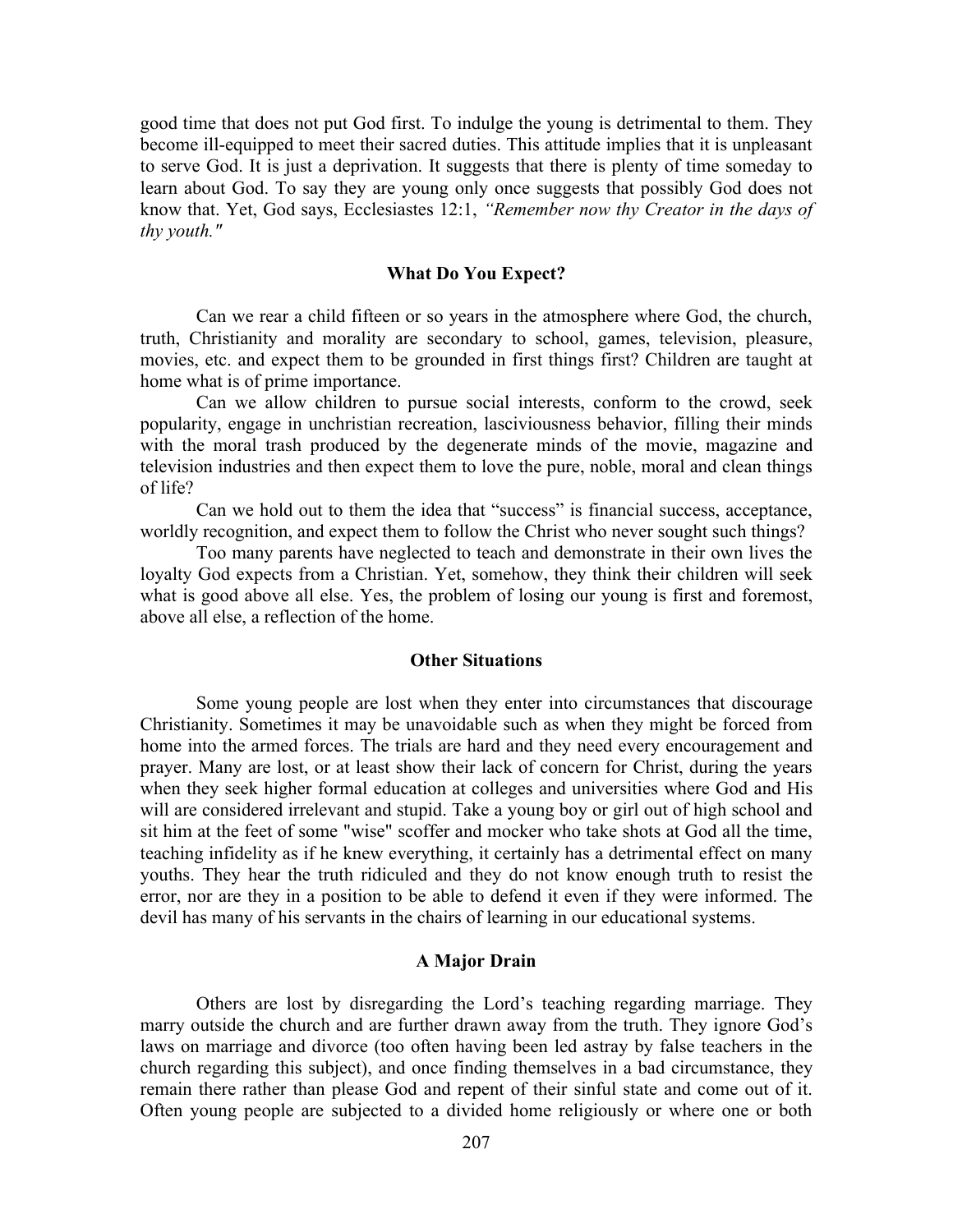parents are indifferent toward God. This has destroyed the faith that could and should have been nurtured.

Still others become the victims of those who constantly berate the Lord's church, criticize it, belittle it and reduce it to nothing more than a denomination among denominations that needs restructuring. These liberal, lying, "new lights" often speak of the church as being out-of-date, answering questions nobody is asking, lacking love, full of tradition, hypocritical, stagnant, etc. How can any person constantly hear that Satanic barrage and have respect for the church? They lose interest when they are convinced of such harangue. Such critics often cater to, adopt and admire the message and methods of denominations. They like to impress the young with their sensationalism, emotionalism, promotionalism, "Jive talk," unorthodox dress and conduct. They create and then exploit what they call the "generation gap," and wean the young away from the wise counsel of faithful parents, godly elders and sound gospel preachers. They call for an abandonment of the past, whatever it was, and adoption of the "new" even if it is not true.

#### **Negligent Older People**

Parents and church leaders and teachers too often sit idly by, complacent, gullible, naive, even cooperating with such things, and uproot the sound and religious heritage our young deserve. That heritage includes faith in God, love for family, love for the church of the Bible, the sanctity of the home, conformity to God's standards of morality. Too many young are being served huge helpings of modernism, immorality, compromise, permissiveness, foul speech, Marxism, anarchy, rebellion, "down with everything, and up with nothing." The "do your own thing" attitude has captured the souls of many, and this "go along to get along" sickness that is often evident among some older people has taken many of the young away from God.

These critics of God's way are sometimes politicians whose personal lives are in shambles, educators who worship at the altar of their own wisdom, the social gospel clergymen who do not have much regard for the soul of man or his eternal destiny. Some act more like brotherhood "fun and games" directors who are called "youth ministers," who think it is the work of the church to provide playgrounds, gymnasiums, pleasure trips, etc., and put their emphasis there. Many "youth seminars" have been little more than sessions to convince the youth that the elderships, gospel preachers and parents who hold to the Word of God are "irrelevant." Too many youth leaders impose the adventuresome, inquisitive spirit of youth to exploring paths that have repeatedly proven digressive. The efforts of godly and determined Christian parents have no more deadly enemy among the young that these flighty, flippant, "cute," know-it-all youth workers who constantly ape liberal digressives and degrade the Lord's church and ridicule the nobility of the past.

The church has a role regarding parents and youth. It is the same role that it sustains to all people, young and old. It is not to assume the work of the parents and home, providing recreation, secular education, etc. It ought not coddle and condone sins regardless of who is involved. Rather than thinking the answer lies with singles classes, single again classes, youth seminars where brainwashing goes on, week-end retreats that take the young away from Lord's Day congregational worship in favor of "lakeside worship," the church has the God-given task of preaching and teaching the same saving gospel to everyone. To *"preach the word"* by reproving, rebuking, and exhorting is the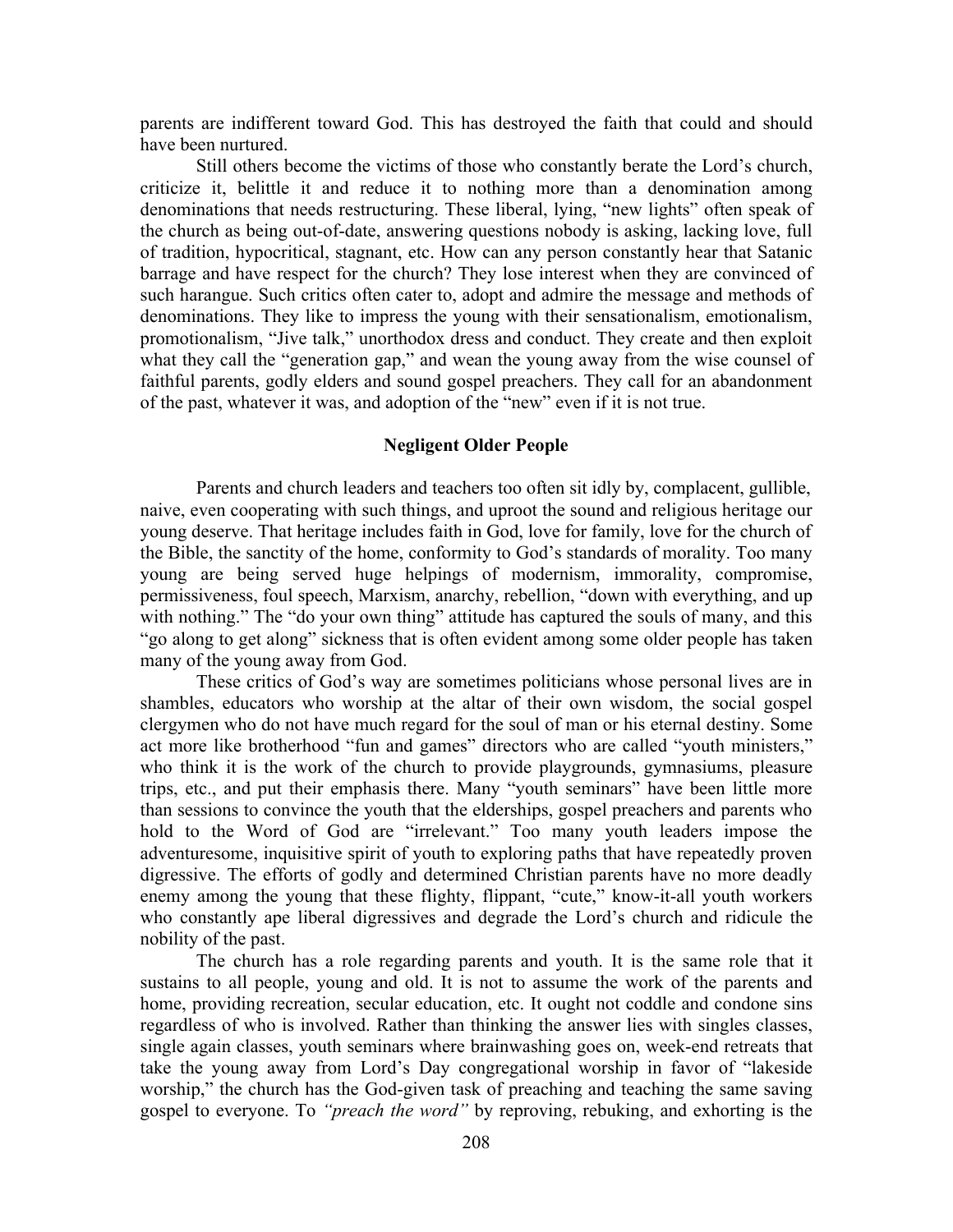work of the church. Ignorance of the Word of God and the lack of respect for it is at the heart and base of the loss of young people. It would be better to study the Word rather than engage in "problem solving" where participants share ignorance. The church deserves the full support and cooperation by every home in assisting in such efforts.

#### **Did You Ever Consider This?**

We must add that parents have a duty to other parents. It is sinful to place stumbling blocks before young people. Parents and their young are responsible for their influence. It is not merely "my own business" what my young people do, where they go, how they dress, what they are allowed to do. Inasmuch as young people influence one another, and peer pressure is heavy, parents have the responsibility to see to it that their young set a good example. It is not unheard that young people who are trying to do right, and parents who are trying to train them right, meet with the most aggravating opposition from other "Christian" parents and young people who are content to follow the world. We have heard it said, "It's nobody's business but ours if my children attend the dance." That is as false as a three-dollar bill. Every member of the church, parent, child, elderships, preachers and all are effected, or should I say infected, adversely. We need to ask if the influence of our home is contributing to the cause of Christ and encouraging Christlike conduct, or is it as often as not like the influence of the sinful world.

Every young person is a gift from God. None can be lost without it being an eternal loss. Experience warns that many do fall away. Let us resolve that we shall make that number as small as possible. Teach the young, show the young, what being a Christian really is. Follow the teaching of the Bible, not the ways of the world. Show them how to resist the influences that are evil when they cannot avoid them. But many of these influences can be avoided with parental concern, teaching and guidance.

There is not one young person we can afford to lose. Are you really willing for your son or daughter to go to hell? Certainly, you are not. Just how studious and diligent are your efforts at home and in the local church to see to it that they follow Christ?

## **STUDY QUESTIONS**

1. From what, and to what, are we losing our children?

- 2. Where can the correction of this drain be best executed?
- 3. Discuss the expectation of children to be faithful without the proper example

set

before them.

4. How important is the teaching regarding marriage?

5. What is the role of the home and the church in preventing the loss of our children?

6. How great is the spiritual loss of a child?

7. Name some influences that contribute to losing our children.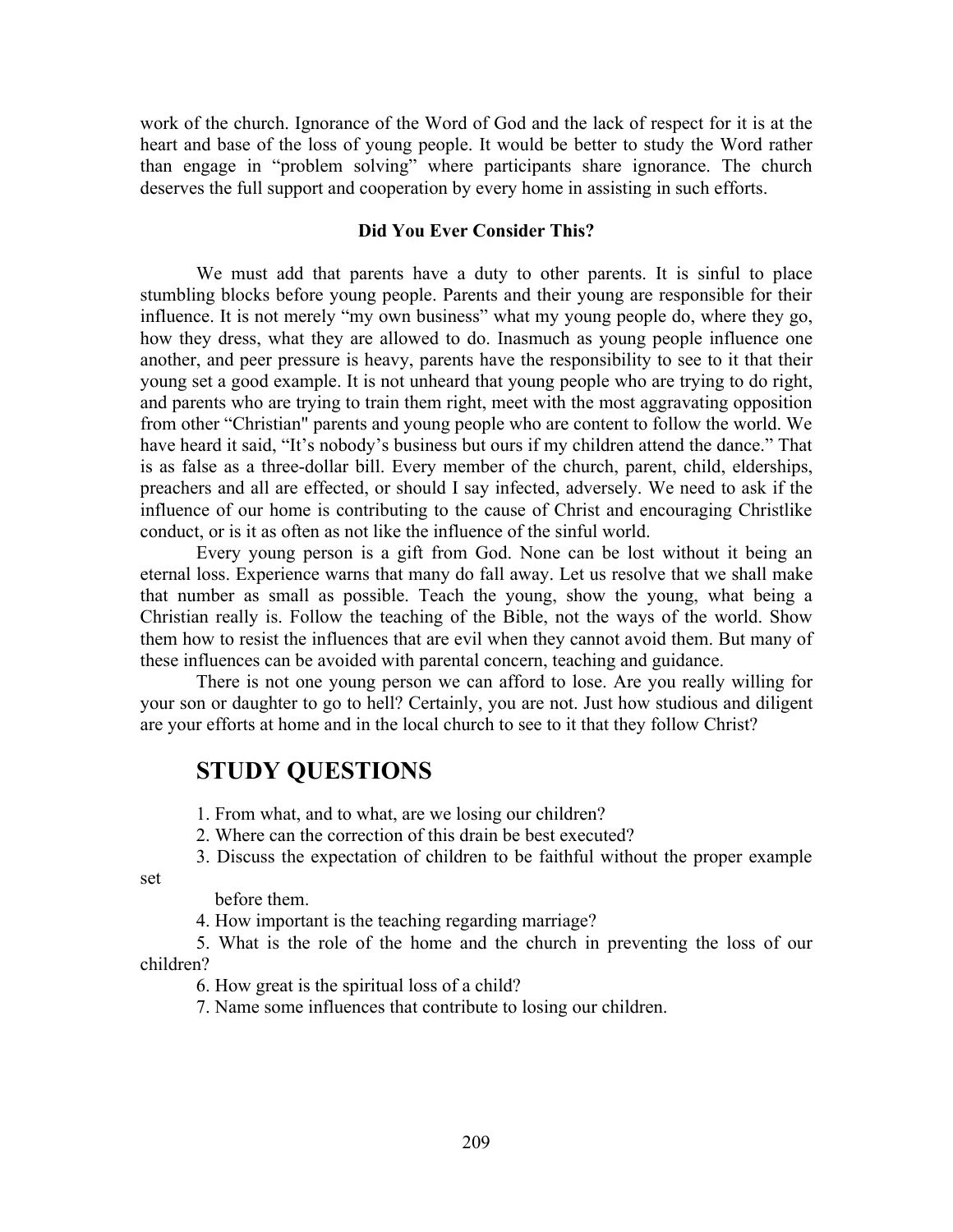# *Why Marriages Fail*

When we have a physical disease we have to apply the medicine. We have a serious social and religious disease in our land, and it reflects the loss of respect for the sanctity of the home. The divorce rate increases with each passing year. It has reached epidemic proportions that it now threatens the whole social structure. It has become respectable to be divorced, to commit adultery or to "have an affair." People of prominence in government, entertainment, sports, every field, are among those whose marriages have failed. Even in religion it has lost its stigma. Among some in the Lord's church divorce is no longer considered shameful, but a wise choice of alternatives. We suggest that marriage failures reflect failures somewhere else. To be sure, marriage failure has been the cause of numerous social, psychological, financial, mental and spiritual problems. But just as it is a cause of many problems, it is also the result of other problems that lie behind the failure. We want to consider some of the major causes of marital destruction.

#### **Marriage is of Divine Origin**

One cause, possibly the most prominent, is the failure to recognize the institution of marriage as a divine institution. Marriage is not just the result of social evolution and merely a social structure. It is not just a legal arrangement between people. It is not simply for the satisfaction of the sexual desire. It is more than just a custom among nations. It is not merely for the propagation of the human race. It is a divinely given institution, having come from the mind of God, designed by God, given for specific purposes as God intended. Like the church, it came from the Lord and is to be governed as the Lord has designed it. Specifications and regulations for the home and marriage have been revealed by God. It had its beginning in God's mind.

*"And the Lord God said, It is not good that the man should be alone; I will make him an help meet for him. And out of the ground the Lord God formed every fowl of the air; and brought them unto Adam to see what he would call them: and whatsoever Adam called every living creature, that was the name thereof. And Adam gave names to all cattle, and to the fowl of the air, and to every beast of the field; but for Adam there was not found a help meet for him. And the Lord God caused a deep sleep to fall upon Adam, and he slept: and he took one of his ribs, and closed up the flesh instead thereof; And the rib, which the Lord God had taken from man, made he a woman, and brought her unto the man. And Adam said, This is now bone of my bones, and flesh of my flesh: she shall be called Woman, because she was taken out of Man. Therefore shall a man leave his father and his mother, and shall cleave unto his wife: and they shall be one flesh. And they were both naked, the man and his wife, and were not ashamed"* (Gen. 2:18-25).

Any disposition of marriage that leaves out God, His will, His intent and His design, is a perversion of an institution of divine origin. Marriages between people who do not respect this fact are in a relationship no stronger than the human beings involved. Marriage is more than a covenant between mates. It is a covenant with God.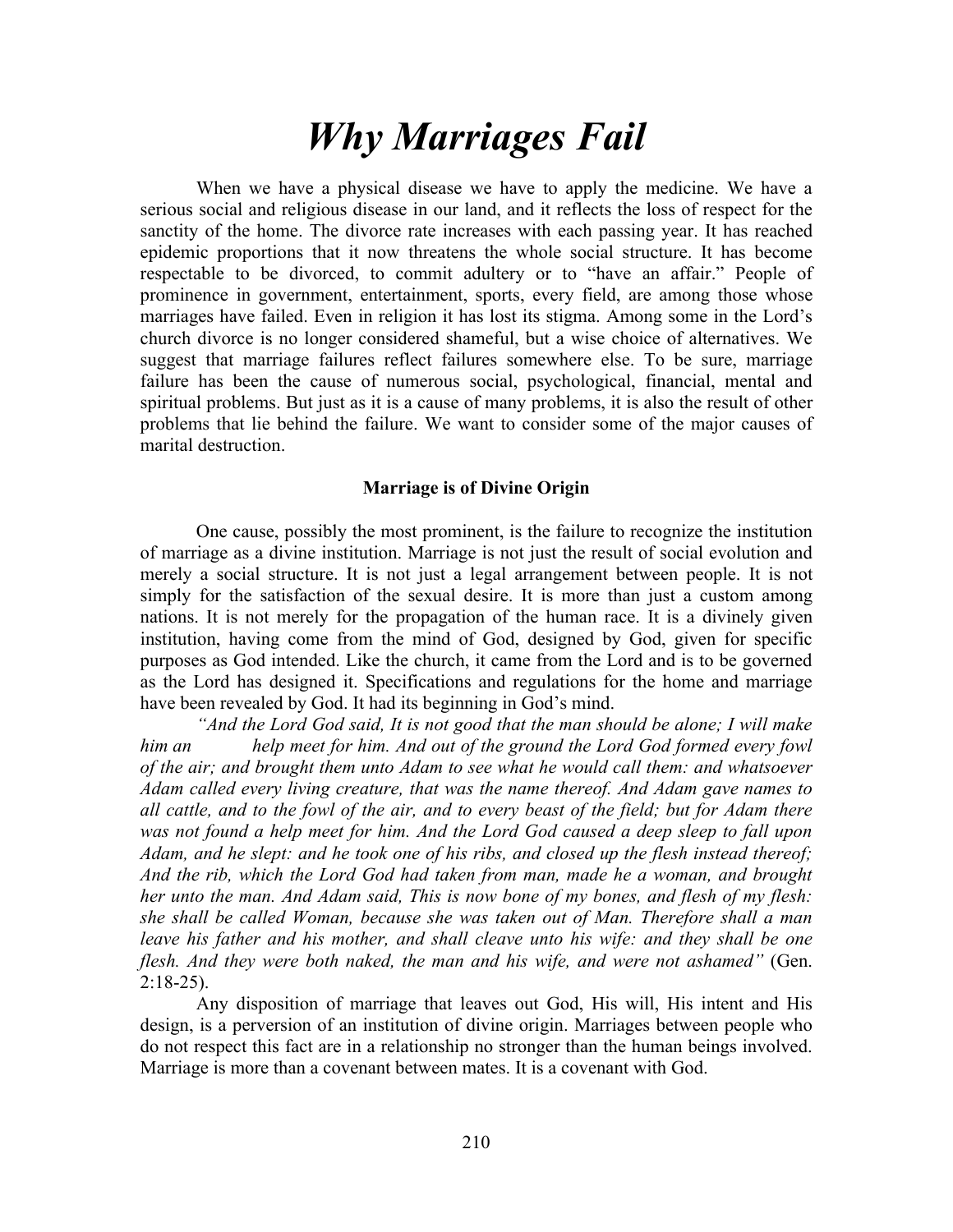#### **Marriage is Monogamous**

Failure in marriage often results because man has perverted God's design that marriage be one man for one woman. Monogamy is God's pattern. This is to be a relationship between one man and one woman who become husband and wife for so long as both of them are alive.

*"The Pharisees also came unto him, tempting him, and saying unto him, Is it lawful for a man to put away his wife for every cause? And he answered and said unto them, Have ye not read, that he which made them at the beginning made them male and female. And said, For this cause shall a man leave father and mother, and shall cleave to his wife: and they twain shall be one flesh? Wherefore they are no more twain, but one flesh. What therefore God hath joined together, let no man put asunder. They say unto him, Why did Moses then command to give a writing of divorcement, and to put her away? He saith unto them. Moses because of the hardness of your hearts suffered you to put away your wives: but from the beginning it was not so. And I say unto you, Whosoever shall put away his wife, except it be for fornication, and shall marry another, committeth adultery: and whoso marrieth her which is put away doth commit adultery*" (Matt. 19:3-9).

*"Know ye not, brethren, (for I speak to them that know the law,) how that the law hath dominion over a man as long as he liveth? For the woman which hath an husband is bound by the law to her husband so long as he liveth; but if the husband be dead, she is loosed from the law of her husband. So then if, while her husband liveth, she be married to another man, she shall be called an adulteress: but if her husband be dead, she is free from that law; so that she is no adulteress, though she be married to another man"* 

(Rom. 7:1-3).

*"*Till death do you part" is not just a phrase in a ceremony. It is a very accurate description of what marriage involves. The only honorable way for a marriage to terminate is the death of one of the mates. Yes, there is another way that God allows; divorce because of fornication, but that involves sin. Multi-marriages may be popular and accepted by society generally. But God does not approve of it. Those living with new mates whose first marriages were terminated dishonorably are living in adultery, unless the divorce was for the one cause God allows.

#### **There Must Be Love**

Marriages fail because there is the lack of love. Love is the only proper foundation upon which to enter marriage.

"*Therefore as the church is subject unto Christ, so let the wives be to their own husbands in every thing. Husbands, love your wives, even as Christ also loved the church, and gave himself for it; That he might present it to himself a glorious church, not having spot, or wrinkle, or any such thing; but that it should be holy and without blemish. So ought men to love their wives as their own bodies. He that loveth his wife loveth himself. For no man ever yet hated his own flesh; but nourisheth and cherisheth it, even as the Lord the church: For we are members of his body, of his flesh, and of his bones. For this cause shall a man leave his father and mother, and shall be joined unto his wife, and they two shall be one flesh. This is a great mystery: but I speak concerning Christ*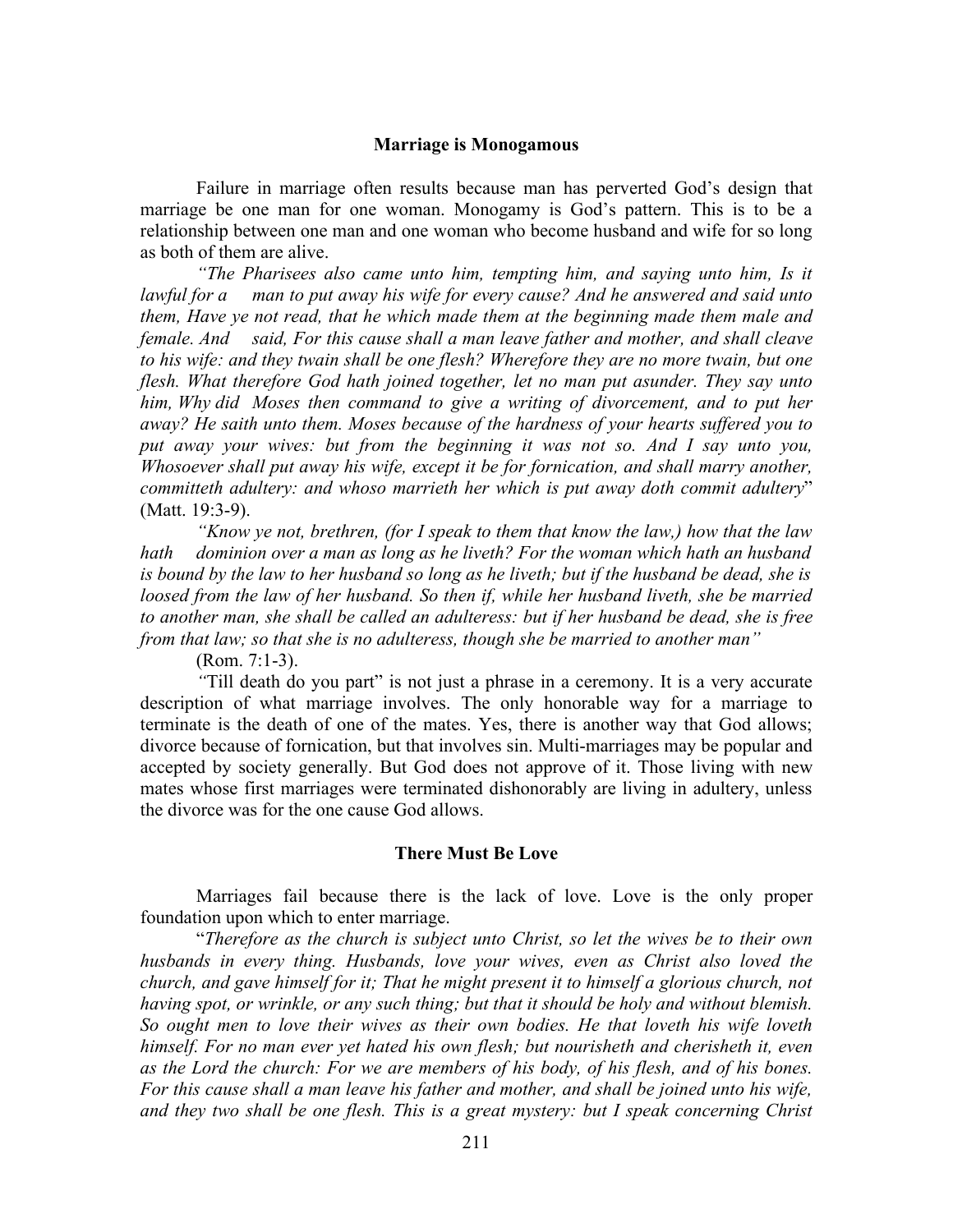*and the church. Nevertheless let every one of you in particular so love his wife even as himself; and the wife see that she reverence her husband"* (Ephesians 5:24-33).

This passage teaches about Christ and the church. But it also teaches about husbands and wives. How much did Christ love the church? Just that much is the husband to love his wife. How much is the church to be subject to Christ and submit to Him? Just that much is expected of the wife to the husband. Christ died for the church. While some marry for social standing, security, physical attraction, vain and foolish reasons, the Lord intends that marriages be built on love one for the other. When that is missing the marriage will likely collapse and the people involved will be scarred for life, possibly eternity.

#### **Lack of Preparation**

Marriages are failing because those entering marriage are not trained to understand it. There is so little genuine preparation for marriage. We train our children for many things but often omit some of the most important matters. We would not allow them to drive an automobile without training, yet we allow them to get married without giving them what they need for success. They train for sports and occupations, but not in the art of making a good home. It is harder to get a driver's license than a marriage license.

The responsibility for this training is first the home and the parents. The church must be active in teaching the truth of God regarding marriage and the home. The home, however, is the most influential training school.

The young must be taught the responsibilities as well as the privileges in marriage. So many are so immature toward duties they must assume in marriage. They must be shown their opportunities, the spiritual significance of this relationship, the holiness and sanctity of marriage. They must be taught the permanency of marriage. The physical relationships and the purity of it must be taught. They need to be warned of the manifold pitfalls. They must be aware of problem areas like finances, the sore trouble when there are mixed religions, potential in-law problems, the necessity of loyalty to each other. "Leave and cleave" is a theme that cannot be over-emphasized. So many problems that cause marriage to fail could be avoided with proper pre-marital training.

#### **Keep Thyself Pure**

How important it is to teach the young to enter marriage undefiled sexually, to be pure and to save oneself for one's lifetime mate. Pre-marital sex, entered into for pleasure, is often the source of great hardship and divorce, as well as shame, disgrace, distrust and sacrifice of morality. Training before marriage is far better than trying to correct problems after marriage has begun. There will be problems enough even after training. But so many marriages could have been spared divorce if forethought had been given.

#### **Leave and Cleave**

Many marriages fail because of interference from outsiders. Often these outsiders are mother-in-law or father-in-law who just will not allow the young to marry and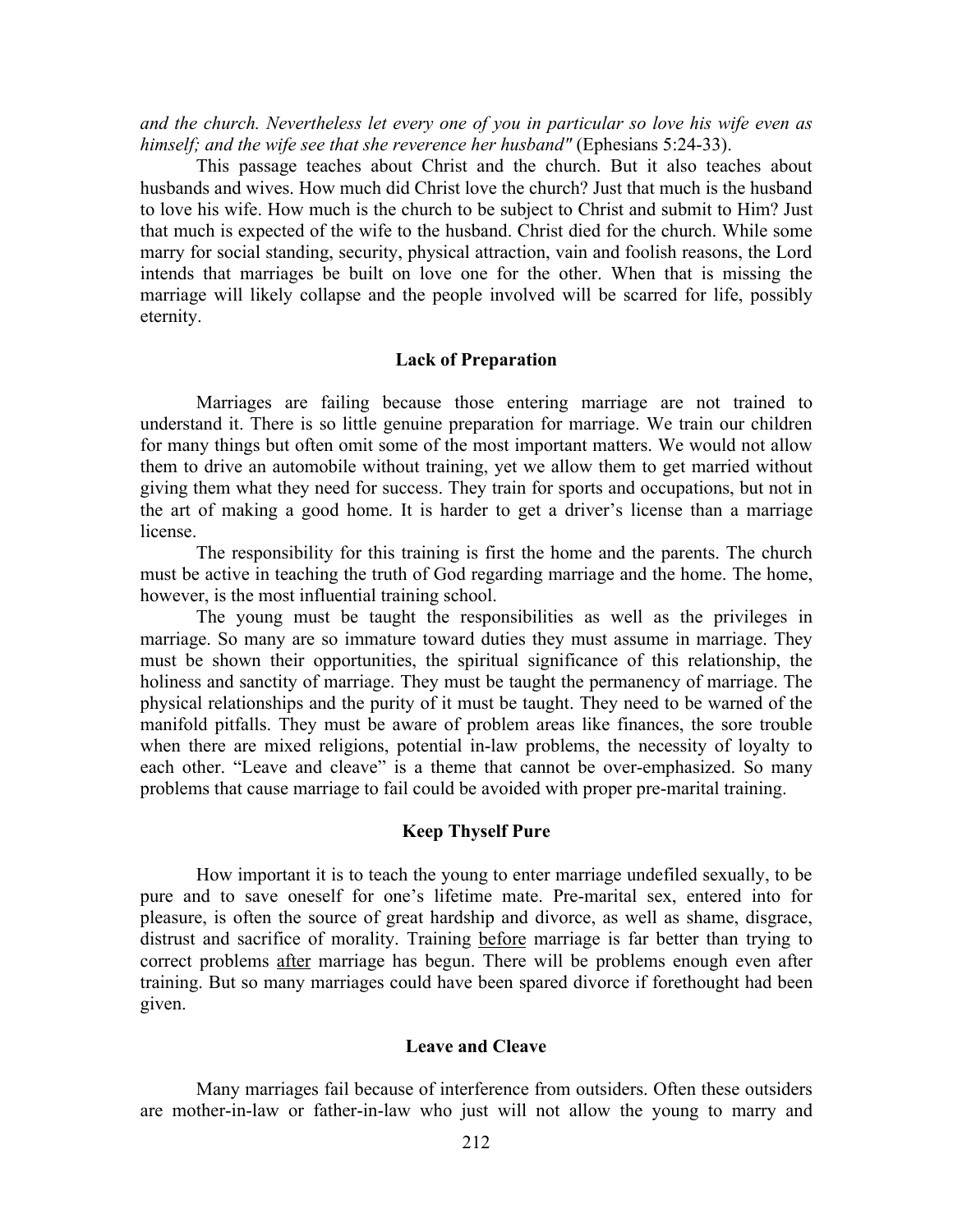become their own. Either the young are not willing to cut from the parents or the parents are not content to let the young govern their own affairs. Meddling in the affairs of the home of your children when you are not asked is to ask for trouble. Parents should always be willing to help and give advice when it is asked. But unless it is a matter of life and death, parents should stay out of the family affairs of their children. It brings estrangement and in-law trouble. The only real solution to in-law trouble is distance.

People ought not marry until they can stand on their own feet. If the training of children has not given them sufficient background and backbone prior to marriage, then after they are married you have two with which to deal and that won't work. "Leave and cleave" is one of the most needed lessons in teaching about marriage.

It is hard for a son or daughter to go against parents, even when it calls for them to side with their mate. Parents ought not put children in that situation. Children need to learn that when they marry their first loyalty is to his or her mate and parents a distant second. Young couples may not do everything and handle everything the wisest and certainly not always to the liking of parents. But do they have to? Is there anything that says they must follow where the parents went in every case? Both young and old need to learn that there is a difference between helping and interfering, and we all need to discover just where one ends and the other begins.

But in-law trouble cannot separate a married couple when they lean on each other and put each other first. No outsider from any source can harm their marriage when they trust each other, stand by each other and pull for one another.

#### **One in Christ**

Marriages fail because those involved did not think soberly about their religious faith. Some get married without even discussing the matter. We have never read of any religious group that encourages mixed religious marriages. Everyone knows the problems that are caused. There is lacking that common ground upon which to make decisions, settle disputes and establish priorities. That which ought be the dearest to your heart, your service to God, cannot even be properly shared with the one who is supposed to be dearest to you on earth. Most of the problems that arise in the church come from homes where religious division exists. Compromise is so often the result. Children grow up not knowing what to believe. Many children have no faith at all because they have grown up in a divided home and they have decided that religion is just a source of trouble rather than the peace God intended.

So many who marry one who is not a member of the church eventually abandon their faith, leave the church, and maybe join some human denomination just to keep peace in the family. They sacrifice their convictions for their mate and thereby lose their own soul.

It is useless for someone to cry out, "I married a non-Christian and it worked out because he or she became a Christian." Just be thankful that it worked that way with you, but think of the many, many times it goes the other way. Think of the unhappiness and incompleteness that exists in many homes, where there is no divorce, but there is lacking that solid and firm base upon which the family is supposed to be built.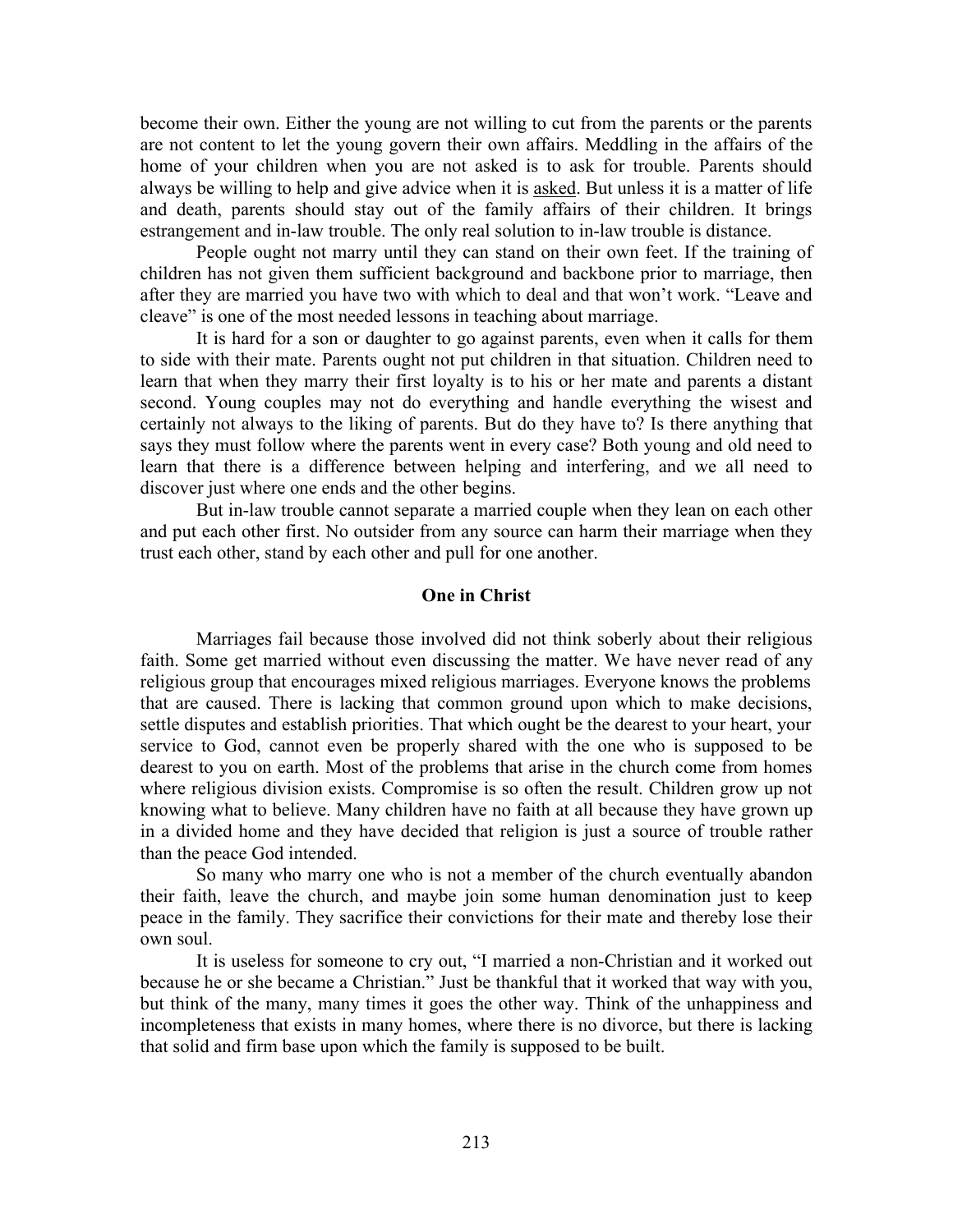#### **The Prime Goal of Marriage**

Marriages have a one primary purpose; helping each other get to heaven. How can one who refuses to obey the gospel help a Christian get to heaven? It is futile to deny the heartache that accompanies mixed marriages. It is equally futile to deny the disastrous spiritual consequences that result so many times from mixed religious marriages. If two people who propose to spend their lives together cannot take time to discuss the most important matter of life, the Lord Jesus Christ, and come to an agreement regarding their service to Him, they have no business getting married.

#### **Wanted: Good Examples**

Marriages sometimes fail because those involved have never had a good marriage set before them. They do not know what a good marriage is supposed to be. Their home when they were growing up was not as it ought to have been. There was strife, separations, divorce and all they know of home is a tug-of-war.

When they get married they think that this strife is what is expected in the home. They have never seen real consideration for others demonstrated. It ought to be the goal of every father and mother to present before their children a marriage where the children can see what marriage and the home should be. Homes will have problems and problems can be met and overcome when the husband and wife want them to be overcome. They will work at it until they are overcome.

Marriages can be successful; many are. There are many ways to fail without getting a divorce. But success in marriage does not just happen. Failure does not just happen either. When both mates work hard for success the likelihood is that there will be joy in the home. We should try to avoid these things that provoke marriages to fail.

### **STUDY QUESTIONS**

- 1. What are the characteristics of marriage as God designed it?
- 2. Can we expect success if we leave God out of our marriage?
- 3. What does love really mean and how does it demonstrate itself?
- 4. How can one prepare for marriage?
- 5. What do you consider the prime goal in marriage?
- 6. How many factors can you list that contribute to marital failure?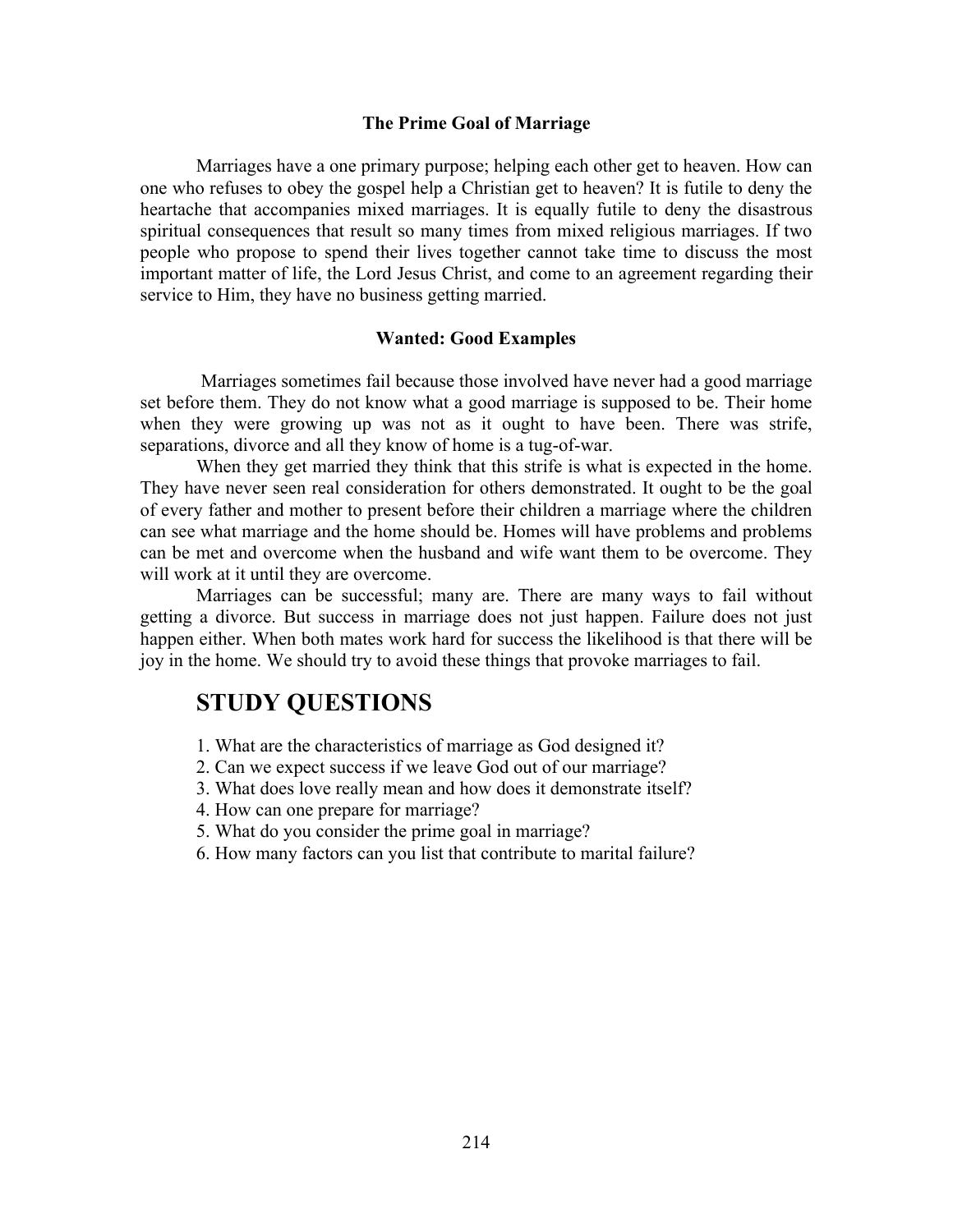# *Why Marriages Succeed*

Our nation has a very unenviable divorce rate, presently about one out of two marriages ending in divorce. This is cause for alarm not only among those who respect the will of God but also for economists, historians, psychologists, law enforcement agencies, educators and others who are concerned for the welfare of the future of our nation. The disintegration of the home cannot be denied. Furthermore, there are rabid and active opponents working for the total destruction of the home as we know it and have learned from the Bible.

There are many reasons why marriages fail and these deserve study. But we can learn all the reasons for failure and still not know why marriages succeed. In an allinclusive statement we can say that marriages succeed because a man and a woman who love one another and decide to live together in marriage listen to God

There is much in Scripture pertaining to marriage, the home, husbands, wives and the rearing of children. Those who succeed obey the voice of God. Let us consider a few areas where they listen to Him.

#### **Purposes**

Husbands and wives listen to God when He tells them that marriage is a divine institution with spiritual purposes (Genesis 2:18,22). Marriage came from the mind of God as did the church. It is more than a social, legal and economic contract. Instituted by God, it is for the good of mankind (Genesis 2:18).

One of the primary purposes of marriage is to provide companionship, helpfulness and procreation. It is also to avoid fornication. Marriage is a relationship which is designed where one helps the other to please God in life and to go to heaven when this life is over. In marriage we are not dealing with just men, women, society, civil laws, etc. We are concerned with the souls of people. Any disposition of marriage must include God who originated it. Marriages are more likely to succeed when the spiritual side of it is respected.

#### **Adults**

Marriages succeed when the husband and wife listen to God when He tells them that marriage is for adults. The divorce rate among those who marry in their teen years is four times higher than the deplorable national average. God said, *"Let a MAN* (emphasis, JWB) *leave his father and mother."* Marriage is not child's play. It requires more than physical maturity. There must be a reasonable degree of emotional, mental and spiritual maturity to handle the duties and privileges of marriage.

We sometimes hear people blame marriage failure on incompatibility. More often than not it is irresponsibility due to immaturity. It is a case where "children" have attempted to assume an adult role. In addition to marrying too early in life we also see the danger of brief courtships that do not allow for the discovery of the levels of maturity. One mate may say to another, "You do not seem to be the same person I married." If they married very young you can be sure after a very few years they will not be the same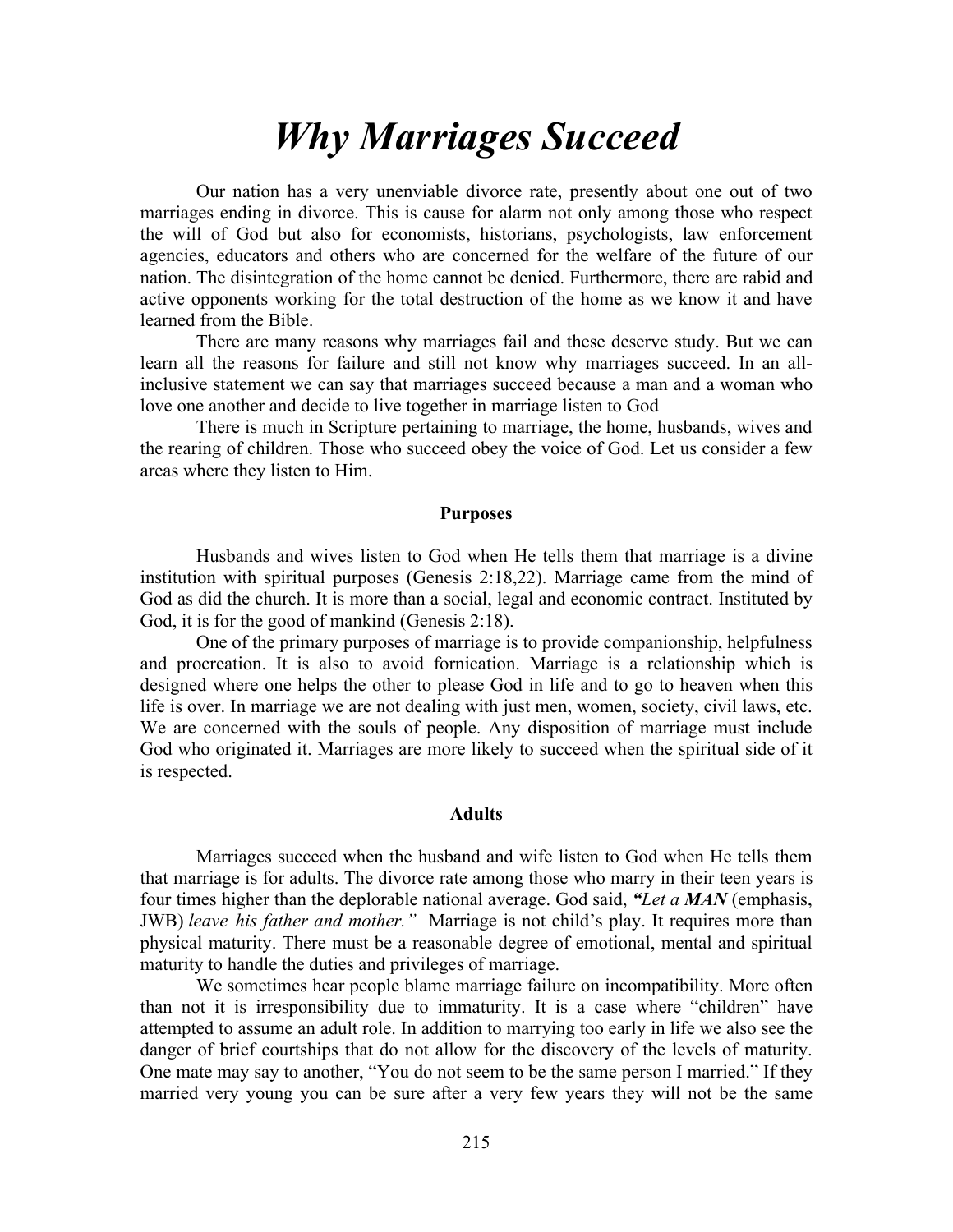people because they married while they were still growing up. They should wait until they are grown.

#### **Oneness**

Successful marriages are enjoyed when husband and wife listen to God as He teaches the oneness of marriage. "*The two become one flesh*." There is to be the leaving of parents and the cleaving to each other. There is to be unity and oneness in handling the finances of the home. There is to be unity in the matter of faith. There is to be loyalty to one's mate above everyone else except Deity. No in-law or outlaw can drive a wedge between a husband and wife who are loyal first to each other. The reason others can sometimes contribute to splitting a marriage is because the married ones are not united as they should be. In marriage it is no longer me-my-mine, you-yours. Everything becomes we-us-ours. Unless we listen to God in this respect we invite trouble. Even blessed children should not be allowed to divide husband and wife.

#### **Love**

Marriages succeed when husbands and wives listen to God when He teaches there must be love in the home. Love is seeking the other's highest good. Wives are to love their husbands and husbands are to love their wives as Christ loved the church. Too often people think of love only in terms of sexual relationships. This is involved in marriage and is an expression of love that God reserves for the husband and wife. Sexual relationships outside of the bond of marriage are sinful whether it be before marriage or after marriage. How can there be the trust, mutual respect, esteem and admiration one for the other when such unfaithfulness to the vows of marriage are in evidence? How can there be the holding up of each other's hands as is necessary in marriage when there is betrayal?

Two major complaints made by wives and husbands are: (1) she nags and belittles; (2) and he constantly criticizes and finds fault. Such is simply a manifestation of the lack of love. Love will unselfishly seek what God has decreed to be for the good of the other. Certainly we are not to be totally blind to the faults of the other. But the motive behind noting the faults is all important. Is it to hurt, ridicule, degrade and harm, or is it to help the other improve and overcome fault? We need the insight of each other but we do not need the barrage of criticism designed to humiliate and destroy. Furthermore, marriage partners need to be considerate in choosing the time to mention faults and shortcomings. Some have done it so openly and publicly to the hurt and embarrassment of the other that it scars. This is not a manifestation of genuine love.

#### **Sexual Relationship**

Marriages succeed when people listen to God regarding the sexual association in marriage. First Peter 3:7 and First Corinthians 7:2-5 gives us the divine mind in this realm. One purpose of marriage is to provide for the satisfaction of the sexual appetite. In marriage it is a relationship that is sacred, pure, holy and undefiled. Outside of marriage it is a degenerate behavior that reduces people to the level of animals. There is no way for even this sophisticated and permissive society of today to so glamorize sin as to make it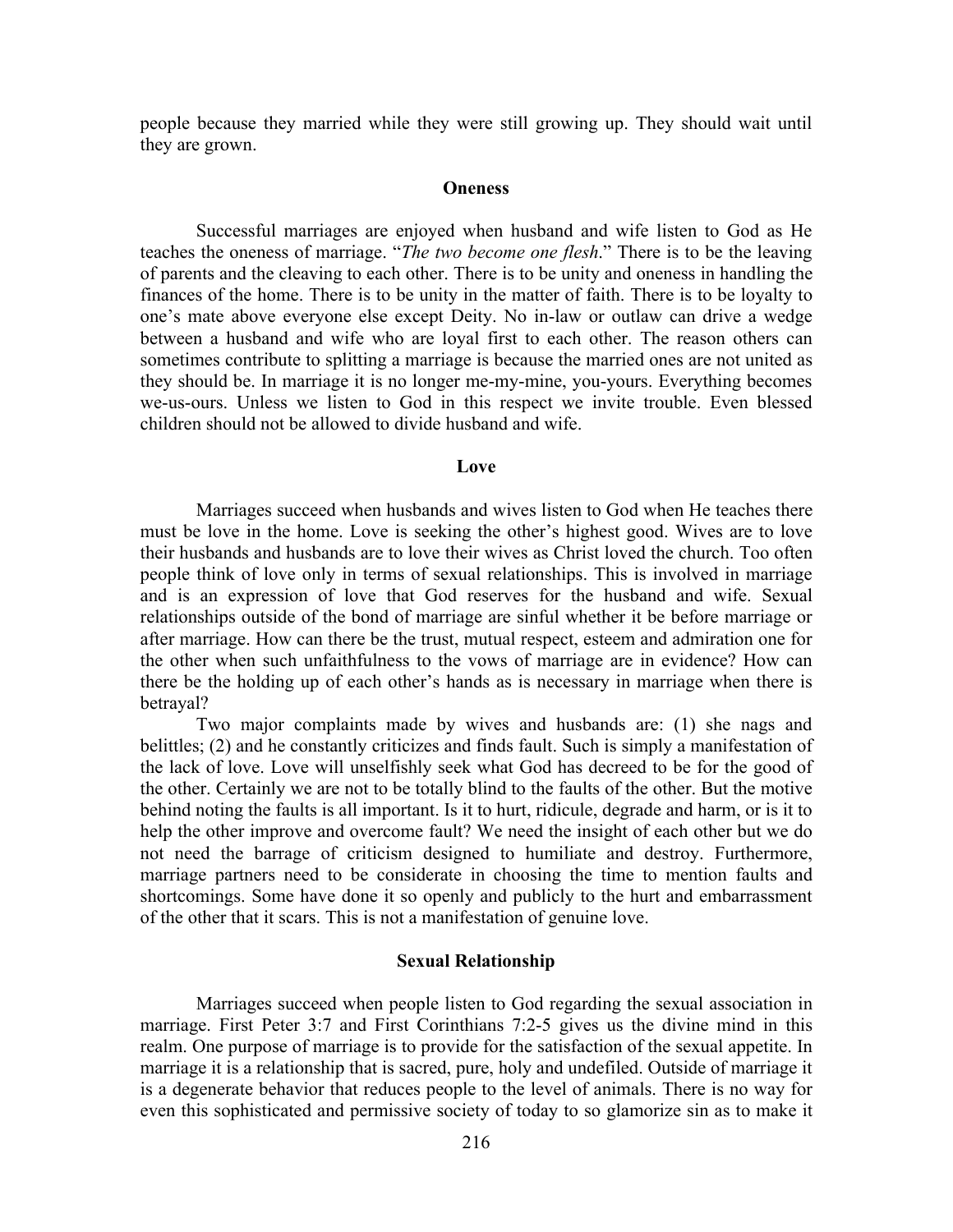acceptable before God and before those who love God.

Though there be many similarities between husband and wife, there are also tremendous differences and these differences must be respected. There are differences other than physical differences. God made us so as to complement each other. The bodily association must include the greatest respect for the body of each other. The body is the temple of God (First Corinthians 3:16). Your body belongs to your mate and vice versa. Yet, each body deserves the utmost care and kindness. The sexual relation in marriage is not merely an animalistic craving being satisfied. It is, as already stated, an added language of love.

Many enter marriage without understanding the functions of the body. This can be learned without carnality and sinfulness. The duty of parents is to see to it that their children know the sacredness of the body, its function, and how God intends its use. Young people ought not have to learn such things from the alley, restroom walls, filthy language of peers or through fornication. Explicit and reverent material is available to assist parents in the discharge of this duty.

#### **Unselfishness**

Marriages will more likely succeed when partners listen to God and apply the Christian virtue of selflessness. Selfishness is often at the tap root of marital problems. When we see husbands loving their wives as Christ loved the church, and wives loving their husbands in return as the church is to love Christ, there is the basis for a happy home. But the disposition to have "my way" and seek only what "I want" will soon destroy a marriage.

God teaches that the husband is the head of the wife as Christ is the head of the church (Ephesians 5:23). This does not contend that the husband is superior and the wife inferior. Each is superior in his or her role and realm. Each becomes misplaced outside that realm. There is no room for a tyrannical husband or a domineering wife. In both instances that only brews marital strife. Selfishness makes marriages unhappy. Selflessness contributes to a successful marriage.

#### **Duration**

Marriages are more likely to succeed when both listen to God when He teaches that marriage is for life, "till death do us part," in sickness and health, prosperity and adversity, for better or worse, good times, bad times, all times. Marriage partners must enter marriage with that understanding and intent. Anything less is to distort what God has implanted. It has been that way since the beginning, Jesus said in Matthew 19:8. This idea of trial marriages is an abomination to every nation.

In conclusion, as goes the home, so goes the nation, society generally, even the church. The home is the basic unit of society. From the home comes the population of everything. The stream cannot rise above the fountain from which it flows. Those in marriage and those contemplating marriage must learn these things and keep them in mind throughout marriage. Such doctrine from Deity is indispensable for a successful marriage. God's richest blessings will abide with those who will listen to Him and heed His Word.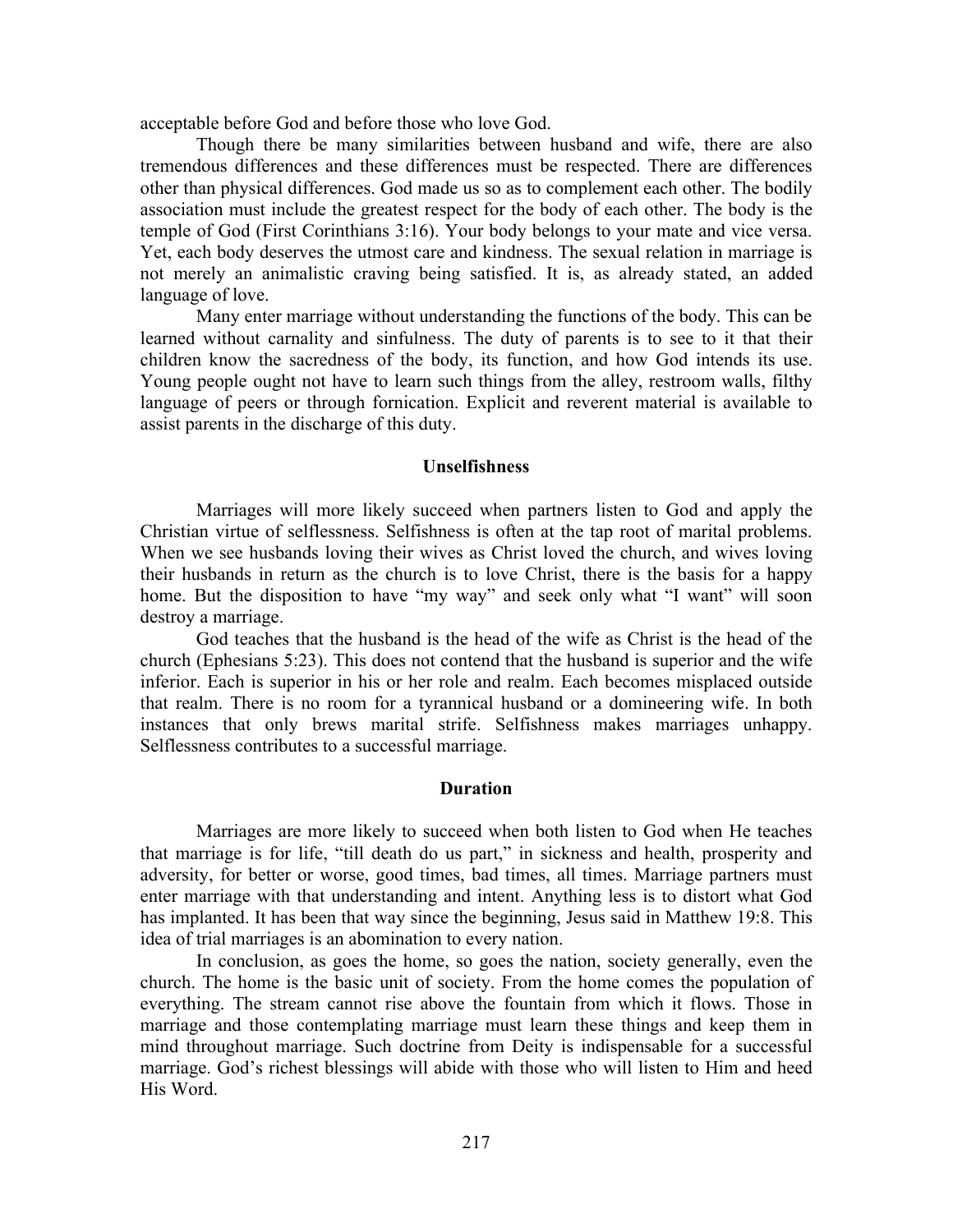# **STUDY QUESTIONS**

- 1. What basic reasons would you offer as to why marriages are successful?
- 2. How much does unselfishness count in marriage?
- 3. What are some acceptable ways to teach the young about the sexual relationship?
- 4. Discuss: Marriage is for adults.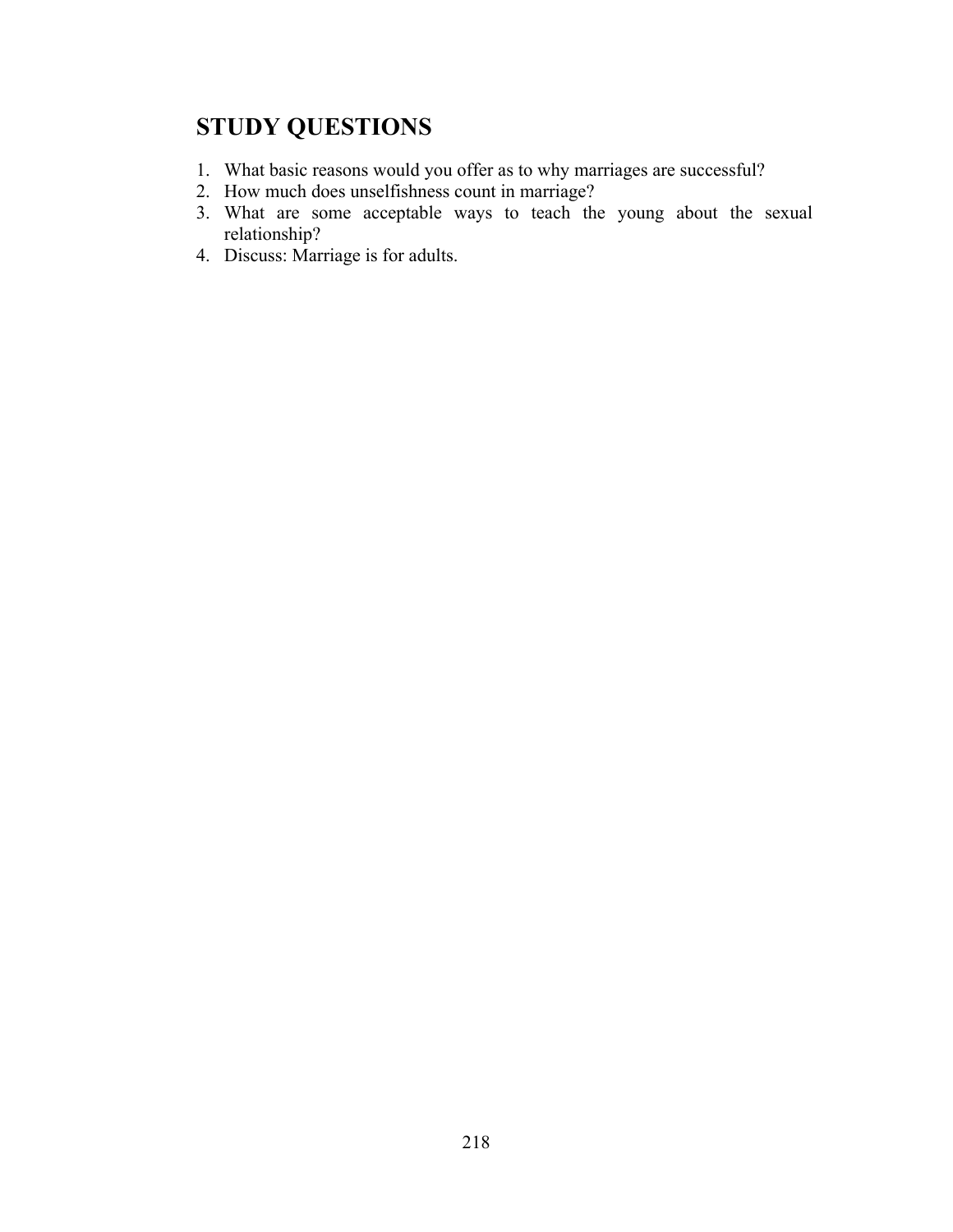# *Christine Ward Hale 1897 - 1988*

## *"Precious in the sight of the Lord is the death of his saints."* Psalm 111:15

We have come to this hour because of the death of another loved one. Although we are choked with sadness, and that because of the finality of our association together here on earth, as it is with God, there is a preciousness about it with us also. The preciousness of this hour was made possible by the one we honor and to whom we pay respect.

Her name was Christian Ward Hale. She was also known by several other affectionate names, such as, sister Hale, Christine, Tina, Mother, Attie, and since the coming of her grandchildren, "Big Ma."

"Big Ma" was born March 3, 1897, having then lived over ninety-one years of age, death coming on April 20, 1988. Her life literally spanned one of the most momentous periods of human history, going from the days of the horse and buggy to men walking upon the moon. But we need to be reminded that some of the more important events that transpire on this earth do not make headlines in newspapers, nor will be included in paragraphs of history books. We would insist that her life is far more enduring than such things of the material ventures over which people marvel. She lived her life vigorously, energetically, doing what she did with all her might. Most important of all, she lived her life righteously.

She was born to humble, yet, genuinely refined and godly parents, Dr. and Mrs. J. S. Ward. Uniquely, she attended only one school, Nashville Bible School, that came to be David Lipscomb College, beginning in the first grade and continuing until she obtained the Bachelor of Literary Arts degree.

On October 24, 1908, at the age of eleven, she was baptized into Christ by E. A. Elam in an outdoor baptismal pool between the present Harding Hall and the first Avalon Hall. She was also married in Harding Hall to Clyde Hale in 1925. Much of her life centered around the school to which her father was so attached and where he labored many years.

Her life made a difference, not only to those who lived alongside of her, but to generations that follow after, and will favorably affect those yet to be born if time continues. We wish to talk about her life and those areas of her life where she excelled. Every word is intended as a tribute to her.

## **A Friend**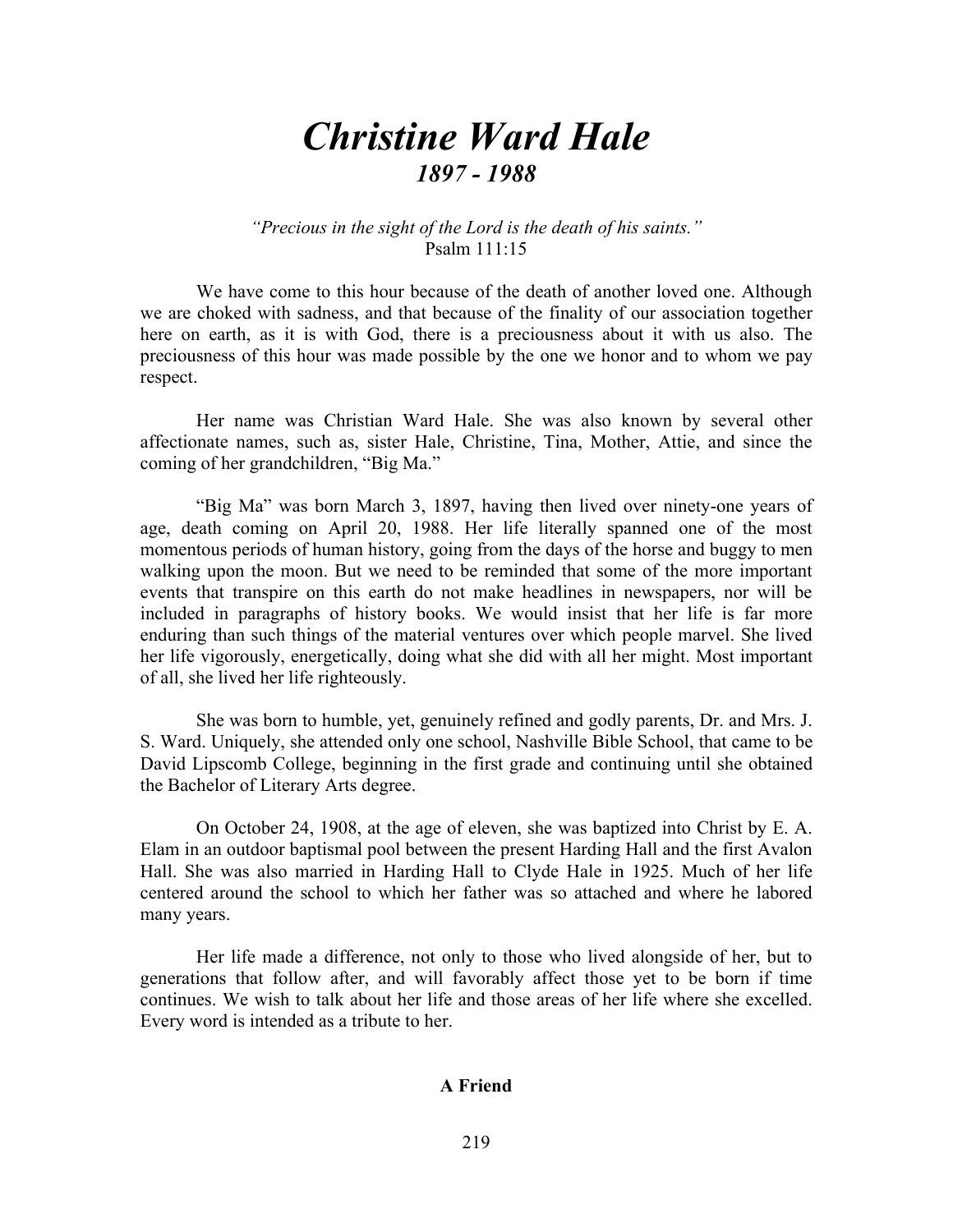"Big Ma" excelled as a friend. She was known for her hospitality, ever serving as a gracious hostess, building her own self-esteem through service to others, opening her home to others even when inconvenient to herself. She was capable of establishing and maintaining longtime friendships. Bennie Lou Reynolds of Atlanta, who has preceded her in death, spoke after sixty years of acquaintance that Christine was the best friend she ever had. Even as her memory faded where she did not recognize her own children, within recent years she readily recognized a childhood friend, Eunice Hammond, and a loyal and beloved cousin, Evelyn Jordan.

#### **A Grandmother**

"Big Ma" took great pride in her grandchildren beginning with her only granddaughter, Amy, and continuing with her five grandsons, Bill, Stephen, Ward, Mark, and Sam. It is fitting that these fine young men, along with Amy's husband, Lowell Hagewood, will serve as her pallbearers today.

Each of these grandchildren took advantage of opportunities to do for her in their special way as needs arose, especially during her last years of infirmity. "Big Ma" earned, and she received, their love, honor and respect.

#### **A Sister**

How lovingly and proud she would speak of "my sister and brother," almost as if nobody else had a brother or sister. She held such love for Robbie and Truman, and their mates, Charles and Mary. She deeply loved their children, the Brewer boys, Neika, and Jimmy Ward. She was known by these nieces and nephews as "Attie."

#### **A Daughter**

She rendered love and service to her Mother and Papa. As a young woman she cared for her mother during times of her mother's illness. She was a companion with her father as they traveled together across the state when he lectured on bee keeping, going to and from his preaching appointments, meeting him upon returning home from work at Life and Casualty Insurance Company where he served as medical director. One of her favorite expressions was, "Papa can fix it." To her there was nothing her father could not do. Singularly, each year on her own birthday she sent a gift to her mother. She cared for them until death separated them.

#### **A Wife**

Christine gave devotion, love, service, companionship and support to her Clyde. She served as his co-worker in the Lord's vineyard. She often spoke of his handsome looks, keeping him neatly dressed for his work. She proved to be a genuine help meet and suitable for him.

In her younger years she was strong and active, unselfishly giving understanding, recognized to be the "power behind the throne," sharing good years and lean years,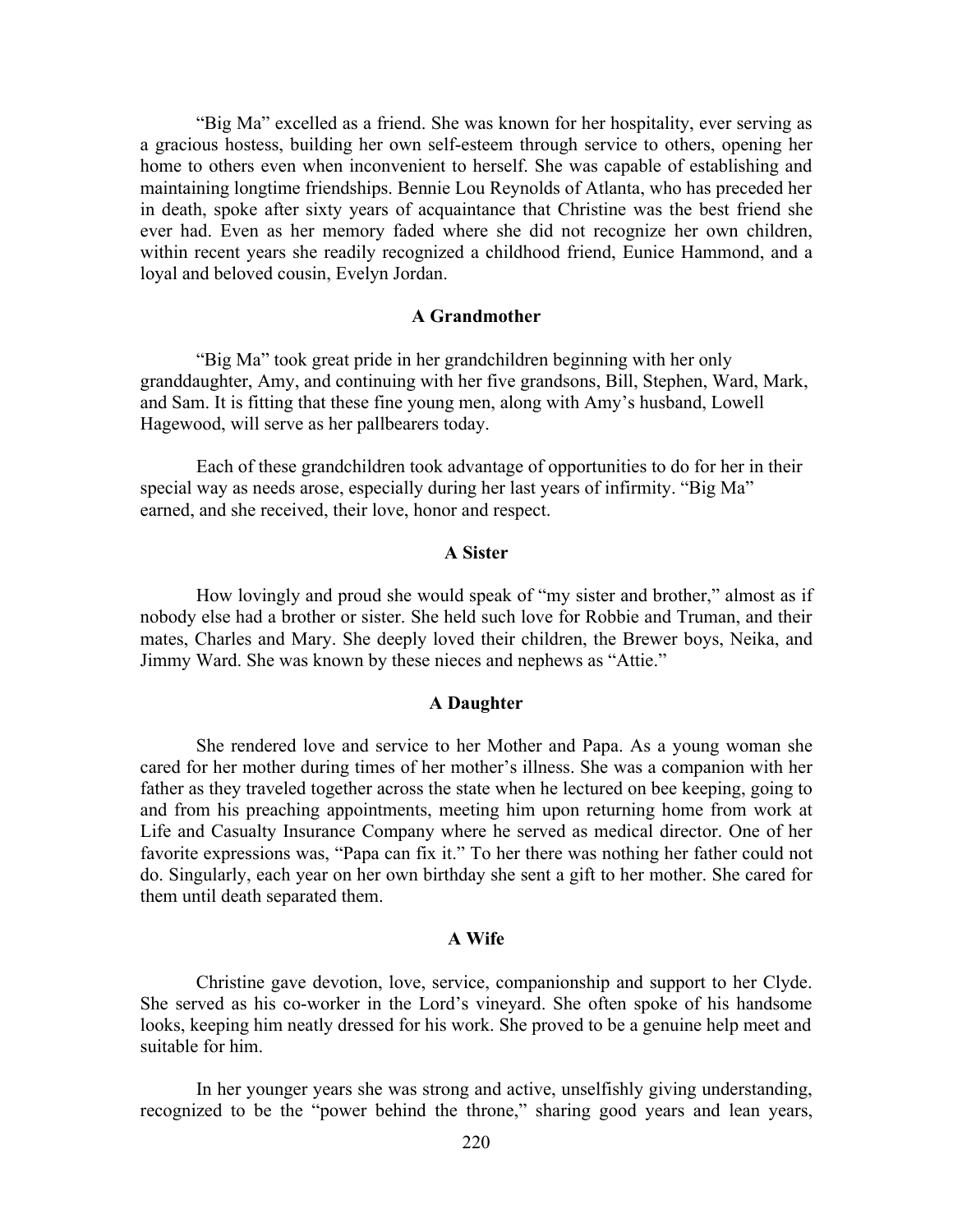standing side by side in the joys as well as the hardships as a faithful wife to a faithful gospel preacher for over fifty years. Her husband did, indeed, as is stated of the worthy woman in Proverbs 31, praise her as a worthy woman.

#### **A Mother**

In this relationship she may have excelled above others already mentioned. Unselfishly she worked hard and sacrificed willingly on behalf of her two daughters, Ann and Rosalyn. She was a keeper of the home, preparing meals, entertaining, sewing, keeping her yard with beautiful flowers she planted herself. Such are the memories her children cherish about her.

She provided a home where love reigned, good examples were set, standards were planted and dignity prevailed. In her role as mother she knew what mattered and she kept her priorities in order.

#### **A Christian**

She was faithful in worship, giving in service, a teacher of children in Sunday School in her earlier days, working in putting out the church bulletin, sitting with the ill, comforting the bereaved, offering words of optimism and encouragement to all round her, sharing her optimism and resolution. She stedfastly upheld the hands of her husband as he preached the gospel of Christ.

We suggest she excelled in the other areas of life because she was such a faithful Christian. She let the way of Christ be the guiding light of her life.

When most of her memory was gone, and physically she was barely able to be taken to the hour of worship, she could still sing from memory the songs of praise and worship that she had sung since childhood. She was fortunate to have been schooled under such preachers of the gospel as Lipscomb, Elam, Sewell, Harding, and she held N. B. Hardeman as one of the best. These were men who were preacher friends of her husband and father; men of unwavering courage, faithfulness, uncompromising of truth, who preached soundly from a thorough knowledge of God's Book.

#### **Home**

So imbedded in her mind was her loyalty to worshipping God, even as life slipped away she would, when restless, often speak of the need to go to church. Dominant among the words that came to be the last ones she could speak that we could understand were Mother, Papa, school, home, and church. It may well have been characteristic of the difficulty she suffered that she would recall such things. But the point we do not want to miss is that these things impressed her the most. They were the last portions of thought to pass from her.

We shall ever remember "Big Ma" most impressively as one who loved the church, family, school and home. She loved her home with Mother and Papa, Robbie and